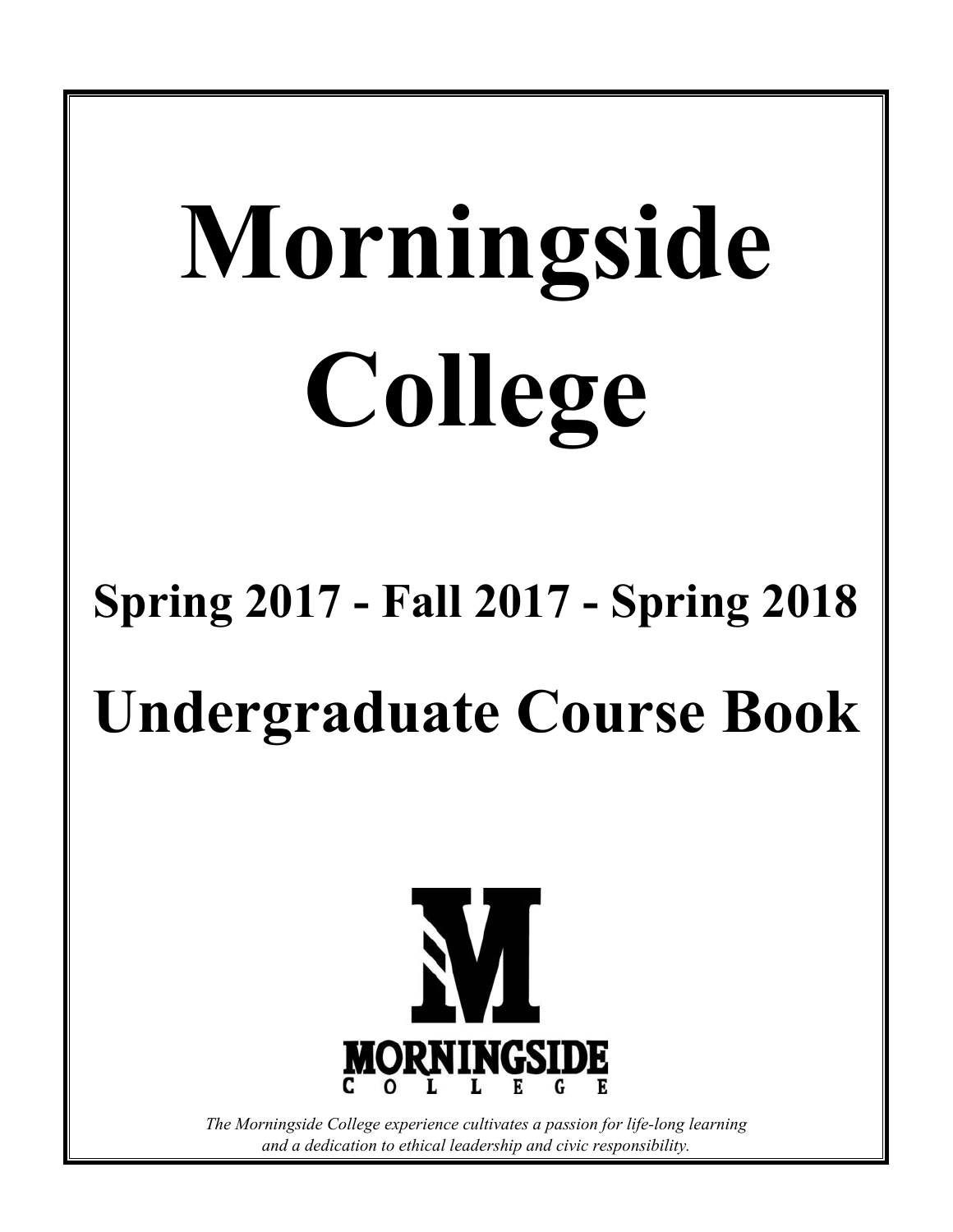# STUDENTS WILL BE REGISTERING ON-LINE ON CAMPUSWEB FOR THE 2017 SPRING SEMESTER.

THE COMPUTER WILL ALLOW YOU TO REGISTER ONLY ON CERTAIN DAYS, ACCORDING TO YOUR CLASS. BE SURE THAT YOU REGISTER ON YOUR ASSIGNED DAY.

PLEASE BE SURE TO NOTE THE ADVISING AND REGISTRATION SCHEDULE ON PAGE 6 OF THIS COURSE BOOK.

AS YOU BEGIN TO PLAN AHEAD AND POSSIBLY CONSIDER TAKING COURSES AT ANOTHER INSTITUTION, PLEASE KEEP THE FOLLOWING POLICY IN MIND: ONCE A STUDENT REACHES JUNIOR STANDING (58 HOURS), ONLY COURSES AT 200 LEVEL OR ABOVE FROM A FOUR-YEAR ACCREDITED COLLEGE OR UNIVERSITY WILL BE ACCEPTED FOR TRANSFER CREDIT.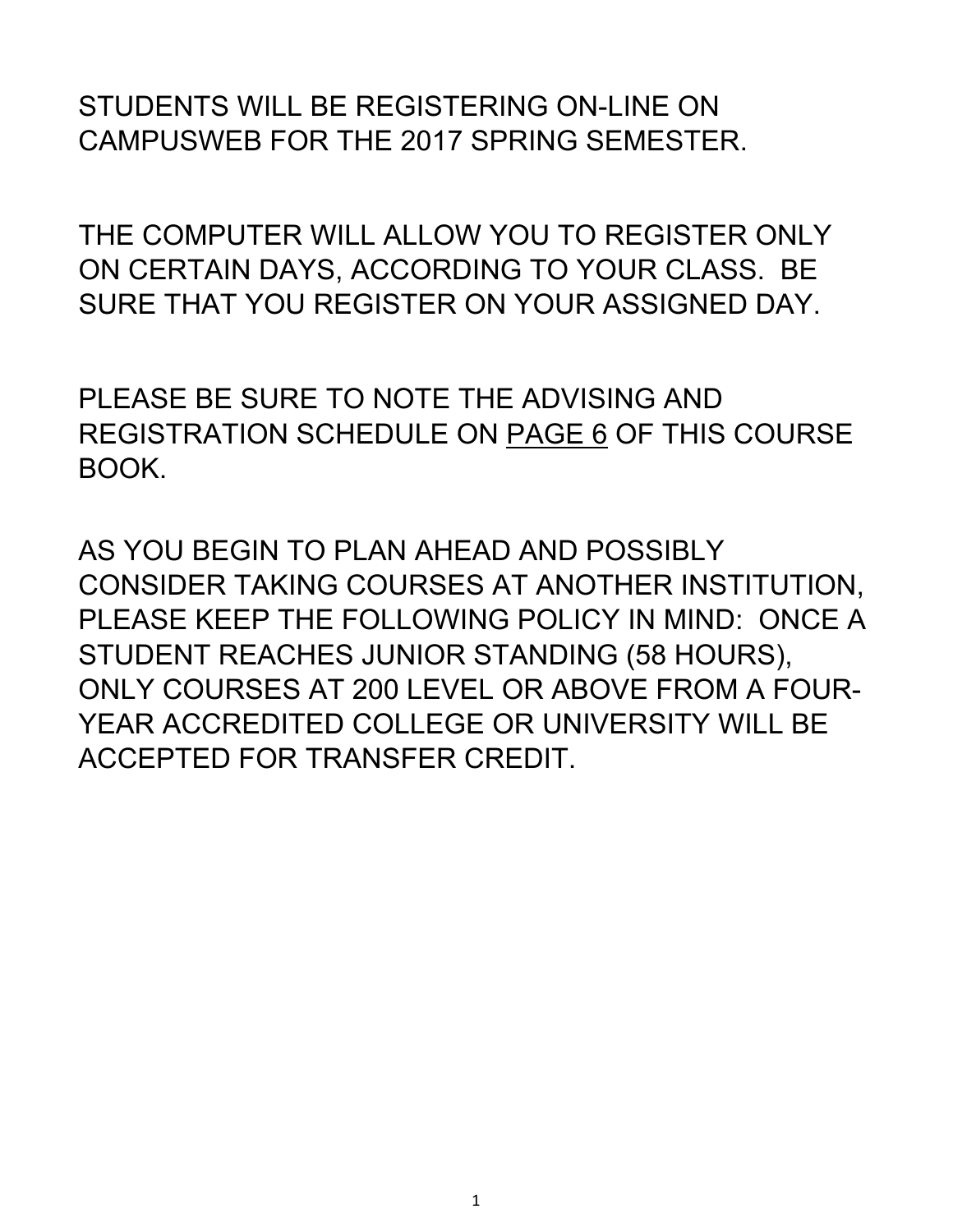#### **Spring 2017 Academic Calendar**

March 1-Wednesday 1st half classes end March 2-Thursday 2nd half classes begin March 13-Monday **Classes Resume** April 5-Wednesday Final Day to Drop a Course April 18-Tuesday **Classes** Resume May 2-Tuesday **Last Day of Classes** May 3-Wednesday AM. The matrix of the Reading Period May 3-Wednesday 1:00 PM Final Exam Week Begins

#### **Spring 2017 Advising and Registration Calendar**

March 1 (Wednesday) Course Books Available March 17, 20 & 21 (Friday, Monday & Tuesday) Advising for Seniors and Juniors (58 hours +) March 22 & 23 (Wednesday & Thursday) Registration for Seniors and Juniors (58 hours +) March 31, April 3 & 4 (Friday, Monday & Tuesday) Advising for Sophomores (27 – 57.99 hours) April 5 & 6 (Wednesday & Thursday) Registration for Sophomores (27 – 57.99 hours) March 15 - April 18 March 15 - April 18 Advising for Freshmen (less than 27 hours) April 19 & 20 (Wednesday & Thursday) Registration for Freshmen (less than 27 hours)

#### **May Term 2017**

November 18 (Friday) and the Course Books Available January 23 (Monday) through March 31 (Friday) Online registration for all students

#### **Summer 2017**

May 14-June 4 May Term June 12 thru July 21 Summer June  $5 -$  June  $30 \&$  July  $3 -$  July  $28$  two part session

January 10-Tuesday The Spring Validation & Registration January 11-Wednesday **Day & Evening Classes Begin** January 18-Wednesday **Final Day to Register or Change Course Status** Final Day to Register or Change Course Status February 3-Friday Midterm Reports Due in Office of Registrar-first half courses February 7-Tuesday **All-Campus Event Day (Evening Classes Meet)** All-Campus Event Day (Evening Classes Meet) February 7-Tuesday **Final Day to File for May Graduation** February 10-Friday **Deadline for Incomplete Grades from Fall Semester** February 14-Tuesday **Final Day to Drop a 1st half course** March 1-Wednesday Midterm (7th Week of Classes) March 3-Friday Spring Break Begins after Last Class March 13-Monday Midterm Reports Due in Office of Registrar March 16-Thursday **Final Day to Register for a 2nd half course** April 5-Wednesday **Palmer Undergrad Research Symposium (Evening Classes** Meet) April 6-Tuesday Midterm Reports Due in Office of Reqistrar for 2<sup>nd</sup> half courses April 12-Wednesday **Easter Holiday Break Begins after Last Class** Easter Holiday Break Begins after Last Class April 19-Wednesday **Final Day to Drop a 2<sup>nd</sup> half course** May 9-Tuesday Spring Semester Ends after Last Exam May 11-Thursday May 11-Thursday Final Grades Due in Office of the Registrar May 13-Saturday Baccalaureate Services (Time and Place TBA) May 13-Saturday **Comment (Time and Place TBA)** Commencement (Time and Place TBA)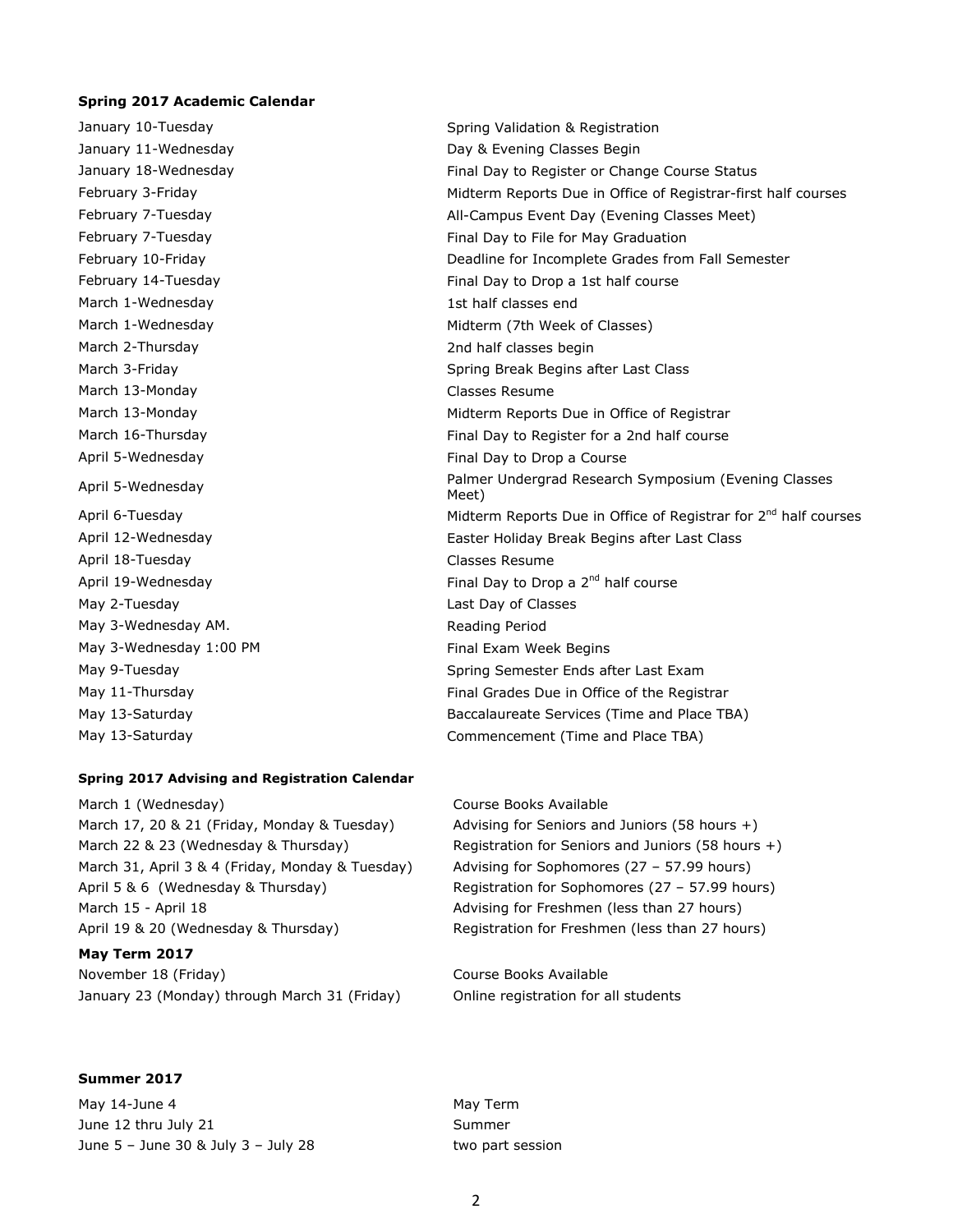#### **Fall 2017 Academic Calendar**

August 22-Tuesday **August 22-Tuesday** Advising Transition (morning) August 23-Wednesday Day and Evening Classes Begin September 4-Monday **Labor Day (No Classes)** September 27-Wednesday Final Day to Drop a 1st half course October 13-Friday Midterm (7th Week of Classes) October 13-Friday  $1<sup>st</sup>$  half classes end October 16-Monday 2nd half classes begin October 19 & 20 Thursday & Friday Fall Break (No Classes) November 7-Tuesday **Final Day to Drop a Course** November 22-Wednesday Thanksgiving Holiday Begins November 27-Monday Classes Resume December 8-Friday Communication Classes December 11-Monday **Final Exams** Begin December 13-Wednesday AM Reading Period December 18-Monday The State of Registrarian Christian Einal Grades Due in Office of Registrar

August 22-Tuesday Fall Validation & Registration August 30-Wednesday Final Day to Register or Change Course Status September 18-Monday Midterm Reports Due in Office of Registrar for 1st half courses September 19-Tuesday **Final Day to File for December Graduation** September 22-Friday Deadline for Incomplete Grades from Spring/May/Summer School October 4-Wednesday All-Campus Event Day (Evening Classes Meet) October 18-Wednesday Midterm Reports Due in Office of Registrar October 23-Monday  $\qquad \qquad$  Final Day to Register for a 2<sup>nd</sup> half course November 7-Tuesday All-Campus Event Day (Evening Classes Meet) November 13-Monday **Midterm Reports Due in Office of Registrar for 2nd half courses** November 21-Tuesday **Final Day to Drop a 2nd half course** December 15-Friday The Semester Ends after Last Exam

#### **Fall 2017 Advising & Registration Calendar**

September 27 (Wednesday) Course books available October 9 & 10 (Monday & Tuesday) Advising for Juniors (58-90.99 hours)

October 25 & 26 (Wednesday & Thursday) Registration for Sophomores (27-57.99)

October 2 & 3 (Monday & Tuesday) Advising for Seniors (91 hours or more) & Early Registrants October 4 & 5 (Wednesday & Thursday) Registration for Seniors (91 hours or more) & Early Registrants

October 11 & 12 (Wednesday & Thursday) Registration for Juniors (58-90.99 hours)

October 23 & 24 (Monday & Tuesday) Advising for Sophomores (27-57.99 hours) October 9 - November 6 **Advising for Freshmen (less than 27 hours)** Advising for Freshmen (less than 27 hours)

November 7 & 8 (Tuesday & Wednesday) Registration for Freshmen (less than 27 hours)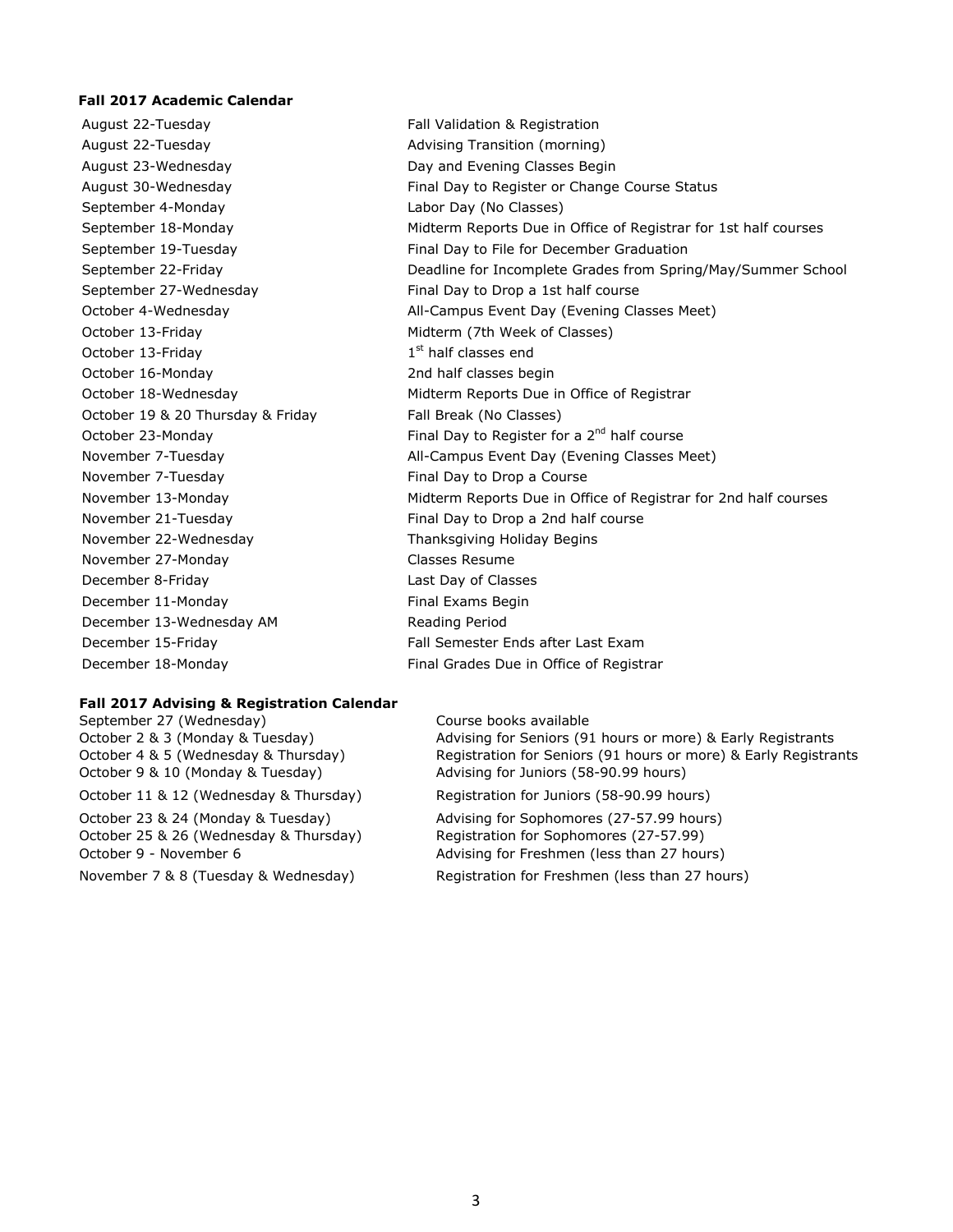# **MORNINGSIDE COLLEGE**

#### **Charges for the 2016-2017 Academic Year Effective 08/01/16**

#### **TUITION AND FEES**

#### **OTHER COSTS**

| Monthly finance charge on charges 30 days old, 1.5%/month, 18% APR |  |
|--------------------------------------------------------------------|--|

REFUND POLICY: Withdrawals during the first 60% of a term are given a pro-rata refund of tuition, room and board. Fees are not refundable. There is no refund after 60% of the term has passed. During the first week of a semester (first day of a May Term, or a Summer Session), 100% of tuition, room and board is refunded. After the first week of a semester or the first day of a May Term or a Summer Session there is no refund for partial reduction in enrollment.

Morningside costs are subject to change by action of Morningside College Board of Directors.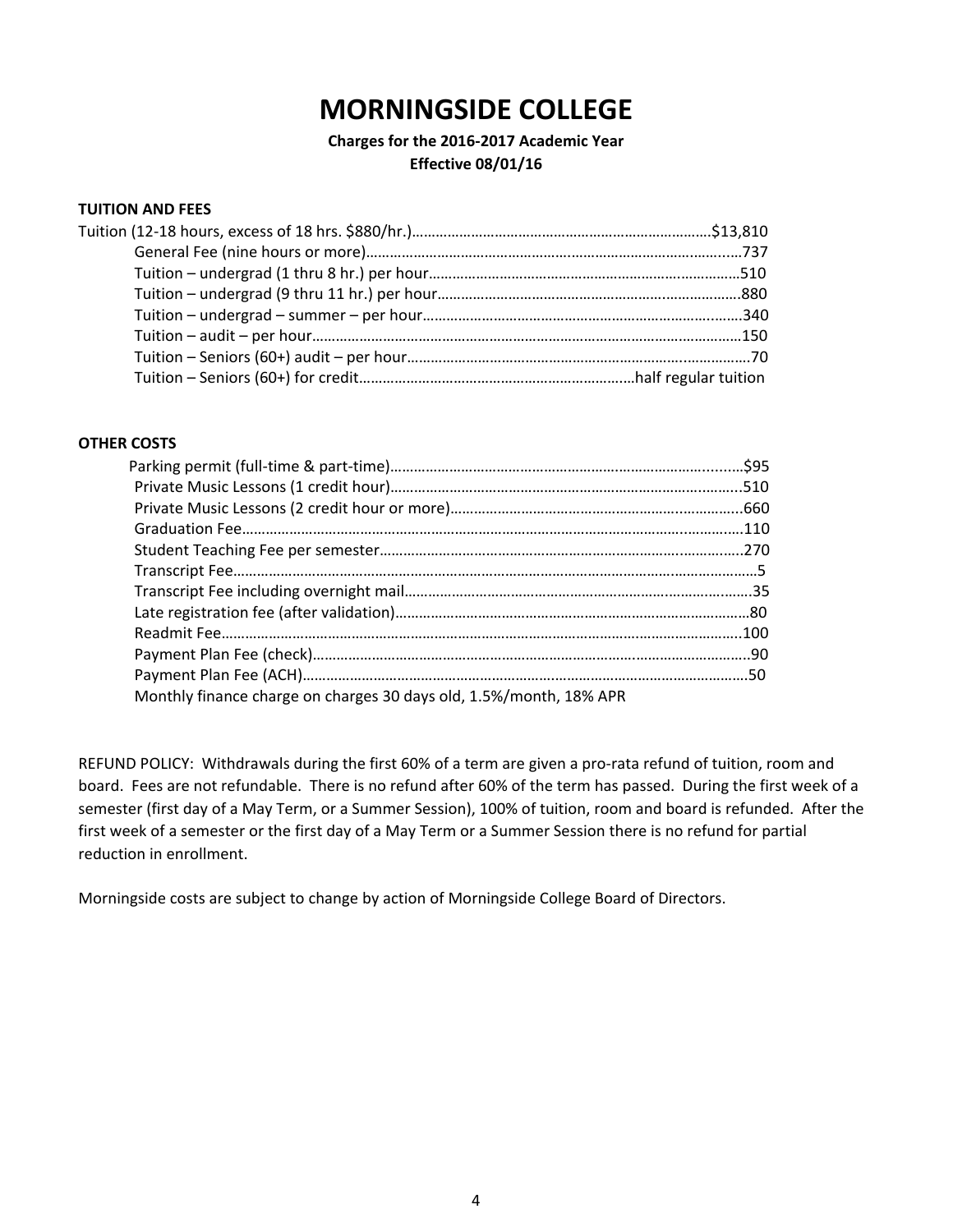#### THE FAMILY EDUCATIONAL RIGHTS AND PRIVACY ACT Official Notification of Rights Under FERPA

 Student education records are official and confidential documents protected by the Family Educational Rights and Privacy Act (FERPA). Educational records, as defined by FERPA, include all records that schools or education agencies maintain about students. FERPA affords students certain rights with respect to their educational records. These rights include:

- 1. The right to inspect and review their records. Students should contact the Office of the Registrar to determine the location of appropriate records and the procedures for reviewing such records.
- 2. The right to request that records believed to be inaccurate or misleading be amended. The request should be submitted in writing to the office responsible for maintaining the record. If the request for change is denied, the student has a right to a hearing on the issue.
- 3. The right to consent to disclosures of personally identifiable information contained in the student's educational records. Generally the College must have written permission from the student before releasing any information from the student's record. FERPA does, however, authorize disclosure without consent in certain situations. For example, disclosure without consent can be made to school officials with a legitimate education interest in the record.

 A school official is a person employed by the institution in an administrative, supervisory, academic, research or support staff position; a person or company with whom the institution has contracted (i.e., an auditor, attorney or collection agency); contractors, volunteers, and other non-employees performing institutional services and functions; a person serving on the Board of Trustees; a student serving on an official committee or assisting another school official in performing his/her task. A legitimate education interest exists if the school official needs to view the education record to fulfill his or her professional responsibility.

 Upon request, Morningside College will disclose education records, without consent, to officials of another school in which the student seeks or intends to enroll.

Morningside College may also disclose "directory" information without the student's prior consent. Directory information is defined as:

- Name
- Local and permanent addresses
- Telephone number(s)
- E-mail address
- Date and place of birth
- Major or field(s) of study
- Dates of attendance
- Grade level
- Enrollment status (FT/PT; undergraduate/graduate)
- Degrees, awards, and honors received and dates
- Expected date of completion of degree requirements and graduation
- Participation in officially recognized activities and sports
- Weight and height of members of athletic teams
- Most recent educational institution attended
- Photograph

 Students have the right, while enrolled, to prevent directory information from being released. In order to maintain directory information as confidential, a student must sign a non-release form in the Registrar's Office by the end of the first week of the semester. This release restriction is effective for one academic year only and must be renewed each year. If a student requests non-disclosure of directory information in his or her last term of attendance, that request will be honored until the student requests its removal.

 A student should carefully consider the consequences of a decision to withhold directory information, as future requests for such information from other schools, loan or insurance companies, prospective employers or other persons or organizations will be refused as long as the request for non-disclosure is in effect.

 Students may indicate on CampusWeb that they would like non-disclosure of directory information, and all college personnel should honor this request. However, official notification of non-disclosure must still be made in writing at the Registrar's Office.

4. The right to file a complaint with the U.S. Department of Education concerning an alleged failure by the institution to comply with the requirements of FERPA. The name and address of the office that administers FERPA is:

> Family Policy Compliance Office U.S. Department of Education 400 Maryland Ave. S.W. Washington, D.C. 20202-605 Phone: (202) 260-3887 Fax: (202) 260-9001 Email: [ferpa@ed.gov](mailto:ferpa@ed.gov)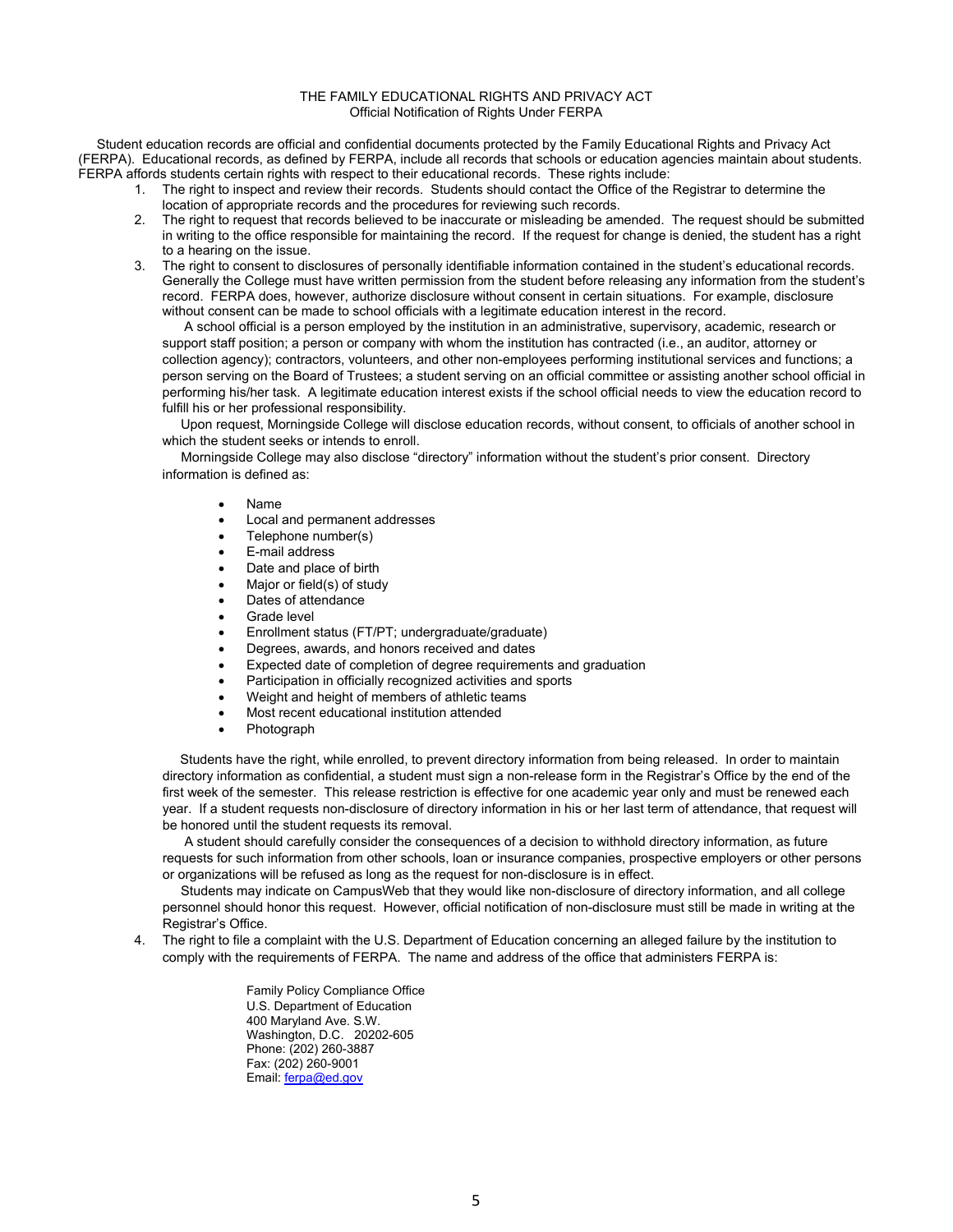# **SPRING SEMESTER 2017**

Each student should meet with his/her advisor according to the advising schedule below to determine a schedule for the 2017 Spring Semester.

On the assigned date for registration (see registration schedule below) you will go into CampusWeb and enter your own registration, as determined by you and your advisor. Once you submit your registration, it will go to your advisor for approval or rejection. When you receive notice (via campus e-mail) that your registration has been approved, you may check your schedule for the 2017 Spring Semester on CampusWeb. If you are not allowed to register for an individual course, you should submit all other courses and then go to the Registrar's Office to add the final course(s). You may change your own registration on line as long as it is done during the designated times for your class. After that time you will need to go to the Registrar's Office.

#### **\*\*ADVISING AND REGISTRATION DAYS WILL BE DETERMINED BY CLASS STANDING. YOUR CLASS STANDING IS DETERMINED BY THE NUMBER OF HOURS COMPLETED AT THE TIME OF ADVISING AND REGISTRATION. THIS TOTAL CAN BE FOUND ON CAMPUSWEB.\*\***

#### **ADVISING SCHEDULE**

| October 3 & 4                             | Monday – Tuesday               | Advising for Seniors (91 hours or more) & Early<br>Registrants                             |
|-------------------------------------------|--------------------------------|--------------------------------------------------------------------------------------------|
| October 11,12 & 17                        | Tuesday, Wednesday &<br>Monday | Advising for Juniors (58 – 90.99 hours)                                                    |
| October 24 & 25<br>October 6 - November 7 | Monday - Tuesday               | Advising for Sophomores (27 – 57.99 hours)<br>Advising for Freshmen (26.99 hours or fewer) |

#### **\*\* Registration for Freshman begins at 6:00 a.m. November 8. Registration for Sophomores, Juniors, and Seniors begins at 12:01 a.m. the first day of your scheduled registration time. \*\***

#### **REGISTRATION SCHEDULE**

| October 5 & 6   | Wednesday - Thursday | Registration for Seniors (91 hours or more) &    |
|-----------------|----------------------|--------------------------------------------------|
|                 |                      | <b>Early Registrants</b>                         |
| October 18 & 19 | Tuesday – Wednesday  | Registration for Juniors (58 – 90.99 hours)      |
| October 26 & 27 | Wednesday - Thursday | Registration for Sophomores (27-57.99 hours)     |
| November 8 & 9  | Tuesday – Wednesday  | Registration for Freshmen (26.99 hours or fewer) |

On November 15 registration will be open to unadmitted students. New freshmen and transfer students may register on or after November 17. Post – Secondary and Senior Scholar students may register after December 6.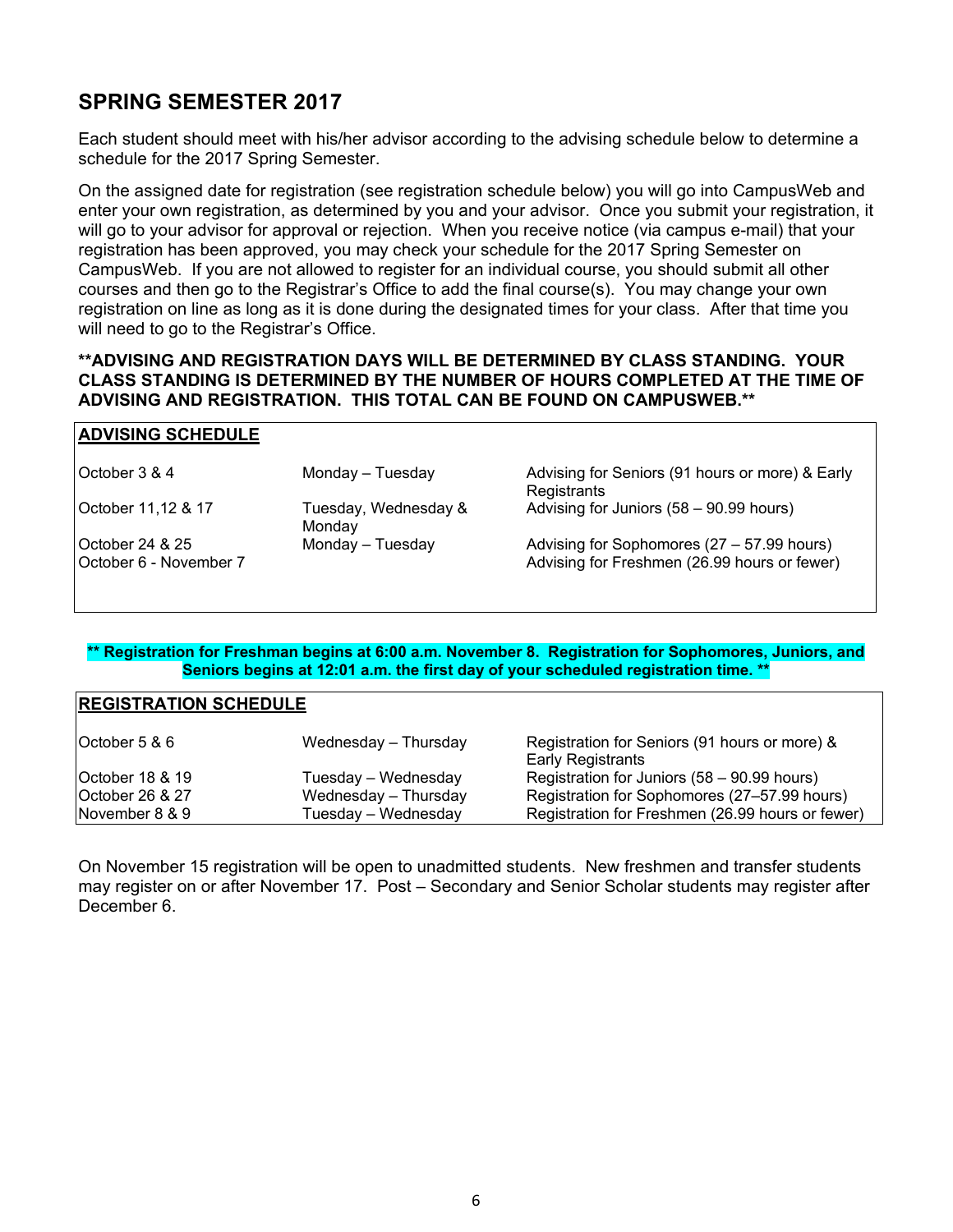# **VALIDATION OF REGISTRATION, January 10**

All students carrying 9 or more credits, including those registering on January 10, must complete all registration procedures. Any student not validating his or her registration by January 10 is required to pay a late registration fee. The validation process must be completed no later than January 18.

# **REGISTERED STUDENTS**

Order of the validation process:

- 1. Students will locate posted lists to determine whether they will go through the express line or the regular validation line.
- 2. Students will report to the Olsen Student Center.
- 3. Present student ID and proceed through the validation process.

**There will be no schedule changes made on Validation Day. Drop/add cards will be available at the Registrar's Office beginning January 11. There will be no charge for the drop/add cards. Any student not validating his/her registration by January 10 is required to pay a late registration fee.** 

# **STUDENTS WHO HAVE NOT PRE-REGISTERED FOR CLASSES**

New students who have not pre-registered for the spring term may do so on January 10, 2017. Registration materials may be obtained in the Admissions Office, and there will be faculty available for assistance in scheduling. Upon completion of the registration form, materials **must** be returned to the Registrar's Office where pre-registration will be processed. Students enrolling for 9 or more hours will then proceed to the Olsen Student Center to the regular validation line. Registration will not become effective until the completion of this entire process.

Returning students who have not pre-registered will need to meet with their advisor as soon as possible, beginning January 10, to determine a schedule. Upon completion of the registration form, materials **must** be returned to the Registrar's Office where pre-registration will be processed.

#### **NOTE: IN ORDER TO AVOID CLOSED CLASSES AND DELAYED PROCESSING, IT IS TO YOUR ADVANTAGE TO REGISTER DURING THE ADVANCE PRE-REGISTRATION PERIOD IN OCTOBER/NOVEMBER.**

# **PASS/FAIL COURSES**

The pass/fail option form must be filed in the Registrar's Office within the first week of the semester (by January 18, 2017). A student may elect no more than four hours of pass/fail per semester, nor exceed a total of 16 semester hours of pass/fail in a four-year degree program. No change from pass/fail option to letter grade may be made after Wednesday, January 18th.

Only totally "free" electives may be used in this option. This excludes all courses in major or minor areas, a cluster, the core or general studies requirements, professional courses, and any course required by the college or licensing agencies.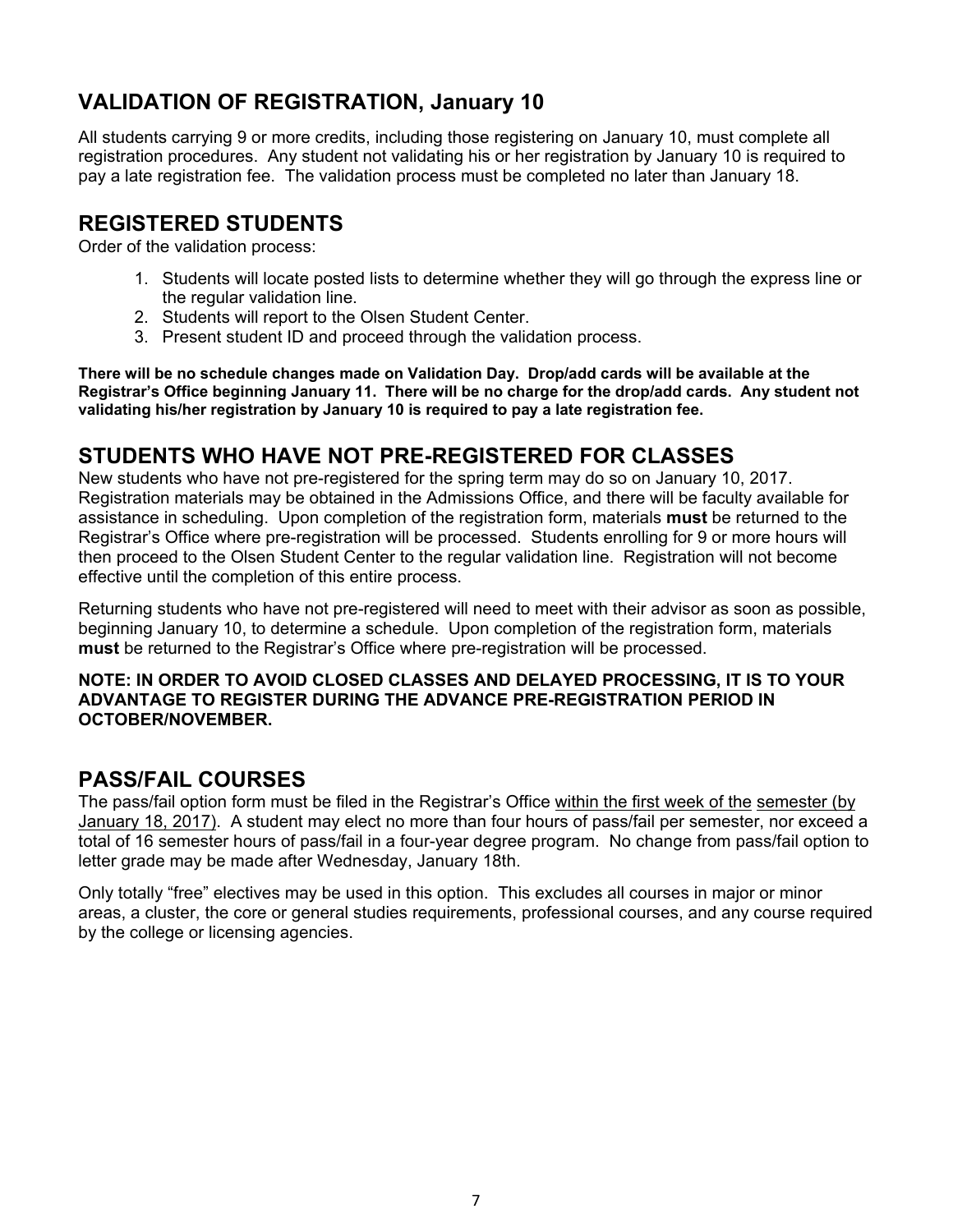# **AUDIT**

To audit a course, a student must have the signature of the instructor. The student must register for the course as an audit within the first week of the semester, or within the first two days of a summer session. Completion of a form (available at the Registrar's Office) will document the audit.

The audit option is available to encourage students to explore unfamiliar fields or to experiment with new interests. Audit enrollment in courses provides students the opportunity to attend a class as a noncredit participant. Audit courses may not be used in a major, minor, or cluster, general education requirement, or any other graduation requirement. They may be used only as electives. Students may not register to audit internships, tutorials, studio art, applied music, music ensembles, or other courses that, by their nature, are inappropriate for auditing, as determined by the college

Students who audit a course are expected to attend a minimum of two-thirds of the class meetings, but are not responsible for papers, tests, or other graded assignments, nor will the instructor be expected to evaluate such work. For more information on the audit, consult the College Catalog.

An audited course is considered a part of the regular class load and may not be carried as an academic overload (more than 18 hours) without permission. If the audit course causes an academic overload, hours above 18 hours will be charged at the hourly overload tuition rate.

# **INDEPENDENT STUDY**

Students capable of doing significant independent work may choose to pursue independent study. Independent study provides students with an opportunity to undertake a program of supervised reading, research, or artistic production not provided within existing courses. Independent study is open only to students who have attained junior or senior standing and have a cumulative gpa of at least 2.50. A maximum of one independent study in any semester, three in total, is permitted. Completed independent study papers must be presented at the time of registration. Late independent study forms will require an add/drop card.

# **INTERNSHIP**

The internship is a course which provides students with the opportunity to apply previous classroom theory to practical situations. Internships are assigned from 1 to 6 credits and must be in the student's major or minor. A student may take more than one internship, but no more than 6 credits of internship may apply toward the 124 credit hours required for graduation. It is open only to those students who have achieved Junior or Senior standing. An internship form must be presented at the time of registration.

# **FINANCIAL AID**

Students enrolled for six hours or more per semester may be eligible for financial aid programs. Both full- and part-time students must be formally admitted to Morningside College before receiving financial aid. For information on financial aid programs and application procedures, contact Student Financial Planning on the second floor of Lewis Hall or at (712) 274-5159.

# **REPEATED COURSES**

A student may repeat a course more than once. Credits for that course, however, may be counted only once when figuring total hours toward graduation. See your advisor for information and the Registrar's Office for the necessary form.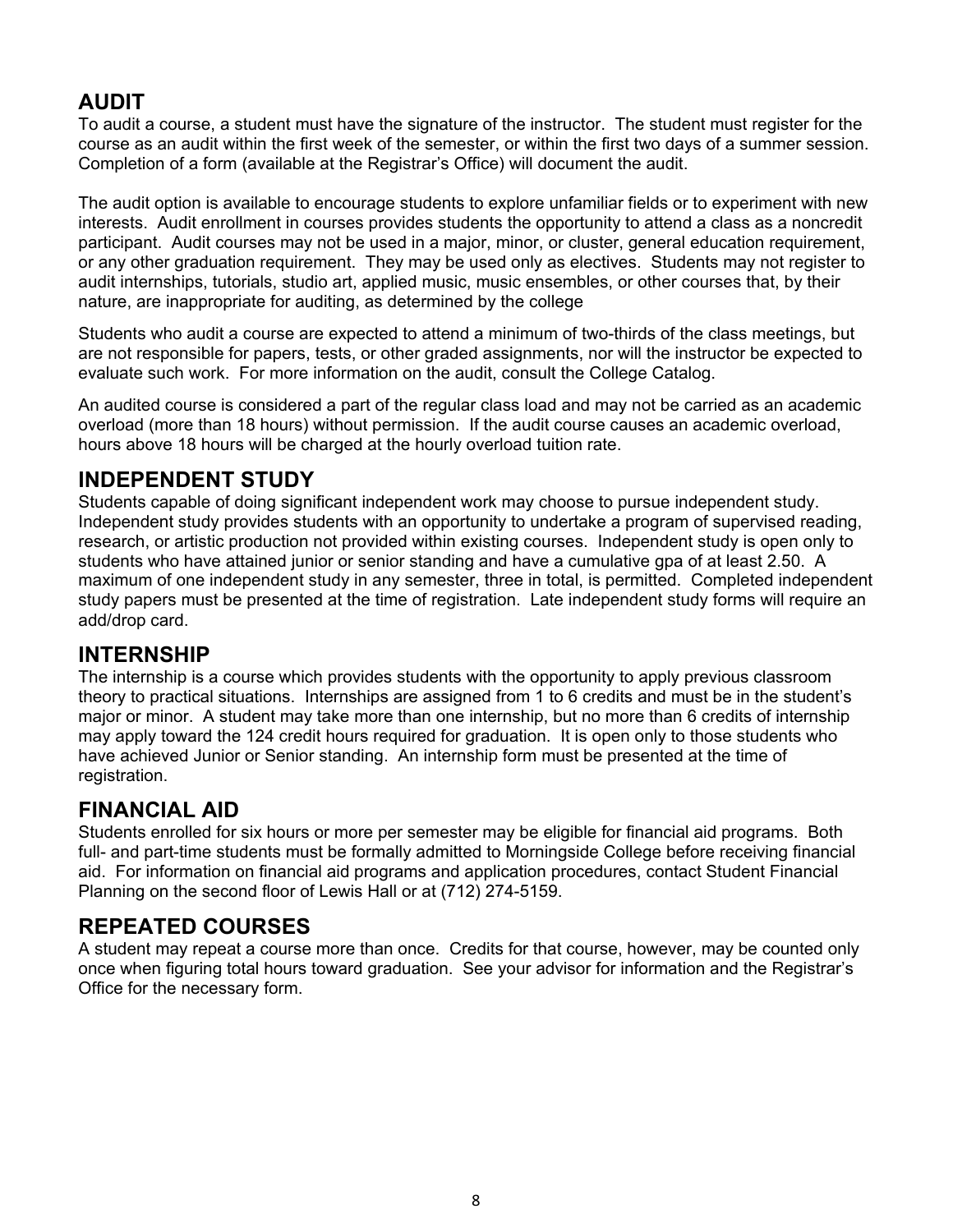# **FINAL EXAM SCHEDULE**

Final examinations for the 2017 Spring Semester will be Wednesday - Tuesday, May 3 – May 9. Scheduled times for the examinations will be published at a later date.

# **GENERAL GUIDELINES FOR FINAL EXAMS**

Final exams occur during the last few days of each semester. All classes should meet during the final exam period—even those in which no exam is given.

- 1. All final examinations must be given during the final exam period.
- 2. Instructors are not required to give final exams; however, the final exam class period must be used for class instruction or some other class activity.
- 3. Extra-curricular activities may not be scheduled during the final exam period. These activities include: athletic events, trips, dramatic productions, operation of the campus radio station, music recitals, faculty committee meetings, student organization activities, and other similar activities.
- 4. All classes scheduled at traditional times receive one exam class period during finals.

### **PREREQUISITES AND INFORMATION**

Specific course prerequisites are listed; assumed prerequisites exist relative to a student's class standing (FR, SOPH, JR, SR) and are explained in the current catalog. The responsibility for meeting prerequisites rests with the student.

# **COURSE DESIGNATORS:**

| Sections 50-54 | Evening courses                                |
|----------------|------------------------------------------------|
| Sections 60-64 | Graduate level courses                         |
| Sections 65-69 | Graduate level evening courses                 |
| Sections F     | Courses taught the first half of the semester  |
| Sections S     | Courses taught the second half of the semester |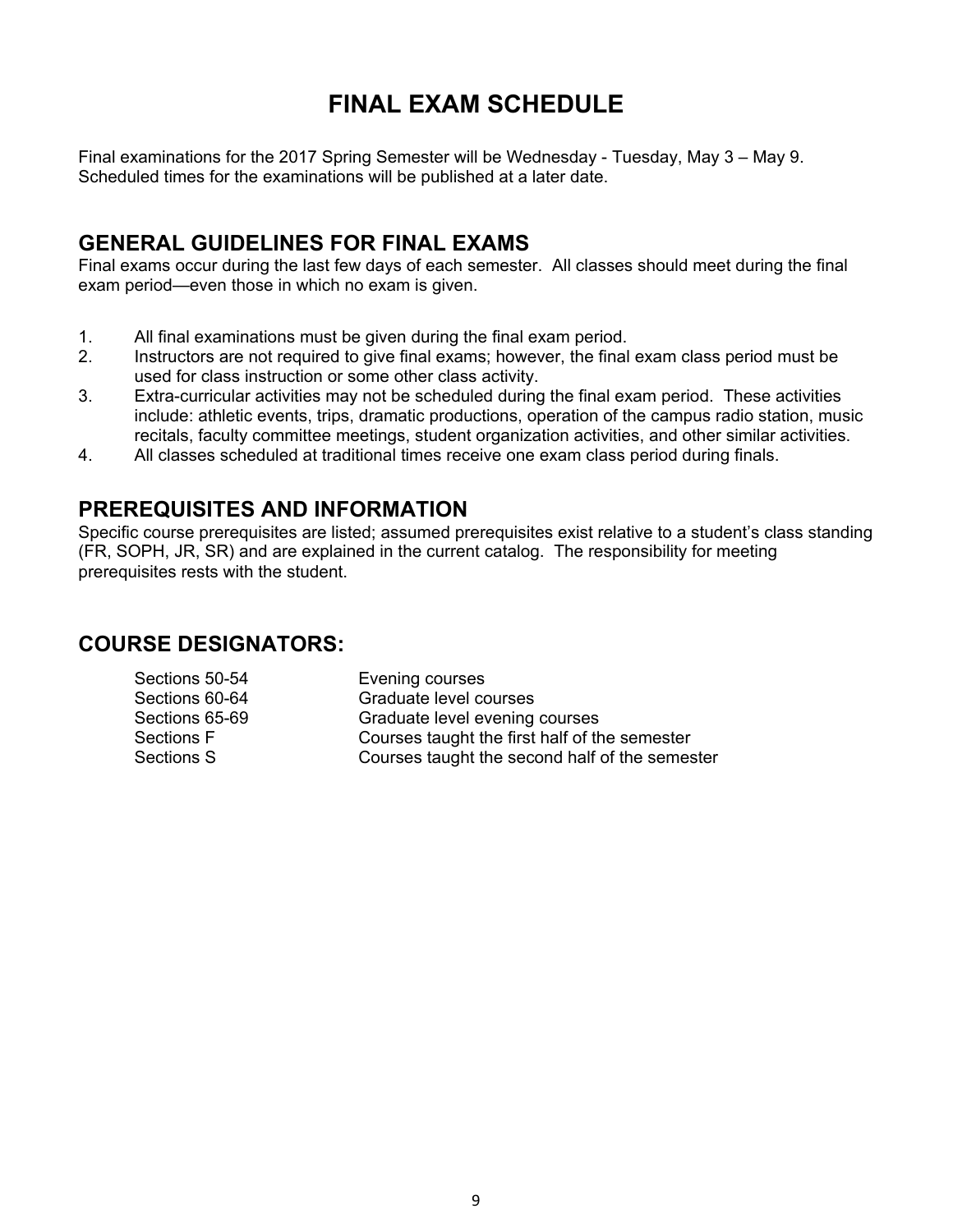# **CLASSROOM BUILDING CODES**

- 
- CC Charles City Hall LC Lincoln Center<br>
EP Eppley Auditorium (MacCollin) LH Lewis Hall
- Eppley Auditorium (MacCollin) LH Lewis Hall<br>Hindmann-Hobbs Center MC MacCollin
- 
- SC Walker Science Center AG Allee Gym
- KN Klinger-Neal Theatre **DI** Dimmit Hall
- LIBR Hickman-Johnson-Furrow Library RH Roadman Hall
- OSC Olsen Student Center
- BR Buhler-Rohlfs Hall KAC Krone Advising Center
	-
	-
- HC Hindmann-Hobbs Center MC MacCollin Classroom Building
	-
	-
	-

\*\*The College reserves the right to change instructors or cancel or otherwise change courses should conditions require. However, every attempt is made to maintain this schedule as published.\*\*

\*\*In order to more evenly distribute students between various sections of courses, the college also reserves the right to move a student to a different section of a course provided there are no course conflicts. If a student has any other types of conflicts (i.e., work, athletic practice, music rehearsal, etc.), he/she will need to get approval from the Associate Academic Dean to maintain the original schedule.\*\*

\*\*Students are responsible for knowledge of the information contained in the College Catalog concerning degree requirements and regulations regarding registration and withdrawal procedures.\*\*

# **TEXTBOOK PRICING INFORMATION**

See http://store.morningside.edu/buy\_textbooks.asp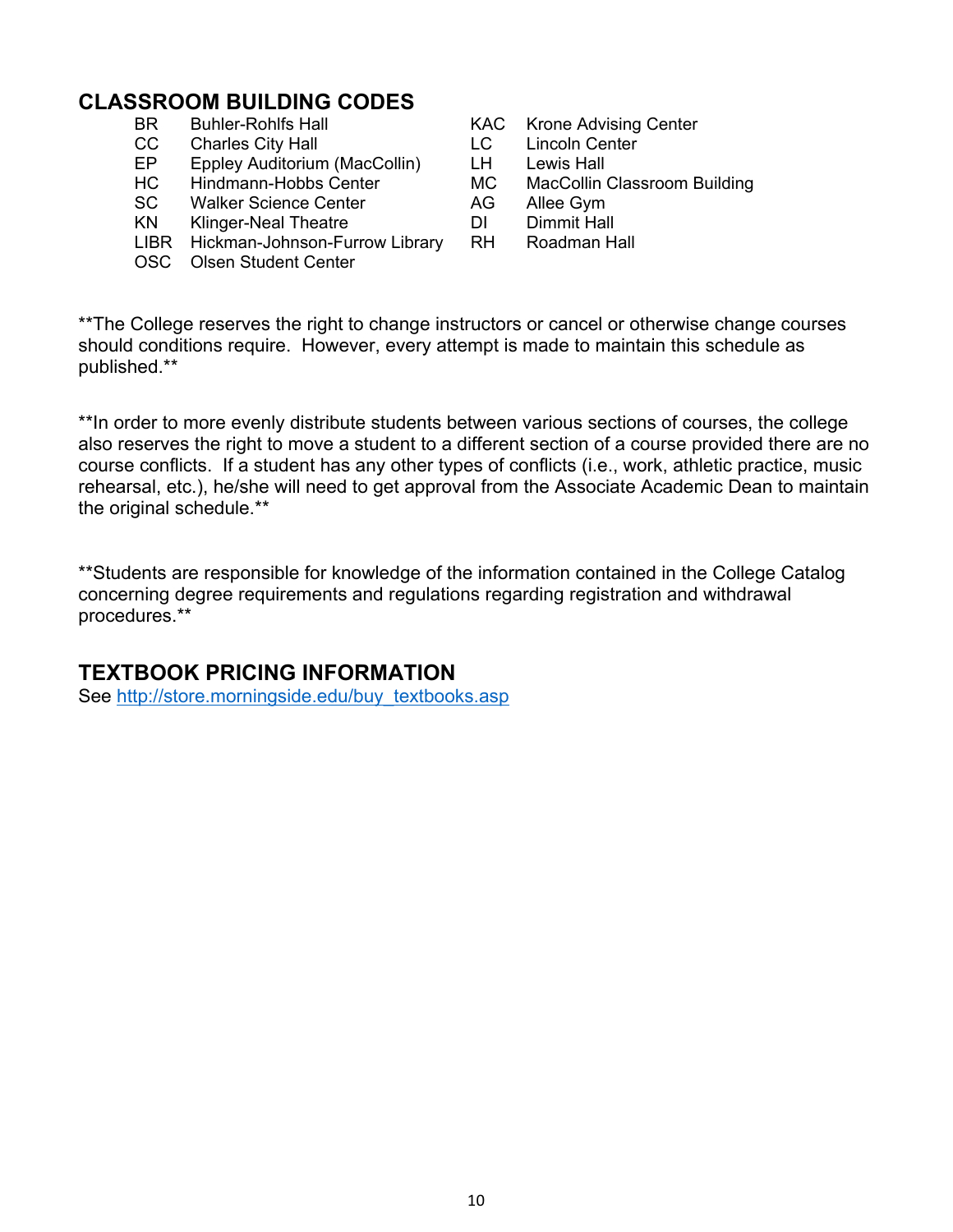#### **Spring 2017 Distribution and Flag Offerings**

| American Experience  |                                                                   |              |                        |
|----------------------|-------------------------------------------------------------------|--------------|------------------------|
| EDUC*290*001         | Human Relations for Educators                                     | TTH          | 09:50am-11:30am        |
| EDUC*290*002         | Human Relations for Educators                                     | TTH          | 01:45pm-03:25pm        |
| HIST*226*001         | United States History Since 1877                                  | <b>MWF</b>   | 10:30am-11:35am        |
| HIST*359*001         | Contemporary United States Since 1945                             | TTH          | 09:50am-11:30am        |
| POLS*330*001         | U.S. State & Local Government                                     | TTH          | 09:50am-11:30am        |
| POLS*359*001         | Campaigns and Elections in the United States                      | TTH          | 09:50am-11:30am        |
| POLS*360*050         | Religion, Politics, and Society in the United States              | М            | 06:30pm-09:50pm        |
| RELG*360*050         | Religion, Politics, and Society in the United States              | М            | 06:30pm-09:50pm        |
| SOCI*101*001         | Introduction to Sociology                                         | TTH          | 09:50am-11:30am        |
| SOCI*101*002         | Introduction to Sociology                                         | TTH          | $01:45$ pm-03:25pm     |
| SOCI*214*001         | Race, Ethnicity, and Social Class                                 | <b>MWF</b>   | 09:15am-10:20am        |
|                      | Applied Quantitative Analysis (AQuA)                              |              |                        |
| MATH*212*001         | Applied Quantitative Analysis                                     | <b>MTTHF</b> | $11:45$ am- $12:35$ pm |
| Creative Expressions |                                                                   |              |                        |
| ART*103*001          | Design                                                            | TTH          | 12:45pm-03:25pm        |
| ART*206*050          | Figure Drawing                                                    | TTH          | 06:30pm-10:00pm        |
| ART*210*001          | Graphic Design I                                                  | MWF          | 12:45pm-02:50pm        |
| ART*265*001          | Photography                                                       | TTH          | 08:00am-11:30am        |
| ART*265*050          | Photography                                                       | MW           | 06:30pm-10:00pm        |
| ART*325*001          | Painting                                                          | TTH          | 08:00am-11:30am        |
| ART*335*001          | Ceramics                                                          | TTH          | 12:45pm-03:25pm        |
| DANC*120*001         | Tap Studio I                                                      | TTH          | 09:50am-10:35am        |
| DANC*240*001         | Social Dance Studio                                               | MWF          | 10:30am-11:35am        |
| DANC*310*001         | Jazz Studio II                                                    | TTH          | 08:00am-09:40am        |
| ENGL*211*001         | Writing to Persuade                                               | MWF          | 01:45pm-02:50pm        |
| ENGL*382*001         | Advanced Poetry Writing                                           | TTH          | 09:50am-11:30am        |
| MUHL*105*001         | Introduction to Jazz                                              | <b>MWF</b>   | $01:45$ pm-02:50pm     |
| RHET*211*001         | Writing to Persuade                                               | MWF          | 01:45pm-02:50pm        |
| THTR*101*001         | Introduction to Theatre                                           | TTH          | 09:50am-11:30am        |
| THTR*215*001         | Stagecraft I & Pract: Scenery, Lights, Sound, Props & Tech<br>Asp | <b>MWF</b>   | 09:15am-10:20am        |
| THTR*222*001         | Introduction to Acting                                            | <b>MWF</b>   | 10:30am-11:35am        |
|                      | Ethical Reasoning and Application                                 |              |                        |
| BUSN*130*001         | Introduction to Business Leadership                               | TTH          | 08:00am-09:40am        |
| COMM*101*001         | Introduction to Mass Communication                                | <b>MWF</b>   | $01:45$ pm-02:50pm     |
| COMM*101*002         | Introduction to Mass Communication                                | <b>MWF</b>   | 08:00am-09:05am        |
| ENGL*243*001         | American Minorities Literature                                    | <b>MWF</b>   | 09:15am-10:20am        |
| PHIL*101*001         | Philosophy for Living                                             | MWF          | 09:15am-10:20am        |
| PHIL*101*002         | Philosophy for Living                                             | <b>MWF</b>   | 10:30am-11:35am        |
| POLS*288*001         | Principles of Politics                                            | MWF          | 10:30am-11:35am        |
| RELG*200*001         | Christian Ethics                                                  | TTH          | 08:00am-09:40am        |
| Empirical Reasoning  |                                                                   |              |                        |
| BIOL*110*001         | Human Biology                                                     | MWF          | 10:30am-11:20am        |
| BIOL*116*001         | Principles of Biology I                                           | MWF          | 08:00am-08:50am        |
| BIOL*116*002         | Principles of Biology I                                           | MWF          | 08:00am-08:50am        |
| BIOL*116*003         | Principles of Biology I                                           | MWF          | 09:15am-10:05am        |
| BIOL*116*004         | Principles of Biology I                                           | MWF          | 09:15am-10:05am        |
| BIOL*207*001         | Human Anatomy                                                     | MWF          | 01:45pm-02:35pm        |
| BIOL*207*002         | Human Anatomy                                                     | MWF          | 01:45pm-02:35pm        |
| BIOL*207*003         | Human Anatomy                                                     | <b>MWF</b>   | 10:30am-11:20am        |
| CHEM*110*001         | General, Organic, & Biological Chemistry                          | MWF          | 11:45am-12:35pm        |
| CHEM*110*002         | General, Organic, & Biological Chemistry                          | MWF          | 11:45am-12:35pm        |
| CHEM*110*003         | General, Organic, & Biological Chemistry                          | MWF          | 11:45am-12:35pm        |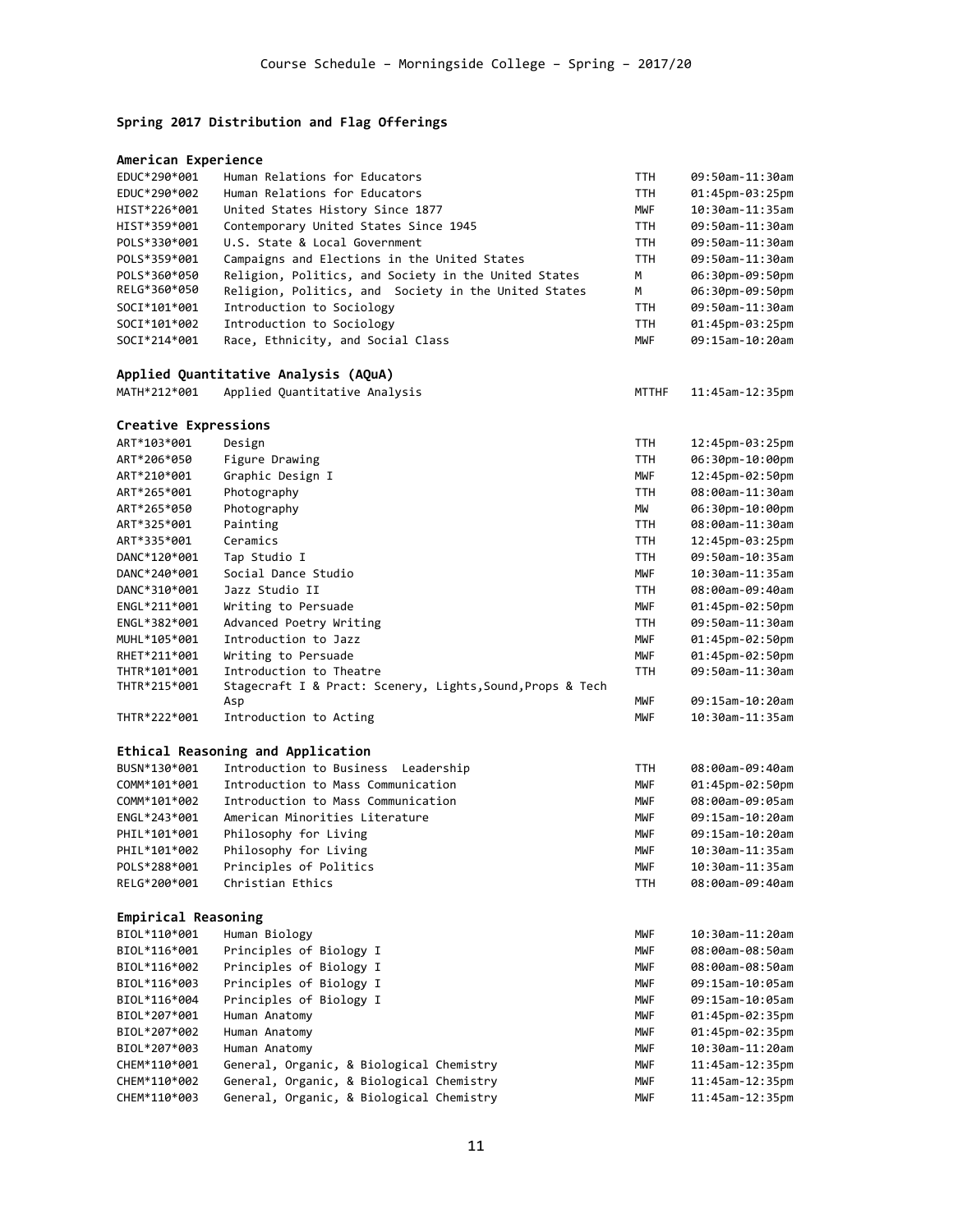| CHEM*110*004                 | General, Organic, & Biological Chemistry                                         | MWF          | 11:45am-12:35pm                    |
|------------------------------|----------------------------------------------------------------------------------|--------------|------------------------------------|
| PHYS*113*SH1                 | Astronomy: The Solar System                                                      | T.           | 01:45pm-03:00pm                    |
| PHYS*113*SH2                 | Astronomy: The Solar System                                                      | T.           | 01:45pm-03:00pm                    |
| PHYS*122*FH1                 | Energy and Environment                                                           | TH           | 01:45pm-03:00pm                    |
| PHYS*122*FH2                 | Energy and Environment                                                           | TH.          | 01:45pm-03:00pm                    |
|                              |                                                                                  |              |                                    |
| Global Awareness             |                                                                                  |              |                                    |
| AGRI*271*001                 | History of Food & Agriculture                                                    | <b>MWF</b>   | 09:15am-10:20am                    |
| ART*202*001                  | Renaissance to Modern Art History                                                | TTH          | 09:50am-11:30am                    |
| BUSN*340*050                 | International Business                                                           | T.           | 06:30pm-10:30pm                    |
| ENGL*241*001                 | Classical Mythology and Literature                                               | MWF          | 01:45pm-02:50pm                    |
| ENGL*344*001                 | Studies of British Literary: The Romantic Period                                 | TTH          | 01:45pm-03:25pm                    |
| GEND*232*001                 | Gender Theory and Methods in Global Perspective                                  | MWF          | 09:15am-10:20am                    |
| HIST*134*001                 | Jihad vs. McWorld: The Modern Middle East                                        | TTH          | 09:50am-11:30am                    |
| HIST*313*001                 | Crusades, Castles, and Cathedrals                                                | TTH          | 08:00am-09:40am                    |
| MUHL*402*001                 | Music History II                                                                 | <b>MWF</b>   | 09:15am-10:20am                    |
| POLS*160*001                 | World Politics                                                                   | MWF          | 01:45pm-02:50pm                    |
| POLS*317*001                 | History and Politics of Contemporary Europe                                      | TTH          | 01:45pm-03:25pm                    |
| SPAN*111*001                 | Beginning Spanish                                                                | <b>MTTHF</b> | $11:45am-12:35pm$                  |
| SPAN*201*001                 | Intermediate Spanish I                                                           | <b>MTTHF</b> | 12:45pm-01:35pm                    |
| SPAN*201*002                 | Intermediate Spanish                                                             | <b>MTTHF</b> | $11:45am-12:35pm$                  |
|                              |                                                                                  |              |                                    |
| Integrated Experience        |                                                                                  |              |                                    |
| NURS*313*001                 | Nursing Care of the Family                                                       | МT           | 10:00am-11:40am                    |
| NURS*313*002                 | Nursing Care of the Family                                                       | МT           | 10:00am-11:40am                    |
| NURS*313*003                 | Nursing Care of the Family                                                       | МT           | 10:00am-11:40am                    |
| NURS*313*004                 | Nursing Care of the Family                                                       | МT           | 10:00am-11:40am                    |
| NURS*313*005                 | Nursing Care of the Family                                                       | MT           | 10:00am-11:40am                    |
| PSYC*333*001                 | Cognitive Psychology and Lab                                                     | <b>MWF</b>   | 10:30am-11:35am                    |
|                              |                                                                                  |              |                                    |
| Religious Traditions         |                                                                                  |              |                                    |
| CULT*201*001                 | The Mayan, Aztec, and Incan Worlds Past and Present                              | MWF          | 10:30am-11:35am                    |
| ENGL*241*001                 | Classical Mythology and Literature                                               | MWF          | 01:45pm-02:50pm                    |
| HIST*134*001                 | Jihad vs. McWorld: The Modern Middle East                                        | TTH          | 09:50am-11:30am                    |
| HIST*222*001                 | Asian Civilizations                                                              | MWF          | 01:45pm-02:50pm                    |
| HIST*222*002                 | Asian Civilizations                                                              | MWF          | 10:30am-11:35am                    |
|                              |                                                                                  |              |                                    |
| HIST*313*001                 | Crusades, Castles, and Cathedrals                                                | TTH          | 08:00am-09:40am                    |
| PHIL*332*001                 | Modern Philosophy                                                                | MWF          | 01:45pm-02:50pm                    |
| POLS*360*050                 | Religion, Politics, and Society in the United States                             | м            | 06:30pm-09:50pm                    |
| RELG*110*001                 | Introduction to Religion                                                         | TTH          | 09:50am-11:30am                    |
| RELG*110*002                 | Introduction to Religion                                                         | TTH          | 01:45pm-03:25pm                    |
| RELG*205*001                 | Introduction to Judaism                                                          | TTH          | 01:45pm-03:25pm                    |
| RELG*307*050                 | Meditation and Mysticism, East and West                                          | TН           | 06:30pm-08:30pm                    |
| RELG*332*001                 | Modern Philosophy                                                                | MWF          | 01:45pm-02:50pm                    |
| RELG*360*050                 | Religion, Politics, and Society in the United States                             | М            | 06:30pm-09:50pm                    |
|                              |                                                                                  |              |                                    |
| Service Learning             |                                                                                  |              |                                    |
| ACCT*218*001                 | Volunteer in Income Tax Assistance - VITA                                        | TH           | 12:45pm-01:35pm                    |
| BUSN*218*001                 | Volunteer in Income Tax Assistance - VITA                                        | TH           | 12:45pm-01:35pm                    |
| BUSN*430*050                 | Contemporary Leadership and Ethics                                               | М            | 06:30pm-10:00pm                    |
| NURS*402*001                 | Community Health Nursing                                                         | М            | 08:00am-10:00am                    |
| NURS*402*002                 | Community Health Nursing                                                         | М            | 08:00am-10:00am                    |
| NURS*402*003                 | Community Health Nursing                                                         | М            | 08:00am-10:00am                    |
| NURS*402*004                 | Community Health Nursing                                                         | м            | 08:00am-10:00am                    |
| NURS*402*005                 | Community Health Nursing                                                         | м            | 08:00am-10:00am                    |
| SOCI*101*001                 | Introduction to Sociology                                                        | <b>TTH</b>   | 09:50am-11:30am                    |
| SOCI*101*002                 | Introduction to Sociology                                                        | TTH          | 01:45pm-03:25pm                    |
| SPED*208*001<br>SPED*208*002 | Survey of Exceptionalities & Practicum<br>Survey of Exceptionalities & Practicum | MWF<br>MWF   | 10:30am-11:35am<br>01:45pm-02:50pm |

**DEPARTMENT: Arts Administration**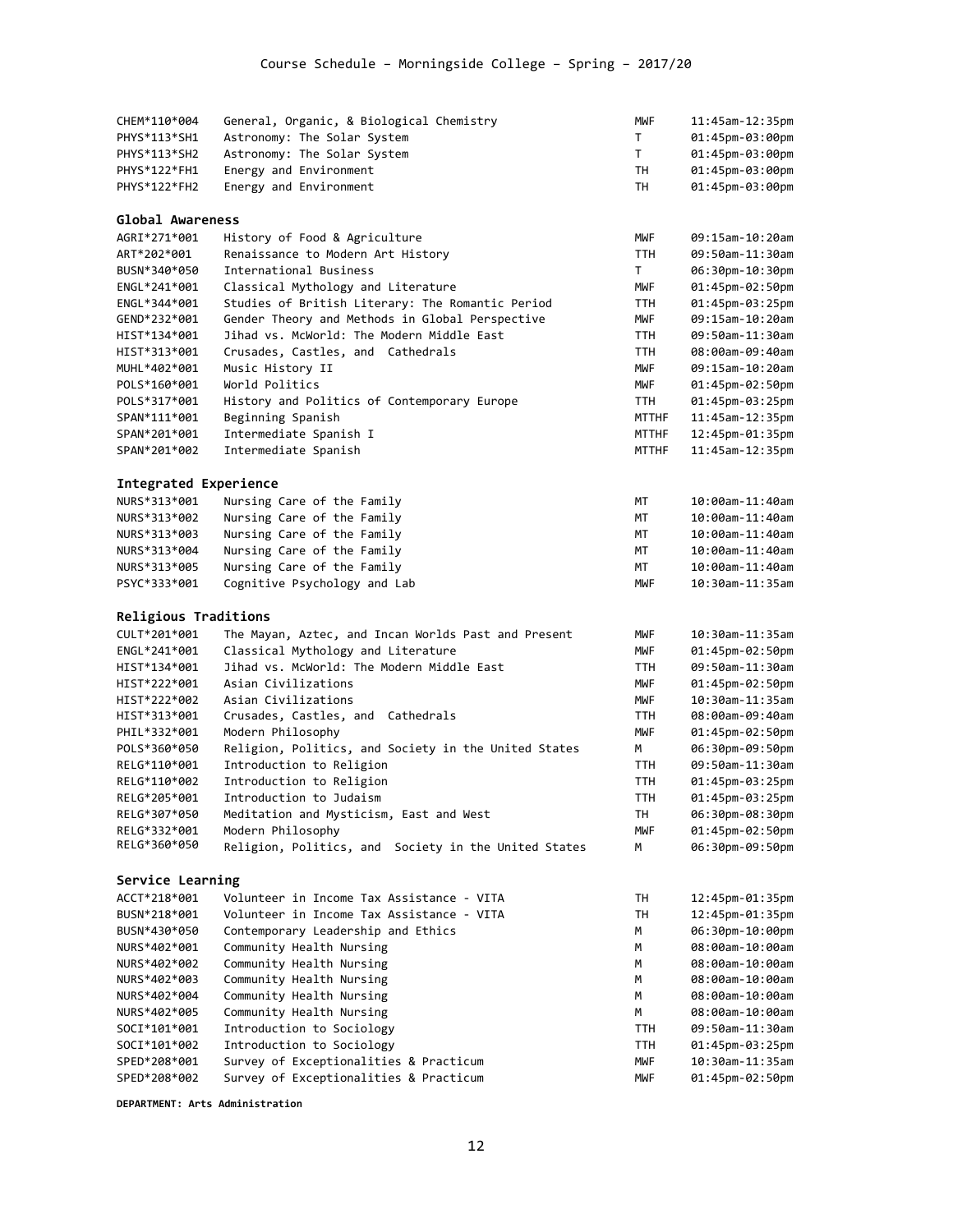#### **DEPT PREFIX: AADM**

| CAT SEC | TITLE                                    | <b>CREDITS</b> | DAYS | <b>HOURS</b> | <b>INSTRUCTOR</b> | <b>PRE-REQ</b> |
|---------|------------------------------------------|----------------|------|--------------|-------------------|----------------|
|         | 450 001 Arts Administration Internship 2 |                | TBA  | TBA          | McGaffin, Terri   |                |
|         | 450 002 Arts Administration Internship 2 |                | TBA  | TBA          | Weber, Heath      |                |
|         | 470 001 Arts Administration Sr Project 2 |                | TBA  | <b>TBA</b>   | McGaffin, Terri   |                |
|         | 470 002 Arts Administration Sr Project 2 |                | TBA  | TBA          | Weber, Heath      |                |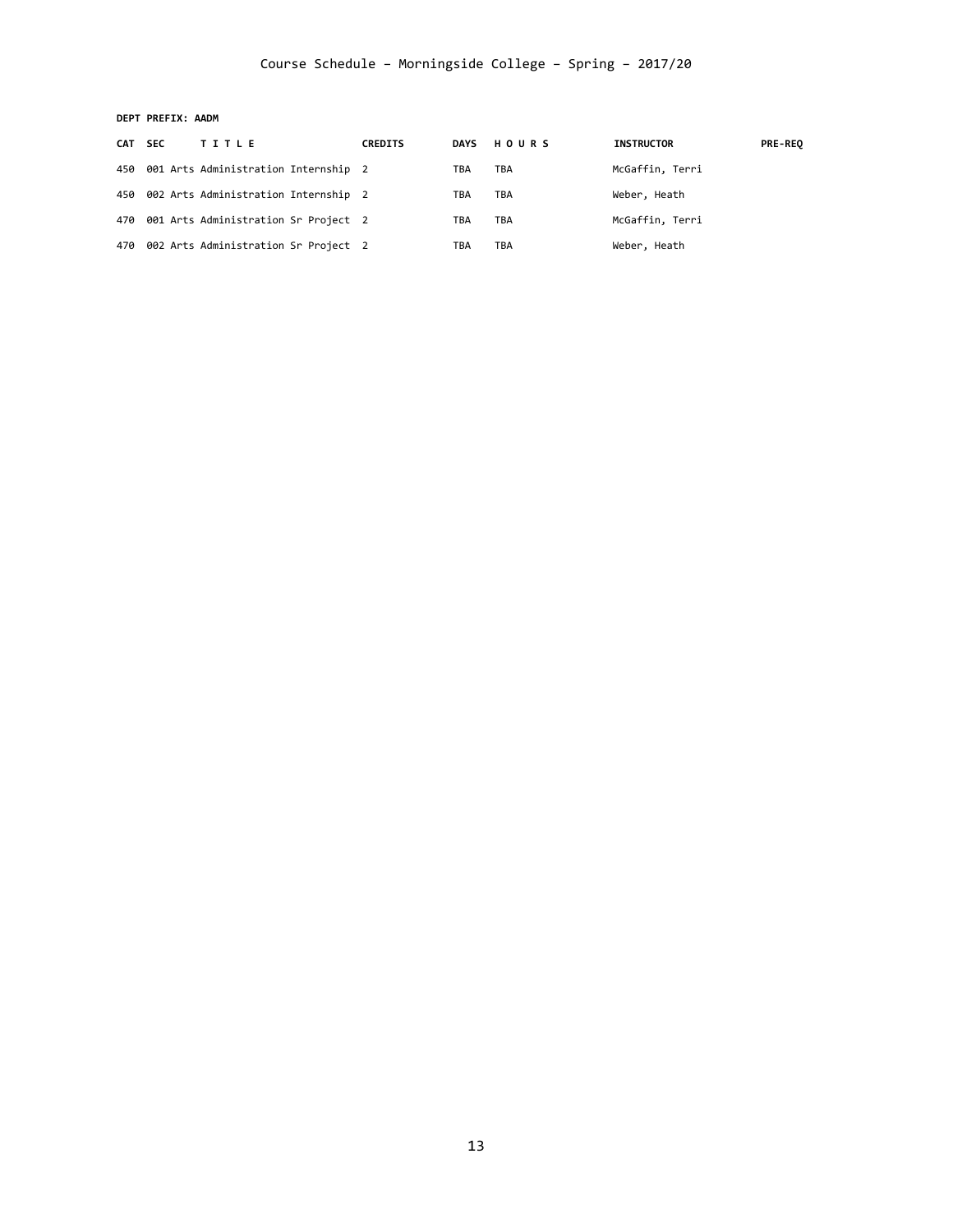#### **DEPARTMENT: Accounting DEPT PREFIX: ACCT**

|      | CAT SEC | TITLE                                            | <b>CREDITS</b> | <b>DAYS</b>     | HOURS                              | <b>INSTRUCTOR</b> | PRE-REQ                                                           |
|------|---------|--------------------------------------------------|----------------|-----------------|------------------------------------|-------------------|-------------------------------------------------------------------|
| 203  |         | 001 Introduction to Financial<br>Accounting      | 4              | MWF             | 08:00am-09:05am                    | Palmer, Joni      |                                                                   |
| 204  |         | 001 Managerial/Cost Accounting I                 | 4              | <b>MWF</b>      | 09:15am-10:20am                    | Rosenbaum, Twyla  | ACCT 203<br><b>MATH 125</b><br><b>MATH 150</b><br><b>MATH 205</b> |
| 204. |         | 002 Managerial/Cost Accounting I                 | 4              | <b>MWF</b>      | 09:15am-10:20am                    | Nielsen, Mark     | ACCT 203<br><b>MATH 125</b><br><b>MATH 150</b><br><b>MATH 205</b> |
| 204  |         | 003 Managerial/Cost Accounting I                 | 4              | <b>MWF</b>      | 10:30am-11:35am                    | Rosenbaum, Twyla  | ACCT 203<br><b>MATH 125</b><br><b>MATH 150</b><br><b>MATH 205</b> |
| 204  |         | 004 Managerial/Cost Accounting I                 | 4              | <b>MWF</b>      | 01:45pm-02:50pm                    | Nielsen, Mark     | ACCT 203<br><b>MATH 125</b><br><b>MATH 150</b><br><b>MATH 205</b> |
| 218  |         | 001 Volunteer in Income Tax<br>Assistance - VITA | 2              | TH              | 12:45pm-01:35pm                    | To be assigned    | <b>ACCT 203</b>                                                   |
| 302  |         | 001 Intermediate Accounting II                   | 4              | TTH             | 08:00am-09:40am                    | Rosenbaum, Twyla  | <b>ACCT 301</b>                                                   |
| 304  |         | 001 Managerial/Cost Accounting II                | 4              | T.<br><b>TH</b> | 11:45am-12:35pm<br>06:30pm-08:30pm | Uhl, Steven       | ACCT 204                                                          |
| 318  |         | 001 Business Law II and Tax II                   | 4              | <b>TTH</b>      | 01:45pm-03:25pm                    | To be assigned    | <b>BUSN 314</b><br>ACCT 308                                       |
| 402  |         | 001 Auditing                                     | 4              | <b>TTH</b>      | 09:50am-11:30am                    | Nielsen, Mark     | ACCT 302                                                          |
| 472  |         | 001 Internship in Accounting<br>Senior standing  | 6<br>1 -       | TBA             |                                    | Mickelson, Pamela | Instr Perm                                                        |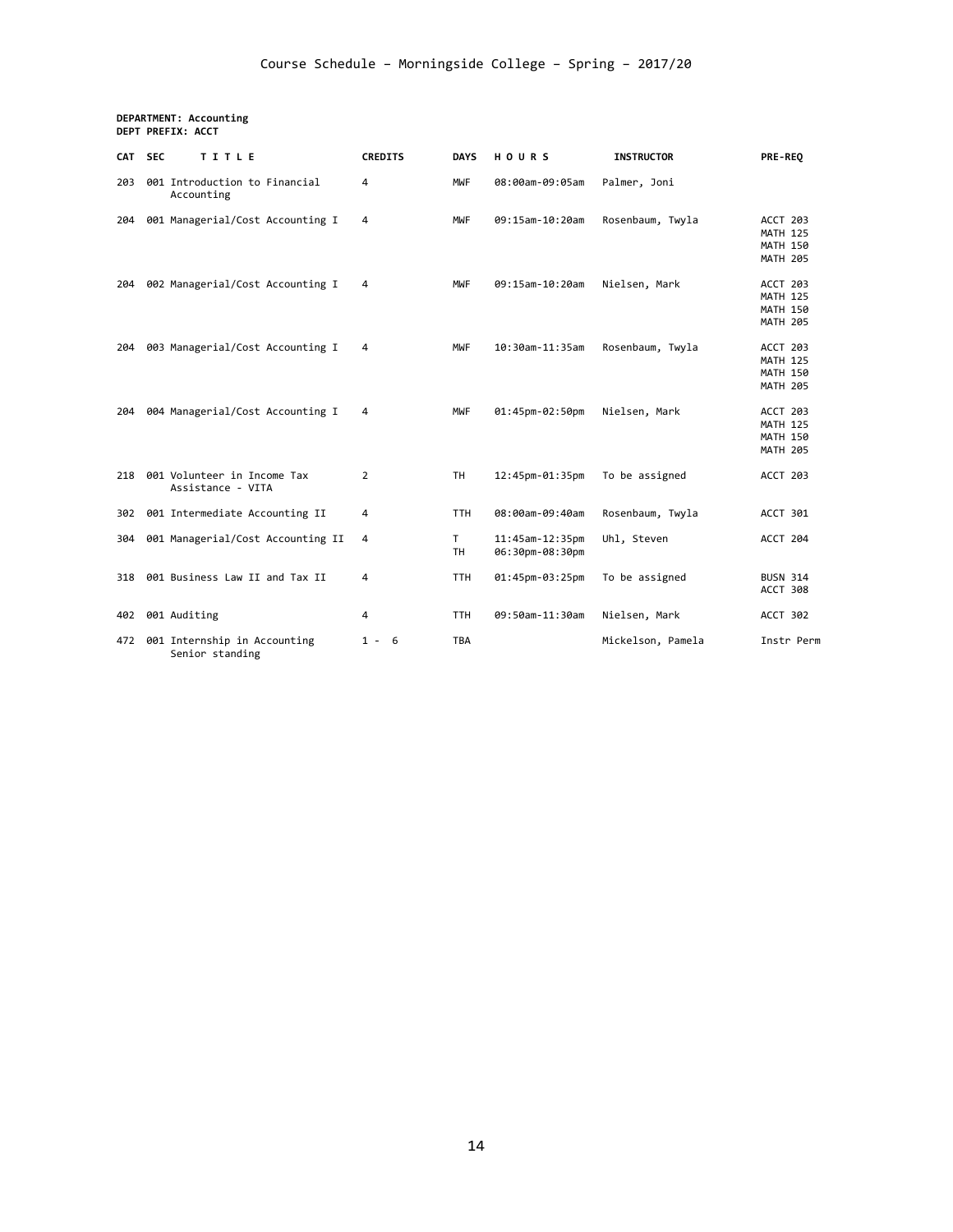|                   | DEPARTMENT: Agri-Business |
|-------------------|---------------------------|
| DEPT PREFIX: AGRI |                           |

| CAT SEC | TITLE                                                                   | <b>CREDITS</b> | <b>DAYS</b>            | HOURS                              | <b>INSTRUCTOR</b> | PRE-REO                                                                       |
|---------|-------------------------------------------------------------------------|----------------|------------------------|------------------------------------|-------------------|-------------------------------------------------------------------------------|
| 208     | 001 Principles of Agriculture II                                        | 4              | <b>MWF</b><br>W        | 08:00am-09:05am<br>12:45pm-03:35pm | Crow, Richard     |                                                                               |
| 208     | 002 Principles of Agriculture II                                        | 4              | <b>MWF</b><br>TH       | 08:00am-09:05am<br>12:45pm-03:35pm | Crow, Richard     |                                                                               |
| 271     | 001 History of Food & Agriculture                                       | 4              | <b>MWF</b>             | 09:15am-10:20am                    | Paulsen, Thomas   |                                                                               |
| 310     | 001 Futures Markets and Risk<br>Management<br>Same as BUSN 310          | 4              | <b>MTTHF</b>           | 11:45am-12:35pm                    | Benson, Chris     | AGRI 234<br><b>ECON 234</b>                                                   |
| 320 -   | 001 Agribusiness Management                                             | 4              | <b>MWF</b>             | 01:45pm-02:50pm                    | Paulsen, Thomas   | AGRI 207<br><b>AGRI 208</b>                                                   |
| 341     | 001 Integrated Pest Management                                          | 4              | <b>MWF</b><br>T.       | 10:30am-11:35am<br>12:45pm-03:35pm | Crow, Richard     | AGRI 207<br>AGRI 208                                                          |
|         | 351 001 Drone Operation and<br>Maintenance                              | 2              | Τ<br>T.                | 10:00am-11:00am<br>08:00am-10:00am | Crow, Richard     | Instr Perm<br>AGRI 350                                                        |
| 351     | 002 Drone Operation and<br>Maintenance                                  | $\overline{2}$ | <b>TH</b><br><b>TH</b> | 10:00am-11:00am<br>08:00am-10:00am | Crow, Richard     | Instr Perm<br>AGRI 350                                                        |
| 440     | 002 Agricultural Research<br>Agriculture major or minor; jr/sr standing | $1 - 4$        | <b>TBA</b>             |                                    | Paulsen, Thomas   |                                                                               |
| 460     | 001 Externship                                                          | $4 - 16$       | <b>TBA</b>             |                                    | Benson, Chris     | AGRI 380                                                                      |
| 480     | 050 Capstone<br>Prereq: Jr/Sr standing                                  | $\overline{2}$ | T.                     | 06:30pm-08:30pm                    | Benson, Chris     | AGRI 207<br><b>AGRI 208</b><br>AGRI 320<br><b>PHIL 308</b><br><b>POLS 320</b> |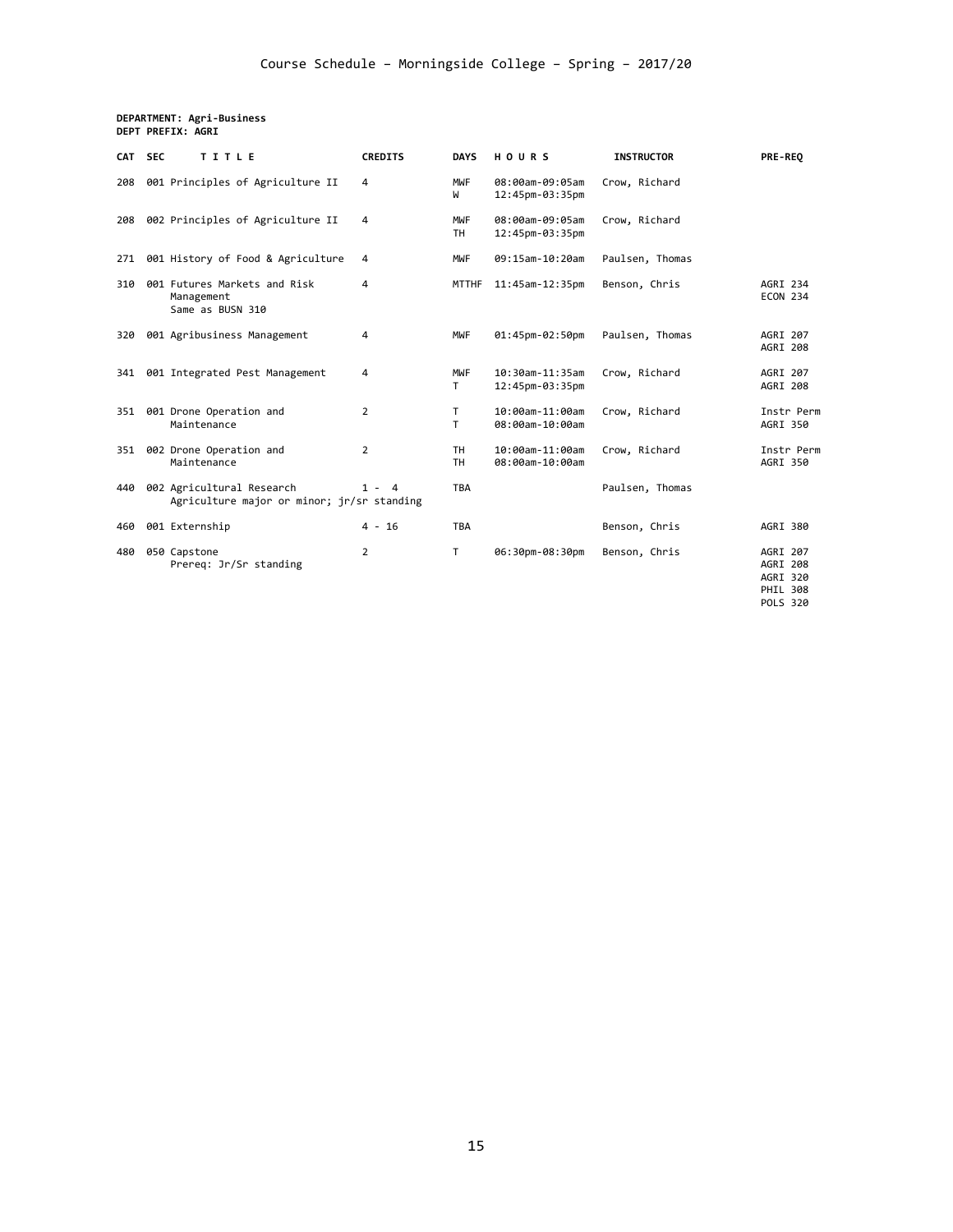**DEPARTMENT: Art DEPT PREFIX: ART**

| CAT | SEC | TITLE                                                                             | <b>CREDITS</b> | DAYS       | HOURS              | <b>INSTRUCTOR</b>              | PRE-REO                          |
|-----|-----|-----------------------------------------------------------------------------------|----------------|------------|--------------------|--------------------------------|----------------------------------|
| 103 |     | 001 Design                                                                        | 4              | TTH        | 12:45pm-03:25pm    | Whitlock, Jodi                 |                                  |
| 202 |     | 001 Renaissance to Modern Art<br>History                                          | 4              | TTH        | 09:50am-11:30am    | Emenhiser-Harris, K            |                                  |
| 206 |     | 050 Figure Drawing                                                                | 4              | TTH        | 06:30pm-10:00pm    | Foltz, Amy                     |                                  |
| 210 |     | 001 Graphic Design I<br>Prereq: ART 103, 205 or 206 for majors                    |                | MWF        | 12:45pm-02:50pm    | Kolbo, John                    |                                  |
| 265 |     | 001 Photography                                                                   | 4              | TTH        | 08:00am-11:30am    | Thompson, Dolie                |                                  |
| 265 |     | 050 Photography                                                                   | 4              | MW         | 06:30pm-10:00pm    | Paulson, Stephen               |                                  |
| 275 |     | 001 Web Design/Interactive Media                                                  | 4              | MWF        | 12:45pm-02:50pm    | Yates, Richard                 | ART 210                          |
| 304 |     | 001 History of Photography                                                        | 4              | MWF        | 09:15am-10:20am    | Thompson, Dolie                |                                  |
| 305 |     | 001 Modern Art History                                                            | 4              | TTH        | $01:45$ pm-03:25pm | Emenhiser-Harris, K            |                                  |
| 320 |     | 001 Graphic Design II                                                             | 4              | <b>MWF</b> | 08:00am-10:20am    | Kolbo, John                    | ART 210                          |
| 325 |     | 001 Painting                                                                      | 4              | TTH        | 08:00am-11:30am    | McGaffin, Terri                |                                  |
| 326 |     | 001 Painting II                                                                   | 4              | TTH        | 08:00am-11:30am    | McGaffin, Terri                | ART 325                          |
| 330 |     | 001 Illustration                                                                  | 4              | TTH        | 12:45pm-03:25pm    | Kolbo, John                    | ART 103<br>ART 205<br>ART 210    |
| 335 |     | 001 Ceramics                                                                      | 4              | TTH        | 12:45pm-03:25pm    | Bowitz, John                   |                                  |
| 336 |     | 001 Ceramics II                                                                   | 4              | TTH        | 12:45pm-03:25pm    | Bowitz, John                   | ART 335                          |
| 347 |     | 001 Digital Animation I<br>Same as CSCI 347                                       | 4              | TTH        | 08:00am-11:30am    | Yates, Richard                 | ART 205<br>ART 206               |
| 348 |     | 001 Digital Animation II<br>Same as CSCI 348                                      | 4              | TTH        | 08:00am-11:30am    | Yates, Richard                 | ART 347<br>CSCI 347              |
| 367 |     | 001 Creative Photography                                                          | 4              | TTH        | 12:45pm-03:25pm    | Thompson, Dolie                | ART 265                          |
|     |     | 381 050 Elementary Art Methods &<br>Practicum                                     | 4              | М          | 06:30pm-10:00pm    | Bisenius, James                | EDUC 300                         |
|     |     | Prereq: 2.50 cum gpa; 2.50 education gpa; Admitted to Teacher Preparation Program |                |            |                    |                                |                                  |
|     |     | 382 050 Elementary Education Art<br>Methods                                       | 2              | м          | 06:30pm-08:30pm    | Bisenius, James                | <b>EDUC 300</b>                  |
|     |     | Prereq: 2.50 cum gpa; 2.50 education gpa; Admitted to Teacher Preparation Program |                |            |                    |                                |                                  |
| 401 |     | 001 Design: Advanced Studies<br>Junior standing                                   | 1 -<br>4       | TBA        |                    | Yates, Richard                 | Instr Perm<br>ART 103            |
|     |     | 405 001 Graphic Design: Advanced<br>Studies                                       | $1 - 6$        | TBA        |                    | Kolbo, John                    | Instr Perm<br>ART 321            |
|     |     | 406 001 Drawing: Advanced Studies                                                 | $1 - 4$        | TBA        |                    | McGaffin, Terri                | Instr Perm<br>ART 205<br>ART 206 |
|     |     | 426 001 Painting: Advanced Studies                                                | $1 - 4$        | TBA        |                    | McGaffin, Terri                | Instr Perm<br>ART 325<br>ART 326 |
|     |     | 436 001 Ceramics: Advanced Studies                                                | $1 - 4$        | TBA        |                    | Bowitz, John                   | Instr Perm<br>ART 335<br>ART 336 |
|     |     | 466 001 Photography: Advanced Studies                                             | $1 - 4$        | TBA        |                    | Thompson, Dolie                | Instr Perm<br>ART 366<br>ART 368 |
|     |     | 490 001 Senior Art Seminar<br>Senior Standing                                     | 2              | м          | 04:00pm-05:50pm    | Kolbo, John<br>McGaffin, Terri |                                  |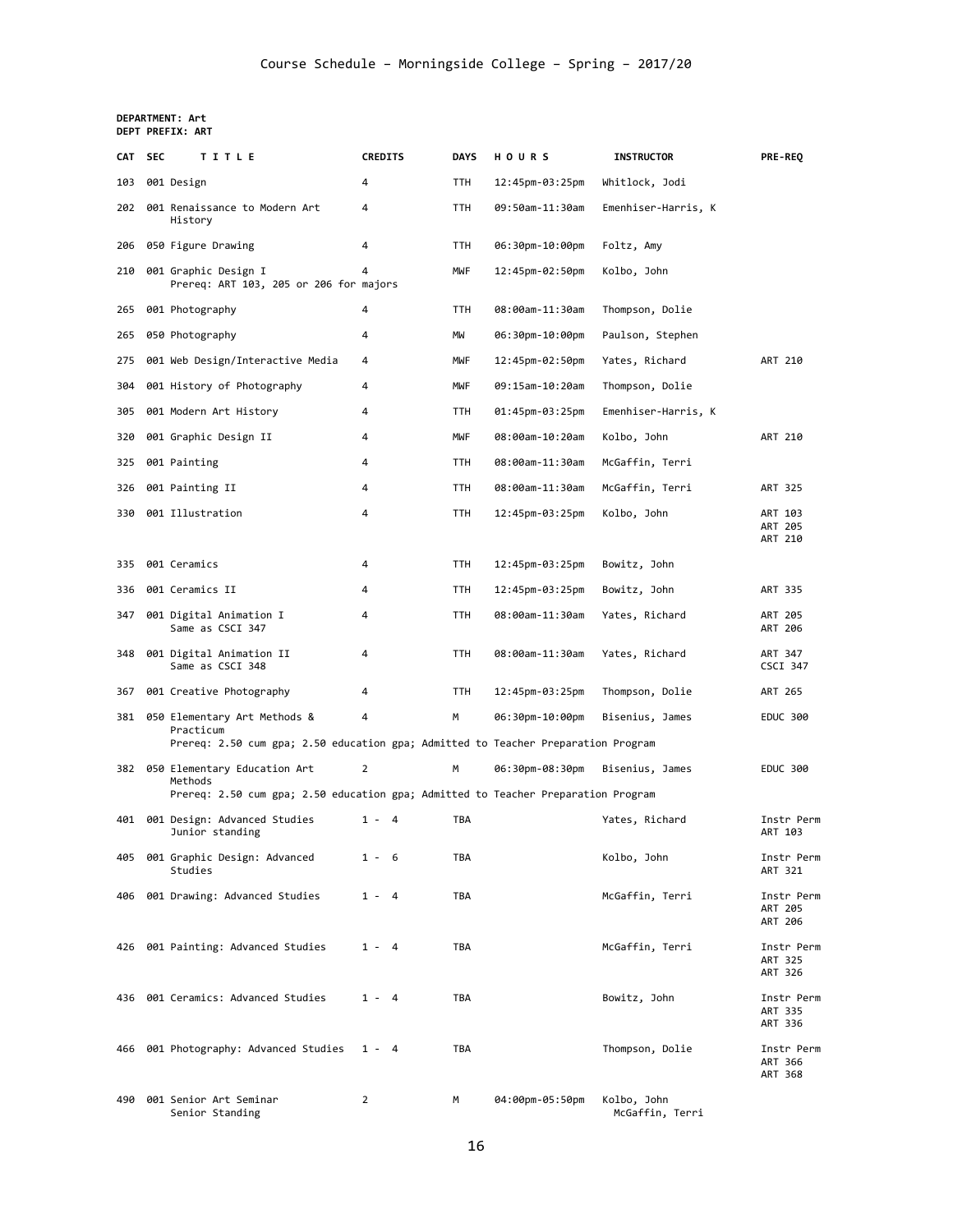|                   | DEPARTMENT: Biology |
|-------------------|---------------------|
| DEPT PREFIX: BIOL |                     |

| CAT SEC | TITLE                                                                                                                     | <b>CREDITS</b>          | <b>DAYS</b>      | <b>HOURS</b>                       | <b>INSTRUCTOR</b>                   | <b>PRE-REQ</b>                          |
|---------|---------------------------------------------------------------------------------------------------------------------------|-------------------------|------------------|------------------------------------|-------------------------------------|-----------------------------------------|
| 110     | 001 Human Biology                                                                                                         | 4                       | <b>MWF</b><br>W  | 10:30am-11:20am<br>01:45pm-03:35pm | Leugers, Chad                       |                                         |
| 116     | 001 Principles of Biology I                                                                                               | 4                       | MWF<br>T.        | 08:00am-08:50am<br>09:50am-11:40am | Sesterhenn, Timothy                 |                                         |
| 116     | 002 Principles of Biology I                                                                                               | 4                       | MWF<br>W         | 08:00am-08:50am<br>11:45am-01:35pm | Sesterhenn, Timothy                 |                                         |
| 116     | 003 Principles of Biology I                                                                                               | 4                       | MWF<br>м         | 09:15am-10:05am<br>12:45pm-02:35pm | Sesterhenn, Timothy                 |                                         |
| 116     | 004 Principles of Biology I                                                                                               | 4                       | MWF<br>Τ         | 09:15am-10:05am<br>07:50am-09:40am | Sesterhenn, Timothy                 |                                         |
| 205     | 001 Health and Nutrition<br>This course will be taught in a hybrid model, including seat-time<br>and an online component. | 2                       | W                | 11:45am-12:35pm                    | Kern, Anthony                       |                                         |
| 207     | 001 Human Anatomy                                                                                                         | 4                       | MWF<br>T.        | 01:45pm-02:35pm<br>07:50am-09:40am | Spearing, Kurt<br>Ensminger, Amanda |                                         |
| 207     | 002 Human Anatomy                                                                                                         | 4                       | MWF<br>T.        | 01:45pm-02:35pm<br>09:50am-11:40am | Spearing, Kurt<br>Ensminger, Amanda |                                         |
| 207     | 003 Human Anatomy                                                                                                         | 4                       | MWF<br>T.        | 10:30am-11:20am<br>12:45pm-02:35pm | Spearing, Kurt                      |                                         |
| 208     | 001 Human Physiology                                                                                                      | 4                       | TTH<br>TH        | 01:45pm-03:00pm<br>07:50am-09:40am | Bunker, Aaron                       | BIOL 207                                |
| 208     | 002 Human Physiology                                                                                                      | 4                       | TTH<br>TH        | 01:45pm-03:00pm<br>09:50am-11:40am | Bunker, Aaron                       | BIOL 207                                |
| 222     | 001 Biological Research<br>Prereq: Major or minor                                                                         | $\overline{a}$<br>$1 -$ | TBA              |                                    | Bunker, Aaron                       |                                         |
|         | 222 002 Biological Research<br>Prereq: Major or minor                                                                     | $\overline{4}$<br>$1 -$ | TBA              |                                    | Sesterhenn, Timothy                 |                                         |
| 222     | 003 Biological Research<br>Prereq: Major or minor                                                                         | -4<br>$1 -$             | TBA              |                                    | Kern, Anthony                       |                                         |
|         | 222 004 Biological Research<br>Prereq: Major or minor                                                                     | $\overline{4}$<br>$1 -$ | TBA              |                                    | Leugers, Chad                       |                                         |
|         | 222 005 Biological Research<br>Prereq: Major or minor                                                                     | $\overline{a}$<br>$1 -$ | TBA              |                                    | Moore, Anni                         |                                         |
|         | 222 006 Biological Research<br>Prereq: Major or minor                                                                     | $\overline{4}$<br>$1 -$ | TBA              |                                    | Spearing, Kurt                      |                                         |
|         | 222 007 Biological Research<br>Prereq: Major or minor                                                                     | $1 -$<br>$\overline{4}$ | TBA              |                                    | Stroh, James                        |                                         |
|         | 251 001 Genetics                                                                                                          | 4                       | <b>MWF</b><br>TH | 09:15am-10:05am<br>08:00am-10:50am | Kern, Anthony                       | BIOL 116<br>BIOL 117<br><b>CHEM 122</b> |
|         | Prereq:BIOL 116, 117 & CHEM 122 or BIOL 252 & CHEM 122<br>Preq: C or higher in prereq courses                             |                         |                  |                                    |                                     |                                         |
| 251     | 002 Genetics                                                                                                              | 4                       | <b>MWF</b><br>TH | 09:15am-10:05am<br>11:45am-02:35pm | Kern, Anthony                       | <b>BIOL 116</b><br>BIOL 117             |

 Prereq:BIOL 116, 117 & CHEM 122 or BIOL 252 & CHEM 122 Prereq: C or higher in all prereq courses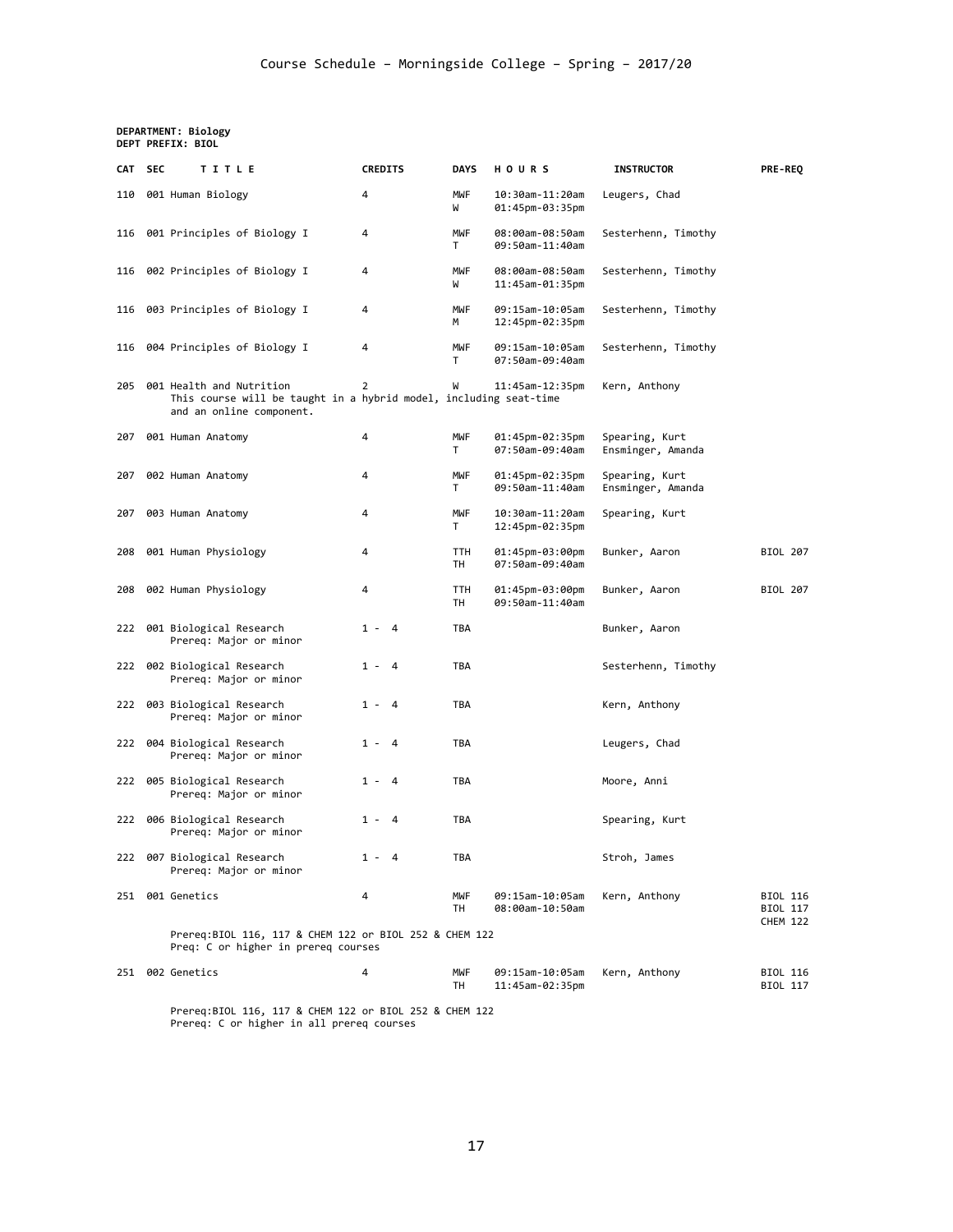**DEPARTMENT: Biology DEPT PREFIX: BIOL**

| CAT SEC | TITLE                                                                                                                           | <b>CREDITS</b> | DAYS         | <b>HOURS</b>    | <b>INSTRUCTOR</b>   | PRE-REQ                                        |
|---------|---------------------------------------------------------------------------------------------------------------------------------|----------------|--------------|-----------------|---------------------|------------------------------------------------|
| 317     | 001 Environmental Issues                                                                                                        | 4              | <b>MWF</b>   | 09:15am-10:20am | Stroh, James        |                                                |
|         | 325 001 Special Topics in Biology:<br>Intro to Veterinary Physiology<br>Prerequisites: CHEM 110 or CHEM 121                     | 4              | <b>MTTHF</b> | 12:45pm-01:35pm | Bunker, Aaron       |                                                |
|         | 325 002 Special Topics in Biology:<br>Fundamental Neuroscience<br>Prerequisites: BIOL 117 and CHEM 122                          | 4              | TTH          | 01:45pm-03:25pm | Leugers, Chad       |                                                |
|         | 325 003 Special Topics in Biology:<br>Evolution & History of Life<br>BIOL 116 is a prerequisite                                 | 2              | W            | 11:45am-01:35pm | Spearing, Kurt      |                                                |
|         | 331 001 Immunology                                                                                                              | 4              | MWF          | 01:45pm-02:50pm | Moore, Anni         | BIOL 252<br><b>CHEM 110</b><br><b>CHEM 121</b> |
|         | 422 001 Biological Research<br>Prereq: Major or minor; Jr/Sr standing                                                           | $1 - 4$        | TBA          |                 | Bunker, Aaron       |                                                |
|         | 422 002 Biological Research<br>Prereq: Major or minor; Jr/Sr standing                                                           | $1 - 4$        | TBA          |                 | Sesterhenn, Timothy |                                                |
|         | 422 003 Biological Research<br>Prereq: Major or minor; Jr/Sr standing                                                           | $1 - 4$        | TBA          |                 | Kern, Anthony       |                                                |
|         | 422 004 Biological Research<br>Prereq: Major or minor; Jr/Sr standing                                                           | $1 - 4$        | TBA          |                 | Leugers, Chad       |                                                |
|         | 422 005 Biological Research<br>Prereq: Major or minor; Jr/Sr standing                                                           | $1 - 4$        | TBA          |                 | Moore, Anni         |                                                |
|         | 422 006 Biological Research<br>Prereq: Major or minor; Jr/Sr standing                                                           | $1 - 4$        | TBA          |                 | Spearing, Kurt      |                                                |
|         | 422 007 Biological Research<br>Prereq: Major or minor; Jr/Sr standing                                                           | $1 - 4$        | <b>TBA</b>   |                 | Stroh, James        |                                                |
| 450     | 001 Internship in Biology<br>Jr/Sr standing; biology major/minor                                                                | $1 - 4$        | TBA          |                 | Stroh, James        | Instr Perm                                     |
|         | 450 002 Internship in Biology<br>Jr/Sr standing; biology major/minor                                                            | $1 - 4$        | <b>TBA</b>   |                 | Bunker, Aaron       | Instr Perm                                     |
| 460     | 001 Capstone Seminar<br>Same as CHEM 460<br>Prereq: Jr/Sr standing; biology/chemistry major                                     | 2              | T.           | 08:00am-09:40am | Stroh, James        |                                                |
| 460     | 002 Capstone Seminar<br>Same as CHEM 460<br>Prereq: Jr/Sr standing; biology/chemistry major; 5 biology and/or chemistry courses | 2              | ΜF           | 10:30am-11:20am | Thomas, Andrew      |                                                |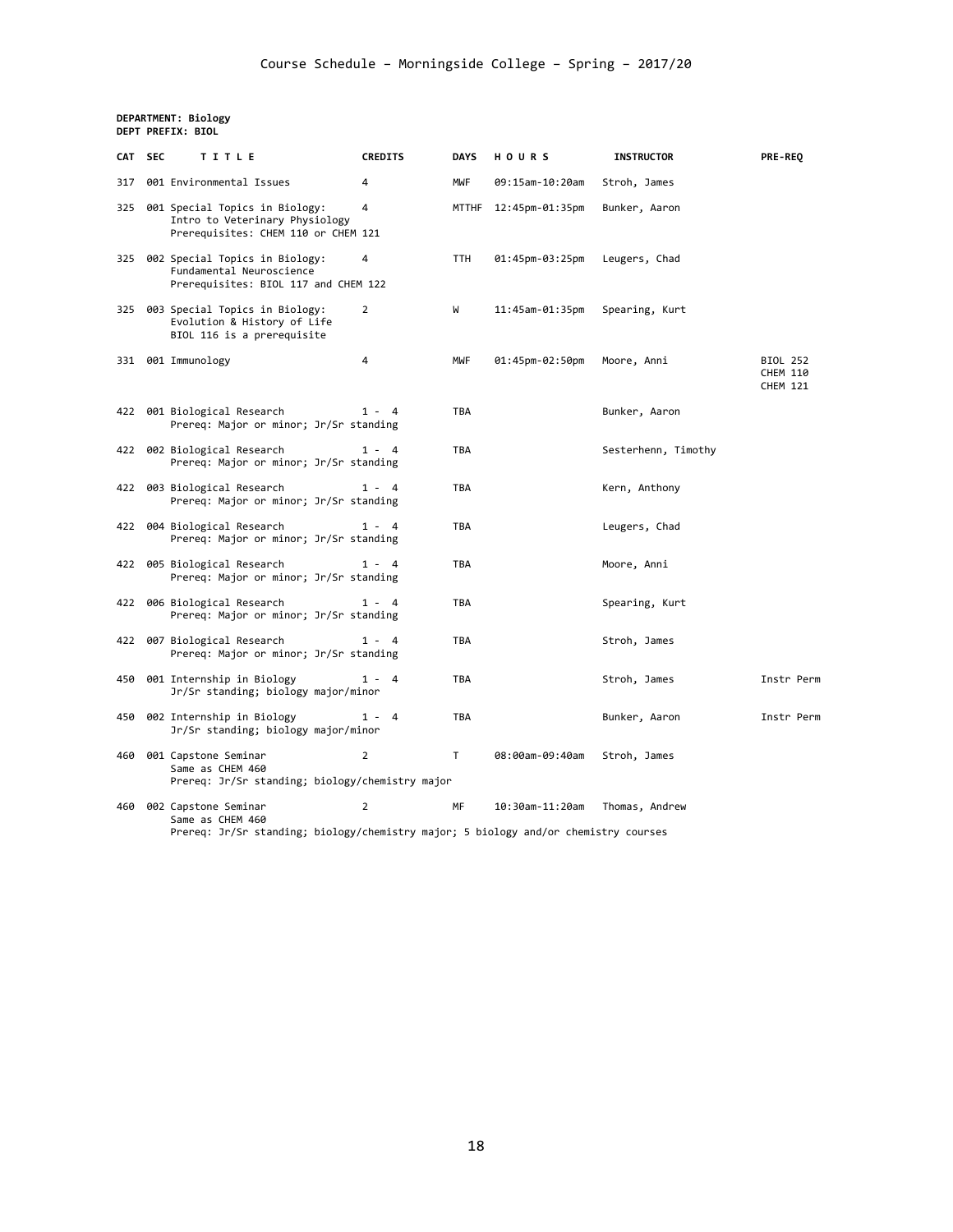| DEPARTMENT: Business Admin |  |
|----------------------------|--|
| DEPT PREFIX: BUSN          |  |

| CAT | <b>SEC</b> | TITLE                                                                                       | <b>CREDITS</b> | DAYS       | HOURS                              | <b>INSTRUCTOR</b> | <b>PRE-REQ</b>                                                           |
|-----|------------|---------------------------------------------------------------------------------------------|----------------|------------|------------------------------------|-------------------|--------------------------------------------------------------------------|
| 130 |            | 001 Introduction to Business<br>Leadership                                                  | 4              | TTH        | 08:00am-09:40am                    | Zink, Mary        |                                                                          |
| 218 |            | 001 Volunteer in Income Tax<br>Assistance - VITA                                            | 2              | TH         | 12:45pm-01:35pm                    | To be assigned    | ACCT 203                                                                 |
| 231 |            | 001 Principles of Management<br>Recommended for first year students interested in business. | 4              | MWF        | 08:00am-09:05am                    | Zink, Mary        |                                                                          |
| 231 |            | 002 Principles of Management<br>Recommended for first year students interested in business. | 4              | <b>MWF</b> | 09:15am-10:20am                    | Zink, Mary        |                                                                          |
| 231 |            | 003 Principles of Management<br>Recommended for first year students interested in business. | 4              | <b>MWF</b> | 10:30am-11:35am                    | Power, Anne       |                                                                          |
| 310 |            | 001 Futures Markets and Risk<br>Management<br>Same as AGRI 310                              | 4              | MWF        | 01:45pm-02:50pm                    | Benson, Chris     | AGRI 234<br><b>ECON 234</b>                                              |
| 314 |            | 001 Business Law                                                                            | 4              | MWF        | 09:15am-10:20am                    | Berenstein, Craig |                                                                          |
| 318 |            | 001 Business Law II and Tax II                                                              | 4              | TTH        | 01:45pm-03:25pm                    | To be assigned    | <b>BUSN 314</b><br>ACCT 308                                              |
| 321 |            | 001 Principles of Finance I                                                                 | 4              | MWF        | 08:00am-09:05am                    | Keime, Julie      | ACCT 204                                                                 |
| 321 |            | 002 Principles of Finance I                                                                 | 4              | MWF        | 09:15am-10:20am                    | Keime, Julie      | ACCT 204                                                                 |
| 323 |            | 001 Principles of Finance II                                                                | 4              | MWF        | 10:30am-11:35am                    | Keime, Julie      | <b>BUSN 321</b><br><b>MATH 150</b><br><b>MATH 125</b><br><b>MATH 205</b> |
| 340 |            | 050 International Business                                                                  | 4              | Τ          | 06:30pm-10:30pm                    | Glover, Jason     | <b>BUSN 231</b><br><b>ECON 200</b>                                       |
| 341 |            | 001 Principles of Marketing                                                                 | 4              | MWF        | 10:30am-11:35am                    | Eastman, Marilyn  | <b>MATH 125</b><br><b>MATH 150</b><br><b>MATH 205</b>                    |
| 341 |            | 002 Principles of Marketing                                                                 | 4              | MWF        | 01:45pm-02:50pm                    | Eastman, Marilyn  | <b>MATH 125</b><br><b>MATH 150</b><br><b>MATH 205</b>                    |
| 342 |            | 001 Principles of Advertising                                                               | 4              | TTH        | 09:50am-11:30am                    | Mickelson, Pamela | <b>BUSN 341</b>                                                          |
| 349 |            | 001 Small Business and Non Profit<br>Management                                             | 4              | TTH        | 09:50am-11:30am                    | Wubbena, Daniel   | Instr Perm<br><b>BUSN 231</b>                                            |
| 422 |            | 001 Finance Internship                                                                      | 4<br>1 -       | TBA        |                                    | Mickelson, Pamela | Instr Perm                                                               |
|     |            | 426 001 Securities Investments                                                              | 4              | <b>MWF</b> | 08:00am-09:05am                    | Berenstein, Craig | <b>BUSN 321</b>                                                          |
| 430 |            | 050 Contemporary Leadership and<br>Ethics<br>Prereq: Sr. standing; major in Bus. Dept.      | 4              | М          | 06:30pm-10:00pm                    | Delperdang, Cody  |                                                                          |
| 442 |            | 001 Marketing Internship                                                                    | 4<br>1 -       | TBA        |                                    | Mickelson, Pamela | Instr Perm                                                               |
| 448 |            | 001 Advertising Campaigns                                                                   | 4              | TTH<br>Μ   | 01:45pm-03:25pm<br>06:30pm-09:00pm | Mickelson, Pamela | <b>BUSN 446</b>                                                          |
| 472 |            | 001 Management Internship                                                                   | 4<br>1 -       | TBA        |                                    | Mickelson, Pamela | Instr Perm                                                               |
| 484 |            | 001 Business Policy<br>Prereq: Business core requirements<br>Prereq: Sr. standing           | 4              | MWF        | 08:00am-09:05am                    | Power, Anne       |                                                                          |
| 484 |            | 002 Business Policy<br>Prereq: Business core requirements<br>Prereq: Sr. standing           | 4              | MWF        | 09:15am-10:20am                    | Power, Anne       |                                                                          |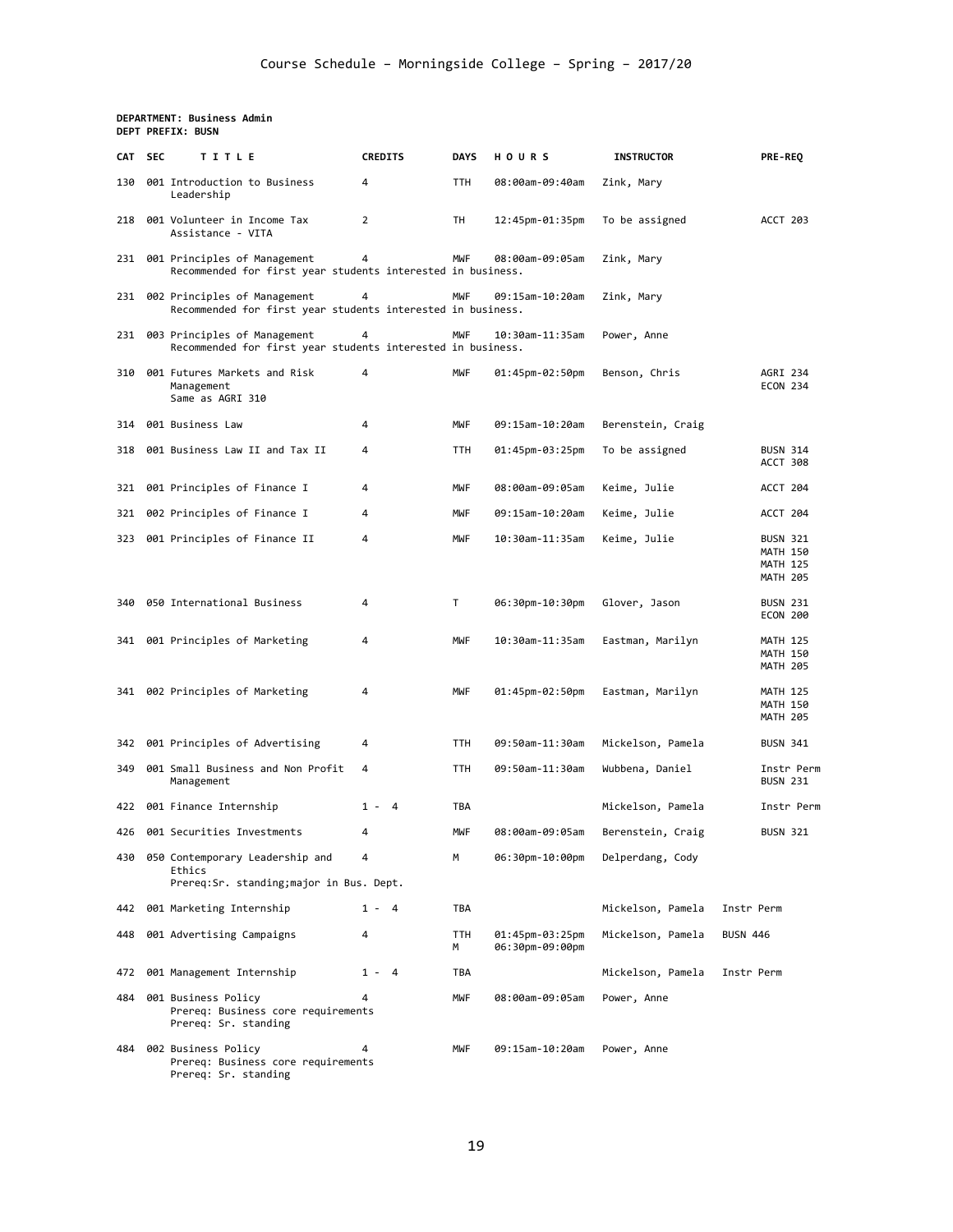**DEPARTMENT: Chemistry DEPT PREFIX: CHEM**

| CAT | <b>SEC</b> | TITLE                                                                         | <b>CREDITS</b>          | <b>DAYS</b>              | HOURS                                | <b>INSTRUCTOR</b>              | PRE-REQ                            |
|-----|------------|-------------------------------------------------------------------------------|-------------------------|--------------------------|--------------------------------------|--------------------------------|------------------------------------|
| 110 |            | 001 General, Organic, & Biological 4<br>Chemistry                             |                         | <b>MWF</b><br>T.         | 11:45am-12:35pm<br>07:50am-09:40am   | Thomas, Andrew                 |                                    |
| 110 |            | 002 General, Organic, & Biological 4<br>Chemistry                             |                         | <b>MWF</b><br>T.         | 11:45am-12:35pm<br>09:50am-11:40am   | Thomas, Andrew                 |                                    |
| 110 |            | 003 General, Organic, & Biological 4<br>Chemistry                             |                         | <b>MWF</b><br>м          | 11:45am-12:35pm<br>12:45pm-02:35pm   | Thomas, Andrew                 |                                    |
| 110 |            | 004 General, Organic, & Biological 4<br>Chemistry                             |                         | <b>MWF</b><br>T.         | $11:45am-12:35pm$<br>11:45am-01:35pm | Thomas, Andrew                 |                                    |
|     |            | 122 001 General Chemistry II                                                  | 4                       | MWF<br>TH                | 09:15am-10:05am<br>08:00am-10:50am   | Helms, John<br>Stueve, Kenneth | <b>CHEM 121</b>                    |
|     |            | 122 003 General Chemistry II                                                  | 4                       | <b>MWF</b><br>W          | 08:00am-08:50am<br>12:00pm-02:50pm   | Helms, John<br>Stueve, Kenneth | <b>CHEM 121</b>                    |
|     |            | 122 004 General Chemistry II                                                  | 4                       | MWF<br>TH                | 08:00am-08:50am<br>12:45pm-03:35pm   | Helms, John<br>Stueve, Kenneth | <b>CHEM 121</b>                    |
|     |            | 202 001 Organic Chemistry II                                                  | 4                       | <b>MWF</b><br>TH         | 08:00am-08:50am<br>08:00am-10:50am   | McFarland, Brian               | <b>CHEM 201</b>                    |
| 202 |            | 002 Organic Chemistry II                                                      | 4                       | <b>MWF</b><br>W          | 08:00am-08:50am<br>12:00pm-02:50pm   | McFarland, Brian               | <b>CHEM 201</b>                    |
| 202 |            | 003 Organic Chemistry II                                                      | 4                       | <b>MWF</b><br>TH         | 08:00am-08:50am<br>11:45am-02:35pm   | McFarland, Brian               | <b>CHEM 201</b>                    |
| 405 |            | 001 Instrumental Analysis                                                     | 4                       | <b>TBA</b><br><b>TBA</b> |                                      | Helms, John                    | <b>CHEM 305</b><br><b>PHYS 202</b> |
| 420 |            | 001 Chemical Research<br>Prereq: Department chair permission                  | $1 - 4$                 | <b>TBA</b>               |                                      | Thomas, Andrew                 | Instr Perm                         |
| 420 |            | 002 Chemical Research<br>Prereq: Department chair permission                  | $1 - 4$                 | <b>TBA</b>               |                                      | McFarland, Brian               | Instr Perm                         |
| 420 |            | 003 Chemical Research<br>Prereq: Department chair permission                  | $1 -$<br>4              | <b>TBA</b>               |                                      | Helms, John                    | Instr Perm                         |
| 420 |            | 004 Chemical Research<br>Prereq: Department chair permission                  | $1 -$<br>$\overline{4}$ | TBA                      |                                      | Kern, Anthony                  | Instr Perm                         |
| 460 |            | 001 Chemistry Capstone<br>Same as BIOL 460<br>Jr/Sr standing; chemistry major | 2                       | T.                       | 08:00am-09:40am                      | Stroh, James                   |                                    |
| 460 |            | 002 Chemistry Capstone<br>Same as BIOL 460<br>Jr/Sr standing; chemistry major | $\overline{2}$          | MF                       | 10:30am-11:20am                      | Thomas, Andrew                 |                                    |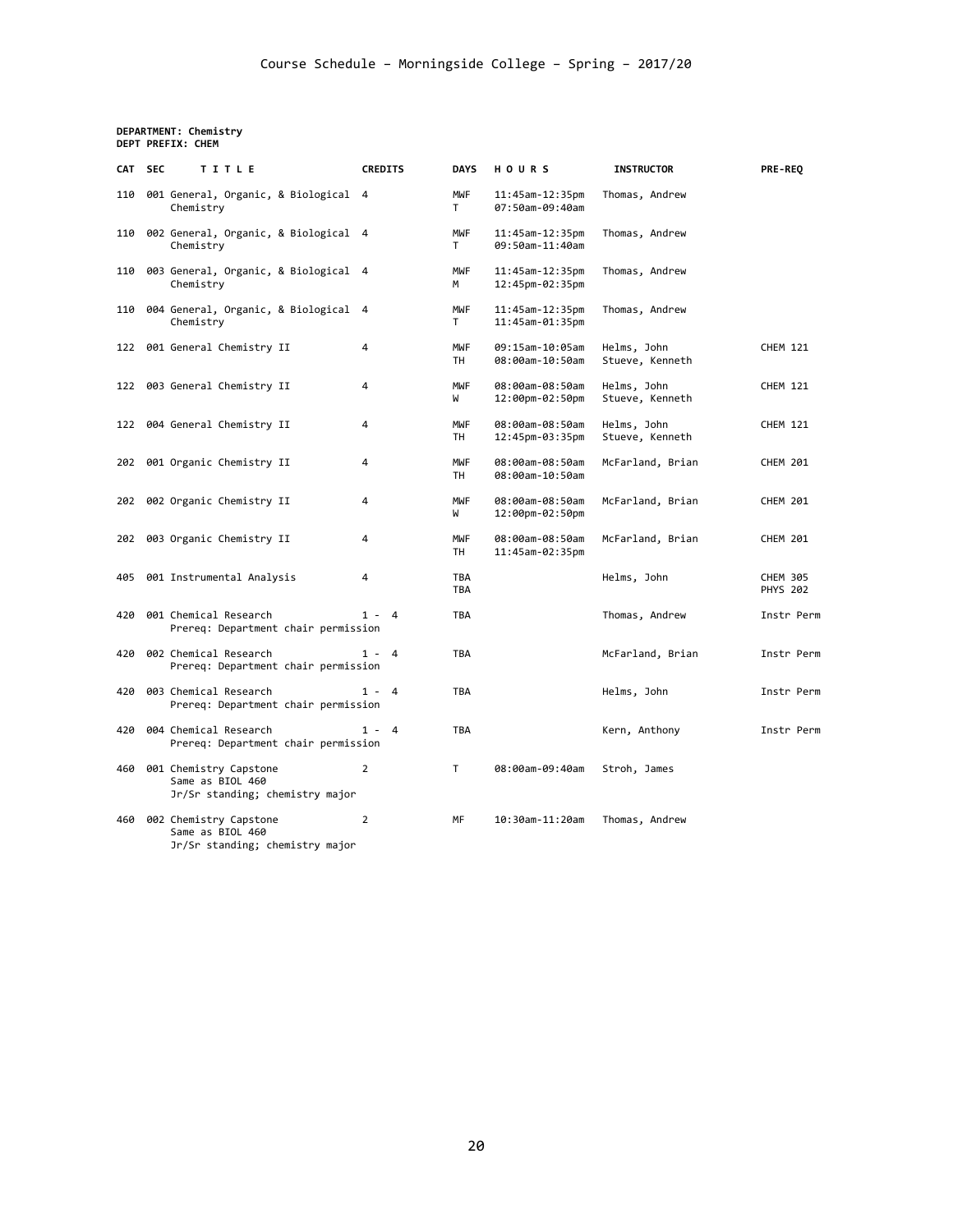|                   | DEPARTMENT: Mass Communications |
|-------------------|---------------------------------|
| DEPT PREFIX: COMM |                                 |

| CAT SEC | TITLE                                                                                                         | <b>CREDITS</b> | <b>DAYS</b> | HOURS              | <b>INSTRUCTOR</b>                 | PRE-REO                                                      |
|---------|---------------------------------------------------------------------------------------------------------------|----------------|-------------|--------------------|-----------------------------------|--------------------------------------------------------------|
| 101     | 001 Introduction to Mass<br>Communication                                                                     | 4              | <b>MWF</b>  | 01:45pm-02:50pm    | Madsen, David                     |                                                              |
|         | 101 002 Introduction to Mass<br>Communication                                                                 | 4              | <b>MWF</b>  | 08:00am-09:05am    | Fuglsang, Ross                    |                                                              |
| 260     | 001 Sports Journalism and<br>Broadcasting                                                                     | 4              | <b>TTH</b>  | $01:45$ pm-03:25pm | Anderson, Curtis<br>Heistad, Mark | COMM 204<br>COMM 207                                         |
|         | 264 001 Media Practicum: Audio and<br>Radio Production                                                        | 2              | F           | 11:45am-12:35pm    | Heistad, Mark                     | COMM 204                                                     |
|         | 268 001 Media Practicum: News Writing<br>and Reporting                                                        | 2              | T           | 11:45am-12:35pm    | Fuglsang, Ross                    | <b>COMM 208</b>                                              |
| 307     | 050 Advanced Video Production                                                                                 | 4              | м           | 06:30pm-10:00pm    | Iversen, Peter                    | COMM 207                                                     |
|         | 311 001 Law of Mass Communication                                                                             | 4              | <b>MWF</b>  | 10:30am-11:35am    | Heistad, Mark                     | Instr Perm<br><b>COMM 245</b><br>COMM 345<br><b>BUSN 231</b> |
| 330     | 001 Public Relations<br>Prereq: Mentioned prereqs or dept. perm                                               |                | <b>MWF</b>  | 09:15am-10:20am    | Madsen, David                     | <b>COMM 208</b>                                              |
| 404     | 001 Advanced Media Practicum:<br>KMSC Department Head<br>Prereq: BUSN 231 recommended                         | 2              | F           | 11:45am-12:35pm    | Heistad, Mark                     | COMM 264                                                     |
| 408     | 001 Advanced Media Practicum:<br>Collegian Reporter Editor<br>Prereq: BUSN 231 or COMM 245 or 345 recommended | 2              | Τ           | 11:45am-12:35pm    | Fuglsang, Ross                    | <b>COMM 268</b>                                              |
| 455     | 001 Mass Communication Capstone<br>Seminar<br>$-1$                                                            | 4              | <b>TTH</b>  | 09:50am-11:30am    | Heistad, Mark                     |                                                              |

Prereq: Jr/Sr standing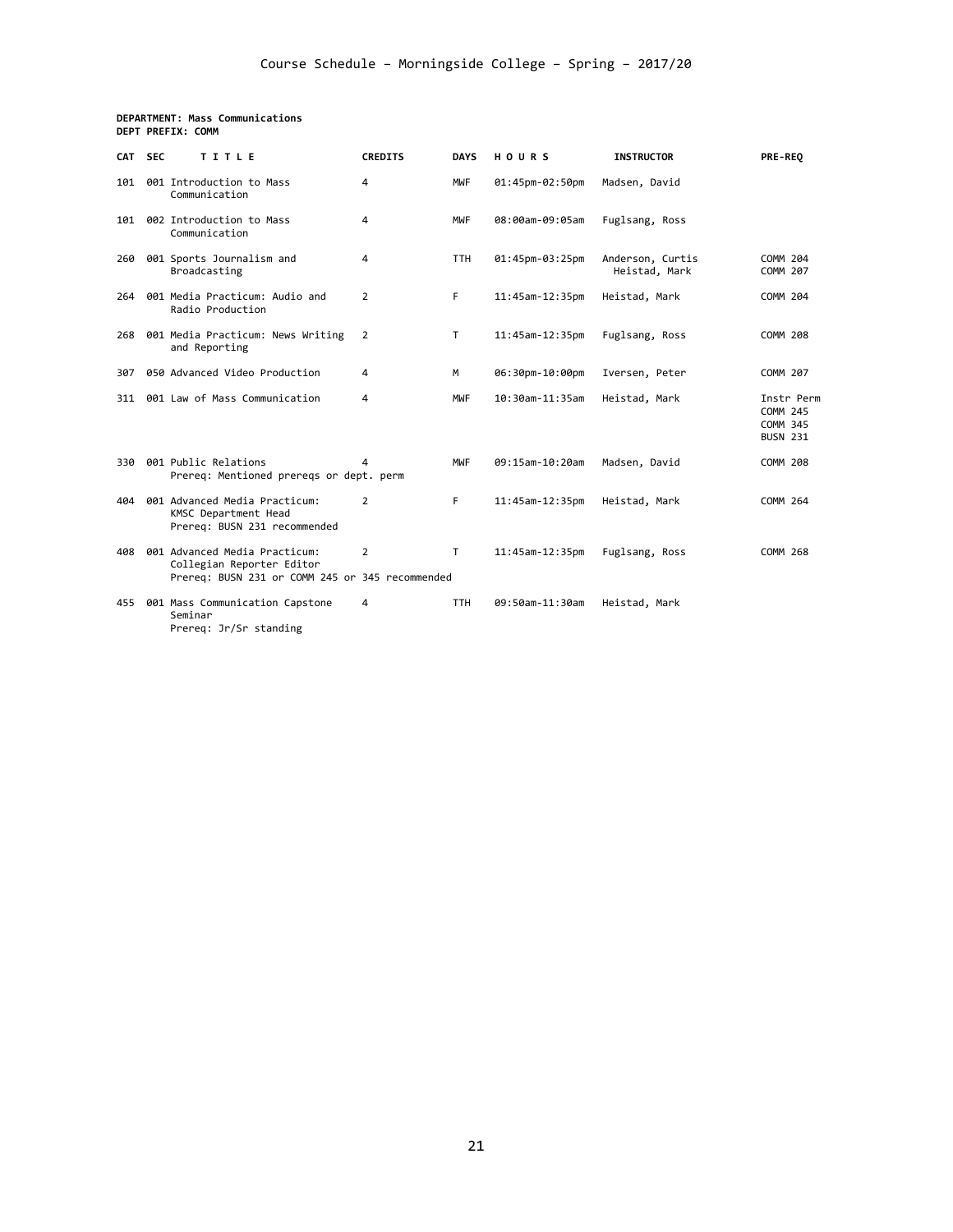|                   | DEPARTMENT: Computer Science |  |
|-------------------|------------------------------|--|
| DEPT PREFIX: CSCI |                              |  |

| CAT SEC | TITLE                                                                                       | <b>CREDITS</b> | <b>DAYS</b>  | HOURS                  | <b>INSTRUCTOR</b>  | <b>PRE-REO</b>       |
|---------|---------------------------------------------------------------------------------------------|----------------|--------------|------------------------|--------------------|----------------------|
|         | 202 001 C++ on the Server Side: CGI,<br>AJAX and Classes<br>CSCI 160 or HTML and JavaScript | 4              | <b>MTTHF</b> | $11:45$ am- $12:35$ pm | Campbell, Randolph |                      |
|         | 205 001 Survey of Programming<br>Languages                                                  | 4              | <b>MTTHF</b> | $11:45$ am- $12:35$ pm | Stevens, Dean      | CSCI 202             |
| 330     | 001 Computer Organization and<br>Operating Systems                                          | 4              | <b>MWF</b>   | 09:15am-10:20am        | Campbell, Randolph | CSCI 310             |
| 331     | 001 Software Engineering                                                                    | 4              | <b>TTH</b>   | $01:45$ pm- $03:25$ pm | Stevens, Dean      | CSCI 310             |
| 347     | 001 Digital Animation I<br>Same as ART 347                                                  | 4              | <b>TTH</b>   | 08:00am-11:30am        | Yates, Richard     | ART 205<br>ART 206   |
| 348     | 001 Digital Animation II<br>Same as ART 348                                                 | 4              | TTH.         | 08:00am-11:30am        | Yates, Richard     | ART 347<br>CSCI 347  |
| 415     | 001 Real-time Interactive Computer 4<br>Simulations                                         |                | <b>MWF</b>   | 01:45pm-02:50pm        | Stevens, Dean      | CSCI 310             |
| 440     | 001 Mechanical Reasoning,<br>Intelligence & Learning                                        | $\overline{2}$ | т            | 09:50am-11:30am        | Campbell, Randolph | CSCI 310             |
| 490     | 001 Masterwork Capstone Seminar                                                             | $\overline{2}$ | TH           | 09:50am-11:30am        | Campbell, Randolph | CSCI 315<br>CSCI 331 |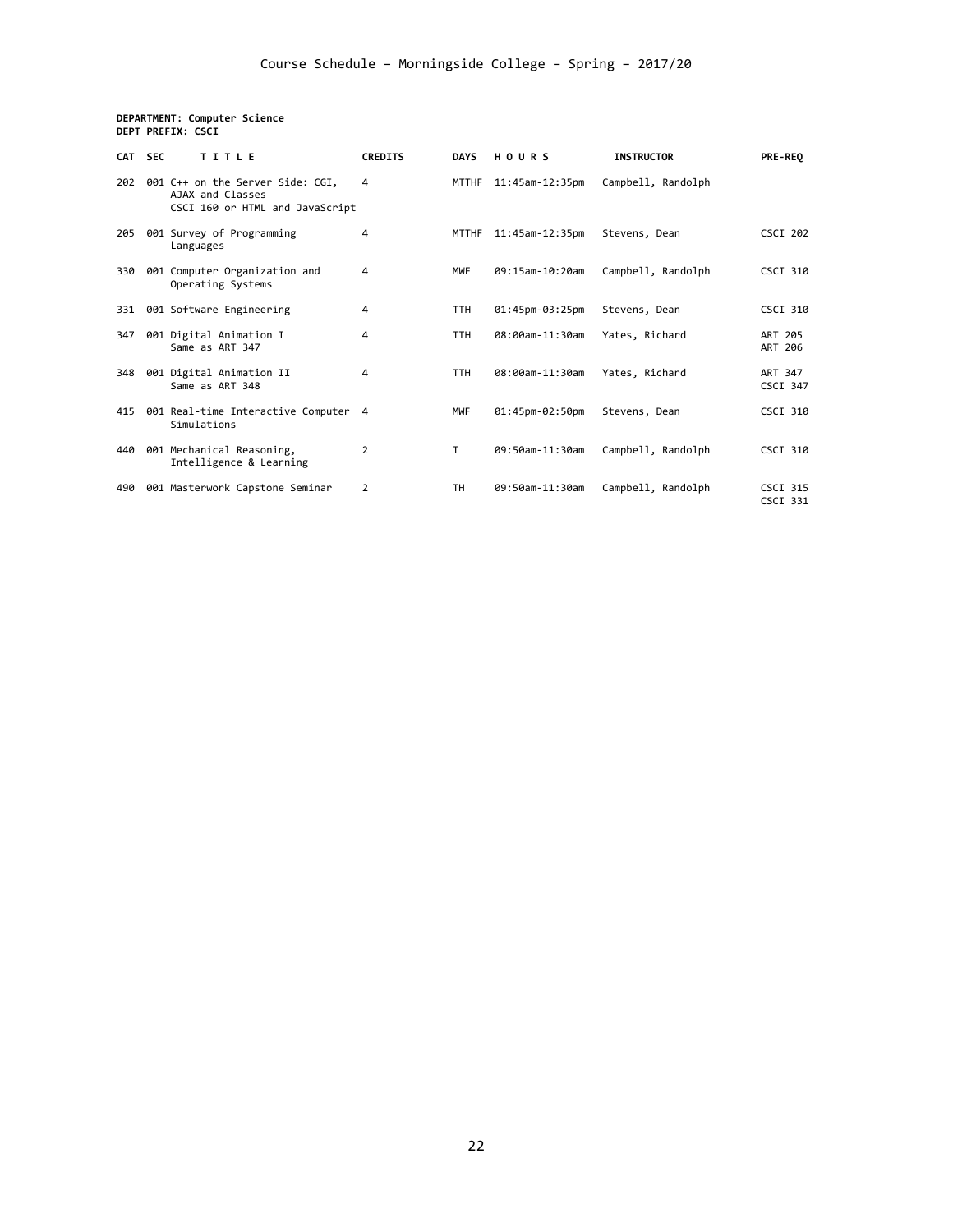**DEPARTMENT: Cultural Studies DEPT PREFIX: CULT**

| CAT SEC | TITLE                                                          | <b>CREDITS</b> |     | DAYS HOURS                  | <b>INSTRUCTOR</b> | <b>PRE-REQ</b> |
|---------|----------------------------------------------------------------|----------------|-----|-----------------------------|-------------------|----------------|
|         | 201 001 The Mayan, Aztec, and Incan<br>Worlds Past and Present | $\overline{4}$ | MWF | 10:30am-11:35am Ament, Gail |                   |                |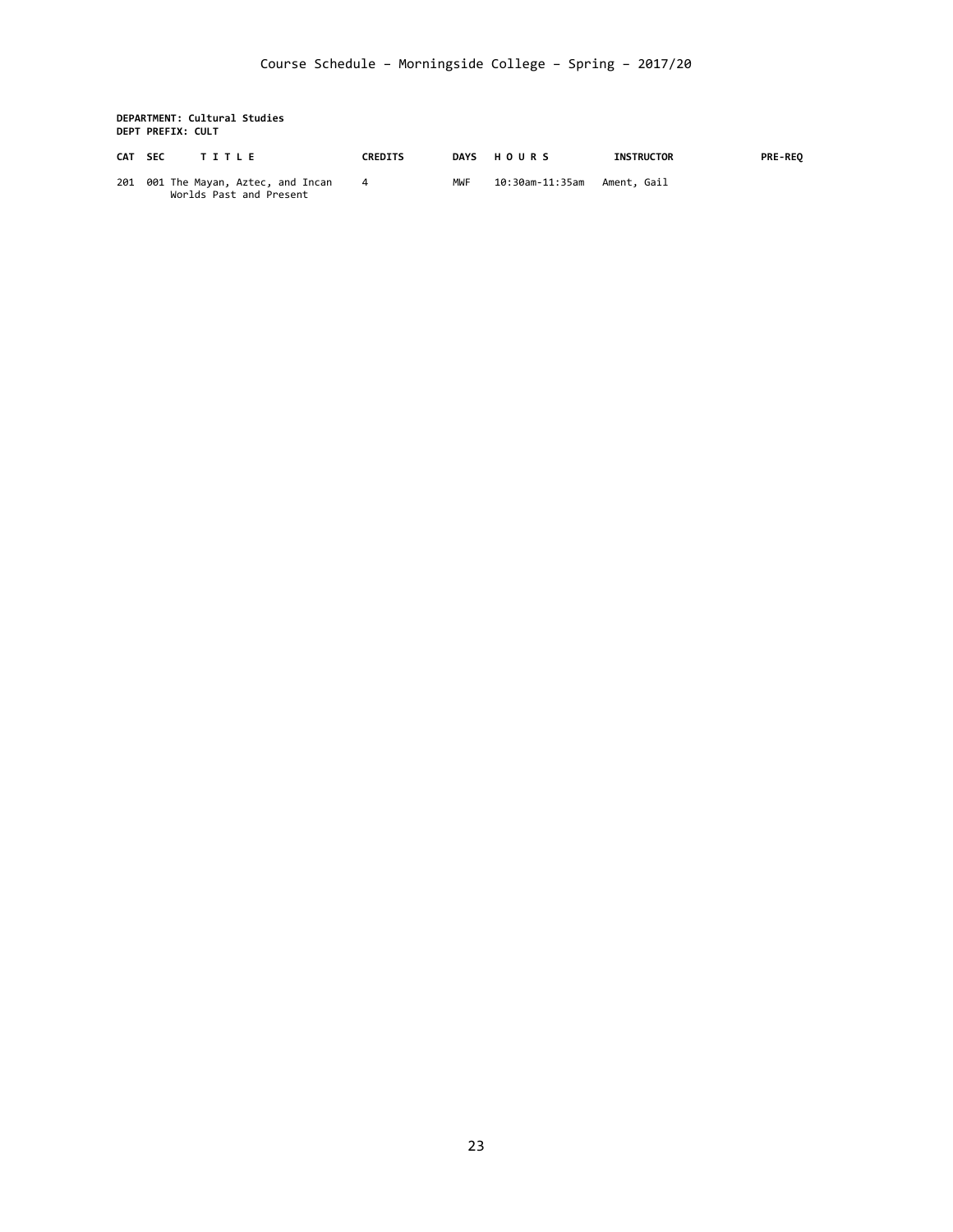**DEPARTMENT: Dance DEPT PREFIX: DANC**

| CAT SEC | TITLE                                                                                                                | <b>CREDITS</b> |      | DAYS HOURS      | <b>INSTRUCTOR</b> | <b>PRE-REQ</b> |
|---------|----------------------------------------------------------------------------------------------------------------------|----------------|------|-----------------|-------------------|----------------|
|         | 120 001 Tap Studio I                                                                                                 | 2              | TTH. | 09:50am-10:35am | Bohle, Melanie    |                |
|         | 240 001 Social Dance Studio                                                                                          | 2              | MWF  | 10:30am-11:35am | Bennett, Tracy    |                |
|         | 310 001 Jazz Studio II                                                                                               | 4              | TTH. | 08:00am-09:40am | Bohle, Melanie    | DANC 110       |
|         | 350 001 Dance Instruction and<br>Administration                                                                      | 4              | MWF  | 08:00am-09:05am | Bennett, Tracy    |                |
|         | Prereg: Two courses from DANC 221, 231, 301, or 310; or concurrently<br>Prereg: 2 courses from 301, 310, 320, or 330 |                |      |                 |                   |                |
| 456     | 001 Advanced Applied Dance<br>Prereg: 2 semesters of 255 or 256<br>Coreg: 301, 310, 320, 330, 408                    | $1 - 4$        | TBA  |                 | Bennett, Tracy    |                |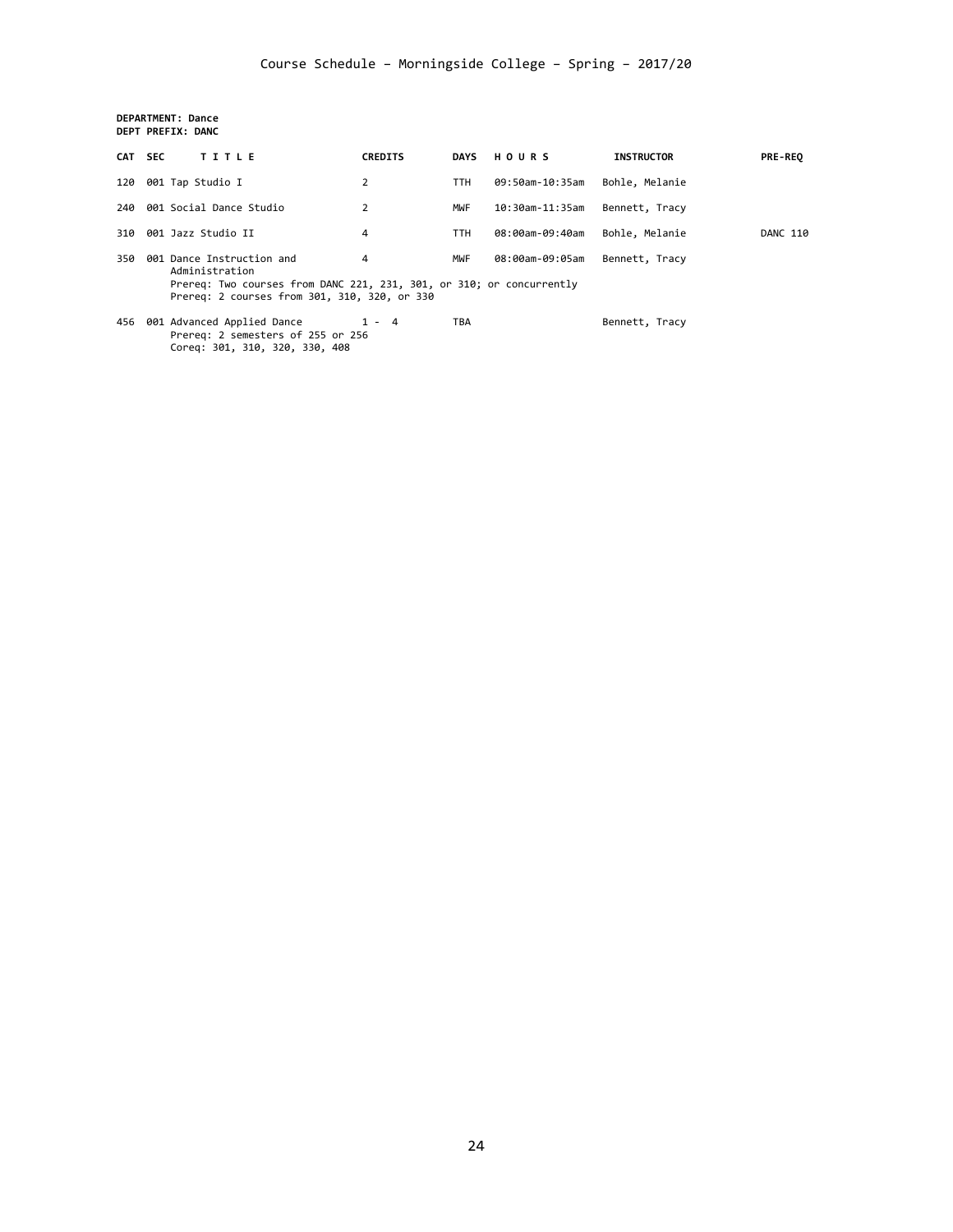**DEPARTMENT: Economics DEPT PREFIX: ECON**

| CAT SEC<br>TITLE                       | <b>CREDITS</b> | DAYS       | HOURS                      | <b>INSTRUCTOR</b> | <b>PRE-REQ</b> |
|----------------------------------------|----------------|------------|----------------------------|-------------------|----------------|
| 200 001 Principles of Microeconomics 4 |                | <b>MWF</b> | 10:30am-11:35am Zink, John |                   |                |
| 321 001 Money and Banking              | 4              | TTH        | 01:45pm-03:25pm Zink, John |                   | ECON 200       |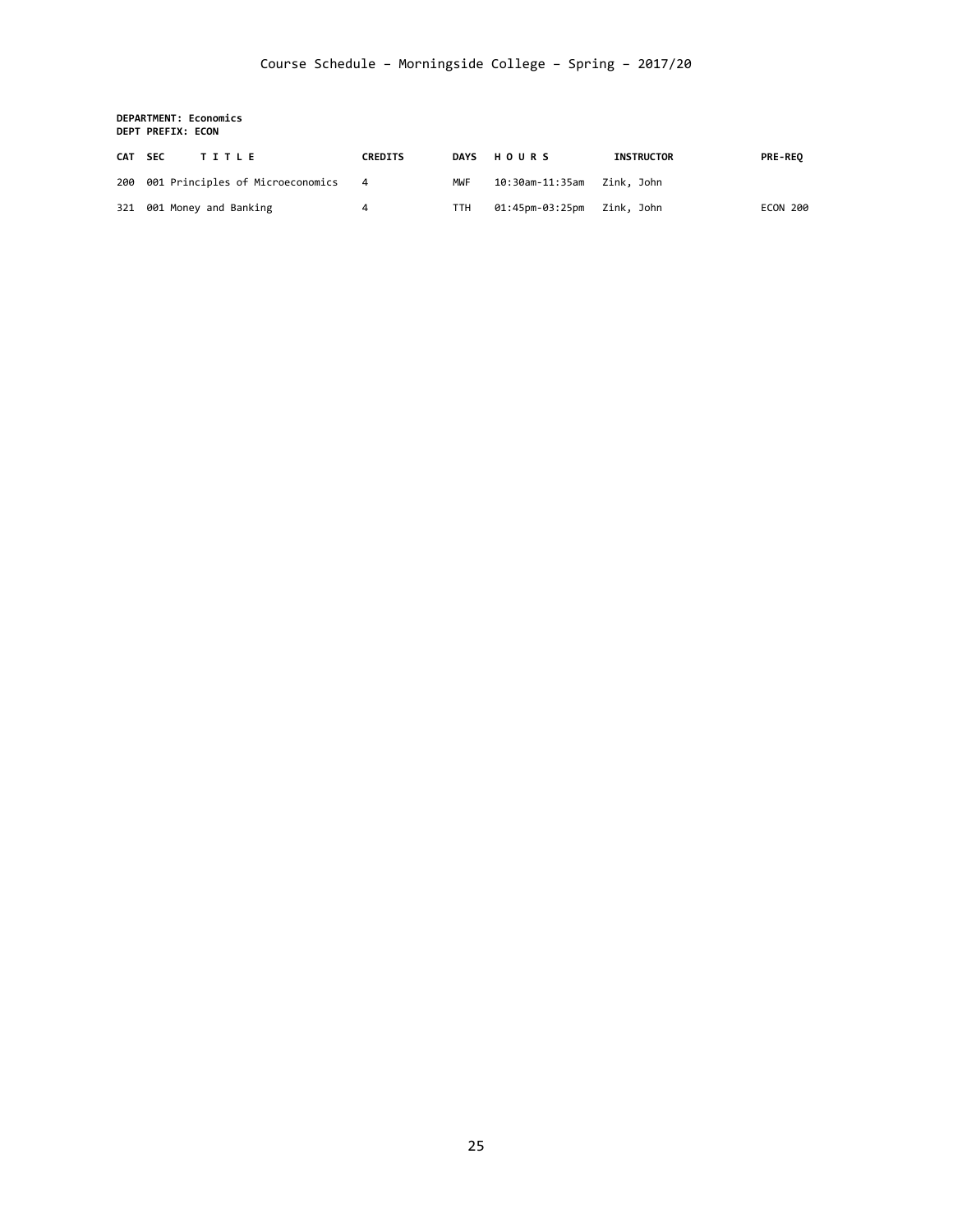**DEPARTMENT: Education DEPT PREFIX: EDUC**

|     | CAT SEC | TITLE                                                                                                                                                                                                 | <b>CREDITS</b> | DAYS | HOURS           | <b>INSTRUCTOR</b> | <b>PRE-REQ</b>  |
|-----|---------|-------------------------------------------------------------------------------------------------------------------------------------------------------------------------------------------------------|----------------|------|-----------------|-------------------|-----------------|
|     |         | 101 050 Foundations of Education                                                                                                                                                                      | 2              | T.   | 06:30pm-08:30pm | Olson, Jan        |                 |
| 290 |         | 001 Human Relations for Educators                                                                                                                                                                     | 4              | TTH  | 09:50am-11:30am | Lubbers, Susanne  |                 |
| 290 |         | 002 Human Relations for Educators                                                                                                                                                                     | 4              | TTH  | 01:45pm-03:25pm | Molland, Shelley  |                 |
| 300 |         | 001 Instructional Design and<br>Assessment & Practicum<br>Prereq: 2.50 cum gpa; Soph. standing; Pass 2 of 3 PRAXIS Core Tests                                                                         | 4              | MWF  | 08:00am-09:05am | Glackin, Carolyn  | <b>EDUC 101</b> |
| 308 |         | 050 Teaching Elementary Physical<br>Education, Health & Wellness<br>Prereq: Admitted to Teacher Preparation Program; Elementary Education major; 2.50 cum gpa; 2.50 education gpa                     | 2              | М    | 06:30pm-08:30pm | To be assigned    |                 |
|     |         | 315 001 Teaching Elementary Reading/<br>Language Arts & Practicum<br>Prereq: 2.50 cum gpa; 2.50 education gpa<br>Prereq: Admitted to Teacher Preparation Program; Junior<br>standing                  | 4              | MWF  | 08:00am-09:05am | Wilt, Barbara     |                 |
|     |         | 316 001 Teaching Elementary Social<br>Studies/Science & Practicum<br>Prereq: 2.50 cum gpa; 2.50 education gpa<br>Prereq: Admitted to Teacher Preparation Program; Junior<br>standing                  | 4              | TTH  | 09:50am-11:30am | Glackin, Carolyn  |                 |
| 317 |         | 001 Teaching Elementary<br>Mathematics & Practicum<br>Prereq: Admitted to Teacher Preparation Program; 2.50 cum gpa; 2.5 education gpa                                                                | 5              | MWF  | 10:30am-11:50am | Stevenson, Celia  |                 |
| 320 |         | 050 Middle School Literacy &<br>Practicum<br>Prereq: 2.50 cum gpa; 2.50 education gpa; admission to the Teacher Preparation Program                                                                   | 4              | TН   | 06:30pm-10:00pm | Wilt, Barbara     |                 |
|     |         | 321 001 Methods of Teaching in<br>Secondary Schools & Practicum<br>Prereq: 2.50 cum gpa; 2.50 education gpa<br>Prereq: Admitted to Teacher Preparation Program; Junior<br>standing                    | 4              | TTH  | 08:00am-09:40am | Molland, Shelley  |                 |
| 324 |         | 001 Reading in Content Areas<br>Prereq: 2.50 cum gpa; 2.50 education gpa<br>Prereq: Admitted to Teacher Preparation Program; junior<br>standing                                                       | 4              | MWF  | 09:15am-10:20am | Wilt, Barbara     |                 |
|     |         | 405 001 Classroom Management for<br>Elem and Secondary Teachers<br>Prereq: 2.50 cum gpa; 2.50 education gpa; sr. standing<br>Prereq: Admitted to Teacher Preparation Program; senior<br>standing      | 2              | WF   | 11:45am-12:35pm | Wilt, Barbara     |                 |
|     |         | 414 001 Diagnostic Teaching of<br>Reading & Practicum<br>Prereq: 2.50 cum gpa; 2.50 education gpa<br>Prereg: Admitted to Teacher Preparation Program; Junior<br>standing                              | 4              | MWF  | 01:45pm-02:50pm | Glackin, Carolyn  | <b>EDUC 315</b> |
|     |         | 417 001 Elementary Student Teaching<br>Coreq: EDUC 490; Prereq: 2.50 cum gpa<br>Prereq: 2.50 education gpa; admitted to Teacher Preparation<br>Program; admitted to student teaching; Senior standing | 10             | TBA  |                 | Haase, LuAnn      |                 |
|     |         | 417 002 Elementary Student Teaching<br>Coreq: EDUC 490; Prereq: 2.50 cum gpa<br>Prereq: 2.50 education gpa; Admitted to Teacher Preparation                                                           | $6 - 10$       | TBA  |                 | Haase, LuAnn      |                 |

Program; admitted to student teaching; Senior standing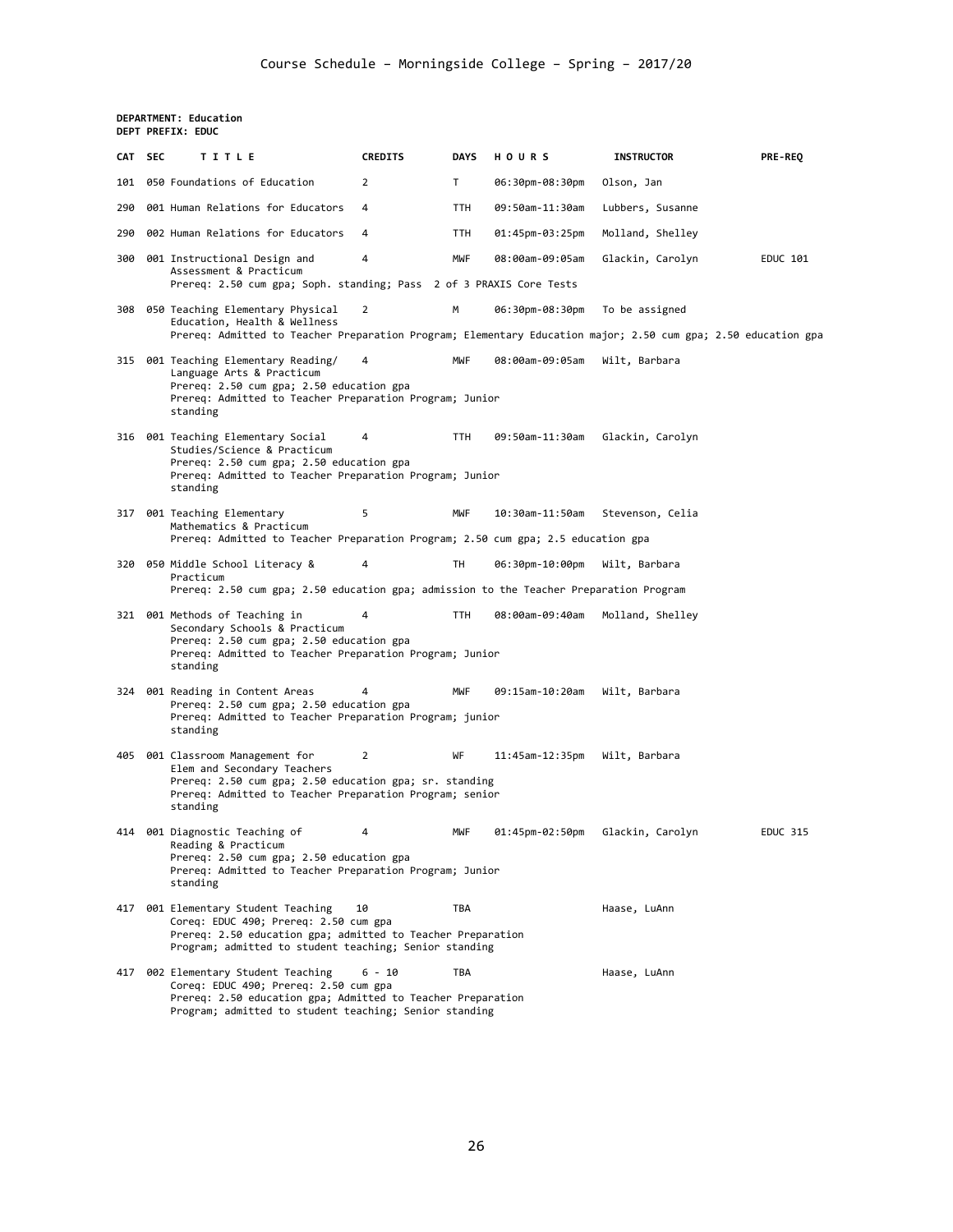| DEPARTMENT: Education<br>DEPT PREFIX: EDUC |  |                                                                                                                                                                                                             |                |               |              |                                 |                   |                |
|--------------------------------------------|--|-------------------------------------------------------------------------------------------------------------------------------------------------------------------------------------------------------------|----------------|---------------|--------------|---------------------------------|-------------------|----------------|
| CAT SEC                                    |  | TITLE                                                                                                                                                                                                       | <b>CREDITS</b> | <b>DAYS</b>   | <b>HOURS</b> |                                 | <b>INSTRUCTOR</b> | <b>PRE-REO</b> |
|                                            |  | 423 001 Middle School Student Teaching 6 - 10<br>Prereq: 2.50 cum gpa; 2.50 education gpa; Admitted to Student Teaching; coreq: EDUC 490                                                                    |                | TBA           |              | Haase, LuAnn                    |                   |                |
| 427                                        |  | 001 Secondary Student Teaching<br>Coreg: EDUC 490; Prereg: 2.50 cum gpa<br>Prereq: 2.50 education gpa; admitted to Teacher Preparation<br>Program; admitted to student teaching; Senior standing            | 10             | <b>TBA</b>    |              | Haase, LuAnn                    |                   |                |
|                                            |  | 427 002 Secondary Student Teaching 6 - 10<br>Coreq: EDUC 490; Prereq: 2.50 cum gpa<br>Prereq: 2.50 education gpa; Admitted to Teacher Preparation<br>Program; admitted to student teaching; Senior standing |                | <b>TBA</b>    |              | Haase, LuAnn                    |                   |                |
| 477                                        |  | 001 Elementary Art Student<br>Teaching<br>Coreg: EDUC 490; Prereg: 2.50 cum gpa<br>Prereq: 2.50 education gpa; admitted to Teacher Preparation<br>Program; admitted to student teaching; Senior standing    | 6              | <b>TBA</b>    |              | Marley, Alice                   |                   |                |
|                                            |  | 478 001 Secondary Art Student Teaching 6<br>Coreg: EDUC 490; Prereg: 2.50 cum gpa<br>Prereq: 2.50 education gpa; admitted to Teacher Preparation<br>Program; admitted to student teaching; Senior standing  |                | <b>TBA</b>    |              | Marley, Alice                   |                   |                |
|                                            |  |                                                                                                                                                                                                             |                | $\sim$ $\sim$ |              | $0.071$ and $0.011$ and $0.011$ |                   |                |

- 490 001 Effective Educator Seminar 2 F 08:00am-05:00pm Sylvester, Tangela Coreq: Student teaching Prereq: 2.50 cum gpa; 2.50 education gpa; admitted to Teacher Preparation Program; admitted to student teaching; Senior standing 490 002 Effective Educator Seminar 2 F 08:00am-05:00pm Stevenson, Celia
- Coreq: Student teaching Prereq: 2.50 cum gpa; 2.50 education gpa; admitted to Teacher Preparation Program; admitted to student teaching; Senior standing
- 498 001 Language Acquisition and 2 MTH 12:45pm-01:35pm Sylvester, Tangela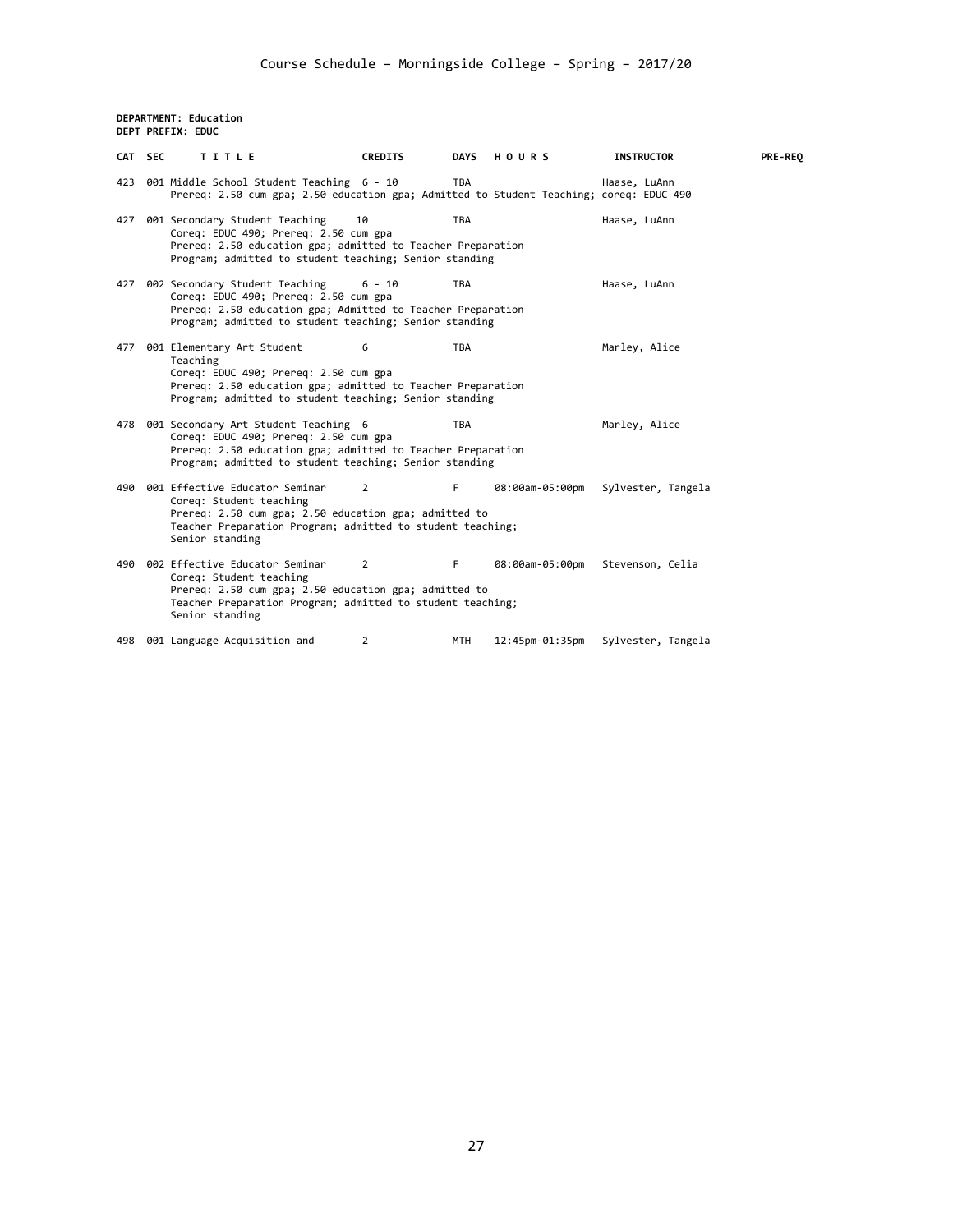**DEPARTMENT: English DEPT PREFIX: ENGL**

| CAT SEC | TITLE                                                                   | <b>CREDITS</b> | <b>DAYS</b> | HOURS                  | <b>INSTRUCTOR</b>  | <b>PRE-REO</b>  |
|---------|-------------------------------------------------------------------------|----------------|-------------|------------------------|--------------------|-----------------|
|         | 203 050 Children's Literature                                           | $\overline{2}$ | M           | 06:30pm-08:30pm        | Graham, Joellen    |                 |
|         | 211 001 Writing to Persuade<br>same as RHET 211                         | 4              | <b>MWF</b>  | 01:45pm-02:50pm        | Schnieder, Jeremy  |                 |
|         | 241 001 Classical Mythology and<br>Literature                           | 4              | <b>MWF</b>  | 01:45pm-02:50pm        | Knepper, Martha    |                 |
|         | 243 001 American Minorities Literature 4                                |                | <b>MWF</b>  | 09:15am-10:20am        | Triezenberg, Chris |                 |
| 295     | 001 Introduction to Literary<br>Analysis                                | 4              | <b>MWF</b>  | $10:30$ am- $11:35$ am | Coyne, Stephen     |                 |
|         | 344 001 Studies of British Literary:<br>The Romantic Period             | 4              | <b>TTH</b>  | 01:45pm-03:25pm        | Knepper, Martha    |                 |
|         | 344G 060 Studies of British Literary:<br>The Romantic Period            | 4              | <b>TTH</b>  | 01:45pm-03:25pm        | Knepper, Martha    |                 |
|         | 347 050 From Page to Stage or Screen:<br>Lit. Performance: Shakespeare  | 4              | W           | 06:30pm-10:00pm        | Knepper, Martha    |                 |
|         | 347G 065 From Page to Stage or Screen:<br>Lit. Performance: Shakespeare | 4              | W           | 06:30pm-10:00pm        | Knepper, Martha    |                 |
|         | 382 001 Advanced Poetry Writing                                         | 4              | <b>TTH</b>  | 09:50am-11:30am        | Coyne, Stephen     | <b>ENGL 281</b> |
|         | 382G 060 Advanced Poetry Writing                                        | 4              | <b>TTH</b>  | 09:50am-11:30am        | Coyne, Stephen     |                 |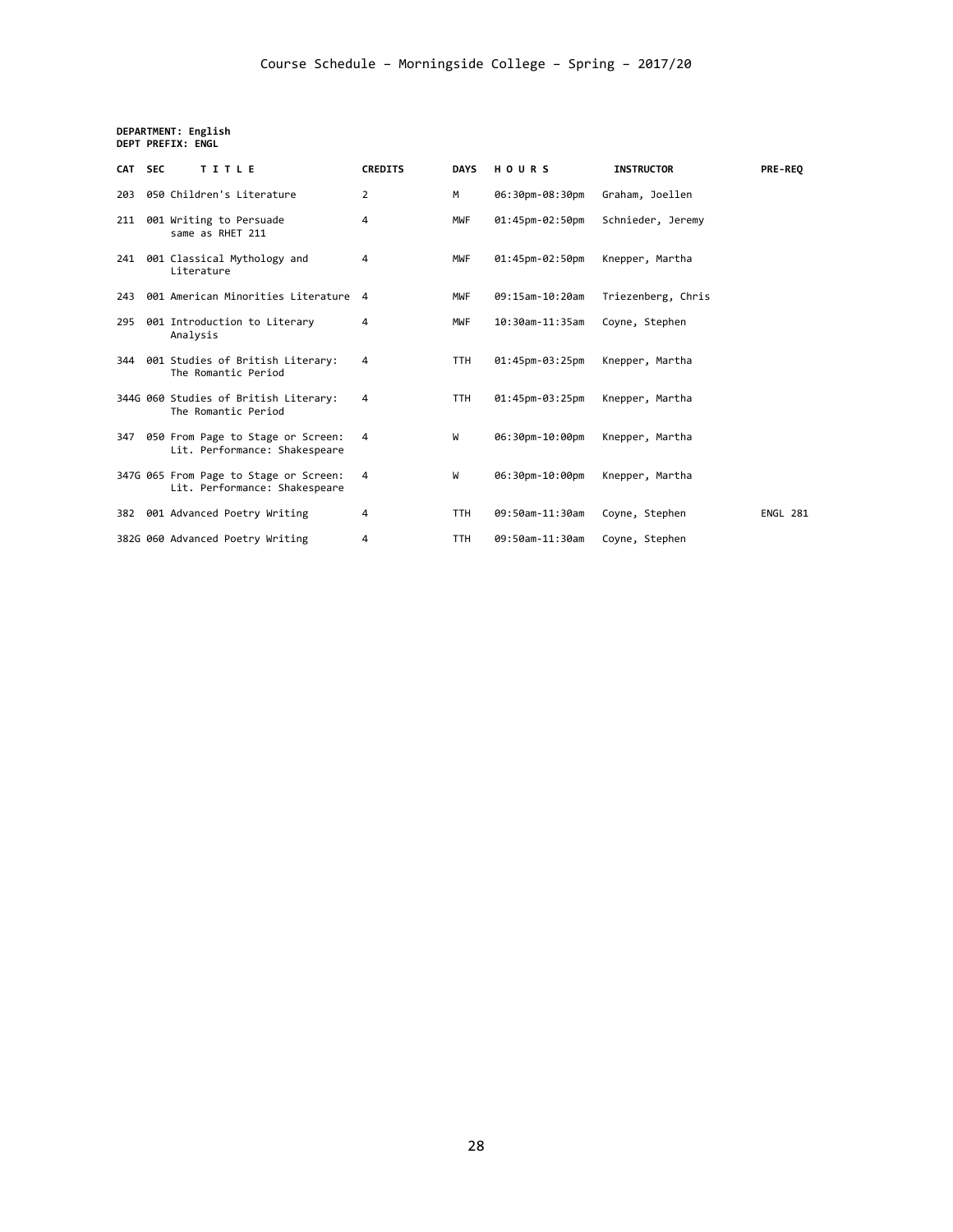**DEPARTMENT: Gender Studies DEPT PREFIX: GEND**

| CAT SEC | TITLE                                                      | <b>CREDITS</b> |     | DAYS HOURS | <b>INSTRUCTOR</b>                    | <b>PRE-REQ</b> |
|---------|------------------------------------------------------------|----------------|-----|------------|--------------------------------------|----------------|
|         | 232 001 Gender Theory and Methods<br>in Global Perspective | Δ              | MWF |            | 09:15am-10:20am Tinklenberg, Jessica |                |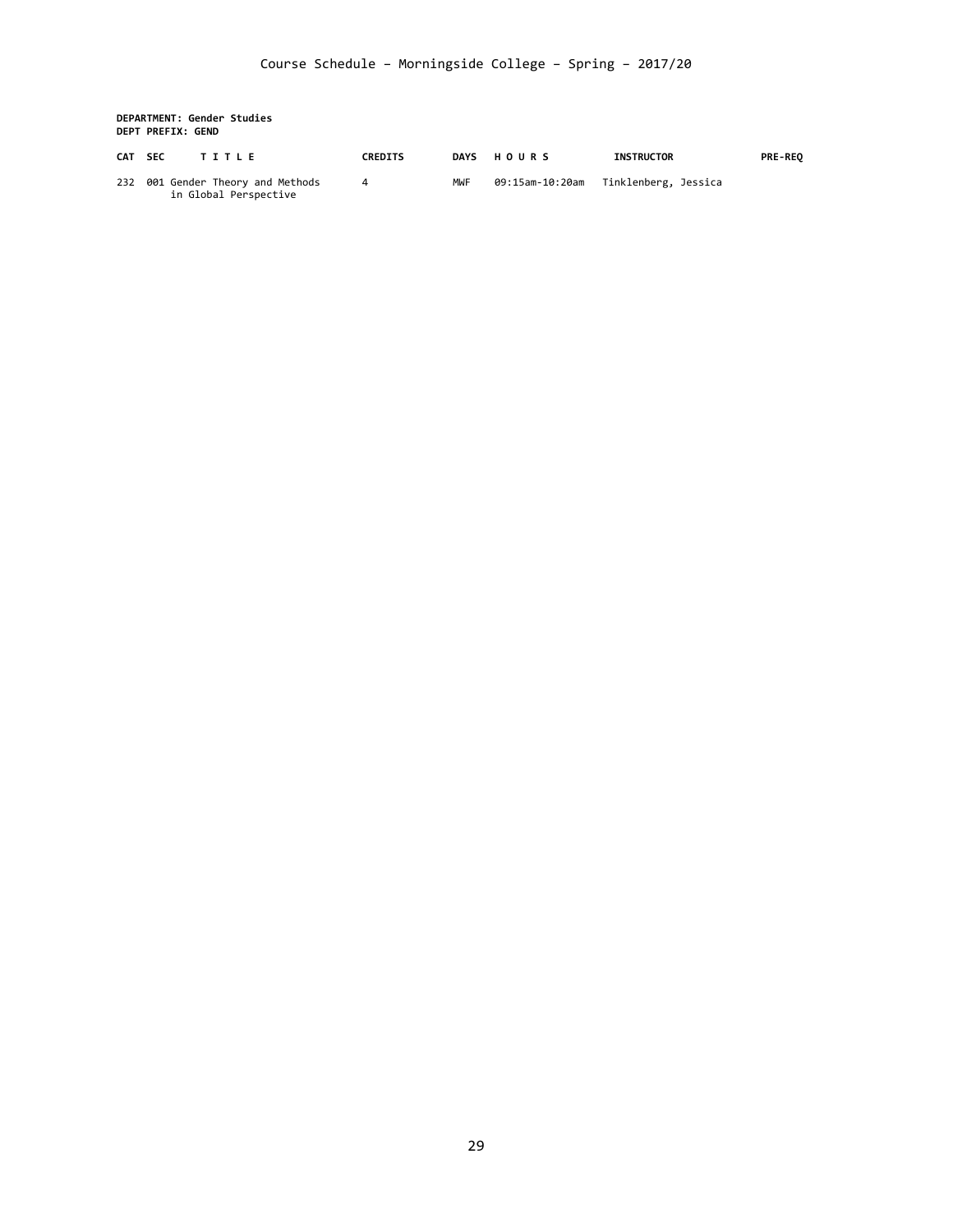**DEPARTMENT: History DEPT PREFIX: HIST**

| CAT SEC | TITLE                                                                                  | <b>CREDITS</b> | <b>DAYS</b>  | HOURS                  | <b>INSTRUCTOR</b> | PRE-REO                                                                                     |
|---------|----------------------------------------------------------------------------------------|----------------|--------------|------------------------|-------------------|---------------------------------------------------------------------------------------------|
|         | 134 001 Jihad vs. McWorld: The Modern<br>Middle East                                   | $\overline{4}$ | TTH.         | 09:50am-11:30am        | Guelcher, Gregory |                                                                                             |
|         | 222 001 Asian Civilizations                                                            | 4              | <b>MWF</b>   | 01:45pm-02:50pm        | Guelcher, Gregory |                                                                                             |
|         | 222 002 Asian Civilizations                                                            | 4              | <b>MWF</b>   | 10:30am-11:35am        | Guelcher, Gregory |                                                                                             |
|         | 226 001 United States History Since<br>1877                                            | 4              | <b>MWF</b>   | $10:30$ am- $11:35$ am | Green, Kathleen   |                                                                                             |
|         | 313 001 Crusades, Castles, and<br>Cathedrals                                           | 4              | <b>TTH</b>   | 08:00am-09:40am        | Bass, Patrick     |                                                                                             |
|         | 359 001 Contemporary United States<br>Since 1945<br>Same as POLS 359                   | 4              | TTH.         | 09:50am-11:30am        | Green, Kathleen   |                                                                                             |
|         | 371 001 Introduction to Archival<br>Studies and Practicum<br>or instructors's approval | $\overline{2}$ | <b>TBA</b>   |                        | Fullerton, Adam   | <b>HIST 370</b>                                                                             |
|         | 431 001 The Study of History<br>Co-requisite: HIST 476                                 | 4              | <b>MTTHF</b> | 12:45pm-01:35pm        | Bass, Patrick     | <b>HIST 301</b><br><b>HIST 324</b><br><b>HIST 337</b><br><b>HIST 358</b><br><b>HIST 359</b> |
|         | 476 001 Colloquium in History<br>Prereg: One 300-level course in History               | $0 - 2$        | TH           | $11:45am-12:35pm$      | Guelcher, Gregory |                                                                                             |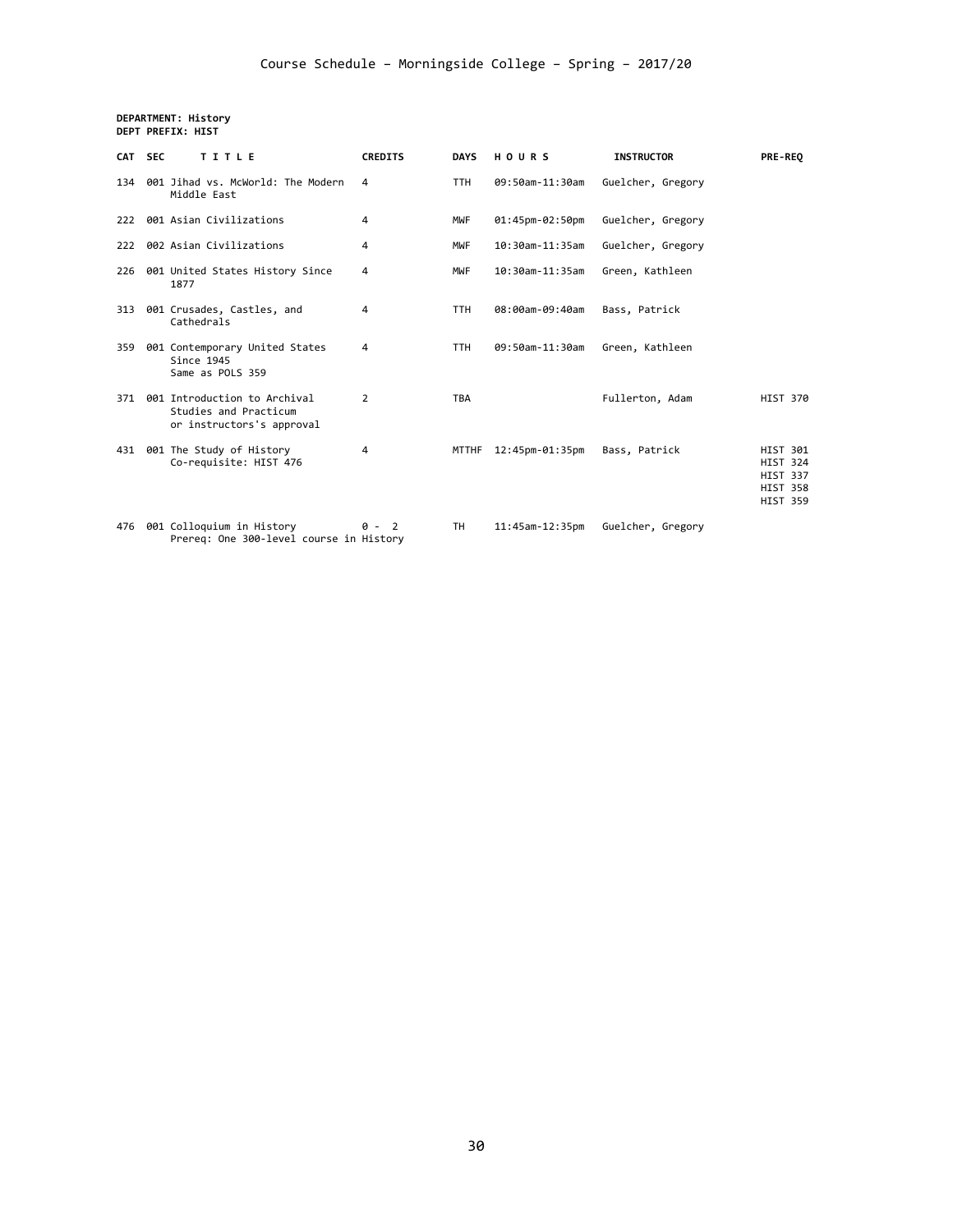|                          | DEPARTMENT: Interdept Honors |  |
|--------------------------|------------------------------|--|
| <b>DEPT PREFIX: HONR</b> |                              |  |

|     | CAT SEC | TITLE                                                                                                                | <b>CREDITS</b> | <b>DAYS</b> | HOURS           | <b>INSTRUCTOR</b>                                         | <b>PRE-REQ</b> |
|-----|---------|----------------------------------------------------------------------------------------------------------------------|----------------|-------------|-----------------|-----------------------------------------------------------|----------------|
|     |         | 101 001 Interdepartmental Honors<br>Seminar<br>Prereq: Minimum 3.50 cum gpa<br>First-year students only              | 0              | M           | 01:45pm-03:00pm | McFarland, Brian                                          |                |
| 101 |         | 002 Interdepartmental Honors<br>Seminar<br>Prereq: Minimum 3.50 cum gpa<br>First-year students only                  | 0              | TH          | 01:45pm-03:00pm | Campbell, Randolph                                        |                |
|     |         | 101 003 Interdepartmental Honors<br>Seminar<br>Prereq: Minimum 3.50 cum gpa<br>First-year students only              | 0              | <b>TH</b>   | 03:30pm-04:45pm | Kinnaman, Laura                                           |                |
|     |         | 401 001 Interdepartmental Honors<br>Seminar<br>Prereg: Minimum 3.50 cum gpa<br>Sophomore, Junior, or Senior Standing | 0              | M           | 01:45pm-03:00pm | Schnieder, Jeremy                                         |                |
| 401 |         | 002 Interdepartmental Honors<br>Seminar<br>Prereq: Minimum 3.50 cum gpa<br>Sophomore, Junior, or Senior Standing     | 0              | <b>TH</b>   | 03:30pm-04:45pm | Tinklenberg, Jessica                                      |                |
|     |         | 401 003 Interdepartmental Honors<br>Seminar<br>Prereq: Minimum 3.50 cum gpa<br>Sophomore, Junior, or Senior Standing | 0              | M           | 03:30pm-04:45pm | Harkness, Geoff                                           |                |
| 450 |         | 001 Honors Mentorship                                                                                                | 0              |             |                 | McFarland, Brian<br>Campbell, Randolph<br>Kinnaman, Laura |                |

Prereq: Permission of an Honors Director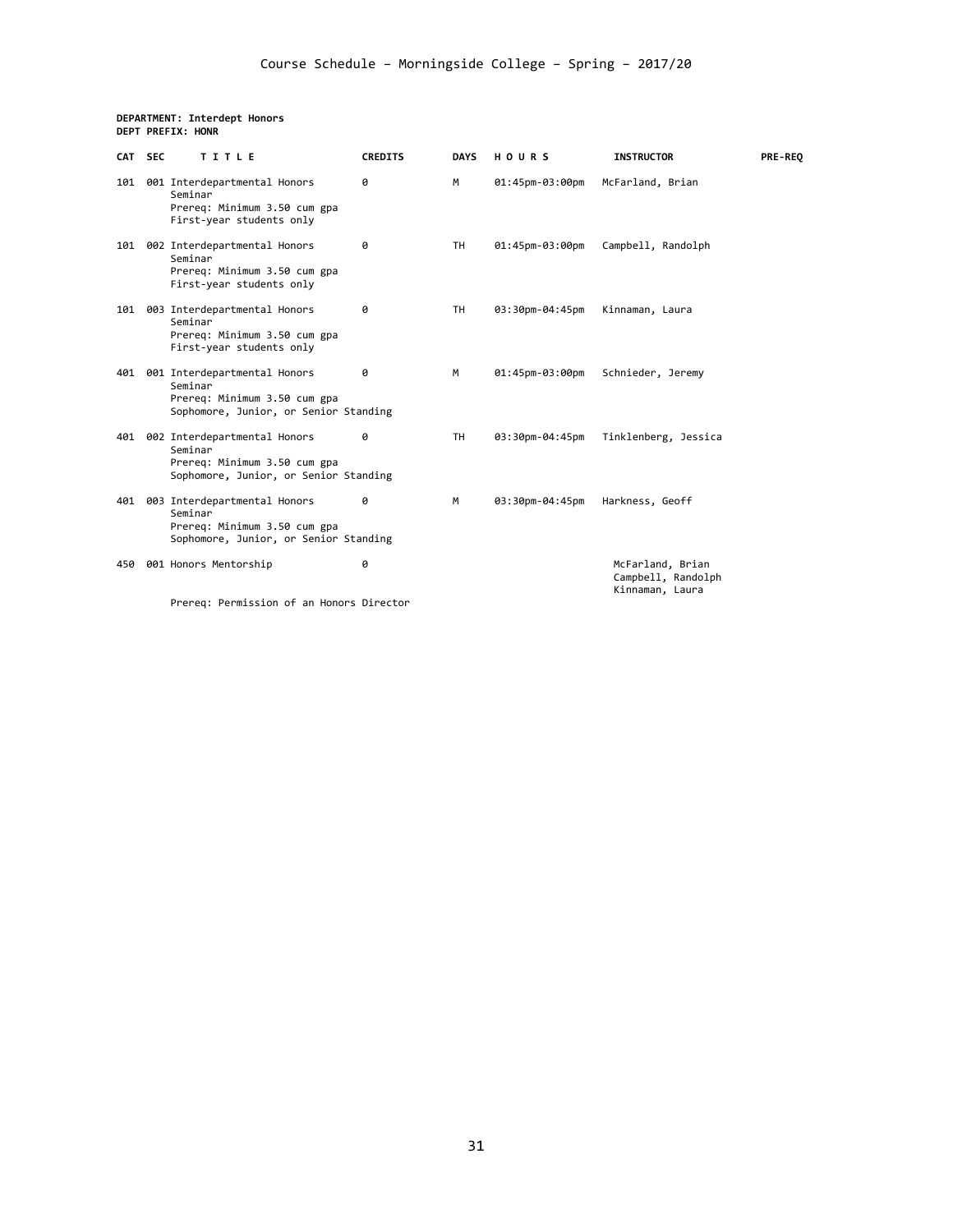|                   | DEPARTMENT: Mathematical Sciences |  |
|-------------------|-----------------------------------|--|
| DEPT PREFIX: MATH |                                   |  |

| CAT SEC | TITLE                                                                                                                            | <b>CREDITS</b> | <b>DAYS</b>  | HOURS                 | <b>INSTRUCTOR</b>                      | <b>PRE-REO</b>                                 |
|---------|----------------------------------------------------------------------------------------------------------------------------------|----------------|--------------|-----------------------|----------------------------------------|------------------------------------------------|
|         | 150 001 Elementary Probability and<br>Statistics<br>Prereq: 2 yrs high school algebra                                            | 4              |              | MTTHF 11:45am-12:35pm | Bade, Regina                           |                                                |
|         | 150 002 Elementary Probability and<br>Statistics<br>Prereg: 2 yrs high school algebra                                            | $\overline{4}$ | MTTHF        | 12:45pm-01:35pm       | Bade, Regina                           |                                                |
|         | 150 003 Elementary Probability and<br>Statistics<br>Prereq: 2 yrs high school algebra                                            | 4              | <b>MWF</b>   | 08:00am-09:05am       | Moore, Anni                            |                                                |
|         | 150 004 Elementary Probability and<br>Statistics<br>Prereq: 2 yrs high school algebra                                            | 4              | <b>MWF</b>   | 09:15am-10:20am       | Weinstein, Tessa                       |                                                |
|         | 150 005 Elementary Probability and<br>Statistics<br>Prereq: 2 yrs high school algebra                                            | 4              | MWF          | 08:00am-09:05am       | Claxton, Shannon                       |                                                |
|         | 205 001 Calculus & Analytic Geometry I 4<br>Prereq: Any precalculus course or 2 yrs. high school algebra, including trigonometry |                |              |                       | MTTHF 11:45am-12:35pm Weinstein, Tessa |                                                |
|         | 206 001 Calculus and Analytic<br>Geometry II                                                                                     | 4              |              | MTTHF 12:45pm-01:35pm | Spicer, Christopher                    | <b>MATH 205</b>                                |
|         | 212 001 Applied Quantitative Analysis                                                                                            | 4              | <b>MTTHF</b> | 11:45am-12:35pm       | Canning, Eric                          |                                                |
|         | 215 001 Linear Algebra                                                                                                           | $\overline{2}$ | <b>TTH</b>   | 08:50am-09:40am       | Canning, Eric                          | <b>MATH 205</b><br><b>MATH 210</b><br>CSCI 202 |
|         | 335 001 Real Analysis I                                                                                                          | 4              | <b>MWF</b>   |                       | 01:45pm-02:50pm Spicer, Christopher    | <b>MATH 210</b><br><b>MATH 307</b>             |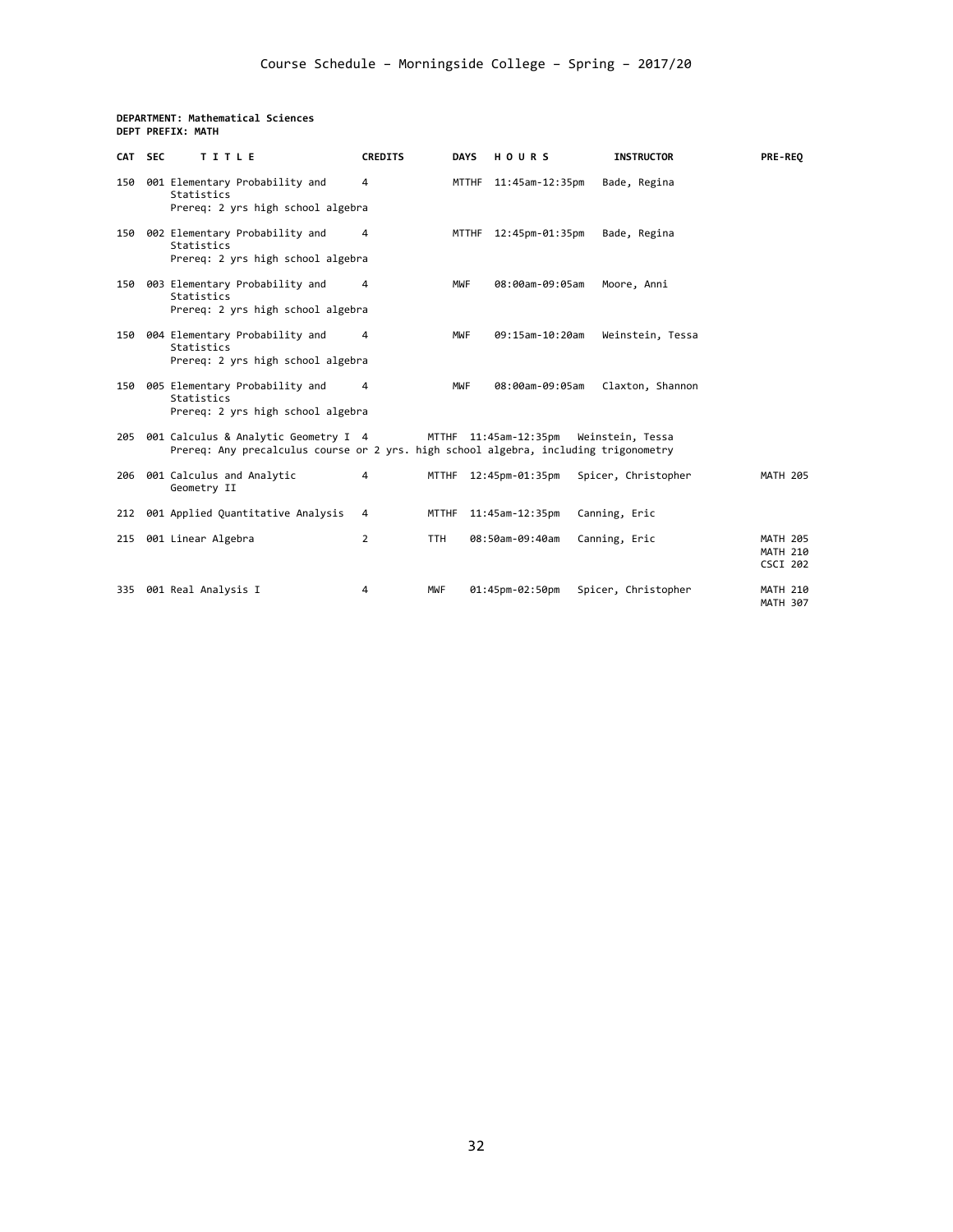#### **DEPARTMENT: Morningside DEPT PREFIX: MORN**

| CAT  | <b>SEC</b><br>TITLE                    | <b>CREDITS</b> | <b>DAYS</b> | HOURS              | <b>INSTRUCTOR</b>    | PRE-REO         |
|------|----------------------------------------|----------------|-------------|--------------------|----------------------|-----------------|
| 101  | 001 First Year Seminar                 | 4              | <b>TTH</b>  | $01:45$ pm-03:25pm | Schnieder, Jeremy    |                 |
| 102  | 001 Composition and Communication      | 4              | TTH.        | 09:50am-11:30am    | Zink, John           | <b>MORN 101</b> |
| 102  | 002 Composition and Communication      | 4              | <b>MWF</b>  | 09:15am-10:20am    | McFarland, Brian     | <b>MORN 101</b> |
| 102  | 003 Composition and Communication      | 4              | <b>MWF</b>  | 09:15am-10:20am    | Elder, David         | <b>MORN 101</b> |
| 102  | 004 Composition and Communication      | 4              | <b>MWF</b>  | 09:15am-10:20am    | Blaine, Patrick      | <b>MORN 101</b> |
| 102  | 005 Composition and Communication      | 4              | <b>TTH</b>  | 09:50am-11:30am    | Molland, Shelley     | <b>MORN 101</b> |
| 102  | 006 Composition and Communication      | 4              | <b>MWF</b>  | 10:30am-11:35am    | McGaffin, Terri      | <b>MORN 101</b> |
| 102  | 007 Composition and Communication      | 4              | TTH         | $01:45$ pm-03:25pm | Claxton, Shannon     | <b>MORN 101</b> |
| 102  | 008 Composition and Communication      | 4              | MWF         | 10:30am-11:35am    | Moore, Anni          | <b>MORN 101</b> |
| 102  | 009 Composition and Communication      | 4              | MWF         | 01:45pm-02:50pm    | Fuglsang, Ross       | <b>MORN 101</b> |
| 102  | 010 Composition and Communication      | 4              | MWF         | 01:45pm-02:50pm    | Werden, Leslie       | <b>MORN 101</b> |
| 102  | 011 Composition and Communication      | 4              | <b>TTH</b>  | 08:00am-09:40am    | Eastman, Marilyn     | <b>MORN 101</b> |
| 102. | 012 Composition and Communication      | 4              | <b>TTH</b>  | 08:00am-09:40am    | Tinklenberg, Jessica | <b>MORN 101</b> |
| 102  | 013 Composition and Communication      | 4              | <b>TTH</b>  | 09:50am-11:30am    | Schnieder, Jeremy    | <b>MORN 101</b> |
| 102  | 014 Composition and Communication      | 4              | TTH         | 01:45pm-03:25pm    | Triezenberg, Chris   | <b>MORN 101</b> |
| 102  | 015 Composition and Communication      | 4              | TTH         | 01:45pm-03:25pm    | Reid, Heather        | <b>MORN 101</b> |
| 122  | 001 Special Topics: Public<br>Speaking | 4              | <b>TTH</b>  | 09:50am-11:30am    | Sandoval, Lorenzo    |                 |
| 450  | 001 Internship                         | - 6<br>$1 -$   | <b>TBA</b>  |                    | Hinga, Bethany       |                 |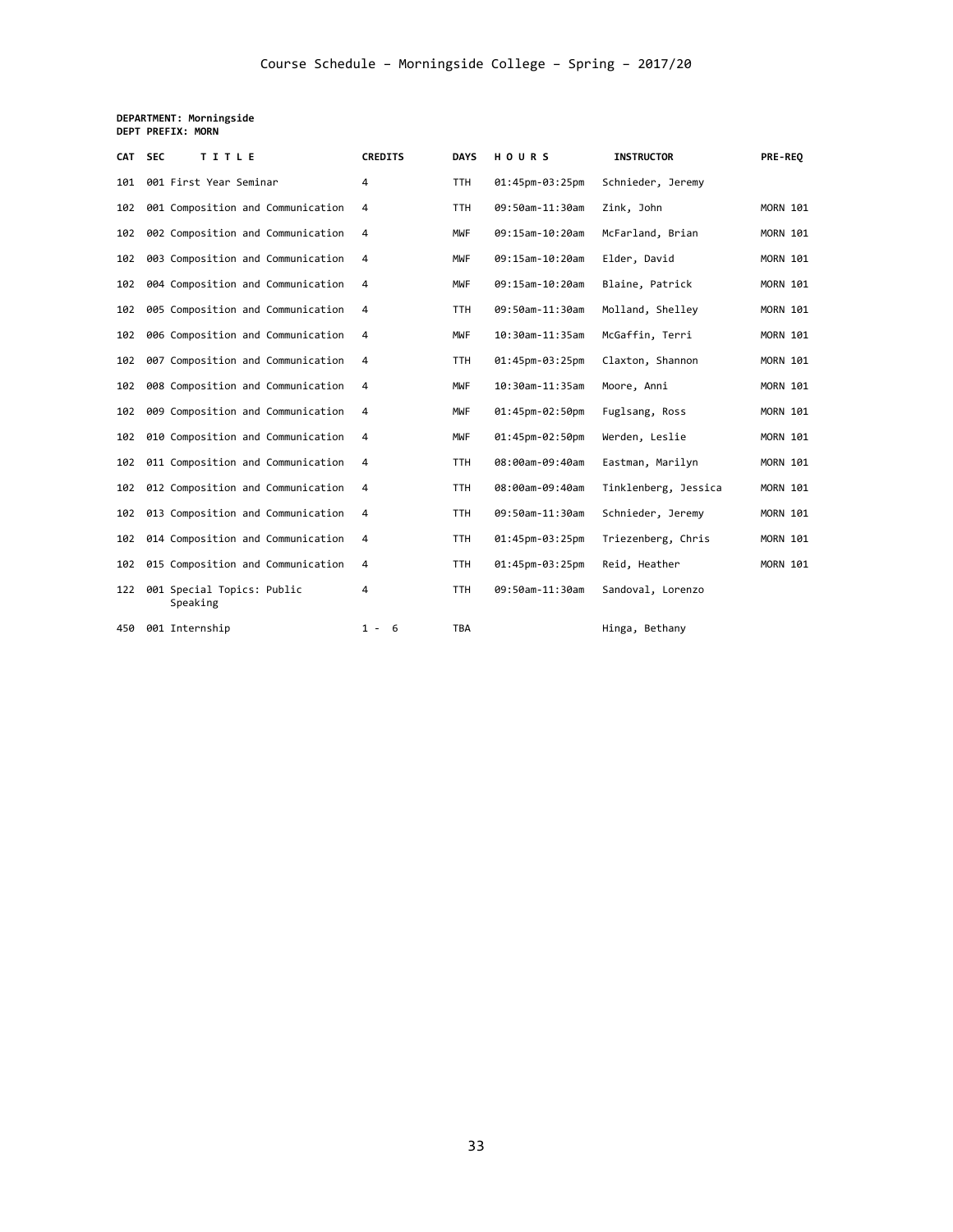|         | MORN 102 Composition and Communication     |                                                                                                                                                                                                                                                                                                                                                                                                                                                                                                                                                                                                                                                                                                                                                                                                                                                                                             |  |  |  |  |  |
|---------|--------------------------------------------|---------------------------------------------------------------------------------------------------------------------------------------------------------------------------------------------------------------------------------------------------------------------------------------------------------------------------------------------------------------------------------------------------------------------------------------------------------------------------------------------------------------------------------------------------------------------------------------------------------------------------------------------------------------------------------------------------------------------------------------------------------------------------------------------------------------------------------------------------------------------------------------------|--|--|--|--|--|
| Section | Instructor / Time                          | Title / Course Description                                                                                                                                                                                                                                                                                                                                                                                                                                                                                                                                                                                                                                                                                                                                                                                                                                                                  |  |  |  |  |  |
| 01      | Zink, Jeff<br>TTh $\cdot$ 9:50-11:30       | Green Capitalism: Possibilities and Pitfalls<br>What is capitalism? What does it mean for capitalism to be green,<br>or sustainable? Is this even possible, and if not, what do we do<br>about it? We will explore these ideas and their implications for<br>our world, and your future through critical reading writing,<br>thinking and speaking.                                                                                                                                                                                                                                                                                                                                                                                                                                                                                                                                         |  |  |  |  |  |
| 02      | McFarland, Brian<br>MWF • 9:15-10:20       | Why People Believe in Weird Things<br>In this class we will go over a number of widely believed notions<br>that have little to no supporting evidence. This includes topics<br>such as astrology, the paranormal, and UFO's. Modern day issues<br>such as the anti-vax movement and homeopathy will also be<br>discussed.                                                                                                                                                                                                                                                                                                                                                                                                                                                                                                                                                                   |  |  |  |  |  |
| 03      | Elder, David<br>MWF • 9:15-10:20           | Comics and Culture<br>Comic books and graphic novels blend words and images to create a<br>unique art form. Seen by some as trivial stories for children and<br>by others as important vehicles for social commentary, the place of<br>comics in literary and artistic circles has been debated for<br>decades. In this course we will read, write, and talk about how<br>comic books and graphic novels function in society. Through<br>research, writing, and public speaking, we will explore the ways in<br>which words and images can be combined to create effective<br>arguments.                                                                                                                                                                                                                                                                                                    |  |  |  |  |  |
| 04      | Blaine, Patrick<br>MWF • 9:15-10:20        | Drugs!<br>Description: This section of CIC will explore the history of<br>illegal drugs in the U.S. beginning with alcohol prohibition,<br>moving through the War on Drugs, and ending with current debates on<br>marijuana legalization. Issues of addiction and community impact<br>will be covered, and students will write and speak on a range of<br>related topics. Students will participate in debates where they may<br>be expected to adopt a pro- or anti- stance on a wide range of<br>contentious issues. Of particular concern will be the rhetoric used<br>on both sides of historical debates. This course will utilize a<br>number of media, from archival documentary films ("Reefer<br>Madness"), to journalistic articles, and at least one feature film.<br>Finally, students will develop their own research project and<br>present on it at the end of the semester. |  |  |  |  |  |
| 05      | Molland, Shelley<br>TTh $\cdot$ 9:50-11:30 | The "Real Face" of Addiction<br>Anyone who has in any way been touched by addiction or who is<br>simply "addicted" to Pokemon Go will be drawn to this topic. The<br>addictive powers of drugs, alcohol, tobacco, food, sex, gambling,<br>shopping, and yes, even tanning will be be explored. Is addiction a<br>human failing or are the substances of addiction a means of filling<br>a void of inner emptiness? We will look at the causes of addiction,<br>case studies, and the road to recovery.                                                                                                                                                                                                                                                                                                                                                                                      |  |  |  |  |  |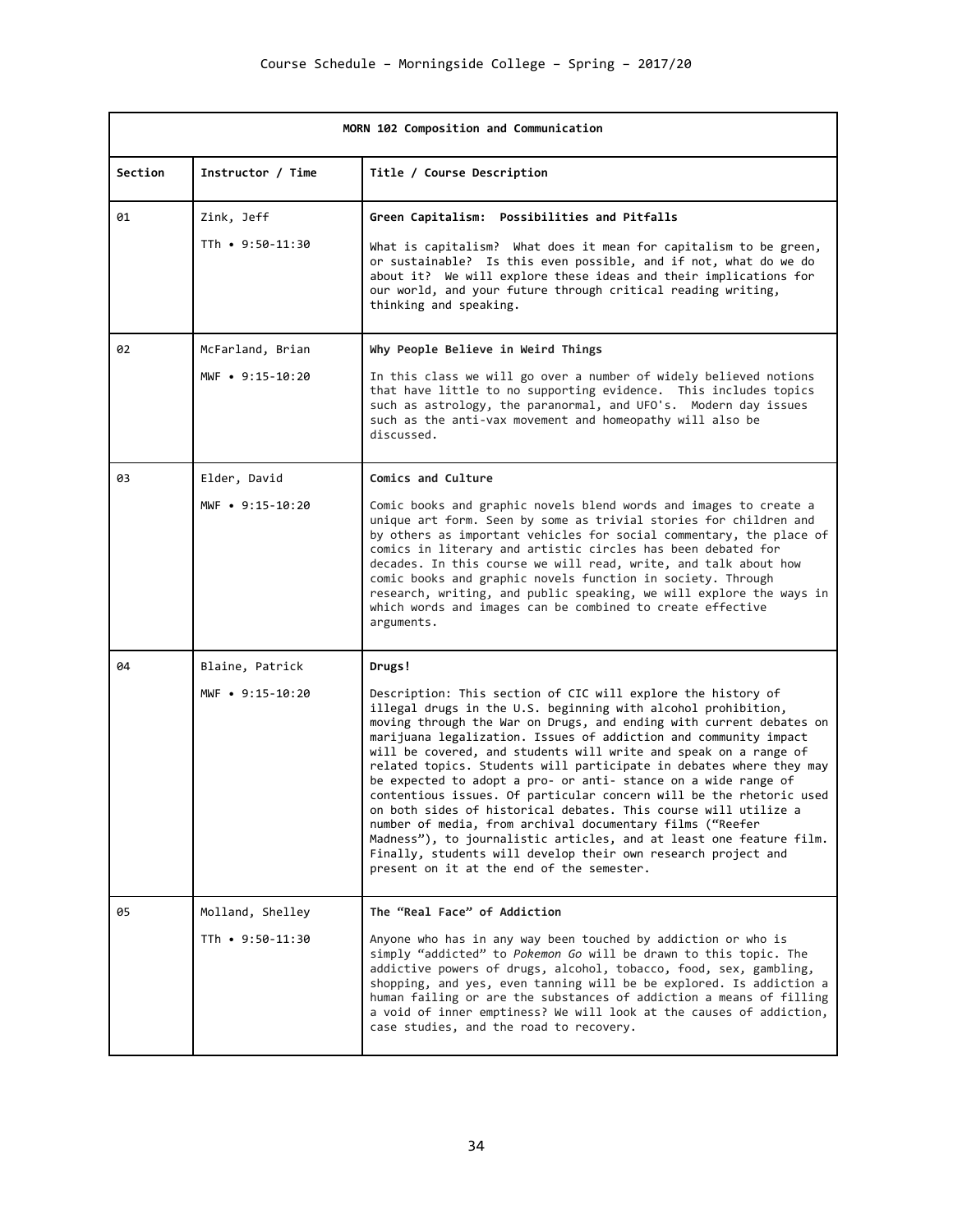| 06 | McGaffin, Terri                       | Art Activism                                                                                                                                                                                                                                                                                                                                                                                                                                                                                                         |
|----|---------------------------------------|----------------------------------------------------------------------------------------------------------------------------------------------------------------------------------------------------------------------------------------------------------------------------------------------------------------------------------------------------------------------------------------------------------------------------------------------------------------------------------------------------------------------|
|    | MWF • 10:30-11:20                     | "Art should comfort the disturbed and disturb the comfortable." $-$<br>Banksy                                                                                                                                                                                                                                                                                                                                                                                                                                        |
|    |                                       | This course will explore art activism. We will ask questions about<br>the power of the image, the performance, and the protest. We will<br>engage in research, writing and public speaking.                                                                                                                                                                                                                                                                                                                          |
| 07 | Claxton, Shannon<br>MWF • 10:30-11:20 | Romance and love in the 21st century: How technology has changed<br>the way we date                                                                                                                                                                                                                                                                                                                                                                                                                                  |
|    |                                       | From the way we meet potential partners to the way we communicate<br>within romantic relationships, technology has influenced the<br>(American) dating culture. Through critical thinking, reading,<br>writing, and speaking, this class will explore how technology<br>(including online dating, dating apps, facebook, and texting) has<br>changed (and not changed) romantic relationships.                                                                                                                       |
| 08 | Moore, Anni                           | Disease, discovery and disaster: Communicating science principles                                                                                                                                                                                                                                                                                                                                                                                                                                                    |
|    | MWF • 10:30-11:20                     | While few people read the original scientific articles, everybody<br>has an opinion about scientific discoveries, disease outbreaks, or<br>disasters. This class focuses on how to communicate science to<br>different audiences, covering the principles of researching the<br>subject, targeting the right audience, finding credible sources,<br>and different methods of explaining the background and concepts.<br>Books and articles from different popular science writers will be<br>explored as examples.   |
| 09 | Fuglsang, Ross                        | The Natural Enquirer: Science and/or Truth in an Age of Skepticism                                                                                                                                                                                                                                                                                                                                                                                                                                                   |
|    | MWF • 1:45-2:50                       | "Men [and women] Love to wonder, and that is the seed of science."<br>$\sim$ Ralph Waldo Emerson                                                                                                                                                                                                                                                                                                                                                                                                                     |
|    |                                       | We live in a world that depends on science, technology, invention<br>and innovation. At the same time it is a world that is increasingly<br>skeptical of scientific "fact." The curious and the skeptical will<br>have the opportunity to explore and research - for themselves -<br>issues related to science and nature in order to discover what<br>could be true about the world, and how scientific discovery informs<br>and influences our lives.                                                              |
| 10 | Werden, Leslie                        | What's So Funny? An Investigation of Humor                                                                                                                                                                                                                                                                                                                                                                                                                                                                           |
|    | MWF • 1:45-2:50                       | Abbott & Costello. Jerry Lewis. Jim Carrey. The Onion. Saturday<br>Night Live. "The Daily Show." Amy Schumer. Tina Fey. Each of these<br>cultural artifacts uses humor to appeal to an audience and,<br>possibly, to sway public opinion. How does comedy work as a<br>persuasive medium? Why are some things funny while some attempts at<br>humor only infuriate listeners/readers/viewers? This section of CIC<br>will investigate humor - its theories, its history, and its future.<br>Sense of humor required. |

| 11 | Eastman, Marilyn | Brand. You                                                                                                                                                                                            |
|----|------------------|-------------------------------------------------------------------------------------------------------------------------------------------------------------------------------------------------------|
|    | TTh • 8:00-9:40  | The digital revolution has made it possible for anyone to create<br>and share their story - just look at YouTube! While being a<br>YouTube star might not be in your future, it is important to think |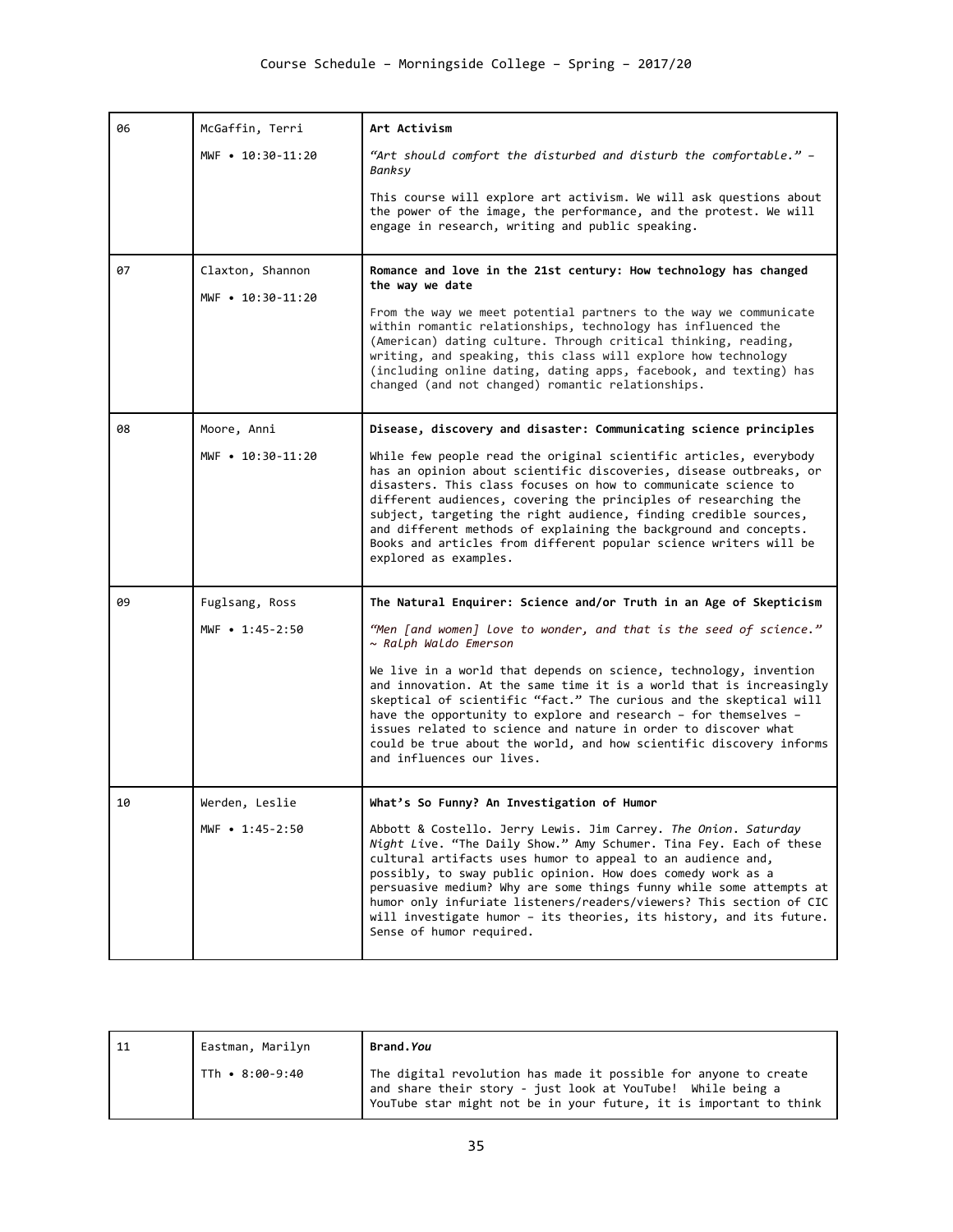|    |                        | about how you cultivate how people view you - your brand image!<br>This class looks at what branding is, explores how brands are<br>created and reinforced over time, and asks that you work on<br>creating your own personal brand. Over the course of the semester,<br>you will work on research, writing, and public speaking skills to<br>learn about this topic.                                                                                                                                                                                                                                                                                                                                                                       |
|----|------------------------|---------------------------------------------------------------------------------------------------------------------------------------------------------------------------------------------------------------------------------------------------------------------------------------------------------------------------------------------------------------------------------------------------------------------------------------------------------------------------------------------------------------------------------------------------------------------------------------------------------------------------------------------------------------------------------------------------------------------------------------------|
| 12 | Tinklenberg, Jessica   | Sci-Fi Society                                                                                                                                                                                                                                                                                                                                                                                                                                                                                                                                                                                                                                                                                                                              |
|    | TTh • 8:00-9:40        | Science Fiction television has long helped us imagine our future,<br>but shows in this genre give us insight into the politics of race,<br>gender, and culture today, too. Through discussion, reading,<br>writing, and viewing of sci-fi TV shows this course will invite<br>students to boldly go beyond seeing television as mere<br>entertainment to recognizing the ways it helps construct our<br>society and ideals as well.                                                                                                                                                                                                                                                                                                         |
| 13 | Schnieder, Jeremy      | Human?                                                                                                                                                                                                                                                                                                                                                                                                                                                                                                                                                                                                                                                                                                                                      |
|    | TTh • 9:50-11:30       | According to dictionary.com, human is "a human being." Gee, thanks.<br>What makes us human is difficult to pin down to say the least.<br>However, the way it's defined has significant implications on many<br>controversial topics and policies. Through critical thinking,<br>reading, writing, and speaking, we will seek our own definitions<br>human within a greater context.                                                                                                                                                                                                                                                                                                                                                         |
|    |                        |                                                                                                                                                                                                                                                                                                                                                                                                                                                                                                                                                                                                                                                                                                                                             |
| 14 | Triezenberg, Christina | The Search for Meaning in Life                                                                                                                                                                                                                                                                                                                                                                                                                                                                                                                                                                                                                                                                                                              |
|    | TTh $\cdot$ 1:45-3:25  | What makes a life meaningful? A successful career? A loving circle<br>of family and friends? Service to one's community or country? The<br>search for meaning in our lives is a universal and personal<br>challenge that each of us must resolve over time. This class will<br>use fiction/nonfiction to explore how others search for meaning and<br>to find templates for our own journeys. Students will research and<br>write a biographical essay about the life journey of a historical<br>or contemporary figure, complete an oral history project (including<br>an interview the member of an older generation), and reflect on<br>their own life journeys through a variety of other written, oral,<br>and multimedia assignments. |
| 15 | Reid, Heather          | The Olympic Games                                                                                                                                                                                                                                                                                                                                                                                                                                                                                                                                                                                                                                                                                                                           |

#### **DEPARTMENT: Music-Applied Lessons DEPT PREFIX: MUAL**

| CAT SEC | TITLE                                            | <b>CREDITS</b>                                          |   | DAYS HOURS                   | <b>INSTRUCTOR</b> | <b>PRE-REQ</b> |
|---------|--------------------------------------------------|---------------------------------------------------------|---|------------------------------|-------------------|----------------|
|         | 100 001 Private Lesson Seminar<br>private lesson | ุ ค<br>Required of all students enrolled in a 100 level | W | 12:45pm-01:35pm Weber, Heath |                   |                |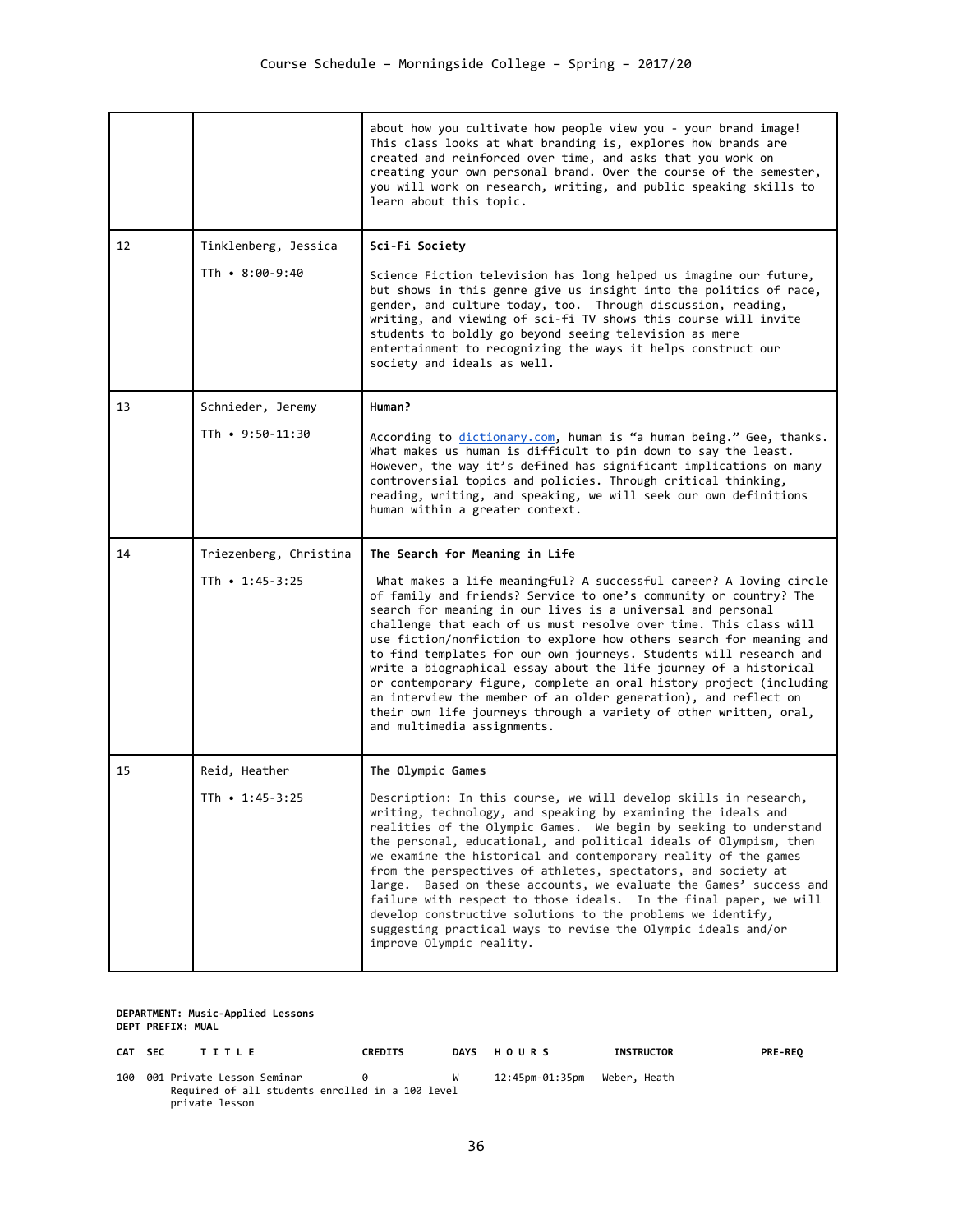# Course Schedule – Morningside College – Spring – 2017/20

|     | 162 001 Class Piano II                                                                                  | 1       | T.<br>10:50am-11:40am | Grossman, Michele   | MUAL 160        |
|-----|---------------------------------------------------------------------------------------------------------|---------|-----------------------|---------------------|-----------------|
| 162 | 002 Class Piano II                                                                                      | 1       | TH<br>10:50am-11:40am | Grossman, Michele   | <b>MUAL 160</b> |
| 165 | 001 Private Piano                                                                                       | 1       | TBA                   | March, James        |                 |
| 165 | 002 Private Piano                                                                                       | 1       | TBA                   | March, Kathryn      |                 |
| 165 | 003 Private Piano                                                                                       | 1       | TBA                   | Meyer, Kati         |                 |
| 165 | 004 Private Piano                                                                                       | 1       | TBA                   | Grossman, Michele   |                 |
| 167 | 001 Private Organ                                                                                       | 1       | TBA                   | To be assigned      |                 |
| 170 | 001 Private Brass                                                                                       | 1       | TBA                   | Kisor, Justin       |                 |
| 170 | 002 Private Brass                                                                                       | 1       | TBA                   | Hutchins, Tony      |                 |
| 170 | 003 Private Brass                                                                                       | 1       | TBA                   | Gibson, Robert      |                 |
| 171 | 001 Private Percussion                                                                                  | 1       | TBA                   | Smith, Ron          |                 |
| 172 | 001 Private Woodwinds                                                                                   | 1       | TBA                   | Gross, Diane        |                 |
|     | 172 002 Private Woodwinds                                                                               | 1       | TBA                   | Neugebauer Luebke,  |                 |
|     | 172 003 Private Woodwinds                                                                               | 1       | TBA                   | O'Leary, Jay        |                 |
|     | 172 004 Private Woodwinds                                                                               | 1       | TBA                   | Kingdon, Casey      |                 |
| 180 | 001 Private Strings                                                                                     | 1       | TBA                   | March, Stephanie    |                 |
| 180 | 002 Private Strings                                                                                     | 1       | TBA                   | May - Patterson, El |                 |
| 180 | 003 Private Strings                                                                                     | 1       | TBA                   | Dillman, Kristin    |                 |
| 182 | 001 Private Guitar                                                                                      | 1       | TBA                   | Langley, Michael    |                 |
| 193 | 001 Private Voice                                                                                       | 1       | TBA                   | Hendrix-Case, Suzan |                 |
| 193 | 002 Private Voice                                                                                       | 1       | TBA                   | Lundberg, Stephen   |                 |
| 193 | 003 Private Voice                                                                                       | 1       | TBA                   | Saulsbury, Kathryn  |                 |
| 193 | 004 Private Voice                                                                                       | 1       | TBA                   | Burton, Shannon     |                 |
| 193 | 005 Private Voice                                                                                       | 1       | TBA                   | Webb, Adam          |                 |
| 200 | 001 Private Lesson Seminar<br>Required of all students enrolled in a 200 or 400 level<br>private lesson | 0       | 12:45pm-01:35pm<br>W  | Weber, Heath        |                 |
|     | 265 001 Private Piano                                                                                   | $1 - 2$ | TBA                   | March, James        |                 |
| 265 | 002 Private Piano                                                                                       | $1 - 2$ | TBA                   | March, Kathryn      |                 |
| 265 | 003 Private Piano                                                                                       | $1 - 2$ | TBA                   | Meyer, Kati         |                 |
| 265 | 004 Private Piano                                                                                       | $1 - 2$ | TBA                   | Grossman, Michele   |                 |
| 267 | 001 Private Organ                                                                                       | $1 - 2$ | TBA                   | To be assigned      |                 |
| 270 | 001 Private Brass                                                                                       | $1 - 2$ | TBA                   | Kisor, Justin       |                 |
| 270 | 002 Private Brass                                                                                       | $1 - 2$ | TBA                   | Hutchins, Tony      |                 |
| 270 | 003 Private Brass                                                                                       | $1 - 2$ | TBA                   | Gibson, Robert      |                 |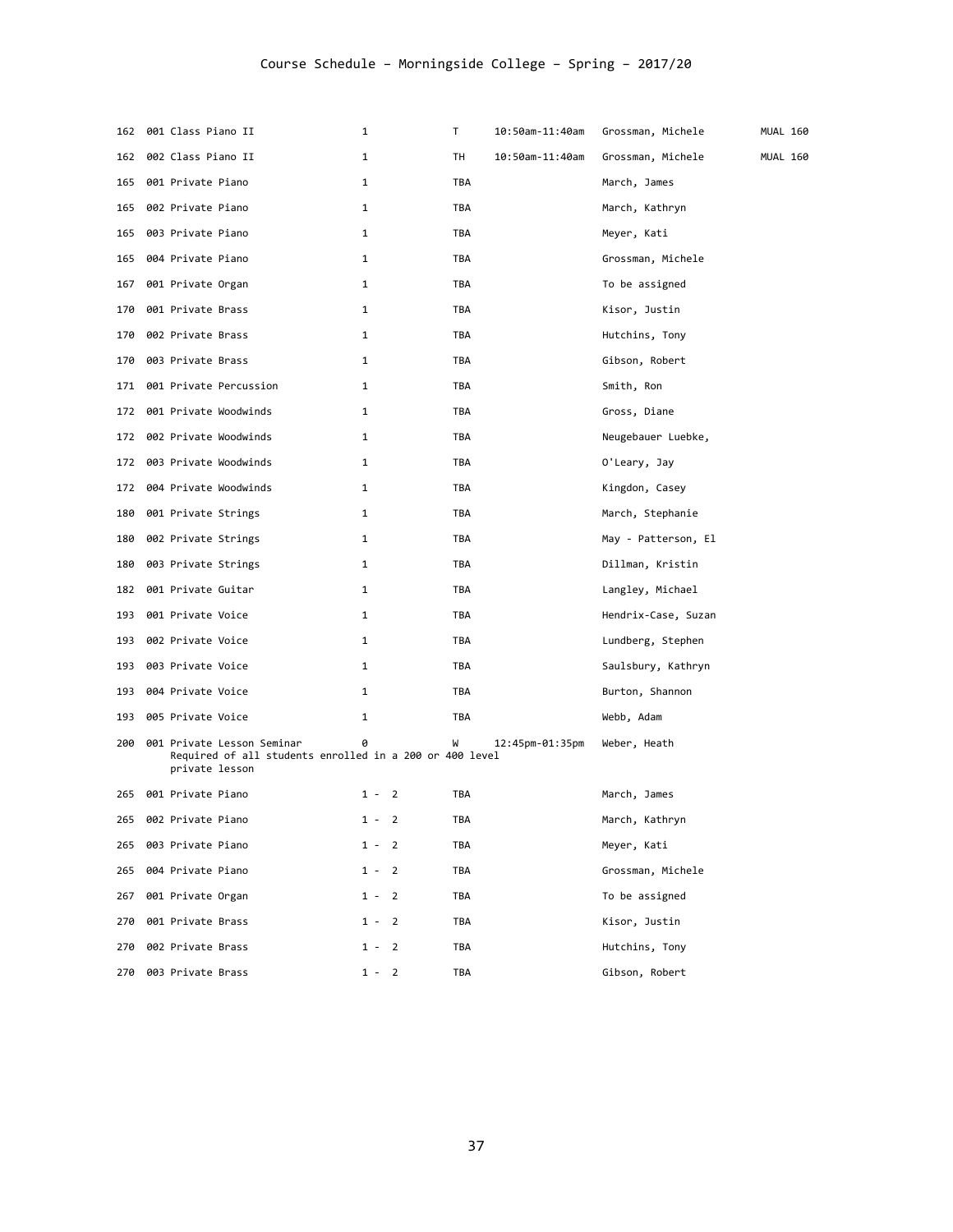|                   | DEPARTMENT: Music-Applied Lessons |  |
|-------------------|-----------------------------------|--|
| DEPT PREFIX: MUAL |                                   |  |

|     | CAT SEC<br>TITLE                                                                                                              | <b>CREDITS</b> | DAYS<br>HOURS | <b>PRE-REQ</b><br><b>INSTRUCTOR</b> |
|-----|-------------------------------------------------------------------------------------------------------------------------------|----------------|---------------|-------------------------------------|
|     | 271 001 Private Percussion                                                                                                    | $1 - 2$        | TBA           | Smith, Ron                          |
|     | 272 001 Private Woodwinds                                                                                                     | $1 - 2$        | TBA           | Gross, Diane                        |
|     | 272 002 Private Woodwinds                                                                                                     | $1 - 2$        | TBA           | Neugebauer Luebke,                  |
|     | 272 003 Private Woodwinds                                                                                                     | $1 - 2$        | TBA           | O'Leary, Jay                        |
|     | 272 004 Private Woodwinds                                                                                                     | $1 - 2$        | TBA           | Kingdon, Casey                      |
| 280 | 001 Private Strings                                                                                                           | $1 - 2$        | TBA           | March, Stephanie                    |
| 280 | 002 Private Strings                                                                                                           | $1 - 2$        | TBA           | May - Patterson, El                 |
| 280 | 003 Private Strings                                                                                                           | $1 - 2$        | TBA           | Dillman, Kristin                    |
|     | 282 001 Private Guitar                                                                                                        | $1 - 2$        | TBA           | Langley, Michael                    |
|     | 293 001 Private Voice                                                                                                         | $1 - 2$        | TBA           | Hendrix-Case, Suzan                 |
|     | 293 002 Private Voice                                                                                                         | $1 - 2$        | TBA           | Lundberg, Stephen                   |
| 293 | 003 Private Voice                                                                                                             | $1 - 2$        | TBA           | Saulsbury, Kathryn                  |
|     | 293 004 Private Voice                                                                                                         | $1 - 2$        | TBA           | Burton, Shannon                     |
|     | 293 005 Private Voice                                                                                                         | $1 - 2$        | TBA           | Webb, Adam                          |
|     | 321 001 Junior Recital Seminar<br>Coreq: 400-level private lesson                                                             | 1              | TBA           | To be assigned                      |
|     | Co-req: 400-level of applied lesson for instrument/voice<br>presented in junior recital                                       |                |               |                                     |
|     | 421 001 Senior Recital Seminar                                                                                                | 1              | TBA           | To be assigned                      |
|     | Coreq: 400-level private lesson<br>Co-requisite: 400-level applied lesson for instrument/voice<br>presented in senior recital |                |               |                                     |
|     | 465 001 Private Piano                                                                                                         | $1 - 2$        | TBA           | March, James                        |
| 465 | 002 Private Piano                                                                                                             | $1 - 2$        | TBA           | March, Kathryn                      |
| 467 | 001 Private Organ                                                                                                             | $1 - 2$        | TBA           | To be assigned                      |
| 470 | 001 Private Brass                                                                                                             | $1 - 2$        | TBA           | Kisor, Justin                       |
|     | 470 002 Private Brass                                                                                                         | $1 - 2$        | TBA           | Hutchins, Tony                      |
|     | 471 001 Private Percussion                                                                                                    | $1 - 2$        | TBA           | Smith, Ron                          |
|     | 472 001 Private Woodwinds                                                                                                     | $1 - 2$        | TBA           | Gross, Diane                        |
|     | 002 Private Woodwinds                                                                                                         | $1 -$          | TBA           | Neugebauer Luebke,                  |
|     | 472 003 Private Woodwinds                                                                                                     | $1 - 2$        | TBA           | O'Leary, Jay                        |
|     | 472 004 Private Woodwinds                                                                                                     | $1 - 2$        | TBA           | Kingdon, Casey                      |
| 480 | 001 Private Strings                                                                                                           | $1 - 2$        | TBA           | March, Stephanie                    |
| 480 | 002 Private Strings                                                                                                           | $1 - 2$        | TBA           | May - Patterson, El                 |
| 480 | 003 Private Strings                                                                                                           | $1 - 2$        | TBA           | Dillman, Kristin                    |
| 493 | 001 Private Voice                                                                                                             | $1 - 2$        | TBA           | Hendrix-Case, Suzan                 |
| 493 | 002 Private Voice                                                                                                             | $1 - 2$        | TBA           | Lundberg, Stephen                   |
| 493 | 003 Private Voice                                                                                                             | $1 - 2$        | TBA           | Saulsbury, Kathryn                  |
| 493 | 004 Private Voice                                                                                                             | $1 - 2$        | TBA           | Burton, Shannon                     |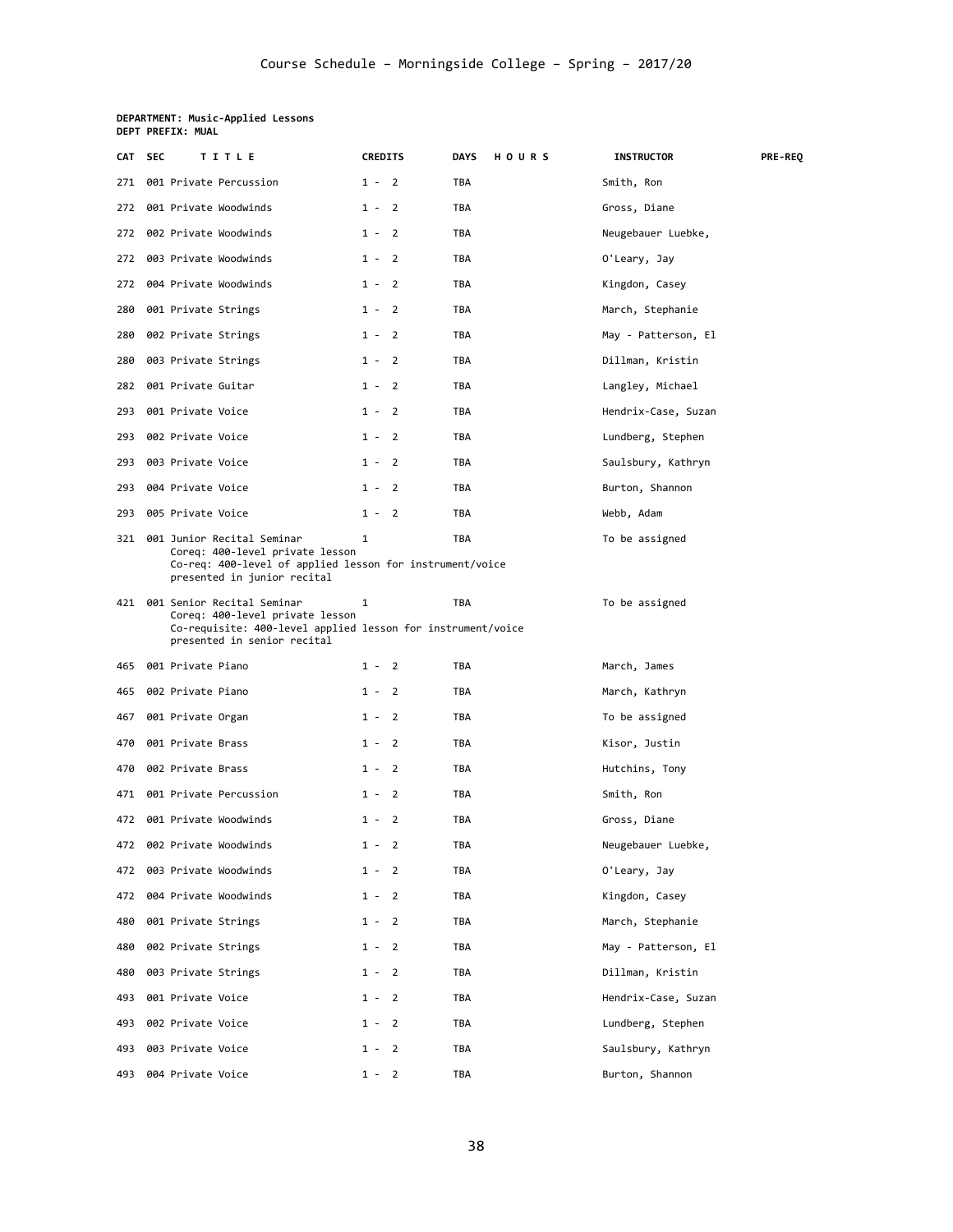# **DEPARTMENT: Music Education DEPT PREFIX: MUED**

| CAT SEC | TITLE                                                                                                                                                 | <b>CREDITS</b> | DAYS         | HOURS           | <b>INSTRUCTOR</b>                   | <b>PRE-REQ</b>  |
|---------|-------------------------------------------------------------------------------------------------------------------------------------------------------|----------------|--------------|-----------------|-------------------------------------|-----------------|
|         | 210 001 Vocal Pedagogy II<br>Half semester course; taught second half of semester                                                                     | $\overline{2}$ | MTH          |                 | 12:45pm-01:35pm Hendrix-Case, Suzan | <b>MUED 209</b> |
|         | 216 001 Pedagogy of Woodwinds                                                                                                                         | 1              | TTH          | 01:45pm-02:35pm | Macklin, Shane                      |                 |
|         | 306 001 Music Educ Seminar & Pract: Mus 2<br>in the Secondary School                                                                                  |                | TTH.         | 08:50am-09:40am | Neugebauer Luebke,                  |                 |
|         | 330 001 Music Methods for the<br>Elementary Teacher<br>Prereq: 2.50 cum gpa; 2.50 education gpa<br>Prereg: Admitted to Teacher Preparation Program    | $\overline{2}$ | $\mathsf{T}$ | 11:45am-01:35pm | Nelson, Marta                       | <b>EDUC 300</b> |
|         | 440 001 Student Teaching-Elementary 2 - 6<br>Vocal<br>Prereq: Completion of required education courses and<br>approval of Teacher Education Committee |                | TBA          |                 | Neugebauer Luebke,                  |                 |
|         | 442 001 Student Teaching-Secondary<br>Vocal<br>Prereq: Completion of required education courses and<br>approval of Teacher Education Committee        | $2 - 6$        | TBA          |                 | Neugebauer Luebke,                  |                 |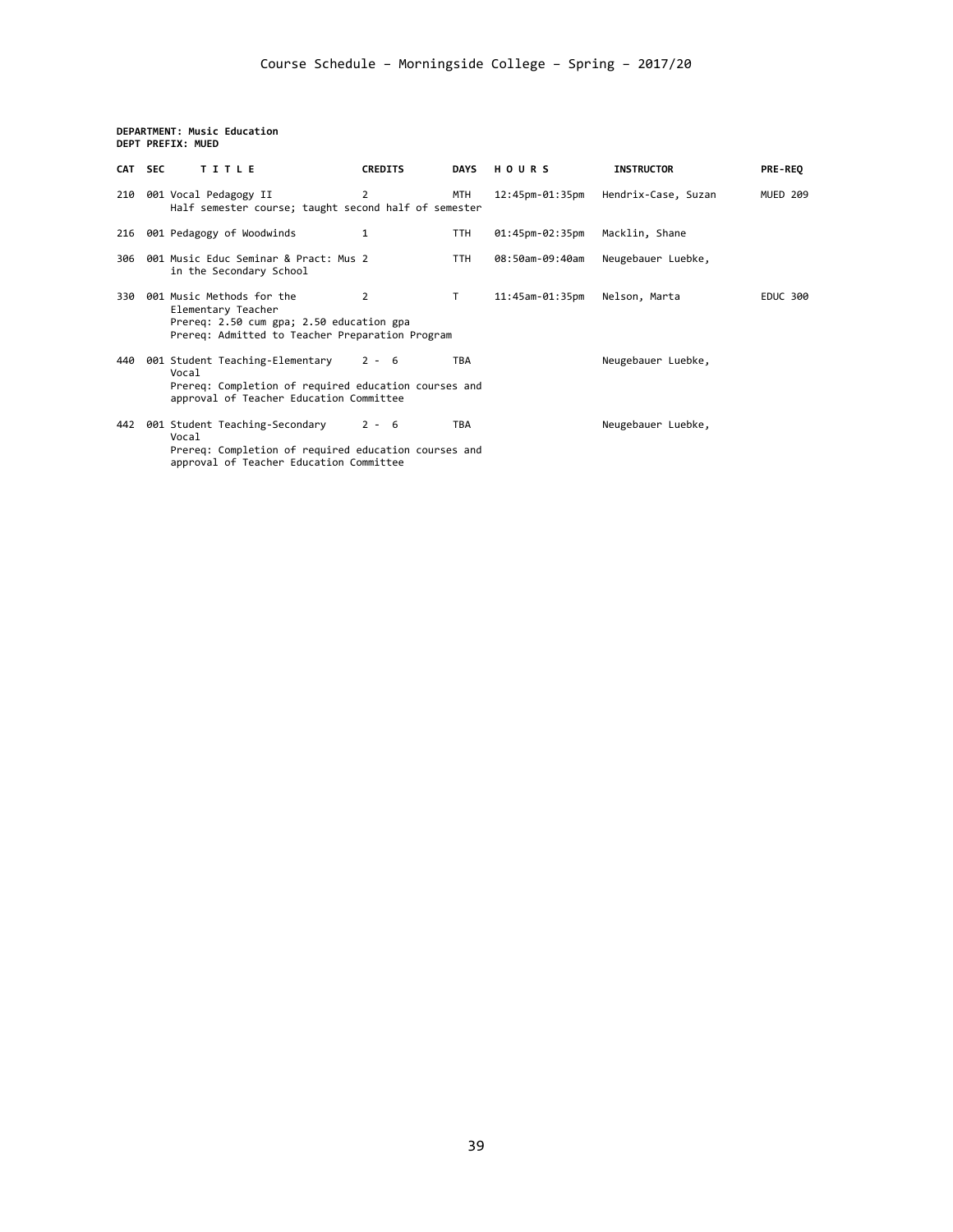#### **DEPARTMENT: Music-Ensembles DEPT PREFIX: MUEN**

|     | CAT SEC<br>TITLE                             | <b>CREDITS</b> | <b>DAYS</b>   | HOURS                                                 | <b>INSTRUCTOR</b>                     | <b>PRE-REQ</b> |
|-----|----------------------------------------------|----------------|---------------|-------------------------------------------------------|---------------------------------------|----------------|
| 270 | 001 Brass Ensemble                           | $0 - 1$        | TBA           |                                                       | Hutchins, Tony                        |                |
| 271 | 001 Percussion Ensemble                      | 0 - 1          | TBA           |                                                       | Smith, Ron                            |                |
| 272 | 001 Woodwind Ensemble                        | 0-1            | TBA           |                                                       | Macklin, Shane                        |                |
| 273 | 001 Symphonic Wind Ensemble                  | 0-1            | М<br>WF       | 04:30pm-05:50pm<br>03:00pm-04:20pm                    | Macklin, Shane                        |                |
| 274 | 001 Jazz Ensemble<br>Audition required       | 0 - 1          | TTH           | 05:00pm-06:20pm                                       | Hutchins, Tony                        |                |
| 280 | 001 Orchestra<br>Audition required           | 0 - 1          | М             | 06:00pm-08:30pm                                       | Burton, Sean                          |                |
| 289 | 050 Master Chorale                           | 0 - 1          | т             | 07:30pm-09:30pm                                       | Watson, Timothy                       |                |
| 290 | 001 College Choir                            | 0 - 1          | м<br>W<br>TTH | 03:00pm-04:20pm<br>04:30pm-05:50pm<br>03:30pm-04:50pm | Watson, Timothy                       |                |
|     | Audition required                            |                |               |                                                       |                                       |                |
| 293 | 001 Bel Canto Singers                        | 0 - 1          | TTH           | 11:45am-12:35pm                                       | Neugebauer Luebke,                    |                |
| 294 | 001 Singing Men                              | $0 - 1$        | TTH           | 11:45am-12:35pm                                       | Watson, Timothy                       |                |
| 295 | 001 Vocal Jazz Ensemble<br>Audition required | 0 - 1          | TTH           | 05:00pm-06:20pm                                       | Watson, Timothy                       |                |
| 296 | 001 Opera Theater                            | 0 - 1          | MW            | 01:45pm-03:25pm                                       | Burton, Shannon<br>Saulsbury, Kathryn |                |
| 470 | 001 Brass Ensemble                           | 0 - 1          | TBA           |                                                       | Hutchins, Tony                        |                |
| 471 | 001 Percussion Ensemble                      | 0 - 1          | TBA           |                                                       | Smith, Ron                            |                |
| 472 | 001 Woodwind Ensemble                        | 0 - 1          | TBA           |                                                       | Macklin, Shane                        |                |
| 473 | 001 Symphonic Wind Ensemble                  | 0 - 1          | М<br>WF       | 04:30pm-05:50pm<br>03:00pm-04:20pm                    | Macklin, Shane                        |                |
| 474 | 001 Jazz Ensemble<br>Audition required       | 0 - 1          | TTH           | 05:00pm-06:20pm                                       | Hutchins, Tony                        |                |
| 480 | 001 Orchestra<br>Audition required           | 0 - 1          | М             | 06:00pm-08:30pm                                       | Burton, Sean                          |                |
| 489 | 050 Master Chorale                           | $0 - 1$        | Τ             | 07:30pm-09:30pm                                       | Watson, Timothy                       |                |
| 490 | 001 College Choir                            | 0 -<br>1       | м<br>W        | 03:00pm-04:20pm<br>04:30pm-05:50pm                    | Watson, Timothy                       |                |
|     | Audition required                            |                |               |                                                       |                                       |                |
| 493 | 001 Bel Canto Singers                        | $0 - 1$        | TTH           | 11:45am-12:35pm                                       | Neugebauer Luebke,                    |                |
| 494 | 001 Singing Men                              | 0 - 1          | TTH           | 11:45am-12:35pm                                       | Watson, Timothy                       |                |
| 495 | 001 Vocal Jazz Ensemble<br>Audition required | $0 - 1$        | TTH           | 05:00pm-06:20pm                                       | Watson, Timothy                       |                |
| 496 | 001 Opera Theater                            | $0 - 1$        | МW            | 01:45pm-03:25pm                                       | Saulsbury, Kathryn<br>Burton, Shannon |                |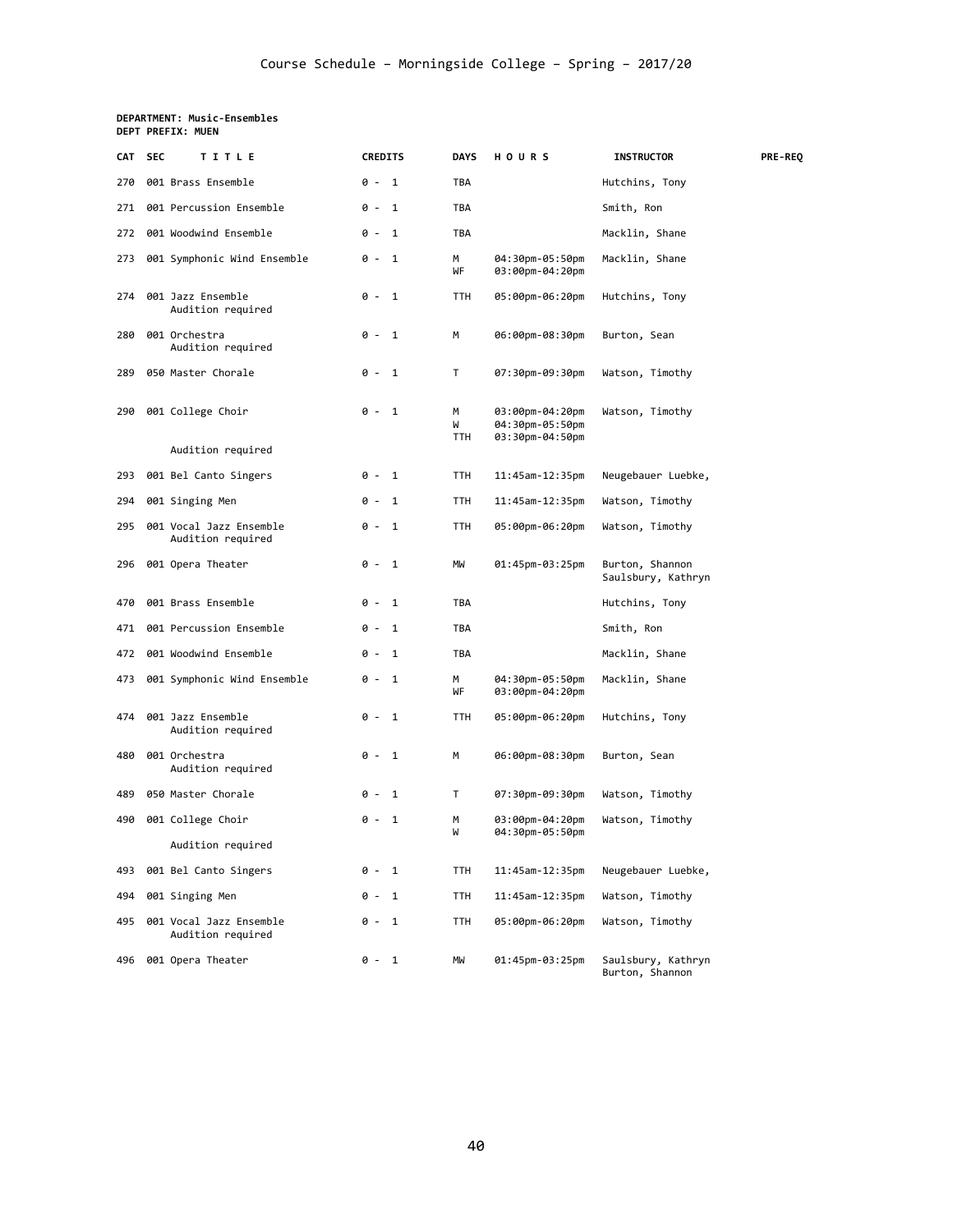## **DEPARTMENT: Music History and Literature DEPT PREFIX: MUHL**

| CAT SEC | TITLE                        | <b>CREDITS</b> | DAYS       | HOURS                          | <b>INSTRUCTOR</b> | <b>PRE-REQ</b>              |
|---------|------------------------------|----------------|------------|--------------------------------|-------------------|-----------------------------|
|         | 105 001 Introduction to Jazz | 4              | <b>MWF</b> | 01:45pm-02:50pm Hutchins, Tony |                   |                             |
|         | 402 001 Music History II     | 4              | MWF        | 09:15am-10:20am Day, Mary      |                   | <b>MUHL 102</b><br>MUTC 133 |

Prereq: Soph Jury reserach paper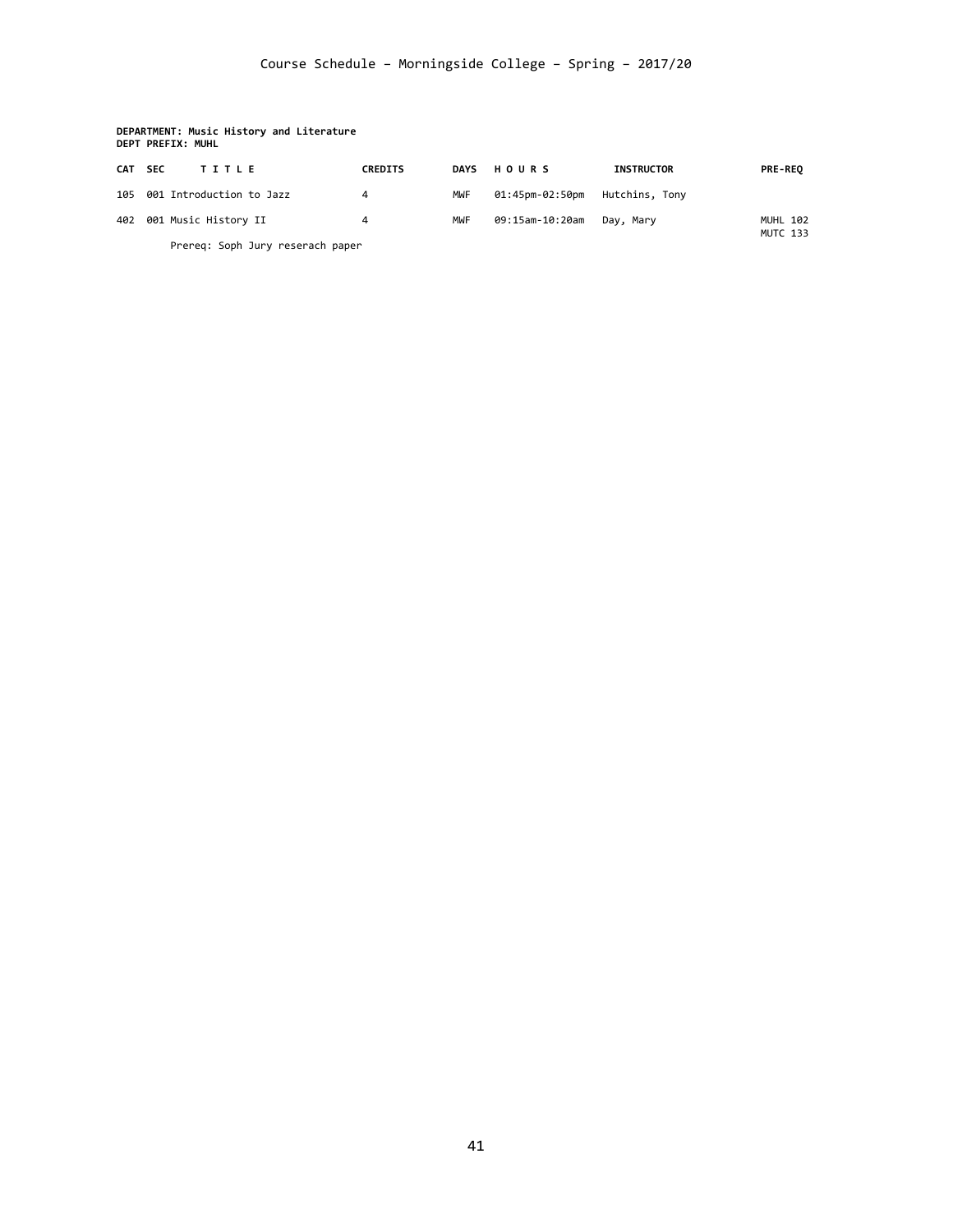#### **DEPARTMENT: Music DEPT PREFIX: MUSC**

| CAT | <b>SEC</b> | TITLE                                                             | <b>CREDITS</b> | <b>DAYS</b> | <b>HOURS</b>    | <b>INSTRUCTOR</b> | <b>PRE-REQ</b>  |
|-----|------------|-------------------------------------------------------------------|----------------|-------------|-----------------|-------------------|-----------------|
|     |            | 102 001 Recital Attendance                                        | 0              | TBA         |                 | To be assigned    |                 |
|     |            | 302 001 Recital Attendance                                        | 0              | TBA         |                 | To be assigned    |                 |
| 323 |            | 001 Conducting-Instrumental<br>Prereq: MUSC 222 with C- or better |                | ΤF          | 12:45pm-01:35pm | Macklin, Shane    | <b>MUSC 222</b> |
| 324 |            | 001 Conducting-Choral<br>Prereq: MUSC 222 with C- or better       |                | ΤF          | 12:45pm-01:35pm | Watson, Timothy   | <b>MUSC 222</b> |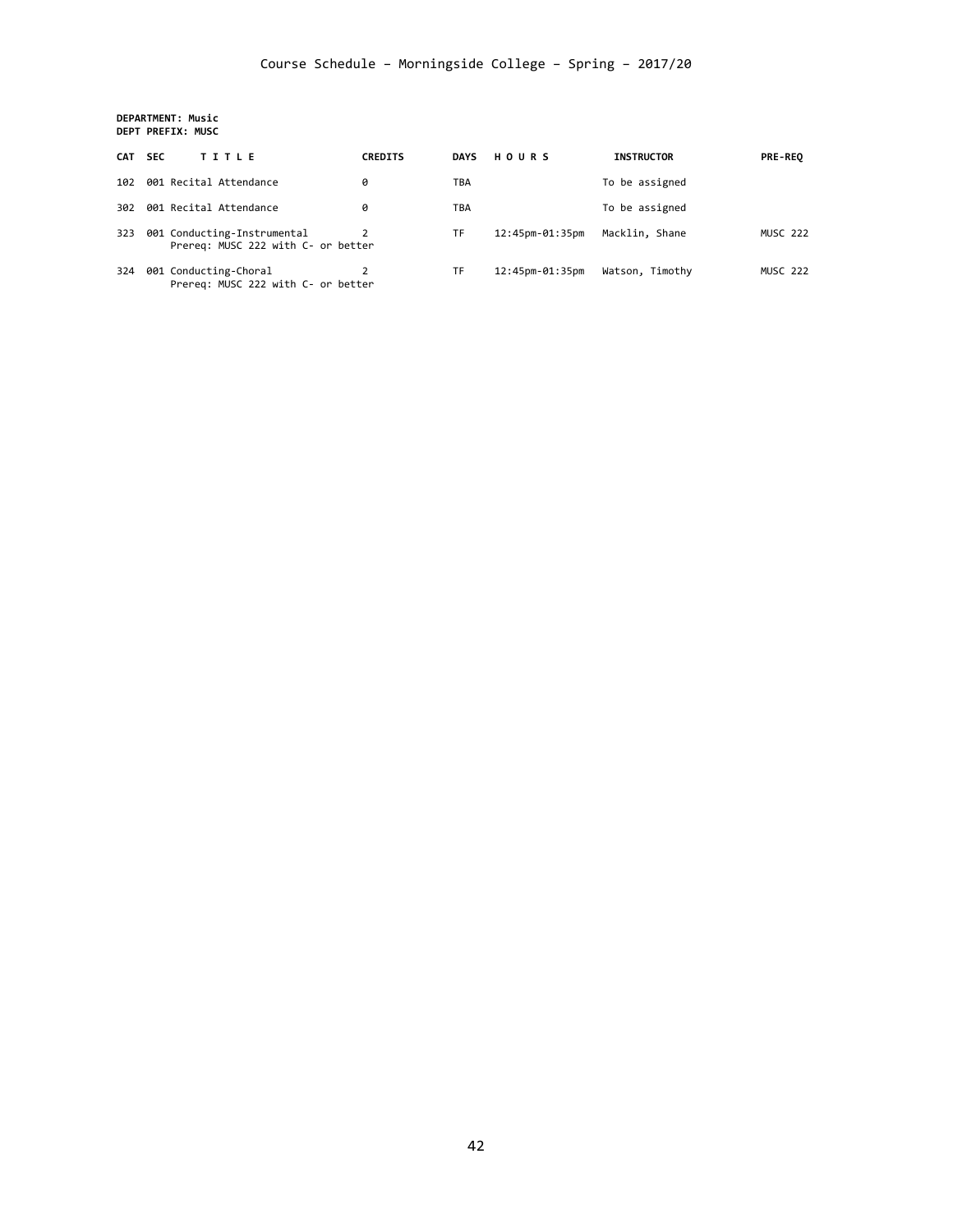|         | DEPT PREFIX: MUTC                                                                |                |                    |                                    |                                       |                 |
|---------|----------------------------------------------------------------------------------|----------------|--------------------|------------------------------------|---------------------------------------|-----------------|
| CAT SEC | TITLE                                                                            | <b>CREDITS</b> | DAYS               | HOURS                              | <b>INSTRUCTOR</b>                     | <b>PRE-REQ</b>  |
|         | 133 001 Music Theory & Ear Training II 4<br>Prereg: MUTC 132 with a C- or better |                | MWF<br>TTH.        | 10:30am-11:20am<br>09:50am-10:40am | Jeffers, Marlin<br>Neugebauer Luebke, | <b>MUTC 132</b> |
| 233     | 001 Music Theory & Ear Training IV 4<br>Prerg: MUTC 232 with C- or better        |                | <b>MWF</b><br>TTH. | 10:30am-11:20am<br>10:50am-11:40am | Meyer, Kati                           | MUTC 232        |
|         |                                                                                  |                |                    |                                    |                                       |                 |

# **DEPARTMENT: Music Theory and Composition**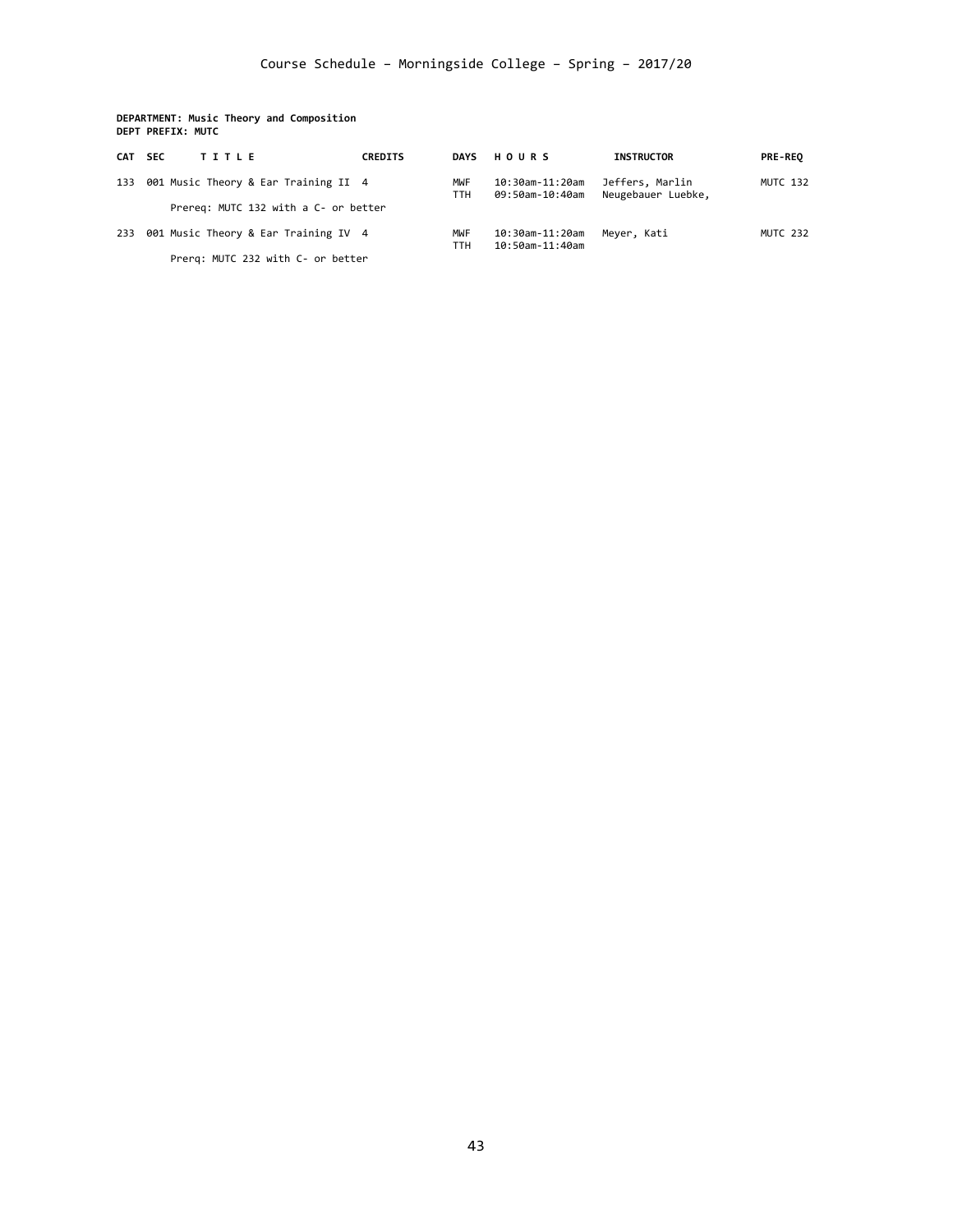| DEPARTMENT: Nursing Education |  |
|-------------------------------|--|
| DEPT PREFIX: NURS             |  |

| CAT SEC | TITLE                                                                       | <b>CREDITS</b> | <b>DAYS</b>              | HOURS                              | <b>INSTRUCTOR</b>                        | <b>PRE-REQ</b>                                        |
|---------|-----------------------------------------------------------------------------|----------------|--------------------------|------------------------------------|------------------------------------------|-------------------------------------------------------|
| 212     | 001 Pharmacology Principles                                                 | 4              | МT                       | $10:15am-12:15pm$                  | Sells, Lauri                             | BIOL 252<br><b>NURS 201</b><br><b>NURS 204</b>        |
| 308     | 001 Nursing Care of the Aging<br>Population<br>Coreq: BIOL 205 and PSYC 260 | 4              | МT<br><b>WTHF</b>        | 08:30am-10:00am<br>06:30am-12:30pm | Haverhals, Amanda                        | BIOL 252<br><b>NURS 201</b><br><b>NURS 204</b>        |
| 308     | 002 Nursing Care of the Aging<br>Population                                 | 4              | МT<br><b>WTHF</b>        | 08:30am-10:00am<br>06:30am-12:30pm | Haverhals, Amanda<br>Honsbruch, Danielle | BIOL 252<br><b>NURS 201</b><br><b>NURS 204</b>        |
| 308     | Coreq: BIOL 205 and PSYC 260<br>003 Nursing Care of the Aging<br>Population | 4              | МT<br><b>WTHF</b>        | 08:30am-10:00am<br>06:30am-12:30pm | Haverhals, Amanda<br>Honsbruch, Danielle | BIOL 252<br><b>NURS 201</b>                           |
|         | Coreq: BIOL 205 and PSYC 260                                                |                |                          |                                    |                                          | <b>NURS 204</b>                                       |
| 308     | 004 Nursing Care of the Aging<br>Population                                 | 4              | МT<br><b>WTHF</b>        | 08:30am-10:00am<br>06:30am-12:30pm | Haverhals, Amanda<br>To be assigned      | <b>BIOL 252</b><br><b>NURS 201</b><br><b>NURS 204</b> |
| 308     | Coreq: BIOL 205 and PSYC 260<br>005 Nursing Care of the Aging<br>Population | 4              | <b>MT</b><br><b>WTHF</b> | 08:30am-10:00am<br>06:30am-12:30pm | Haverhals, Amanda<br>To be assigned      | BIOL 252<br><b>NURS 201</b>                           |
|         | Coreq: BIOL 205 and PSYC 260                                                |                |                          |                                    |                                          | <b>NURS 204</b>                                       |
| 313     | 001 Nursing Care of the Family                                              | 4              | МT<br><b>WTHF</b>        | 10:00am-11:40am<br>06:30am-12:30pm | Georgesen, Sharlene<br>To be assigned    | <b>NURS 304</b><br><b>NURS 311</b><br><b>NURS 314</b> |
| 313     | 002 Nursing Care of the Family                                              | 4              | МT<br><b>WTHF</b>        | 10:00am-11:40am<br>06:30am-12:30pm | Georgesen, Sharlene<br>To be assigned    | <b>NURS 304</b><br><b>NURS 311</b><br><b>NURS 314</b> |
| 313     | 003 Nursing Care of the Family                                              | 4              | МT<br><b>WTHF</b>        | 10:00am-11:40am<br>06:30am-12:30pm | Georgesen, Sharlene<br>To be assigned    | <b>NURS 304</b><br><b>NURS 311</b><br><b>NURS 314</b> |
| 313     | 004 Nursing Care of the Family                                              | 4              | MT<br><b>WTHF</b>        | 10:00am-11:40am<br>06:30am-12:30pm | Georgesen, Sharlene<br>To be assigned    | <b>NURS 304</b><br><b>NURS 311</b><br><b>NURS 314</b> |
| 313     | 005 Nursing Care of the Family                                              | 4              | МT<br><b>WTHF</b>        | 10:00am-11:40am<br>06:30am-12:30pm | Georgesen, Sharlene<br>French, Sharon    | <b>NURS 304</b><br><b>NURS 311</b><br><b>NURS 314</b> |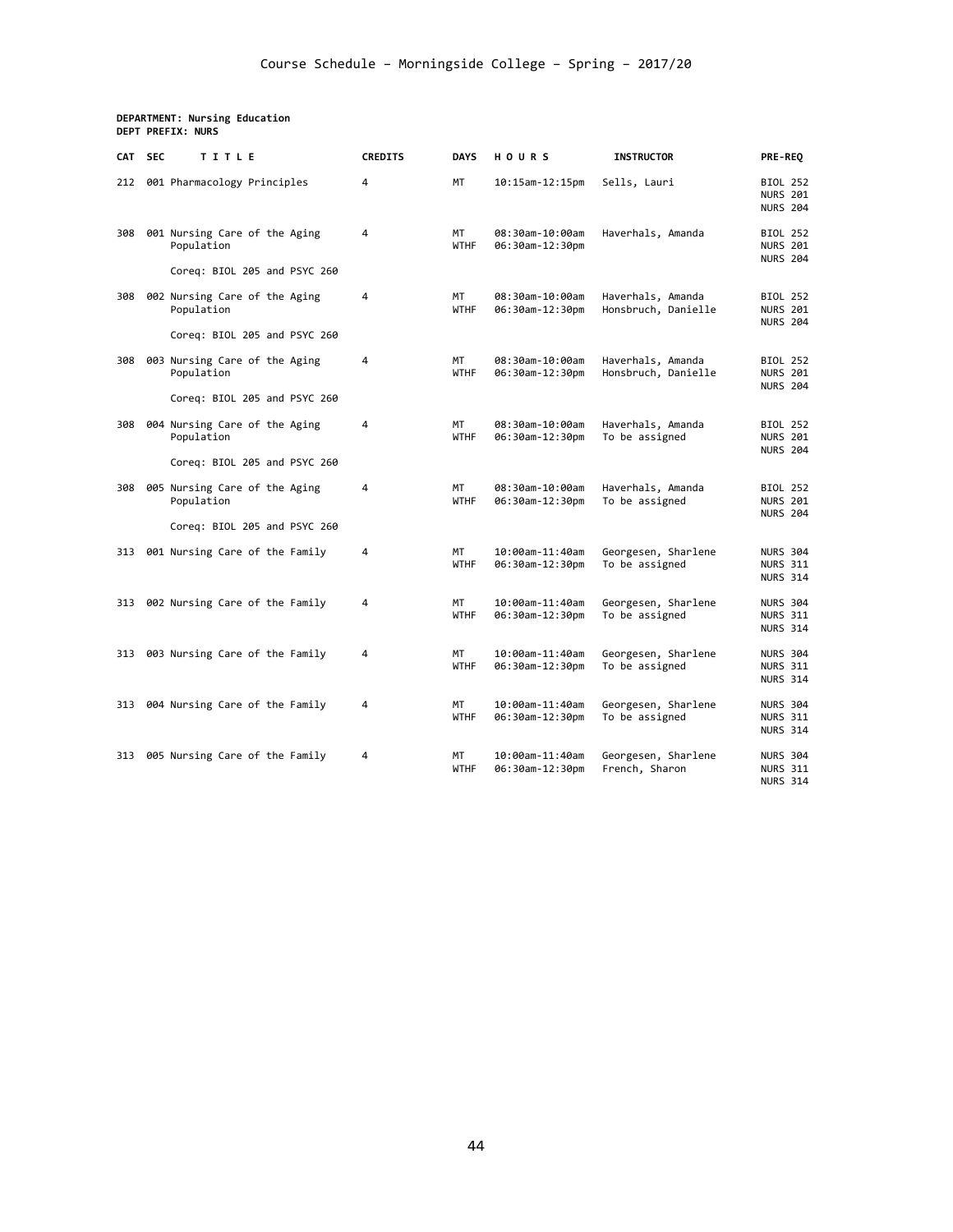# **DEPARTMENT: Nursing Education DEPT PREFIX: NURS**

| CAT SEC | TITLE                                                | <b>CREDITS</b> |   | <b>DAYS</b>      | <b>HOURS</b>                       | <b>INSTRUCTOR</b>                | PRE-REQ                                                             |
|---------|------------------------------------------------------|----------------|---|------------------|------------------------------------|----------------------------------|---------------------------------------------------------------------|
| 315     | 001 Acute and Chronic Nursing II                     | 4              |   | МT<br><b>THF</b> | 08:00am-09:50am<br>06:30am-12:30pm | Doeschot, Lori                   | <b>NURS 304</b><br><b>NURS 311</b><br><b>NURS 314</b>               |
|         | Prereq: NURS 310 and 314; or NURS 304, 311 and 314   |                |   |                  |                                    |                                  |                                                                     |
| 315     | 002 Acute and Chronic Nursing II                     | 4              |   | MT<br><b>THF</b> | 08:00am-09:50am<br>06:30am-12:30pm | Doeschot, Lori                   | <b>NURS 304</b><br><b>NURS 311</b><br><b>NURS 314</b>               |
|         | Prereq: NURS 310 and 314; or NURS 304, 311 and 314   |                |   |                  |                                    |                                  |                                                                     |
| 315     | 003 Acute and Chronic Nursing II                     | 4              |   | MT<br><b>THF</b> | 08:00am-09:50am<br>06:30am-12:30pm | Doeschot, Lori<br>Hobbs, Dawn    | <b>NURS 304</b><br><b>NURS 311</b><br><b>NURS 314</b>               |
|         | Prereq: NURS 310 and 314; or NURS 304, 311 and 314   |                |   |                  |                                    |                                  |                                                                     |
| 315     | 004 Acute and Chronic Nursing II                     | 4              |   | МT<br><b>THF</b> | 08:00am-09:50am<br>06:30am-12:30pm | Doeschot, Lori<br>Hobbs, Dawn    | <b>NURS 304</b><br><b>NURS 311</b><br><b>NURS 314</b>               |
|         | Prereq: NURS 310 and 314; or NURS 304, 311 and 314   |                |   |                  |                                    |                                  |                                                                     |
| 315     | 005 Acute and Chronic Nursing II                     | 4              |   | MT<br><b>THF</b> | 08:00am-09:50am<br>06:30am-12:30pm | Doeschot, Lori<br>To be assigned | <b>NURS 304</b><br><b>NURS 311</b><br><b>NURS 314</b>               |
|         | Prereq: NURS 310 and 314; or NURS 304, 311 and 314   |                |   |                  |                                    |                                  |                                                                     |
| 402     | 001 Community Health Nursing                         | 4              |   | М<br><b>WTHF</b> | 08:00am-10:00am<br>08:00am-02:00pm | Sells, Lauri<br>To be assigned   | <b>MATH 150</b><br><b>NURS 415</b>                                  |
| 402     | 002 Community Health Nursing                         | 4              |   | м<br><b>WTHF</b> | 08:00am-10:00am<br>08:00am-02:00pm | Sells, Lauri<br>To be assigned   | <b>MATH 150</b><br><b>NURS 415</b>                                  |
| 402     | 003 Community Health Nursing                         | 4              |   | м<br>WTHF        | 08:00am-10:00am<br>08:00am-02:00pm | Sells, Lauri<br>To be assigned   | MATH 150<br><b>NURS 415</b>                                         |
| 402     | 004 Community Health Nursing                         | 4              |   | M<br>WTHF        | 08:00am-10:00am<br>08:00am-02:00pm | Sells, Lauri<br>To be assigned   | <b>MATH 150</b><br><b>NURS 415</b>                                  |
| 402     | 005 Community Health Nursing                         | 4              |   | M<br>WTHF        | 08:00am-10:00am<br>08:00am-02:00pm | Sells, Lauri<br>To be assigned   | <b>MATH 150</b><br><b>NURS 415</b>                                  |
| 410     | 001 Leadership, Management, and<br>Issues in Nursing | 4              |   | МT               | 10:15am-12:15pm                    | Kovarna, Mary                    | <b>NURS 403</b><br><b>NURS 415</b>                                  |
| 412     | 001 Role Development and<br>Professional Preparation | 2              |   | TBA              |                                    | Kovarna, Mary                    | <b>NURS 403</b><br><b>NURS 415</b>                                  |
| 430     | 001 NCLEX Review Course                              | 2              |   | М                | 01:00pm-03:00pm                    | Georgesen, Sharlene              | <b>NURS 415</b>                                                     |
| 450     | 001 Internship in Nursing                            | 4 -            | 6 | <b>TBA</b>       |                                    | Georgesen, Sharlene              | Instr Perm<br><b>NURS 302</b><br><b>NURS 303</b><br><b>NURS 304</b> |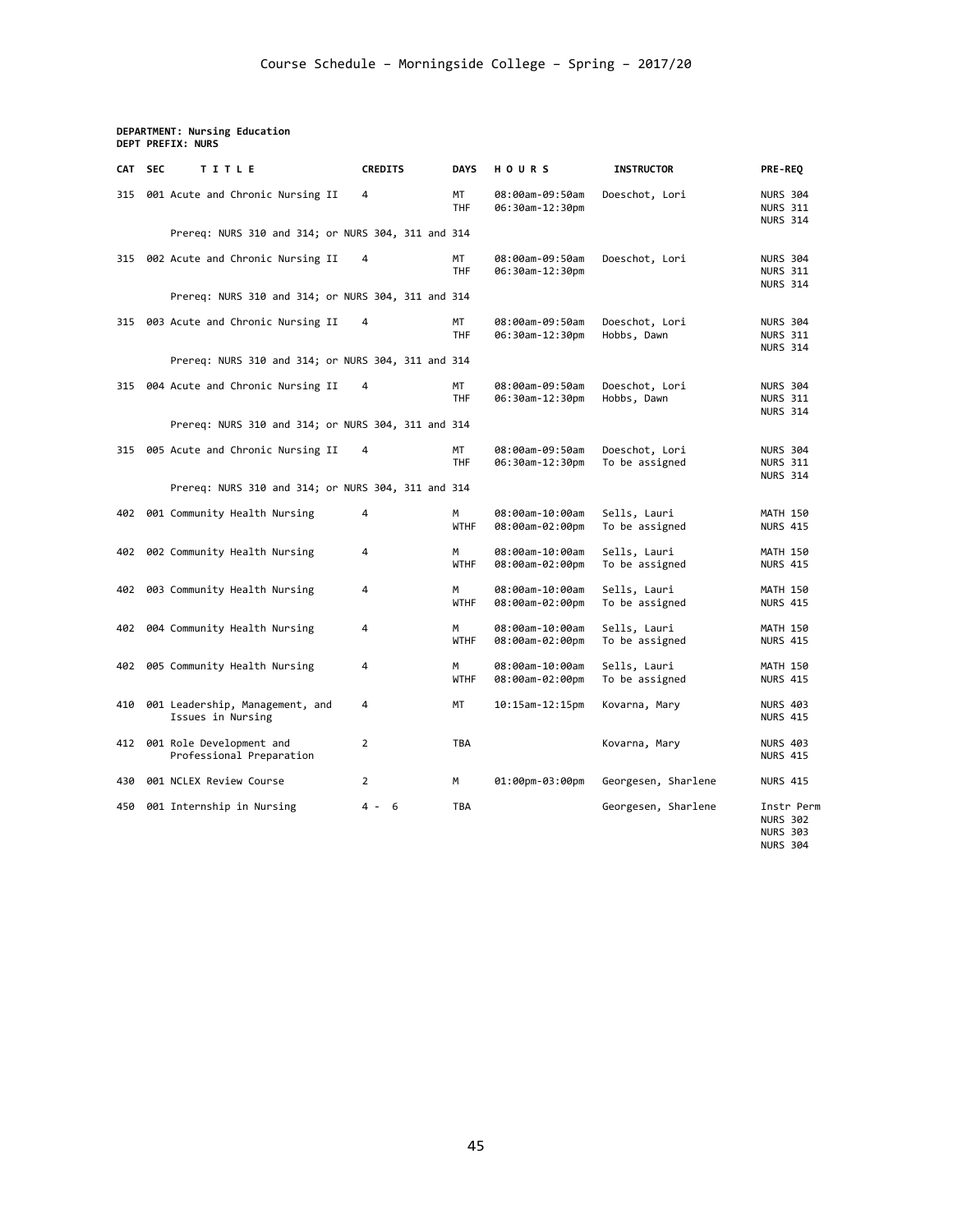**DEPARTMENT: Philosophy DEPT PREFIX: PHIL**

| CAT SEC | TITLE                                                                                                                 | <b>CREDITS</b> | DAYS       | <b>HOURS</b>    | <b>INSTRUCTOR</b> | <b>PRE-REQ</b> |
|---------|-----------------------------------------------------------------------------------------------------------------------|----------------|------------|-----------------|-------------------|----------------|
|         | 101 001 Philosophy for Living                                                                                         | 4              | <b>MWF</b> | 09:15am-10:20am | Stout, John       |                |
|         | 101 002 Philosophy for Living                                                                                         | 4              | <b>MWF</b> | 10:30am-11:35am | Stout, John       |                |
|         | 332 001 Modern Philosophy<br>Same as RELG 332<br>Prereq: One philosophy course or instructor's permission recommended | 4              | <b>MWF</b> | 01:45pm-02:50pm | Stout, John       |                |
|         | 475 001 Senior Seminar in Philosophy<br>Prereg: Major in philosophy                                                   | $\overline{4}$ | TTH.       | 09:50am-11:30am | Reid, Heather     |                |
| 490     | 001 Topics in Philosophy<br>Prereq: One philsophy course or instructor's permission recommended                       | TTH<br>4       |            | 09:50am-11:30am | Reid, Heather     |                |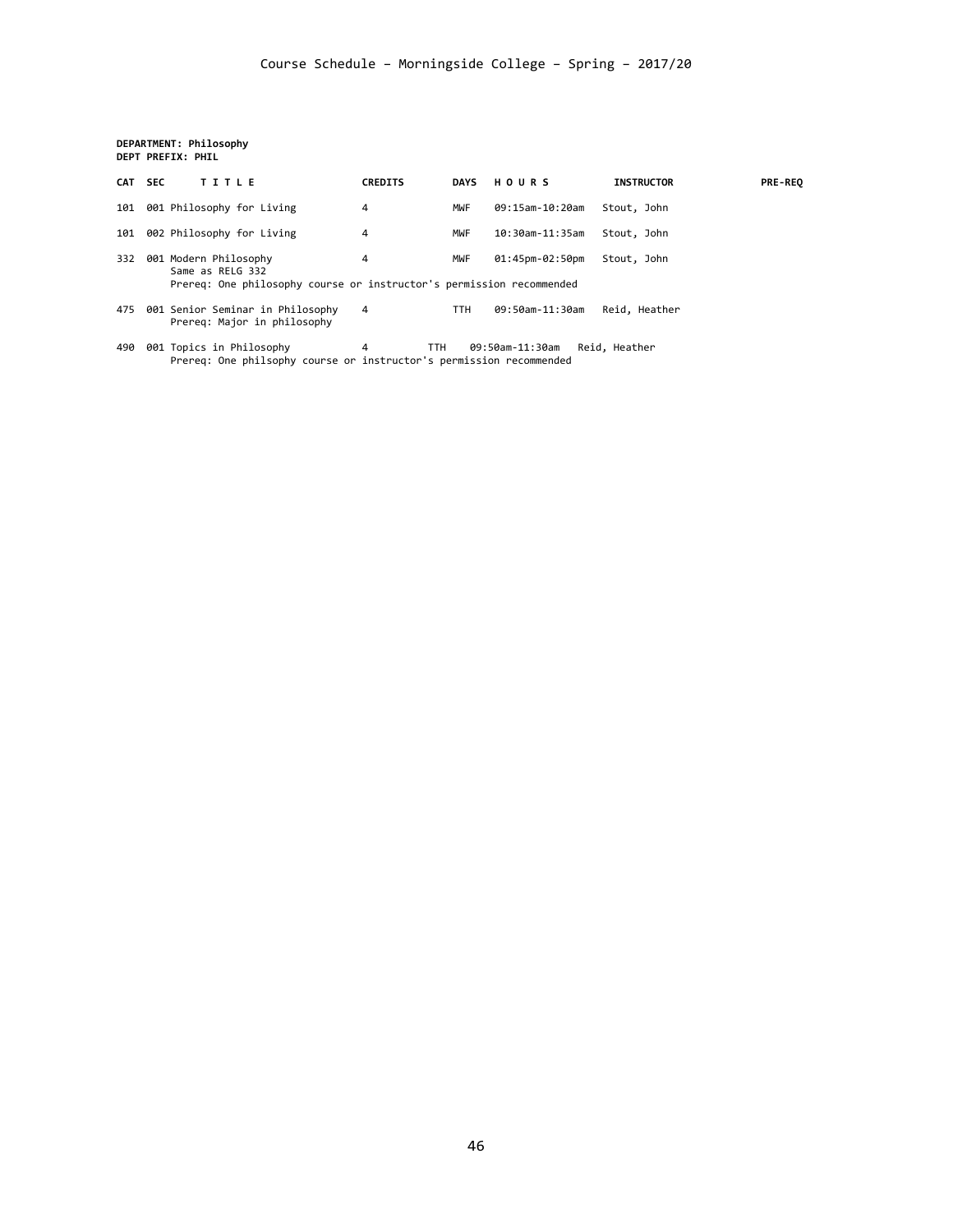**DEPARTMENT: Physics DEPT PREFIX: PHYS**

| CAT SEC | TITLE                                                                           | <b>CREDITS</b> | <b>DAYS</b>               | HOURS                              | <b>INSTRUCTOR</b> | PRE-REO                                               |
|---------|---------------------------------------------------------------------------------|----------------|---------------------------|------------------------------------|-------------------|-------------------------------------------------------|
| 113     | SH1 Astronomy: The Solar System                                                 | $\overline{2}$ | Т<br>W                    | 01:45pm-03:00pm<br>12:00pm-01:30pm | Kinnaman, Laura   |                                                       |
| 113     | SH2 Astronomy: The Solar System                                                 | 2              | $\mathsf{T}$<br><b>TH</b> | 01:45pm-03:00pm<br>08:10am-09:40am | Kinnaman, Laura   |                                                       |
| 122     | FH1 Energy and Environment                                                      | 2              | <b>TH</b><br>W            | 01:45pm-03:00pm<br>12:00pm-01:30pm | Kinnaman, Laura   |                                                       |
|         | 122 FH2 Energy and Environment                                                  | 2              | <b>TH</b><br><b>TH</b>    | 01:45pm-03:00pm<br>10:00am-11:30am | Kinnaman, Laura   |                                                       |
| 202     | 001 General Physics II                                                          | 4              | <b>MWF</b><br>T.          | 10:30am-11:20am<br>09:50am-11:40am | Slaven, David     | <b>PHYS 201</b>                                       |
| 202     | 002 General Physics II                                                          | 4              | <b>MWF</b><br>W           | 10:30am-11:20am<br>11:45am-01:35pm | Slaven, David     | <b>PHYS 201</b>                                       |
| 212     | 001 Calculus Applications for<br>General Physics II (CAP II)<br>Coreq: PHYS 202 | 2              | WF                        | 01:45pm-02:35pm                    | Slaven, David     | <b>PHYS 211</b><br><b>MATH 206</b>                    |
| 369     | 001 Dynamics                                                                    | 4              | <b>TBA</b>                | <b>TBA</b>                         | Kinnaman, Laura   | <b>PHYS 211</b><br><b>PHYS 212</b>                    |
|         | Coreq: MATH 307; MATH 215 recommended                                           |                |                           |                                    |                   |                                                       |
| 434     | 001 Advanced Physics Lab                                                        | 2              | <b>TTH</b>                | 08:00am-09:40am                    | Slaven, David     | <b>PHYS 212</b><br><b>PHYS 316</b><br><b>PHYS 411</b> |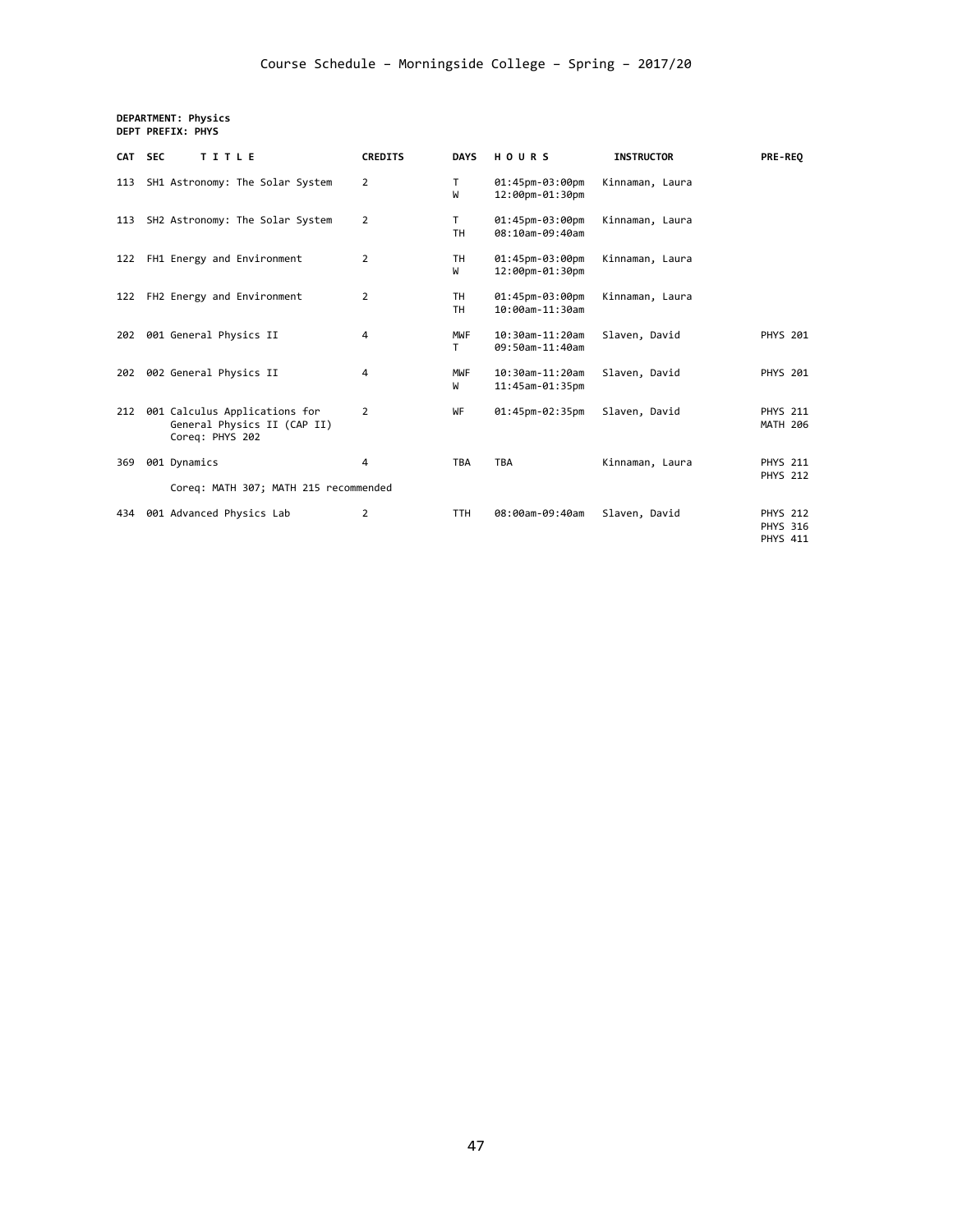|                   | DEPARTMENT: Political Science |  |
|-------------------|-------------------------------|--|
| DEPT PREFIX: POLS |                               |  |

|     | CAT SEC | TITLE                                                                               | <b>CREDITS</b> | <b>DAYS</b> | HOURS                           | <b>INSTRUCTOR</b>                   | <b>PRE-REQ</b> |
|-----|---------|-------------------------------------------------------------------------------------|----------------|-------------|---------------------------------|-------------------------------------|----------------|
| 160 |         | 001 World Politics                                                                  | 4              | <b>MWF</b>  | 01:45pm-02:50pm                 | McKinlay, Patrick                   |                |
|     |         | 210 FH1 Mock Trial                                                                  | $\overline{2}$ | W           | 06:30pm-08:30pm                 | Blazey, Nicole<br>Hennings, Valerie |                |
|     |         | Meets first half of the semester; January 13 - March 2                              |                |             |                                 |                                     |                |
|     |         | 288 001 Principles of Politics                                                      | 4              | MWF         | 10:30am-11:35am                 | McKinlay, Patrick                   |                |
|     |         | 317 001 History and Politics of<br>Contemporary Europe<br>Same as HIST 317          | 4              | <b>TTH</b>  | 01:45pm-03:25pm                 | McKinlay, Patrick                   |                |
|     |         | 330 001 U.S. State & Local Government<br>Prereq: 1 POLS course recommended          | 4              | <b>TTH</b>  | 09:50am-11:30am                 | Hennings, Valerie                   |                |
|     |         | 359 001 Campaigns and Elections in the 4<br>United States<br>Same as HIST 359       |                | <b>TTH</b>  | 09:50am-11:30am Green, Kathleen |                                     |                |
|     |         | 360 050 Religion, Politics, and<br>Society in the United States<br>Same as RELG 360 | 4              | M           | 06:30pm-09:50pm                 | Forbes, Bruce                       |                |
|     |         | 366 001 Women in U.S. Politics                                                      | 4              | <b>MWF</b>  | 01:45pm-02:50pm                 | Hennings, Valerie                   |                |
| 410 |         | FH1 Mock Trial                                                                      | $\overline{2}$ | W           | 06:30pm-08:30pm                 | Blazey, Nicole<br>Hennings, Valerie |                |
|     |         | Meets first half of the semester; January 13 - March 2                              |                |             |                                 |                                     |                |
|     |         | 455 001 Research in Political Science                                               | $2 - 4$        | <b>TBA</b>  |                                 | Hennings, Valerie                   |                |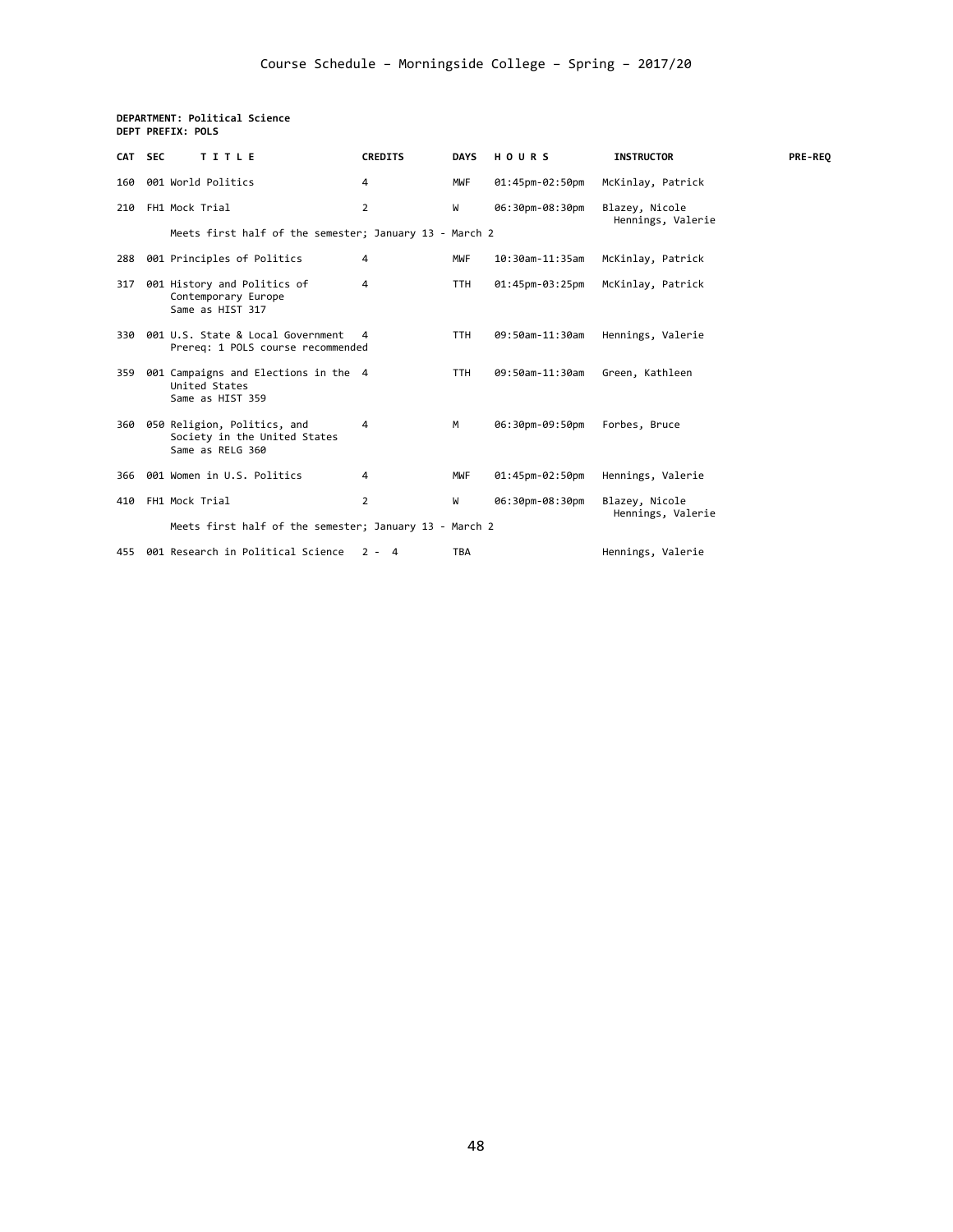#### **DEPARTMENT: Psychological Sciences DEPT PREFIX: PSYC**

| CAT | <b>SEC</b><br>TITLE                     |                                    | <b>CREDITS</b> |                | <b>DAYS</b>      | HOURS                              | <b>INSTRUCTOR</b>   |          | <b>PRE-REQ</b>                     |
|-----|-----------------------------------------|------------------------------------|----------------|----------------|------------------|------------------------------------|---------------------|----------|------------------------------------|
| 101 | 001 General Psychology                  |                                    | 4              |                | MWF              | 08:00am-09:05am                    | Christopherson, Kim |          |                                    |
| 101 | 002 General Psychology                  |                                    | 4              |                | MWF              | 01:45pm-02:50pm                    | Pleuss, Jessica     |          |                                    |
| 260 | 001 Lifespan Development                |                                    | 4              |                | <b>MWF</b>       | 01:45pm-02:50pm                    | Mascarello, James   |          | <b>PSYC 101</b>                    |
| 260 | 002 Lifespan Development                |                                    | 4              |                | TTH              | 09:50am-11:30am                    | Pleuss, Jessica     |          | <b>PSYC 101</b>                    |
| 260 | 050 Lifespan Development                |                                    | 4              |                | М                | 06:30pm-10:00pm                    | Trunk, Barry        |          | <b>PSYC 101</b>                    |
| 309 | 001 Abnormal Psychology                 |                                    | 4              |                | MWF              | 08:00am-09:05am                    | De Clute, Shannon   |          | <b>PSYC 101</b>                    |
| 309 | 050 Abnormal Psychology                 |                                    | 4              |                | TH               | 06:30pm-10:00pm                    | Jairam, Dharmamanan |          | <b>PSYC 101</b>                    |
| 312 |                                         | 001 Research Methods in Psychology | 4              |                | MWF<br>MWF       | 01:45pm-02:50pm<br>03:00pm-03:25pm | Claxton, Shannon    |          | <b>PSYC 101</b><br><b>MATH 150</b> |
| 333 |                                         | 001 Cognitive Psychology and Lab   | 4              |                | MWF              | 10:30am-11:35am                    | LaPaglia, Jessica   |          | <b>PSYC 101</b>                    |
| 411 | 001 Psychological Testing               |                                    | 4              |                | <b>MWF</b>       | 01:45pm-02:50pm                    | Hill, Jack          |          | <b>PSYC 101</b><br><b>MATH 150</b> |
| 421 |                                         | 001 Psychology of Counseling & Lab | $\overline{4}$ |                | <b>MTHF</b><br>Τ | 12:45pm-01:35pm<br>12:45pm-02:25pm | Hill, Jack          | PSYC 101 |                                    |
| 422 | 001 Group Counseling                    |                                    | 4              |                | MWF              | 10:30am-11:35am                    | De Clute, Shannon   |          | <b>PSYC 101</b>                    |
| 432 |                                         | 001 Brain and Behavior and Lab     | 4              |                | TTH<br>TH        | 08:25am-09:40am<br>01:45pm-03:25pm | LaPaglia, Jessica   |          | <b>PSYC 101</b>                    |
| 440 | 001 Developmental Psychology<br>Seminar |                                    | 4              |                | MWF              | 09:15am-10:20am                    | Pleuss, Jessica     |          | <b>PSYC 260</b>                    |
| 450 | 001 Psychology Capstone                 | Senior standing; Psych majors only | 2              |                | MTH              | 11:45am-12:35pm                    | Hill, Jack          |          | <b>PSYC 101</b>                    |
| 450 | 002 Psychology Capstone                 | Senior standing; Psych majors only | 2              |                | TF               | 11:45am-12:35pm                    | Hill, Jack          |          | PSYC 101                           |
| 462 | 001 Internship in Psychology            |                                    | 1 -            | 4              | TBA              |                                    | Hill, Jack          |          | Instr Perm                         |
| 462 | 002 Internship in Psychology            |                                    | 1 -            | -4             | <b>TBA</b>       |                                    | Pleuss, Jessica     |          | Instr Perm                         |
| 462 | 003 Internship in Psychology            |                                    | $1 -$          | 4              | TBA              |                                    | LaPaglia, Jessica   |          | Instr Perm                         |
| 462 | 004 Internship in Psychology            |                                    | 1 -            | 4              | TBA              |                                    | De Clute, Shannon   |          | Instr Perm                         |
| 462 | 005 Internship in Psychology            |                                    | 1 -            | 4              | TBA              |                                    | Claxton, Shannon    |          | Instr Perm                         |
| 463 | 001 Research in Psychology              |                                    | 1 -            | 4              | TBA              |                                    | Hill, Jack          |          |                                    |
| 463 | 002 Research in Psychology              |                                    | 1 -            | -4             | TBA              |                                    | Pleuss, Jessica     |          |                                    |
| 463 | 003 Research in Psychology              |                                    | $1 -$          | $\overline{4}$ | TBA              |                                    | LaPaglia, Jessica   |          |                                    |
| 463 | 004 Research in Psychology              |                                    | $1 -$          | 4              | TBA              |                                    | De Clute, Shannon   |          |                                    |
| 463 | 005 Research in Psychology              |                                    | $1 -$          | 4              | TBA              |                                    | Claxton, Shannon    |          |                                    |
| 463 | 006 Research in Psychology              |                                    | $1 -$          | $\overline{4}$ | TBA              |                                    | De Clute, Shannon   |          |                                    |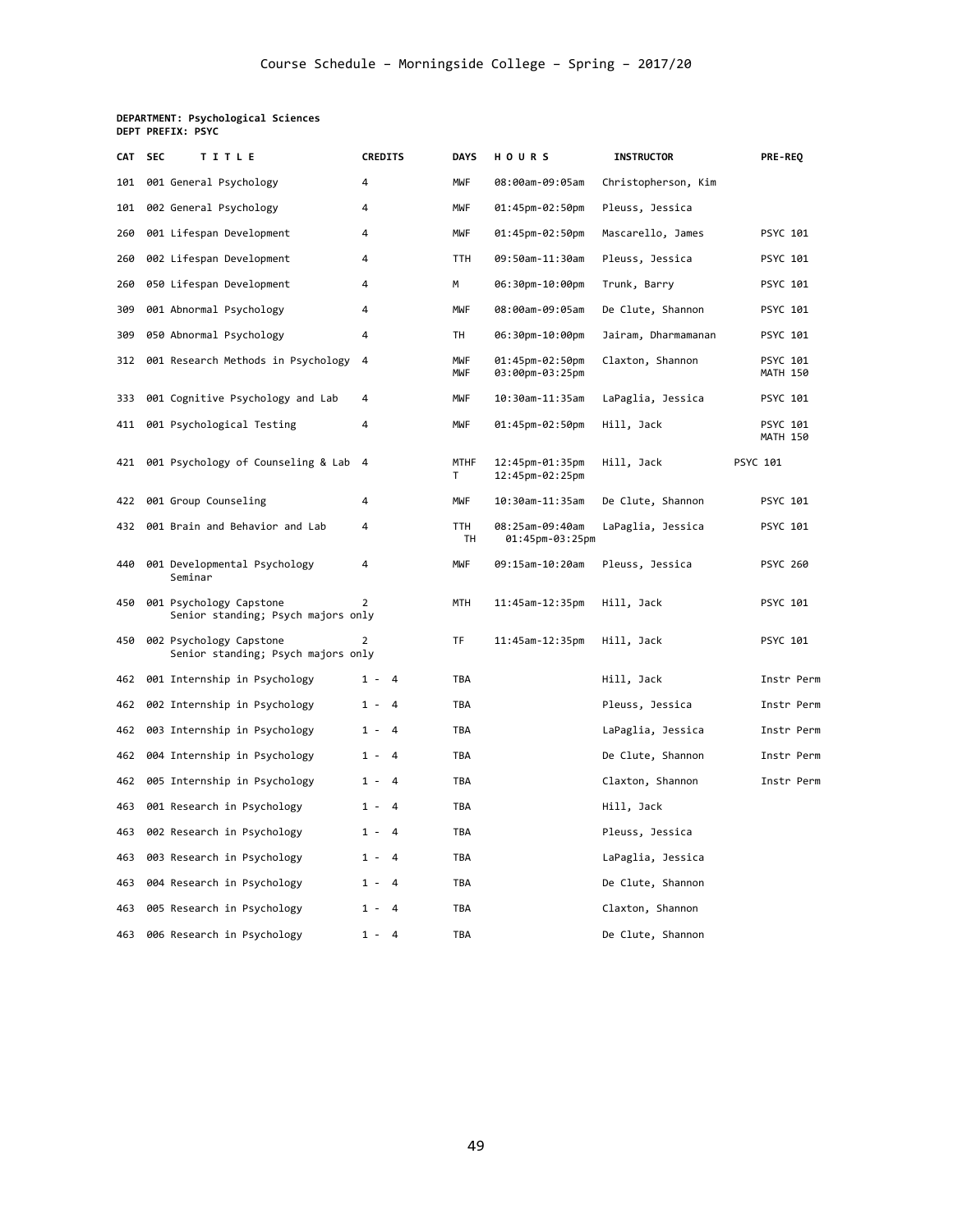|                   | DEPARTMENT: Religious Studies |  |
|-------------------|-------------------------------|--|
| DEPT PREFIX: RELG |                               |  |

| CAT SEC | TITLE                                                                               | <b>CREDITS</b> | <b>DAYS</b> | <b>HOURS</b>    | <b>INSTRUCTOR</b>    | <b>PRE-REQ</b>  |
|---------|-------------------------------------------------------------------------------------|----------------|-------------|-----------------|----------------------|-----------------|
|         | 110 001 Introduction to Religion                                                    | 4              | TTH.        | 09:50am-11:30am | Forbes, Bruce        |                 |
|         | 110 002 Introduction to Religion                                                    | 4              | <b>TTH</b>  | 01:45pm-03:25pm | Forbes, Bruce        |                 |
|         | 200 001 Christian Ethics                                                            | 4              | TTH.        | 08:00am-09:40am | Bonney, Timothy      |                 |
|         | 205 001 Introduction to Judaism                                                     | 4              | TTH.        | 01:45pm-03:25pm | Greene, Guy          |                 |
|         | 307 050 Meditation and Mysticism,<br>East and West                                  | 2              | TH          | 06:30pm-08:30pm | Greene, Guy          |                 |
|         | 332 001 Modern Philosophy<br>Same as PHIL 332; Prereg: One PHIL course              | 4              | MWF         | 01:45pm-02:50pm | Stout, John          |                 |
|         | 360 050 Religion, Politics, and<br>Society in the United States<br>Same as POLS 360 | 4              | M           | 06:30pm-09:50pm | Forbes, Bruce        |                 |
|         | 475 001 Senior Seminar                                                              | 4              | <b>MWF</b>  | 01:45pm-02:50pm | Tinklenberg, Jessica | <b>RELG 110</b> |
|         | 490 001 Special Topics Seminars                                                     | 4 -<br>- 4     | <b>MWF</b>  | 01:45pm-02:50pm | Tinklenberg, Jessica |                 |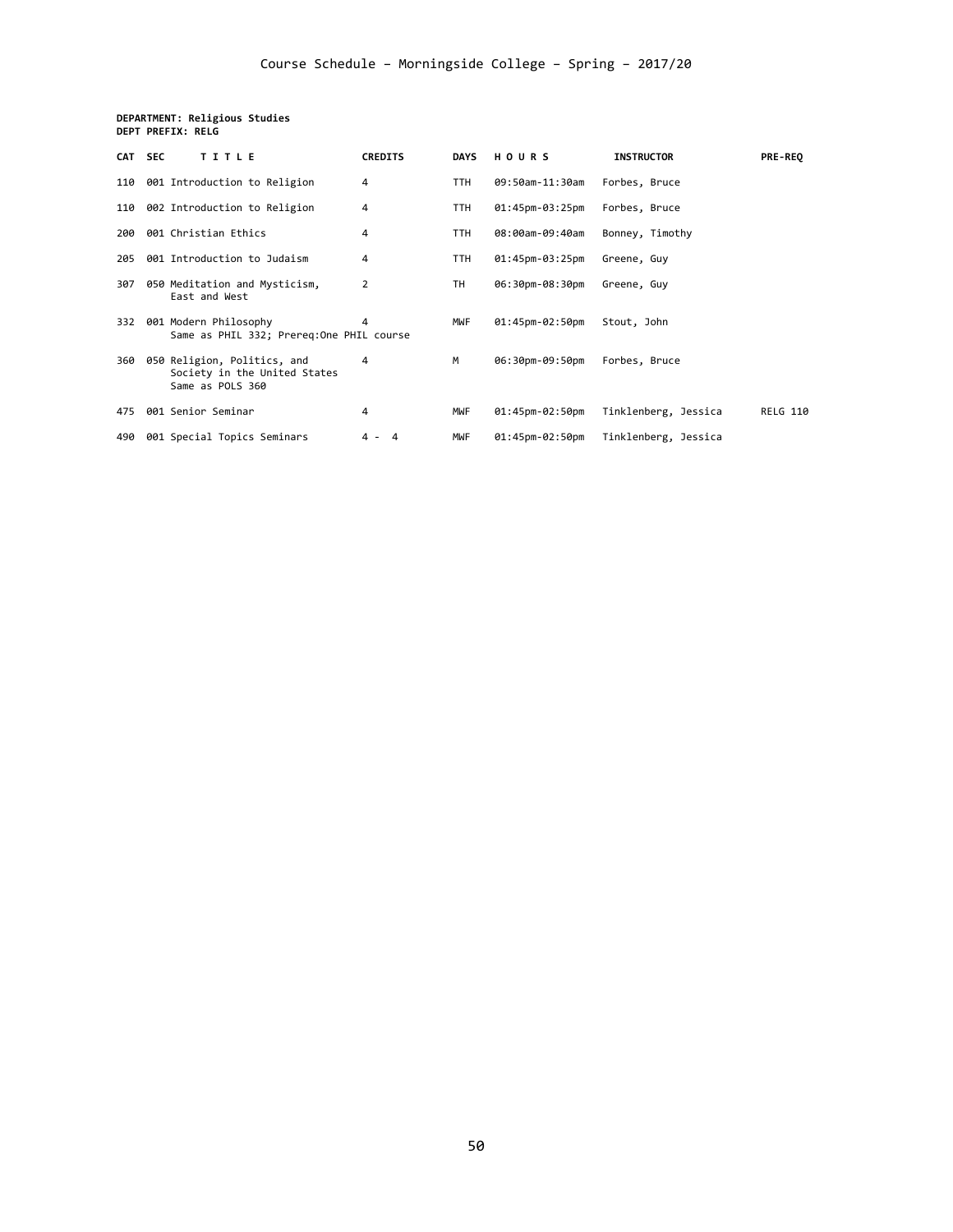#### **DEPARTMENT: Writing and Rhetoric DEPT PREFIX: RHET**

| CAT SEC | TITLE                                       | <b>CREDITS</b> | <b>DAYS</b> | HOURS           | <b>INSTRUCTOR</b> | <b>PRE-REQ</b>                     |
|---------|---------------------------------------------|----------------|-------------|-----------------|-------------------|------------------------------------|
| 211     | 001 Writing to Persuade<br>Same as ENGL 211 | 4              | <b>MWF</b>  | 01:45pm-02:50pm | Schnieder, Jeremy |                                    |
| 301     | 001 Advanced Public Speaking                | 4              | TTH         | 01:45pm-03:25pm | Werden. Leslie    | <b>MORN 101</b><br><b>MORN 102</b> |
| 320     | 001 Special Topics in Rhetoric              | 4              | TTH         | 01:45pm-03:25pm | Elder, David      |                                    |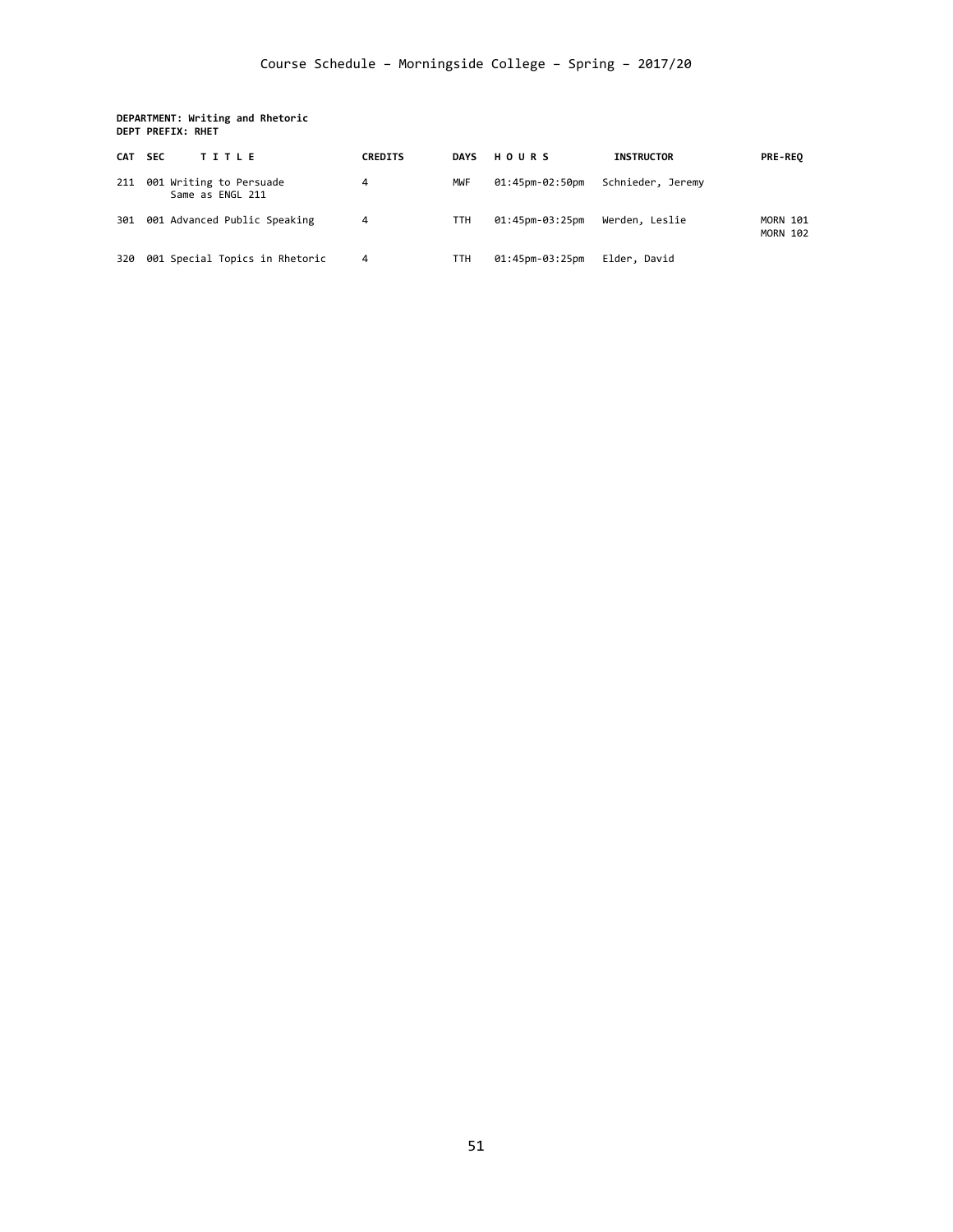#### **DEPARTMENT: Sociology DEPT PREFIX: SOCI**

| CAT SEC | TITLE                                        | <b>CREDITS</b> |     | DAYS HOURS      | <b>INSTRUCTOR</b> | <b>PRE-REQ</b> |
|---------|----------------------------------------------|----------------|-----|-----------------|-------------------|----------------|
|         | 101 001 Introduction to Sociology            | 4              | TTH | 09:50am-11:30am | Harkness, Geoff   |                |
|         | 101 002 Introduction to Sociology            | 4              | TTH | 01:45pm-03:25pm | Harkness, Geoff   |                |
|         | 214 001 Race, Ethnicity, and<br>Social Class | 4              | MWF | 09:15am-10:20am | Harkness, Geoff   |                |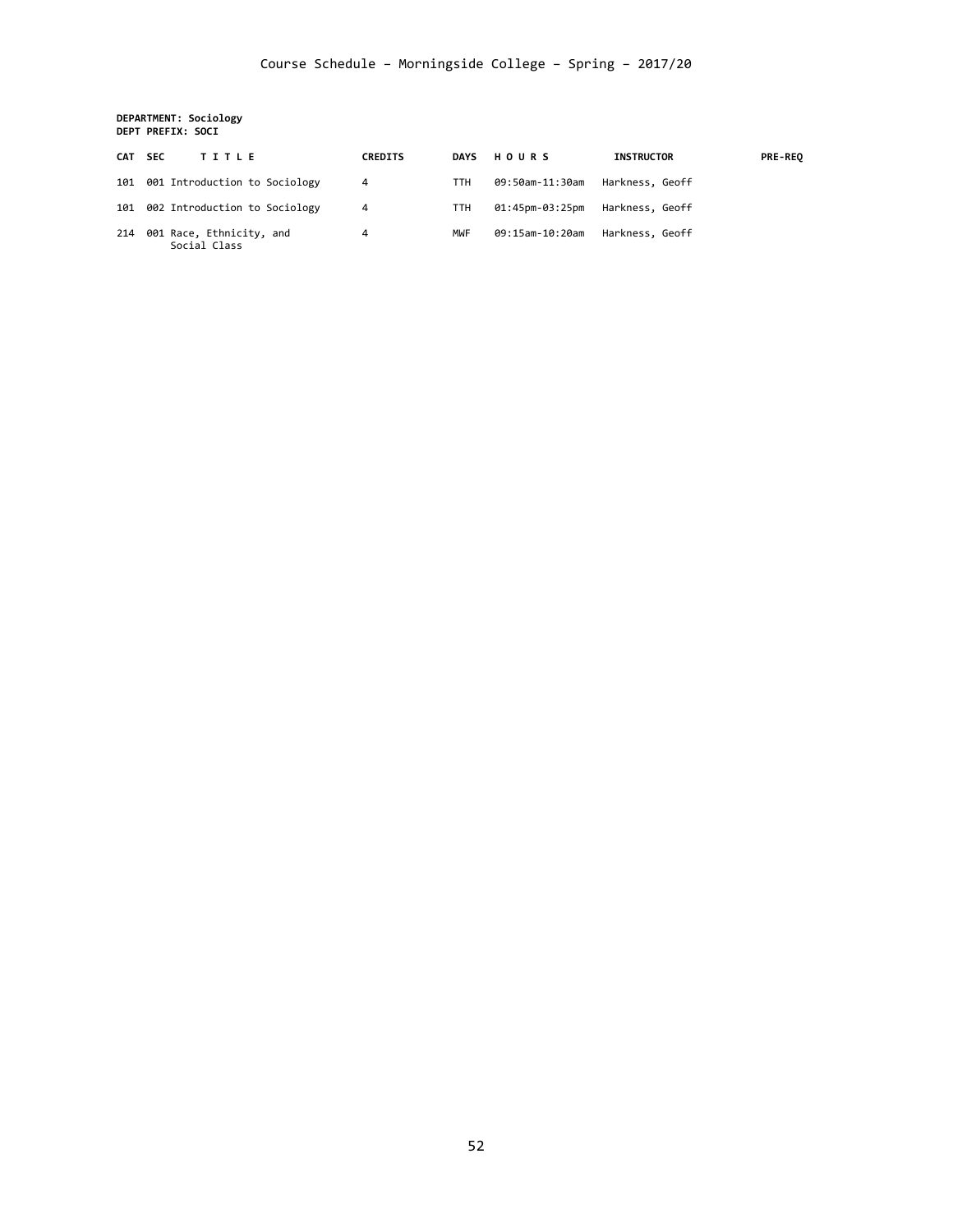#### **DEPARTMENT: Spanish DEPT PREFIX: SPAN**

| CAT SEC | TITLE                                       | <b>CREDITS</b> | <b>DAYS</b> | HOURS                  | <b>INSTRUCTOR</b> | <b>PRE-REQ</b>  |
|---------|---------------------------------------------|----------------|-------------|------------------------|-------------------|-----------------|
| 111     | 001 Beginning Spanish                       | 4              | MTTHF       | $11:45$ am- $12:35$ pm | Ament, Gail       |                 |
| 201     | 001 Intermediate Spanish I                  | 4              | MTTHF       | 12:45pm-01:35pm        | Blaine, Patrick   | <b>SPAN 155</b> |
| 201     | 002 Intermediate Spanish I                  | 4              | MTTHF       | $11:45$ am- $12:35$ pm | Blaine, Patrick   | <b>SPAN 155</b> |
| 303     | 001 Spanish Composition and<br>Conversation | 4              | <b>MWF</b>  | 01:45pm-02:50pm        | Ament, Gail       | <b>SPAN 202</b> |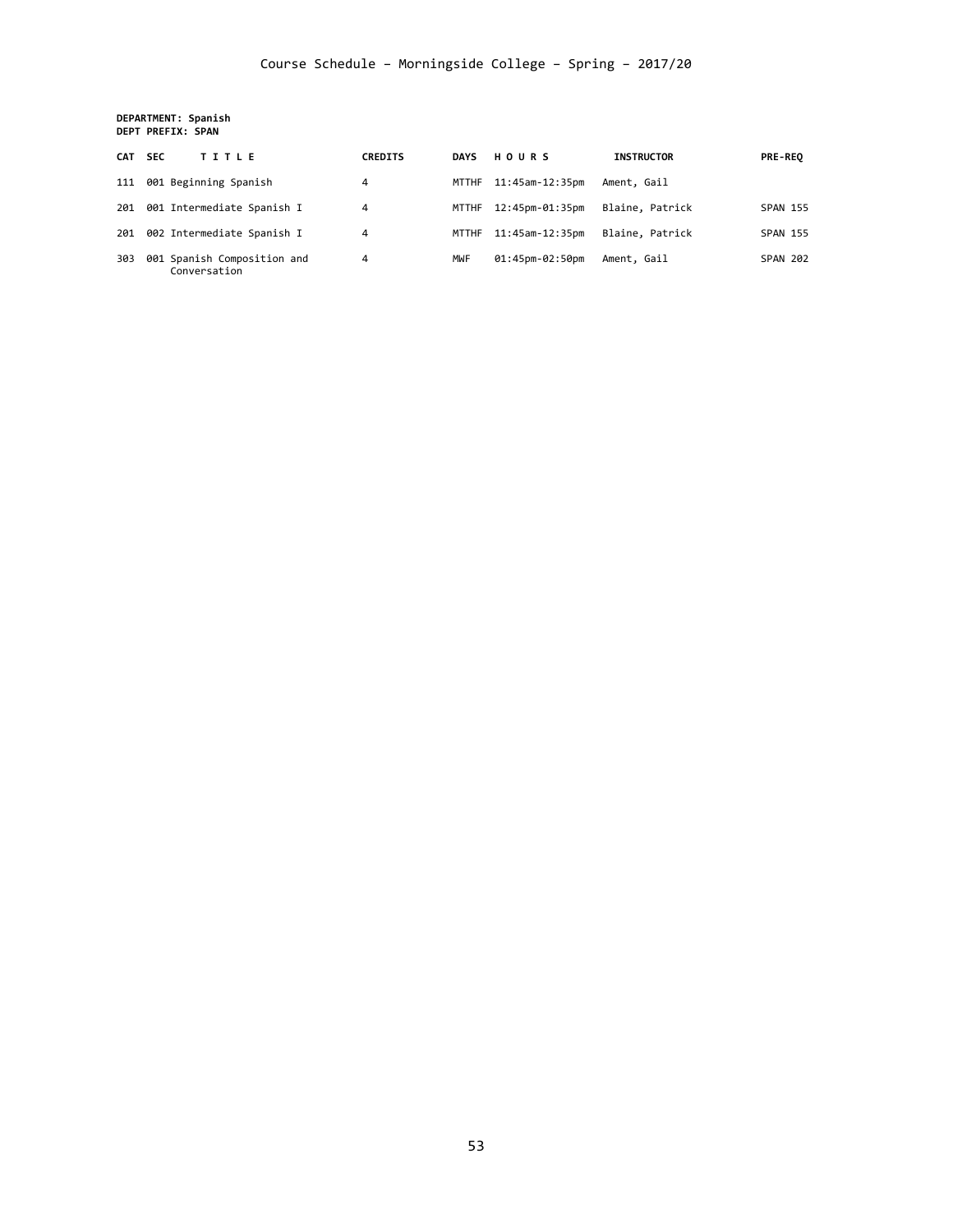#### **DEPARTMENT: Special Education DEPT PREFIX: SPED**

| CAT SEC | TITLE                                                                                                                                                                                                                     | <b>CREDITS</b> | <b>DAYS</b> | HOURS           | <b>INSTRUCTOR</b> | <b>PRE-REQ</b> |
|---------|---------------------------------------------------------------------------------------------------------------------------------------------------------------------------------------------------------------------------|----------------|-------------|-----------------|-------------------|----------------|
| 208     | 001 Survey of Exceptionalities &<br>Practicum                                                                                                                                                                             | 4              | <b>MWF</b>  | 10:30am-11:35am | Arnett, Scott     |                |
| 208     | 002 Survey of Exceptionalities &<br>Practicum                                                                                                                                                                             | 4              | <b>MWF</b>  | 01:45pm-02:50pm | Arnett, Scott     |                |
| 364     | 001 K-6 Mild/Moderate Methods &<br>Practicum<br>Prereq: 2.50 cum gpa; 2.50 education gpa<br>Prereq: Admitted to Teacher Preparation Program; Junior<br>standing                                                           | 4              | TTH.        | 09:50am-11:30am | Leavitt, Lorna    | SPED 340       |
|         | 366 001 7-12 Mild/Moderate Methods &<br>Practicum<br>Prereq: 2.50 cum gpa; 2.50 education gpa<br>Prereq: Admitted to Teacher Preparation Program; Junior<br>standing                                                      | 4              | TBA         |                 | Leavitt, Lorna    | SPED 340       |
|         | 402 001 School-Parent Collaboration<br>Prereq: 2.50 cum gpa; 2.50 education gpa<br>Prereq: 2.50 education gpa; admitted to Teacher Preparation<br>Program; Junior standing                                                | 2              | T.          | 08:00am-09:40am | Leavitt, Lorna    |                |
| 407     | 001 Diagnostic Teaching of Math & 2<br>Practicum<br>Prereq: 2.50 cum gpa; 2.50 education gpa<br>Prereq: Admitted to Teacher Preparation Program; Junior<br>standing                                                       |                | TTH         | 01:45pm-02:35pm | Leavitt, Lorna    | SPED 340       |
|         | 455 001 Transition<br>Prereq: 2.50 cum gpa; 2.50 education gpa<br>Prereq: Admitted to Teacher Preparation Program; Junior<br>standing                                                                                     | 2              | TH          | 08:00am-09:40am | Leavitt, Lorna    |                |
| 470     | 001 K-6 Student Teaching:<br>Instructional Strategist I<br>Coreq: EDUC 490; Prereq: 2.50 cum gpa<br>Prereq: 2.50 education gpa; Admitted to Teacher Preparation<br>Program; admitted to student teaching; Senior standing | 6              | TBA         |                 | Leavitt, Lorna    |                |
|         | 471 001 7-12 Student Teaching:<br>Instructional Strategist I<br>Coreq: EDUC 490; Prereq: 2.50 cum gpa<br>Prereq: 2.50 education gpa; Admitted to Teacher Preparation                                                      | 6              | TBA         |                 | Leavitt, Lorna    |                |

Program; admitted to student teaching; Senior standing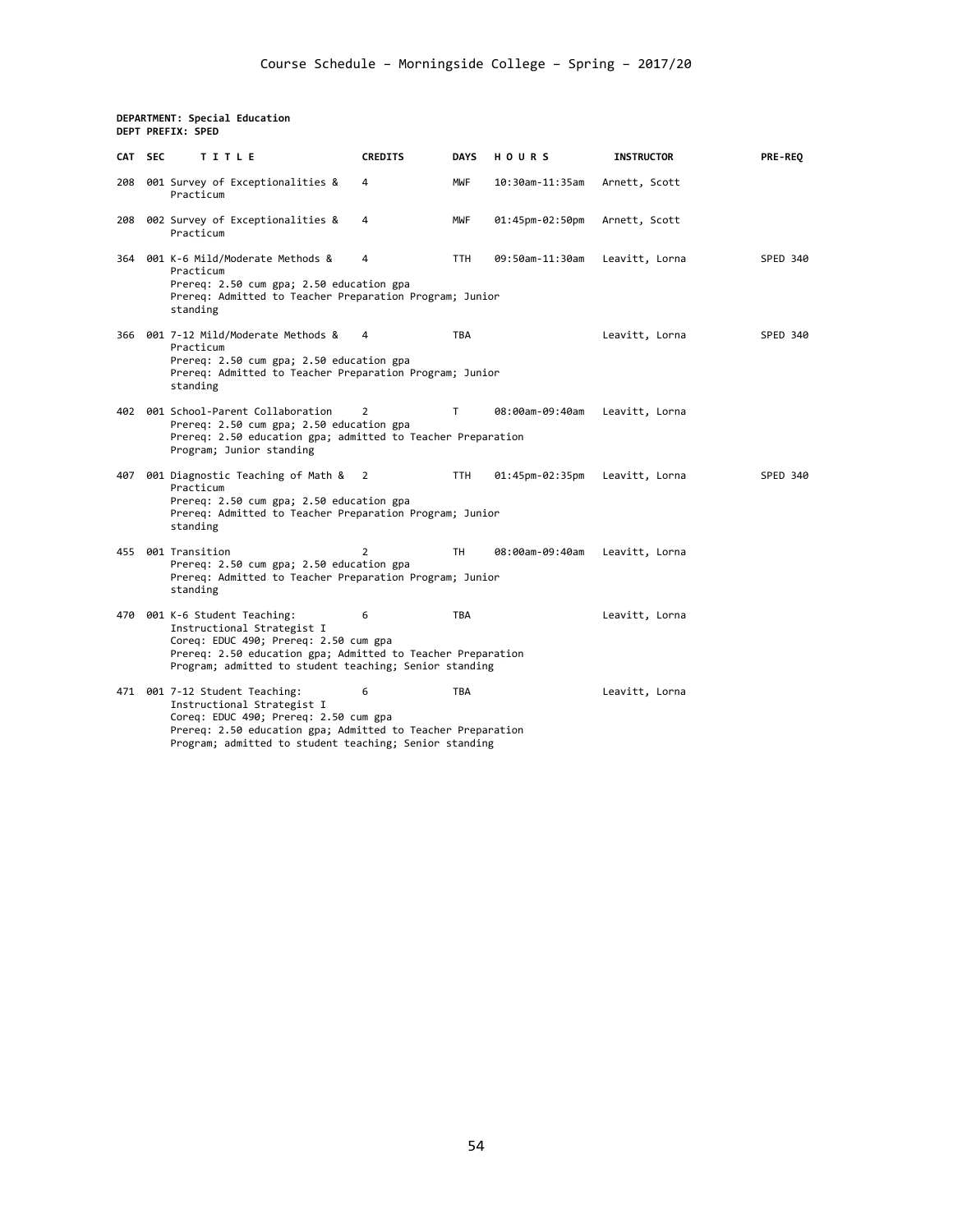| <b>DEPARTMENT: Sports</b> |  |
|---------------------------|--|
| <b>DEPT PREFIX: SPRT</b>  |  |

| CAT SEC                                             |  | TITLE                                                                               | <b>CREDITS</b> |            | DAYS HOURS      | <b>INSTRUCTOR</b> | PRE-REO         |  |
|-----------------------------------------------------|--|-------------------------------------------------------------------------------------|----------------|------------|-----------------|-------------------|-----------------|--|
|                                                     |  | 230 FH1 Theory and Ethics of Coaching 2<br>Athletes                                 |                | TTH        | 09:50am-11:30am | Nash, David       |                 |  |
|                                                     |  | Meets first half of the semester; January 13 - March 2                              |                |            |                 |                   |                 |  |
|                                                     |  | 230 SH1 Theory and Ethics of Coaching 2<br>Athletes                                 |                | <b>TTH</b> | 09:50am-11:30am | Stevenson, Jacob  |                 |  |
| Meets second half of the semester; March 3 - May 10 |  |                                                                                     |                |            |                 |                   |                 |  |
|                                                     |  | 230 SH2 Theory and Ethics of Coaching 2<br>Athletes                                 |                | TTH        | 08:00am-09:40am | Elias, Anthony    |                 |  |
|                                                     |  | Meets second half of the semester; March 3 - May 10                                 |                |            |                 |                   |                 |  |
|                                                     |  | 254 FH1 Prevention and Care of<br>Athletic Injuries                                 | $\overline{2}$ | <b>TTH</b> | 09:50am-11:30am | Burford, Kathryn  | <b>BIOL 207</b> |  |
|                                                     |  | Meets first half of the semester; January 13 - March 2                              |                |            |                 |                   |                 |  |
|                                                     |  | 254 SH1 Prevention and Care of<br>Athletic Injuries                                 | $\overline{2}$ | <b>TTH</b> | 09:50am-11:30am | Burford, Kathryn  | <b>BIOL 207</b> |  |
|                                                     |  | Meets second half of the semester; March 3 - May 10                                 |                |            |                 |                   |                 |  |
|                                                     |  | 320 FH1 Sports Administration and<br>Organization                                   | 2              | TTH        | 08:00am-09:40am | Maxon, Thomas     |                 |  |
|                                                     |  | Prereg or Coreg: BUSN 231<br>Meets first half of the semester; January 13 - March 2 |                |            |                 |                   |                 |  |
|                                                     |  | 450 001 Sports Management Internship 1 - 4<br>Prereq: Completed 12 hours in minor   |                | <b>TBA</b> |                 | Hinga, Bethany    | Instr Perm      |  |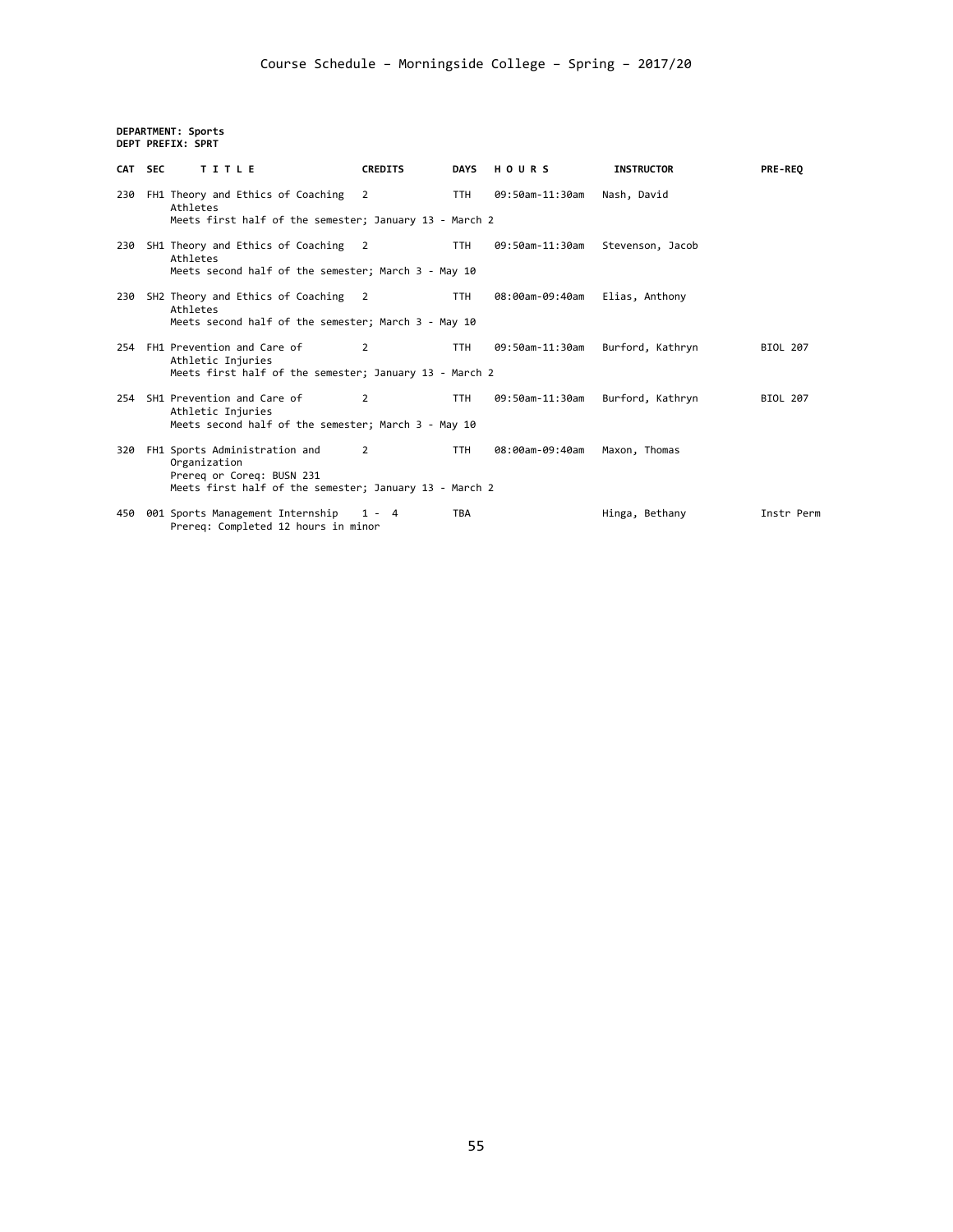**DEPARTMENT: ESL DEPT PREFIX: TESL**

| CAT SEC | TITLE                                                                                                                          | <b>CREDITS</b> | <b>DAYS</b> | <b>HOURS</b>    | <b>INSTRUCTOR</b>  | <b>PRE-REQ</b>                     |
|---------|--------------------------------------------------------------------------------------------------------------------------------|----------------|-------------|-----------------|--------------------|------------------------------------|
| 408     | 001 Language Arts Instruction and 4<br>Assessment for ELLs & Pract.<br>Admission to the Teacher Prep Program; 2.5 educ/cum GPA |                | <b>MWF</b>  | 09:15am-10:20am | Sylvester, Tangela | <b>EDUC 333</b><br><b>TESL 333</b> |
| 409     | 001 Content Area Instruction<br>and Assessment for ELLs<br>Admission to Teacher Prep Program; 2.5 educ/cum GPA                 | 4              | <b>MWF</b>  | 10:30am-11:35am | Sylvester, Tangela | <b>EDUC 333</b><br><b>TESL 333</b> |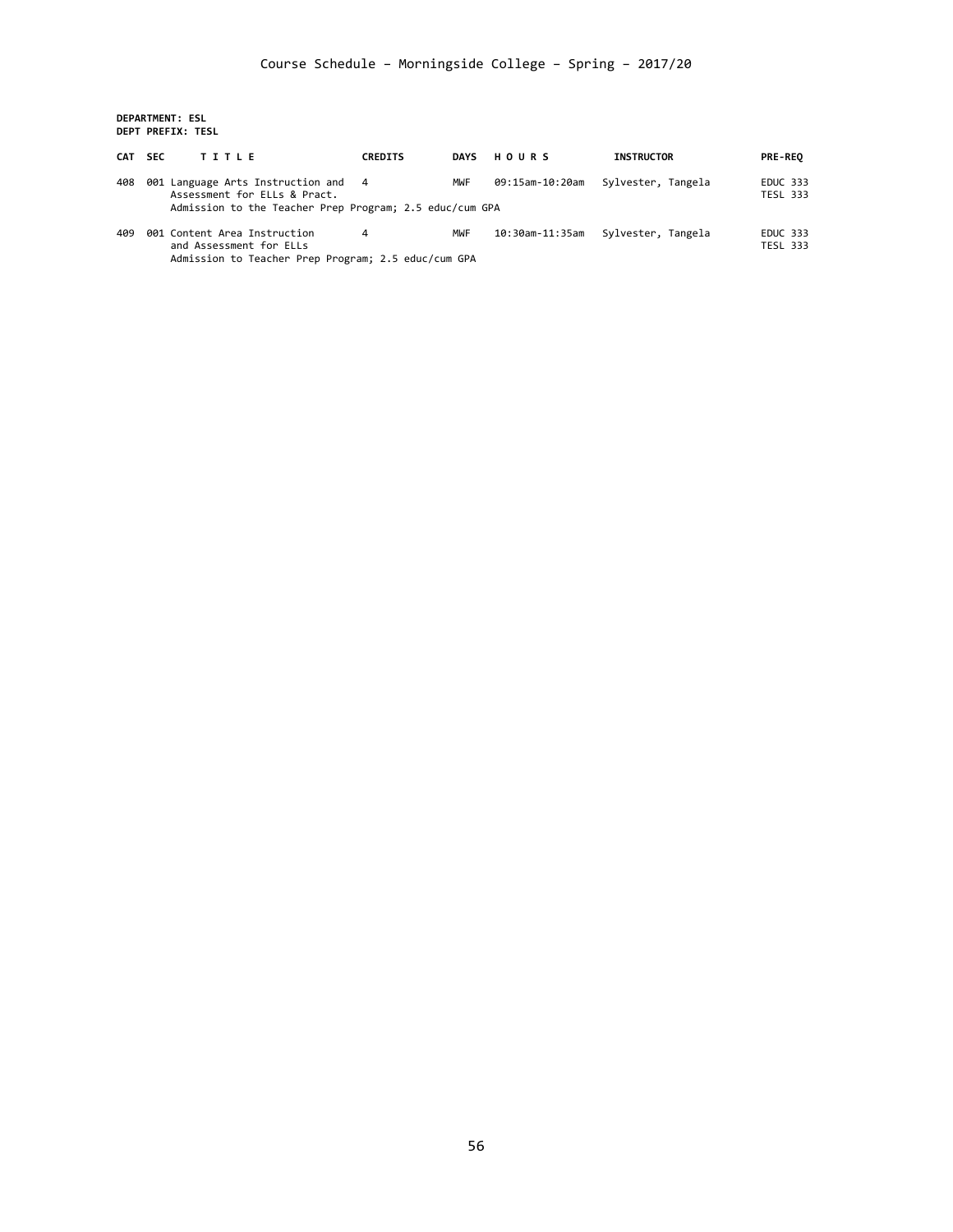**DEPARTMENT: Theatre DEPT PREFIX: THTR**

| CAT SEC | TITLE                                                                                                   | <b>CREDITS</b> | <b>DAYS</b> | <b>HOURS</b>    | <b>INSTRUCTOR</b>    | PRE-REO                            |
|---------|---------------------------------------------------------------------------------------------------------|----------------|-------------|-----------------|----------------------|------------------------------------|
| 101     | 001 Introduction to Theatre                                                                             | 4              | TTH.        | 09:50am-11:30am | Clemens, Taylor      |                                    |
| 215     | 001 Stagecraft I & Pract: Scenery,<br>Lights, Sound, Props & Tech Asp                                   | 4              | <b>MWF</b>  | 09:15am-10:20am | Clemens, Taylor      |                                    |
| 222     | 001 Introduction to Acting                                                                              | 4              | <b>MWF</b>  | 10:30am-11:35am | Skewis-Arnett, Bette |                                    |
| 256     | 001 Applied Theatre                                                                                     | $\overline{2}$ | MW          | 12:45pm-01:35pm | Clemens, Taylor      | <b>THTR 215</b>                    |
|         | 375 001 Junior Project in Theatre<br>Prereq: Jr/Sr standing;<br>Prereq: Declared major/minor in Theatre | 2              | <b>TBA</b>  |                 | Skewis-Arnett, Bette | Instr Perm                         |
| 375     | 002 Junior Project in Theatre<br>Prereq: Jr/Sr standing;<br>Prereq: Declared major/minor in Theatre     | $\overline{2}$ | <b>TBA</b>  |                 | Clemens, Taylor      | Instr Perm                         |
| 430     | 001 Play Production                                                                                     | 4              | TTH         | 12:00pm-01:30pm | Clemens, Taylor      | <b>THTR 215</b><br><b>THTR 222</b> |
|         | Prereg: Either prereg can be concurrent<br>Prereq: Sr. standing; declared major/minor in Theatre        |                |             |                 |                      |                                    |
| 456     | 001 Advanced Applied Theatre                                                                            | 2              | MW          | 12:45pm-01:35pm | Clemens, Taylor      | <b>THTR 255</b><br><b>HTR 256</b>  |
|         | Prereq: Major/minor in Theatre                                                                          |                |             |                 |                      |                                    |
| 475     | 001 Senior Project in Theatre<br>Prereq: Sr. standing;<br>Prereq: Declared major/minor in Theatre       | 4              | <b>TBA</b>  |                 | Skewis-Arnett, Bette | Instr Perm                         |
| 475     | 002 Senior Project in Theatre<br>Prereq: Sr. standing;<br>Prereq: Declared major/minor in Theatre       | 4              | <b>TBA</b>  |                 | Clemens, Taylor      | Instr Perm                         |
| 480     | 001 Preceptorship in Theatre<br>Prereq: Sr. standing<br>Prereq: Declared major/minor in Theatre         | 2              | <b>TBA</b>  |                 | Skewis-Arnett, Bette | Instr Perm                         |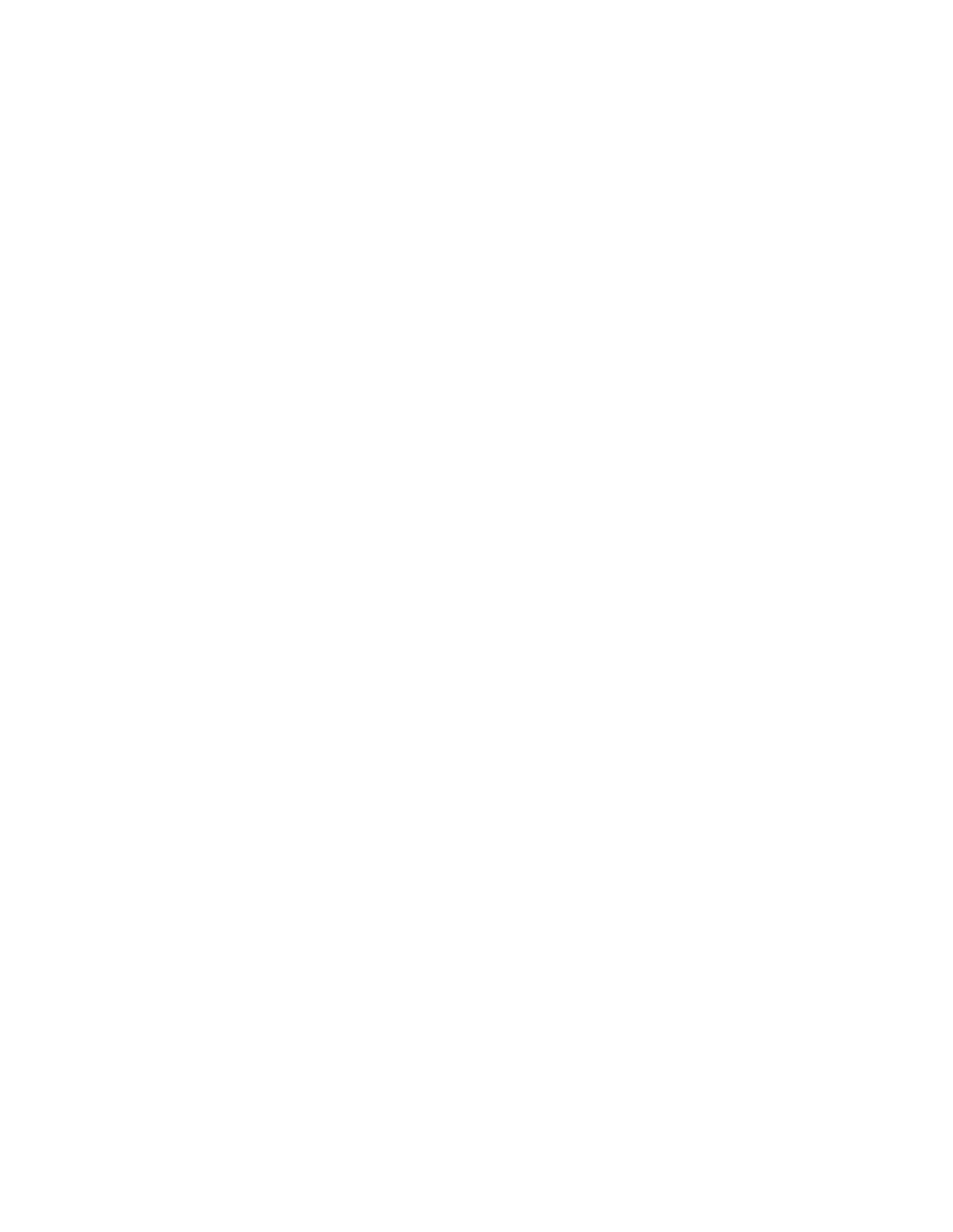#### **DEPARTMENT: Arts Administration DEPT PREFIX: AADM**

| CAT SEC | TITLE                                    | <b>CREDITS</b> | <b>DAYS</b> | <b>HOURS</b> | <b>INSTRUCTOR</b> | <b>PRE-REQ</b> |
|---------|------------------------------------------|----------------|-------------|--------------|-------------------|----------------|
|         | 450 001 Arts Administration Internship 2 |                | TBA         | TBA          | McGaffin, Terri   |                |
|         | 450 002 Arts Administration Internship 2 |                | TBA         | TBA          | Weber, Heath      |                |
|         | 470 001 Arts Administration Sr Project 2 |                | TBA         | TBA          | McGaffin, Terri   |                |
|         | 470 002 Arts Administration Sr Project 2 |                | TBA         | TBA          | Weber, Heath      |                |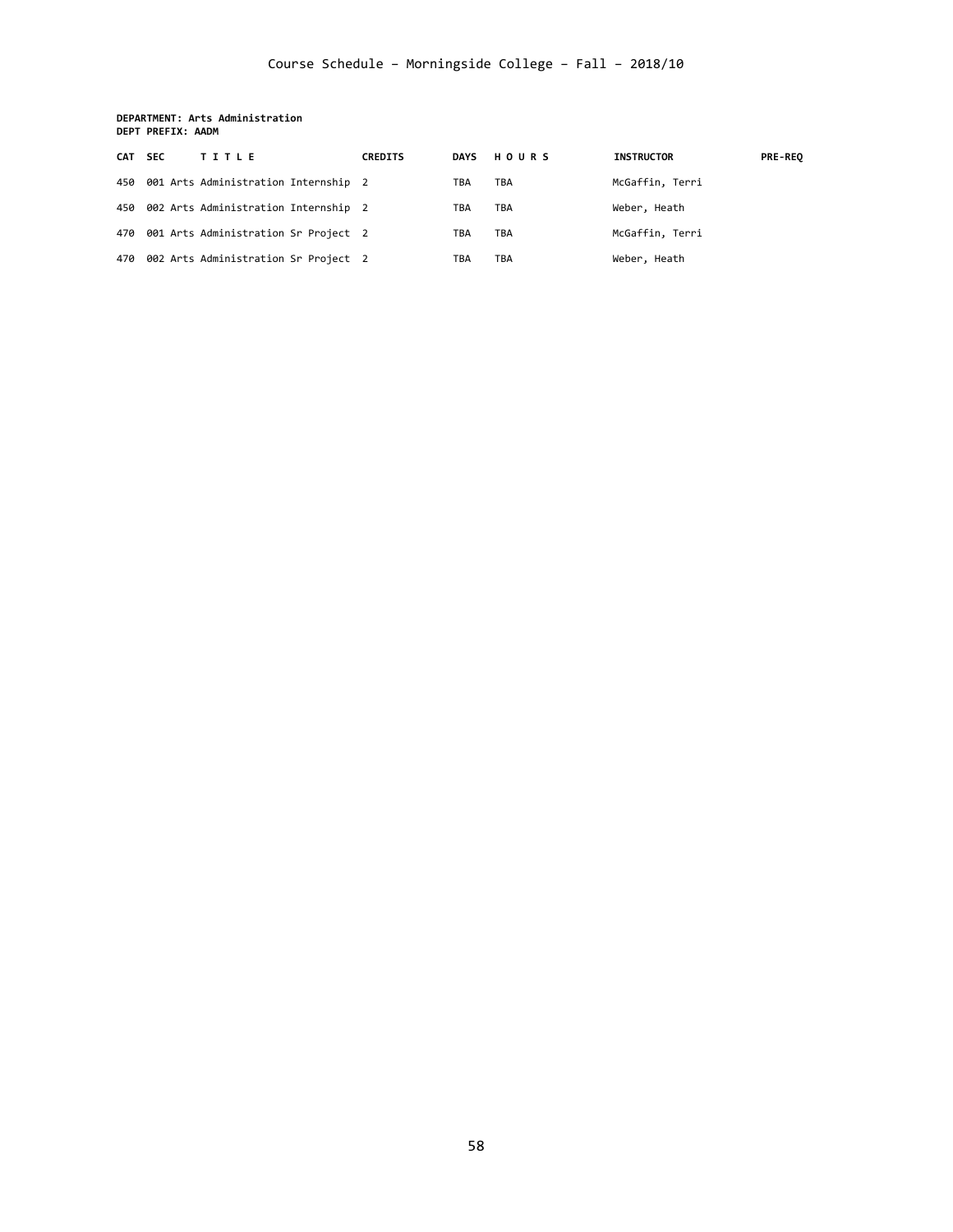## **DEPARTMENT: Accounting DEPT PREFIX: ACCT**

| CAT | <b>SEC</b> | TITLE                                                     | <b>CREDITS</b> | <b>DAYS</b> | HOURS              | <b>INSTRUCTOR</b> | PRE-REQ                                                                  |
|-----|------------|-----------------------------------------------------------|----------------|-------------|--------------------|-------------------|--------------------------------------------------------------------------|
| 203 |            | 001 Introduction to Financial<br>Accounting               | 4              | <b>MWF</b>  | 08:00am-09:05am    | Palmer, Joni      |                                                                          |
| 203 |            | 002 Introduction to Financial<br>Accounting               | 4              | <b>MWF</b>  | 09:15am-10:20am    | Rosenbaum, Twyla  |                                                                          |
| 203 |            | 003 Introduction to Financial<br>Accounting               | 4              | <b>MWF</b>  | 10:30am-11:35am    | Nielsen, Mark     |                                                                          |
| 203 |            | 004 Introduction to Financial<br>Accounting               | 4              | <b>MWF</b>  | 01:45pm-02:50pm    | Nielsen, Mark     |                                                                          |
| 204 |            | 001 Managerial/Cost Accounting I                          | 4              | <b>TTH</b>  | 09:50am-11:30am    | Hopkins, James    | <b>ACCT 203</b><br><b>MATH 125</b><br><b>MATH 150</b><br><b>MATH 205</b> |
| 301 |            | 001 Intermediate Accounting I                             | 4              | <b>TTH</b>  | 08:00am-09:40am    | Rosenbaum, Twyla  | ACCT 204                                                                 |
| 308 |            | 001 Income Tax Accounting                                 | 4              | <b>TTH</b>  | 09:50am-11:30am    | Nielsen, Mark     | ACCT 204                                                                 |
| 317 |            | 001 SEC Reporting & International<br>Accounting           | 4              | <b>TTH</b>  | $01:45$ pm-03:25pm | Rosenbaum, Twyla  | ACCT 301                                                                 |
| 472 |            | 001 Internship in Accounting<br>Senior standing           | $1 - 6$        | TBA         |                    | Mickelson, Pamela | Instr Perm                                                               |
| 495 |            | 001 Externship in Accounting<br>Senior Accounting student | $6 - 12$       | <b>TBA</b>  |                    | To be assigned    |                                                                          |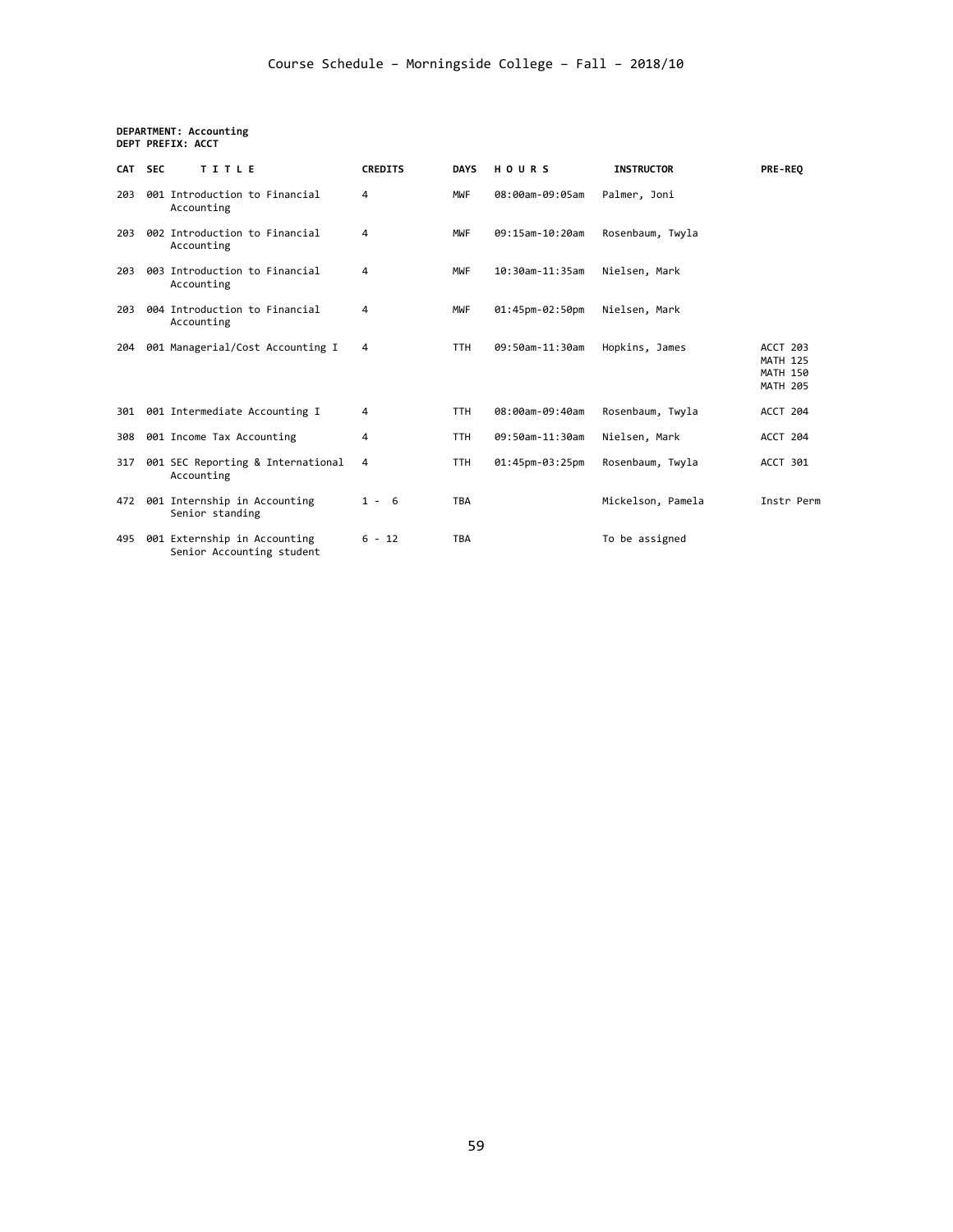|                   | DEPARTMENT: Agri-Business |
|-------------------|---------------------------|
| DEPT PREFIX: AGRI |                           |

| CAT SEC | TITLE                                                                                              | <b>CREDITS</b> | <b>DAYS</b>    | HOURS                                            | <b>INSTRUCTOR</b> | <b>PRE-REQ</b> |
|---------|----------------------------------------------------------------------------------------------------|----------------|----------------|--------------------------------------------------|-------------------|----------------|
|         | 207 001 Principles of Agriculture I                                                                | 4              | MWF<br>TH.     | 08:00am-08:50am Crow, Richard<br>08:00am-10:50am |                   |                |
|         | 207 002 Principles of Agriculture I                                                                | 4              | MWF<br>TH      | 08:00am-08:50am Crow, Richard<br>12:45pm-03:35pm |                   |                |
|         | 322 001 Environment Politics & Policy: 4<br>Local, Nat'l & Global Perspect<br>Same as POLS 322     |                | MWF            | 01:45pm-02:50pm                                  | McKinlay, Patrick |                |
|         | 350 050 Drone Operations Ground School 2<br>High School Algebra or equivalent; Instructor Approval |                | M <sub>a</sub> | 07:00pm-09:00pm                                  | Crow, Richard     |                |
|         | 380 050 Preparation for Externship                                                                 | $\overline{2}$ | T              | 06:30pm-08:20pm                                  | Benson, Chris     | AGRI 320       |
|         | 440 001 Agricultural Research<br>Agriculture major or minor; jr/sr standing                        | $1 - 4$        | <b>TBA</b>     |                                                  | Crow, Richard     |                |
|         | 440 002 Agricultural Research<br>Agriculture major or minor; jr/sr standing                        | $1 - 4$        | <b>TBA</b>     |                                                  | Paulsen, Thomas   |                |
|         | 460 001 Externship                                                                                 | 4 - 16         | TBA            |                                                  | Benson, Chris     | AGRI 380       |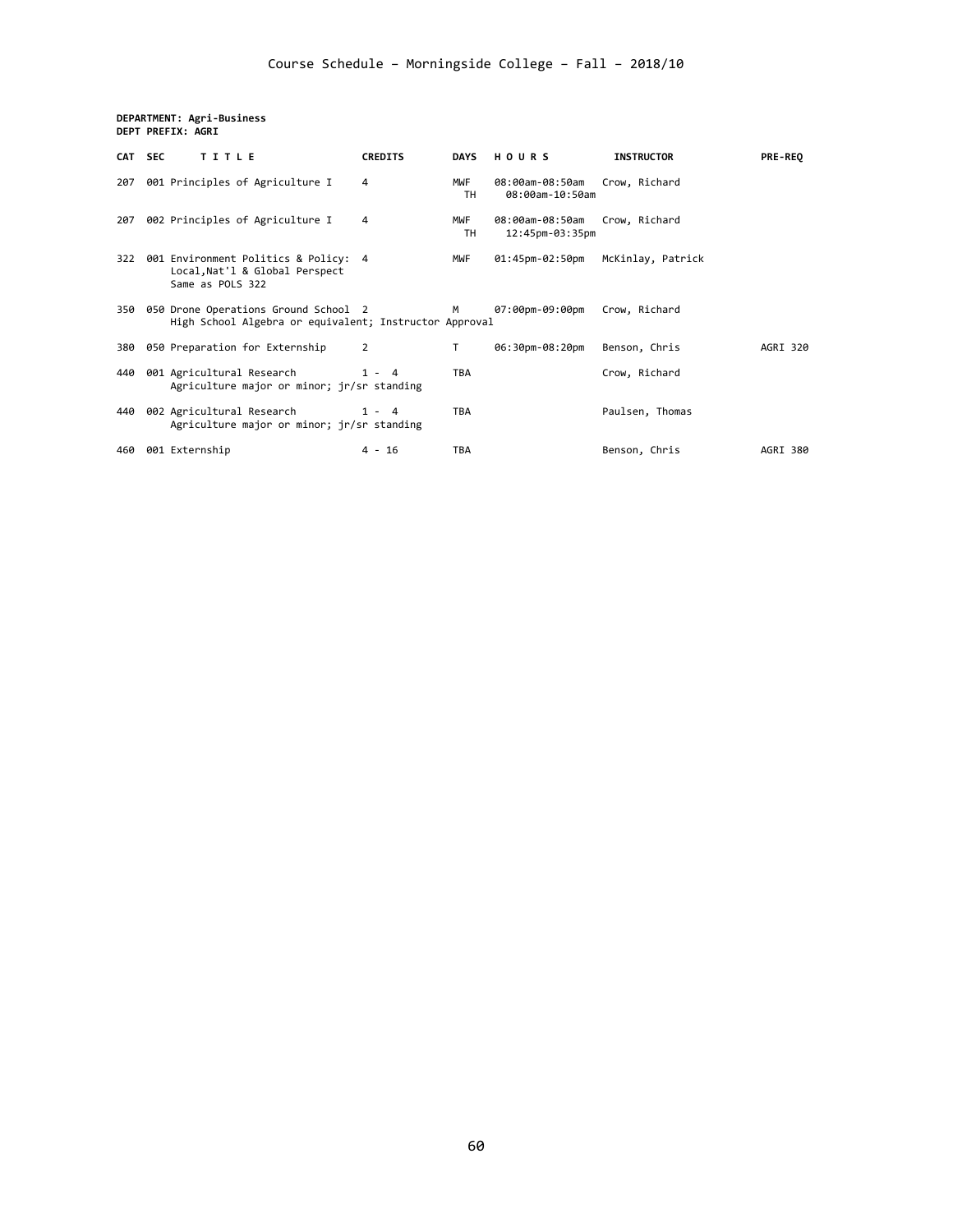**DEPARTMENT: Art DEPT PREFIX: ART**

| CAT | SEC | TITLE                                                                                                                                         | <b>CREDITS</b> | DAYS | HOURS           | <b>INSTRUCTOR</b>   | <b>PRE-REQ</b>                   |
|-----|-----|-----------------------------------------------------------------------------------------------------------------------------------------------|----------------|------|-----------------|---------------------|----------------------------------|
| 103 |     | 001 Design                                                                                                                                    | 4              | MWF  | 08:00am-10:20am | Yates, Richard      |                                  |
| 103 |     | 002 Design                                                                                                                                    | 4              | MWF  | 12:45pm-02:50pm | McGaffin, Terri     |                                  |
| 103 |     | 003 Design                                                                                                                                    | 4              | TTH  | 12:45pm-03:25pm | Emenhiser-Harris, K |                                  |
| 201 |     | 001 Ancient to Gothic Art History                                                                                                             | 4              | TTH  | 09:50am-11:30am | Emenhiser-Harris, K |                                  |
| 205 |     | 001 Drawing                                                                                                                                   | 4              | TTH  | 08:00am-11:30am | Foltz, Amy          |                                  |
| 205 |     | 002 Drawing                                                                                                                                   | 4              | TTH  | 12:45pm-03:25pm | McGaffin, Terri     |                                  |
| 205 |     | 003 Drawing                                                                                                                                   | 4              | MWF  | 12:45pm-02:50pm | Whitlock, Jodi      |                                  |
| 210 |     | 001 Graphic Design I<br>Prereq: ART 103, 205 or 206 for majors                                                                                | 4              | MWF  | 12:45pm-02:50pm | Kolbo, John         |                                  |
| 265 |     | 001 Photography                                                                                                                               | 4              | TTH  | 08:00am-11:30am | Thompson, Dolie     |                                  |
| 265 |     | 050 Photography                                                                                                                               | 4              | MW   | 06:30pm-09:30pm | Paulson, Stephen    |                                  |
| 310 |     | 001 Typography                                                                                                                                | 4              | TTH  | 12:45pm-03:25pm | Kolbo, John         | ART 210                          |
| 321 |     | 001 Graphic Design Studio                                                                                                                     | 4              | MWF  | 08:00am-10:20am | Kolbo, John         | ART 320                          |
| 346 |     | 001 Intaglio and Collagraph                                                                                                                   | 4              | TTH  | 12:45pm-03:25pm | Foltz, Amy          |                                  |
| 355 |     | 050 Sculpture                                                                                                                                 | 4              | TW   | 06:30pm-09:30pm | Sargent, Shannon    |                                  |
| 356 |     | 050 Sculpture II                                                                                                                              | 4              | TW   | 06:30pm-09:30pm | Sargent, Shannon    | ART 355                          |
| 366 |     | 001 Intermediate Photography                                                                                                                  | 4              | TTH  | 12:45pm-03:25pm | Thompson, Dolie     | ART 265                          |
| 368 |     | 050 Contemporary Photography                                                                                                                  | 4              | TH   | 06:30pm-10:00pm | Thompson, Dolie     | ART 265                          |
|     |     | 381  050 Elementary Art Methods &<br>Practicum<br>Prereq: 2.50 cum gpa; 2.50 education gpa<br>Prereq: Admitted to Teacher Preparation Program | 4              | М    | 06:30pm-10:00pm | Bisenius, James     | <b>EDUC 300</b>                  |
|     |     | 382 050 Elementary Education Art<br>Methods<br>Prereq: 2.50 cum gpa; 2.50 education gpa<br>Prereq: Admitted to Teacher Preparation Program    | 2              | М    | 06:30pm-10:00pm | Bisenius, James     | EDUC 300                         |
|     |     | 401 001 Design: Advanced Studies                                                                                                              | 1 -<br>4       | TBA  |                 | McGaffin, Terri     | Instr Perm                       |
|     |     | Junior standing                                                                                                                               |                |      |                 |                     | ART 103                          |
| 405 |     | 001 Graphic Design: Advanced<br>Studies                                                                                                       | 4<br>$1 -$     | TBA  |                 | Kolbo, John         | Instr Perm<br>ART 321            |
|     |     | 406 001 Drawing: Advanced Studies                                                                                                             | $1 - 4$        | TBA  |                 | McGaffin, Terri     | Instr Perm<br>ART 205<br>ART 206 |
| 413 |     | 001 Advanced Interaction Design<br>Same as CSCI 413                                                                                           | 4              | TTH  | 09:50am-11:30am | Yates, Richard      | ART 210<br>ART 275<br>CSCI 310   |
|     |     | Prereq: For students in the Animation & Video Game Development major, ART 210 and 275 are not required;                                       |                |      |                 |                     |                                  |
| 426 |     | 001 Painting: Advanced Studies                                                                                                                | $1 - 4$        | TBA  |                 | McGaffin, Terri     | Instr Perm<br>ART 325<br>ART 326 |
|     |     | 456 001 Sculpture: Advanced Studies                                                                                                           | $1 - 4$        | TBA  |                 | To be assigned      | Instr Perm<br>ART 355<br>ART 356 |
|     |     | 466 001 Photography: Advanced Studies                                                                                                         | $1 - 4$        | TBA  |                 | Thompson, Dolie     | Instr Perm<br>ART 366            |

ART 368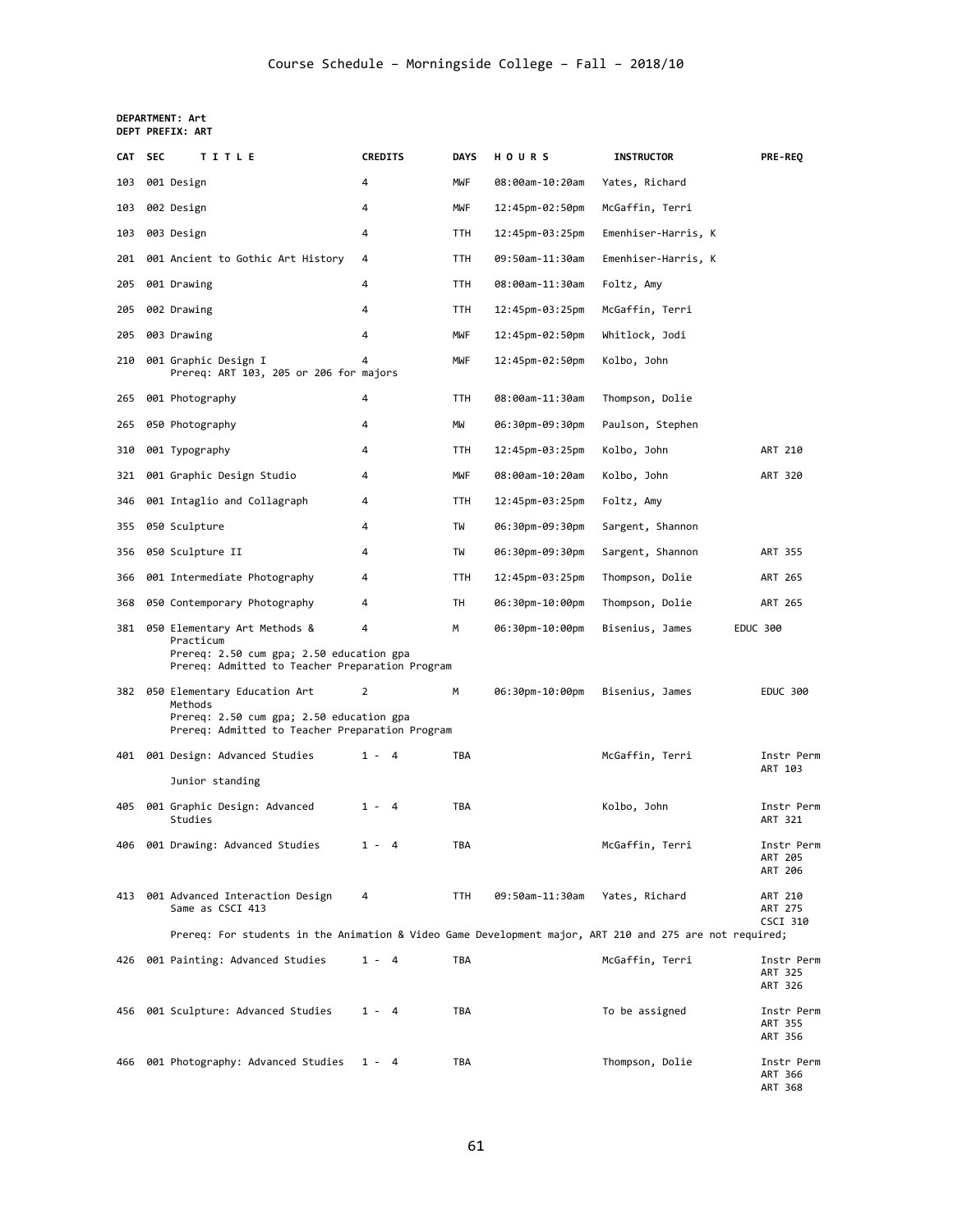**DEPARTMENT: Biology DEPT PREFIX: BIOL**

| CAT | SEC | TITLE                                                                                                                     | <b>CREDITS</b>          | <b>DAYS</b>       | HOURS                              | <b>INSTRUCTOR</b>              | PRE-REQ         |
|-----|-----|---------------------------------------------------------------------------------------------------------------------------|-------------------------|-------------------|------------------------------------|--------------------------------|-----------------|
| 117 |     | 001 Principles of Biology II                                                                                              | 4                       | MWF<br>T.         | 09:15am-10:05am<br>09:50am-11:40am | Leugers, Chad                  |                 |
| 117 |     | 002 Principles of Biology II                                                                                              | 4                       | MWF<br>TH         | 09:15am-10:05am<br>09:50am-11:40am | Leugers, Chad                  |                 |
| 117 |     | 003 Principles of Biology II                                                                                              | 4                       | MWF<br>T.         | 10:30am-11:20am<br>07:50am-09:40am | Leugers, Chad                  |                 |
| 117 |     | 004 Principles of Biology II                                                                                              | 4                       | MWF<br>TH         | 10:30am-11:20am<br>07:50am-09:40am | Leugers, Chad                  |                 |
| 151 |     | 001 The Science of Health                                                                                                 | 4                       | MWF               | 08:00am-09:05am                    | Bunker, Aaron                  |                 |
| 151 |     | 002 The Science of Health                                                                                                 | 4                       | TTH               | 01:45pm-03:25pm                    | Stroh, James                   |                 |
| 205 |     | 001 Health and Nutrition<br>This course will be taught in a hybrid model, including seat-time<br>and an online component. | 2                       | W                 | 11:45am-12:35pm                    | Kern, Anthony                  |                 |
| 207 |     | 001 Human Anatomy                                                                                                         | 4                       | MWF<br>TH         | 08:00am-08:50am<br>07:50am-09:40am | Spearing, Kurt                 |                 |
| 207 |     | 002 Human Anatomy                                                                                                         | 4                       | MWF<br>TH         | 08:00am-08:50am<br>09:50am-11:40am | Spearing, Kurt                 |                 |
| 207 |     | 003 Human Anatomy                                                                                                         | 4                       | MWF<br>TH         | 01:45pm-02:35pm<br>12:45pm-02:35pm | Spearing, Kurt                 |                 |
| 207 |     | 004 Human Anatomy                                                                                                         | 4                       | MWF<br>F.         | 01:45pm-02:35pm<br>11:45am-01:35pm | Spearing, Kurt                 |                 |
| 222 |     | 001 Biological Research<br>Prereq: Major or minor                                                                         | $\overline{4}$<br>$1 -$ | TBA               |                                    | Bunker, Aaron                  |                 |
| 222 |     | 002 Biological Research<br>Prereq: Major or minor                                                                         | $\overline{4}$<br>$1 -$ | TBA               |                                    | Sesterhenn, Timothy            |                 |
| 222 |     | 003 Biological Research<br>Prereq: Major or minor                                                                         | $\overline{4}$<br>$1 -$ | TBA               |                                    | Kern, Anthony                  |                 |
| 222 |     | 004 Biological Research<br>Prereq: Major or minor                                                                         | $\overline{4}$<br>$1 -$ | TBA               |                                    | Leugers, Chad                  |                 |
| 222 |     | 005 Biological Research<br>Prereq: Major or minor                                                                         | $1 -$<br>-4             | TBA               |                                    | Moore, Anni                    |                 |
| 222 |     | 006 Biological Research<br>Prereq: Major or minor                                                                         | $1 -$<br>-4             | TBA               |                                    | Spearing, Kurt                 |                 |
| 222 |     | 007 Biological Research<br>Prereq: Major or minor                                                                         | -4<br>$1 -$             | TBA               |                                    | Stroh, James                   |                 |
| 252 |     | 001 Microbiology                                                                                                          | 4                       | MWF<br>TTH        | 10:30am-11:20am<br>09:50am-11:20am | Moore, Anni<br><b>CHEM 121</b> | <b>CHEM 110</b> |
| 252 |     | 002 Microbiology                                                                                                          | 4                       | <b>MWF</b><br>TTH | 10:30am-11:20am<br>12:00pm-01:30pm | Moore, Anni<br><b>CHEM 121</b> | <b>CHEM 110</b> |
|     |     | 252 003 Microbiology                                                                                                      | 4                       | MWF<br>TTH        | 10:30am-11:20am<br>01:45pm-03:15pm | Moore, Anni<br><b>CHEM 121</b> | <b>CHEM 110</b> |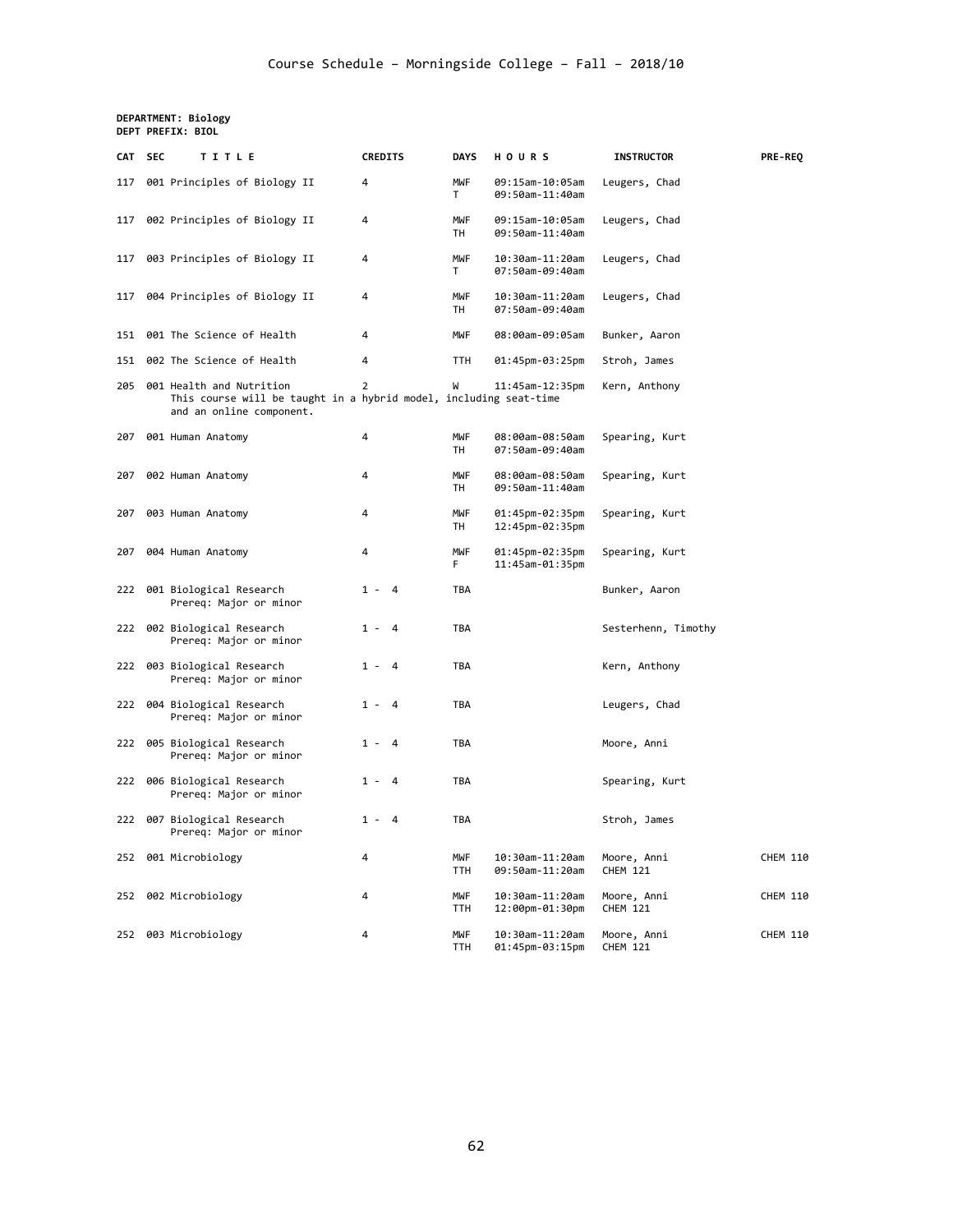## **DEPARTMENT: Biology DEPT PREFIX: BIOL**

| CAT SEC | TITLE                                                                                           | <b>CREDITS</b>        | DAYS              | HOURS                              | <b>INSTRUCTOR</b>             | <b>PRE-REQ</b>                          |
|---------|-------------------------------------------------------------------------------------------------|-----------------------|-------------------|------------------------------------|-------------------------------|-----------------------------------------|
| 222     | 007 Biological Research<br>Prereq: Major or minor                                               | $1 - 4$               | TBA               |                                    | Stroh, James                  |                                         |
| 252     | 001 Microbiology                                                                                | 4                     | MWF<br>TTH        | 10:30am-11:20am<br>09:50am-11:20am | Moore, Anni                   | <b>CHEM 110</b><br><b>CHEM 121</b>      |
| 252     | 002 Microbiology                                                                                | 4                     | <b>MWF</b><br>TTH | 10:30am-11:20am<br>12:00pm-01:30pm | Moore, Anni                   | <b>CHEM 110</b><br><b>CHEM 121</b>      |
| 252     | 003 Microbiology                                                                                | 4                     | MWF<br>TTH        | 10:30am-11:20am<br>01:45pm-03:15pm | Moore, Anni                   | <b>CHEM 110</b><br><b>CHEM 121</b>      |
| 308     | 001 Ecology                                                                                     | 4                     | TTHF<br>M         | 12:45pm-01:35pm<br>12:45pm-03:35pm | Stroh, James                  | BIOL 116<br><b>BIOL 117</b>             |
|         | Prereq: C or higher in BIOL 116 and 117                                                         |                       |                   |                                    |                               |                                         |
| 308     | 002 Ecology                                                                                     | 4                     | TTHF<br>W         | 12:45pm-01:35pm<br>12:45pm-03:35pm | Stroh, James                  | BIOL 116<br>BIOL 117                    |
|         | Prereq: C or higher in BIOL 116 and 117                                                         |                       |                   |                                    |                               |                                         |
|         | 321 001 General Physiology                                                                      | 4                     | MWF<br>T.         | 10:30am-11:20am<br>08:30am-11:20am | Bunker, Aaron                 | BIOL 116<br>BIOL 117                    |
|         | Prereq:BIOL 116, 117 & CHEM 122 or BIOL 252 & CHEM 122<br>Prereq: C or higher in prereq courses |                       |                   |                                    |                               | <b>CHEM 122</b>                         |
|         | 321 002 General Physiology                                                                      | 4                     | MWF<br>T.         | 10:30am-11:20am<br>12:45pm-03:35pm | Bunker, Aaron                 | BIOL 116<br>BIOL 117<br><b>CHEM 122</b> |
|         | Prereq:BIOL 116, 117 & CHEM 122 or BIOL 252 & CHEM 122<br>Prereq: C or higher in prereq courses |                       |                   |                                    |                               |                                         |
| 335     | 050 Science and Religion                                                                        | 2                     | т                 | 06:30pm-08:30pm                    | Stroh, James<br>Forbes, Bruce |                                         |
|         | Same as RELG 335<br>Prereq: One lab science course; Jr/Sr standing                              |                       |                   |                                    |                               |                                         |
| 422     | 001 Biological Research<br>Prereq: Major or minor; Jr/Sr standing                               | $1 - 4$               | TBA               |                                    | Bunker, Aaron                 |                                         |
|         | 422 002 Biological Research<br>Prereq: Major or minor; Jr/Sr standing                           | $1 - 4$               | TBA               |                                    | Sesterhenn, Timothy           |                                         |
| 422     | 003 Biological Research<br>Prereq: Major or minor; Jr/Sr standing                               | $1 - 4$               | TBA               |                                    | Kern, Anthony                 |                                         |
|         | 422 004 Biological Research<br>Prereq: Major or minor; Jr/Sr standing                           | $\overline{4}$<br>1 - | TBA               |                                    | Leugers, Chad                 |                                         |
|         | 422 005 Biological Research<br>Prereq: Major or minor; Jr/Sr standing                           | $1 - 4$               | TBA               |                                    | Moore, Anni                   |                                         |
|         | 422 006 Biological Research<br>Prereq: Major or minor; Jr/Sr standing                           | $1 - 4$               | TBA               |                                    | Spearing, Kurt                |                                         |
|         | 422 007 Biological Research<br>Prereq: Major or minor; Jr/Sr standing                           | $1 - 4$               | TBA               |                                    | Stroh, James                  |                                         |
| 450     | 001 Internship in Biology<br>Jr/Sr standing; biology major/minor                                | $1 - 4$               | TBA               |                                    | Kern, Anthony                 | Instr Perm                              |
| 454     | 001 Methods in Molecular Biology                                                                | 4                     | <b>MWF</b>        | 09:15am-10:20am                    | Kern, Anthony                 | BIOL 251                                |
| 460     | 001 Capstone Seminar<br>Same as CHEM 460                                                        | 2                     | TH                | 01:45pm-03:25pm                    | Sesterhenn, Timothy           |                                         |

Prereq: Jr/Sr standing; biology/chemistry major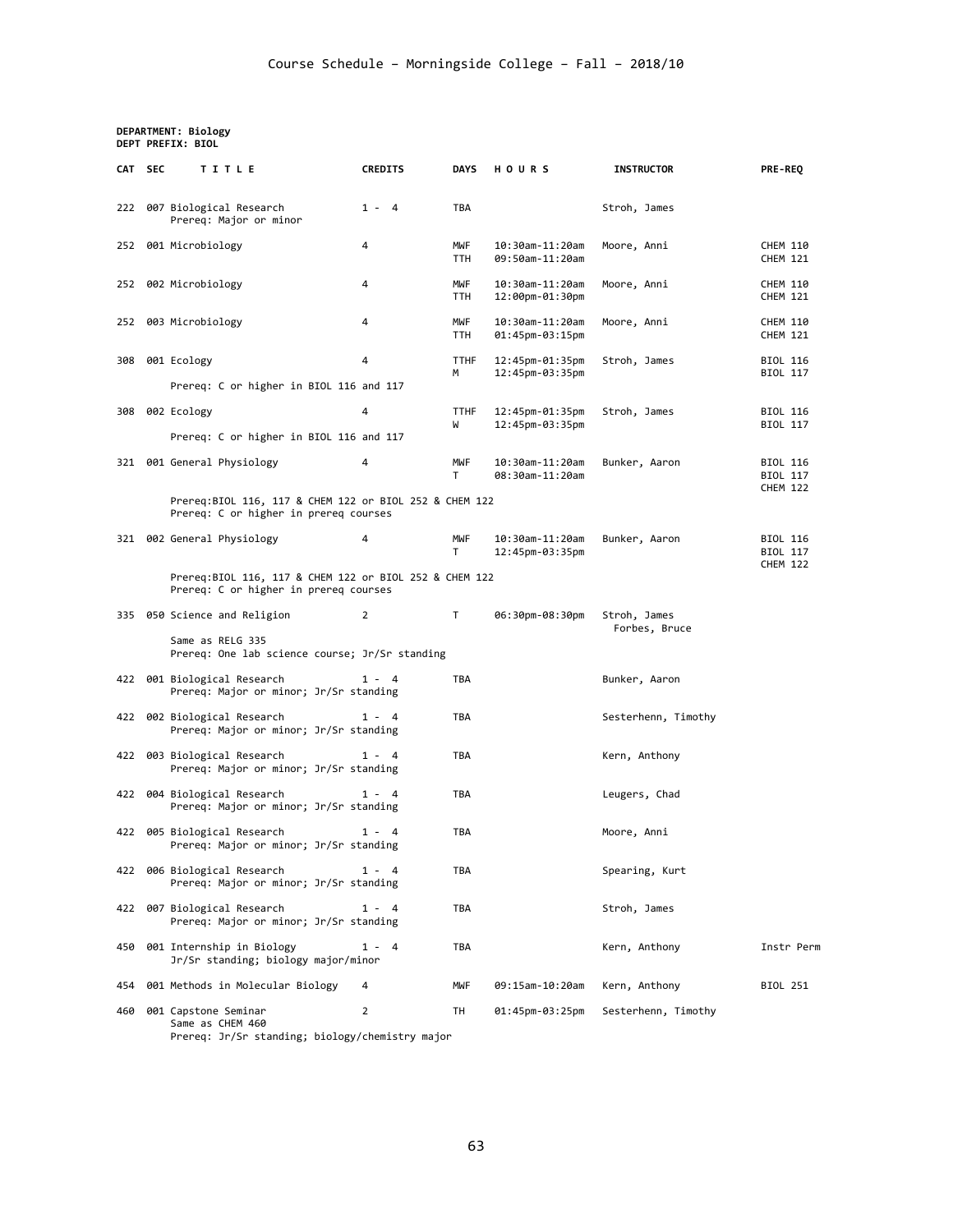#### **DEPARTMENT: Business Admin DEPT PREFIX: BUSN**

|     | CAT SEC | TITLE                                                                                      | <b>CREDITS</b> |     | <b>DAYS</b> | HOURS                              | <b>INSTRUCTOR</b> | PRE-REQ                                               |
|-----|---------|--------------------------------------------------------------------------------------------|----------------|-----|-------------|------------------------------------|-------------------|-------------------------------------------------------|
| 130 |         | 001 Introduction to Business<br>Leadership                                                 | 4              |     | <b>TTH</b>  | 08:00am-09:40am                    | Zink, Mary        |                                                       |
| 231 |         | 001 Principles of Management                                                               | 4              |     | MWF         | 09:15am-10:20am                    | Wubbena, Daniel   |                                                       |
| 231 |         | 002 Principles of Management                                                               | 4              |     | TTH         | 08:00am-09:40am                    | Keime, Julie      |                                                       |
| 314 |         | 001 Business Law                                                                           | 4              |     | <b>MWF</b>  | 08:00am-09:05am                    | To be assigned    |                                                       |
|     |         | 314 002 Business Law                                                                       | 4              |     | <b>MWF</b>  | 09:15am-10:20am                    | To be assigned    |                                                       |
| 321 |         | 001 Principles of Finance I                                                                | 4              |     | <b>MWF</b>  | 09:15am-10:20am                    | Keime, Julie      | ACCT 204                                              |
| 321 |         | 002 Principles of Finance I                                                                | 4              |     | <b>MWF</b>  | 10:30am-11:35am                    | Keime, Julie      | ACCT 204                                              |
|     |         | 322 050 Financial Institution<br>Management                                                | 4              |     | М           | 06:30am-10:00am                    | To be assigned    | <b>BUSN 321</b>                                       |
| 338 |         | 001 Production/Operations<br>Management                                                    | 4              |     | MF<br>W     | 10:30am-11:35am<br>10:30am-11:35pm | Power, Anne       | <b>BUSN 231</b><br><b>MATH 150</b>                    |
|     |         | 341 001 Principles of Marketing                                                            | 4              |     | <b>MWF</b>  | 10:30am-11:35am                    | Eastman, Marilyn  | <b>MATH 125</b><br><b>MATH 150</b><br><b>MATH 205</b> |
|     |         | 342 001 Principles of Advertising                                                          | 4              |     | TTH.        | 09:50am-11:30am                    | Mickelson, Pamela | <b>BUSN 341</b>                                       |
|     |         | 348 001 Consumer Behavior                                                                  | 4              |     | M<br>WF     | 01:45pm-02:50pm<br>01:45pm-03:25pm | Eastman, Marilyn  | <b>BUSN 341</b>                                       |
|     |         | 421 001 Finance Internship                                                                 | $1 -$          | - 4 | <b>TBA</b>  |                                    | Mickelson, Pamela | Instr Perm                                            |
|     |         | 430 001 Contemporary Leadership and<br>Ethics<br>Prereq: Sr. standing; major in Bus. Dept. | 4              |     | <b>MWF</b>  | 08:00am-09:05am                    | Zink, Mary        |                                                       |
|     |         | 430 002 Contemporary Leadership and<br>Ethics<br>Prereq: Sr. standing; major in Bus. Dept. | 4              |     | <b>MWF</b>  | 09:15am-10:20am                    | Zink, Mary        |                                                       |
|     |         | 441 001 Marketing Internship                                                               | $1 - 4$        |     | <b>TBA</b>  |                                    | Mickelson, Pamela | Instr Perm                                            |
| 446 |         | 001 Marketing Research                                                                     | 4              |     | <b>TTH</b>  | 01:45pm-03:25pm                    | Mickelson, Pamela | <b>BUSN 341</b><br><b>BUSN 342</b>                    |
| 471 |         | 001 Management Internship                                                                  | $1 - 4$        |     | <b>TBA</b>  |                                    | Mickelson, Pamela | Instr Perm                                            |
|     |         | 484 001 Business Policy<br>Prereq: Business core requirements<br>Prereq: Sr. standing      |                |     | MTH         | 11:45am-01:25pm                    | Power, Anne       |                                                       |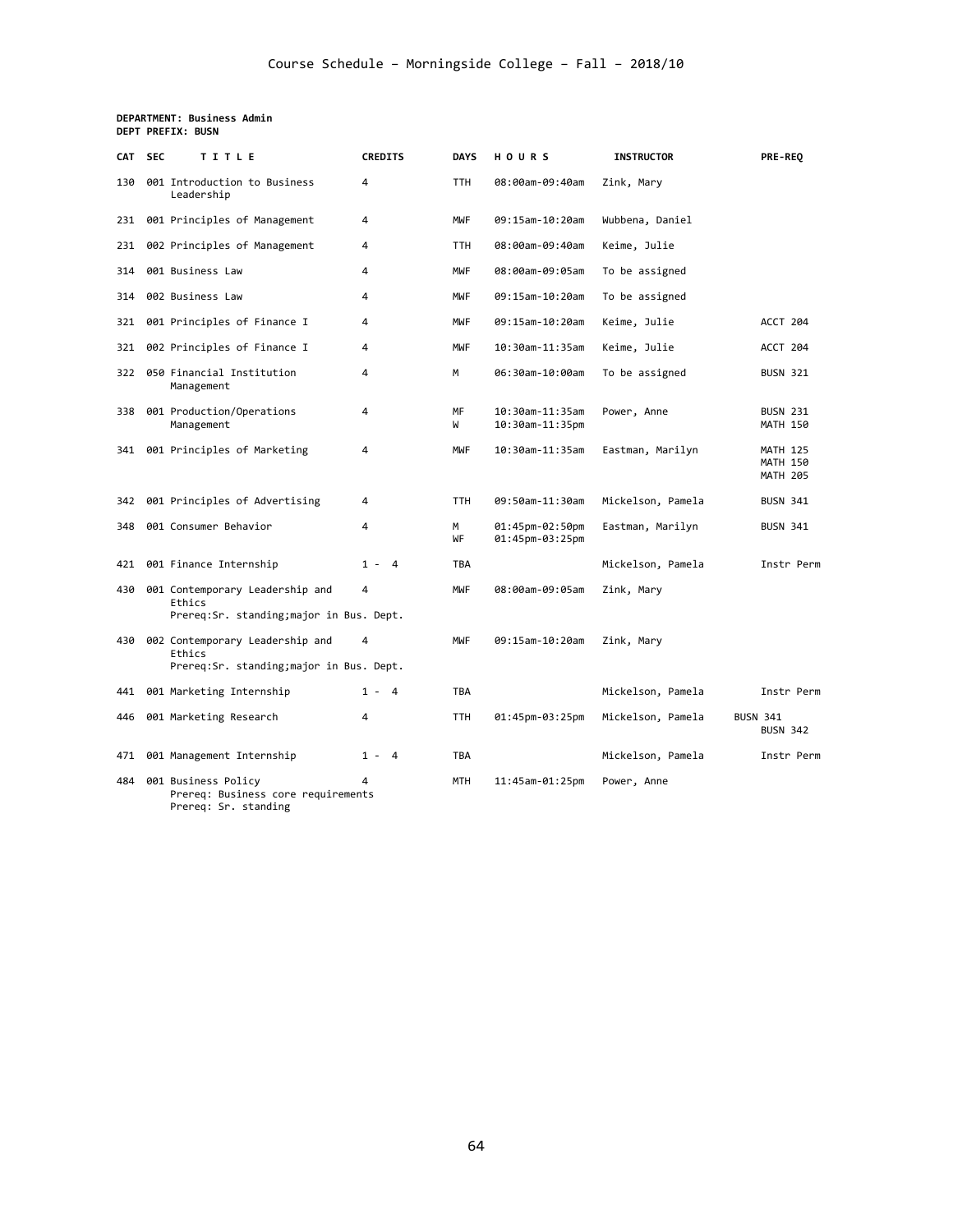**DEPARTMENT: Chemistry DEPT PREFIX: CHEM**

|     | CAT SEC | TITLE                                                            | <b>CREDITS</b> | <b>DAYS</b>             | HOURS                              | <b>INSTRUCTOR</b>                 | PRE-REQ         |
|-----|---------|------------------------------------------------------------------|----------------|-------------------------|------------------------------------|-----------------------------------|-----------------|
|     |         | 121 001 General Chemistry I                                      | 4              | <b>MWF</b><br>TH        | 08:00am-08:50am<br>08:00am-11:00am | Thomas, Andrew<br>Stueve, Kenneth |                 |
|     |         | 121 002 General Chemistry I                                      | 4              | <b>MWF</b><br>T.        | 08:00am-08:50am<br>08:00am-11:00am | Thomas, Andrew<br>Stueve, Kenneth |                 |
|     |         | 121 003 General Chemistry I                                      | 4              | <b>MWF</b><br>TH        | 09:15am-10:05am<br>12:45pm-03:30pm | Thomas, Andrew<br>Stueve, Kenneth |                 |
|     |         | 121 004 General Chemistry I                                      | 4              | <b>MWF</b><br>T.        | 09:15am-10:05am<br>12:45pm-03:30pm | Thomas, Andrew<br>Stueve, Kenneth |                 |
|     |         | 201 001 Organic Chemistry I                                      | 4              | <b>MWF</b><br>W         | 08:00am-08:50am<br>11:45am-02:45pm | McFarland, Brian                  | <b>CHEM 122</b> |
|     |         | 201 002 Organic Chemistry I                                      | 4              | <b>MWF</b><br><b>TH</b> | 08:00am-08:50am<br>08:00am-11:00am | McFarland, Brian                  | <b>CHEM 122</b> |
|     |         | 201 003 Organic Chemistry I                                      | 4              | <b>MWF</b><br>TH        | 08:00am-08:50am<br>11:45am-02:45pm | McFarland, Brian                  | <b>CHEM 122</b> |
| 410 |         | 001 Biochemistry                                                 | 4              | <b>MWF</b>              | 01:45pm-02:50pm                    | Thomas, Andrew                    | <b>CHEM 202</b> |
| 420 |         | 001 Chemical Research<br>Prereq: Department chair permission     | $1 - 4$        | <b>TBA</b>              |                                    | McFarland, Brian                  | Instr Perm      |
|     |         | 420 002 Chemical Research<br>Prereq: Department chair permission | $1 - 4$        | <b>TBA</b>              |                                    | Thomas, Andrew                    | Instr Perm      |
| 420 |         | 003 Chemical Research<br>Prereq: Department chair permission     | $1 - 4$        | <b>TBA</b>              |                                    | Helms, John                       | Instr Perm      |
| 420 |         | 004 Chemical Research<br>Prereq: Department chair permission     | $1 - 4$        | <b>TBA</b>              |                                    | Kern, Anthony                     | Instr Perm      |
| 460 |         | 001 Chemistry Capstone<br>Same as BIOL 460                       | 2              | TH                      | $01:45$ pm-03:25pm                 | Sesterhenn, Timothy               |                 |

Jr/Sr standing; chemistry major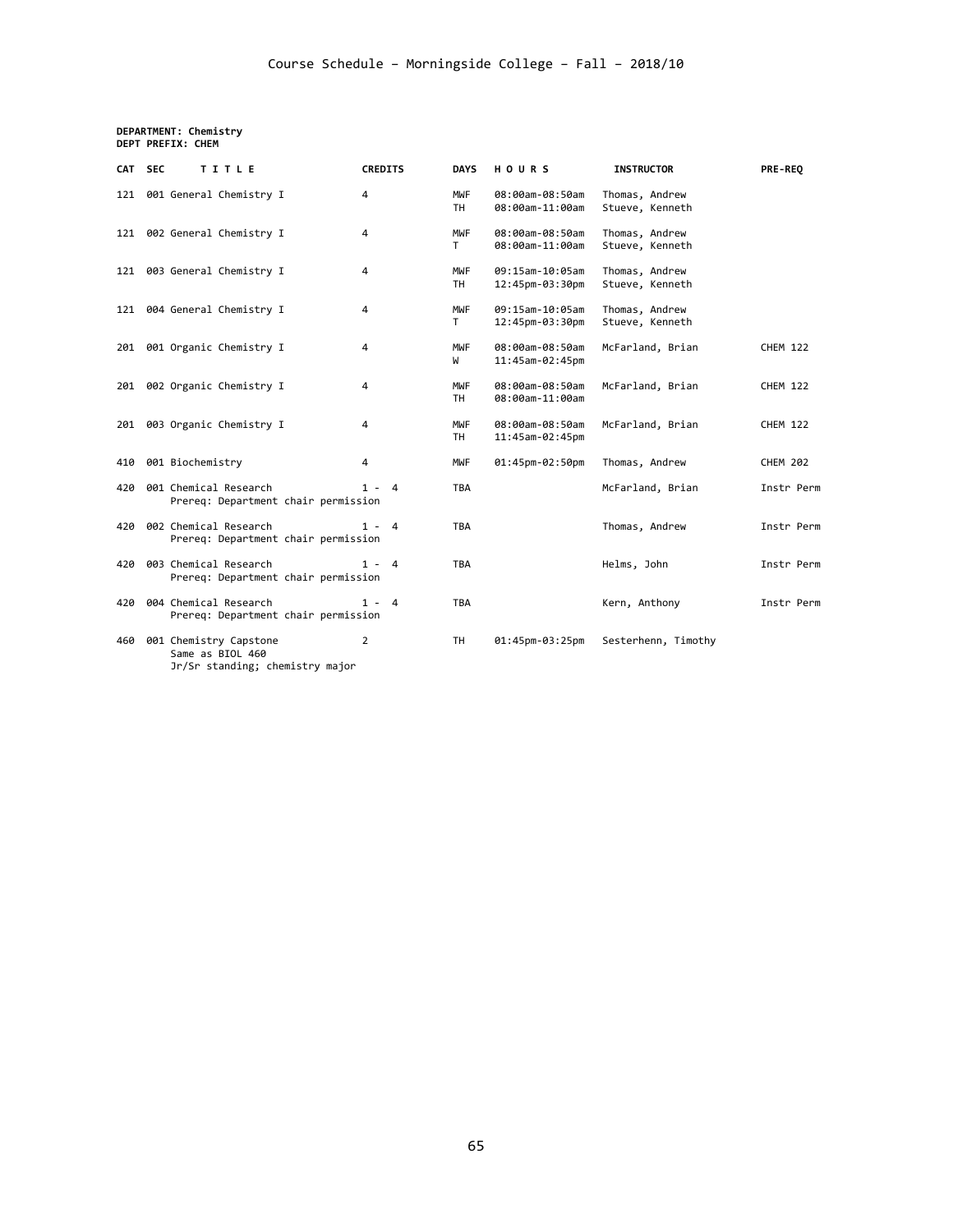#### **DEPARTMENT: Mass Communications DEPT PREFIX: COMM**

| CAT | <b>SEC</b> | TITLE                                                                                                                  | <b>CREDITS</b> | <b>DAYS</b> | HOURS                  | <b>INSTRUCTOR</b> | <b>PRE-REQ</b>                   |
|-----|------------|------------------------------------------------------------------------------------------------------------------------|----------------|-------------|------------------------|-------------------|----------------------------------|
|     |            | 101 001 Introduction to Mass<br>Communication                                                                          | 4              | <b>TTH</b>  | 09:50am-11:30am        | Fuglsang, Ross    |                                  |
|     |            | 101 002 Introduction to Mass<br>Communication                                                                          | 4              | <b>MWF</b>  | 10:30am-11:35am        | Madsen, David     |                                  |
|     |            | 204 001 Audio Production for Radio<br>and the Web                                                                      | 4              | <b>MWF</b>  | 01:45pm-02:50pm        | Heistad, Mark     |                                  |
|     |            | 207 050 Video Production for<br>Television and the Web                                                                 | 4              | М           | 06:30pm-10:00pm        | Iversen, Peter    |                                  |
|     |            | 208 001 Fundamentals of Journalism for<br>Print and the Web                                                            | 4              | TTH.        | 09:50am-11:30am        | Fuglsang, Ross    |                                  |
|     |            | 245 001 Media Management<br>Prereq: Jr/Sr standing                                                                     | 4              | <b>MWF</b>  | 08:00am-09:05am        | Madsen, David     | COMM 101                         |
| 265 |            | 001 Media Practicum: Media Sales                                                                                       | 2              | W           | $11:45$ am- $12:35$ pm | Madsen, David     | COMM 101                         |
| 267 |            | 001 Media Practicum: Video and<br>Television Production                                                                | $\overline{2}$ | TH          | 11:45am-12:35pm        | Madsen, David     | COMM 207                         |
|     |            | 268 001 Media Practicum: News Writing<br>and Reporting                                                                 | 2              | T.          | $11:45$ am- $12:35$ pm | Fuglsang, Ross    | COMM 208                         |
| 270 |            | 001 Media Practicum: Sports<br>Broadcasting                                                                            | $\overline{2}$ | M           | 11:45am-12:35pm        | Heistad, Mark     | <b>COMM 260</b>                  |
|     |            | 324 001 Electronic Journalism                                                                                          | 4              | TTH         | 09:50am-12:35pm        | Heistad, Mark     | COMM 204<br>COMM 207             |
|     |            | Prereq: COMM 208 recommended                                                                                           |                |             |                        |                   |                                  |
|     |            | 330 001 Public Relations<br>Prereq: Mentioned prereqs or dept. perm                                                    |                | TTH         | 08:00am-09:40am        | To be assigned    | COMM 208                         |
|     |            | 405 001 Advanced Media Practicum:<br>Media Sales Management                                                            | $\overline{2}$ | W           | 11:45am-12:35pm        | Madsen, David     | COMM 265<br>COMM 245<br>COMM 345 |
| 407 |            | 001 Advanced Media Practicum:<br>MCTV Department Head                                                                  | 2              | TH          | 11:45am-12:35pm        | Madsen, David     | COMM 267                         |
|     |            | Prereq: BUSN 231 or COMM 245 or 345 recommended                                                                        |                |             |                        |                   |                                  |
| 408 |            | 001 Advanced Media Practicum:<br>Collegian Reporter Editor<br>Prereq: BUSN 231 or COMM 245 or 345 recommended          | 2              | Τ           | 11:45am-12:35pm        | Fuglsang, Ross    | COMM 268                         |
| 409 |            | 001 Advanced Media Practicum: New<br>Media Production                                                                  | $\overline{2}$ | TBA         |                        | Pottebaum, Kevin  | COMM 269                         |
|     |            | 410 001 Advanced Media Practicum:<br>Sports Broadcasting Management<br>Prereq: BUSN 231 or COMM 245 or 345 recommended | 2              | М           | 11:45am-12:35pm        | Heistad, Mark     | COMM 270                         |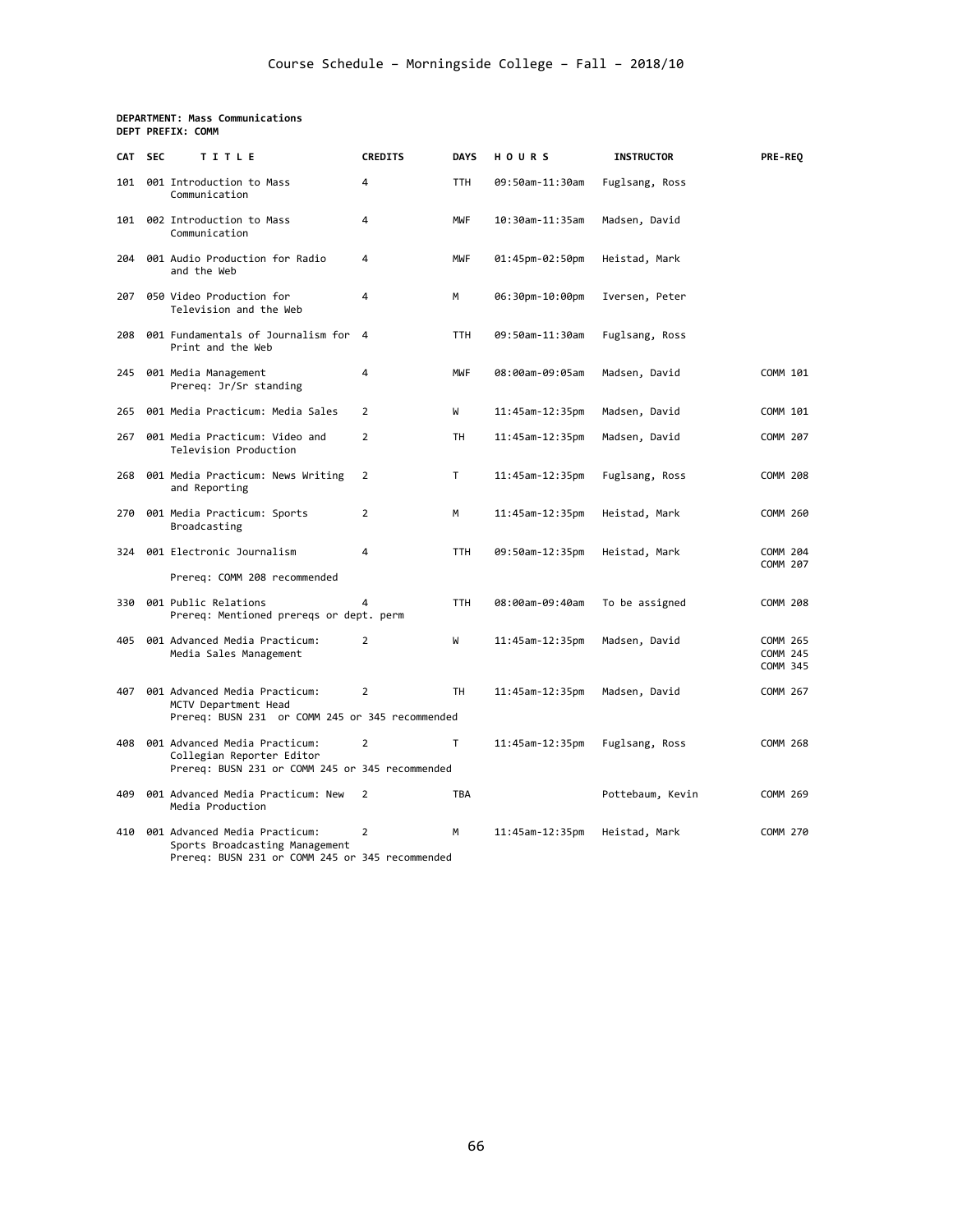| DEPARTMENT: Computer Science |  |
|------------------------------|--|
| DEPT PREFIX: CSCI            |  |

| CAT SEC | TITLE                                                                                                   | <b>CREDITS</b> | <b>DAYS</b>  | HOURS           | <b>INSTRUCTOR</b>  | <b>PRE-REQ</b>                 |
|---------|---------------------------------------------------------------------------------------------------------|----------------|--------------|-----------------|--------------------|--------------------------------|
|         | 160 001 Crafting the Client-Side Web                                                                    | 4              | MTTHF        | 11:45am-12:35pm | Stevens, Dean      |                                |
| 160     | 002 Crafting the Client-Side Web                                                                        | 4              | <b>MTTHF</b> | 12:45pm-01:35pm | Campbell, Randolph |                                |
| 310     | 001 Data Structures, Algorithms,<br>and Analysis                                                        | 4              | MWF          | 10:30am-11:35am | Campbell, Randolph | CSCI 202                       |
| 314     | 001 Game Design<br>Same as ART 314                                                                      | 4              | TTH.         | 09:50am-11:30am | Yates, Richard     | ART 103                        |
| 315     | 001 Databases in Theory & Practice 4                                                                    |                | <b>MWF</b>   | 01:45pm-02:50pm | Stevens, Dean      | CSCI 310<br><b>MATH 210</b>    |
| 413     | 001 Advanced Interaction Design<br>Same as ART 413                                                      | 4              | TTH.         | 09:50am-11:30am | Yates, Richard     | ART 210<br>ART 275<br>CSCI 310 |
|         | Prereq: For students in the Animation & Video Game Development major, ART 210 and 275 are not required; |                |              |                 |                    |                                |
| 431     | 001 NP-Complete, Formal Languages, 4<br>and Automata                                                    |                | TTH.         | 01:45pm-03:25pm | Campbell, Randolph | CSCI 310<br><b>MATH 210</b>    |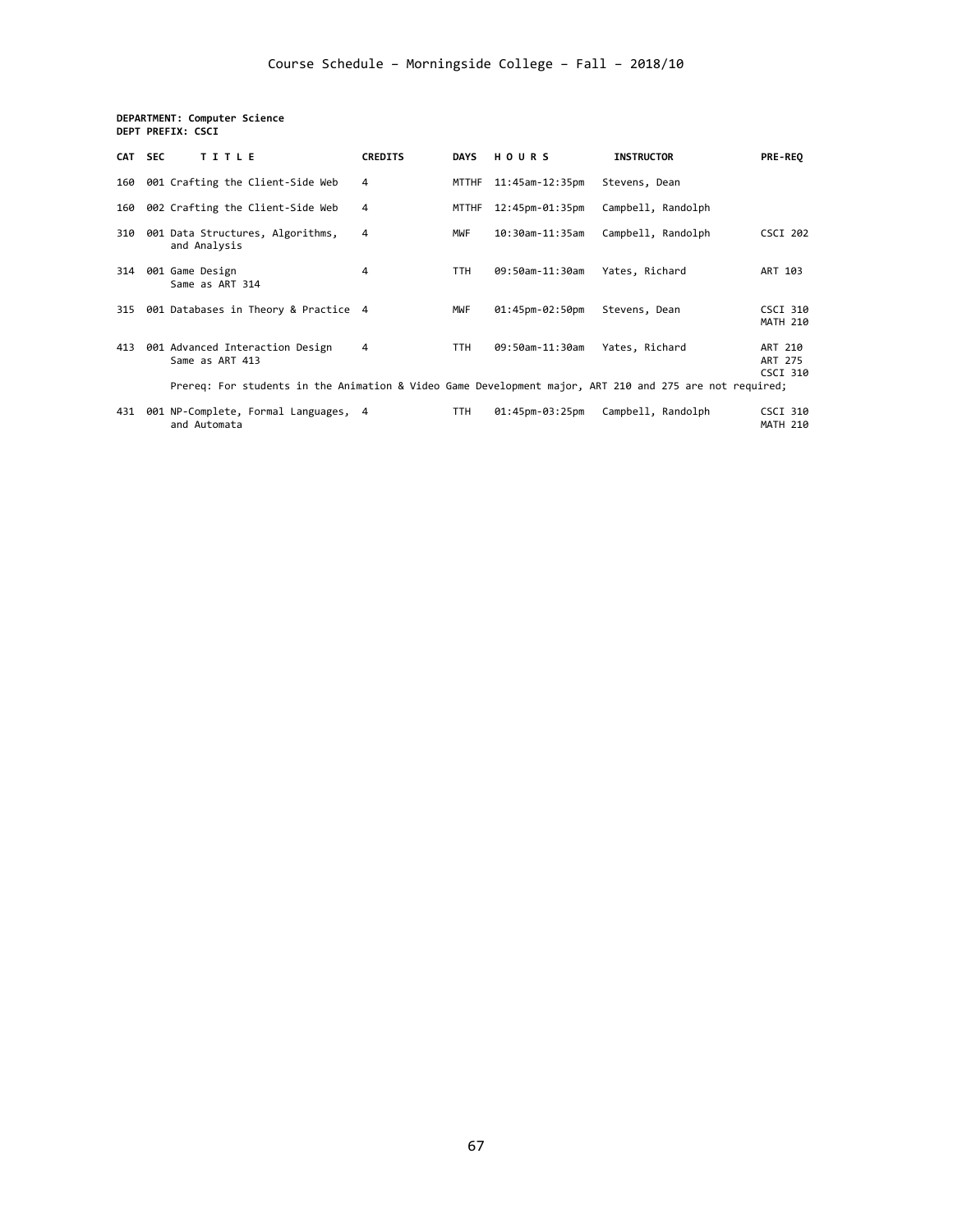**DEPARTMENT: Cultural Studies DEPT PREFIX: CULT**

| CAT SEC | TITLE                        | <b>CREDITS</b> |            | DAYS HOURS                      | INSTRUCTOR | <b>PRE-REQ</b> |
|---------|------------------------------|----------------|------------|---------------------------------|------------|----------------|
|         | 235 001 U.S. Latino Cultures |                | <b>MWF</b> | 10:30am-11:35am Blaine, Patrick |            |                |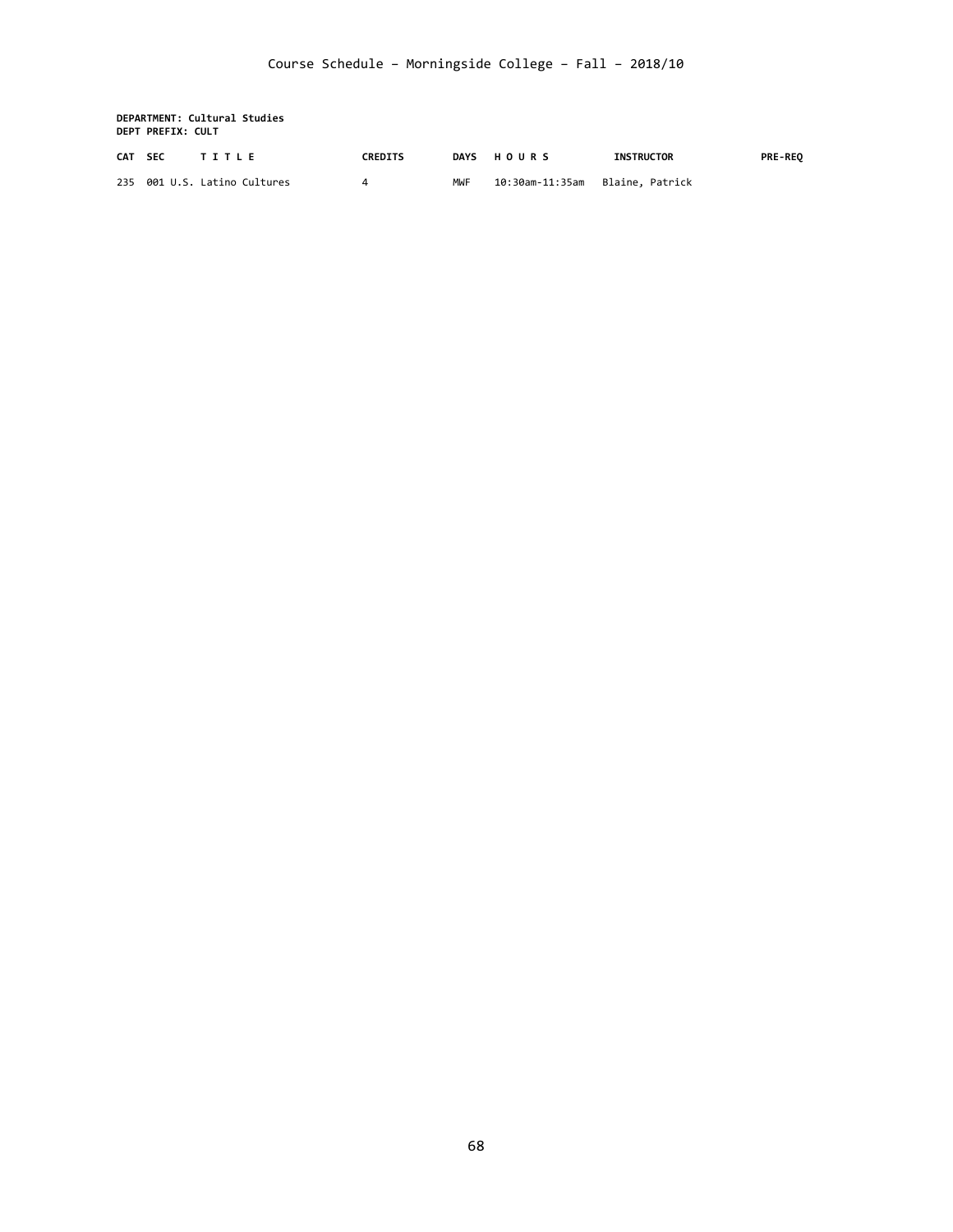#### **DEPARTMENT: Dance DEPT PREFIX: DANC**

Coreq: DANCE 455 or 456

| CAT SEC | TITLE                                                                               | <b>CREDITS</b> | DAYS       | HOURS           | <b>INSTRUCTOR</b> | <b>PRE-REQ</b> |
|---------|-------------------------------------------------------------------------------------|----------------|------------|-----------------|-------------------|----------------|
|         | 100 001 Introduction to Dance                                                       | $\overline{2}$ | MWF        | 10:30am-11:15am | Bennett, Tracy    |                |
|         | 101 001 Ballet Studio I                                                             | 4              | MWF        | 08:00am-09:05am | Bennett, Tracy    |                |
|         | 221 001 Tap Studio II                                                               | 2              | TTH        | 08:00am-08:45am | Bohle, Melanie    | DANC 120       |
| 255     | 001 Applied Dance<br>Coreg: A dance studio course                                   | $0 - 1$        | TBA        | 08:55am-09:40am | Bohle, Melanie    |                |
| 476     | 001 Choreography<br>Prerreq: DANC 255 or 256; and one of DANC 221, 231, 301, or 310 |                | <b>MWF</b> | 09:15am-10:00am | Bennett, Tracy    |                |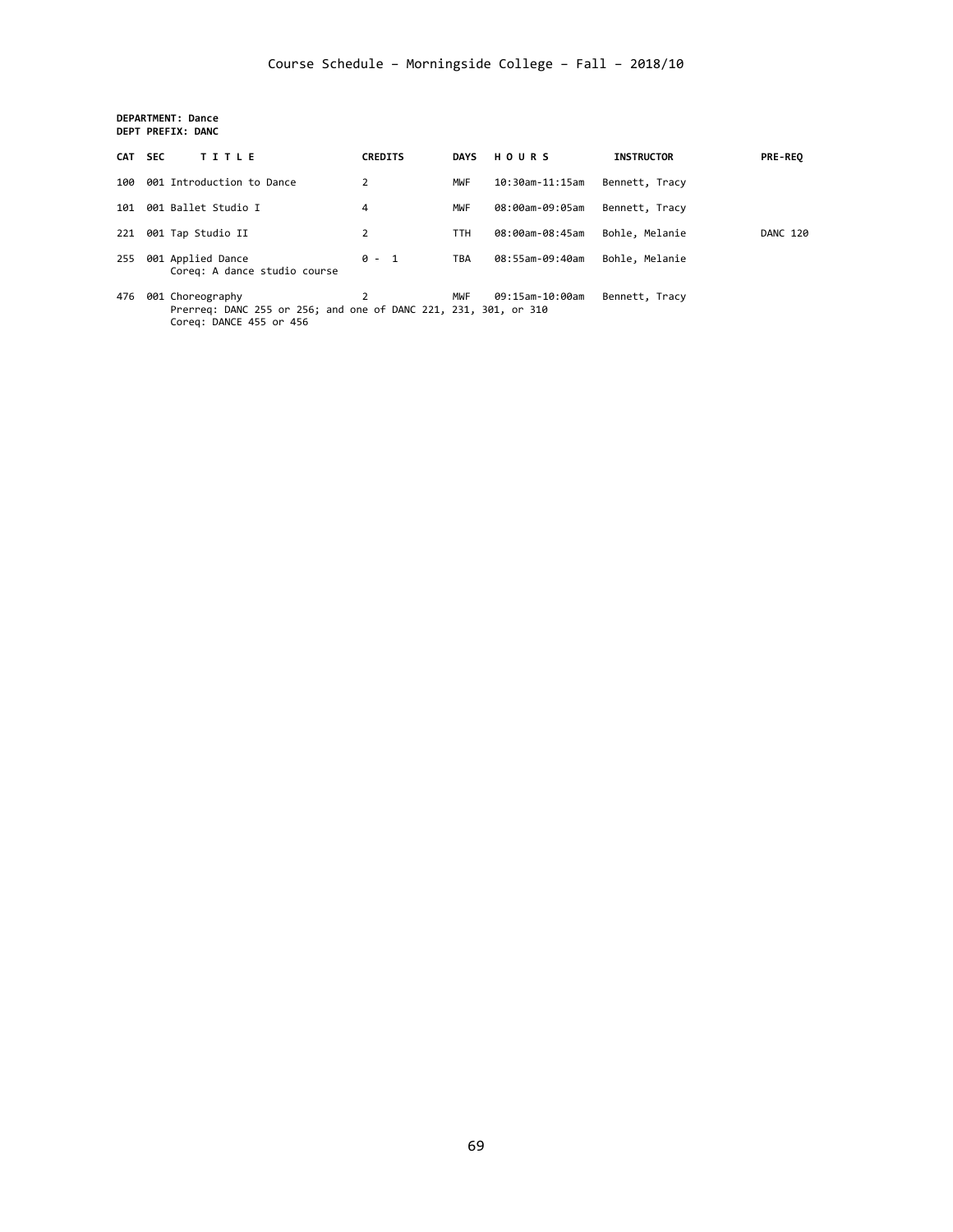#### **DEPARTMENT: Economics DEPT PREFIX: ECON**

| CAT SEC | TITLE                                          | <b>CREDITS</b> | DAYS | <b>HOURS</b>    | <b>INSTRUCTOR</b> | <b>PRE-REQ</b> |
|---------|------------------------------------------------|----------------|------|-----------------|-------------------|----------------|
|         | 200 001 Principles of Microeconomics           | $\overline{4}$ | MWF  | 09:15am-10:20am | To be assigned    |                |
|         | 200 002 Principles of Microeconomics           | $\overline{4}$ | MWF  | 10:30am-11:35am | Zink, John        |                |
|         | 205 001 Principles of Macroeconomics           | $\overline{4}$ | TTH. | 01:45pm-03:25pm | Zink, John        |                |
| 234     | 001 Agricultural Economics<br>same as AGRI 234 | 4              | MWF  | 01:45pm-02:50pm | Paulsen, Thomas   |                |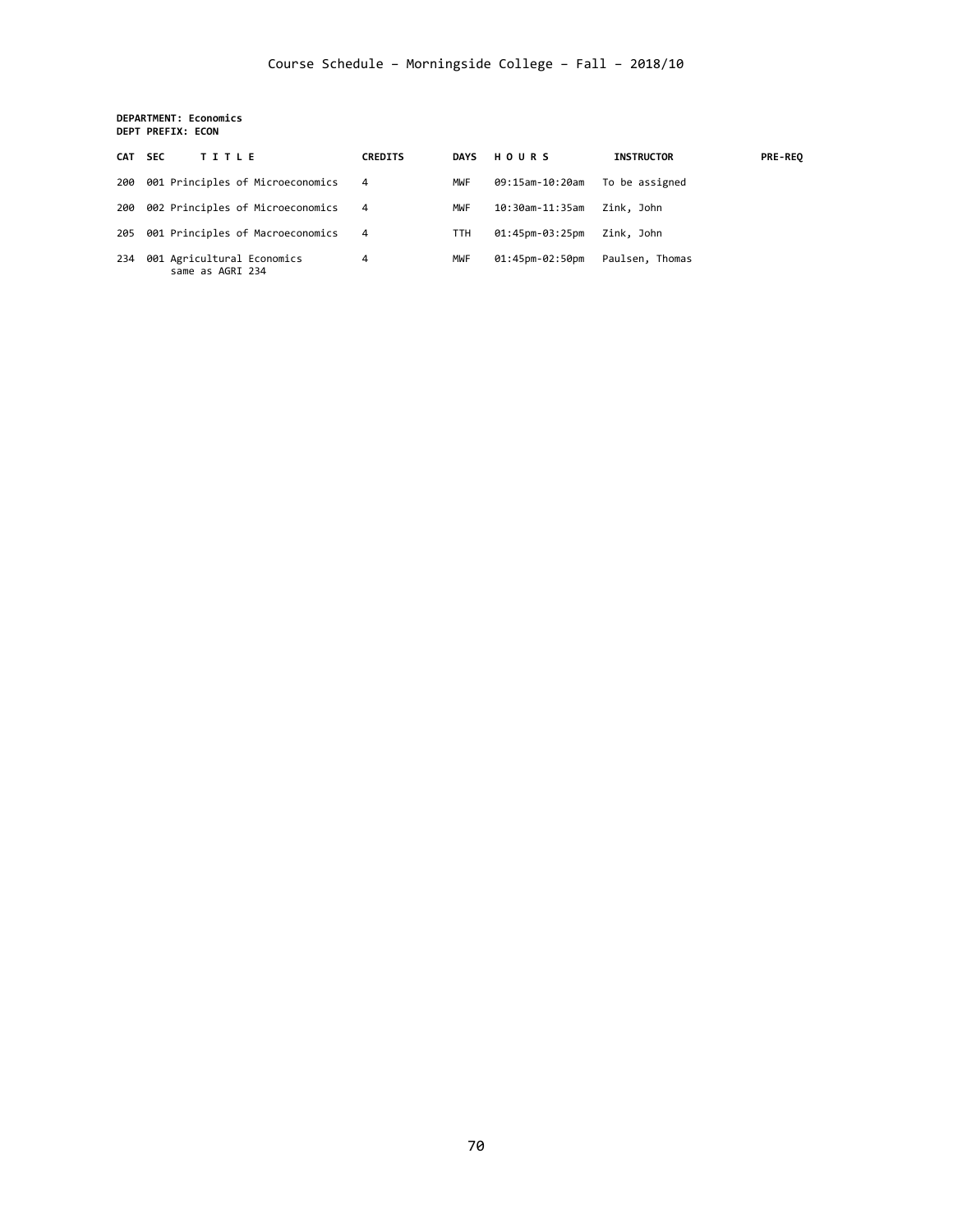**DEPARTMENT: Education DEPT PREFIX: EDUC**

|     | CAT SEC<br>TITLE                                                                                                                                                             | <b>CREDITS</b> | <b>DAYS</b> | HOURS                                            | <b>INSTRUCTOR</b>  | PRE-REQ         |  |  |
|-----|------------------------------------------------------------------------------------------------------------------------------------------------------------------------------|----------------|-------------|--------------------------------------------------|--------------------|-----------------|--|--|
| 101 | 001 Foundations of Education                                                                                                                                                 | $\overline{2}$ | MTH         | $11:45am-12:35pm$                                | Olson, Jan         |                 |  |  |
| 101 | 002 Foundations of Education                                                                                                                                                 | $\overline{2}$ | TTH         | 08:50am-09:40am                                  | To be assigned     |                 |  |  |
| 101 | 003 Foundations of Education                                                                                                                                                 | 2              | MTH         | 12:45pm-01:35pm                                  | Olson, Jan         |                 |  |  |
| 290 | 001 Human Relations for Educators                                                                                                                                            | 4              | TTH.        | 09:50am-11:30am                                  | Lubbers, Susanne   |                 |  |  |
| 290 | 002 Human Relations for Educators                                                                                                                                            | 4              | <b>TTH</b>  | $01:45$ pm- $03:25$ pm                           | Molland, Shelley   |                 |  |  |
| 300 | 001 Instructional Design and<br>Assessment & Practicum<br>Prereq: 2.50 cum gpa; Soph. standing; Pass 2 of 3 PRAXIS Core Tests                                                | 4              | <b>MWF</b>  | 08:00am-09:05am                                  | Glackin, Carolyn   | <b>EDUC 101</b> |  |  |
|     |                                                                                                                                                                              |                |             |                                                  |                    |                 |  |  |
| 300 | 002 Instructional Design and<br>Assessment & Practicum                                                                                                                       | 4              | <b>MWF</b>  | 09:15am-10:20am                                  | Stevenson, Celia   | <b>EDUC 101</b> |  |  |
|     | Prereq: 2.50 cum gpa; Soph. standing; Pass 2 of 3 PRAXIS Core Tests<br>Prereq: Previously attempted Praxis Core Tests for education majors only.                             |                |             |                                                  |                    |                 |  |  |
|     | 315 001 Teaching Elementary Reading/<br>Language Arts & Practicum                                                                                                            | 4              | <b>MWF</b>  | 08:00am-09:05am                                  | Wilt, Barbara      |                 |  |  |
|     | Prereq: 2.50 cum gpa; 2.50 education gpa<br>Prereq: Admitted to Teacher Preparation Program; Junior<br>standing<br>Practicum will meet MWF times second half of the semester |                |             |                                                  |                    |                 |  |  |
|     | 316 001 Teaching Elementary Social<br>Studies/Science & Practicum                                                                                                            | 4              | TTH         | 08:00am-09:40am                                  | Glackin, Carolyn   |                 |  |  |
|     | Prereq: 2.50 cum gpa; 2.50 education gpa<br>Prereq: Admitted to Teacher Preparation Program; Junior<br>standing                                                              |                |             |                                                  |                    |                 |  |  |
|     | 317 001 Teaching Elementary<br>Mathematics & Practicum                                                                                                                       | 5              | MWF         | 10:30am-11:50am                                  | Stevenson, Celia   |                 |  |  |
|     | Prereq: Admitted to Teacher Preparation Program; 2.50 cum gpa; 2.5 education gpa                                                                                             |                |             |                                                  |                    |                 |  |  |
|     | 319 001 Curriculum and Methods for<br>Middle School & Practicum                                                                                                              | 4              | <b>MWF</b>  | 12:30pm-01:35pm                                  | Stevenson, Celia   | <b>EDUC 318</b> |  |  |
|     | Prereq: 2.50 cum gpa; 2.50 education gpa; admission to Teacher Preparation Program                                                                                           |                |             |                                                  |                    |                 |  |  |
|     | 321 001 Methods of Teaching in<br>Secondary Schools & Practicum                                                                                                              | 4              | TTH         | 08:00am-09:40am                                  | Molland, Shelley   |                 |  |  |
|     | Prereq: 2.50 cum gpa; 2.50 education gpa<br>Prereq: Admitted to Teacher Preparation Program; Junior<br>standing                                                              |                |             |                                                  |                    |                 |  |  |
|     | 322 001 Special Topics: International<br>Student Orientation                                                                                                                 | $2 - 4$        |             | MTWTHF 09:00am-11:00am<br>MTWTHF 02:00pm-03:00pm | Sylvester, Tangela |                 |  |  |
|     | 324 001 Reading in the Content Areas<br>Prereq: 2.50 cum gpa; 2.50 education gpa<br>Prereq: Admitted to Teacher Preparation Program                                          |                | MWF         | 09:15am-10:20am                                  | Glackin, Carolyn   |                 |  |  |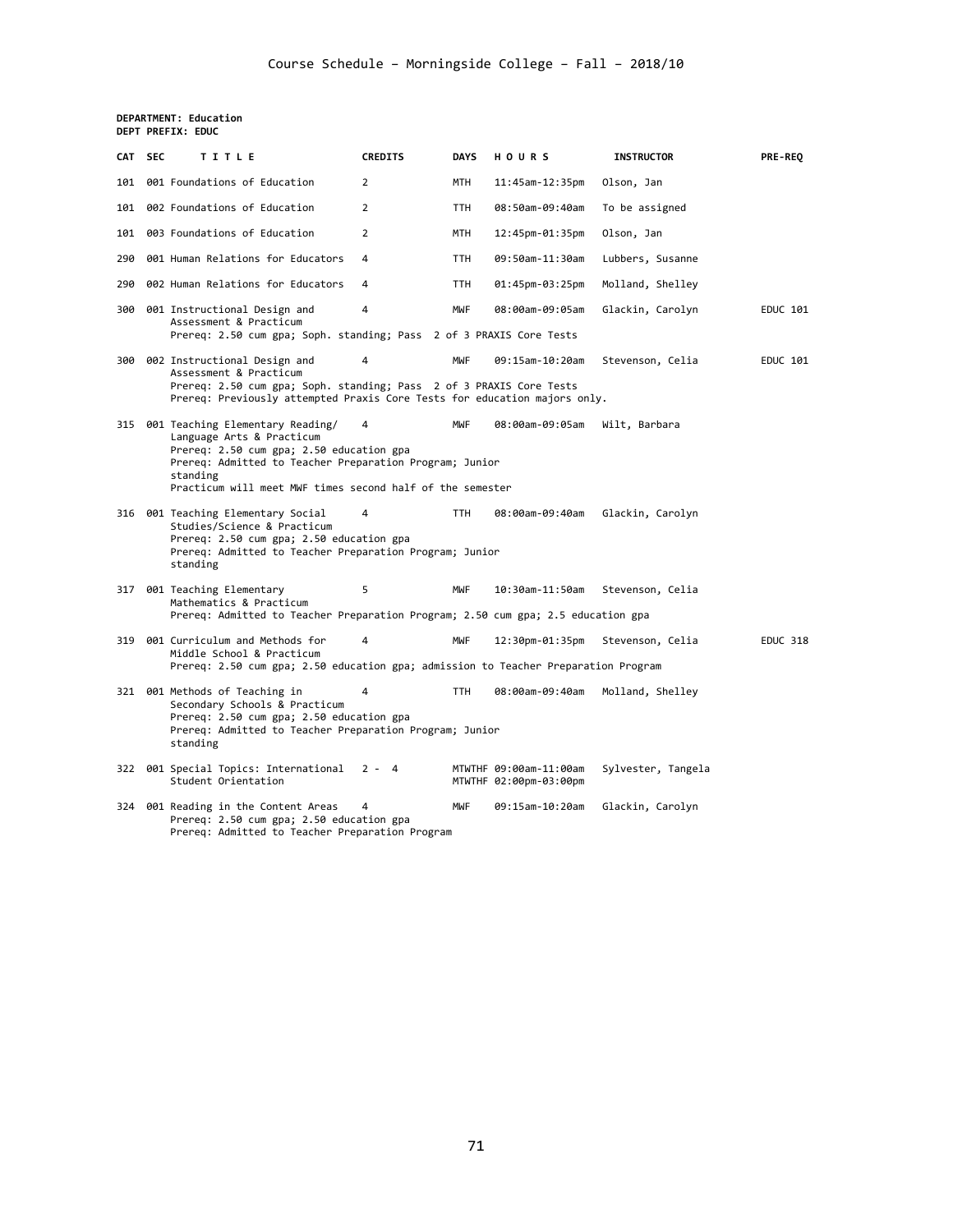**DEPARTMENT: Education DEPT PREFIX: EDUC**

| CAT SEC | TITLE                                                                                                                                                                                                        | <b>CREDITS</b> | DAYS | <b>HOURS</b>                  | <b>INSTRUCTOR</b>  | <b>PRE-REQ</b>  |
|---------|--------------------------------------------------------------------------------------------------------------------------------------------------------------------------------------------------------------|----------------|------|-------------------------------|--------------------|-----------------|
|         | 405 001 Classroom Management for<br>Elem and Secondary Teachers<br>Prereq: 2.50 cum gpa; 2.50 education gpa; sr. standing<br>Prereq: Admitted to Teacher Preparation Program; senior<br>standing             | 2              | WF   | 11:45am-12:35pm               | Molland, Shelley   |                 |
|         | 405 002 Classroom Management for<br>Elem and Secondary Teachers<br>Prereq: 2.50 cum gpa; 2.50 education gpa; sr. standing<br>Prereq: Admitted to Teacher Preparation Program; senior<br>standing             | $\overline{2}$ | WF   | 12:45pm-01:35pm Wilt, Barbara |                    |                 |
|         | 414 001 Diagnostic Teaching of<br>Reading & Practicum<br>Prereq: 2.50 cum gpa; 2.50 education gpa<br>Prereq: Admitted to Teacher Preparation Program; Junior<br>standing                                     | 4              | MWF  | 01:45pm-02:50pm               | Wilt, Barbara      | <b>EDUC 315</b> |
|         | 417 001 Elementary Student Teaching<br>Coreq: EDUC 490; Prereq: 2.50 cum gpa<br>Prereq: 2.50 education gpa; admitted to Teacher Preparation<br>Program; admitted to student teaching; Senior standing        | $10 - 10$      | TBA  |                               | To be assigned     |                 |
|         | 417 002 Elementary Student Teaching<br>Coreq: EDUC 490; Prereq: 2.50 cum gpa<br>Prereq: 2.50 education gpa; Admitted to Teacher Preparation<br>Program; admitted to student teaching; Senior standing        | $6 - 10$       | TBA  |                               | To be assigned     |                 |
|         | 423  001 Middle School Student Teaching  6 – 10<br>Prereq: 2.50 cum gpa; 2.50 education gpa; Admitted to Student Teaching; coreq: EDUC 490                                                                   |                | TBA  |                               | To be assigned     |                 |
| 427     | 001 Secondary Student Teaching<br>Coreq: EDUC 490; Prereq: 2.50 cum gpa<br>Prereq: 2.50 education gpa; admitted to Teacher Preparation<br>Program; admitted to student teaching; Senior standing             | 10 - 10        | TBA  |                               | To be assigned     |                 |
|         | 427 002 Secondary Student Teaching<br>Coreq: EDUC 490; Prereq: 2.50 cum gpa<br>Prereq: 2.50 education gpa; Admitted to Teacher Preparation<br>Program; admitted to student teaching; Senior standing         | $6 - 10$       | TBA  |                               | To be assigned     |                 |
|         | 477 001 Elementary Art Student<br>Teaching<br>Coreq: EDUC 490; Prereq: 2.50 cum gpa<br>Prereq: 2.50 education gpa; Admitted to Teacher Preparation<br>Program; admitted to student teaching; Senior standing | 6              | TBA  |                               | Marley, Alice      |                 |
|         | 478 001 Secondary Art Student Teaching 6<br>Coreq: EDUC 490; Prereq: 2.50 cum gpa<br>Prereq: 2.50 education gpa; Admitted to Teacher Preparation<br>Program; admitted to student teaching; Senior standing   |                | TBA  |                               | Marley, Alice      |                 |
| 490     | 001 Effective Educator Seminar<br>Coreq: Student teaching<br>Prereq: 2.50 cum gpa; 2.50 education gpa; admitted to<br>Teacher Preparation Program; admitted to student teaching;<br>Senior standing          | 2              | F.   | 08:00am-05:00pm               | Haase, LuAnn       |                 |
| 498     | 001 Language Acquisition and<br>Development<br>Prereq: Admission to Teacher Prep Program; 2.50 cum gpa; 2.50 education gpa<br>Prereq: Admitted to Teacher Preparation Program;<br>Senior standing            | $\overline{2}$ | TTH  | 12:45pm-01:35pm               | Sylvester, Tangela |                 |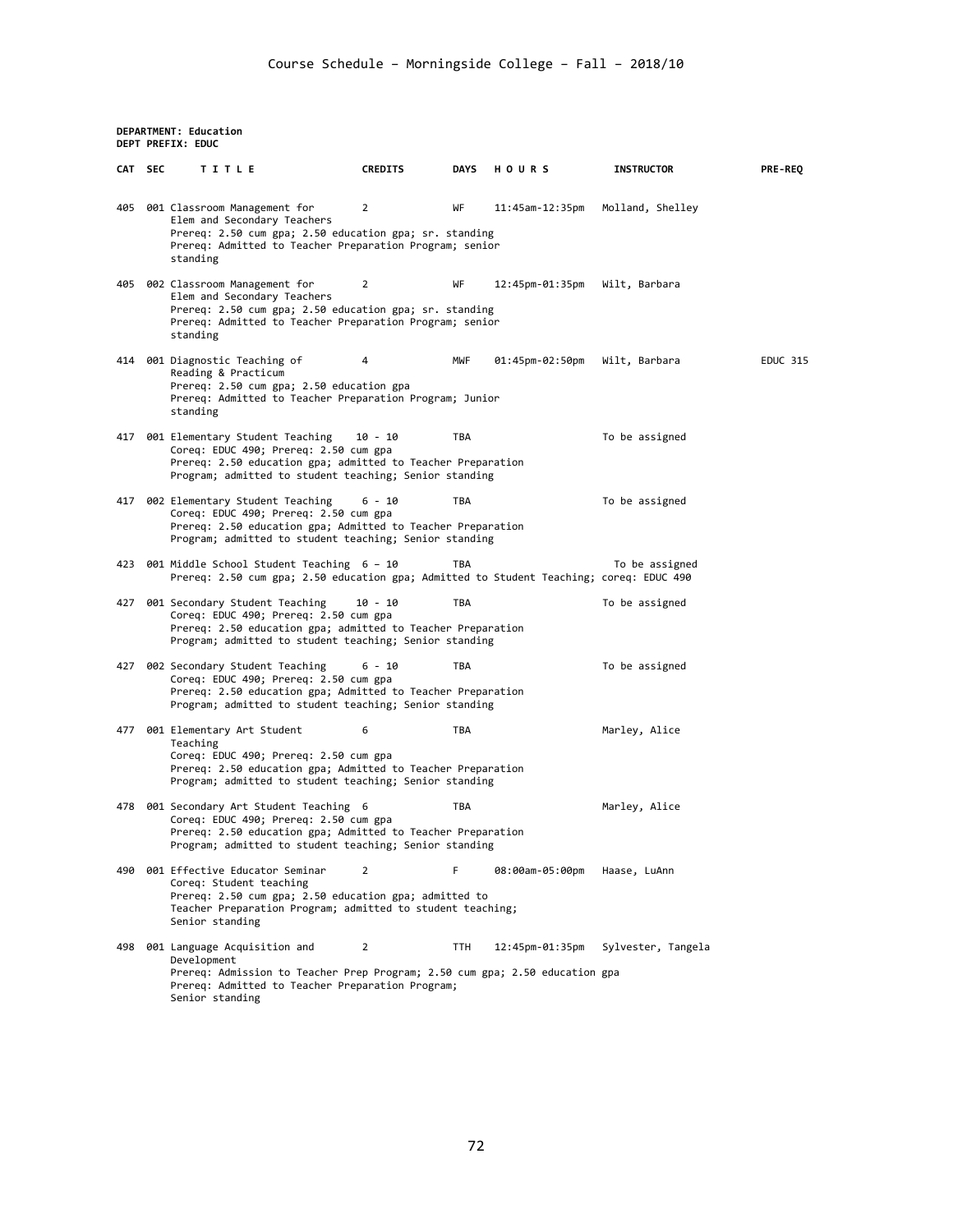### **DEPARTMENT: English DEPT PREFIX: ENGL**

| CAT SEC | TITLE                                                                                                                                                             | <b>CREDITS</b> | <b>DAYS</b> | HOURS                                 | <b>INSTRUCTOR</b>  | PRE-REO                            |
|---------|-------------------------------------------------------------------------------------------------------------------------------------------------------------------|----------------|-------------|---------------------------------------|--------------------|------------------------------------|
|         | 132 001 Literature and Society                                                                                                                                    | 4              | <b>MWF</b>  | 09:15am-10:20am                       | Werden, Leslie     |                                    |
|         | 132 002 Literature and Society                                                                                                                                    | 4              | <b>MWF</b>  | $10:30$ am- $11:35$ am                | Coyne, Stephen     |                                    |
| 203     | 050 Children's Literature                                                                                                                                         | $\overline{2}$ | M           | 06:30pm-08:30pm                       | To be assigned     |                                    |
|         | 251 001 American Literature & Culture                                                                                                                             | 4              | <b>MWF</b>  | $10:30$ am- $11:35$ am                | Triezenberg, Chris |                                    |
| 281     | 001 Writing Poetry and Fiction                                                                                                                                    | 4              | <b>TTH</b>  | 09:50am-11:30am                       | Coyne, Stephen     |                                    |
|         | 343 001 Studies of Amer Literary Hist: 4                                                                                                                          |                | <b>TTH</b>  | 01:45pm-03:25pm                       | Triezenberg, Chris |                                    |
|         | 343G 060 Studies of Amer Literary Hist: 4                                                                                                                         |                | Τ<br>W      | $01:45$ pm-03:25pm<br>10:30am-11:35am | Triezenberg, Chris |                                    |
|         | 352 050 Language and Grammar                                                                                                                                      | 4              | TH          | 06:30pm-08:30pm                       | To be assigned     |                                    |
|         | 352G 065 Language and Grammar                                                                                                                                     | 4              | <b>TH</b>   | 06:30pm-08:30pm                       | To be assigned     |                                    |
| 425     | 001 Methods of Teaching English &<br>Practicum<br>Prereq: 2.50 cum gpa; 2.50 education gpa<br>Prereq: Admitted to Teacher Preparation Program; Junior<br>standing | 4              | M           | 06:30pm-10:00pm                       | Rice, Carrie       | <b>EDUC 300</b><br><b>EDUC 321</b> |
| 495     | 001 Capstone Seminar in English<br>Prereg: 300-level English course recomm                                                                                        | 4              | <b>MWF</b>  | 01:45pm-02:50pm                       | Coyne, Stephen     | <b>ENGL 295</b>                    |
|         | 495G 060 Capstone Seminar in English                                                                                                                              | 4              | <b>MWF</b>  | 01:45pm-02:50pm                       | Coyne, Stephen     |                                    |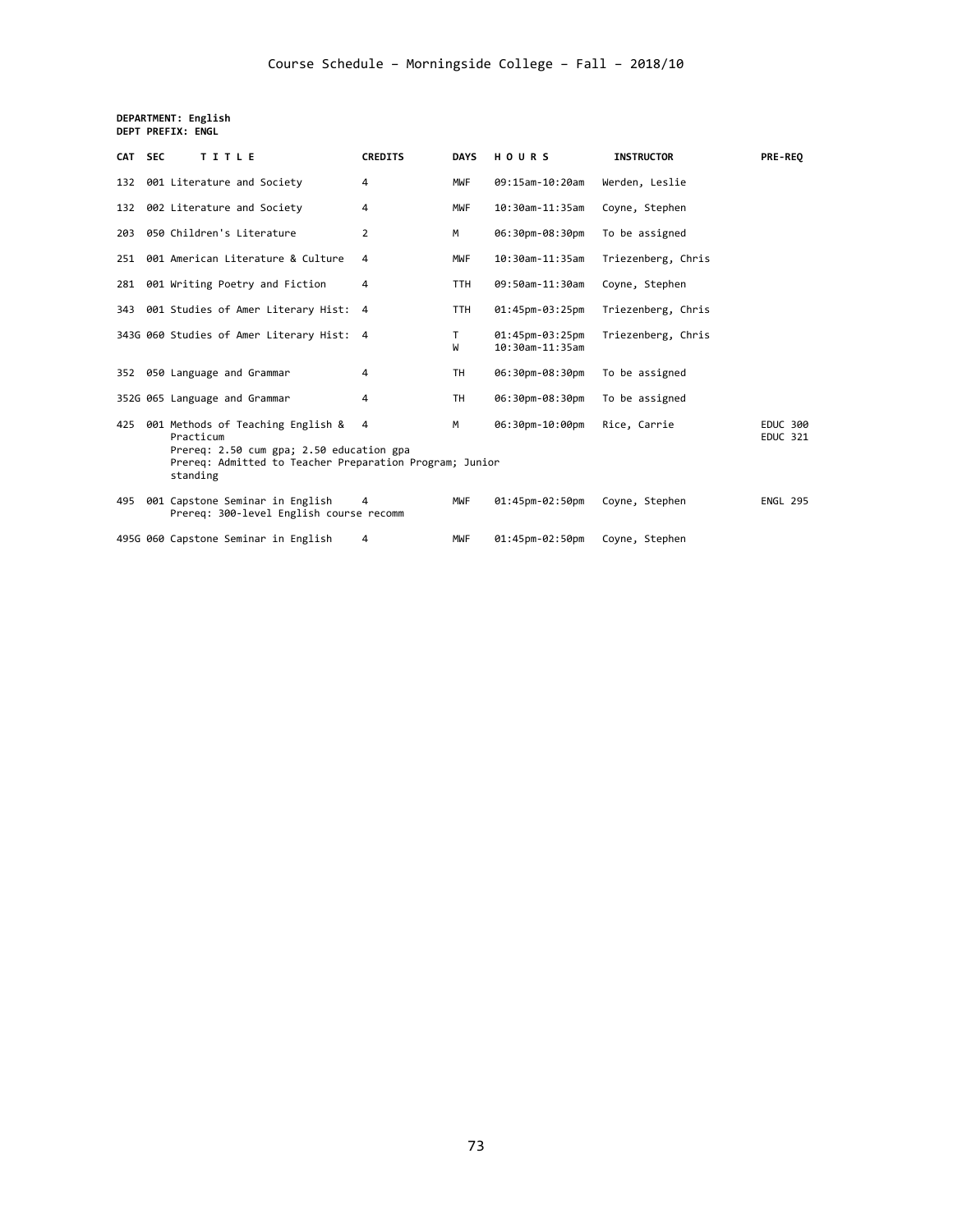**DEPARTMENT: Engineering DEPT PREFIX: ENGR**

| CAT SEC |                              | TITLE | <b>CREDITS</b> | <b>DAYS</b> | HOURS                         | <b>INSTRUCTOR</b> | <b>PRE-REQ</b>  |
|---------|------------------------------|-------|----------------|-------------|-------------------------------|-------------------|-----------------|
|         | 121 FH1 Engineering Graphics |       |                | ттн         | 08:00am-09:40am Slaven. David |                   |                 |
|         | 324 001 Electronics          |       | 4              | MWF         | 08:00am-09:05am               | Kinnaman, Laura   | <b>PHYS 202</b> |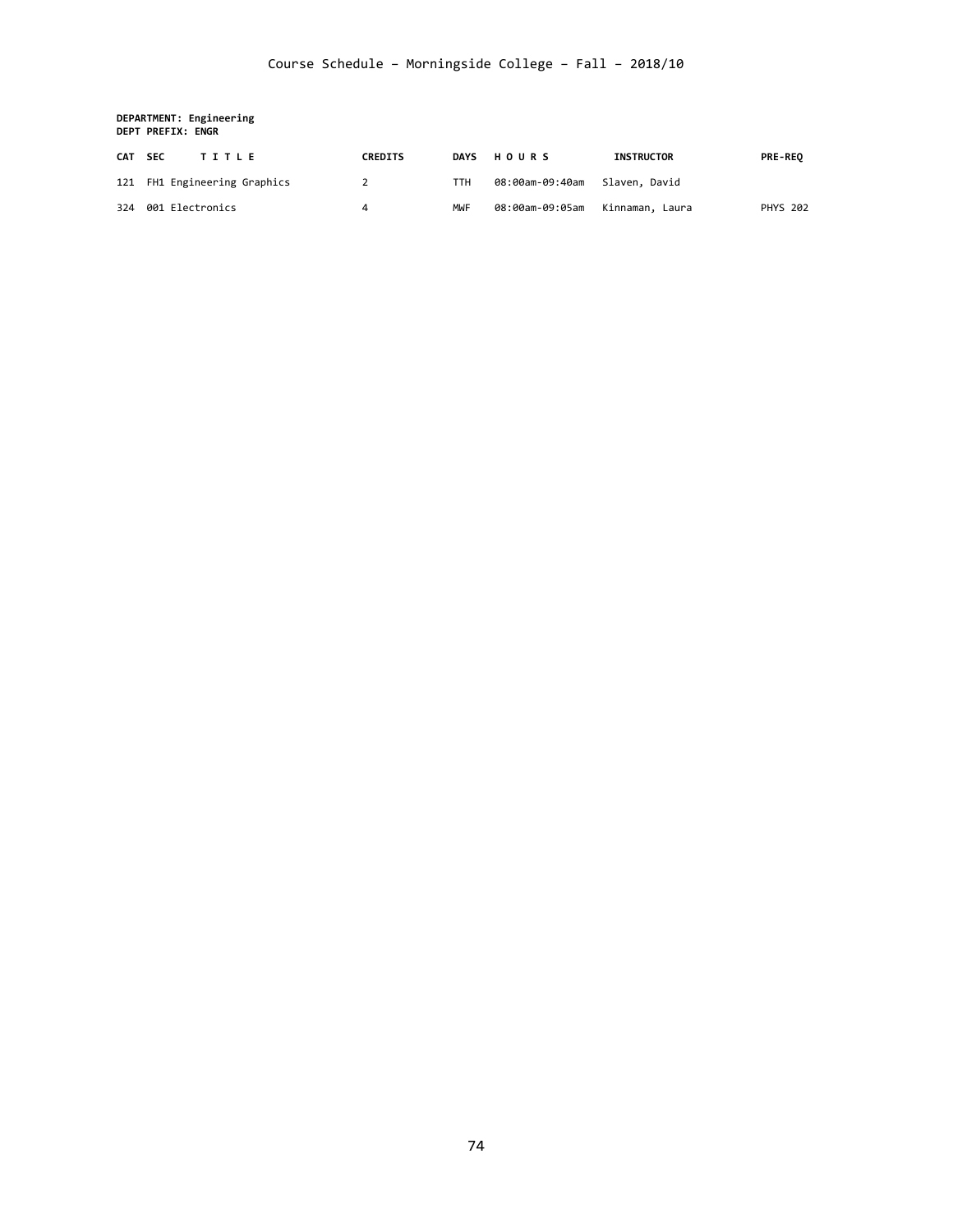**DEPARTMENT: Geography DEPT PREFIX: GEOG**

| CAT SEC | TITLE                                                        | <b>CREDITS</b> |     | DAYS HOURS                      | <b>INSTRUCTOR</b> | <b>PRE-REQ</b> |
|---------|--------------------------------------------------------------|----------------|-----|---------------------------------|-------------------|----------------|
|         | 205 001 Political & Cultural Geography 4<br>Same as POLS 205 |                | MWF | 08:00am-09:05am Green. Kathleen |                   |                |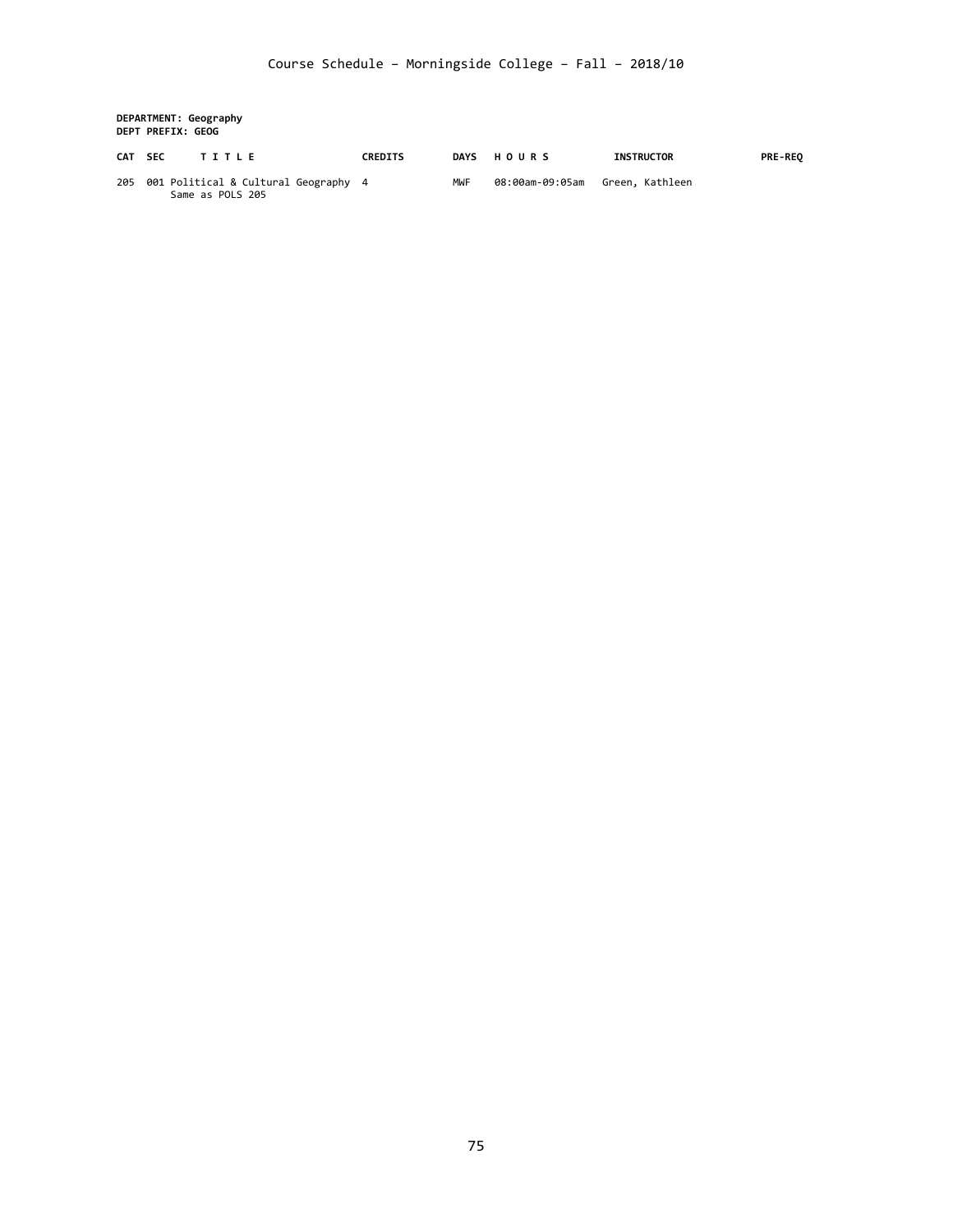### **DEPARTMENT: History DEPT PREFIX: HIST**

| CAT SEC |                                                      | TITLE                                                                | <b>CREDITS</b> | <b>DAYS</b> | HOURS                  | <b>INSTRUCTOR</b> | <b>PRE-REO</b>                     |  |
|---------|------------------------------------------------------|----------------------------------------------------------------------|----------------|-------------|------------------------|-------------------|------------------------------------|--|
|         |                                                      | 158 001 Global Conflict: The Second<br>World War & its Legacies      | 4              | <b>TTH</b>  | 09:50am-11:30am        | Green, Kathleen   |                                    |  |
|         |                                                      | 222 001 Asian Civilizations                                          | 4              | <b>MWF</b>  | $10:30$ am- $11:35$ am | Guelcher, Gregory |                                    |  |
|         |                                                      | 222 002 Asian Civilizations                                          | 4              | <b>MWF</b>  | 01:45pm-02:50pm        | Guelcher, Gregory |                                    |  |
|         |                                                      | 225 001 United States History to 1877                                | 4              | <b>MWF</b>  | 09:15am-10:20am        | Bass, Patrick     |                                    |  |
|         |                                                      | 263 001 History of American Women                                    | 4              | <b>MWF</b>  | 01:45pm-02:50pm        | Green, Kathleen   |                                    |  |
|         |                                                      | 301 001 Modern European Civilization                                 | 4              | TTH.        | 09:50am-11:30am        | Bass, Patrick     |                                    |  |
| 337     |                                                      | 001 Vietnam Wars: History and<br>Legacies                            | 4              | <b>TTH</b>  | 01:45pm-03:25pm        | Guelcher, Gregory |                                    |  |
|         |                                                      | 370 001 Survey of Public History                                     | $\overline{2}$ | TTH.        | 08:00am-08:50am        | Fullerton, Adam   | <b>HIST 226</b><br><b>HIST 301</b> |  |
|         |                                                      | HIST 301 or concurrently, or instructor approval                     |                |             |                        |                   |                                    |  |
|         |                                                      | 465 001 Directed Study in Writing<br>and Research                    | 2              | T           | $11:45$ am- $12:35$ pm | Guelcher, Gregory |                                    |  |
|         | Prereq: HIST 431 or Dept permission; coreq: HIST 476 |                                                                      |                |             |                        |                   |                                    |  |
| 476     |                                                      | 001 Colloquium in History<br>Prereq: One 300-level course in History | $0 - 2$        | TH.         | 11:45am-12:35pm        | Guelcher, Gregory |                                    |  |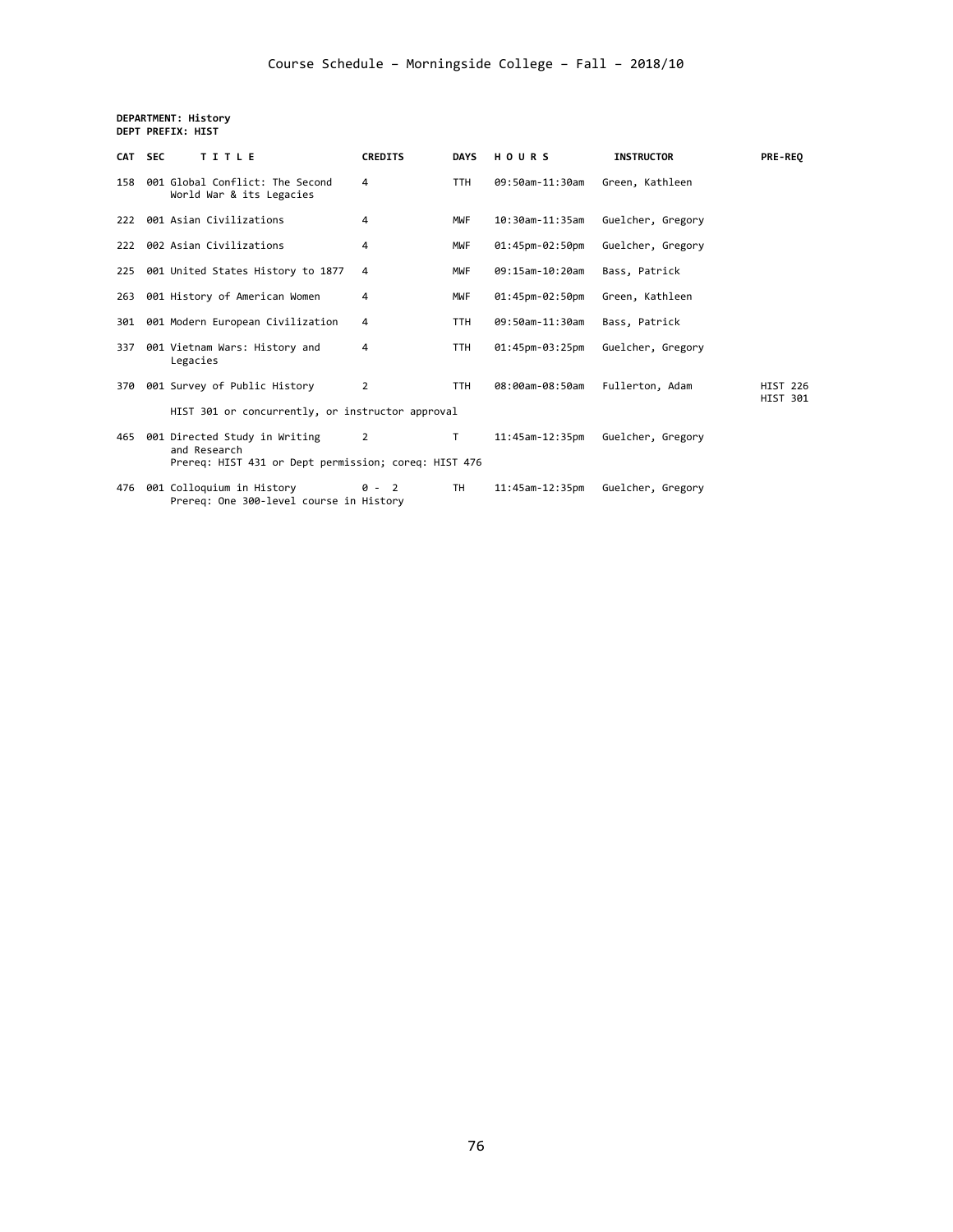| DEPARTMENT: Interdept Honors |  |
|------------------------------|--|
| <b>DEPT PREFIX: HONR</b>     |  |

| CAT SEC | TITLE                                                                                                            | <b>CREDITS</b> | <b>DAYS</b> | HOURS           | <b>INSTRUCTOR</b>                     | <b>PRE-REQ</b> |
|---------|------------------------------------------------------------------------------------------------------------------|----------------|-------------|-----------------|---------------------------------------|----------------|
| 400     | 001 Interdepartmental Honors<br>Seminar<br>Prereq: Minimum 3.50 cum gpa<br>Sophomore, Junior, or Senior Standing | 0              | M           | 01:45pm-03:00pm | Schnieder, Jeremy                     |                |
|         |                                                                                                                  |                |             |                 |                                       |                |
| 400     | 002 Interdepartmental Honors<br>Seminar                                                                          | 0              | TH          |                 | 03:30pm-04:45pm Tinklenberg, Jessica  |                |
|         | Prereq: Minimum 3.50 cum gpa<br>Sophomore, Junior, or Senior Standing                                            |                |             |                 |                                       |                |
| 400     | 003 Interdepartmental Honors<br>Seminar                                                                          | 0              | M           | 03:30pm-04:45pm | Harkness, Geoff                       |                |
|         | Prereg: Minimum 3.50 cum gpa<br>Sophomore, Junior, or Senior Standing                                            |                |             |                 |                                       |                |
| 450     | 001 Honors Mentorship                                                                                            | ø              | TBA         |                 | McFarland, Brian                      |                |
|         |                                                                                                                  |                |             |                 | Campbell, Randolph<br>Kinnaman, Laura |                |
|         | Prereg: Permission of an Honors Director                                                                         |                |             |                 |                                       |                |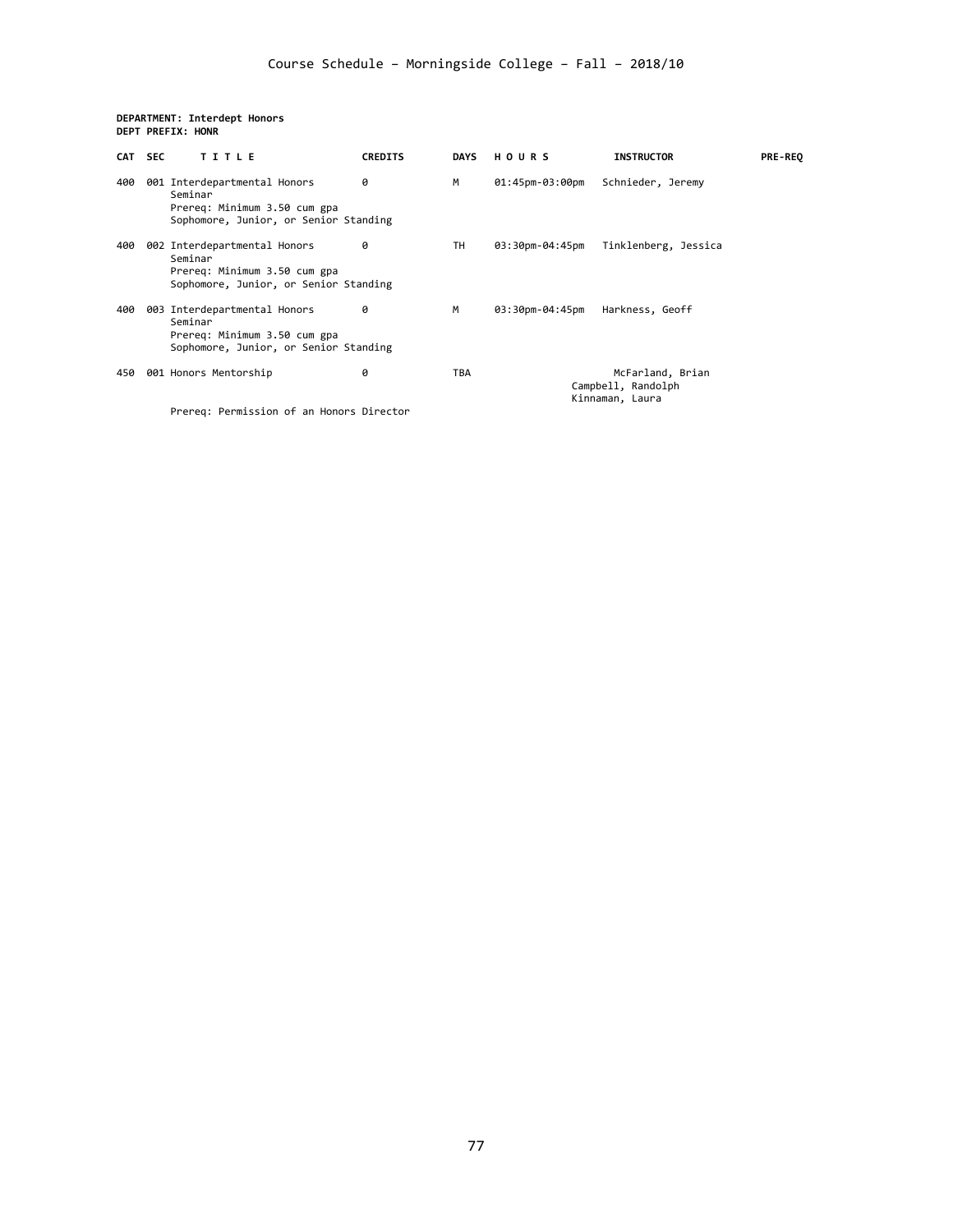|                   | DEPARTMENT: Mathematical Sciences |  |
|-------------------|-----------------------------------|--|
| DEPT PREFIX: MATH |                                   |  |

| CAT | SEC | TITLE                                                                                                                                                                           | <b>CREDITS</b> | DAYS       | HOURS                 | <b>INSTRUCTOR</b>   | <b>PRE-REQ</b>                     |
|-----|-----|---------------------------------------------------------------------------------------------------------------------------------------------------------------------------------|----------------|------------|-----------------------|---------------------|------------------------------------|
| 125 |     | 001 Precalculus<br>Prereq: 2 yrs high school algebra                                                                                                                            |                |            | MTTHF 11:45am-12:35pm | Spicer, Christopher |                                    |
|     |     | 150 001 Elementary Probability and<br>Statistics<br>Prereq: 2 yrs high school algebra                                                                                           | 4              |            | MTTHF 11:45am-12:35pm | Bade, Regina        |                                    |
|     |     | 150 002 Elementary Probability and<br>Statistics<br>Prereq: 2 yrs high school algebra                                                                                           | 4              |            | MTTHF 12:45pm-01:35pm | Bade, Regina        |                                    |
|     |     | 150 003 Elementary Probability and<br>Statistics<br>Prereq: 2 yrs high school algebra                                                                                           | 4              | <b>MWF</b> | 09:15am-10:20am       | Claxton, Shannon    |                                    |
|     |     | 150 004 Elementary Probability and<br>Statistics<br>Prereq: 2 yrs high school algebra                                                                                           | 4              | MWF        | 09:15am-10:20am       | Canning, Eric       |                                    |
|     |     | 150 005 Elementary Probability and<br>Statistics<br>Prereq: 2 yrs high school algebra                                                                                           | 4              | MWF        | 01:45pm-02:50pm       | To be assigned      |                                    |
|     |     | 205 001 Calculus & Analytic Geometry I 4<br>Prereq: Any precalculus course or 2 yrs. high school algebra, including trigonometry                                                |                |            | MTTHF 12:45pm-01:35pm | Weinstein, Tessa    |                                    |
| 210 |     | 001 Transition to Abstract<br>Mathematics                                                                                                                                       | 4              | MWF        | 10:30am-11:35am       | Spicer, Christopher | <b>MATH 205</b><br>CSCI 202        |
|     |     | 212 001 Applied Quantitative Analysis                                                                                                                                           | 4              | MTTHF      | 11:45am-12:35pm       | Canning, Eric       |                                    |
|     |     | 212 002 Applied Quantitative Analysis                                                                                                                                           | 4              | MTTHF      | 12:45pm-01:35pm       | Canning, Eric       |                                    |
|     |     | 212 003 Applied Quantitative Analysis                                                                                                                                           | 4              | TTH.       | 08:00am-09:40am       | To be assigned      |                                    |
|     |     | 307 001 Multivariable Calculus and<br>Differential Equations                                                                                                                    | 4              | <b>MWF</b> | 01:45pm-02:50pm       | Weinstein, Tessa    | <b>MATH 206</b>                    |
|     |     | 315 001 Modern Algebra I                                                                                                                                                        | 4              | <b>MWF</b> | 08:00am-09:50am       | Spicer, Christopher | <b>MATH 210</b><br><b>MATH 215</b> |
|     |     | 400 001 Mathematical Sciences Capstone 2<br>Senior standing                                                                                                                     |                | TH         | 01:45pm-03:25pm       | Weinstein, Tessa    |                                    |
| 425 |     | 050 Methods of Teaching Secondary<br>Mathematics & Practicum<br>Prereq: 2.50 cum gpa; 2.50 education gpa<br>Prereq: Admitted to Teacher Preparation Program; Junior<br>standing | 2              | T          | 06:30pm-08:30pm       | McHugh, Steven      |                                    |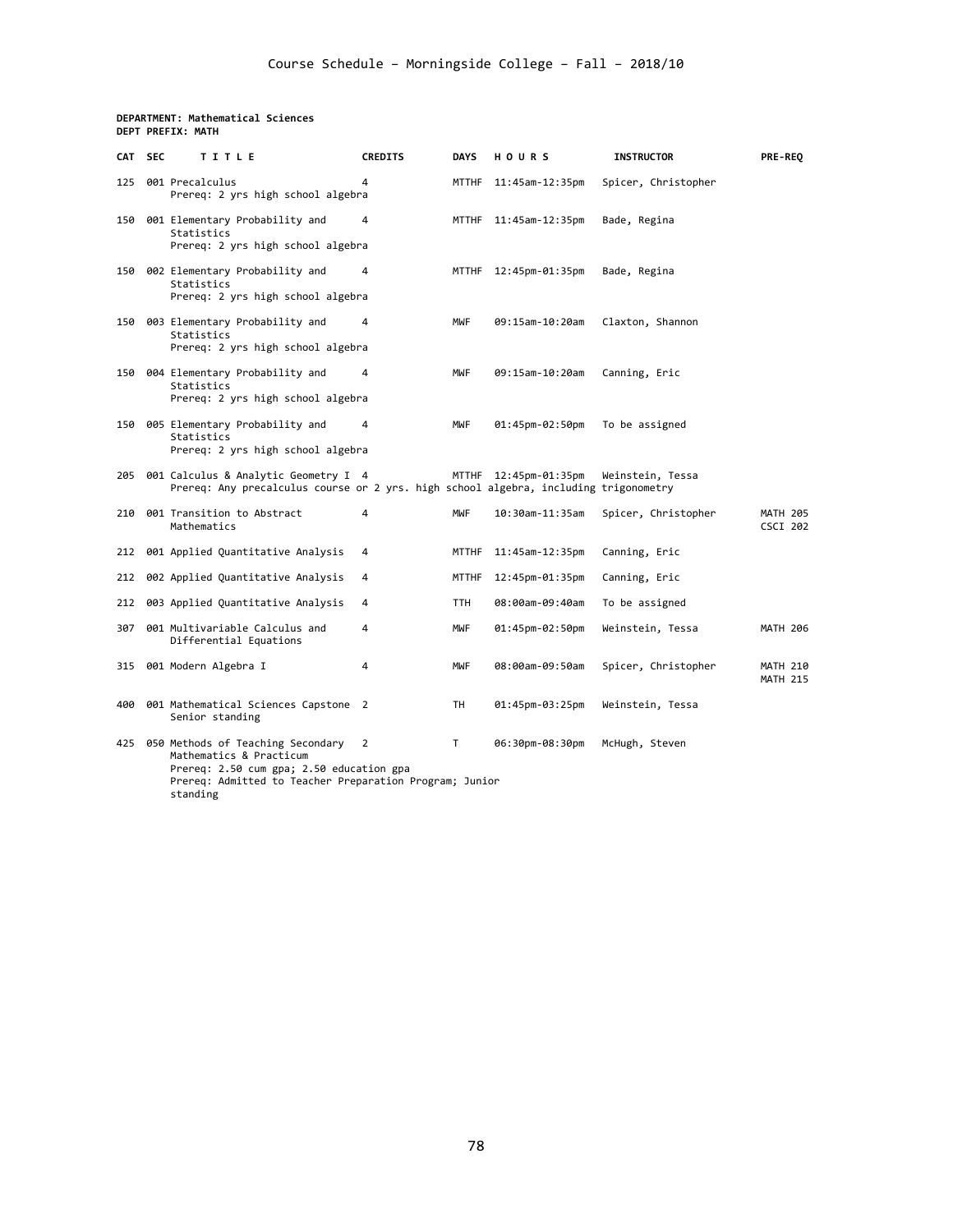**DEPARTMENT: Morningside DEPT PREFIX: MORN**

| CAT SEC | TITLE                                      | <b>CREDITS</b>                                      | <b>DAYS</b> | HOURS                  | <b>INSTRUCTOR</b>   | <b>PRE-REO</b>  |
|---------|--------------------------------------------|-----------------------------------------------------|-------------|------------------------|---------------------|-----------------|
| 070     | 001 Intermediate Algebra                   | 4                                                   | TTH         | 01:45pm-03:25pm        | Keiser, Leo         |                 |
| 074     | 001 Academic Reading                       | $\overline{2}$                                      | MTH         | 11:45am-12:35pm        | Schnieder, Jeremy   |                 |
| 075     | FH1 Academic Writing<br>First half course. | $\overline{2}$<br>Meets first half of the semester. | <b>MWF</b>  | 08:00am-09:05am        | Schnieder, Jeremy   |                 |
|         | 101 002 First Year Seminar                 | 4                                                   | <b>MWF</b>  | 09:15am-10:20am        | Pleuss, Jessica     |                 |
|         | 101 004 First Year Seminar                 | 4                                                   | <b>MWF</b>  | 10:30am-11:35am        | Sesterhenn, Timothy |                 |
| 101     | 005 First Year Seminar                     | 4                                                   | <b>MWF</b>  | $10:30$ am- $11:35$ am | Ament, Gail         |                 |
| 101     | 006 First Year Seminar                     | 4                                                   | MWF         | 01:45pm-02:50pm        | Elder, David        |                 |
|         | 101 007 First Year Seminar                 | 4                                                   | MWF         | 10:30am-11:35am        | To be assigned      |                 |
|         | 101 008 First Year Seminar                 | 4                                                   | <b>MWF</b>  | 08:00am-09:05am        | Slaven, David       |                 |
| 101     | 009 First Year Seminar                     | 4                                                   | TTH.        | 09:50am-11:30am        | Molland, Shelley    |                 |
| 101     | 010 First Year Seminar                     | 4                                                   | <b>MWF</b>  | 09:15am-10:20am        | Elder, David        |                 |
|         | 101 011 First Year Seminar                 | 4                                                   | TTH         | 01:45pm-03:25pm        | Yates, Richard      |                 |
| 101     | 012 First Year Seminar                     | 4                                                   | TTH.        | 01:45pm-03:25pm        | Weber, Heath        |                 |
| 102     | 001 Composition and Communication          | 4                                                   | TTH.        | 09:50am-11:30am        | Werden, Leslie      | <b>MORN 101</b> |
| 450     | 001 Internship                             | - 6<br>$1 -$                                        | <b>TBA</b>  |                        | Hinga, Bethany      |                 |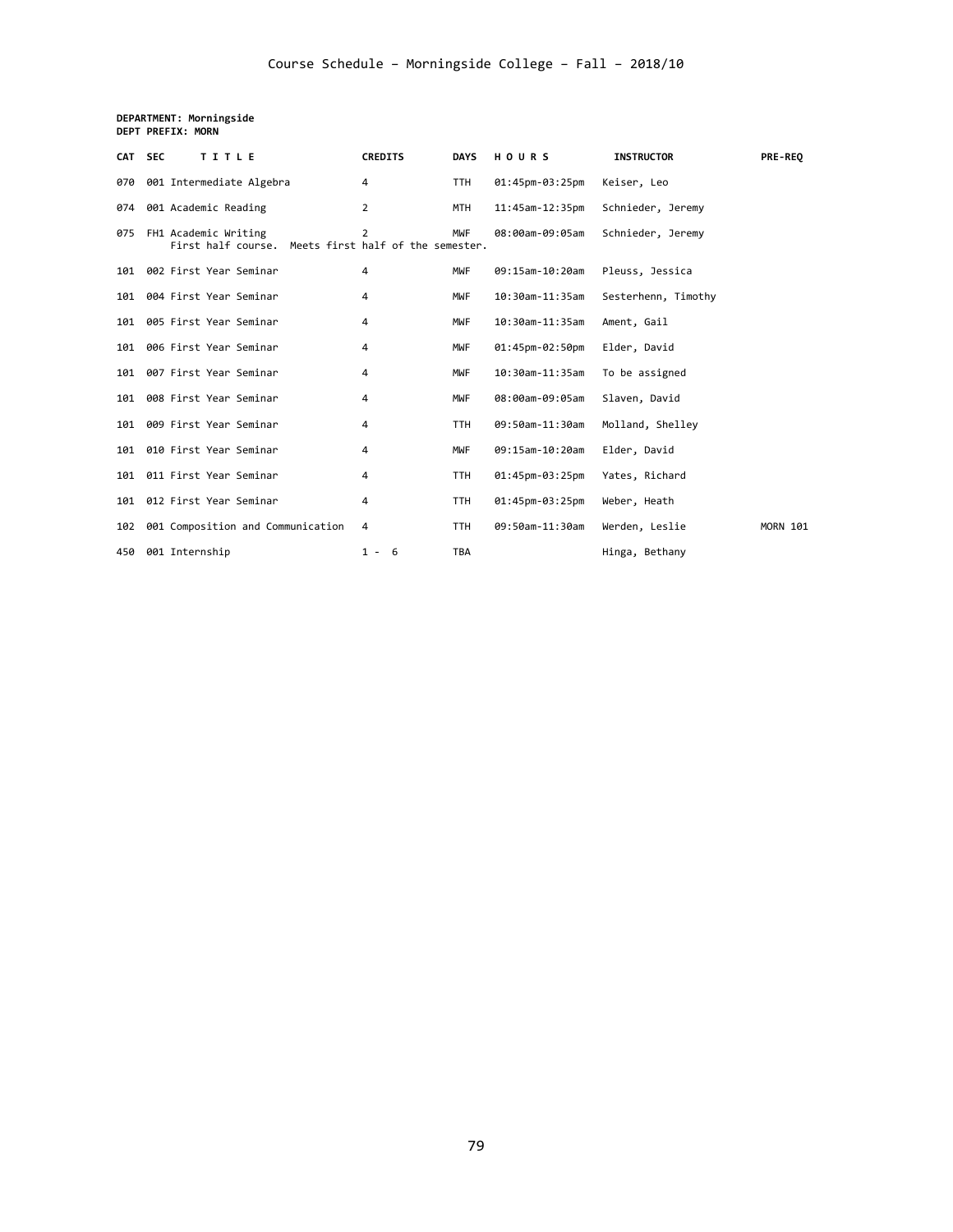### **DEPARTMENT: Music-Applied Lessons DEPT PREFIX: MUAL**

| CAT | SEC<br>TITLE                                                                                             | <b>CREDITS</b> | DAYS       | HOURS           | <b>INSTRUCTOR</b>                     | <b>PRE-REQ</b>  |
|-----|----------------------------------------------------------------------------------------------------------|----------------|------------|-----------------|---------------------------------------|-----------------|
| 100 | 001 Private Lesson Seminar<br>Required of all students enrolled in a 100 level<br>private lession.       | 0              | W          | 12:45pm-01:35pm | Weber, Heath                          |                 |
| 160 | 001 Class Piano I                                                                                        | 1              | TH         | 09:00am-09:50am | Grossman, Michele                     |                 |
| 160 | 002 Class Piano I                                                                                        | $\mathbf{1}$   | T          | 09:00am-09:50am | Grossman, Michele                     |                 |
| 163 | 001 Class Piano III                                                                                      | 1              | T.         | 10:00am-10:50am | Grossman, Michele                     | <b>MUAL 162</b> |
| 165 | 001 Private Piano                                                                                        | 1              | TBA        |                 | March, James                          |                 |
| 165 | 002 Private Piano                                                                                        | 1              | TBA        |                 | March, Kathryn                        |                 |
| 168 | 001 Private Harpsichord                                                                                  | 1              | TBA        |                 | March, James                          |                 |
| 170 | 001 Private Brass                                                                                        | 1              | TBA        |                 | Kisor, Justin                         |                 |
| 170 | 002 Private Brass                                                                                        | 1              | TBA        |                 | Hutchins, Tony                        |                 |
| 171 | 001 Private Percussion                                                                                   | 1              | TBA        |                 | Smith, Ron                            |                 |
| 172 | 001 Private Woodwinds                                                                                    | 1              | TBA        |                 | Gross, Diane                          |                 |
| 172 | 002 Private Woodwinds                                                                                    | 1              | TBA        |                 | Neugebauer Luebke,                    |                 |
| 172 | 003 Private Woodwinds                                                                                    | 1              | TBA        |                 | O'Leary, Jay                          |                 |
| 172 | 004 Private Woodwinds                                                                                    | 1              | TBA        |                 | Kingdon, Casey                        |                 |
| 180 | 001 Private Strings                                                                                      | 1              | TBA        |                 | May - Patterson, El                   |                 |
| 180 | 002 Private Strings                                                                                      | 1              | TBA        |                 | Dillman, Kristin                      |                 |
| 180 | 003 Private Strings                                                                                      | 1              | TBA        |                 | March, Stephanie                      |                 |
| 182 | 001 Private Guitar                                                                                       | 1              | TBA        |                 | Langley, Michael                      |                 |
| 193 | 001 Private Voice                                                                                        | 1              | TBA        |                 | Hendrix-Case, Suzan<br>Brown, Melissa |                 |
| 193 | 002 Private Voice                                                                                        | 1              | TBA        |                 | Lundberg, Stephen                     |                 |
| 193 | 003 Private Voice                                                                                        | 1              | TBA        |                 | Saulsbury, Kathryn                    |                 |
| 193 | 004 Private Voice                                                                                        | 1              | TBA        |                 | Burton, Shannon                       |                 |
| 193 | 005 Private Voice                                                                                        | 1              | TBA        |                 | Webb, Adam                            |                 |
| 200 | 001 Private Lesson Seminar<br>Required of all students enrolled in a 200 or 400 level<br>private lesson. | 0              | W          | 12:45pm-01:35pm | Weber, Heath                          |                 |
| 265 | 001 Private Piano                                                                                        | $1 - 2$        | TBA        |                 | March, James                          |                 |
| 265 | 002 Private Piano                                                                                        | $1 - 2$        | <b>TBA</b> |                 | March, Kathryn                        |                 |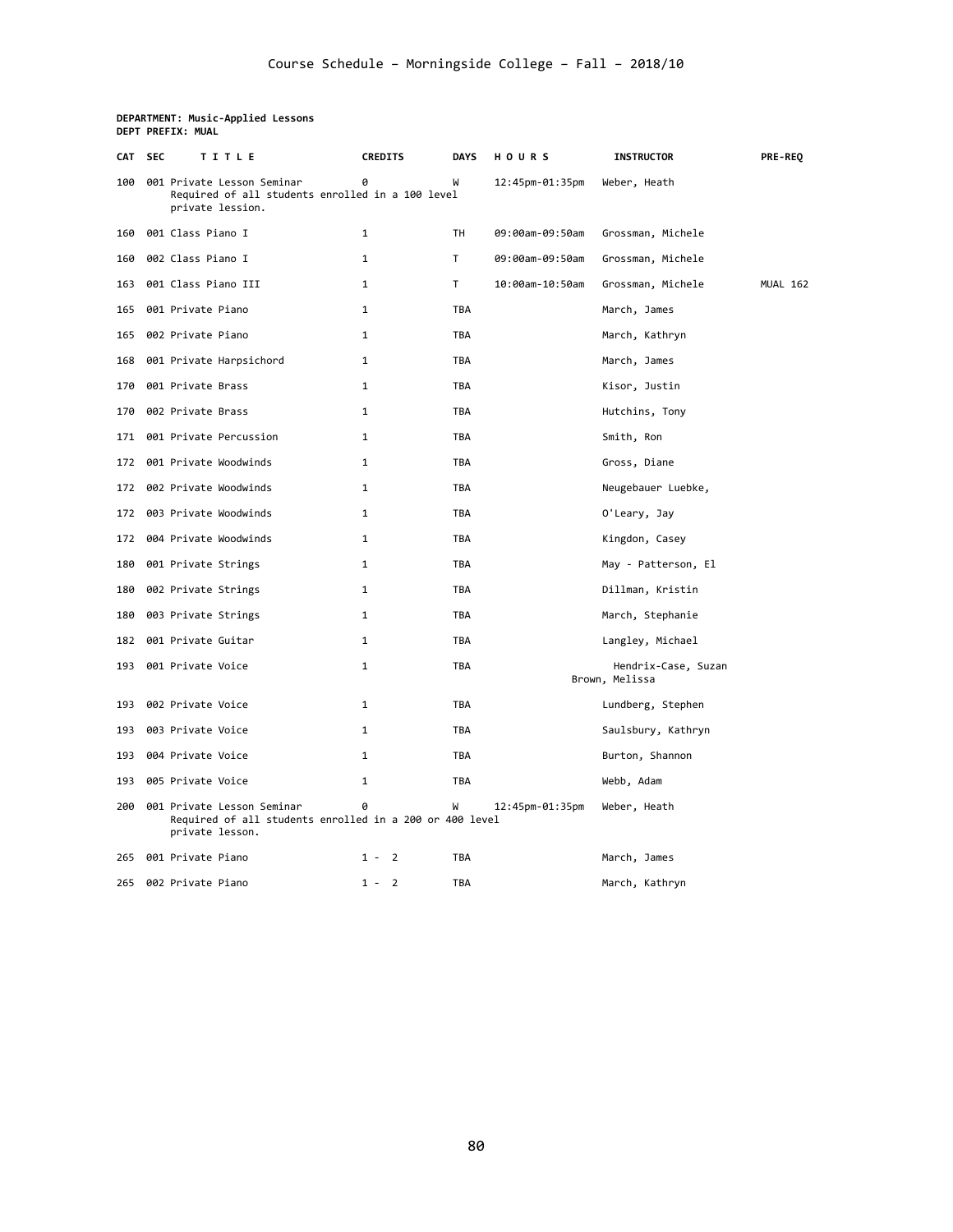|                   | DEPARTMENT: Music-Applied Lessons |  |
|-------------------|-----------------------------------|--|
| DEPT PREFIX: MUAL |                                   |  |

|     | CAT SEC<br>TITLE                                                                                                                                          | <b>CREDITS</b>     | DAYS<br>HOURS | <b>INSTRUCTOR</b><br><b>PRE-REQ</b>   |  |
|-----|-----------------------------------------------------------------------------------------------------------------------------------------------------------|--------------------|---------------|---------------------------------------|--|
| 270 | 001 Private Brass                                                                                                                                         | $1 - 2$            | TBA           | Kisor, Justin                         |  |
| 270 | 002 Private Brass                                                                                                                                         | $1 - 2$            | TBA           | Hutchins, Tony                        |  |
| 270 | 003 Private Brass                                                                                                                                         | $1 - 2$            | TBA           | Gibson, Robert                        |  |
|     | 271 001 Private Percussion                                                                                                                                | $1 - 2$            | TBA           | Smith, Ron                            |  |
|     | 272 001 Private Woodwinds                                                                                                                                 | $1 - 2$            | TBA           | Gross, Diane                          |  |
|     | 272 002 Private Woodwinds                                                                                                                                 | $1 - 2$            | TBA           | Neugebauer Luebke,                    |  |
|     | 272 003 Private Woodwinds                                                                                                                                 | $1 - 2$            | TBA           | O'Leary, Jay                          |  |
|     | 272 004 Private Woodwinds                                                                                                                                 | $1 - 2$            | TBA           | Kingdon, Casey                        |  |
| 280 | 001 Private Strings                                                                                                                                       | $1 - 2$            | TBA           | May - Patterson, El                   |  |
| 280 | 002 Private Strings                                                                                                                                       | $1 - 2$            | TBA           | Dillman, Kristin                      |  |
| 280 | 003 Private Strings                                                                                                                                       | $1 - 2$            | TBA           | March, Stephanie                      |  |
|     | 282 001 Private Guitar                                                                                                                                    | $1 - 2$            | TBA           | Langley, Michael                      |  |
|     | 293 001 Private Voice                                                                                                                                     | $1 - 2$            | TBA           | Hendrix-Case, Suzan<br>Brown, Melissa |  |
| 293 | 002 Private Voice                                                                                                                                         | $1 - 2$            | TBA           | Lundberg, Stephen                     |  |
| 293 | 003 Private Voice                                                                                                                                         | $1 - 2$            | TBA           | Saulsbury, Kathryn                    |  |
| 293 | 004 Private Voice                                                                                                                                         | $1 - 2$            | TBA           | Burton, Shannon                       |  |
|     | 293 005 Private Voice                                                                                                                                     | $1 - 2$            | TBA           | Webb, Adam                            |  |
|     | 321 001 Junior Recital Seminar<br>Coreq: 400-level private lesson<br>Co-req: 400-level of applied lesson for instrument/voice presented in junior recital | 1                  | TBA           | To be assigned                        |  |
|     | 465 001 Private Piano                                                                                                                                     | $1 - 2$            | TBA           | March, James                          |  |
| 465 | 002 Private Piano                                                                                                                                         | $1 - 2$            | TBA           | March, Kathryn                        |  |
| 470 | 001 Private Brass                                                                                                                                         | $1 - 2$            | TBA           | Kisor, Justin                         |  |
| 470 | 002 Private Brass                                                                                                                                         | $1 - 2$            | TBA           |                                       |  |
|     |                                                                                                                                                           | $1 - 2$            |               | Hutchins, Tony                        |  |
| 470 | 003 Private Brass                                                                                                                                         | $1 - 2$            | TBA           | Gibson, Robert                        |  |
|     | 471 001 Private Percussion                                                                                                                                |                    | TBA           | Smith, Ron                            |  |
|     | 472 001 Private Woodwinds                                                                                                                                 | $1 - 2$            | TBA           | Gross, Diane                          |  |
|     | 472 002 Private Woodwinds<br>472 003 Private Woodwinds                                                                                                    | $1 - 2$<br>$1 - 2$ | TBA           | Neugebauer Luebke,<br>O'Leary, Jay    |  |
|     |                                                                                                                                                           |                    | TBA           |                                       |  |
|     | 472 004 Private Woodwinds                                                                                                                                 | $1 - 2$            | TBA           | Kingdon, Casey                        |  |
| 480 | 001 Private Strings                                                                                                                                       | $1 - 2$            | TBA           | May - Patterson, El                   |  |
| 480 | 002 Private Strings                                                                                                                                       | $1 - 2$            | TBA           | Hutchins, Tony                        |  |
| 480 | 003 Private Strings                                                                                                                                       | $1 - 2$            | TBA           | March, Stephanie                      |  |
| 493 | 001 Private Voice                                                                                                                                         | $1 - 2$            | TBA           | Hendrix-Case, Suzan<br>Brown, Melissa |  |
| 493 | 002 Private Voice                                                                                                                                         | $1 - 2$            | TBA           | Lundberg, Stephen                     |  |
| 493 | 003 Private Voice                                                                                                                                         | $1 - 2$            | TBA           | Saulsbury, Kathryn                    |  |
|     | 493 004 Private Voice                                                                                                                                     | $1 - 2$            | TBA           | Burton, Shannon                       |  |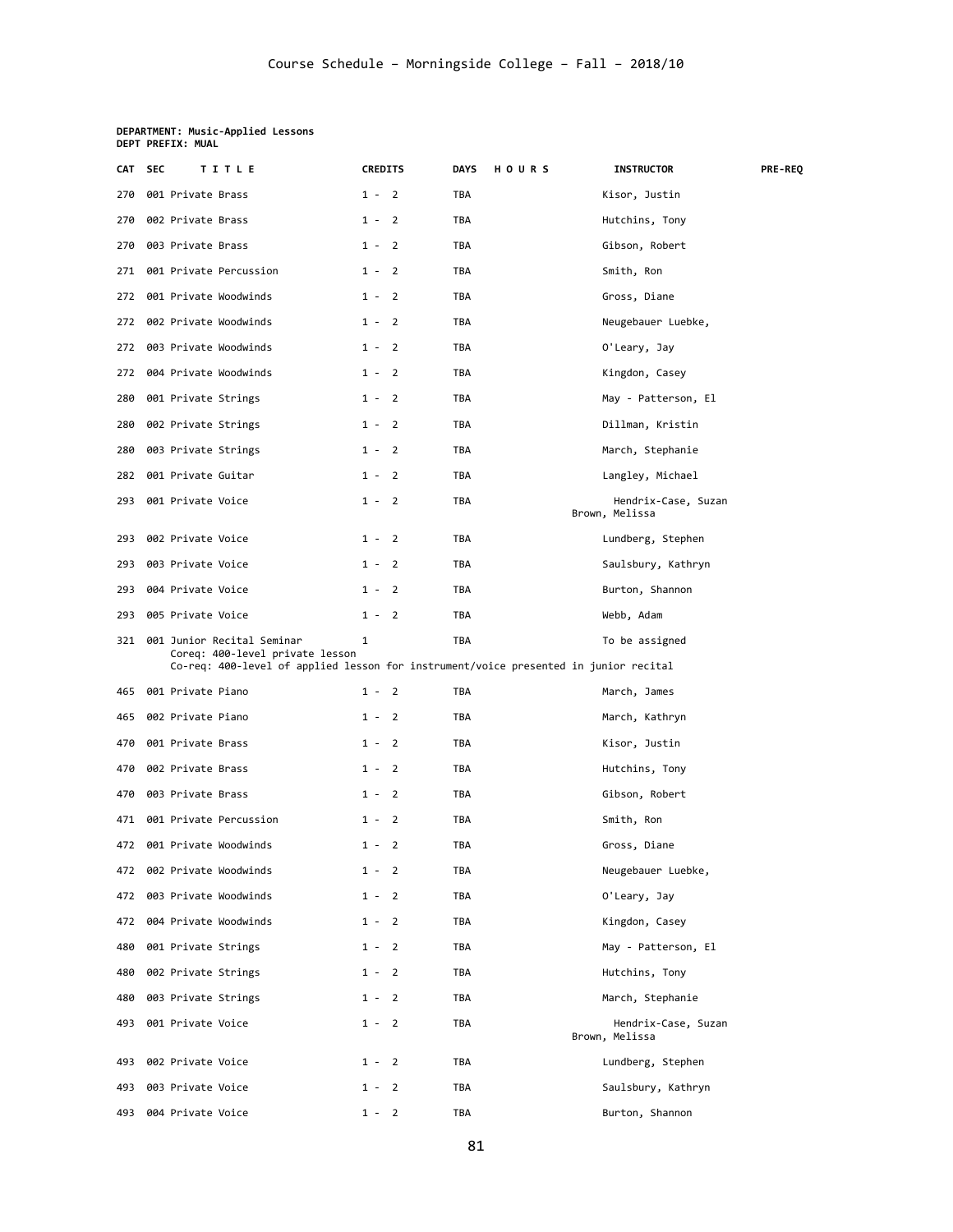|         | 493 005 Private Voice<br>DEPARTMENT: Music Education<br>DEPT PREFIX: MUED                                                                      | $1 - 2$        | <b>TBA</b>  |                 | Webb, Adam         |                 |
|---------|------------------------------------------------------------------------------------------------------------------------------------------------|----------------|-------------|-----------------|--------------------|-----------------|
| CAT SEC | TITLE                                                                                                                                          | <b>CREDITS</b> | <b>DAYS</b> | HOURS           | <b>INSTRUCTOR</b>  | <b>PRE-REO</b>  |
| 101     | 001 Introduction to Music<br>Education and Practicum                                                                                           | $\overline{2}$ | <b>TTH</b>  | 07:50am-08:40am | Neugebauer Luebke, |                 |
| 215     | 001 Pedagogy of Brass                                                                                                                          | 1              | WF          | 11:45am-12:35pm | Hutchins, Tony     |                 |
| 309     | 001 Instructional Design & Assess<br>in Music Education & Practicum                                                                            | $\overline{2}$ | <b>TTH</b>  | 08:50am-09:40am | Neugebauer Luebke, | <b>MUED 101</b> |
| 330     | 001 Music Methods for the<br>Elementary Teacher<br>Prereq: 2.50 cum gpa; 2.50 education gpa<br>Prereg: Admitted to Teacher Preparation Program | $\overline{2}$ | T           | 11:45am-01:35pm | Nelson, Marta      | <b>EDUC 300</b> |
| 416     | 001 Instrumental Methods                                                                                                                       | 1              | <b>TTH</b>  | 12:45pm-01:35pm | Macklin, Shane     | <b>MUSC 222</b> |
| 440     | 001 Student Teaching-Elementary<br>Vocal<br>Prereq: Completion of required education courses and<br>approval of Teacher Education Committee    | $2 - 6$        | <b>TBA</b>  |                 | Neugebauer Luebke, |                 |
| 442     | 001 Student Teaching-Secondary<br>Vocal<br>Prereg: Completion of required education courses and<br>approval of Teacher Education Committee     | $2 - 6$        | <b>TBA</b>  |                 | Neugebauer Luebke, |                 |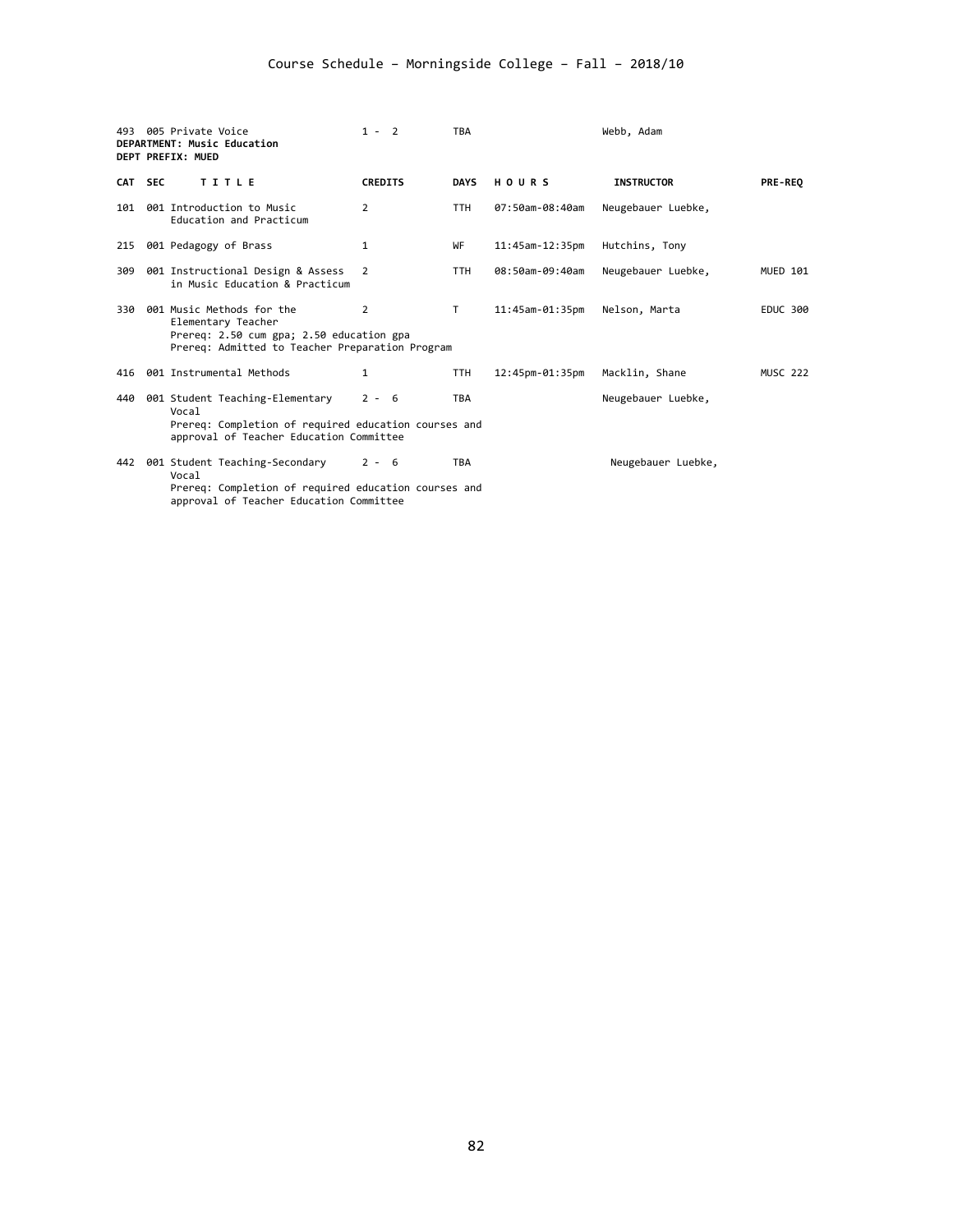### **DEPARTMENT: Music-Ensembles DEPT PREFIX: MUEN**

| <b>CAT</b> | <b>SEC</b><br>TITLE                          | <b>CREDITS</b> | DAYS      | HOURS                              | <b>INSTRUCTOR</b>                     | <b>PRE-REQ</b> |
|------------|----------------------------------------------|----------------|-----------|------------------------------------|---------------------------------------|----------------|
| 270        | 001 Brass Ensemble                           | 0 - 1          | TBA       |                                    | Hutchins, Tony                        |                |
| 271        | 001 Percussion Ensemble                      | 0 - 1          | TBA       |                                    | Smith, Ron                            |                |
| 272        | 001 Woodwind Ensemble                        | $0 - 1$        | TBA       |                                    | Macklin, Shane                        |                |
| 273        | 001 Symphonic Wind Ensemble                  | 0-1            | MW<br>F.  | 04:30pm-06:15pm<br>03:00pm-05:30pm | Macklin, Shane                        |                |
| 274        | 001 Jazz Ensemble<br>Audition required       | 0-1            | TTH       | 05:00pm-06:20pm                    | Hutchins, Tony                        |                |
|            | 277 050 Marching Mustangs                    | 0 - 1          | MW<br>F.  | 04:30pm-06:15pm<br>03:00pm-05:30pm | Macklin, Shane                        |                |
|            | Audition Required                            |                |           |                                    |                                       |                |
| 280        | 001 Orchestra<br>Audition required           | 0 - 1          | М         | 06:00pm-08:30pm                    | Burton, Sean                          |                |
| 289        | 050 Master Chorale                           | 0 - 1          | Τ         | 07:30pm-09:30pm                    | Watson, Timothy                       |                |
| 290        | 001 College Choir                            | 0 - 1          | MW<br>TTH | 03:00pm-04:20pm<br>03:30pm-04:50pm | Watson, Timothy                       |                |
|            | Audition required                            |                |           |                                    |                                       |                |
| 293        | 001 Bel Canto Singers                        | 0 - 1          | TTH       | 11:45am-12:35pm                    | Neugebauer Luebke,                    |                |
| 294        | 001 Singing Men                              | 0 - 1          | TTH       | 11:45am-12:35pm                    | Watson, Timothy                       |                |
| 295        | 001 Vocal Jazz Ensemble<br>Audition required | 0-1            | TTH       | 05:00pm-06:20pm                    | Watson, Timothy                       |                |
| 296        | 050 Opera Theater                            | 0 - 1          | TTH       | 07:00pm-08:30pm                    | Burton, Shannon<br>Saulsbury, Kathryn |                |
| 470        | 001 Brass Ensemble                           | 0 - 1          | TBA       |                                    | Hutchins, Tony                        |                |
| 471        | 001 Percussion Ensemble                      | 0 - 1          | TBA       |                                    | Smith, Ron                            |                |
| 472        | 001 Woodwind Ensemble                        | $0 - 1$        | TBA       |                                    | Macklin, Shane                        |                |
| 473        | 001 Symphonic Wind Ensemble                  | $0 - 1$        | МW<br>F.  | 04:30pm-06:15pm<br>03:00pm-05:30pm | Macklin, Shane                        |                |
| 474        | 001 Jazz Ensemble<br>Audition required       | 0-1            | TTH       | 05:00pm-06:20pm                    | Hutchins, Tony                        |                |
| 477        | 050 Marching Mustangs                        | 0 - 1          | MW        | 04:30pm-06:15pm                    | Macklin, Shane                        |                |
|            | Audition Required                            |                | F.        | 03:00pm-05:30pm                    |                                       |                |
| 480        | 001 Orchestra<br>Audition required           | $0 - 1$        | м         | 06:00pm-08:30pm                    | Burton, Sean                          |                |
| 489        | 050 Master Chorale                           | 0 - 1          | Τ         | 07:30pm-09:30pm                    | To be assigned                        |                |
| 490        | 001 College Choir                            | 0 - 1          | МW        | 03:00pm-04:20pm                    | To be assigned                        |                |
|            | Audition required                            |                | TTH       | 03:30pm-04:50pm                    |                                       |                |
| 493        | 001 Bel Canto Singers                        | $0 - 1$        | TTH       | $11:45$ am- $12:35$ pm             | Neugebauer Luebke,                    |                |
| 494        | 001 Singing Men                              | $0 - 1$        | TTH       | 11:45am-12:35pm                    | To be assigned                        |                |
| 495        | 001 Vocal Jazz Ensemble<br>Audition required | 0 -<br>1       | TTH       | 05:00pm-06:20pm                    | To be assigned                        |                |
| 496        | 050 Opera Theater                            | 0 - 1          | TTH       | 07:00pm-08:30pm                    | Burton, Shannon<br>Saulsbury, Kathryn |                |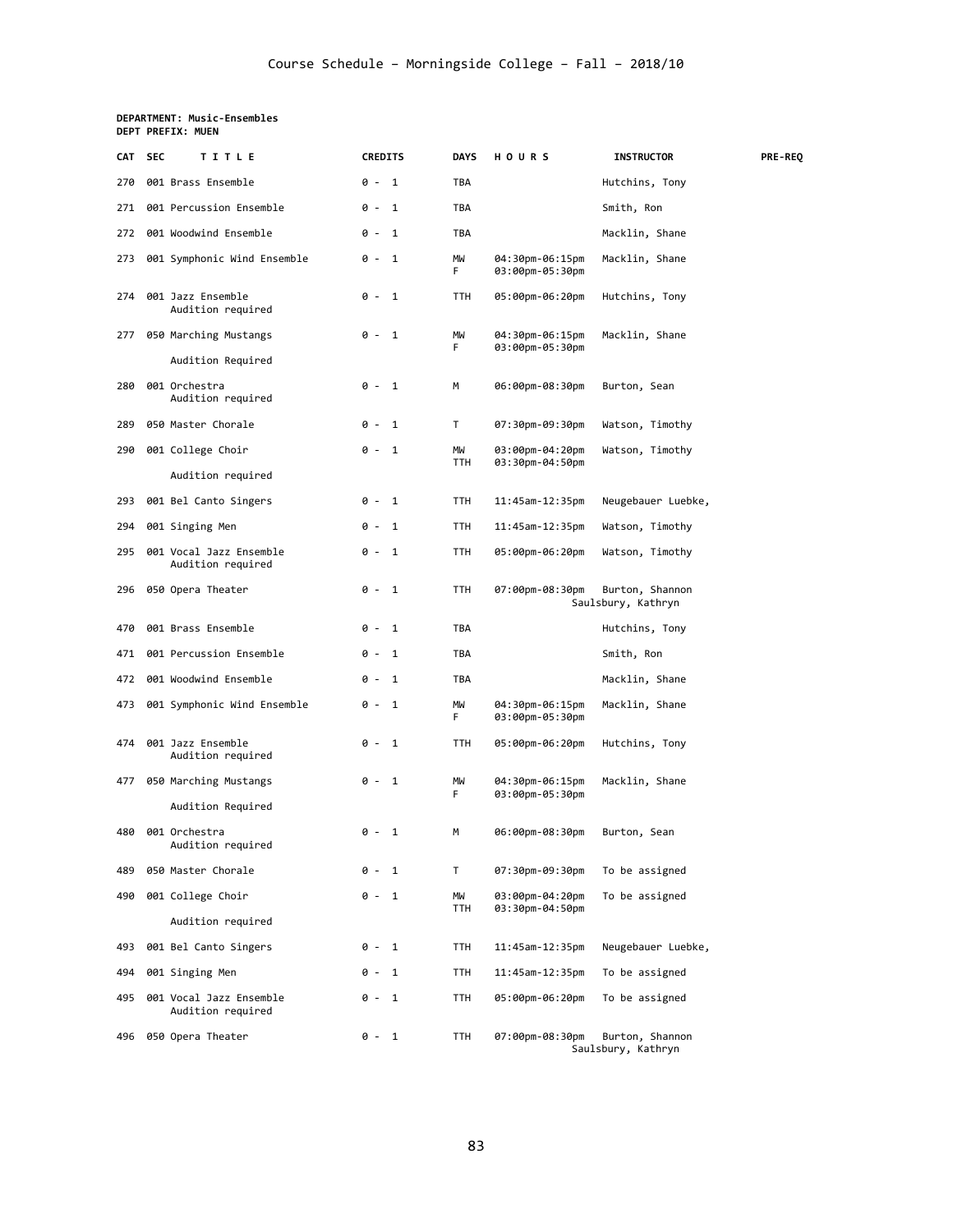### **DEPARTMENT: Music History and Literature DEPT PREFIX: MUHL**

| CAT SEC | TITLE                            | <b>CREDITS</b> | <b>DAYS</b> | <b>HOURS</b>    | <b>INSTRUCTOR</b> | <b>PRE-REQ</b>                     |
|---------|----------------------------------|----------------|-------------|-----------------|-------------------|------------------------------------|
|         | 102 001 Introduction to Music    | 4              | <b>MWF</b>  | 01:45pm-02:50pm | Brown, Melissa    |                                    |
|         | 401 001 Music History I          | $\overline{4}$ | MWF         | 09:15am-10:20am | March. James      | <b>MUHL 102</b><br><b>MUTC 133</b> |
|         | Prereq: Soph Jury research paper |                |             |                 |                   |                                    |

84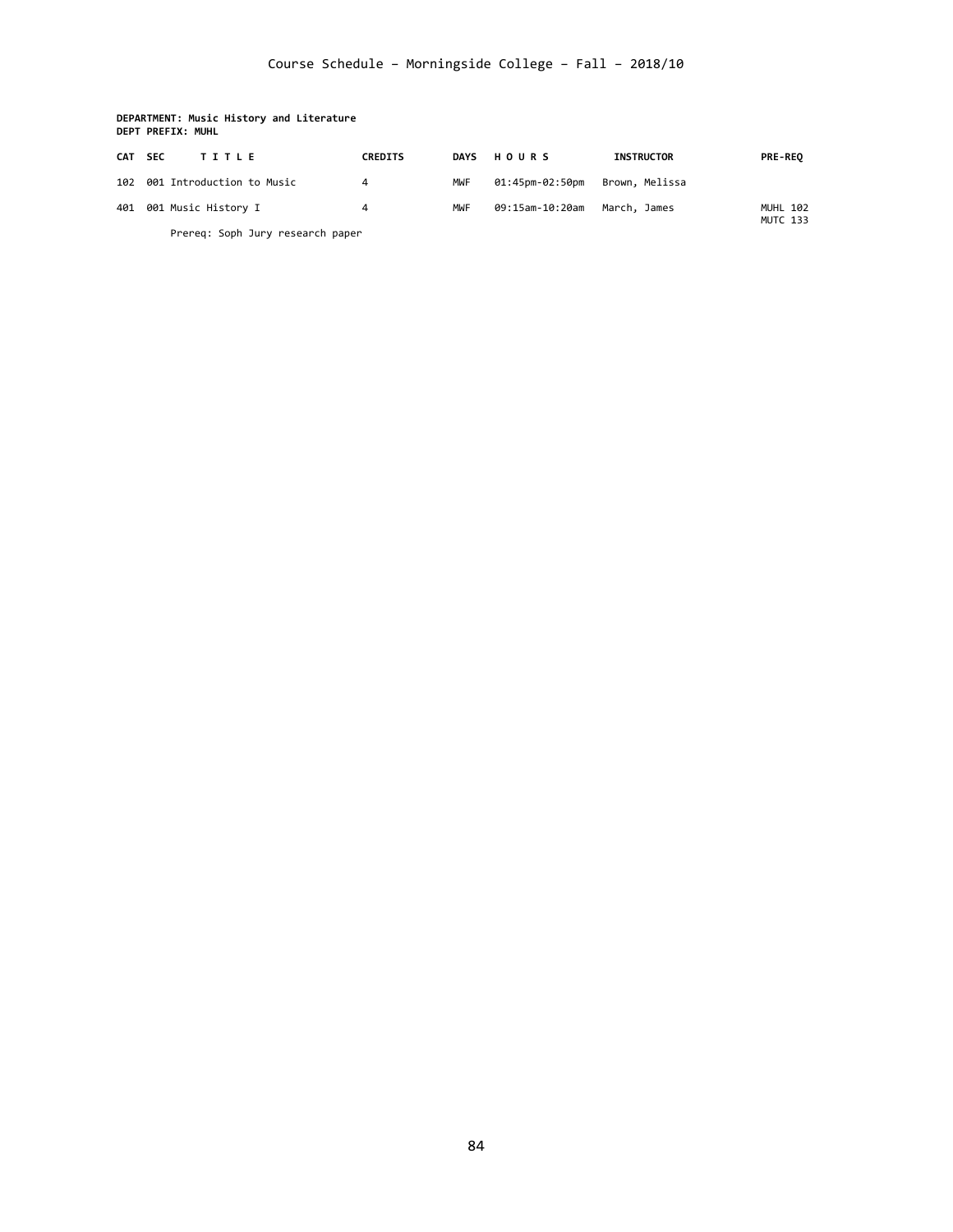### **DEPARTMENT: Music DEPT PREFIX: MUSC**

|     | CAT SEC<br>TITLE                                           | <b>CREDITS</b> | <b>DAYS</b> | HOURS           | <b>INSTRUCTOR</b>   | PRE-REO    |
|-----|------------------------------------------------------------|----------------|-------------|-----------------|---------------------|------------|
|     | 102 001 Recital Attendance                                 | 0              | TBA         |                 | Hendrix-Case, Suzan |            |
|     | 222 001 Introduction to Conducting                         | 2              | TTH         | 01:45pm-02:35pm | To be assigned      |            |
|     | 302 001 Recital Attendance                                 | 0              | TBA         |                 | Hendrix-Case, Suzan |            |
| 313 | 001 Diction for Singers I:<br>English, Italian, and German | $\overline{2}$ | <b>MWF</b>  | 08:00am-08:45am | Hendrix-Case, Suzan | Instr Perm |
| 400 | 001 Internship in Music<br>Senior standing                 | $1 - 6$        | TBA         |                 | Weber, Heath        | Instr Perm |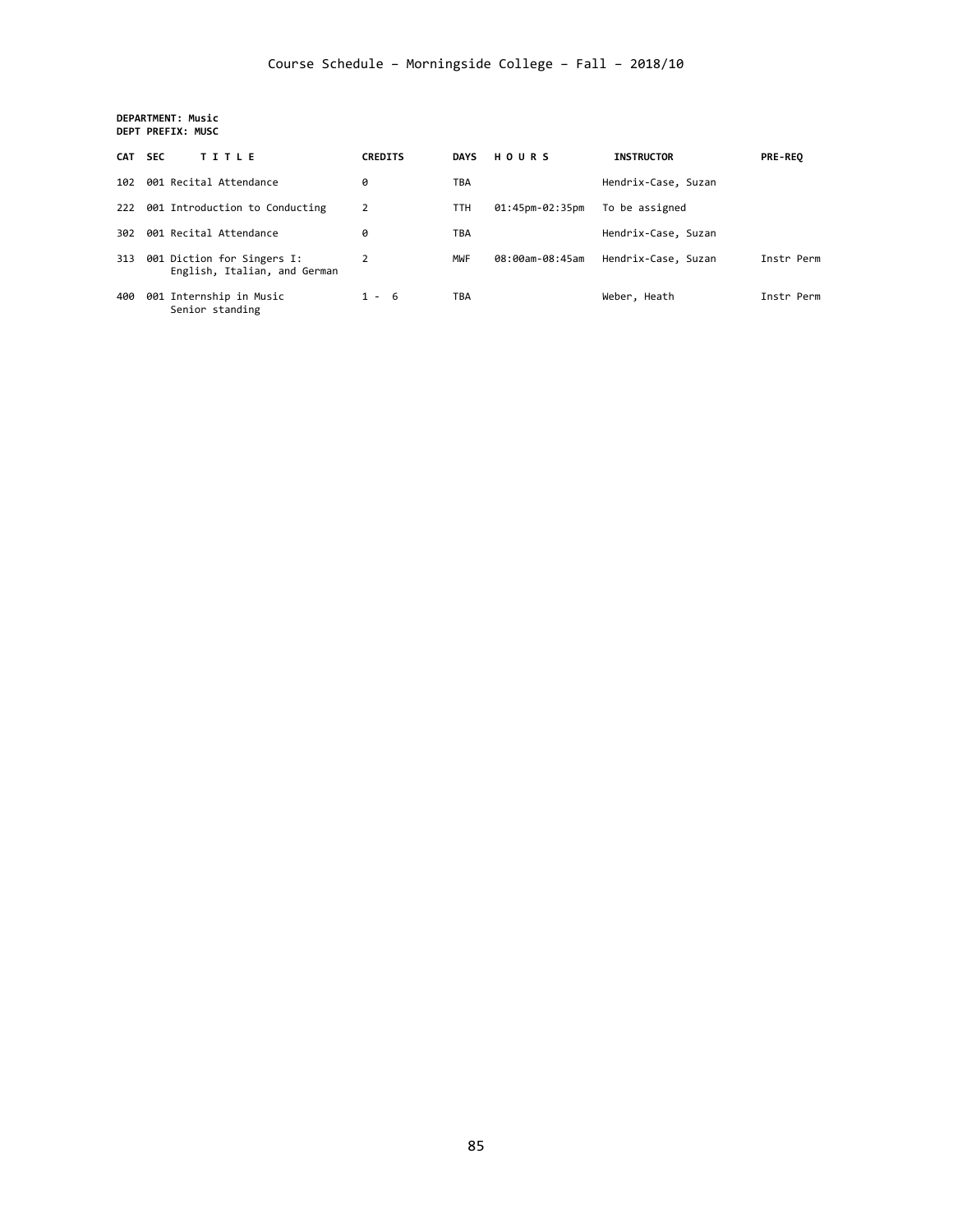## **DEPARTMENT: Music Theory and Composition DEPT PREFIX: MUTC**

| CAT | <b>SEC</b> | TITLE                                    | <b>CREDITS</b> | DAYS              | HOURS                              | <b>INSTRUCTOR</b> | <b>PRE-REQ</b>  |
|-----|------------|------------------------------------------|----------------|-------------------|------------------------------------|-------------------|-----------------|
| 103 |            | 001 Music Technology                     | 2              | MTH               | 12:45pm-01:35pm                    | Meyer, Kati       |                 |
|     |            | 132 001 Music Theory & Ear Training I 4  |                | <b>MWF</b><br>TTH | 10:30am-11:20am<br>09:50am-10:40am | Meyer, Kati       |                 |
|     |            | 232 001 Music Theory & Ear Traning III 4 |                | <b>MWF</b><br>TTH | 09:15am-10:05am<br>10:50am-11:40am | Meyer, Kati       | <b>MUTC 133</b> |
|     |            | Prereg: MUTC 133 with C- or better       |                |                   |                                    |                   |                 |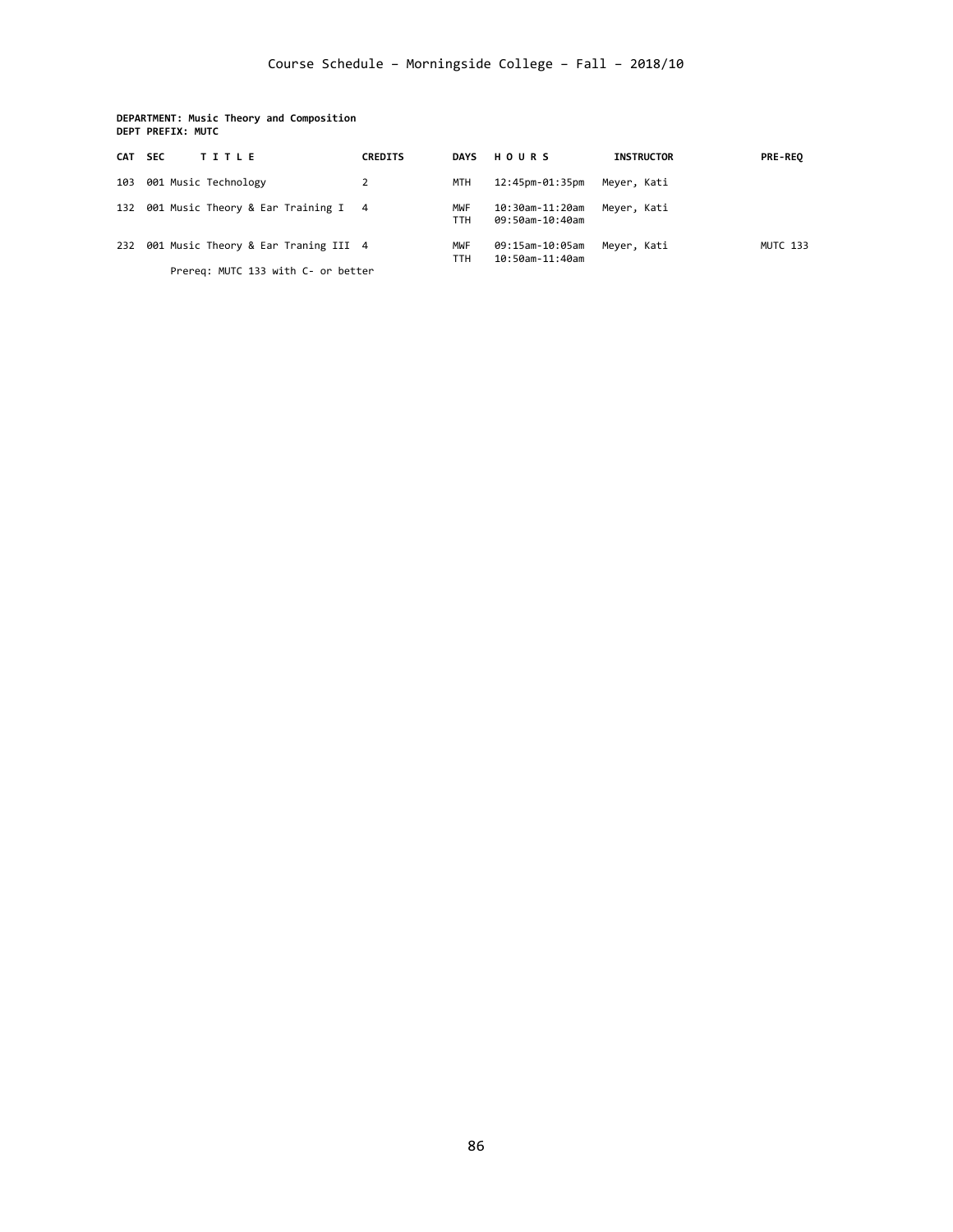**DEPARTMENT: Natural Science DEPT PREFIX: NSCI**

| CAT SEC | TITLE                                                                                                     | <b>CREDITS</b> | DAYS | HOURS                         | <b>INSTRUCTOR</b> | <b>PRE-REQ</b> |
|---------|-----------------------------------------------------------------------------------------------------------|----------------|------|-------------------------------|-------------------|----------------|
|         | 425 050 Methods of Teaching Secondary 4<br>Science & Practicum<br>Prereq: 2.50 cum gpa; 2.5 education gpa |                | M    | 06:30pm-10:00pm Watts, Steven |                   | EDUC 321       |

Prereq: Admitted to Teacher Preparation Program; Jr standing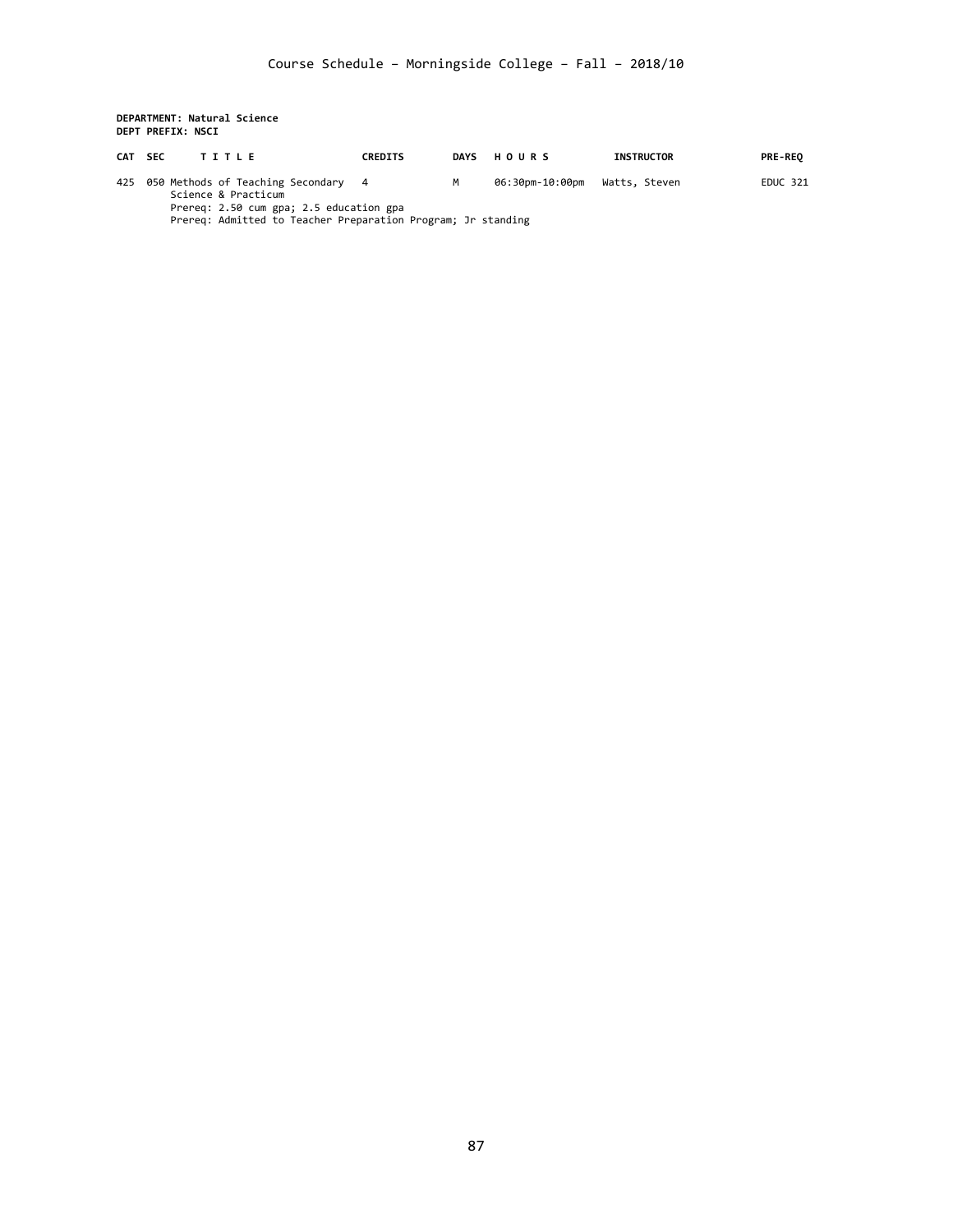### **DEPARTMENT: Nursing Education DEPT PREFIX: NURS**

| CAT | TITLE<br><b>SEC</b>                                      | <b>CREDITS</b> | <b>DAYS</b>           | HOURS                                                 | <b>INSTRUCTOR</b>                     | <b>PRE-REQ</b>                                                                              |
|-----|----------------------------------------------------------|----------------|-----------------------|-------------------------------------------------------|---------------------------------------|---------------------------------------------------------------------------------------------|
| 200 | 001 Iowa Student Nurses<br>Association Convention        | 1              | TBA                   |                                                       | Haverhals, Amanda                     |                                                                                             |
|     | 201 001 Introduction to Nursing<br>Concepts and Practice | 4              | M<br>F<br>T           | 09:15am-10:20am<br>08:00am-10:20am<br>07:00am-11:00am | Haverhals, Amanda                     | <b>BIOL 207</b><br><b>BIOL 208</b><br><b>CHEM 110</b><br><b>MORN 102</b><br><b>PSYC 101</b> |
| 201 | 002 Introduction to Nursing<br>Concepts and Practice     | 4              | M<br>F.<br><b>TH</b>  | 09:15am-10:20am<br>08:00am-10:20am<br>07:00am-11:00am | Haverhals, Amanda                     | <b>BIOL 207</b><br><b>BIOL 208</b><br><b>CHEM 110</b><br><b>MORN 102</b><br><b>PSYC 101</b> |
|     | 201 003 Introduction to Nursing<br>Concepts and Practice | 4              | М<br>F<br>$\mathsf T$ | 09:15am-10:20am<br>08:00am-10:20am<br>07:00am-11:00am | Haverhals, Amanda<br>Johnson, Cynthia | BIOL 207<br>BIOL 208<br><b>CHEM 110</b><br><b>MORN 102</b><br>PSYC 101                      |
| 201 | 004 Introduction to Nursing<br>Concepts and Practice     | 4              | M<br>F<br>TH          | 09:15am-10:20am<br>08:00am-10:20am<br>07:00am-11:00am | Haverhals, Amanda<br>Johnson, Cynthia | <b>BIOL 207</b><br><b>BIOL 208</b><br><b>CHEM 110</b><br><b>MORN 102</b><br><b>PSYC 101</b> |
| 201 | 005 Introduction to Nursing<br>Concepts and Practice     | 4              | M<br>F<br>T           | 09:15am-10:20am<br>08:00am-10:20am<br>07:00am-11:00am | Haverhals, Amanda<br>Patton, Shannon  | <b>BIOL 207</b><br><b>BIOL 208</b><br><b>CHEM 110</b><br><b>MORN 102</b><br><b>PSYC 101</b> |
| 201 | 006 Introduction to Nursing<br>Concepts and Practice     | 4              | M<br>F<br>TH          | 09:15am-10:20am<br>08:00am-10:20am<br>07:00am-11:00am | Haverhals, Amanda<br>Kovarna, Mary    | BIOL 207<br>BIOL 208<br><b>CHEM 110</b><br><b>MORN 102</b><br><b>PSYC 101</b>               |
| 204 | 001 Health Assessment                                    | 4              | M<br>W<br>M           | 08:00am-09:10am<br>08:00am-10:20am<br>12:45pm-03:15pm | Doeschot, Lori                        | <b>BIOL 207</b><br><b>BIOL 208</b>                                                          |
| 204 | 002 Health Assessment                                    | 4              | M<br>W<br>W           | 08:00am-09:10am<br>08:00am-10:20am<br>12:45pm-03:15pm | Doeschot, Lori                        | BIOL 207<br><b>BIOL 208</b>                                                                 |
| 304 | 001 Mental Health                                        | 4              | М<br>МT               | 08:00am-11:30am<br>03:00pm-09:00pm                    | De Boer, Peggy                        | <b>NURS 212</b>                                                                             |
| 304 | 002 Mental Health                                        | 4              | М<br>МT               | 08:00am-11:30am<br>03:00pm-09:00pm                    | De Boer, Peggy                        | <b>NURS 212</b>                                                                             |
| 304 | 003 Mental Health                                        | 4              | М<br>МT               | 08:00am-11:30am<br>03:00pm-09:00pm                    | De Boer, Peggy<br>Doeschot, Lori      | <b>NURS 212</b>                                                                             |
| 304 | 004 Mental Health                                        | 4              | M<br>МT               | 08:00am-11:30am<br>03:00pm-09:00pm                    | De Boer, Peggy<br>French, Sharon      | <b>NURS 212</b>                                                                             |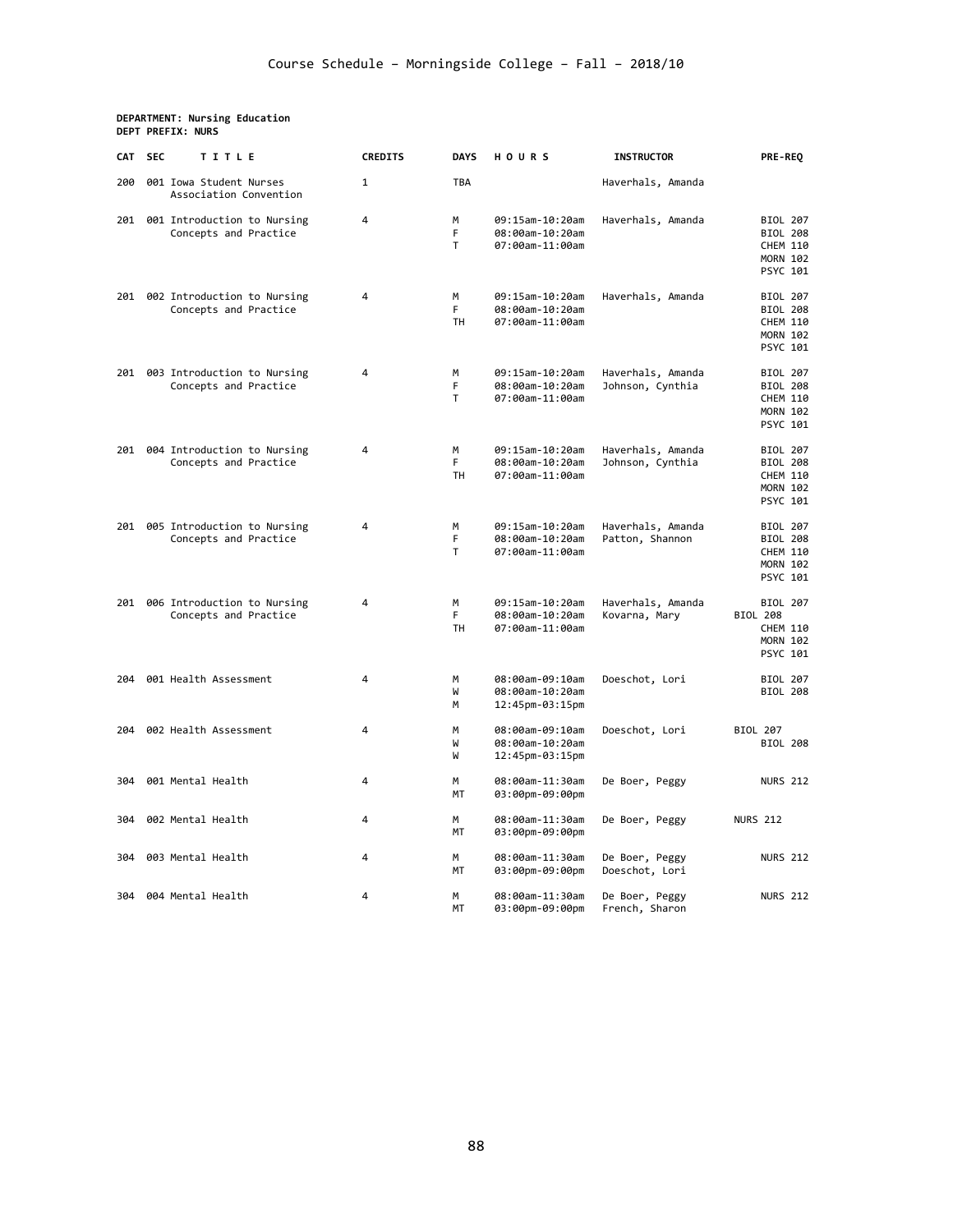# **DEPARTMENT: Nursing Education DEPT PREFIX: NURS**

|     | CAT SEC<br>TITLE                                                        | <b>CREDITS</b> | <b>DAYS</b>       | HOURS                                 | <b>INSTRUCTOR</b>                   | <b>PRE-REQ</b>                                        |
|-----|-------------------------------------------------------------------------|----------------|-------------------|---------------------------------------|-------------------------------------|-------------------------------------------------------|
| 311 | 001 Applied Pathophysiology                                             | 2              | МT                | 12:00pm-01:30pm                       | Georgesen, Sharlene                 | <b>NURS 212</b>                                       |
| 314 | 001 Acute and Chronic Nursing I                                         | 4              | T<br><b>WTHF</b>  | 08:00am-11:30am<br>06:30am-12:30pm    | Hobbs, Dawn                         | <b>NURS 212</b>                                       |
|     | 314 002 Acute and Chronic Nursing I                                     | 4              | T<br><b>WTHF</b>  | 08:00am-11:30am<br>06:30am-12:30pm    | Hobbs, Dawn                         | <b>NURS 212</b>                                       |
|     | 314 003 Acute and Chronic Nursing I                                     | 4              | T<br><b>WTHF</b>  | 08:00am-11:30am<br>06:30am-12:30pm    | Hobbs, Dawn<br>Honsbruch, Danielle  | <b>NURS 212</b>                                       |
| 314 | 004 Acute and Chronic Nursing I                                         | 4              | T<br>WTHF         | 08:00am-11:30am<br>06:30am-12:30pm    | Hobbs, Dawn<br>Honsbruch, Danielle  | <b>NURS 212</b>                                       |
| 314 | 005 Acute and Chronic Nursing I                                         | 4              | T<br><b>WTHF</b>  | 08:00am-11:30am<br>06:30am-12:30pm    | Hobbs, Dawn<br>Torticill, MaryClai  | <b>NURS 212</b>                                       |
|     | 314 006 Acute and Chronic Nursing I                                     | 4              | T<br><b>WTHF</b>  | 08:00am-11:30am<br>06:30am-12:30pm    | Hobbs, Dawn<br>Terry, Briana        | <b>NURS 212</b>                                       |
| 403 | 001 Research Utilization in<br>Nursing                                  | 2              | МT                | 01:00pm-02:00pm                       | Kovarna, Mary                       | <b>MATH 150</b><br><b>NURS 306</b><br><b>NURS 315</b> |
| 407 | 001 Complex Pediatric Nursing                                           | 2              | МT                | 08:00am-09:30am                       | Georgesen, Sharlene                 | <b>NURS 210</b><br><b>NURS 315</b>                    |
| 415 | 001 Complex Health Situations                                           | 8              | МT<br><b>WTHF</b> | 09:45am-12:15pm<br>06:30am-01:30pm    | Sells, Lauri                        | <b>NURS 315</b><br><b>NURS 316</b>                    |
| 415 | 002 Complex Health Situations                                           | 8              | МT<br><b>WTHF</b> | 09:45am-12:15pm<br>06:30am-01:30pm    | Sells, Lauri<br>Harms, Trisha       | <b>NURS 315</b><br><b>NURS 316</b>                    |
| 415 | 003 Complex Health Situations                                           | 8              | МT<br>WTHF        | 09:45am-12:15pm<br>06:30am-01:30pm    | Sells, Lauri<br>Guy, Richelle       | <b>NURS 315</b><br><b>NURS 316</b>                    |
| 415 | 004 Complex Health Situations                                           | 8              | МT<br><b>WTHF</b> | $09:45$ am-12:15pm<br>06:30am-01:30pm | Sells, Lauri<br>Fletcher, Deborah   | <b>NURS 315</b><br><b>NURS 316</b>                    |
| 415 | 005 Complex Health Situations                                           | 8              | МT<br><b>WTHF</b> | 09:45am-12:15pm<br>06:30am-01:30pm    | Sells, Lauri<br>Georgesen, Sharlene | <b>NURS 315</b><br><b>NURS 316</b>                    |
| 430 | NCLEX Review Course<br>$\top$                                           | $\overline{2}$ | TBA               |                                       | Georgesen, Sharlene                 | <b>NURS 415</b>                                       |
|     | 491 001 Independent Study: Hereditary<br>Cancer: Detection & Prevention | $1 - 4$        | <b>TBA</b>        |                                       | Doeschot, Lori                      |                                                       |
|     | 491 002 Independent Study:<br>Interdisciplinary Appr Nursing            | $1 - 4$        | TBA               |                                       | Barber, Jacklyn                     |                                                       |
|     | 491 003 Independent Study: Childhood<br>Obesity Research                | $1 - 4$        | TBA               |                                       | Georgesen, Sharlene                 |                                                       |
|     | 491 004 Independent Study: Test<br>Taking Strategies                    | $1 - 4$        | TBA               |                                       | Kovarna, Mary                       |                                                       |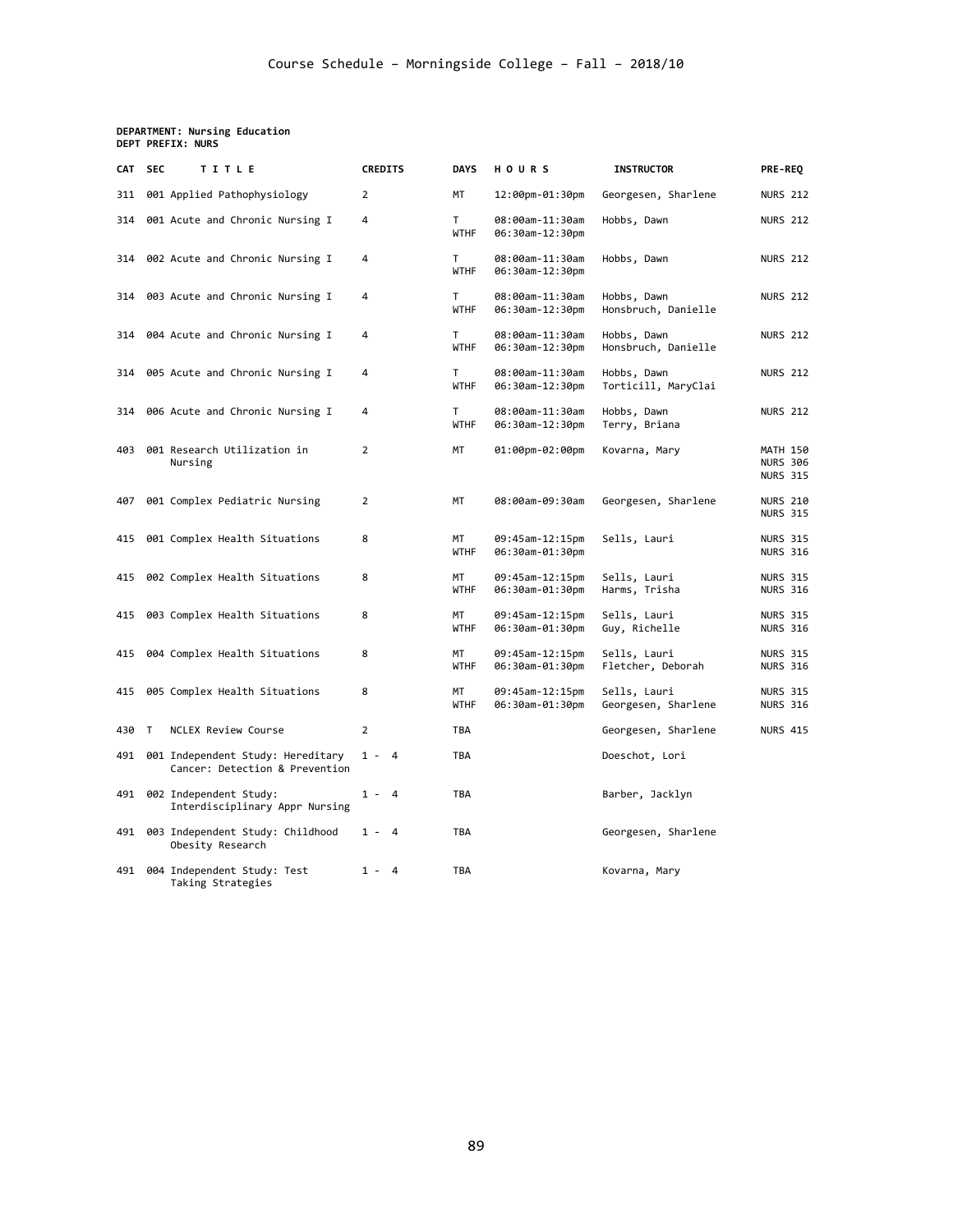# **DEPARTMENT: Philosophy DEPT PREFIX: PHIL**

| CAT SEC | TITLE                                      | <b>CREDITS</b> | <b>DAYS</b> | HOURS              | <b>INSTRUCTOR</b> | PRE-REO         |
|---------|--------------------------------------------|----------------|-------------|--------------------|-------------------|-----------------|
|         | 100 001 The Examined Life                  | 4              | TTH.        | 09:50am-11:30am    | Reid, Heather     |                 |
|         | 100 002 The Examined Life                  | 4              | TTH.        | $01:45$ pm-03:25pm | Reid, Heather     |                 |
|         | 101 001 Philosophy for Living              | 4              | <b>MWF</b>  | 09:15am-10:20am    | Stout, John       |                 |
| 115     | 001 Philosophy, Zombies, and<br>the Undead | 4              | TTH.        | 01:45pm-03:25pm    | Stout, John       |                 |
|         | 202 001 Everyday Logic                     | 4              | <b>MWF</b>  | 08:00am-09:05am    | Stout, John       |                 |
|         | 308 001 Applied Agricultural Ethics        | 4              | TTH.        | 08:00am-09:40am    | Stout, John       | <b>PHIL 103</b> |
|         | 325 050 Ancient Philosophy                 | 4              | W           | 06:30pm-10:00pm    | Reid, Heather     |                 |

 Prereq: One philosophy course or instructor's permission recommended

90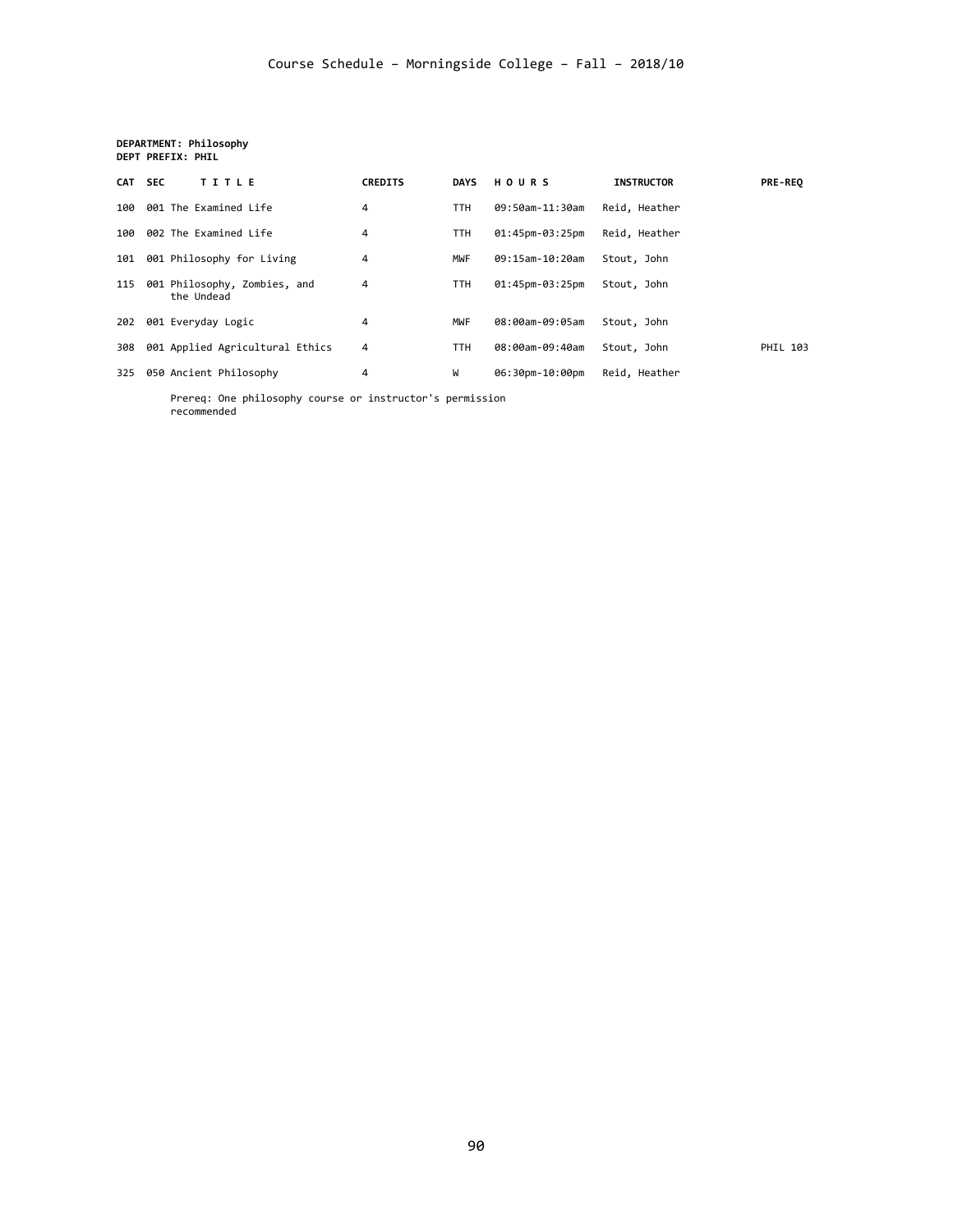### **DEPARTMENT: Physics DEPT PREFIX: PHYS**

| CAT SEC | TITLE                                                                                                                                                         | <b>CREDITS</b> | <b>DAYS</b>       | HOURS                              | <b>INSTRUCTOR</b> | PRE-REO         |
|---------|---------------------------------------------------------------------------------------------------------------------------------------------------------------|----------------|-------------------|------------------------------------|-------------------|-----------------|
|         | 111 FH1 Geology                                                                                                                                               | $\overline{2}$ | T<br>T.           | 09:50am-11:05am<br>01:45pm-03:15pm | Slaven, David     |                 |
|         | 111 FH2 Geology                                                                                                                                               | $\overline{2}$ | т<br>W            | 09:50am-11:05am<br>12:00pm-01:30pm | Slaven, David     |                 |
|         | 112 SH1 Meteorology                                                                                                                                           | $\overline{2}$ | TH<br>T.          | 09:50am-11:05am<br>01:45pm-03:15pm | Slaven, David     |                 |
|         | 112 SH2 Meteorology                                                                                                                                           | 2              | TH<br>W           | 09:50am-11:05am<br>12:00pm-01:30pm | Slaven, David     |                 |
|         | 201 001 General Physics I<br>Prereq: MATH 125 or hs math, includ trig.                                                                                        | 4              | <b>MWF</b><br>TH. | 09:15am-10:05am<br>10:00am-12:30pm | Kinnaman, Laura   |                 |
|         | and ACT 24 or higher; one basic physics course recommended                                                                                                    |                |                   |                                    |                   |                 |
|         | 201 002 General Physics I                                                                                                                                     | 4              | <b>MWF</b><br>W   | 09:15am-10:05am<br>12:00pm-02:30pm | Kinnaman, Laura   |                 |
|         | Prereq: MATH 125 or hs math, includ trig.<br>and ACT 24 or higher; one basic physics course recommended                                                       |                |                   |                                    |                   |                 |
|         | 201 003 General Physics I                                                                                                                                     | 4              | <b>MWF</b><br>M   | 09:15am-10:05am<br>12:00pm-02:30pm | Kinnaman, Laura   |                 |
|         | Prereq: MATH 125 or hs math, includ trig.<br>and ACT 24 or higher; one basic physics course recommended                                                       |                |                   |                                    |                   |                 |
|         | 211 SH1 Calculus Applications for<br>General Physics I (CAP I)<br>Coreg: PHYS 201 and MATH 206<br>Meets second half of the semester; October 21 - December 11 | $\overline{2}$ | <b>TTH</b>        | 08:00am-09:40am                    | Slaven, David     | <b>MATH 205</b> |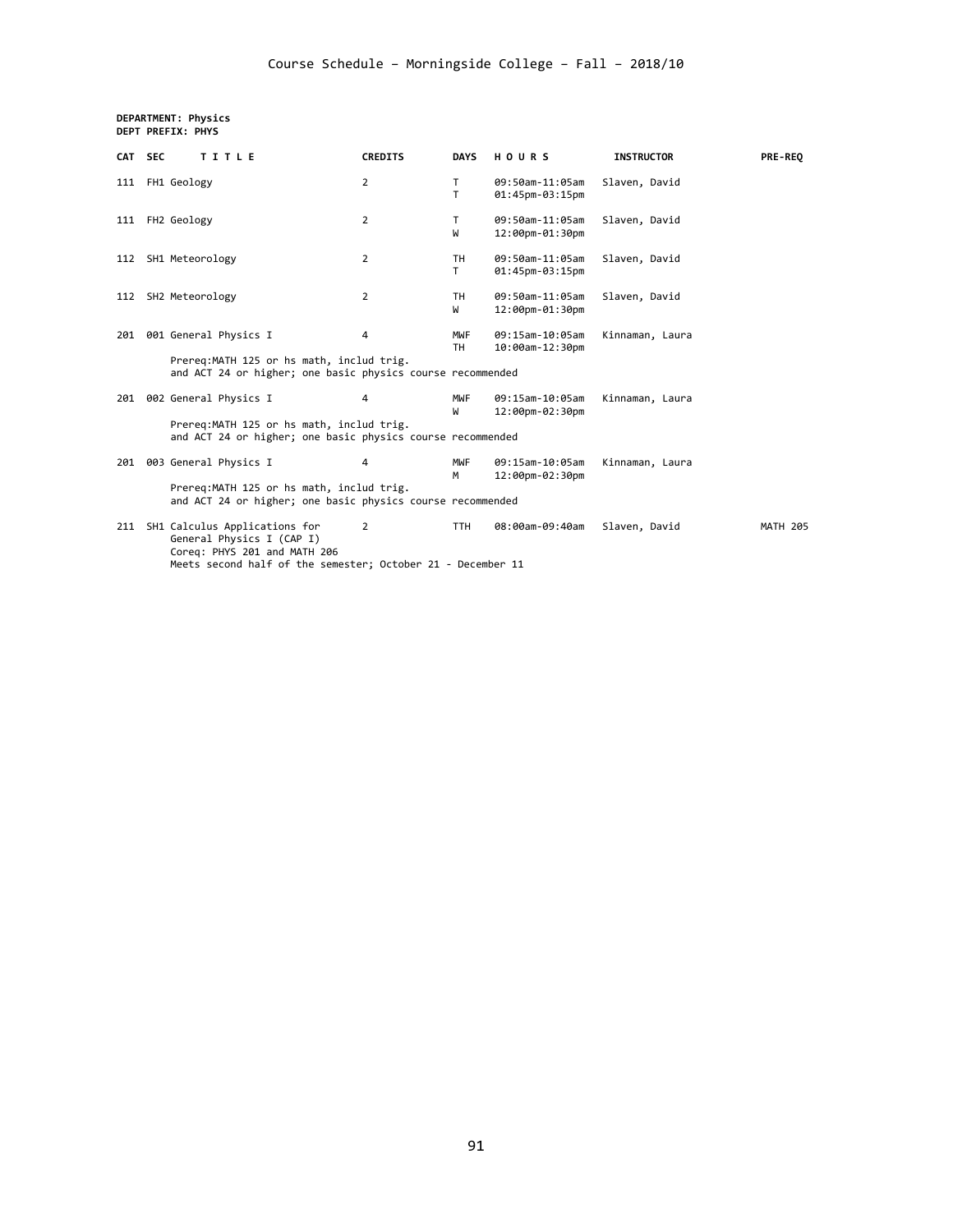|                   | DEPARTMENT: Political Science |  |
|-------------------|-------------------------------|--|
| DEPT PREFIX: POLS |                               |  |

| CAT SEC<br>TITLE                                                                               | <b>CREDITS</b> | <b>DAYS</b> | HOURS                           | <b>INSTRUCTOR</b>                                   | PRE-REO |
|------------------------------------------------------------------------------------------------|----------------|-------------|---------------------------------|-----------------------------------------------------|---------|
| 147 001 United States Government                                                               | 4              | <b>MWF</b>  |                                 | 01:45pm-02:50pm Hennings, Valerie                   |         |
| 205 001 Political & Cultural Geography 4<br>Same as GEOG 205                                   |                | <b>MWF</b>  | 08:00am-09:05am Green, Kathleen |                                                     |         |
| 208 001 Introduction to International<br>Relations                                             | 4              | <b>MWF</b>  | 10:30am-11:35am                 | McKinlay, Patrick                                   |         |
| 210 050 Mock Trial                                                                             | $\overline{2}$ | W           |                                 | 06:30pm-08:30pm Hennings, Valerie<br>Blazey, Nicole |         |
| 277 001 Introduction to United States<br>Law                                                   | 4              | TTH.        | 08:00am-09:40am Osborn, Ellen   |                                                     |         |
| 322 001 Environment Politics & Policy: 4<br>Local, Nat'l & Global Perspect<br>Same as AGRI 322 |                | <b>MWF</b>  | 01:45pm-02:50pm                 | McKinlay, Patrick                                   |         |
| 362 001 Congress and the Presidency                                                            | 4              | <b>MWF</b>  |                                 | 09:15am-10:20am Hennings, Valerie                   |         |
| 410 050 Mock Trial                                                                             | $\overline{2}$ | W           |                                 | 06:30pm-08:30pm Hennings, Valerie<br>Blazey, Nicole |         |
| 455 001 Research in Political Science                                                          | $1 - 4$        | TBA         |                                 | Hennings, Valerie                                   |         |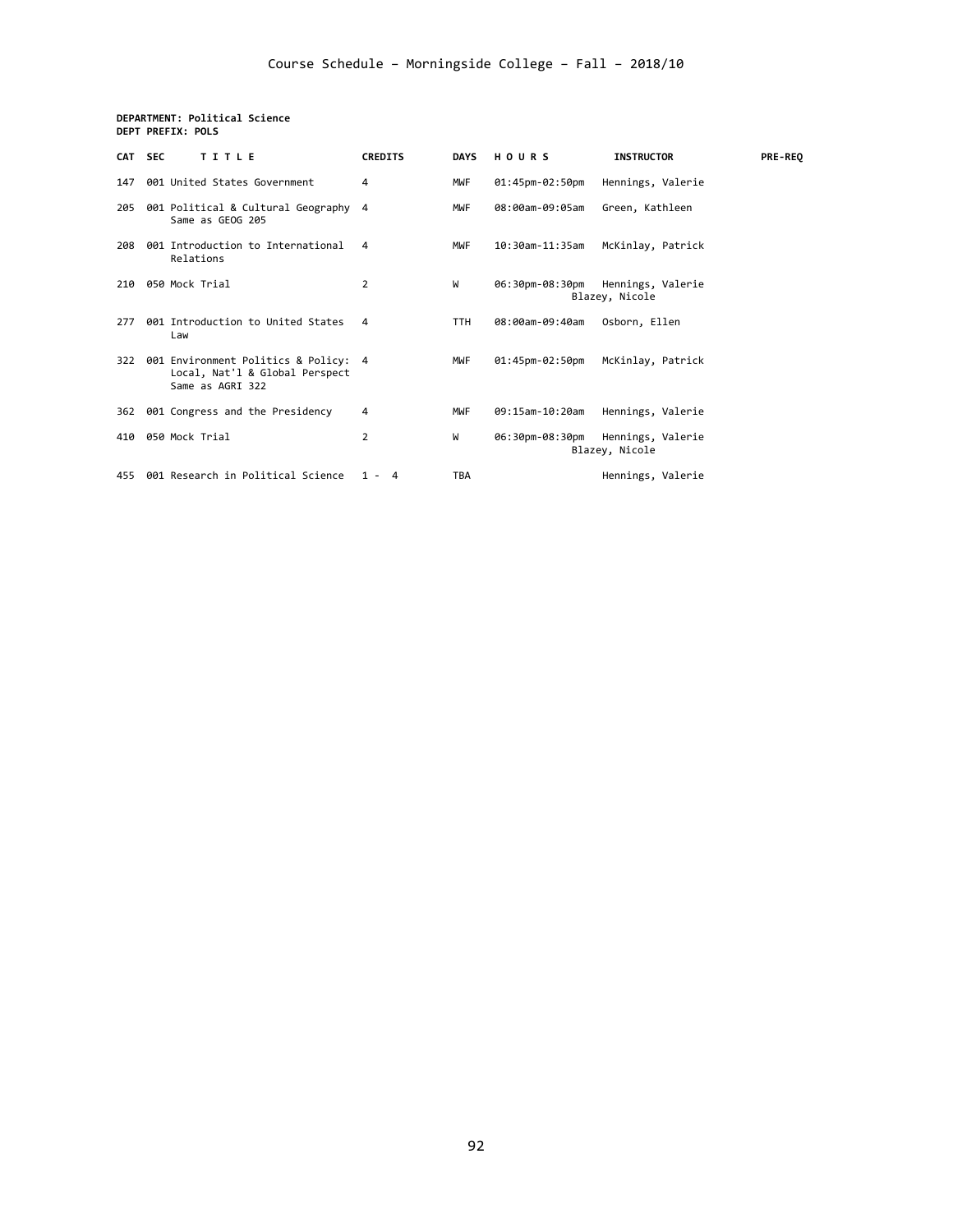### **DEPARTMENT: Psychological Sciences DEPT PREFIX: PSYC**

| CAT | SEC<br>TITLE                                              | <b>CREDITS</b>          | DAYS             | HOURS                                 | <b>INSTRUCTOR</b>                    | <b>PRE-REQ</b>  |
|-----|-----------------------------------------------------------|-------------------------|------------------|---------------------------------------|--------------------------------------|-----------------|
| 101 | 001 General Psychology                                    | 4                       | TTH              | 08:00am-09:40am                       | Mascarello, James                    |                 |
| 101 | 002 General Psychology                                    | 4                       | MWF              | 01:45pm-02:50pm                       | Christopherson, Kim                  |                 |
| 101 | 003 General Psychology                                    | 4                       | MWF              | 09:15am-10:20am                       | LaPaglia, Jessica                    |                 |
| 215 | 001 Learning and Memory and Lab                           | 4                       | MWF              | $01:45$ pm- $02:50$ pm                | LaPaglia, Jessica                    | <b>PSYC 101</b> |
| 260 | 001 Lifespan Development                                  | 4                       | TTH              | 09:50am-11:30am                       | Pleuss, Jessica                      | PSYC 101        |
| 260 | 002 Lifespan Development                                  | 4                       | TTH              | $01:45$ pm-03:25pm                    | Claxton, Shannon                     | <b>PSYC 101</b> |
| 260 | 050 Lifespan Development                                  | 4                       | М                | 06:30pm-10:00pm                       | Trunk, Barry                         | PSYC 101        |
| 300 | 001 Professional Seminar<br>Jr./Sr. standing; psych major | 2                       | MW               | 12:45pm-01:35pm                       | De Clute, Shannon                    | <b>PSYC 101</b> |
| 300 | 002 Professional Seminar<br>Jr./Sr. standing; psych major | 2                       | TTH              | 12:45pm-01:35pm                       | De Clute, Shannon                    | <b>PSYC 101</b> |
| 303 | 001 Child & Adolescent Psychology                         | 4                       | MWF              | 10:30am-11:35am                       | Pleuss, Jessica                      | <b>PSYC 101</b> |
| 309 | 001 Abnormal Psychology                                   | 4                       | <b>MTTHF</b>     | 12:45pm-01:35pm                       | Hill, Jack                           | <b>PSYC 101</b> |
| 309 | 050 Abnormal Psychology                                   | 4                       | TH               | 06:30pm-10:00pm                       | Jairam, Dharmamanan                  | <b>PSYC 101</b> |
| 312 | 001 Research Methods in Psychology 4                      |                         | <b>TTH</b><br>TH | 08:25am-09:40am<br>$01:45$ pm-03:25pm | LaPaglia, Jessica<br><b>MATH 150</b> | <b>PSYC 101</b> |
| 316 | 001 Experimental Social Psychology 4<br>and Lab           |                         | MWF<br>MWF       | 01:45pm-02:50pm<br>03:00pm-03:25pm    | Claxton, Shannon                     | <b>PSYC 101</b> |
| 401 | 001 History and Systems of<br>Psychology                  | 4                       | MWF              | 09:15am-10:20am                       | De Clute, Shannon                    | PSYC 101        |
| 422 | 001 Group Counseling                                      | 4                       | <b>MTTHF</b>     | 11:45am-12:35pm                       | Hill, Jack                           | <b>PSYC 101</b> |
| 462 | 001 Internship in Psychology                              | $\overline{4}$<br>1 -   | TBA              |                                       | Hill, Jack                           | Instr Perm      |
| 462 | 002 Internship in Psychology                              | 4<br>1 -                | TBA              |                                       | Pleuss, Jessica                      | Instr Perm      |
| 462 | 003 Internship in Psychology                              | 4<br>1 -                | <b>TBA</b>       |                                       | LaPaglia, Jessica                    | Instr Perm      |
| 462 | 004 Internship in Psychology                              | 4<br>1 -                | TBA              |                                       | De Clute, Shannon                    | Instr Perm      |
| 462 | 005 Internship in Psychology                              | 4<br>$1 -$              | TBA              |                                       | Claxton, Shannon                     | Instr Perm      |
| 463 | 001 Research in Psychology                                | $1 -$<br>4              | TBA              |                                       | Hill, Jack                           |                 |
| 463 | 002 Research in Psychology                                | 4<br>$1 -$              | TBA              |                                       | Pleuss, Jessica                      |                 |
| 463 | 003 Research in Psychology                                | 4<br>$1 -$              | TBA              |                                       | LaPaglia, Jessica                    |                 |
| 463 | 004 Research in Psychology                                | 4<br>1 -                | TBA              |                                       | De Clute, Shannon                    |                 |
| 463 | 005 Research in Psychology                                | 4<br>1 -                | TBA              |                                       | Claxton, Shannon                     |                 |
| 463 | 006 Research in Psychology                                | $\overline{4}$<br>$1 -$ | TBA              |                                       | De Clute, Shannon                    |                 |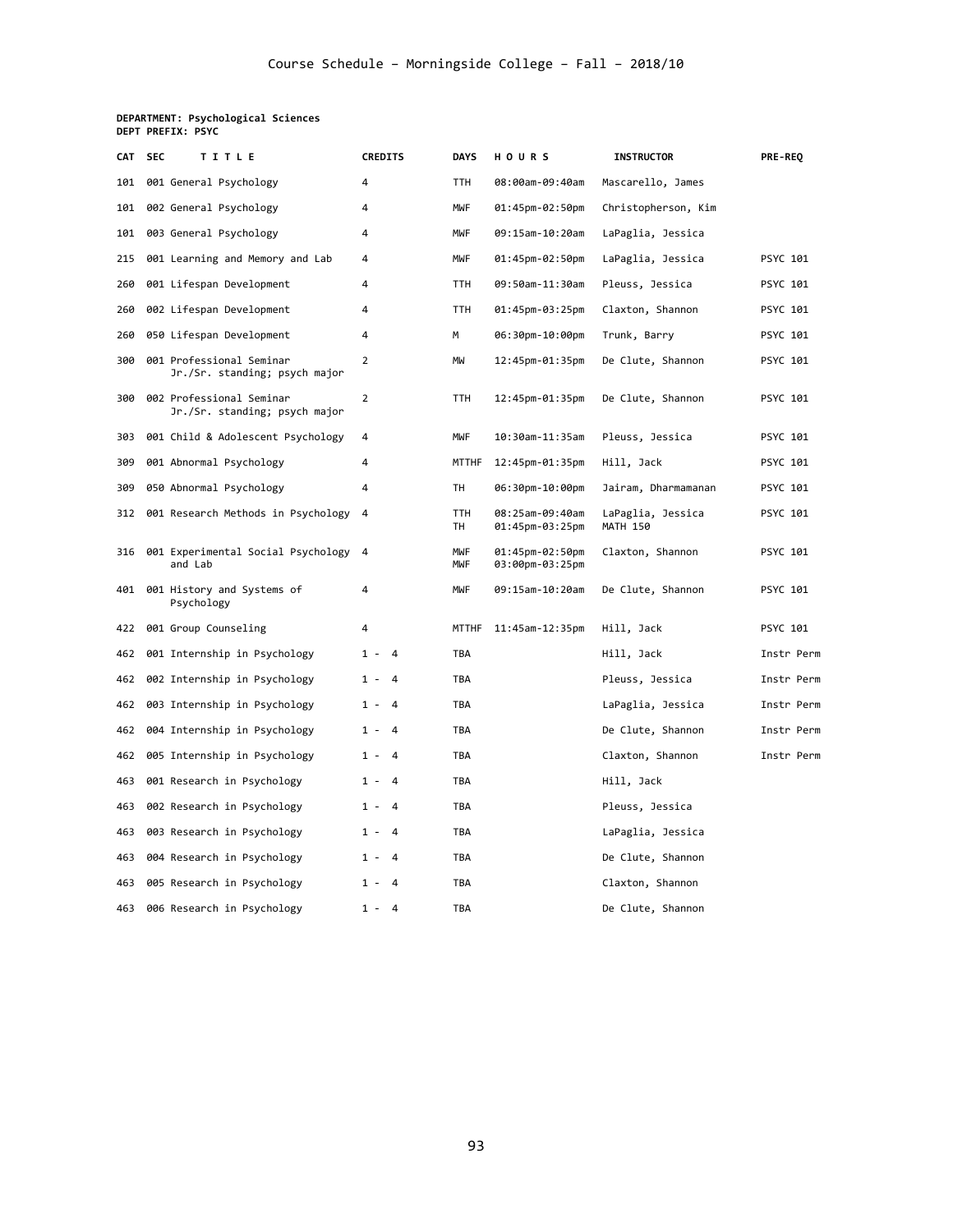### **DEPARTMENT: Religious Studies DEPT PREFIX: RELG**

| CAT SEC | TITLE                                              | <b>CREDITS</b> | <b>DAYS</b> | <b>HOURS</b>                  | <b>INSTRUCTOR</b>                    | PRE-REO |
|---------|----------------------------------------------------|----------------|-------------|-------------------------------|--------------------------------------|---------|
|         | 110 001 Introduction to Religion                   | 4              | <b>MWF</b>  | 01:45pm-02:50pm               | Tinklenberg, Jessica                 |         |
|         | 200 001 Christian Ethics                           | 4              | <b>TTH</b>  | 08:00am-09:40am               | Bonney, Timothy                      |         |
|         | 250 001 World Religions                            | 4              | TTH.        | 01:45pm-03:25pm               | Tinklenberg, Jessica                 |         |
|         | 271 FH1 American Indian Religions                  | 2              | TTH         | 01:45pm-03:25pm               | Forbes, Bruce                        |         |
|         | 285 001 Religion and Popular Culture               | 4              | <b>TTH</b>  | 09:50am-11:30am               | Forbes, Bruce                        |         |
|         | 307 050 Meditation and Mysticism,<br>East and West | $\overline{2}$ | TH          | 06:30pm-08:30pm               | Greene, Guy                          |         |
|         | 315 001 Religion in America                        | 4              | <b>MWF</b>  | 01:45pm-02:50pm Forbes, Bruce |                                      |         |
|         | 335 050 Science and Religion<br>Same as BIOL 335   | $\overline{2}$ | T.          | 06:30pm-08:30pm Stroh, James  | Forbes, Bruce                        |         |
|         | Prereq: One lab science course                     |                |             |                               |                                      |         |
|         | 365 001 Religion, Gender, and Sexuality 4          |                | <b>TTH</b>  |                               | 08:00am-09:40am Tinklenberg, Jessica |         |
|         | 491 001 Independent Study                          | $1 - 4$        |             |                               | Tinklenberg, Jessica                 |         |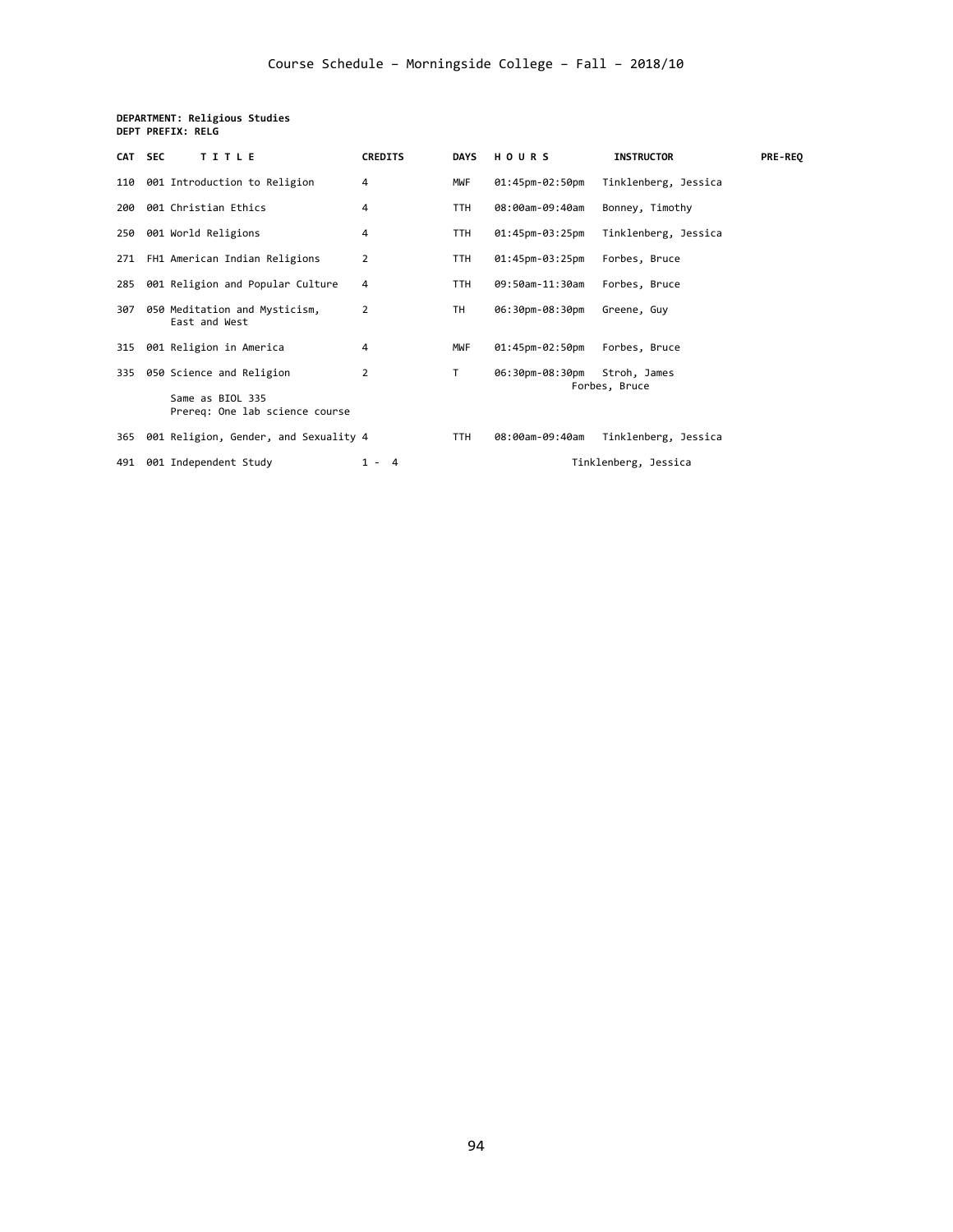**DEPARTMENT: Writing and Rhetoric DEPT PREFIX: RHET**

| CAT SEC | TITLE                            | <b>CREDITS</b> |            | DAYS HOURS                        | <b>INSTRUCTOR</b> | <b>PRE-REQ</b>              |
|---------|----------------------------------|----------------|------------|-----------------------------------|-------------------|-----------------------------|
|         | 301 001 Advanced Public Speaking |                | <b>MWF</b> | 09:15am-10:20am Schnieder, Jeremy |                   | MORN 101<br><b>MORN 102</b> |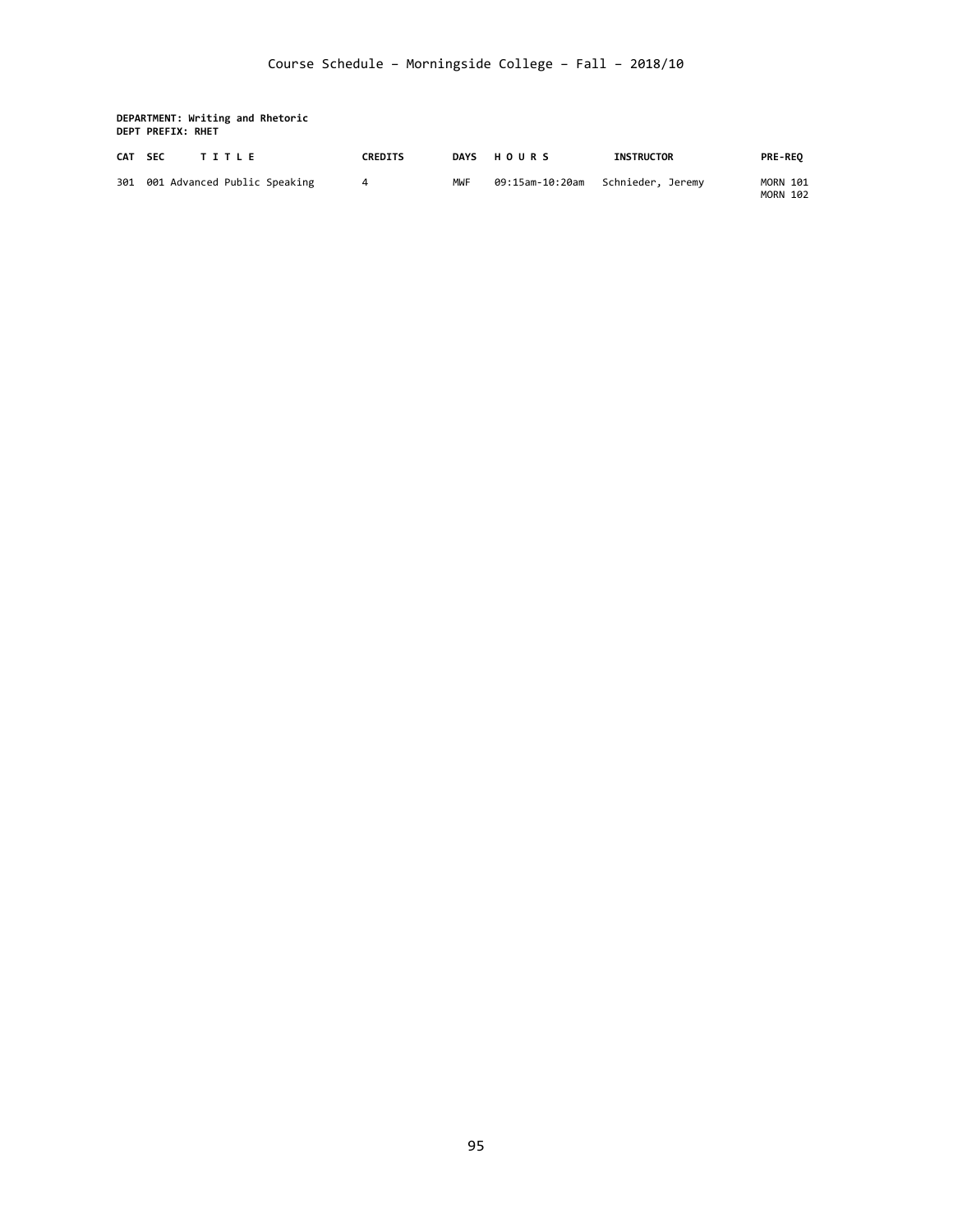### **DEPARTMENT: Sociology DEPT PREFIX: SOCI**

| CAT SEC<br>TITLE                                                    | <b>CREDITS</b> | DAYS       | <b>HOURS</b>    | <b>INSTRUCTOR</b> | PRE-REO    |
|---------------------------------------------------------------------|----------------|------------|-----------------|-------------------|------------|
| 101 001 Introduction to Sociology                                   | 4              | <b>TTH</b> | 09:50am-11:30am | Harkness, Geoff   |            |
| 101 002 Introduction to Sociology                                   | 4              | TTH        | 01:45pm-03:25pm | Harkness, Geoff   |            |
| 332 001 Sociology of Organizations:<br>ER, Fast-Food & Street Gangs | 4              | <b>MWF</b> | 01:45pm-02:50pm | Harkness, Geoff   |            |
| 461 001 Research in Sociology                                       | $1 - 4$        | <b>TBA</b> |                 | Harkness, Geoff   | Instr Perm |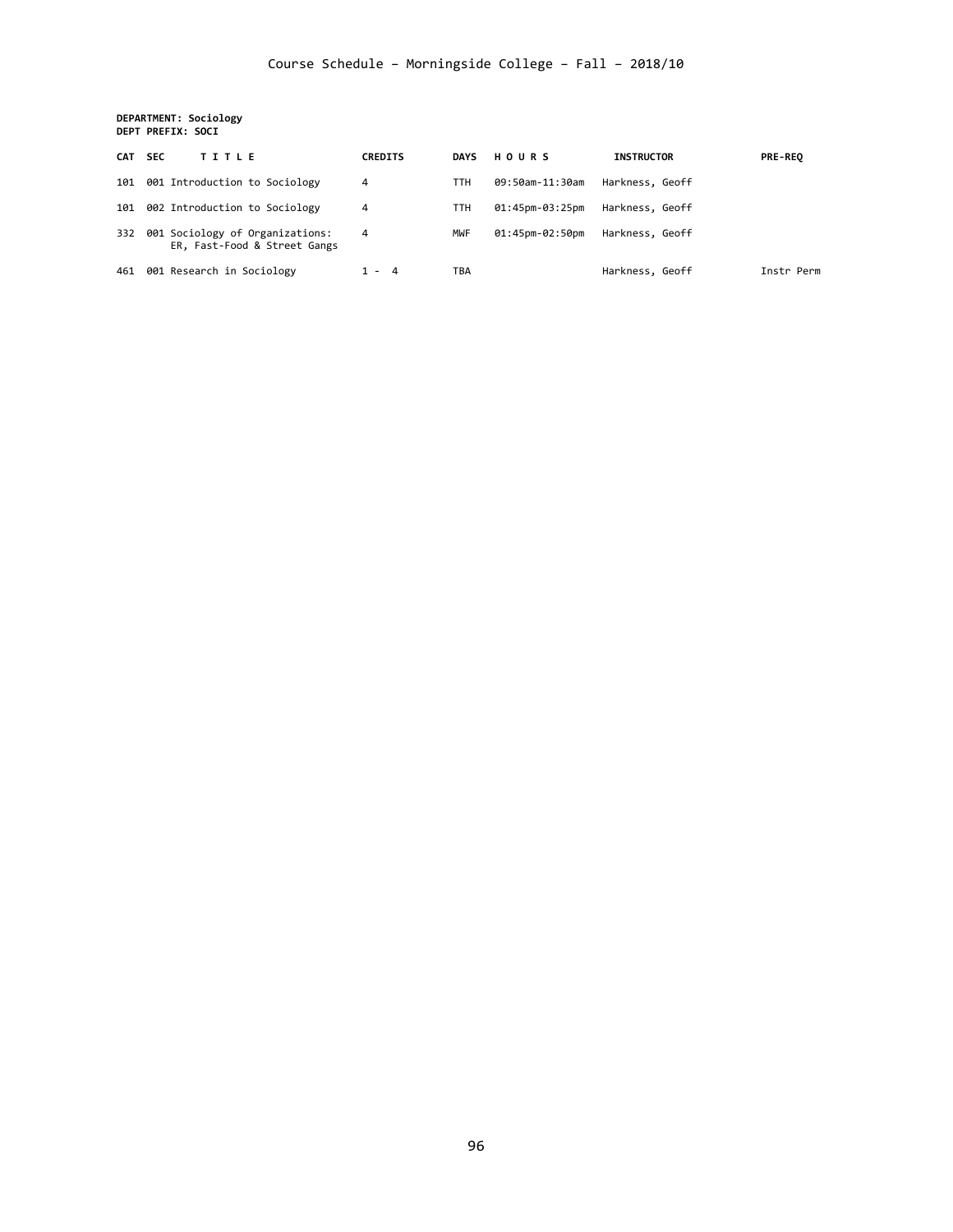| DEPARTMENT: Spanish      |  |
|--------------------------|--|
| <b>DEPT PREFIX: SPAN</b> |  |

| CAT SEC | TITLE                                                                                                                    | <b>CREDITS</b> | <b>DAYS</b> | <b>HOURS</b>          | <b>INSTRUCTOR</b> | PRE-REO         |
|---------|--------------------------------------------------------------------------------------------------------------------------|----------------|-------------|-----------------------|-------------------|-----------------|
| 155     | 001 Spanish in Transition<br>Prereq: 3 years of high school Spanish or equivalent from<br>institution of higher learning | 4              |             | MTTHF 11:45am-12:35pm | Blaine, Patrick   |                 |
| 155     | 002 Spanish in Transition<br>Prereq: 3 years of high school Spanish or equivalent from<br>institution of higher learning | 4              |             | MTTHF 12:45pm-01:35pm | Ament, Gail       |                 |
|         | 202 001 Intermediate Spanish II                                                                                          | 4              | MTTHF       | 12:45pm-01:35pm       | Blaine, Patrick   | SPAN 201        |
|         | 423 001 Seminar in Hispanic Literary<br>Perspectives                                                                     | 4              | TTH         | 01:45pm-03:25pm       | Blaine, Patrick   | <b>SPAN 303</b> |
| 444     | 001 Advanced Hispanic Topics                                                                                             | 4              | <b>MWF</b>  | 01:45pm-02:50pm       | Ament. Gail       | <b>SPAN 303</b> |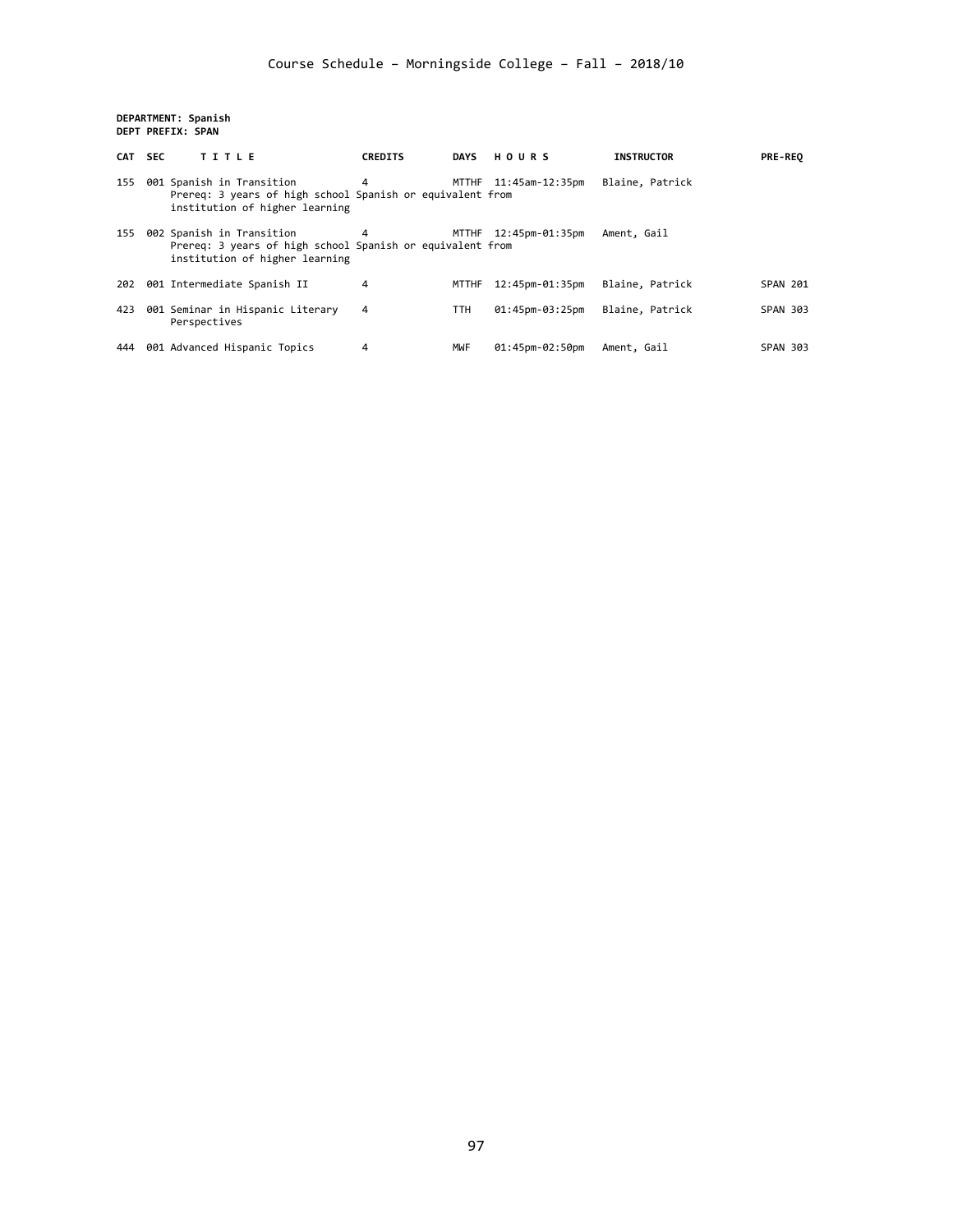|                   | DEPARTMENT: Special Education |
|-------------------|-------------------------------|
| DEPT PREFIX: SPED |                               |

| CAT SEC | TITLE                                                                                                                                                                                                                          | <b>CREDITS</b> | <b>DAYS</b> | HOURS           | <b>INSTRUCTOR</b> | <b>PRE-REO</b> |
|---------|--------------------------------------------------------------------------------------------------------------------------------------------------------------------------------------------------------------------------------|----------------|-------------|-----------------|-------------------|----------------|
|         | 208 001 Survey of Exceptionalities &<br>Practicum                                                                                                                                                                              | 4              | MWF         | 10:30am-11:35am | Arnett, Scott     |                |
|         | 208 002 Survey of Exceptionalities &<br>Practicum                                                                                                                                                                              | 4              | MWF         | 01:45pm-02:50pm | Arnett, Scott     |                |
|         | 340 001 Introduction to Principles<br>of Special Education<br>Prereq: 2.5 cum GPA; 2.5 Education GPA; sophomore standing                                                                                                       | 4              | <b>TTH</b>  | 01:45pm-03:25pm | Leavitt, Lorna    |                |
|         | 431 001 Applied Behavior Analysis<br>Prereq: 2.50 cum gpa; 2.50 education gpa<br>Prereq: Admitted to Teacher Preparation Program; Junior<br>standing                                                                           | 4              | <b>TTH</b>  | 01:45pm-03:25pm | Arnett, Scott     | SPED 340       |
|         | 451 001 Educational Assessment<br>Prereq: 2.50 cum gpa; 2.50 education gpa<br>Prereq: Admitted to Teacher Preparation Program; Senior<br>standing                                                                              | 4              | <b>TTH</b>  | 09:50am-11:30am | Leavitt, Lorna    |                |
|         | 470 001 K-6 Student Teaching:<br>Instructional Strategist I<br>Coreg: EDUC 490; Prereg: 2.50 cum gpa<br>Prereq: 2.50 education gpa; Admitted to Teacher Preparation<br>Program; admitted to student teaching; Senior standing  | 6              | <b>TBA</b>  |                 | Leavitt, Lorna    |                |
|         | 471 001 7-12 Student Teaching:<br>Instructional Strategist I<br>Coreq: EDUC 490; Prereq: 2.50 cum gpa<br>Prereq: 2.50 education gpa; Admitted to Teacher Preparation<br>Program; admitted to student teaching; Senior standing | 6              | <b>TBA</b>  |                 | Leavitt, Lorna    |                |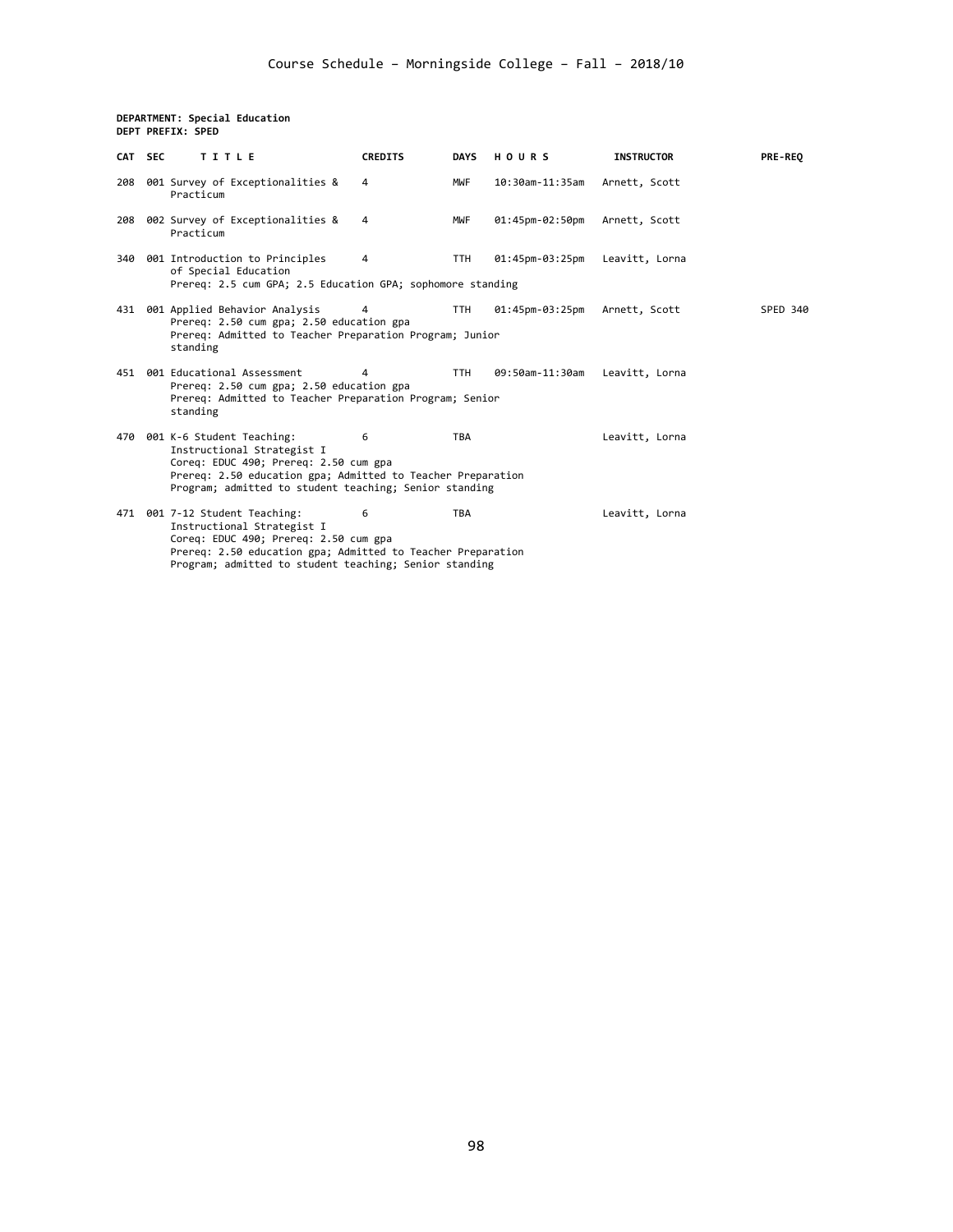| DEPARTMENT: Sports       |  |
|--------------------------|--|
| <b>DEPT PREFIX: SPRT</b> |  |

|  | CAT SEC TITLE                                                                     | <b>CREDITS</b> |            | DAYS HOURS                        | <b>INSTRUCTOR</b> | <b>PRE-REQ</b> |
|--|-----------------------------------------------------------------------------------|----------------|------------|-----------------------------------|-------------------|----------------|
|  | 230 FH1 Theory and Ethics of Coaching 2<br>Athletes                               |                |            | TTH 09:50am-11:30am Nash, David   |                   |                |
|  | Meets first half of the semester; August 26 - October 20                          |                |            |                                   |                   |                |
|  | 230 SH1 Theory and Ethics of Coaching 2<br>Athletes                               |                |            | TTH 09:50am-11:30am Maxon, Thomas |                   |                |
|  | Meets second half of the semester; October 21 - December 11                       |                |            |                                   |                   |                |
|  | 230 SH2 Theory and Ethics of Coaching 2<br>Athletes                               |                |            | TTH 08:00am-09:40am               | Stevenson, Jacob  |                |
|  | Meets second half of the semester; October 21 - December 11                       |                |            |                                   |                   |                |
|  | 254 SH1 Prevention and Care of<br>Athletic Injuries                               | 2              | <b>TTH</b> | 09:50am-11:30am                   | Burford, Kathryn  | BIOL 207       |
|  | Meets second half of the semester; October 21 - December 11                       |                |            |                                   |                   |                |
|  | 325 FH1 Sports Promotion & Marketing 2<br>Prereg or Coreg: BUSN 231               |                | <b>TTH</b> | 08:00am-09:40am                   | Maxon, Thomas     |                |
|  | Meets first half of the semester; August 26 - October 20                          |                |            |                                   |                   |                |
|  | 450 001 Sports Management Internship 1 - 4<br>Prereq: Completed 12 hours in minor |                | TBA        |                                   | Hinga, Bethany    | Instr Perm     |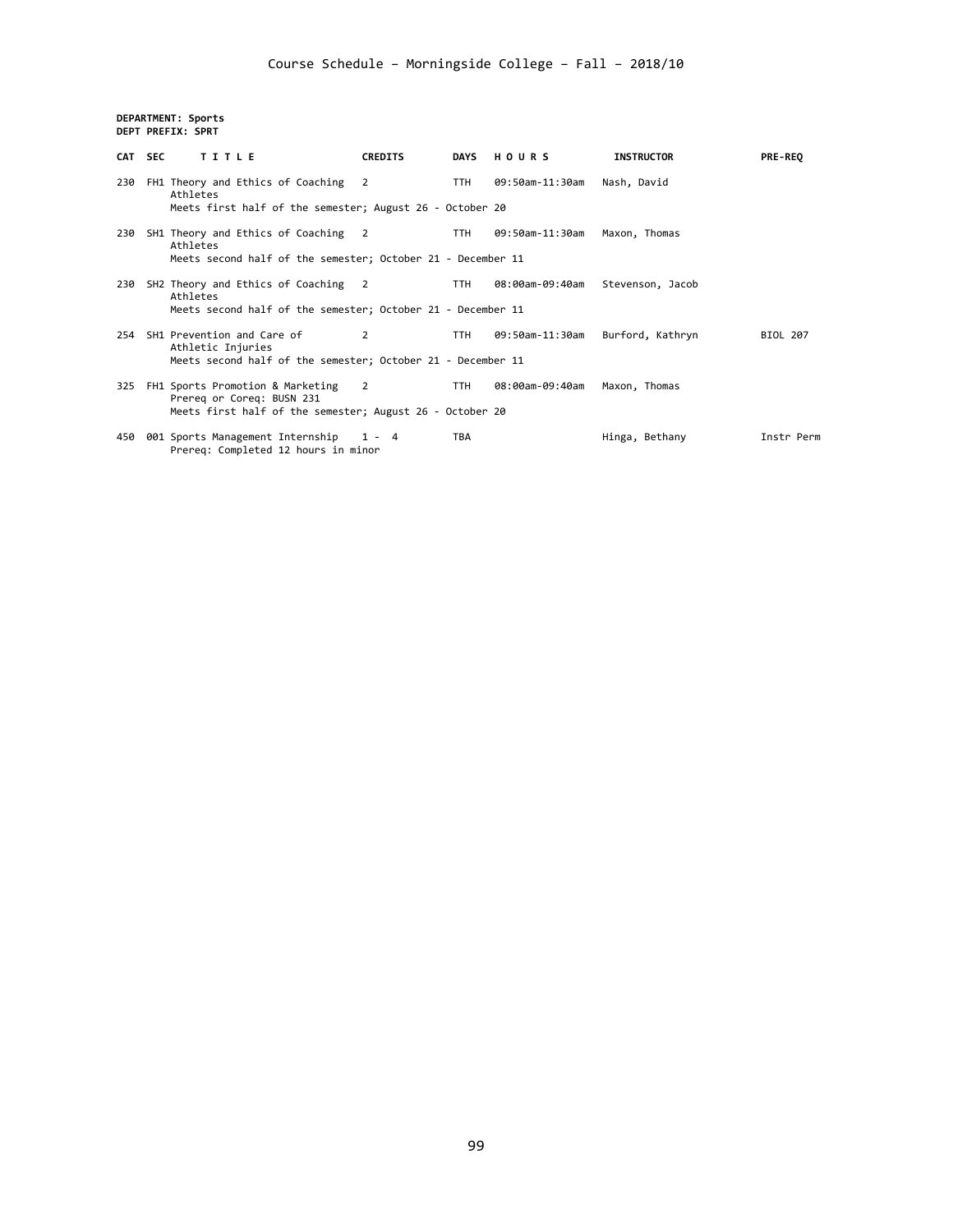**DEPARTMENT: Social Science DEPT PREFIX: SSCI**

| CAT SEC | TITLE                                                                                                 | <b>CREDITS</b> | DAYS | HOURS | <b>INSTRUCTOR</b>                 | <b>PRE-REQ</b> |
|---------|-------------------------------------------------------------------------------------------------------|----------------|------|-------|-----------------------------------|----------------|
|         | 425 050 Methods of Teaching Social<br>Science & Practicum<br>Prereg: 2.50 cum gpa; 2.50 education gpa | $\overline{2}$ | TH   |       | 06:30pm-08:30pm Washinowski, Jeff | EDUC 321       |

Prereq: Admitted to Teacher Prepartaion Program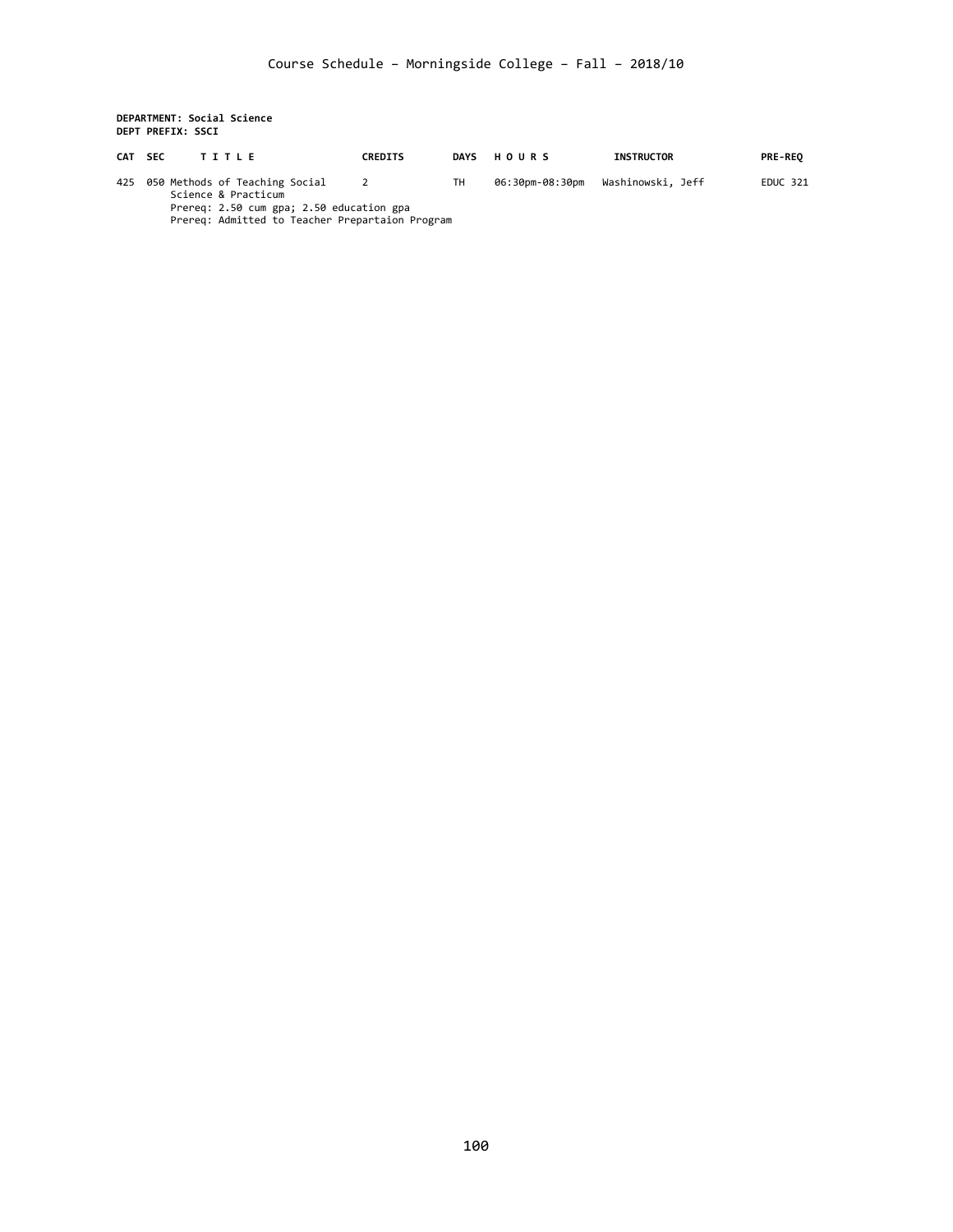**DEPARTMENT: ESL DEPT PREFIX: TESL**

| CAT SEC | TITLE                                                                  | <b>CREDITS</b> |     | DAYS HOURS      | <b>INSTRUCTOR</b>                  | <b>PRE-REQ</b> |
|---------|------------------------------------------------------------------------|----------------|-----|-----------------|------------------------------------|----------------|
|         | 333 001 ESL Methods, Curriculum, and<br>Assessment and Practicum       | 4              | TTH | 09:50am-11:30am | Sylvester, Tangela                 |                |
|         | Admission to the Teacher Prep Program; 2.5 educ/cum GPA                |                |     |                 |                                    |                |
| 337     | 050 Culturally Inclusive<br>Environments<br>Junior Standing            | 4              | T.  |                 | 06:30pm-10:00pm Sylvester, Tangela |                |
|         | 435 001 ESL Elementary Student<br>Teaching                             | 6              | TBA |                 | To be assigned                     |                |
|         | 2.50 cum gpa; 2.50 Educ gpa; admitted to Student Teaching; co-req: 490 |                |     |                 |                                    |                |
| 436     | 001 ESL Secondary Student<br>Teaching                                  | 6              | TBA |                 | To be assigned                     |                |
|         | 2.50 cum gpa; 2.50 Educ gpa; admitted to Student Teaching; co-req 490  |                |     |                 |                                    |                |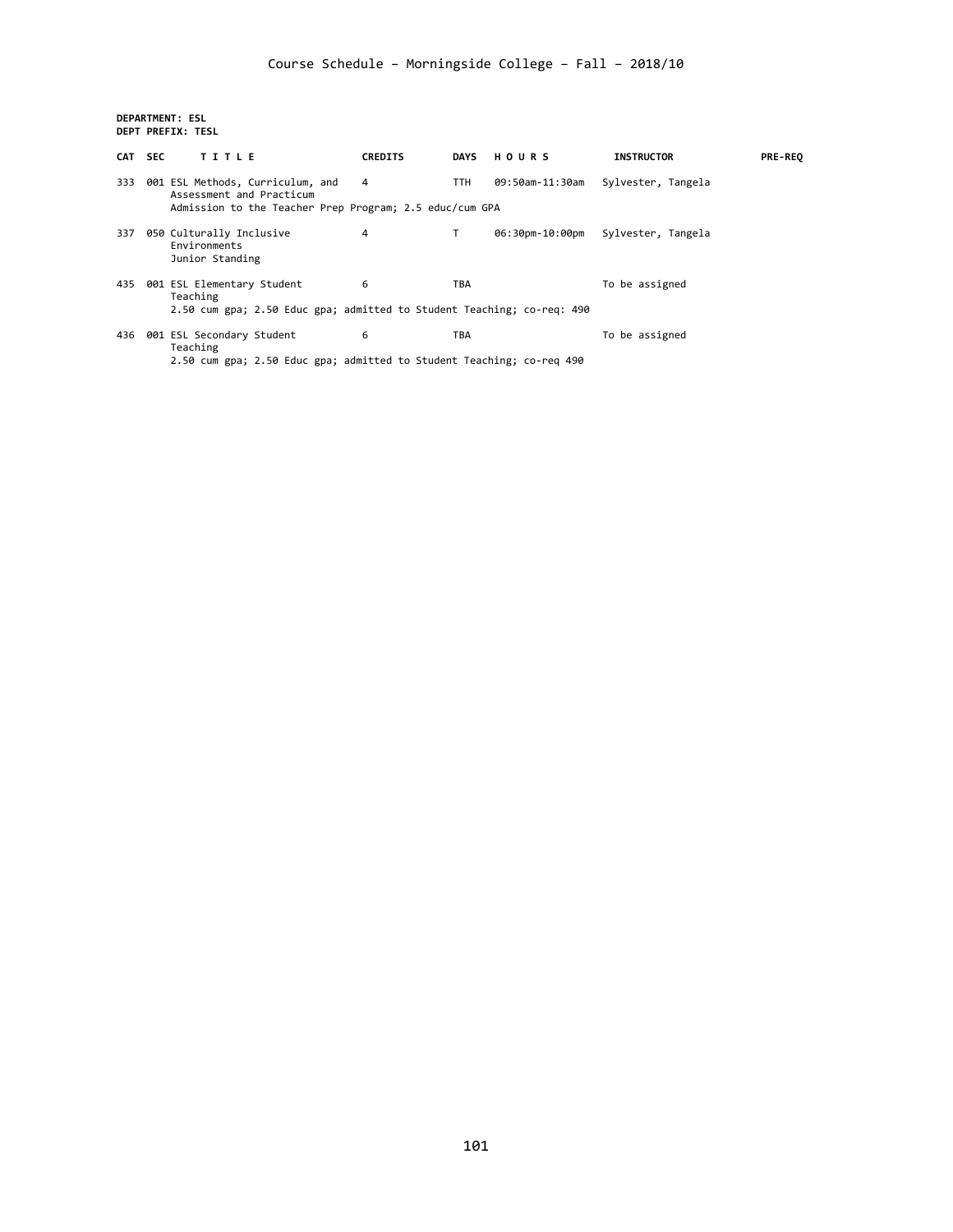|                          | DEPARTMENT: Theatre |
|--------------------------|---------------------|
| <b>DEPT PREFIX: THTR</b> |                     |

| CAT SEC |        | TITLE                                                                                               | <b>CREDITS</b> | <b>DAYS</b> | HOURS           | <b>INSTRUCTOR</b>    | PRE-REO                            |
|---------|--------|-----------------------------------------------------------------------------------------------------|----------------|-------------|-----------------|----------------------|------------------------------------|
|         |        | 101 001 Introduction to Theatre                                                                     | 4              | <b>TTH</b>  | 08:00am-09:40am | Clemens, Taylor      |                                    |
|         |        | 215 001 Stagecraft I & Pract: Scenery,<br>Lights, Sound, Props & Tech Asp                           | 4              | <b>MWF</b>  | 09:15am-10:20am | Clemens, Taylor      |                                    |
| 255     | $\top$ | Applied Theatre                                                                                     | 2              | <b>TTH</b>  | 12:45pm-01:35pm | Clemens, Taylor      | <b>THTR 215</b>                    |
| 310     |        | 001 Voice and Movement                                                                              | 4              | <b>MWF</b>  | 10:30am-11:35am | Skewis-Arnett, Bette |                                    |
|         |        | 315 001 Stagecraft II & Pract: Costumes 4<br>Make-up, and Artistic Aspects                          |                | <b>TTH</b>  | 09:50am-11:30am | Skewis-Arnett, Bette |                                    |
| 375     |        | 001 Junior Project in Theatre<br>Prereq: Jr/Sr standing;<br>Prereq: Declared major/minor in Theatre | 2              | <b>TBA</b>  |                 | Skewis-Arnett, Bette | Instr Perm                         |
| 375     |        | 002 Junior Project in Theatre<br>Prereq: Jr/Sr standing;<br>Prereq: Declared major/minor in Theatre | 2              | <b>TBA</b>  |                 | Clemens, Taylor      | Instr Perm                         |
| 455 T   |        | Advanced Applied Theatre<br>Prereq: Major/minor in Theatre                                          | 2              | <b>TTH</b>  | 12:45pm-01:35pm | Clemens, Taylor      | <b>THTR 255</b><br><b>THTR 256</b> |
| 475     |        | 001 Senior Project in Theatre<br>Prereq: Sr. standing;<br>Prereg: Declared major/minor in Theatre   | 4              | TBA         |                 | Skewis-Arnett, Bette | Instr Perm                         |
| 475     |        | 002 Senior Project in Theatre<br>Prereq: Sr. standing;<br>Prereq: Declared major/minor in Theatre   | 4              | TBA         |                 | Clemens, Taylor      | Instr Perm                         |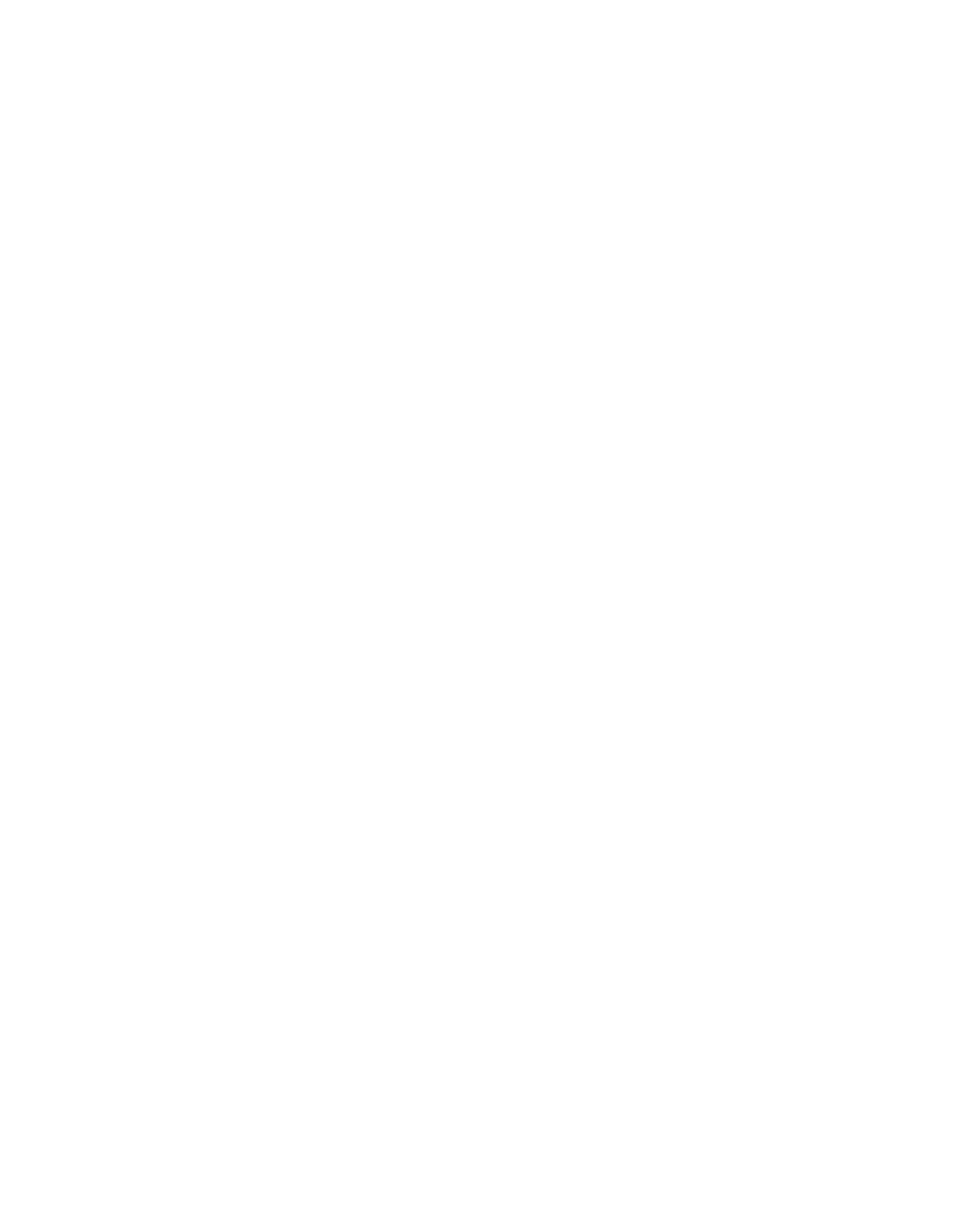### **DEPARTMENT: Arts Administration DEPT PREFIX: AADM**

| CAT SEC | TITLE                                    | <b>CREDITS</b> | DAYS | <b>HOURS</b> | <b>INSTRUCTOR</b> | PRE-REO |
|---------|------------------------------------------|----------------|------|--------------|-------------------|---------|
|         | 450 001 Arts Administration Internship 2 |                | TBA  | TBA          | McGaffin, Terri   |         |
|         | 450 002 Arts Administration Internship 2 |                | TBA  | TBA          | Weber, Heath      |         |
|         | 470 001 Arts Administration Sr Project 2 |                | TBA  | TBA          | McGaffin, Terri   |         |
|         | 470 002 Arts Administration Sr Project 2 |                | TBA  | TBA          | Weber, Heath      |         |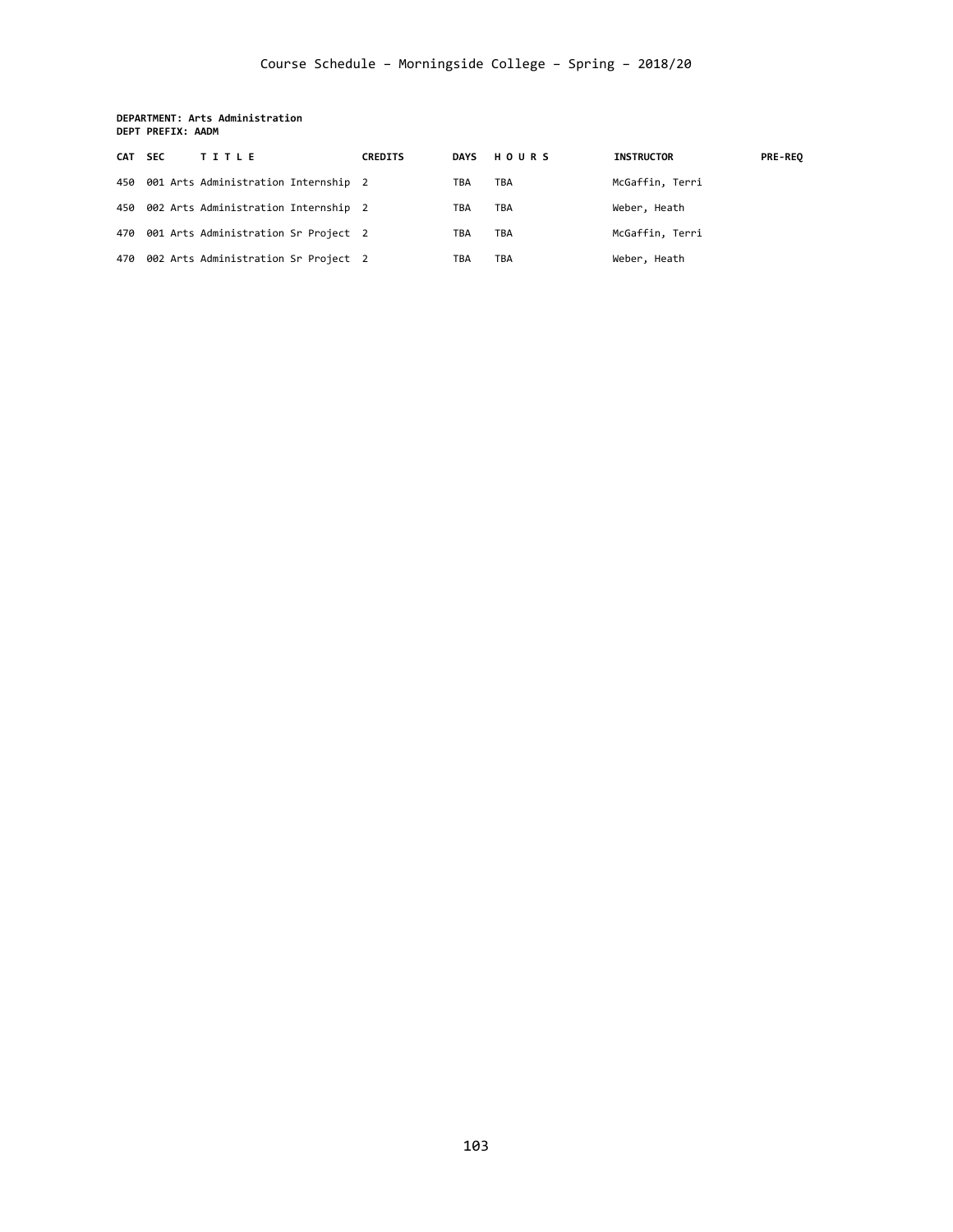|                   | DEPARTMENT: Accounting |
|-------------------|------------------------|
| DEPT PREFIX: ACCT |                        |

| CAT SEC | TITLE                                                     | <b>CREDITS</b> | <b>DAYS</b> | HOURS           | <b>INSTRUCTOR</b> | PRE-REO                                                           |
|---------|-----------------------------------------------------------|----------------|-------------|-----------------|-------------------|-------------------------------------------------------------------|
| 203     | 001 Introduction to Financial<br>Accounting               | 4              | <b>MWF</b>  | 08:00am-09:05am | Palmer, Joni      |                                                                   |
| 204     | 001 Managerial/Cost Accounting I                          | 4              | MWF         | 09:15am-10:20am | Rosenbaum, Twyla  | ACCT 203<br><b>MATH 125</b><br><b>MATH 150</b><br><b>MATH 205</b> |
| 204     | 002 Managerial/Cost Accounting I                          | 4              | <b>MWF</b>  | 09:15am-10:20am | Nielsen, Mark     | ACCT 203<br><b>MATH 125</b><br><b>MATH 150</b><br><b>MATH 205</b> |
| 204     | 003 Managerial/Cost Accounting I                          | 4              | <b>MWF</b>  | 10:30am-11:35am | Rosenbaum, Twyla  | ACCT 203<br><b>MATH 125</b><br><b>MATH 150</b><br><b>MATH 205</b> |
| 204     | 004 Managerial/Cost Accounting I                          | 4              | <b>MWF</b>  | 01:45pm-02:50pm | Nielsen, Mark     | ACCT 203<br><b>MATH 125</b><br><b>MATH 150</b><br><b>MATH 205</b> |
| 218     | 050 Volunteer in Income Tax<br>Assistance - VITA          | $2 - 2$        | TH          | 12:45pm-01:35pm | To be assigned    | ACCT 203                                                          |
| 302.    | 001 Intermediate Accounting II                            | 4              | <b>TTH</b>  | 08:00am-09:40am | Rosenbaum, Twyla  | ACCT 301                                                          |
| 315     | 050 Governmental and Non Profit<br>Accounting             | 4              | T.          | 06:30pm-10:30pm | To be assigned    | <b>ACCT 301</b>                                                   |
| 402     | 001 Auditing                                              | 4              | <b>TTH</b>  | 09:50am-11:30am | Nielsen, Mark     | ACCT 302                                                          |
|         | 472 001 Internship in Accounting<br>Senior standing       | $1 - 6$        | <b>TBA</b>  |                 | Mickelson, Pamela | Instr Perm                                                        |
| 495     | 001 Externship in Accounting<br>Senior Accounting student | $6 - 12$       | <b>TBA</b>  |                 | To be assigned    |                                                                   |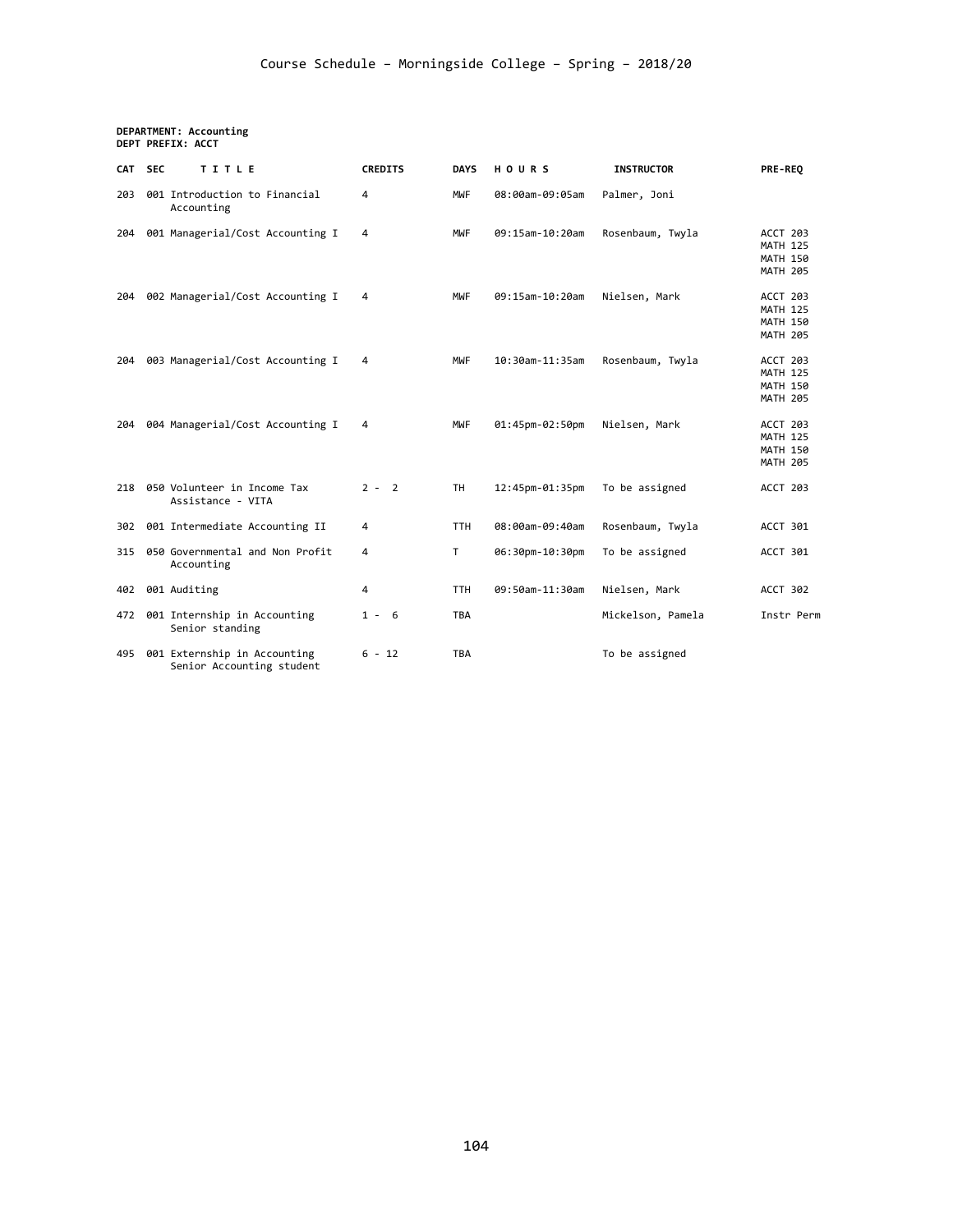**DEPARTMENT: Agri-Business DEPT PREFIX: AGRI**

| CAT SEC | TITLE                                          | <b>CREDITS</b> | <b>DAYS</b>       | HOURS                              | <b>INSTRUCTOR</b> | PRE-REO                                                                |            |
|---------|------------------------------------------------|----------------|-------------------|------------------------------------|-------------------|------------------------------------------------------------------------|------------|
| 208     | 001 Principles of Agriculture II               | 4              | <b>MWF</b><br>TH. | 09:15am-10:05am<br>08:00am-10:50am | Crow, Richard     |                                                                        |            |
| 208     | 002 Principles of Agriculture II               | 4              | <b>MWF</b><br>TH  | 09:15am-10:05am<br>12:45pm-03:35pm | Crow, Richard     |                                                                        |            |
| 271     | 001 History of Food & Agriculture              | 4              | <b>MWF</b>        | 10:30am-11:35am                    | Paulsen, Thomas   |                                                                        |            |
| 351     | 001 Drone Operation and<br>Maintenance         | 2              | <b>TBA</b>        |                                    | Crow, Richard     | AGRI 350                                                               | Instr Perm |
| 363     | 001 Methods in Food Safety<br>Same as BIOL 363 | 4              | <b>MWF</b>        | 01:45pm-02:50pm                    | Moore, Anni       | BIOL 252                                                               |            |
| 460     | 001 Externship                                 | $4 - 16$       | <b>TBA</b>        |                                    | Benson, Chris     | AGRI 380                                                               |            |
| 480     | 001 Capstone                                   | 4              | <b>MWF</b>        | 09:15am-10:05am                    | Benson, Chris     | AGRI 207<br>AGRI 208<br>AGRI 320<br><b>PHIL 308</b><br><b>POLS 320</b> |            |

Prereq: Jr/Sr standing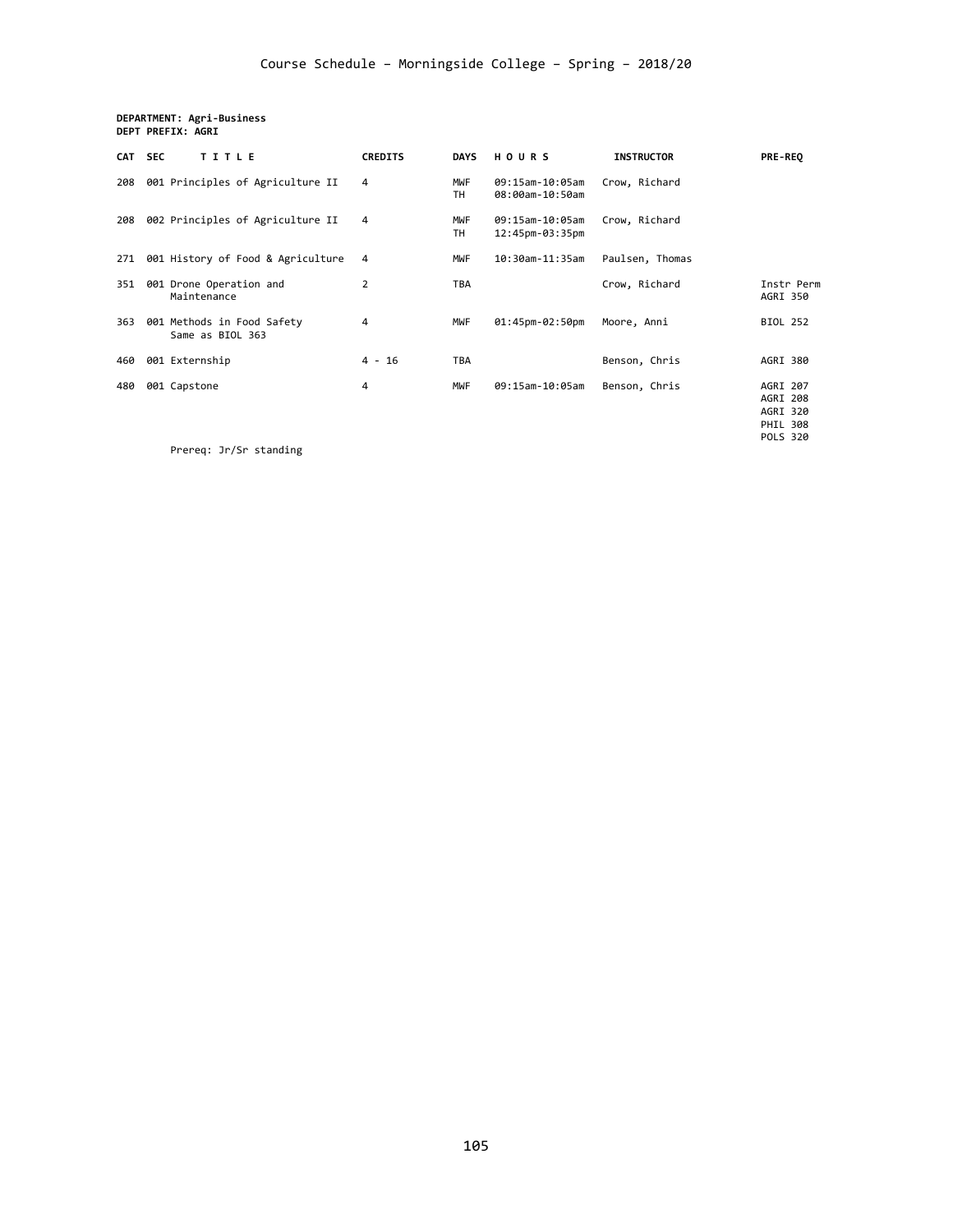**DEPARTMENT: Art DEPT PREFIX: ART**

| CAT SEC | TITLE                                                          | <b>CREDITS</b> | <b>DAYS</b> | HOURS              | <b>INSTRUCTOR</b>   | PRE-REQ                       |
|---------|----------------------------------------------------------------|----------------|-------------|--------------------|---------------------|-------------------------------|
| 103     | 001 Design                                                     | 4              | TTH         | 12:45pm-03:25pm    | Whitlock, Jodi      |                               |
| 202     | 001 Renaissance to Modern Art<br>History                       | 4              | TTH         | 09:50am-11:30am    | Emenhiser-Harris, K |                               |
| 206     | 050 Figure Drawing                                             | 4              | TTH         | 06:30pm-10:00pm    | Foltz, Amy          |                               |
| 210     | 001 Graphic Design I<br>Prereq: ART 103, 205 or 206 for majors | 4              | <b>MWF</b>  | 12:45pm-02:50pm    | Kolbo, John         |                               |
| 265     | 001 Photography                                                | 4              | TTH         | 08:00am-11:30am    | Thompson, Dolie     |                               |
| 265     | 050 Photography                                                | 4              | MW          | 06:30pm-10:00pm    | Paulson, Stephen    |                               |
| 275     | 001 Web Design/Interactive Media                               | 4              | <b>MWF</b>  | 12:45pm-02:50pm    | Yates, Richard      | ART 210                       |
| 304     | 001 History of Photography                                     | 4              | <b>MWF</b>  | 09:15am-10:20am    | Thompson, Dolie     |                               |
| 305     | 001 Modern Art History                                         | 4              | TTH         | $01:45$ pm-03:25pm | Emenhiser-Harris, K |                               |
| 320     | 001 Graphic Design II                                          | 4              | <b>MWF</b>  | 08:00am-10:20am    | Kolbo, John         | ART 210                       |
| 325     | 001 Painting                                                   | 4              | TTH         | 08:00am-11:30am    | McGaffin, Terri     |                               |
| 326     | 001 Painting II                                                | 4              | TTH         | 08:00am-11:30am    | McGaffin, Terri     | ART 325                       |
| 330     | 001 Illustration                                               | 4              | TTH         | 12:45pm-03:25pm    | Kolbo, John         | ART 103<br>ART 205<br>ART 210 |
| 335     | 001 Ceramics                                                   | 4              | TTH.        | 12:45pm-03:25pm    | Bowitz, John        |                               |
| 336     | 001 Ceramics II                                                | 4              | TTH         | 12:45pm-03:25pm    | Bowitz, John        | ART 335                       |
| 347     | 001 Digital Animation I<br>Same as CSCI 347                    | 4              | TTH         | 08:00am-11:30am    | Yates, Richard      | ART 205<br>ART 206            |
| 348     | 001 Digital Animation II<br>Same as CSCI 348                   | 4              | TTH         | 08:00am-11:30am    | Yates, Richard      | ART 347<br>CSCI 347           |
| 367     | 001 Creative Photography                                       | 4              | TTH         | 12:45pm-03:25pm    | Thompson, Dolie     | ART 265                       |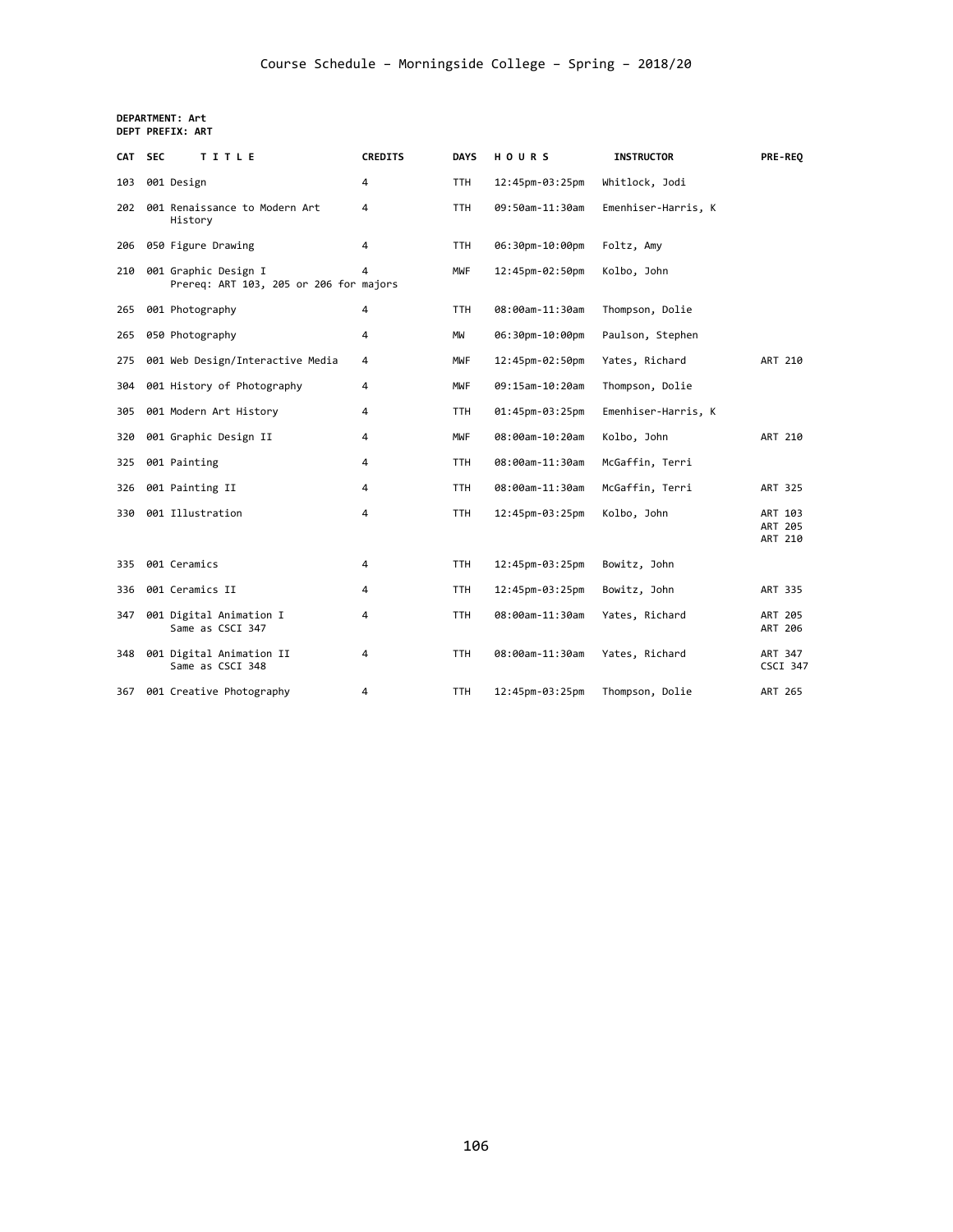| <b>DEPARTMENT: Art</b> |  |
|------------------------|--|
| DEPT PREFIX: ART       |  |

| CAT | <b>SEC</b> | TITLE                                                                                                                                        | <b>CREDITS</b> | <b>DAYS</b> | <b>HOURS</b>    | <b>INSTRUCTOR</b>              | <b>PRE-REO</b>                   |
|-----|------------|----------------------------------------------------------------------------------------------------------------------------------------------|----------------|-------------|-----------------|--------------------------------|----------------------------------|
|     |            | 381 050 Elementary Art Methods &<br>Practicum<br>Prereq: 2.50 cum gpa; 2.50 education gpa<br>Prereq: Admitted to Teacher Preparation Program | 4              | м           | 06:30pm-10:00pm | Bisenius, James                | <b>EDUC 300</b>                  |
|     |            | 382 050 Elementary Education Art<br>Methods<br>Prereq: 2.50 cum gpa; 2.50 education gpa                                                      | 2              | M           | 06:30pm-08:30pm | Bisenius, James                | <b>EDUC 300</b>                  |
|     |            | Prereq: Admitted to Teacher Preparation Program                                                                                              |                |             |                 |                                |                                  |
| 383 |            | 050 Secondary Art Methods &<br>Practicum<br>Prereq: 2.50 cum gpa; 2.50 education gpa<br>Prereq: Admitted to Teacher Preparation Program      | 4              | <b>TBA</b>  |                 | Adamson, Paul                  | <b>EDUC 300</b>                  |
|     |            | 401 001 Design: Advanced Studies                                                                                                             | $1 - 4$        | <b>TBA</b>  |                 | Yates, Richard                 | Instr Perm<br>ART 103            |
|     |            | Junior standing                                                                                                                              |                |             |                 |                                |                                  |
| 405 |            | 001 Graphic Design: Advanced<br>Studies                                                                                                      | $1 - 6$        | <b>TBA</b>  |                 | Kolbo, John                    | Instr Perm<br>ART 321            |
| 406 |            | 001 Drawing: Advanced Studies                                                                                                                | $1 - 4$        | <b>TBA</b>  |                 | McGaffin, Terri                | Instr Perm<br>ART 205<br>ART 206 |
|     |            | 426 001 Painting: Advanced Studies                                                                                                           | $1 - 4$        | <b>TBA</b>  |                 | McGaffin, Terri                | Instr Perm<br>ART 325<br>ART 326 |
|     |            | 436 001 Ceramics: Advanced Studies                                                                                                           | $1 - 4$        | TBA         |                 | Bowitz, John                   | Instr Perm<br>ART 335<br>ART 336 |
|     |            | 466 001 Photography: Advanced Studies                                                                                                        | $1 - 4$        | <b>TBA</b>  |                 | Thompson, Dolie                | Instr Perm<br>ART 366<br>ART 368 |
| 490 |            | 001 Senior Art Seminar<br>Senior Standing                                                                                                    | 2              | м           | 04:00pm-05:50pm | Kolbo, John<br>Thompson, Dolie |                                  |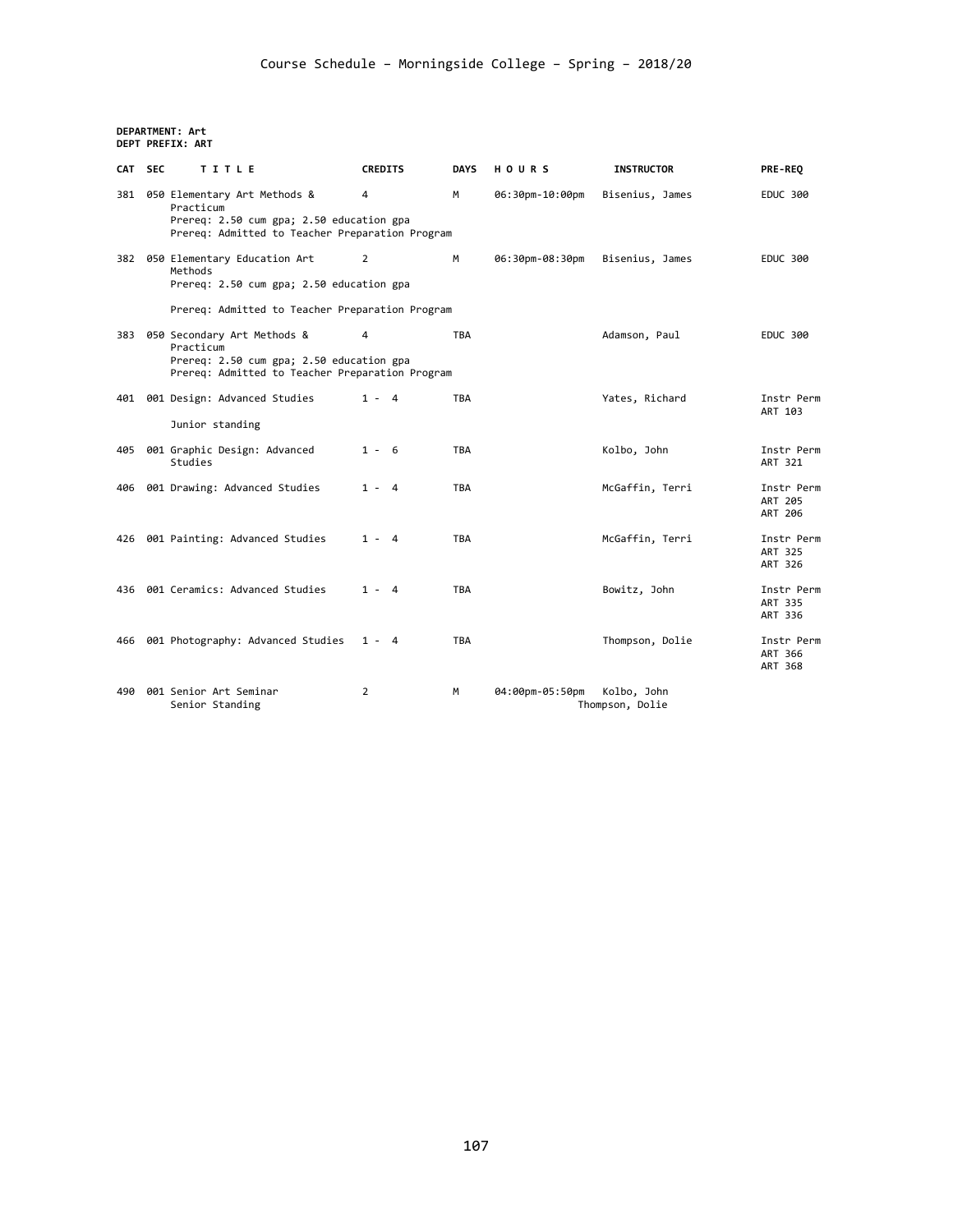**DEPARTMENT: Biology DEPT PREFIX: BIOL**

|     | CAT SEC<br>TITLE                                      | <b>CREDITS</b>          | <b>DAYS</b>      | HOURS                              | <b>INSTRUCTOR</b>                   | <b>PRE-REQ</b> |
|-----|-------------------------------------------------------|-------------------------|------------------|------------------------------------|-------------------------------------|----------------|
| 110 | 001 Human Biology                                     | 4                       | <b>MWF</b><br>W  | 10:30am-11:20am<br>01:45pm-03:35pm | Leugers, Chad                       |                |
| 116 | 001 Principles of Biology I                           | 4                       | <b>MWF</b><br>T. | 08:00am-08:50am<br>09:50am-11:40am | Sesterhenn, Timothy                 |                |
| 116 | 002 Principles of Biology I                           | 4                       | <b>MWF</b><br>W  | 08:00am-08:50am<br>11:45am-01:35pm | Sesterhenn, Timothy                 |                |
| 116 | 003 Principles of Biology I                           | 4                       | <b>MWF</b><br>M  | 09:15am-10:05am<br>12:45pm-02:35pm | Sesterhenn, Timothy                 |                |
| 116 | 004 Principles of Biology I                           | 4                       | <b>MWF</b><br>T. | 09:15am-10:05am<br>07:50am-09:40am | Sesterhenn, Timothy                 |                |
| 205 | 001 Health and Nutrition                              | 4                       | W                | 11:45am-12:35pm                    | Kern, Anthony                       |                |
| 207 | 001 Human Anatomy                                     | 4                       | MWF<br>T.        | 01:45pm-02:35pm<br>07:50am-09:40am | Spearing, Kurt<br>Ensminger, Amanda |                |
| 207 | 002 Human Anatomy                                     | 4                       | <b>MWF</b><br>T. | 01:45pm-02:35pm<br>09:50am-11:40am | Spearing, Kurt<br>Ensminger, Amanda |                |
| 207 | 003 Human Anatomy                                     | 4                       | <b>MWF</b><br>T. | 10:30am-11:20am<br>12:45pm-02:35pm | Spearing, Kurt                      |                |
| 208 | 001 Human Physiology                                  | 4                       | TTH<br>TH        | 01:45pm-03:00pm<br>07:50am-09:40am | Bunker, Aaron                       | BIOL 207       |
| 208 | 002 Human Physiology                                  | 4                       | TTH<br>TH        | 01:45pm-03:00pm<br>09:50am-11:40am | Bunker, Aaron                       | BIOL 207       |
| 222 | 001 Biological Research<br>Prereq: Major or minor     | $\overline{4}$<br>$1 -$ | TBA              |                                    | Bunker, Aaron                       |                |
| 222 | 002 Biological Research<br>Prereq: Major or minor     | $\overline{4}$<br>1 -   | <b>TBA</b>       |                                    | Sesterhenn, Timothy                 |                |
| 222 | 003 Biological Research<br>Prereq: Major or minor     | $\overline{4}$<br>1 -   | TBA              |                                    | Kern, Anthony                       |                |
| 222 | 004 Biological Research<br>Prereq: Major or minor     | $1 - 4$                 | <b>TBA</b>       |                                    | Leugers, Chad                       |                |
|     | 222 005 Biological Research<br>Prereq: Major or minor | $1 - 4$                 | TBA              |                                    | Moore, Anni                         |                |
| 222 | 006 Biological Research<br>Prereq: Major or minor     | $1 - 4$                 | <b>TBA</b>       |                                    | Spearing, Kurt                      |                |
| 222 | 007 Biological Research<br>Prereq: Major or minor     | $1 - 4$                 | TBA              |                                    | Stroh, James                        |                |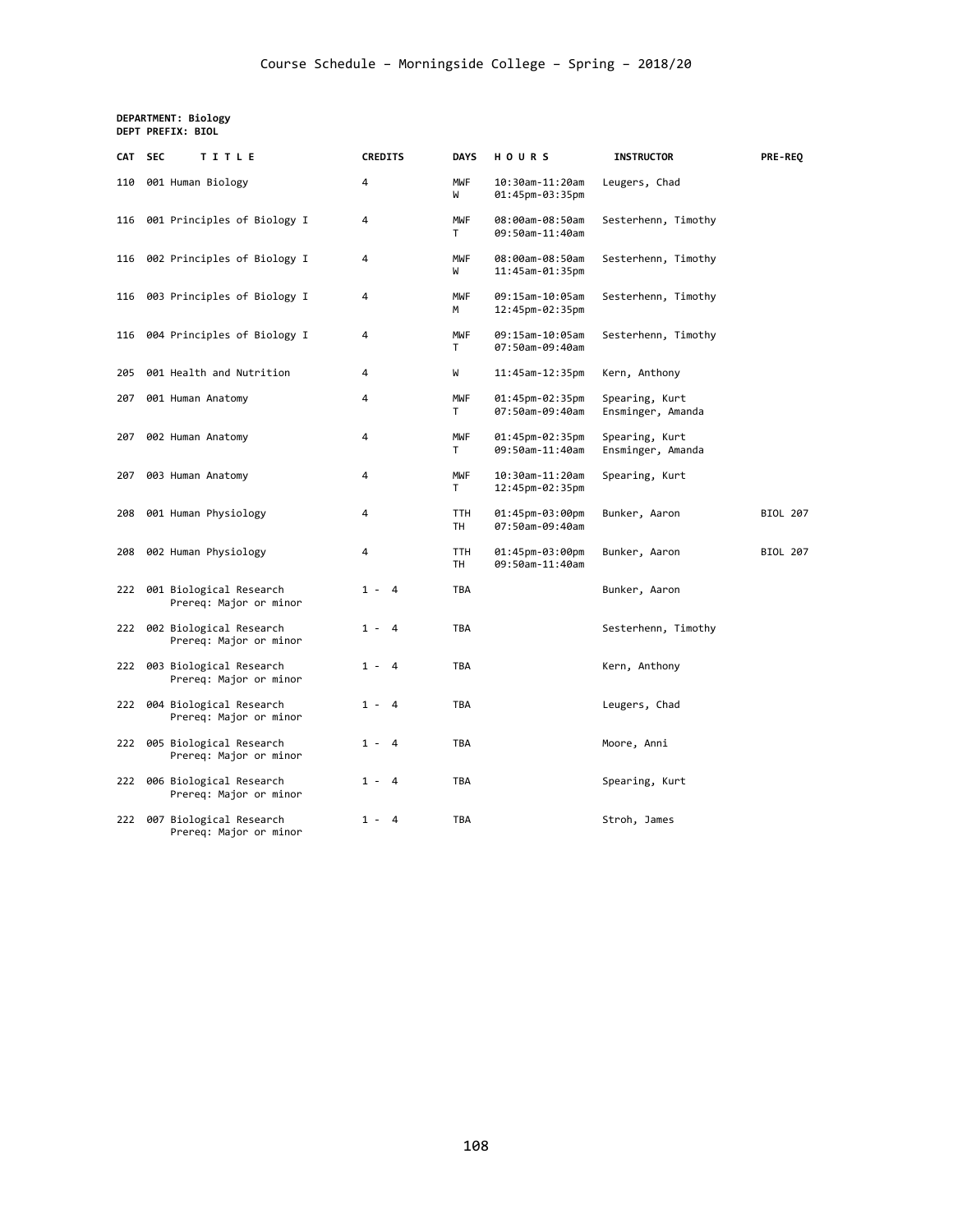**DEPARTMENT: Biology DEPT PREFIX: BIOL**

| CAT SEC | TITLE                                                                                               | <b>CREDITS</b> | DAYS             | HOURS                              | <b>INSTRUCTOR</b>         | <b>PRE-REQ</b>                          |
|---------|-----------------------------------------------------------------------------------------------------|----------------|------------------|------------------------------------|---------------------------|-----------------------------------------|
|         | 251 001 Genetics                                                                                    | 4              | <b>MWF</b><br>TH | 09:15am-10:05am<br>08:00am-10:50am | Kern, Anthony             | BIOL 116<br>BIOL 117<br><b>CHEM 122</b> |
|         | Prereq:BIOL 116, 117 & CHEM 122 or BIOL 252 & CHEM 122<br>Preq: C or higher in prereq courses       |                |                  |                                    |                           |                                         |
|         | 251 002 Genetics                                                                                    | 4              | MWF<br>TH        | 09:15am-10:05am<br>11:45am-02:35pm | Kern, Anthony<br>BIOL 117 | BIOL 116                                |
|         | Prereq:BIOL 116, 117 & CHEM 122 or BIOL 252 & CHEM 122<br>Prereq: C or higher in all prereq courses |                |                  |                                    |                           | <b>CHEM 122</b>                         |
| 317     | 001 Environmental Issues                                                                            | 4              | MWF              | 09:15am-10:20am                    | Stroh, James              |                                         |
| 319     | 001 Epidemiology                                                                                    | 4              | MWF              | 01:45pm-02:50pm                    | Moore, Anni               | <b>BIOL 110</b><br>BIOL 252             |
|         | College-level math course recommended                                                               |                |                  |                                    |                           |                                         |
|         | 323 001 Physical Geography                                                                          | 4              | MWF<br>TH        | 10:30am-11:20am<br>08:00am-09:40am | Stroh, James              |                                         |
|         | Same as GEOG 323 and PHYS 323                                                                       |                |                  |                                    |                           |                                         |
| 363     | 001 Methods in Food Safety                                                                          | 4              | MWF              | $01:45$ pm-02:50pm                 | Moore, Anni               |                                         |
|         | 422 001 Biological Research<br>Prereq: Major or minor; Jr/Sr standing                               | $1 - 4$        | TBA              |                                    | Bunker, Aaron             |                                         |
|         | 422 002 Biological Research<br>Prereq: Major or minor; Jr/Sr standing                               | $1 - 4$        | TBA              |                                    | Sesterhenn, Timothy       |                                         |
|         | 422 003 Biological Research<br>Prereq: Major or minor; Jr/Sr standing                               | $1 - 4$        | TBA              |                                    | Kern, Anthony             |                                         |
|         | 422 004 Biological Research<br>Prereq: Major or minor; Jr/Sr standing                               | $1 - 4$        | TBA              |                                    | Leugers, Chad             |                                         |
| 422     | 005 Biological Research<br>Prereq: Major or minor; Jr/Sr standing                                   | 1 - 4          | TBA              |                                    | Moore, Anni               |                                         |
|         | 422 006 Biological Research<br>Prereq: Major or minor; Jr/Sr standing                               | $1 - 4$        | TBA              |                                    | Spearing, Kurt            |                                         |
|         | 422 007 Biological Research<br>Prereq: Major or minor; Jr/Sr standing                               | $1 - 4$        | TBA              |                                    | Stroh, James              |                                         |
|         | 432 001 Cell Biology                                                                                | 4              | MTTH<br>Τ        | 11:45am-12:45pm<br>08:00am-10:50am | Leugers, Chad             | BIOL 117                                |
|         | 450 001 Internship in Biology<br>Jr/Sr standing; biology major/minor                                | $1 - 4$        | TBA              |                                    | Stroh, James              | Instr Perm                              |
|         | 450 002 Internship in Biology<br>Jr/Sr standing; biology major/minor                                | $1 - 4$        | TBA              |                                    | Bunker, Aaron             | Instr Perm                              |
| 460     | 001 Capstone Seminar<br>Same as CHEM 460<br>Prereq: Jr/Sr standing; biology/chemistry major         | 2              | Τ                | 08:00am-09:40am                    | Stroh, James              |                                         |
| 460     | 002 Capstone Seminar                                                                                | $\overline{2}$ | ΜF               | 10:30am-11:20am                    | Thomas, Andrew            |                                         |
|         | Same as CHEM 460<br>Prereq: Jr/Sr standing; biology/chemistry major; 5 biology                      |                |                  |                                    |                           |                                         |
|         | and/or chemistry courses                                                                            |                |                  |                                    |                           |                                         |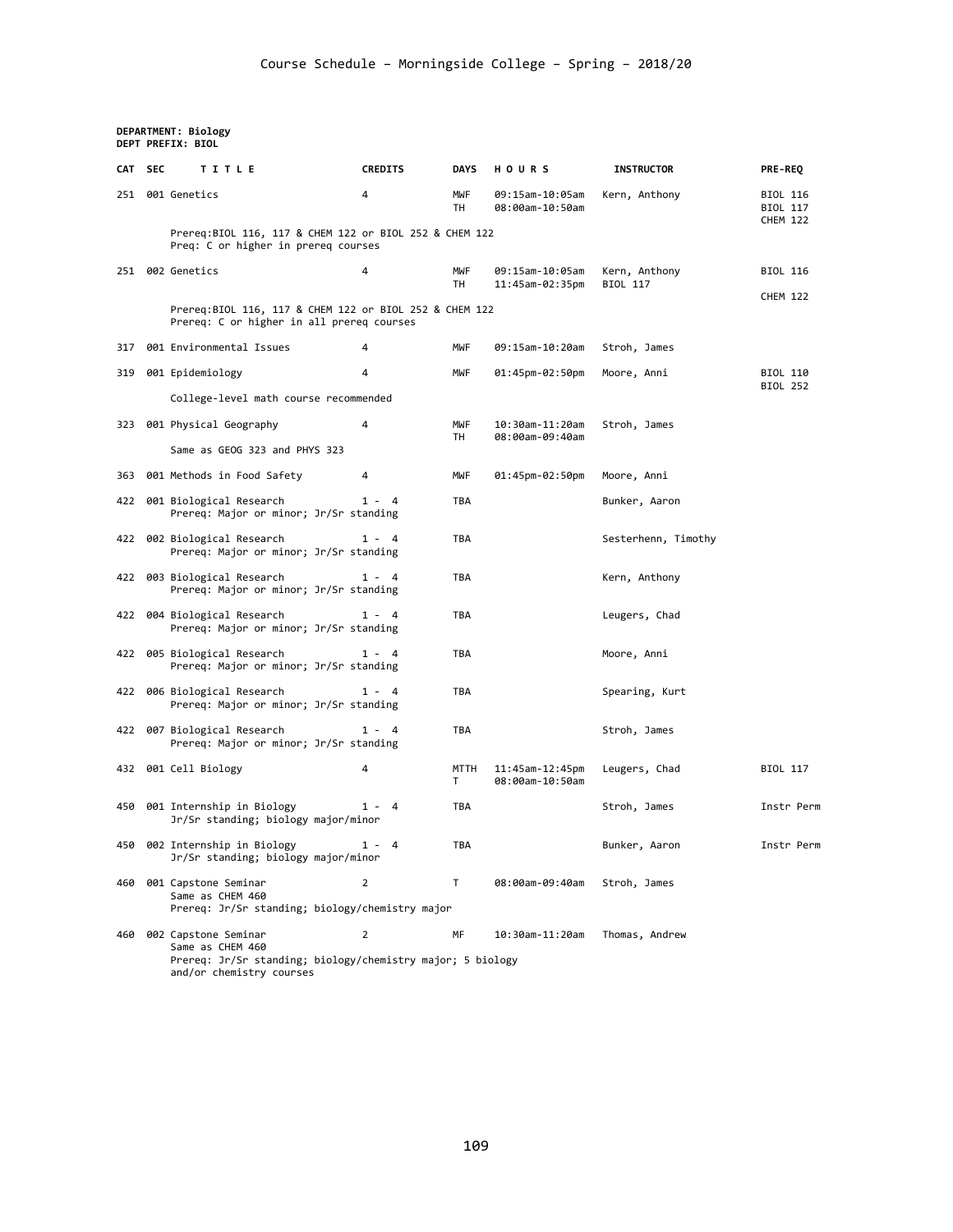|                          | DEPARTMENT: Business Admin |  |
|--------------------------|----------------------------|--|
| <b>DEPT PREFIX: BUSN</b> |                            |  |

Prereq: Sr. standing

| CAT | <b>SEC</b> | TITLE                                                                                           | <b>CREDITS</b>          | <b>DAYS</b>     | HOURS                              | <b>INSTRUCTOR</b> | <b>PRE-REQ</b>                                        |
|-----|------------|-------------------------------------------------------------------------------------------------|-------------------------|-----------------|------------------------------------|-------------------|-------------------------------------------------------|
| 130 |            | 001 Introduction to Business<br>Leadership                                                      | 4                       | TTH             | 08:00am-09:40am                    | Zink, Mary        |                                                       |
| 218 |            | 050 Volunteer in Income Tax<br>Assistance - VITA                                                | 2                       | TН              | 12:45pm-01:35pm                    | To be assigned    | ACCT 203                                              |
|     |            | 231 001 Principles of Management<br>Recommended for first year students interested in business. |                         | MWF             | 08:00am-09:05am                    | Zink, Mary        |                                                       |
|     |            | 231 002 Principles of Management<br>Recommended for first year students interested in business. | 4                       | <b>MWF</b>      | 09:15am-10:20am                    | Zink, Mary        |                                                       |
| 231 |            | 003 Principles of Management<br>Recommended for first year students interested in business.     | 4                       | MWF             | 10:30am-11:35am                    | To be assigned    |                                                       |
| 314 |            | 001 Business Law                                                                                | 4                       | <b>MWF</b>      | 09:15am-10:20am                    | To be assigned    |                                                       |
| 321 |            | 001 Principles of Finance I                                                                     | 4                       | MWF             | 08:00am-09:05am                    | Keime, Julie      | ACCT 204                                              |
| 321 |            | 002 Principles of Finance I                                                                     | 4                       | MWF             | 09:15am-10:20am                    | Keime, Julie      | ACCT 204                                              |
| 330 |            | 001 Management Information<br>Systems and Analytics                                             | 4                       | TTH             | 08:00am-09:40am                    | Power, Anne       | <b>BUSN 231</b><br><b>MATH 150</b>                    |
| 340 |            | 050 International Business                                                                      | 4                       | T.              | 06:30pm-10:30pm                    | Glover, Jason     | <b>BUSN 231</b><br><b>ECON 200</b>                    |
| 341 |            | 001 Principles of Marketing                                                                     | 4                       | MWF             | 10:30am-11:35am                    | Eastman, Marilyn  | <b>MATH 125</b><br><b>MATH 150</b><br><b>MATH 205</b> |
|     |            | 341 002 Principles of Marketing                                                                 | 4                       | MWF             | 01:45pm-02:50pm                    | Eastman, Marilyn  | <b>MATH 125</b><br><b>MATH 150</b><br><b>MATH 205</b> |
| 342 |            | 001 Principles of Advertising                                                                   | 4                       | TTH             | 09:50am-11:30am                    | Mickelson, Pamela | <b>BUSN 341</b>                                       |
| 394 |            | 001 Digital and Social Media<br>Marketing                                                       | 4                       | MTH             | 11:45am-01:25pm                    | Eastman, Marilyn  | <b>BUSN 341</b>                                       |
|     |            | 422 001 Finance Internship                                                                      | 4<br>$1 -$              | TBA             |                                    | Mickelson, Pamela | Instr Perm                                            |
| 430 |            | 050 Contemporary Leadership and<br>Ethics<br>Prereq:Sr. standing;major in Bus. Dept.            | 4                       | М               | 06:30pm-10:00pm                    | Delperdang, Cody  |                                                       |
|     |            | 442 001 Marketing Internship                                                                    | $1 - 4$                 | TBA             |                                    | Mickelson, Pamela | Instr Perm                                            |
| 448 |            | 001 Advertising Campaigns                                                                       | 4                       | <b>TTH</b><br>М | 01:45pm-03:25pm<br>06:30pm-09:00pm | Mickelson, Pamela | <b>BUSN 446</b>                                       |
| 472 |            | 001 Management Internship                                                                       | $1 -$<br>$\overline{a}$ | <b>TBA</b>      |                                    | Mickelson, Pamela | Instr Perm                                            |
| 484 |            | 001 Business Policy<br>Prereq: Business core requirements<br>Prereq: Sr. standing               |                         | MWF             | 08:00am-09:05am                    | Power, Anne       |                                                       |
|     |            | 484 002 Business Policy<br>Prereq: Business core requirements                                   | 4                       | MWF             | 09:15am-10:20am                    | Power, Anne       |                                                       |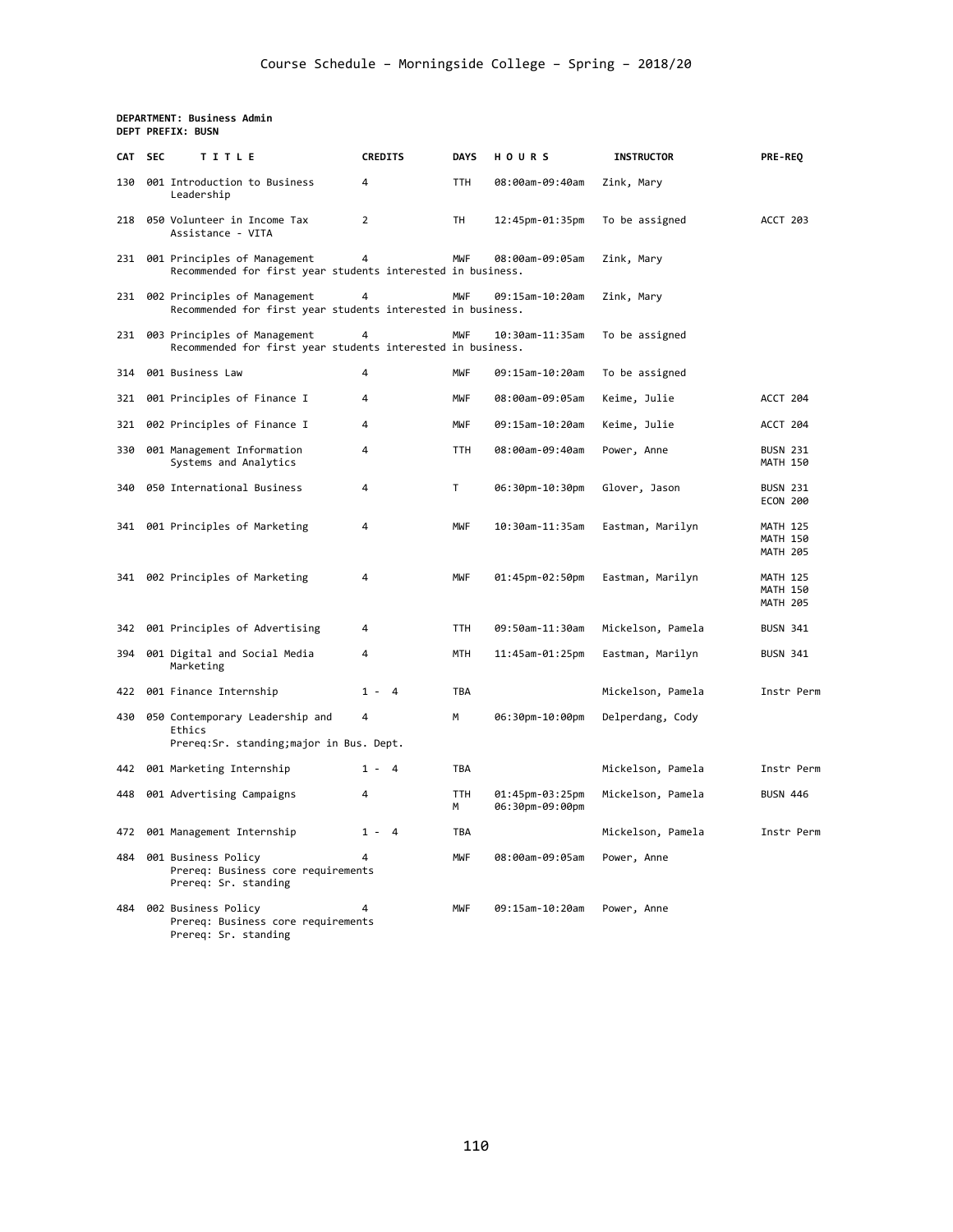**DEPARTMENT: Chemistry DEPT PREFIX: CHEM**

| CAT | <b>SEC</b> | TITLE                                                                         | <b>CREDITS</b>        | <b>DAYS</b>      | HOURS                              | <b>INSTRUCTOR</b>              | <b>PRE-REQ</b>  |
|-----|------------|-------------------------------------------------------------------------------|-----------------------|------------------|------------------------------------|--------------------------------|-----------------|
| 110 |            | 001 General, Organic, & Biological 4<br>Chemistry                             |                       | MWF<br>T.        | 11:45am-12:35pm<br>07:50am-09:40am | Thomas, Andrew                 |                 |
|     |            | 110 002 General, Organic, & Biological 4<br>Chemistry                         |                       | MWF<br>T.        | 11:45am-12:35pm<br>09:50am-11:40am | Thomas, Andrew                 |                 |
| 110 |            | 003 General, Organic, & Biological 4<br>Chemistry                             |                       | <b>MWF</b><br>м  | 11:45am-12:35pm<br>12:45pm-02:35pm | Thomas, Andrew                 |                 |
| 110 |            | 004 General, Organic, & Biological 4<br>Chemistry                             |                       | <b>MWF</b><br>T. | 11:45am-12:35pm<br>11:45am-01:35pm | Thomas, Andrew                 |                 |
|     |            | 122 001 General Chemistry II                                                  | 4                     | <b>MWF</b><br>TH | 09:15am-10:05am<br>08:00am-10:50am | Helms, John<br>Stueve, Kenneth | <b>CHEM 121</b> |
|     |            | 122 002 General Chemistry II                                                  | 4                     | <b>MWF</b><br>T. | 09:15am-10:05am<br>08:00am-10:50am | Helms, John<br>Stueve, Kenneth | <b>CHEM 121</b> |
|     |            | 122 003 General Chemistry II                                                  | 4                     | MWF<br>W         | 08:00am-08:50am<br>12:00pm-02:50pm | Helms, John                    | <b>CHEM 121</b> |
|     |            | 122 004 General Chemistry II                                                  | 4                     | <b>MWF</b><br>TH | 08:00am-08:50am<br>12:45pm-03:35pm | Helms, John                    | <b>CHEM 121</b> |
|     |            | 202 001 Organic Chemistry II                                                  | 4                     | <b>MWF</b><br>TH | 08:00am-08:50am<br>08:00am-10:50am | McFarland, Brian               | <b>CHEM 201</b> |
| 202 |            | 002 Organic Chemistry II                                                      | 4                     | MWF<br>W         | 08:00am-08:50am<br>12:00pm-02:50pm | McFarland, Brian               | <b>CHEM 201</b> |
| 202 |            | 003 Organic Chemistry II                                                      | 4                     | MWF<br>TH        | 08:00am-08:50am<br>11:45am-02:35pm | McFarland, Brian               | <b>CHEM 201</b> |
| 305 |            | 001 Analytical Chemistry                                                      | 4                     | <b>MWF</b><br>T. | 09:15am-10:20am<br>12:45pm-03:25pm | Helms, John                    | <b>CHEM 122</b> |
| 420 |            | 001 Chemical Research<br>Prereq: Department chair permission                  | $\overline{4}$<br>1 - | TBA              |                                    | Thomas, Andrew                 | Instr Perm      |
| 420 |            | 002 Chemical Research<br>Prereq: Department chair permission                  | 1 -<br>4              | TBA              |                                    | McFarland, Brian               | Instr Perm      |
| 420 |            | 003 Chemical Research<br>Prereq: Department chair permission                  | 4<br>1 -              | <b>TBA</b>       |                                    | Helms, John                    | Instr Perm      |
| 420 |            | 004 Chemical Research<br>Prereq: Department chair permission                  | 4<br>1 -              | <b>TBA</b>       |                                    | Kern, Anthony                  | Instr Perm      |
| 460 |            | 001 Chemistry Capstone<br>Same as BIOL 460<br>Jr/Sr standing; chemistry major | $\overline{2}$        | T                | 08:00am-09:40am                    | Stroh, James                   |                 |
| 460 |            | 002 Chemistry Capstone<br>Same as BIOL 460<br>Jr/Sr standing; chemistry major | 2                     | ΜF               | 10:30am-11:20am                    | Thomas, Andrew                 |                 |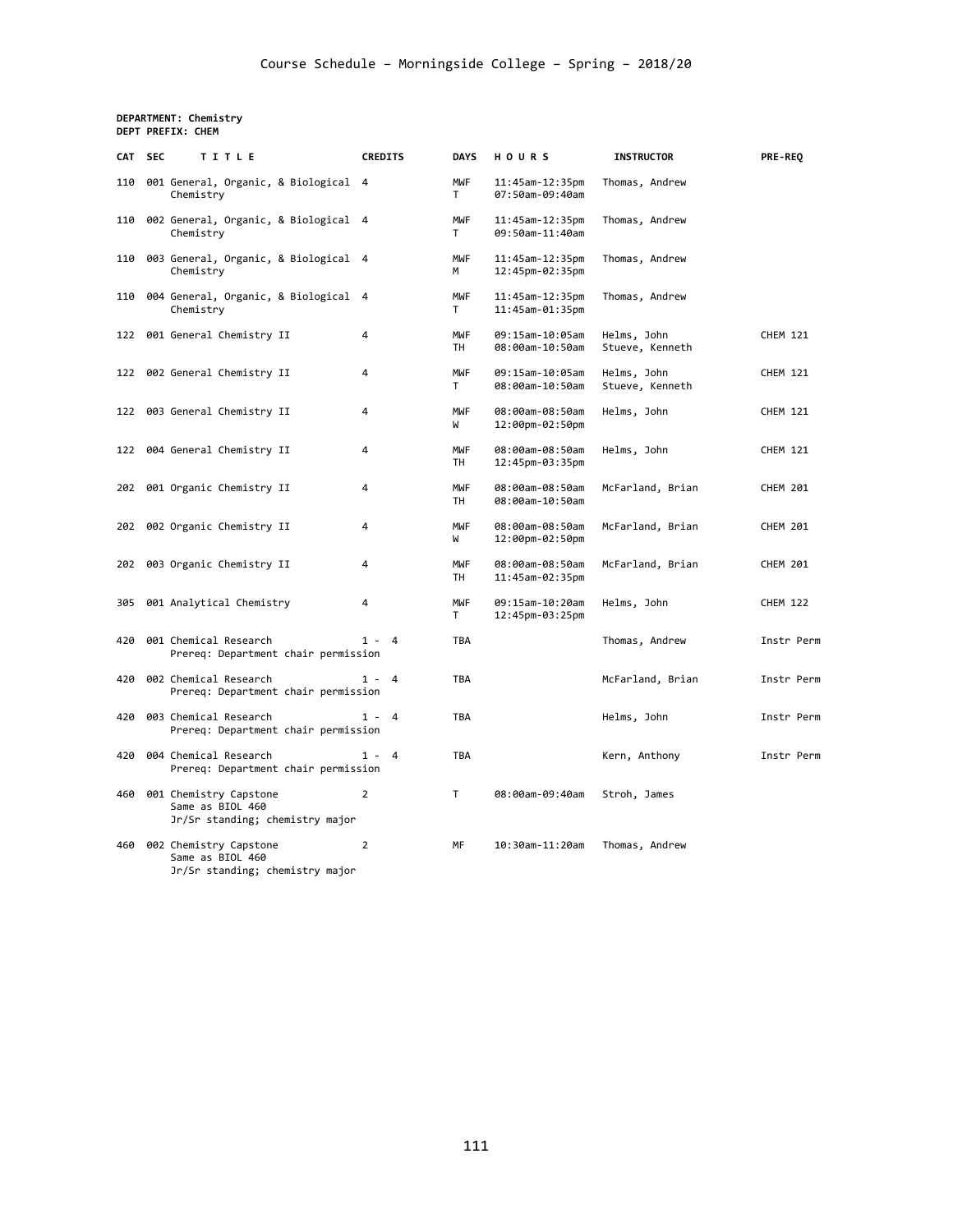|                   | DEPARTMENT: Mass Communications |
|-------------------|---------------------------------|
| DEPT PREFIX: COMM |                                 |

| CAT SEC | TITLE                                                                                                         | <b>CREDITS</b> | <b>DAYS</b> | HOURS           | <b>INSTRUCTOR</b>                 | PRE-REQ                                               |
|---------|---------------------------------------------------------------------------------------------------------------|----------------|-------------|-----------------|-----------------------------------|-------------------------------------------------------|
| 101     | 001 Introduction to Mass<br>Communication                                                                     | 4              | <b>MWF</b>  | 01:45pm-02:50pm | Madsen, David                     |                                                       |
|         | 101 002 Introduction to Mass<br>Communication                                                                 | 4              | <b>MWF</b>  | 09:15am-10:20am | To be assigned                    |                                                       |
| 204     | 001 Audio Production for Radio<br>and the Web                                                                 | 4              | <b>TTH</b>  | 08:00am-09:40am | To be assigned                    |                                                       |
| 207     | 050 Video Production for<br>Television and the Web                                                            | 4              | М           | 06:30pm-10:00pm | Iversen, Peter                    |                                                       |
| 260     | 001 Sports Journalism and<br>Broadcasting                                                                     | 4              | TTH.        | 01:45pm-03:25pm | Anderson, Curtis<br>Heistad, Mark | COMM 204<br>COMM 207                                  |
|         | 264 001 Media Practicum: Audio and<br>Radio Production                                                        | $\overline{2}$ | F.          | 11:45am-12:35pm | Heistad, Mark                     | COMM 204                                              |
| 267     | 001 Media Practicum: Video and<br>Television Production                                                       | 2              | TH          | 11:45am-12:35pm | Madsen, David                     | COMM 207                                              |
| 268     | 001 Media Practicum: News Writing<br>and Reporting                                                            | 2              | T           | 11:45am-12:35pm | Fuglsang, Ross                    | <b>COMM 208</b>                                       |
|         | 311 001 Law of Mass Communication                                                                             | 4              | <b>MWF</b>  | 10:30am-11:35am | Heistad, Mark                     | Instr Perm<br>COMM 245<br>COMM 345<br><b>BUSN 231</b> |
| 330     | 001 Public Relations<br>Prereq: Mentioned prereqs or dept. perm                                               | 4              | <b>MWF</b>  | 08:00am-09:05am | Madsen, David                     | COMM 208                                              |
| 404     | 001 Advanced Media Practicum:<br>KMSC Department Head<br>Prereq: BUSN 231 recommended                         | $\overline{2}$ | F.          | 11:45am-12:35pm | Heistad, Mark                     | COMM 264                                              |
| 407     | 001 Advanced Media Practicum:<br>MCTV Department Head<br>Prereq: BUSN 231 or COMM 245 or 345 recommended      | $\overline{2}$ | TH          | 11:45am-12:35pm | Madsen, David                     | COMM 267                                              |
| 408     | 001 Advanced Media Practicum:<br>Collegian Reporter Editor<br>Prereq: BUSN 231 or COMM 245 or 345 recommended | $\overline{2}$ | Τ           | 11:45am-12:35pm | Fuglsang, Ross                    | <b>COMM 268</b>                                       |
| 455     | 001 Mass Communication Capstone<br>Seminar<br>Prereq: Jr/Sr standing                                          | 4              | <b>TTH</b>  | 09:50am-11:30am | Fuglsang, Ross                    |                                                       |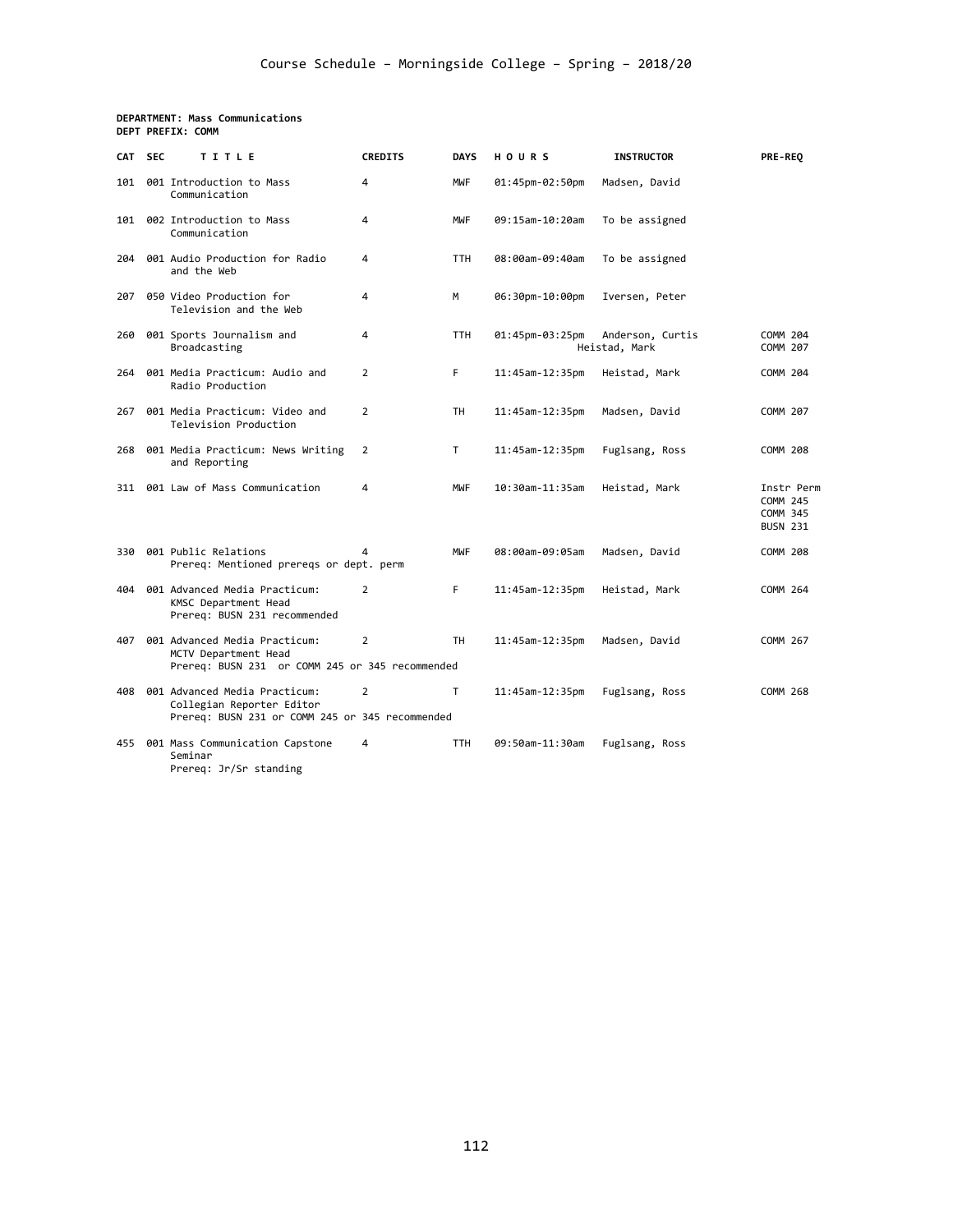## **DEPARTMENT: Computer Science DEPT PREFIX: CSCI**

| CAT SEC | TITLE                                                                                   | <b>CREDITS</b> | <b>DAYS</b> | HOURS           | <b>INSTRUCTOR</b>  | PRE-REO              |
|---------|-----------------------------------------------------------------------------------------|----------------|-------------|-----------------|--------------------|----------------------|
| 202     | 001 C++ on the Server Side: CGI,<br>AJAX and Classes<br>CSCI 160 or HTML and JavaScript | 4              | MTTHF       | 11:45am-12:35pm | Campbell, Randolph | CSCI 160             |
| 320     | 001 The Technical Web                                                                   | 4              | <b>MWF</b>  | 01:45pm-02:50pm | To be assigned     | CSCI 202             |
| 347     | 001 Digital Animation I<br>Same as ART 347                                              | 4              | <b>TTH</b>  | 08:00am-11:30am | Yates, Richard     | ART 205<br>ART 206   |
| 348     | 001 Digital Animation II<br>Same as ART 348                                             | 4              | <b>TTH</b>  | 08:00am-11:30am | Yates, Richard     | ART 347<br>CSCI 347  |
| 410     | 001 Embedded and Realtime<br>Programming                                                | 4              | <b>MWF</b>  | 01:45pm-02:50pm | To be assigned     | CSCI 310             |
| 440     | 001 Mechanical Reasoning,<br>Intelligence & Learning                                    | 2              | T.          | 09:50am-11:30am | Campbell, Randolph | CSCI 310             |
| 490     | 001 Masterwork Capstone Seminar                                                         | 2              | TH          | 09:50am-11:30am | Campbell, Randolph | CSCI 315<br>CSCI 331 |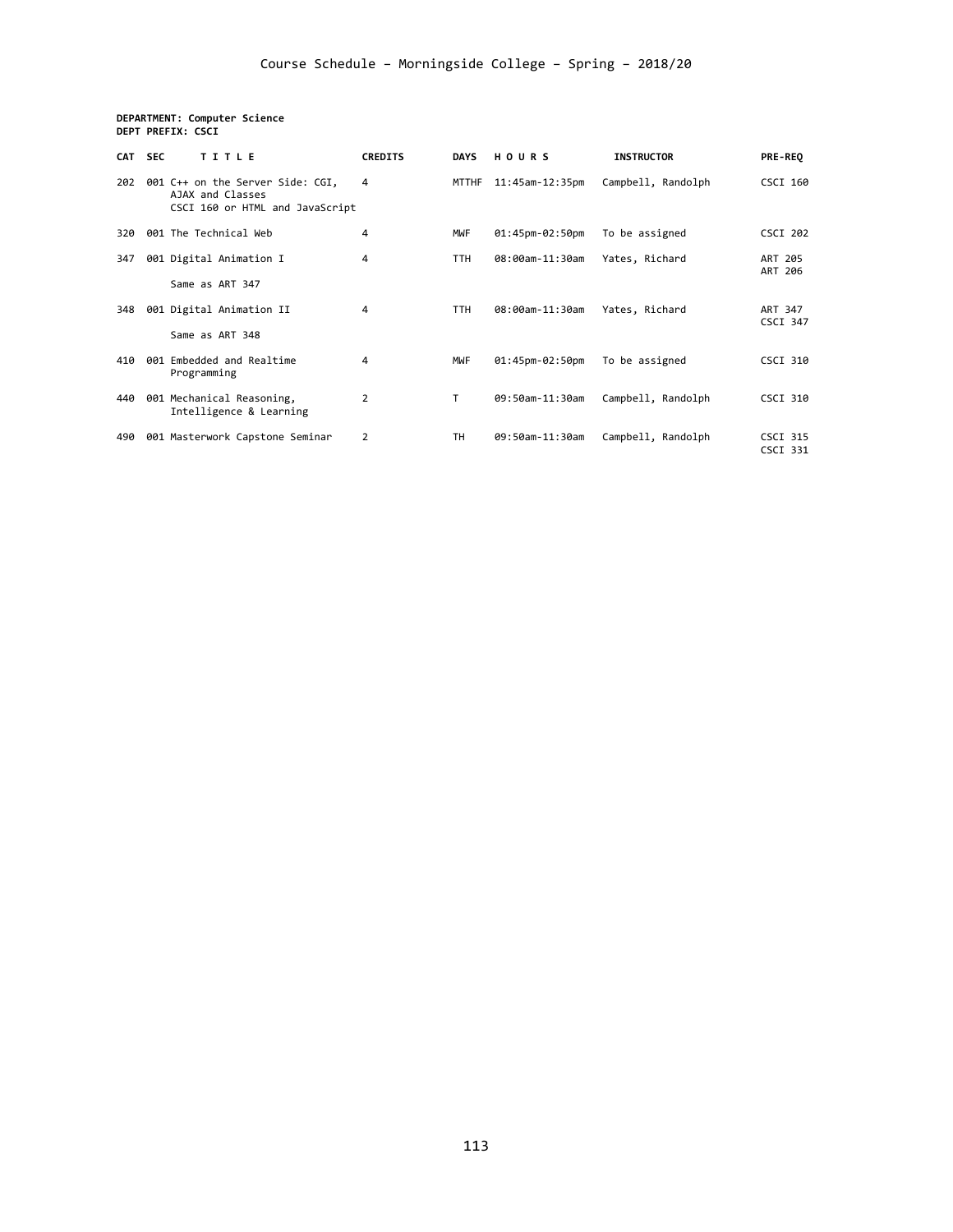**DEPARTMENT: Cultural Studies DEPT PREFIX: CULT**

| CAT SEC | TITLE                                                          | <b>CREDITS</b> |            | DAYS HOURS                  | <b>INSTRUCTOR</b> | <b>PRE-REQ</b> |
|---------|----------------------------------------------------------------|----------------|------------|-----------------------------|-------------------|----------------|
|         | 201 001 The Mayan, Aztec, and Incan<br>Worlds Past and Present |                | <b>MWF</b> | 10:30am-11:35am Ament, Gail |                   |                |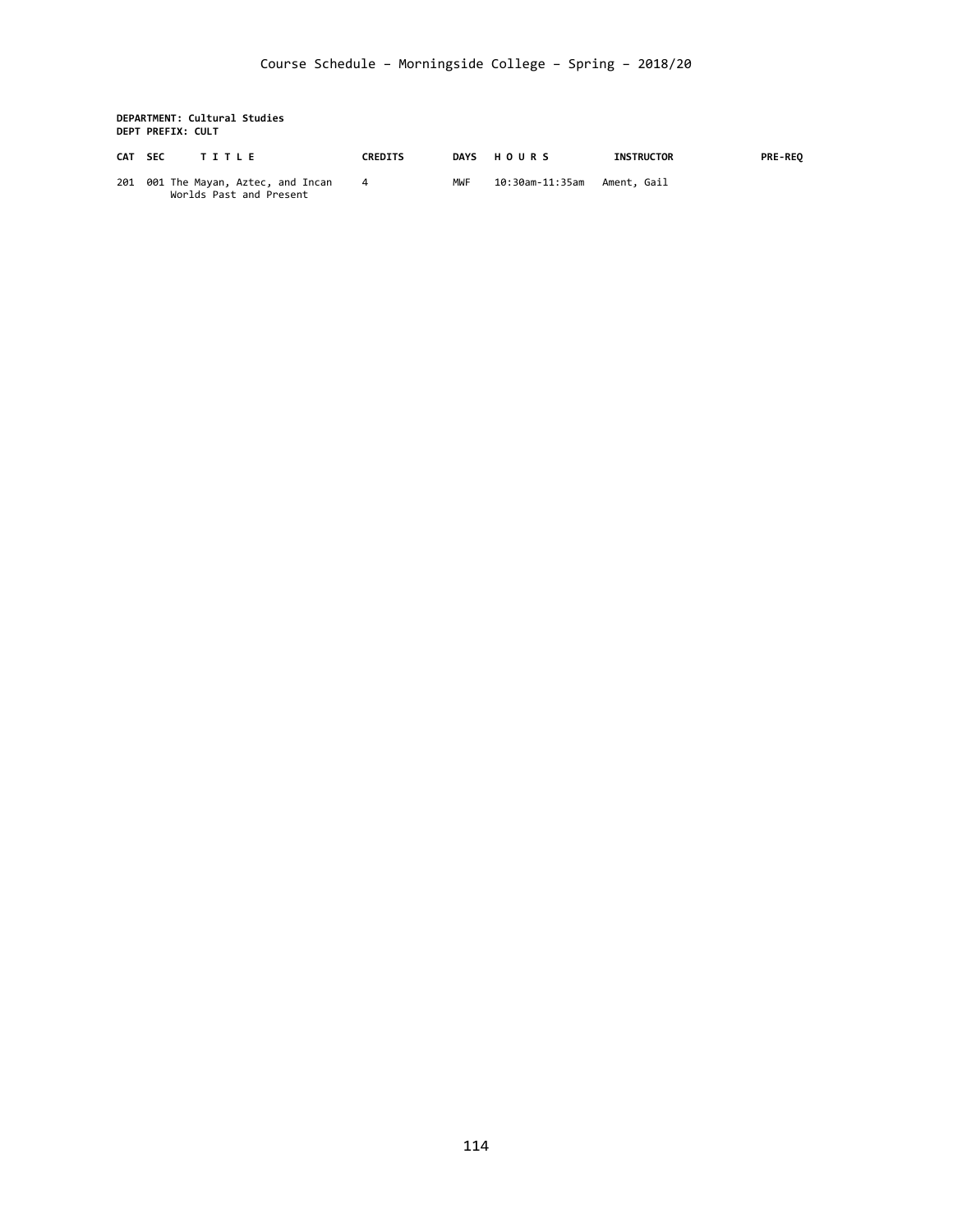### **DEPARTMENT: Dance DEPT PREFIX: DANC**

| CAT SEC | TITLE                         |                                                                     | <b>CREDITS</b> | <b>DAYS</b> | <b>HOURS</b>    | <b>INSTRUCTOR</b> | <b>PRE-REO</b> |
|---------|-------------------------------|---------------------------------------------------------------------|----------------|-------------|-----------------|-------------------|----------------|
|         | 130 001 Modern Dance Studio I |                                                                     | $\overline{2}$ | TTH         | 09:50am-10:35am | Bohle, Melanie    |                |
|         | 240 001 Social Dance Studio   |                                                                     | $\overline{2}$ | <b>MWF</b>  | 10:30am-11:35am | Bennett, Tracy    |                |
|         | 301 001 Ballet Studio II      |                                                                     | 4              | <b>MWF</b>  | 08:00am-09:05am | Bennett, Tracy    | DANC 101       |
|         | 451 001 Dance History         | Prereg: DANC 100 or permission of department                        | 4              | <b>MWF</b>  | 09:15am-10:20am | Bennett, Tracy    |                |
| 456     | 001 Advanced Applied Dance    | Prereg: 2 semesters of 255 or 256<br>Coreg: 301, 310, 320, 330, 408 | $1 - 4$        | TBA         |                 | Bohle, Melanie    |                |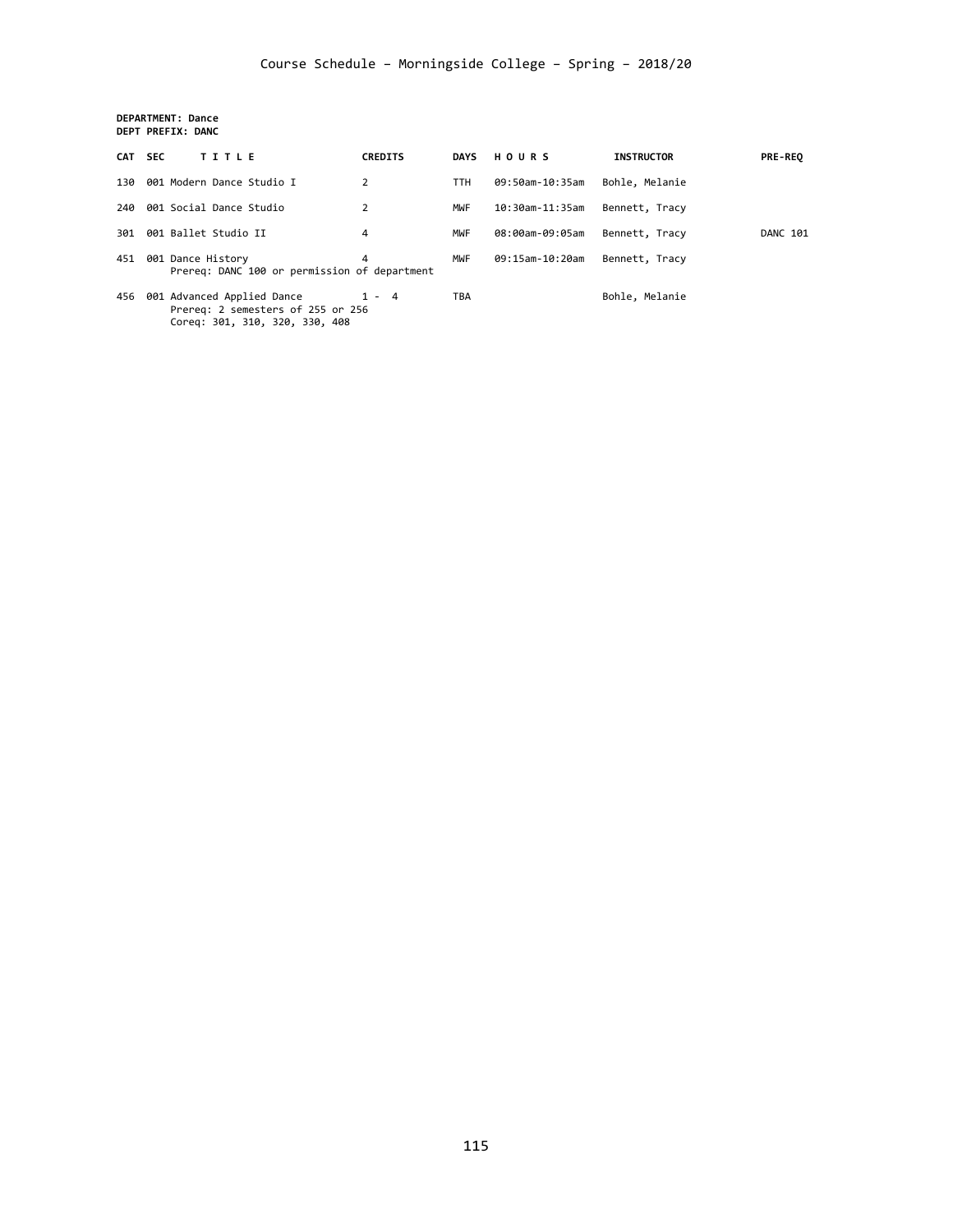**DEPARTMENT: Economics DEPT PREFIX: ECON**

| CAT SEC | TITLE                                                  | <b>CREDITS</b> | <b>DAYS</b> | <b>HOURS</b>    | <b>INSTRUCTOR</b> | <b>PRE-REQ</b>  |
|---------|--------------------------------------------------------|----------------|-------------|-----------------|-------------------|-----------------|
|         | 200 001 Principles of Microeconomics                   | $\overline{4}$ | <b>MWF</b>  | 01:45pm-02:50pm | Zink, John        |                 |
|         | 200 002 Principles of Microeconomics<br>$\overline{4}$ |                | TTH.        | 01:45pm-02:50pm | To be assigned    |                 |
|         | 315 001 Economics and Public Policy                    | 4              | TTH.        | 09:50am-11:30am | To be assigned    | <b>ECON 200</b> |
|         | 321 001 Money and Banking                              | 4              | TTH         | 01:45pm-03:25pm | Zink, John        | ECON 200        |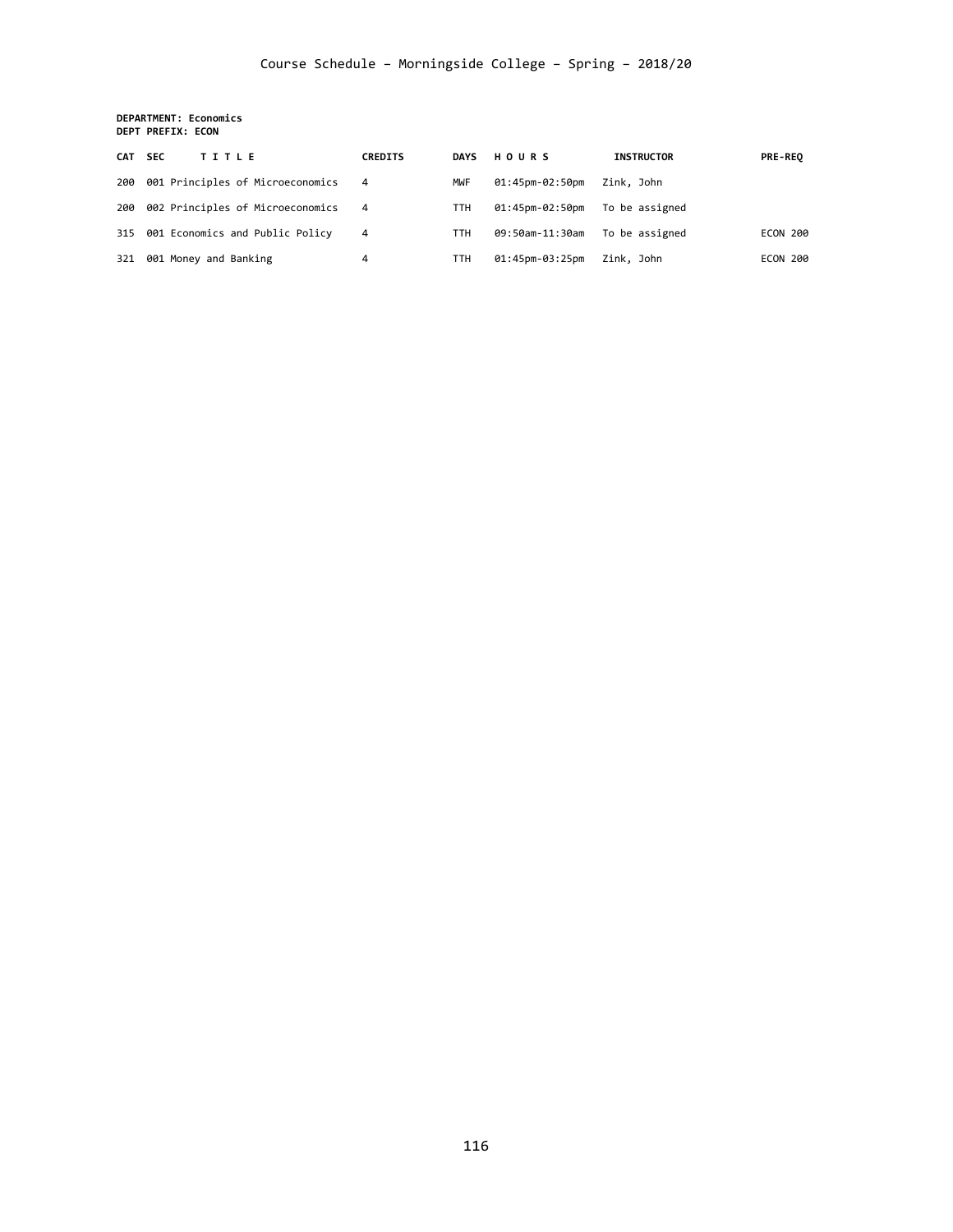**DEPARTMENT: Education DEPT PREFIX: EDUC**

| CAT SEC | TITLE                                                                                                                                                                                            | <b>CREDITS</b> | <b>DAYS</b> | HOURS           | <b>INSTRUCTOR</b> | PRE-REQ         |
|---------|--------------------------------------------------------------------------------------------------------------------------------------------------------------------------------------------------|----------------|-------------|-----------------|-------------------|-----------------|
|         | 101 050 Foundations of Education                                                                                                                                                                 | 2              | T.          | 06:30pm-08:30pm | Olson, Jan        |                 |
| 290     | 001 Human Relations for Educators                                                                                                                                                                | 4              | TTH.        | 09:50am-11:30am | Lubbers, Susanne  |                 |
| 290     | 002 Human Relations for Educators                                                                                                                                                                | 4              | <b>TTH</b>  | 01:45pm-03:25pm | Molland, Shelley  |                 |
| 300     | 001 Instructional Design and<br>Assessment & Practicum<br>Prereq: 2.50 cum gpa; Soph. standing; Pass 2 of 3 PRAXIS Core Tests                                                                    | 4              | <b>MWF</b>  | 08:00am-09:05am | Glackin, Carolyn  | <b>EDUC 101</b> |
| 308     | 050 Teaching Elementary Physical<br>Education, Health & Wellness<br>Prereq: Admitted to Teacher Preparation Program; Elementary Education major; 2.50 cum gpa; 2.50 education gpa                | 2              | М           | 06:30pm-08:30pm | Tuttle, Kelli     |                 |
|         | 315 001 Teaching Elementary Reading/                                                                                                                                                             | 4              | <b>MWF</b>  | 08:00am-09:05am | Wilt, Barbara     |                 |
|         | Language Arts & Practicum<br>Prereq: 2.50 cum gpa; 2.50 education gpa<br>Prereq: Admitted to Teacher Preparation Program; Junior<br>standing                                                     |                |             |                 |                   |                 |
|         | 316 001 Teaching Elementary Social<br>Studies/Science & Practicum<br>Prereq: 2.50 cum gpa; 2.50 education gpa<br>Prereq: Admitted to Teacher Preparation Program; Junior<br>standing             | 4              | TTH         | 09:50am-11:30am | Glackin, Carolyn  |                 |
|         | 317 001 Teaching Elementary<br>Mathematics & Practicum<br>Prereq: Admitted to Teacher Preparation Program; 2.50 cum gpa; 2.5 education gpa                                                       | 5              | MWF         | 10:30am-11:50am | Stevenson, Celia  |                 |
| 320     | 001 Middle School Literacy &<br>Practicum<br>Prereq: 2.50 cum gpa; 2.50 education gpa; admission to the Teacher Preparation Program                                                              | 4              | MWF         | 09:15am-10:20am | Wilt, Barbara     |                 |
|         | 321 001 Methods of Teaching in                                                                                                                                                                   | 4              | TTH         | 08:00am-09:40am | Molland, Shelley  |                 |
|         | Secondary Schools & Practicum<br>Prereq: 2.50 cum gpa; 2.50 education gpa<br>Prereq: Admitted to Teacher Preparation Program; Junior<br>standing                                                 |                |             |                 |                   |                 |
|         | 324 001 Reading in Content Areas<br>Prereq: 2.50 cum gpa; 2.50 education gpa<br>Prereq: Admitted to Teacher Preparation Program; junior<br>standing                                              | 4              | <b>MWF</b>  | 09:15am-10:20am | Glackin, Carolyn  |                 |
|         | 405 001 Classroom Management for<br>Elem and Secondary Teachers<br>Prereq: 2.50 cum gpa; 2.50 education gpa; sr. standing<br>Prereq: Admitted to Teacher Preparation Program; senior<br>standing | 2              | WF          | 11:45am-12:35pm | Wilt, Barbara     |                 |
|         | 414 001 Diagnostic Teaching of<br>Reading & Practicum<br>Prereq: 2.50 cum gpa; 2.50 education gpa<br>Prereq: Admitted to Teacher Preparation Program; Junior<br>standing                         | 4              | MWF         | 01:45pm-02:50pm | Wilt, Barbara     | <b>EDUC 315</b> |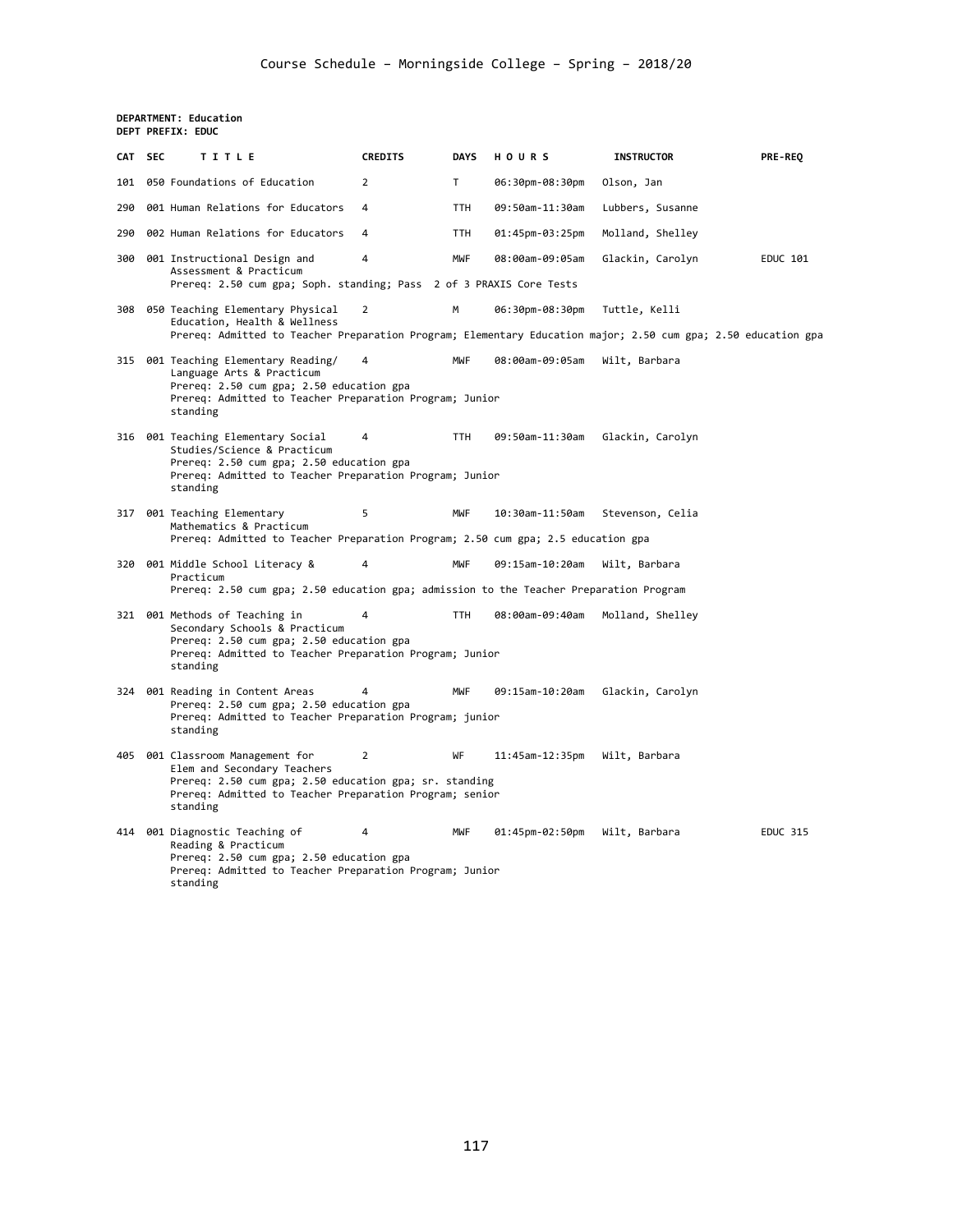|                   | DEPARTMENT: Education |
|-------------------|-----------------------|
| DEPT PREFIX: EDUC |                       |

|     | CAT SEC | TITLE                                                                                                                                                                                                          | <b>CREDITS</b> | DAYS       | <b>HOURS</b> |                 |               | <b>INSTRUCTOR</b>                  | <b>PRE-REQ</b> |
|-----|---------|----------------------------------------------------------------------------------------------------------------------------------------------------------------------------------------------------------------|----------------|------------|--------------|-----------------|---------------|------------------------------------|----------------|
| 417 |         | 001 Elementary Student Teaching<br>Coreq: EDUC 490; Prereq: 2.50 cum gpa<br>Prereq: 2.50 education gpa; admitted to Teacher Preparation<br>Program; admitted to student teaching; Senior standing              | $10 - 10$      | <b>TBA</b> |              |                 | Haase, LuAnn  |                                    |                |
|     |         | 417 002 Elementary Student Teaching<br>Coreq: EDUC 490; Prereq: 2.50 cum gpa<br>Prereq: 2.50 education gpa; Admitted to Teacher Preparation<br>Program; admitted to student teaching; Senior standing          | $6 - 10$       | TBA        |              |                 | Haase, LuAnn  |                                    |                |
|     |         | 423 001 Middle School Student Teaching 6 - 10<br>Prereq: 2.50 cum gpa; 2.50 education gpa; Admitted to Student Teaching; coreq: EDUC 490                                                                       |                | TBA        |              |                 | Haase, LuAnn  |                                    |                |
|     |         | 427 001 Secondary Student Teaching<br>Coreq: EDUC 490; Prereq: 2.50 cum gpa<br>Prereq: 2.50 education gpa; admitted to Teacher Preparation<br>Program; admitted to student teaching; Senior standing           | $10 - 10$      | <b>TBA</b> |              |                 | Haase, LuAnn  |                                    |                |
|     |         | 427 002 Secondary Student Teaching<br>Coreq: EDUC 490; Prereq: 2.50 cum gpa<br>Prereq: 2.50 education gpa; Admitted to Teacher Preparation<br>Program; admitted to student teaching; Senior standing           | $6 - 10$       | <b>TBA</b> |              |                 | Haase, LuAnn  |                                    |                |
|     |         | 477 001 Elementary Art Student<br>Teaching<br>Coreq: EDUC 490; Prereq: 2.50 cum gpa<br>Prereq: 2.50 education gpa; admitted to Teacher Preparation<br>Program; admitted to student teaching; Senior standing   | $6 - 6$        | <b>TBA</b> |              |                 | Marley, Alice |                                    |                |
|     |         | 478 001 Secondary Art Student Teaching 6 - 6<br>Coreq: EDUC 490; Prereq: 2.50 cum gpa<br>Prereq: 2.50 education gpa; admitted to Teacher Preparation<br>Program; admitted to student teaching; Senior standing |                | TBA        |              |                 | Marley, Alice |                                    |                |
| 490 |         | 001 Effective Educator Seminar<br>Coreq: Student teaching<br>Prereq: 2.50 cum gpa; 2.50 education gpa; admitted to<br>Teacher Preparation Program; admitted to student teaching;<br>Senior standing            | 2              | F.         |              | 08:00am-05:00pm | Haase, LuAnn  |                                    |                |
| 498 |         | 001 Language Acquisition and<br>Development                                                                                                                                                                    | 2              | <b>MTH</b> |              |                 |               | 12:45pm-01:35pm Sylvester, Tangela |                |

Prereq: Admission to Teacher Prep Program; 2.50 cum gpa; 2.50 education gpa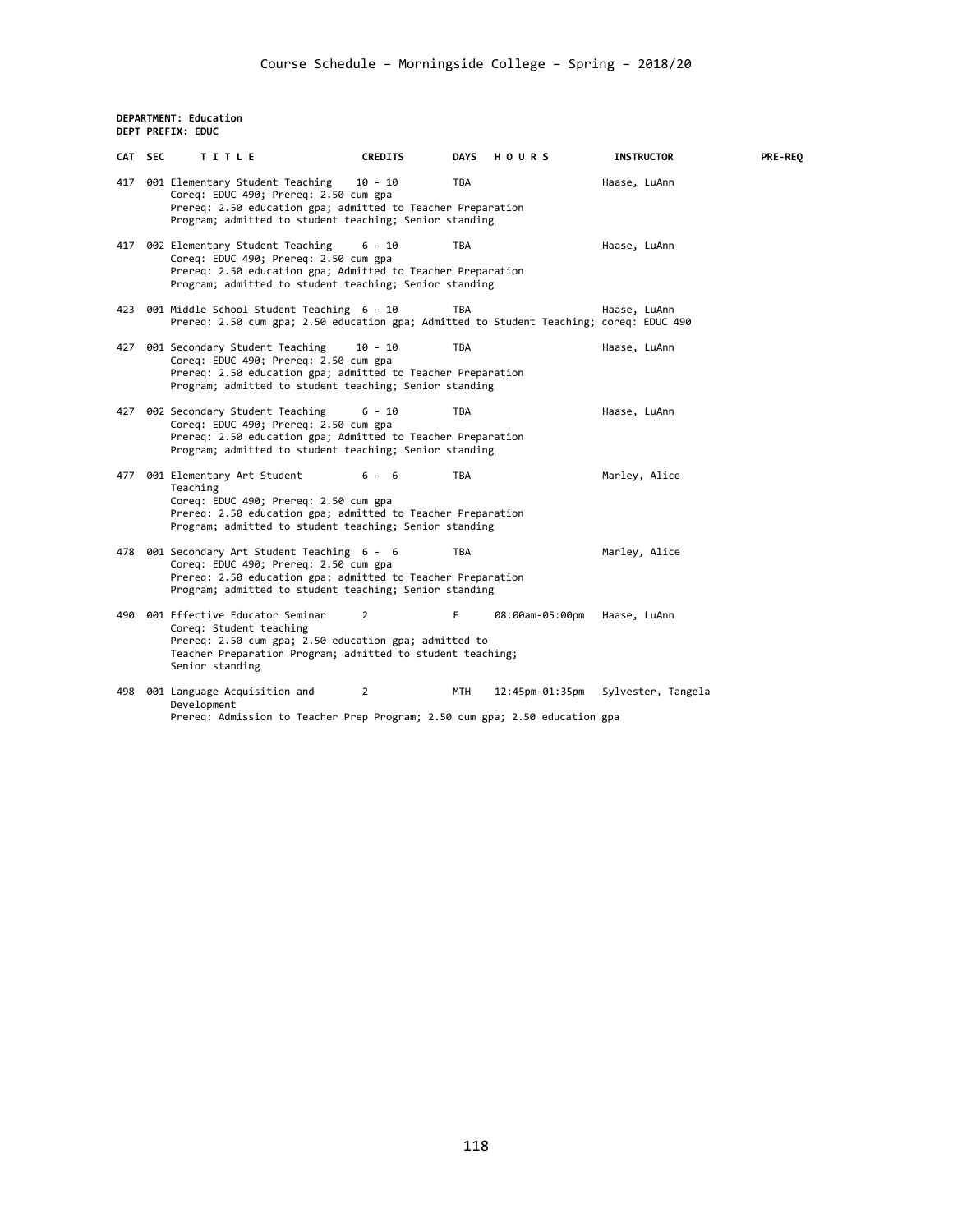**DEPARTMENT: English DEPT PREFIX: ENGL**

| CAT SEC | TITLE                                    | <b>CREDITS</b> | <b>DAYS</b> | <b>HOURS</b>    | <b>INSTRUCTOR</b>   | <b>PRE-REQ</b>  |
|---------|------------------------------------------|----------------|-------------|-----------------|---------------------|-----------------|
| 203     | 050 Children's Literature                | $\overline{2}$ | M           | 06:30pm-08:30pm | To be assigned      |                 |
|         | 204 050 Adolescent Literature            | $\overline{2}$ | т           | 06:30pm-08:30pm | Paul-Fetterman, Gen |                 |
| 210     | 001 Creative Non-Fiction                 | 4              | <b>MWF</b>  | 09:15am-10:30am | Coyne, Stephen      |                 |
| 295     | 001 Introduction to Literary<br>Analysis | 4              | MWF         | 10:30am-11:35am | Triezenberg, Chris  |                 |
|         | 344 001 Studies of British Literary:     | 4              | TTH         | 01:45pm-03:25pm | Triezenberg, Chris  |                 |
|         | 344G 060 Studies of British Literary:    | 4              | TTH.        | 01:45pm-03:25pm | Triezenberg, Chris  |                 |
|         | 345 050 Studies of a Literary Genre      | 4              | W           | 06:30pm-10:00pm | To be assigned      |                 |
|         | 345G 065 Studies of a Literary Genre     | 4              | W           | 06:30pm-10:00pm | To be assigned      |                 |
|         | 383 001 Advanced Fiction Writing         | 4              | <b>TTH</b>  | 09:50am-11:30am | Coyne, Stephen      | <b>ENGL 281</b> |
|         | 383G 060 Advanced Fiction Writing        | 4              | TTH.        | 09:50am-11:30am | Coyne, Stephen      |                 |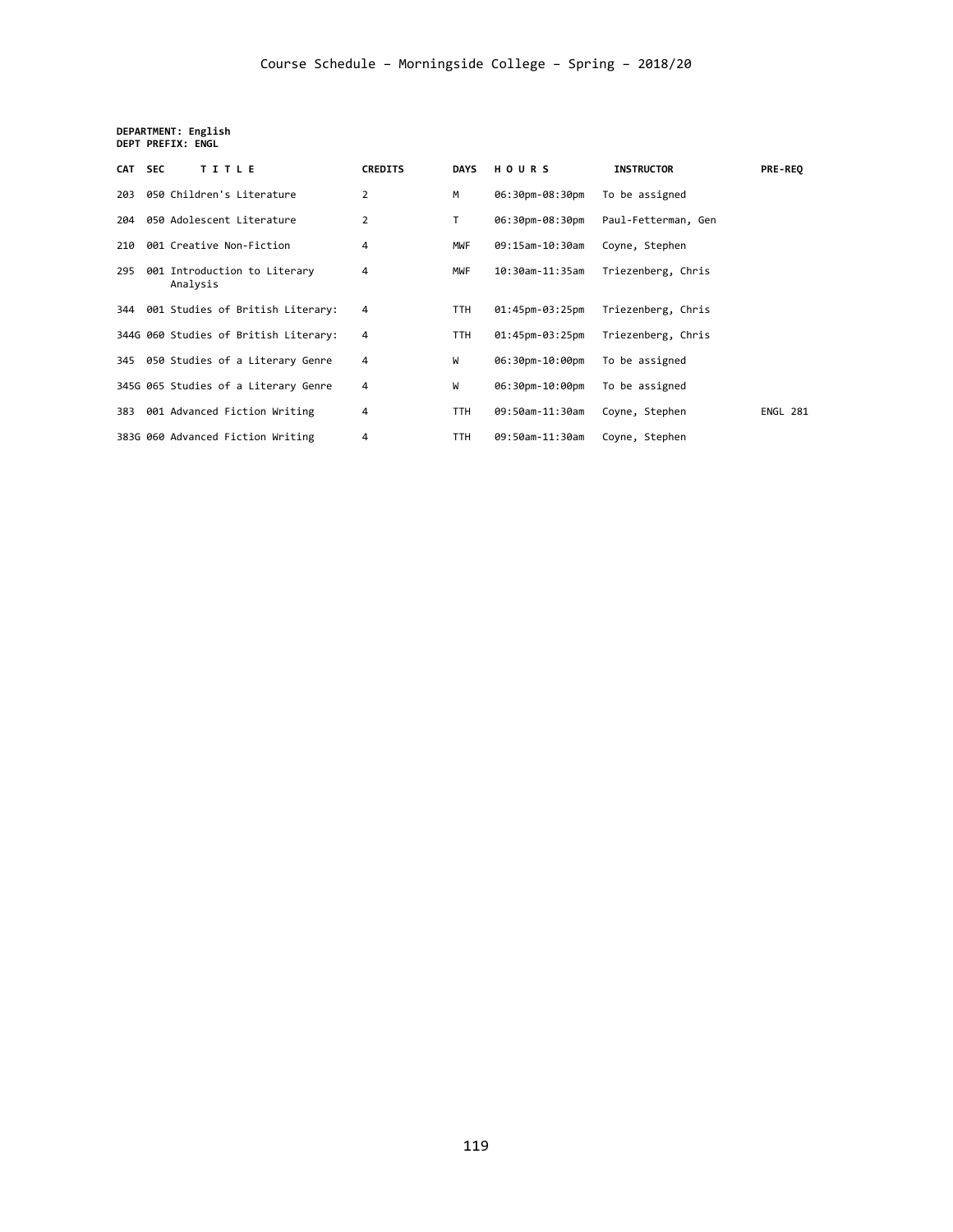**DEPARTMENT: Geography DEPT PREFIX: GEOG**

| CAT SEC | TITLE                         | <b>CREDITS</b> |           | DAYS HOURS                                      | <b>INSTRUCTOR</b> | <b>PRE-REQ</b> |
|---------|-------------------------------|----------------|-----------|-------------------------------------------------|-------------------|----------------|
|         | 323 001 Physical Geography    | 4              | MWF<br>тн | 10:30am-11:20am Stroh, James<br>08:00am-09:40am |                   |                |
|         | Same as BIOL 323 and PHYS 323 |                |           |                                                 |                   |                |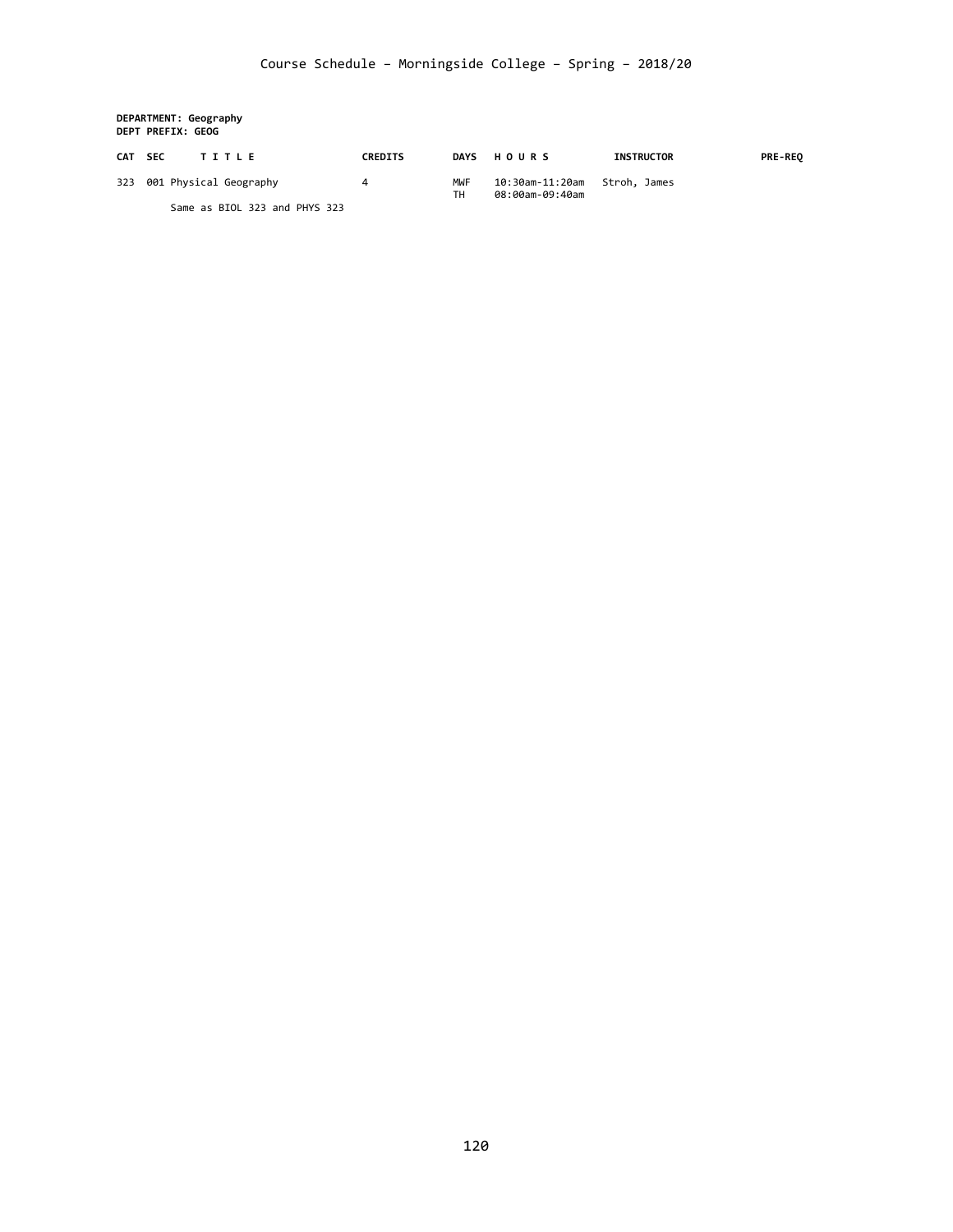|                          | DEPARTMENT: History |
|--------------------------|---------------------|
| <b>DEPT PREFIX: HIST</b> |                     |

| CAT SEC | TITLE                                                                              | <b>CREDITS</b> | <b>DAYS</b>  | HOURS                  | <b>INSTRUCTOR</b> | PRE-REO                                                                                     |
|---------|------------------------------------------------------------------------------------|----------------|--------------|------------------------|-------------------|---------------------------------------------------------------------------------------------|
|         | 161 001 Civil War in America,<br>1848 to 1865                                      | 4              | MTTHF        | 09:15am-10:20am        | Bass, Patrick     |                                                                                             |
| 226     | 001 United States History Since<br>1877                                            | 4              | <b>MWF</b>   | $10:30$ am- $11:35$ am | Green, Kathleen   |                                                                                             |
|         | 250 001 20th Century World History                                                 | 4              | <b>MWF</b>   | 01:45pm-02:50pm        | Green, Kathleen   |                                                                                             |
| 318     | 001 The Greeks and the Romans                                                      | 4              | TTH.         | 08:00am-09:40am        | Bass, Patrick     |                                                                                             |
| 358     | 001 The United States in the Era<br>of the World Wars 1900-1945                    | 4              | <b>TTH</b>   | 09:50am-11:30am        | Green, Kathleen   |                                                                                             |
| 371     | 001 Introduction to Archival<br>Studies and Practicum<br>or instructors's approval | $\overline{2}$ | TTH.         | 08:00am-08:50am        | Fullerton, Adam   | <b>HIST 370</b>                                                                             |
| 431     | 001 The Study of History<br>Co-requisite: HIST 476                                 | 4              | <b>MTTHF</b> | 12:45pm-01:35pm        | Bass, Patrick     | <b>HIST 301</b><br><b>HIST 324</b><br><b>HIST 337</b><br><b>HIST 358</b><br><b>HIST 359</b> |
|         | 476 001 Colloquium in History<br>Prereq: One 300-level course in History           | $0 - 2$        | TH           | 11:45am-12:35pm        | To be assigned    |                                                                                             |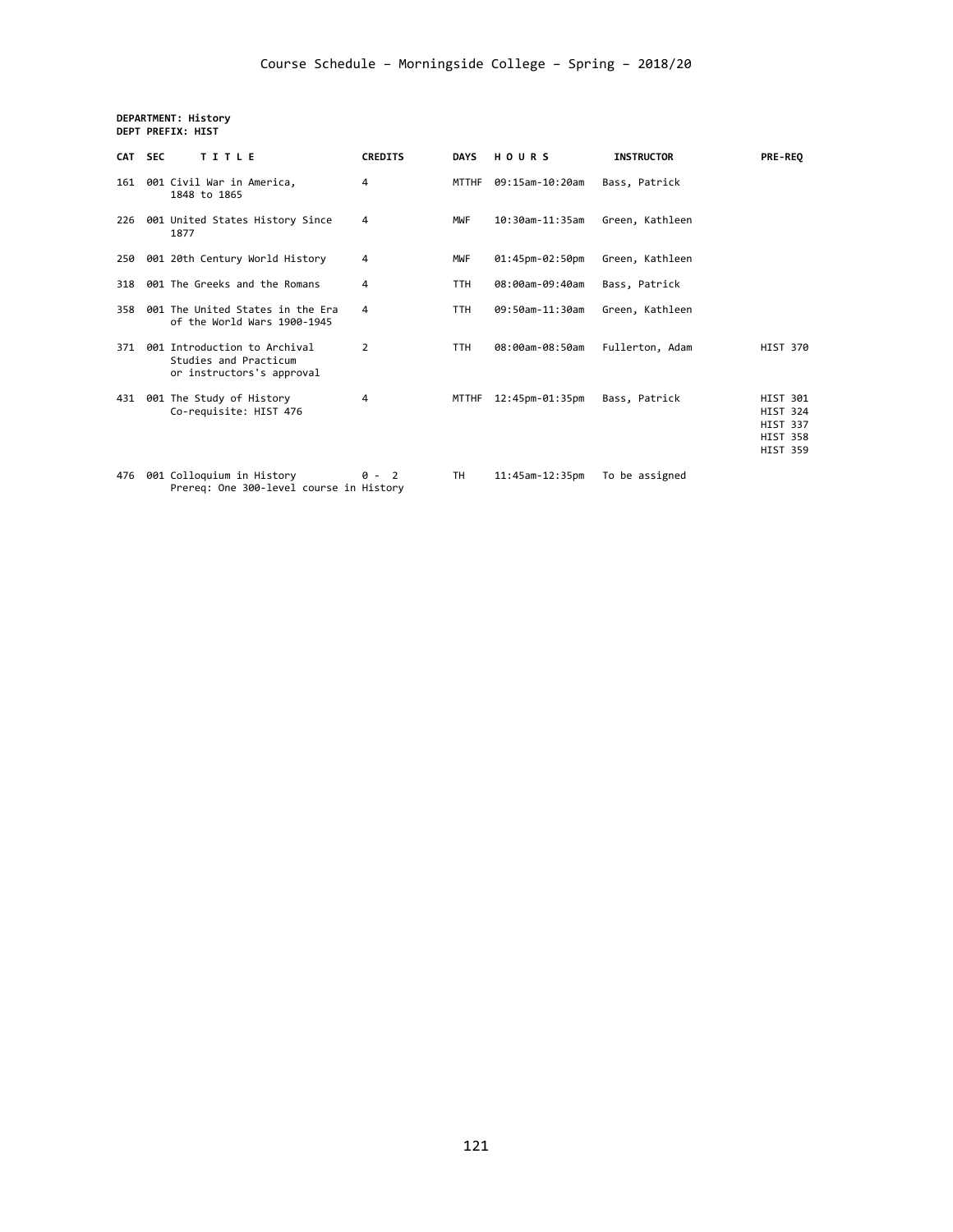|                   | DEPARTMENT: Interdept Honors |  |
|-------------------|------------------------------|--|
| DEPT PREFIX: HONR |                              |  |

| CAT SEC | TITLE                                                                                                            | <b>CREDITS</b> | <b>DAYS</b> | <b>HOURS</b>                    | <b>INSTRUCTOR</b>                                         | <b>PRE-REQ</b> |
|---------|------------------------------------------------------------------------------------------------------------------|----------------|-------------|---------------------------------|-----------------------------------------------------------|----------------|
| 401     | 001 Interdepartmental Honors<br>Seminar<br>Prereq: Minimum 3.50 cum gpa<br>Sophomore, Junior, or Senior Standing | 0              | M           | 01:45pm-03:00pm                 | Schnieder, Jeremy                                         |                |
| 401     | 002 Interdepartmental Honors<br>Seminar<br>Prereg: Minimum 3.50 cum gpa<br>Sophomore, Junior, or Senior Standing | 0              | TH          | 03:30pm-04:45pm                 | Tinklenberg, Jessica                                      |                |
| 401     | 003 Interdepartmental Honors<br>Seminar<br>Prereq: Minimum 3.50 cum gpa<br>Sophomore, Junior, or Senior Standing | 0              | M           | 03:30pm-04:45pm Harkness, Geoff |                                                           |                |
| 450     | 001 Honors Mentorship                                                                                            | 0              |             |                                 | McFarland, Brian<br>Campbell, Randolph<br>Kinnaman, Laura |                |
|         | Prereq: Permission of an Honors Director                                                                         |                |             |                                 |                                                           |                |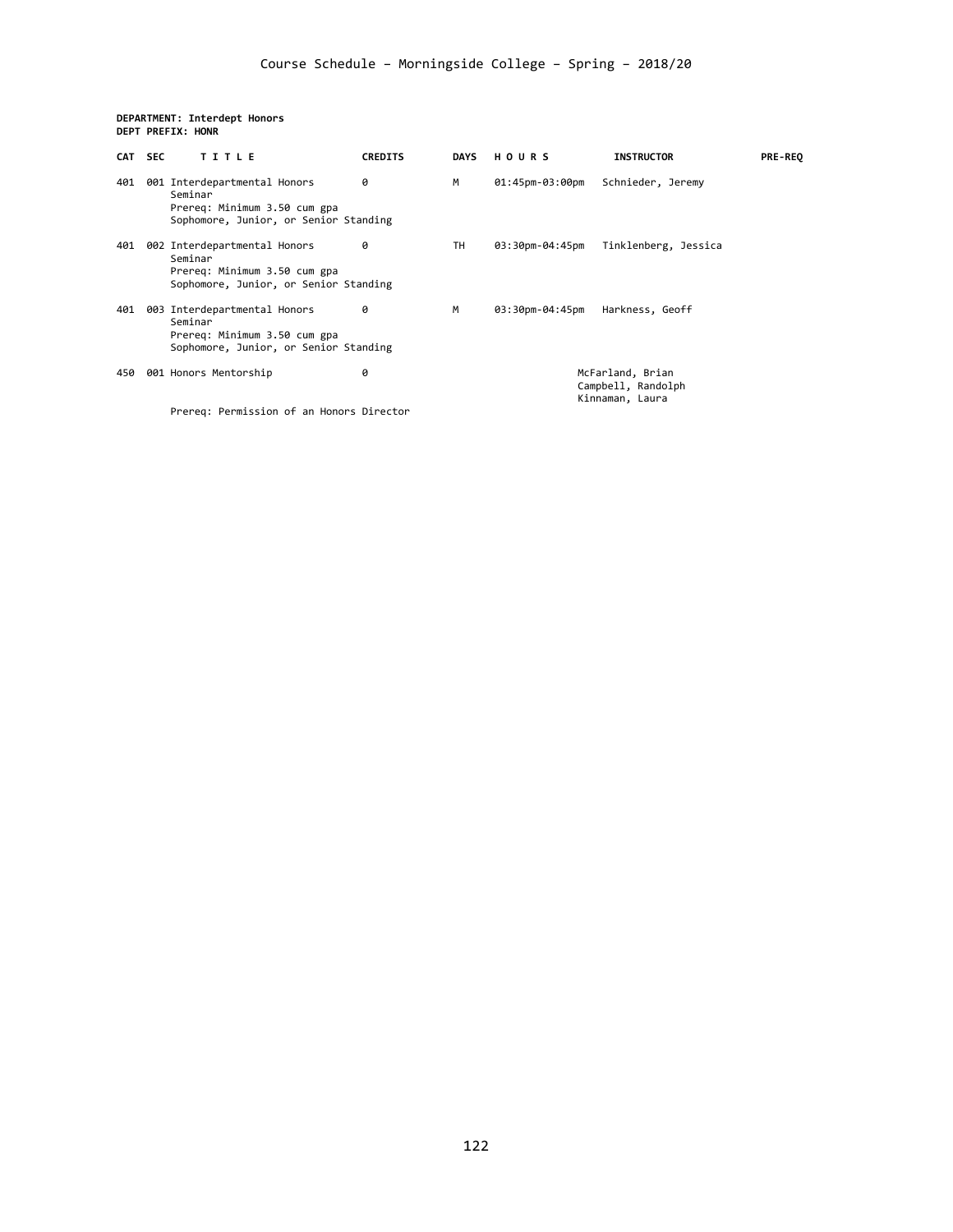|                   | DEPARTMENT: Mathematical Sciences |  |
|-------------------|-----------------------------------|--|
| DEPT PREFIX: MATH |                                   |  |

| CAT SEC | TITLE                                                                                                                            | <b>CREDITS</b> | <b>DAYS</b>  | HOURS                 | <b>INSTRUCTOR</b>   | PRE-REO                                 |
|---------|----------------------------------------------------------------------------------------------------------------------------------|----------------|--------------|-----------------------|---------------------|-----------------------------------------|
|         | 150 001 Elementary Probability and<br>Statistics<br>Prereq: 2 yrs high school algebra                                            | 4              | MTTHF        | 11:45am-12:35pm       | Bade, Regina        |                                         |
|         | 150 002 Elementary Probability and<br>Statistics<br>Prereq: 2 yrs high school algebra                                            | 4              | MTTHF        | 12:45pm-01:35pm       | Bade, Regina        |                                         |
|         | 150 003 Elementary Probability and<br>Statistics<br>Prereq: 2 yrs high school algebra                                            | 4              | MWF          | 08:00am-09:05am       | Harkness, Geoff     |                                         |
|         | 150 004 Elementary Probability and<br>Statistics<br>Prereq: 2 yrs high school algebra                                            | 4              | <b>MWF</b>   | 09:15am-10:20am       | Weinstein, Tessa    |                                         |
|         | 150 005 Elementary Probability and<br>Statistics<br>Prereq: 2 yrs high school algebra                                            | 4              | <b>MWF</b>   | 10:30am-11:35am       | Claxton, Shannon    |                                         |
|         | 205 001 Calculus & Analytic Geometry I 4<br>Prereq: Any precalculus course or 2 yrs. high school algebra, including trigonometry |                |              | MTTHF 11:45am-12:35pm | Weinstein, Tessa    |                                         |
|         | 206 001 Calculus and Analytic<br>Geometry II                                                                                     | 4              | MTTHF        | 12:45pm-01:35pm       | Spicer, Christopher | <b>MATH 205</b>                         |
|         | 212 001 Applied Quantitative Analysis                                                                                            | 4              | <b>MTTHF</b> | 11:45am-12:35pm       | Canning, Eric       |                                         |
|         | 212 002 Applied Quantitative Analysis                                                                                            | 4              | <b>MWF</b>   | 08:00am-09:05am       | To be assigned      |                                         |
|         | 212 003 Applied Quantitative Analysis                                                                                            | 4              | TTH          | 08:00am-09:40am       | Keime, Julie        |                                         |
|         | 215 001 Linear Algebra                                                                                                           | 2              | TTH          | 08:50am-09:40am       | Canning, Eric       | MATH 205<br><b>MATH 210</b><br>CSCI 202 |
| 360 -   | 001 Mathematical Statistics                                                                                                      | 4              | <b>MWF</b>   | 01:45pm-02:50pm       | To be assigned      | <b>MATH 150</b><br><b>MATH 307</b>      |
|         | 436 001 Real Analysis II                                                                                                         | 4              | TTH          | 08:00am-09:40am       | To be assigned      | MATH 335                                |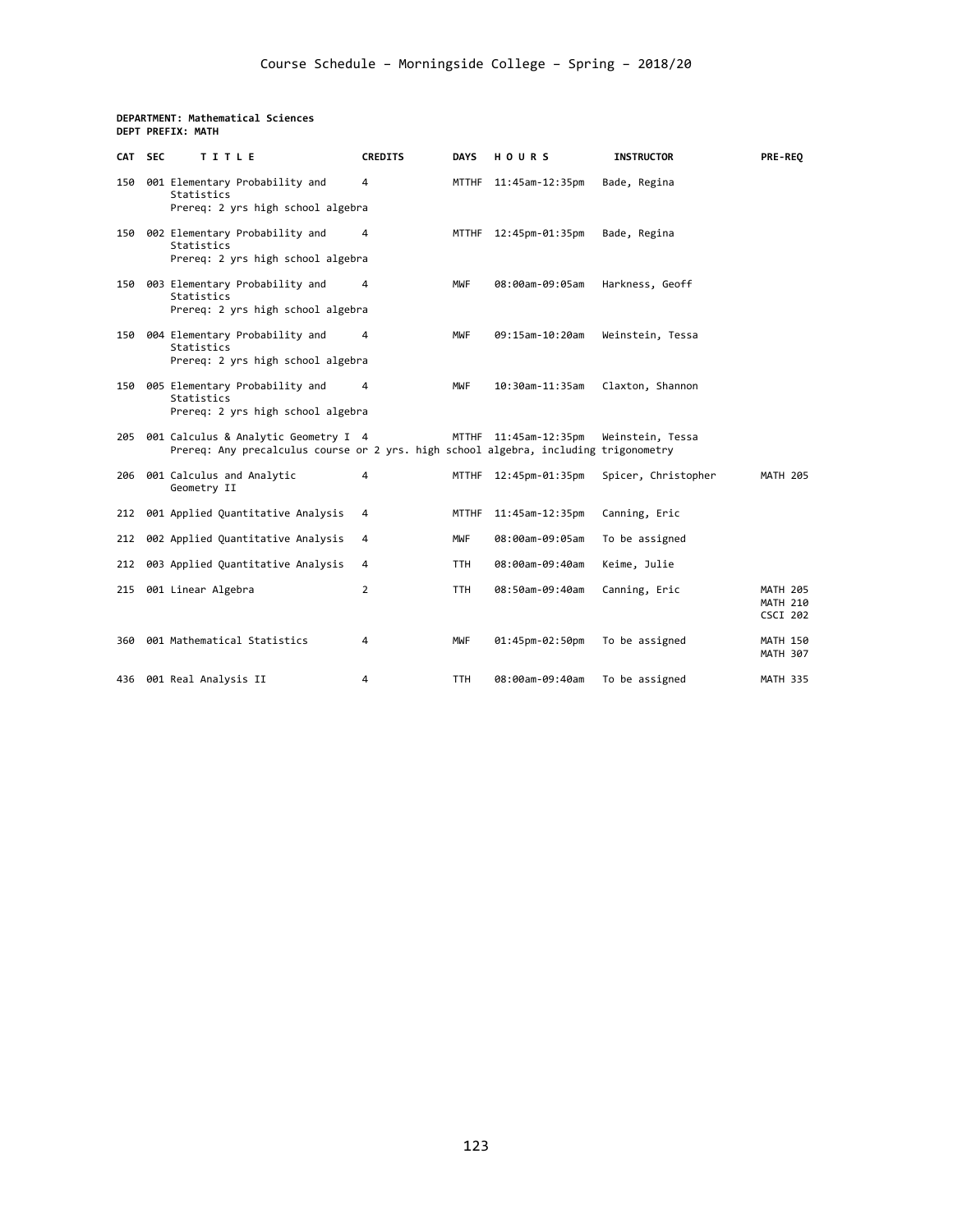### **DEPARTMENT: Morningside DEPT PREFIX: MORN**

| CAT SEC | TITLE                             | <b>CREDITS</b> | <b>DAYS</b> | HOURS           | <b>INSTRUCTOR</b>    | PRE-REO         |
|---------|-----------------------------------|----------------|-------------|-----------------|----------------------|-----------------|
| 101     | 001 First Year Seminar            | 4              | <b>TTH</b>  | 09:50am-11:30am | Werden, Leslie       |                 |
| 102     | 001 Composition and Communication | 4              | <b>MWF</b>  | 08:00am-09:05am | Zink, John           | <b>MORN 101</b> |
| 102     | 002 Composition and Communication | 4              | <b>MWF</b>  | 09:15am-10:20am | McFarland, Brian     | <b>MORN 101</b> |
| 102     | 003 Composition and Communication | 4              | <b>MWF</b>  | 09:15am-10:20am | Moore, Anni          | <b>MORN 101</b> |
| 102     | 004 Composition and Communication | 4              | <b>MWF</b>  | 09:15am-10:20am | Blaine, Patrick      | <b>MORN 101</b> |
| 102     | 005 Composition and Communication | 4              | <b>MWF</b>  | 09:15am-10:20am | Molland, Shelley     | <b>MORN 101</b> |
| 102     | 006 Composition and Communication | 4              | MWF         | 10:30am-11:35am | McGaffin, Terri      | <b>MORN 101</b> |
| 102     | 007 Composition and Communication | 4              | <b>MWF</b>  | 09:15am-10:20am | De Clute, Shannon    | <b>MORN 101</b> |
| 102     | 008 Composition and Communication | 4              | <b>MWF</b>  | 10:30am-11:35am | To be assigned       | <b>MORN 101</b> |
| 102     | 009 Composition and Communication | 4              | <b>MWF</b>  | 01:45pm-02:50pm | Triezenberg, Chris   | <b>MORN 101</b> |
| 102     | 010 Composition and Communication | 4              | MWF         | 01:45pm-02:50pm | Fuglsang, Ross       | <b>MORN 101</b> |
| 102     | 011 Composition and Communication | 4              | <b>MWF</b>  | 01:45pm-02:50pm | Elder, David         | <b>MORN 101</b> |
| 102     | 012 Composition and Communication | 4              | <b>TTH</b>  | 08:00am-09:40am | To be assigned       | <b>MORN 101</b> |
| 102     | 013 Composition and Communication | 4              | <b>TTH</b>  | 08:00am-09:40am | Tinklenberg, Jessica | <b>MORN 101</b> |
| 102     | 014 Composition and Communication | 4              | <b>TTH</b>  | 09:50am-11:30am | Schnieder, Jeremy    | <b>MORN 101</b> |
| 102     | 015 Composition and Communication | 4              | <b>TTH</b>  | 09:50am-11:30am | To be assigned       | <b>MORN 101</b> |
| 102     | 016 Composition and Communication | 4              | <b>TTH</b>  | 01:45pm-03:25pm | To be assigned       | <b>MORN 101</b> |
| 102     | 017 Composition and Communication | 4              | TTH         | 01:45pm-03:25pm | To be assigned       | <b>MORN 101</b> |
| 450     | 001 Internship                    | 1 - 6          | <b>TBA</b>  |                 | Hinga, Bethany       |                 |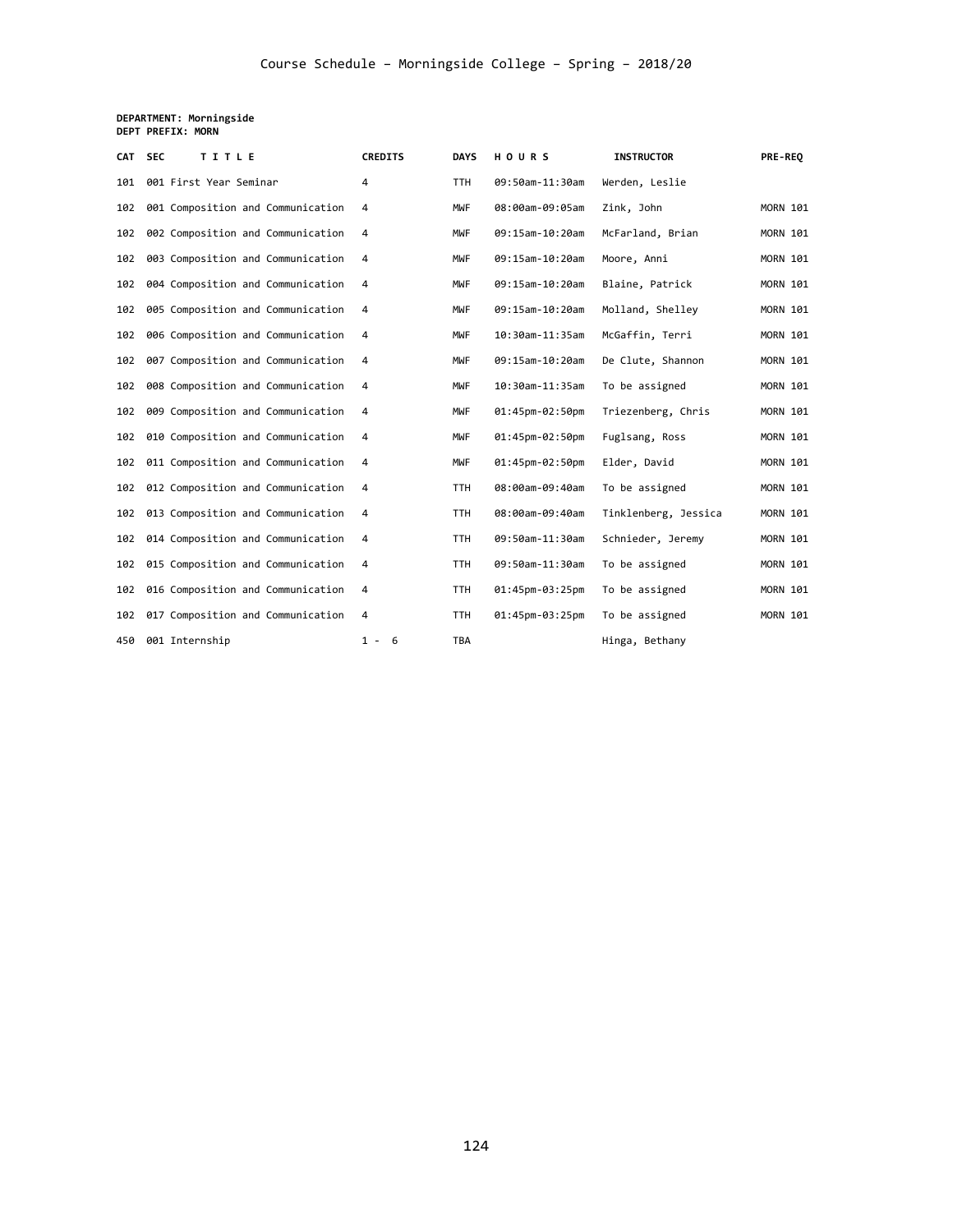## **DEPARTMENT: Music-Applied Lessons DEPT PREFIX: MUAL**

|     | CAT SEC<br>TITLE                                                                                        | <b>CREDITS</b> | DAYS<br>HOURS         | <b>INSTRUCTOR</b>   | <b>PRE-REQ</b>  |
|-----|---------------------------------------------------------------------------------------------------------|----------------|-----------------------|---------------------|-----------------|
| 100 | 001 Private Lesson Seminar<br>Required of all students enrolled in a 100 level<br>private lesson        | 0              | W<br>12:45pm-01:35pm  | Weber, Heath        |                 |
|     | 162 001 Class Piano II                                                                                  | 1              | T.<br>10:50am-11:40am | Grossman, Michele   | <b>MUAL 160</b> |
| 162 | 002 Class Piano II                                                                                      | 1              | TH<br>10:50am-11:40am | Grossman, Michele   | MUAL 160        |
| 165 | 001 Private Piano                                                                                       | 1              | TBA                   | March, James        |                 |
| 165 | 002 Private Piano                                                                                       | 1              | TBA                   | March, Kathryn      |                 |
| 167 | 001 Private Organ                                                                                       | 1              | TBA                   | To be assigned      |                 |
| 170 | 001 Private Brass                                                                                       | 1              | TBA                   | Kisor, Justin       |                 |
| 170 | 002 Private Brass                                                                                       | 1              | TBA                   | Hutchins, Tony      |                 |
| 171 | 001 Private Percussion                                                                                  | 1              | TBA                   | Smith, Ron          |                 |
| 172 | 001 Private Woodwinds                                                                                   | 1              | TBA                   | Gross, Diane        |                 |
|     | 172 002 Private Woodwinds                                                                               | 1              | TBA                   | Neugebauer Luebke,  |                 |
|     | 172 003 Private Woodwinds                                                                               | 1              | TBA                   | O'Leary, Jay        |                 |
|     | 172 004 Private Woodwinds                                                                               | 1              | TBA                   | Kingdon, Casey      |                 |
| 180 | 001 Private Strings                                                                                     | 1              | TBA                   | March, Stephanie    |                 |
| 180 | 002 Private Strings                                                                                     | 1              | TBA                   | May - Patterson, El |                 |
| 182 | 001 Private Guitar                                                                                      | 1              | TBA                   | Langley, Michael    |                 |
| 193 | 001 Private Voice                                                                                       | 1              | TBA                   | To be assigned      |                 |
| 193 | 002 Private Voice                                                                                       | 1              | TBA                   | Lundberg, Stephen   |                 |
| 193 | 003 Private Voice                                                                                       | 1              | TBA                   | Saulsbury, Kathryn  |                 |
| 193 | 004 Private Voice                                                                                       | 1              | TBA                   | Burton, Shannon     |                 |
| 193 | 005 Private Voice                                                                                       | 1              | TBA                   | Webb, Adam          |                 |
| 200 | 001 Private Lesson Seminar<br>Required of all students enrolled in a 200 or 400 level<br>private lesson | 0              | 12:45pm-01:35pm<br>W  | Weber, Heath        |                 |
| 265 | 001 Private Piano                                                                                       | $1 - 2$        | TBA                   | March, James        |                 |
| 265 | 002 Private Piano                                                                                       | $1 - 2$        | TBA                   | March, Kathryn      |                 |
| 267 | 001 Private Organ                                                                                       | $1 - 2$        | TBA                   | To be assigned      |                 |
| 270 | 001 Private Brass                                                                                       | $1 - 2$        | TBA                   | Kisor, Justin       |                 |
| 270 | 002 Private Brass                                                                                       | $1 - 2$        | TBA                   | Hutchins, Tony      |                 |
| 271 | 001 Private Percussion                                                                                  | $1 - 2$        | TBA                   | Smith, Ron          |                 |
| 272 | 001 Private Woodwinds                                                                                   | $1 - 2$        | TBA                   | Macklin, Shane      |                 |
| 272 | 002 Private Woodwinds                                                                                   | $1 - 2$        | TBA                   | Kingdon, Casey      |                 |
| 272 | 003 Private Woodwinds                                                                                   | $1 - 2$        | TBA                   | O'Leary, Jay        |                 |
| 272 | 004 Private Woodwinds                                                                                   | $1 - 2$        | TBA                   | Gross, Diane        |                 |
|     | 272 005 Private Woodwinds                                                                               | $1 - 2$        | TBA                   | Neugebauer Luebke,  |                 |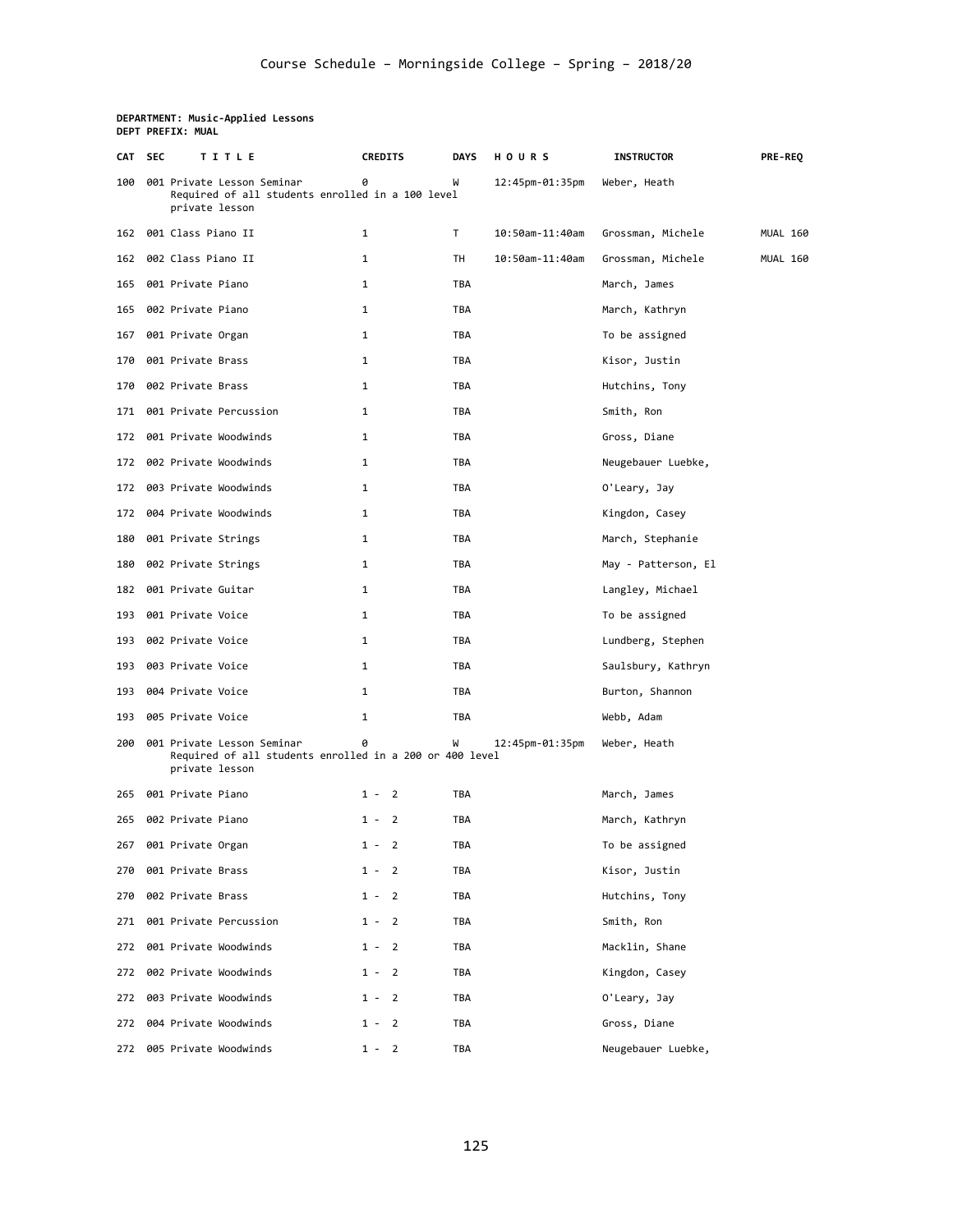### **DEPARTMENT: Music-Applied Lessons DEPT PREFIX: MUAL**

| CAT | <b>SEC</b><br>TITLE                                                                        | <b>CREDITS</b>                    | DAYS<br>HOURS | <b>INSTRUCTOR</b><br><b>PRE-REQ</b> |  |
|-----|--------------------------------------------------------------------------------------------|-----------------------------------|---------------|-------------------------------------|--|
| 280 | 001 Private Strings                                                                        | $1 - 2$                           | TBA           | March, Stephanie                    |  |
| 280 | 002 Private Strings                                                                        | $1 - 2$                           | TBA           | May - Patterson, El                 |  |
| 280 | 003 Private Strings                                                                        | $1 - 2$                           | TBA           | Hutchins, Tony                      |  |
| 282 | 001 Private Guitar                                                                         | $1 - 2$                           | TBA           | Langley, Michael                    |  |
| 293 | 001 Private Voice                                                                          | $\overline{2}$<br>$1 -$           | TBA           | To be assigned                      |  |
| 293 | 002 Private Voice                                                                          | $1 - 2$                           | TBA           | Lundberg, Stephen                   |  |
| 293 | 003 Private Voice                                                                          | $1 - 2$                           | TBA           | Saulsbury, Kathryn                  |  |
| 293 | 004 Private Voice                                                                          | $\overline{\phantom{0}}$<br>$1 -$ | TBA           | Burton, Shannon                     |  |
| 293 | 005 Private Voice                                                                          | $1 - 2$                           | TBA           | Webb, Adam                          |  |
| 321 | 001 Junior Recital Seminar<br>Coreq: 400-level private lesson                              | 1                                 | TBA           | To be assigned                      |  |
|     | Co-req: 400-level of applied lesson for instrument/voice<br>presented in junior recital    |                                   |               |                                     |  |
|     | 421 001 Senior Recital Seminar<br>Coreq: 400-level private lesson                          | 1                                 | TBA           | To be assigned                      |  |
|     | Co-requisite: 400-level applied lesson for instrument/voice<br>presented in senior recital |                                   |               |                                     |  |
| 465 | 001 Private Piano                                                                          | $1 - 2$                           | TBA           | March, James                        |  |
| 465 | 002 Private Piano                                                                          | $1 - 2$                           | TBA           | March, Kathryn                      |  |
| 467 | 001 Private Organ                                                                          | $1 - 2$                           | TBA           | To be assigned                      |  |
| 470 | 001 Private Brass                                                                          | $1 - 2$                           | TBA           | Kisor, Justin                       |  |
| 470 | 002 Private Brass                                                                          | $1 - 2$                           | TBA           | Hutchins, Tony                      |  |
| 471 | 001 Private Percussion                                                                     | $1 - 2$                           | TBA           | Smith, Ron                          |  |
| 472 | 001 Private Woodwinds                                                                      | $1 - 2$                           | TBA           | Macklin, Shane                      |  |
| 472 | 002 Private Woodwinds                                                                      | $\overline{\mathbf{2}}$<br>$1 -$  | TBA           | Kingdon, Casey                      |  |
| 472 | 003 Private Woodwinds                                                                      | $1 - 2$                           | TBA           | O'Leary, Jay                        |  |
| 472 | 004 Private Woodwinds                                                                      | $1 - 2$                           | TBA           | Gross, Diane                        |  |
| 472 | 005 Private Woodwinds                                                                      | $1 - 2$                           | TBA           | Neugebauer Luebke,                  |  |
| 480 | 001 Private Strings                                                                        | $1 - 2$                           | TBA           | March, Stephanie                    |  |
| 480 | 002 Private Strings                                                                        | $1 - 2$                           | TBA           | May - Patterson, El                 |  |
| 493 | 001 Private Voice                                                                          | $1 - 2$                           | TBA           | To be assigned                      |  |
| 493 | 002 Private Voice                                                                          | $1 - 2$                           | TBA           | Lundberg, Stephen                   |  |
| 493 | 003 Private Voice                                                                          | $1 - 2$                           | TBA           | Saulsbury, Kathryn                  |  |
| 493 | 004 Private Voice                                                                          | $1 - 2$                           | TBA           | Burton, Shannon                     |  |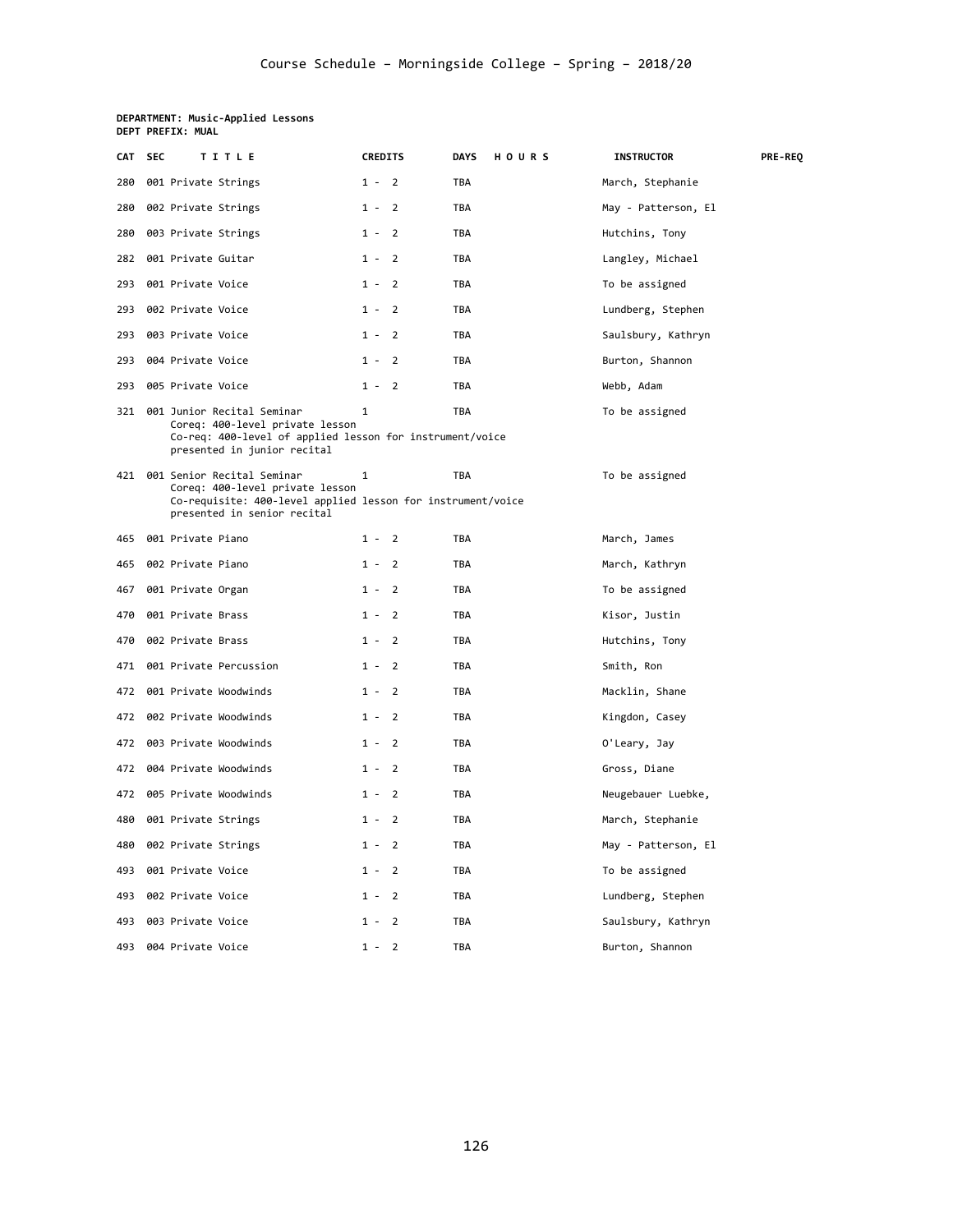**DEPARTMENT: Music Education DEPT PREFIX: MUED**

| CAT SEC |                                                                                                                                                                                                            | TITLE                                                                                                                                       | <b>CREDITS</b> | <b>DAYS</b> | HOURS           | <b>INSTRUCTOR</b>  | <b>PRE-REQ</b>  |
|---------|------------------------------------------------------------------------------------------------------------------------------------------------------------------------------------------------------------|---------------------------------------------------------------------------------------------------------------------------------------------|----------------|-------------|-----------------|--------------------|-----------------|
|         |                                                                                                                                                                                                            | 218 001 Pedagogy of Percussion                                                                                                              | 1              | TH          | 07:00pm-08:30pm | Smith, Ron         |                 |
| 308     |                                                                                                                                                                                                            | 001 Music Educ Seminar & Pract: The 2<br>School Music Program                                                                               |                | TTH.        | 08:50am-09:40am | Neugebauer Luebke, |                 |
| 330     | $\overline{2}$<br>TW<br>001 Music Methods for the<br>Nelson, Marta<br>12:45pm-01:35pm<br>Elementary Teacher<br>Prereq: 2.50 cum gpa; 2.50 education gpa<br>Prereg: Admitted to Teacher Preparation Program |                                                                                                                                             |                |             |                 | <b>EDUC 300</b>    |                 |
| 415     |                                                                                                                                                                                                            | 001 Choral Methods                                                                                                                          | 1              | TTH.        | 12:45pm-01:35pm | To be assigned     | <b>MUSC 222</b> |
| 440     |                                                                                                                                                                                                            | 001 Student Teaching-Elementary<br>Vocal<br>Prereq: Completion of required education courses and<br>approval of Teacher Education Committee | $2 - 6$        | <b>TBA</b>  |                 | Neugebauer Luebke, |                 |
| 442     |                                                                                                                                                                                                            | 001 Student Teaching-Secondary<br>Vocal<br>Prereq: Completion of required education courses and<br>approval of Teacher Education Committee  | $2 - 6$        | TBA         |                 | Neugebauer Luebke, |                 |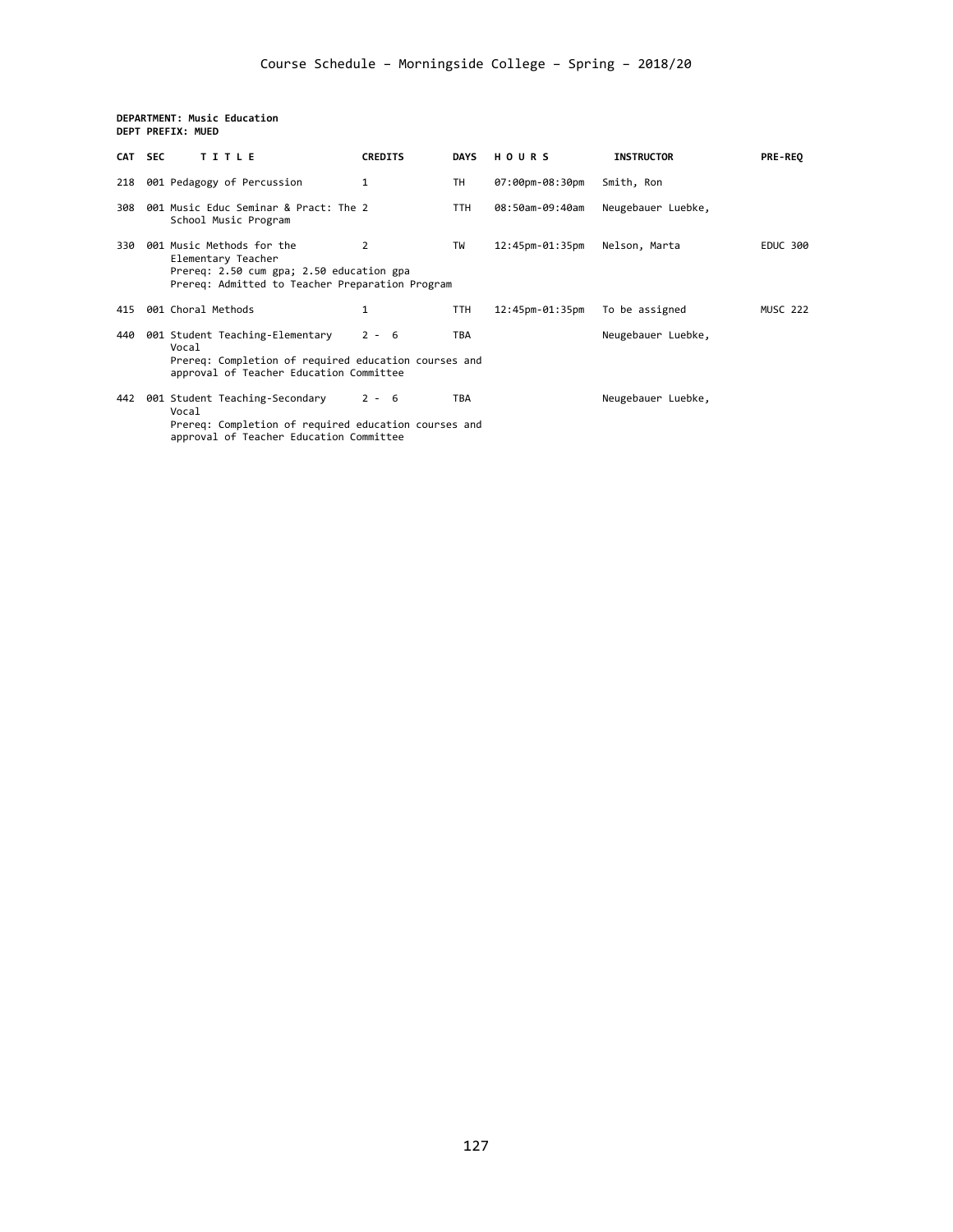**DEPARTMENT: Music-Ensembles DEPT PREFIX: MUEN**

| CAT | TITLE<br><b>SEC</b>                          | <b>CREDITS</b>      | DAYS                 | HOURS                                                 | <b>INSTRUCTOR</b>                     | <b>PRE-REQ</b> |
|-----|----------------------------------------------|---------------------|----------------------|-------------------------------------------------------|---------------------------------------|----------------|
| 270 | 001 Brass Ensemble                           | $0 - 1$             | TBA                  |                                                       | Hutchins, Tony                        |                |
| 271 | 001 Percussion Ensemble                      | 0 - 1               | TBA                  |                                                       | Smith, Ron                            |                |
| 272 | 001 Woodwind Ensemble                        | $0 - 1$             | TBA                  |                                                       | Macklin, Shane                        |                |
| 273 | 001 Symphonic Wind Ensemble                  | 0 -<br>1            | М<br>WF              | 04:30pm-05:50pm<br>03:00pm-04:20pm                    | Macklin, Shane                        |                |
| 274 | 001 Jazz Ensemble<br>Audition required       | 0 -<br>1            | TTH                  | 05:00pm-06:20pm                                       | Hutchins, Tony                        |                |
| 280 | 001 Orchestra<br>Audition required           | 0 -<br>1            | м                    | 06:00pm-08:30pm                                       | Burton, Sean                          |                |
| 289 | 050 Master Chorale                           | 1<br>0 -            | Τ                    | 07:30pm-09:30pm                                       | To be assigned                        |                |
| 290 | 001 College Choir<br>Audition required       | 0 - 1               | М<br>W<br><b>TTH</b> | 03:00pm-04:20pm<br>04:30pm-05:50pm<br>03:30pm-04:50pm | To be assigned                        |                |
| 293 | 001 Bel Canto Singers                        | 0 - 1               | TTH                  | 11:45am-12:35pm                                       | Neugebauer Luebke,                    |                |
| 294 | 001 Singing Men                              | 0 - 1               | TTH                  | 11:45am-12:35pm                                       | To be assigned                        |                |
| 295 | 001 Vocal Jazz Ensemble<br>Audition required | 0 -<br>1            | TTH                  | 05:00pm-06:20pm                                       | To be assigned                        |                |
| 296 | 050 Opera Theater                            | 0 -<br>1            | TTH                  | 07:00pm-08:30pm                                       | Burton, Shannon<br>Saulsbury, Kathryn |                |
| 470 | 001 Brass Ensemble                           | 0 - 1               | TBA                  |                                                       | Hutchins, Tony                        |                |
| 471 | 001 Percussion Ensemble                      | 0 - 1               | TBA                  |                                                       | Smith, Ron                            |                |
| 472 | 001 Woodwind Ensemble                        | 0 -<br>$\mathbf{1}$ | TBA                  |                                                       | Macklin, Shane                        |                |
| 473 | 001 Symphonic Wind Ensemble                  | 0 - 1               | М<br>WF              | 04:30pm-05:50pm<br>03:00pm-04:20pm                    | Macklin, Shane                        |                |
| 474 | 001 Jazz Ensemble<br>Audition required       | 0 - 1               | TTH                  | 05:00pm-06:20pm                                       | Hutchins, Tony                        |                |
| 480 | 001 Orchestra<br>Audition required           | 0 - 1               | м                    | 06:00pm-08:30pm                                       | Burton, Sean                          |                |
| 489 | 050 Master Chorale                           | 0 - 1               | Τ                    | 07:30pm-09:30pm                                       | To be assigned                        |                |
| 490 | 001 College Choir                            | 0 - 1               | м<br>W<br>TTH        | 03:00pm-04:20pm<br>04:30pm-05:50pm<br>03:30pm-04:50pm | To be assigned                        |                |
|     | Audition required                            |                     |                      |                                                       |                                       |                |
| 493 | 001 Bel Canto Singers                        | 0 - 1               | TTH                  | 11:45am-12:35pm                                       | Neugebauer Luebke,                    |                |
| 494 | 001 Singing Men                              | 0 - 1               | TTH                  | 11:45am-12:35pm                                       | To be assigned                        |                |
| 495 | 001 Vocal Jazz Ensemble<br>Audition required | 0 - 1               | TTH                  | 05:00pm-06:20pm                                       | To be assigned                        |                |
| 496 | 050 Opera Theater                            | $0 - 1$             | TTH                  | 07:00pm-08:30pm                                       | Saulsbury, Kathryn<br>Burton, Shannon |                |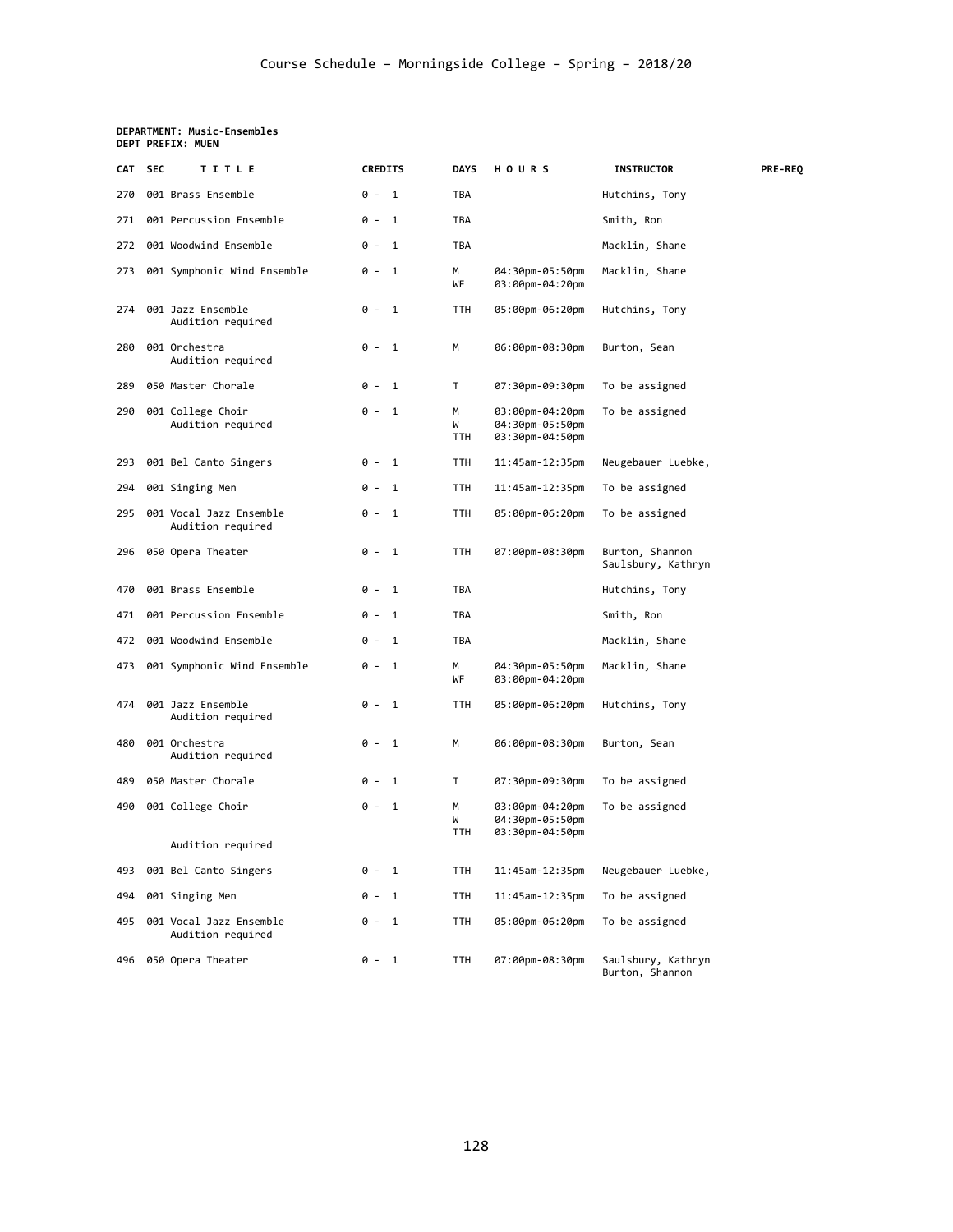## **DEPARTMENT: Music History and Literature DEPT PREFIX: MUHL**

| CAT SEC | TITLE                        | <b>CREDITS</b> | DAYS       | <b>HOURS</b>    | <b>INSTRUCTOR</b>   | PRE-REO                            |
|---------|------------------------------|----------------|------------|-----------------|---------------------|------------------------------------|
|         | 105 001 Introduction to Jazz | 4              | <b>MWF</b> | 01:45pm-02:50pm | Hutchins, Tony      |                                    |
|         | 391 001 Song Literature      | 2              | TTH        | 01:45pm-02:50pm | Hendrix-Case, Suzan | Instr Perm                         |
|         | 402 001 Music History II     | 4              | <b>MWF</b> | 09:15am-10:20am | March, James        | <b>MUHL 102</b><br><b>MUTC 133</b> |

Prereq: Soph Jury reserach paper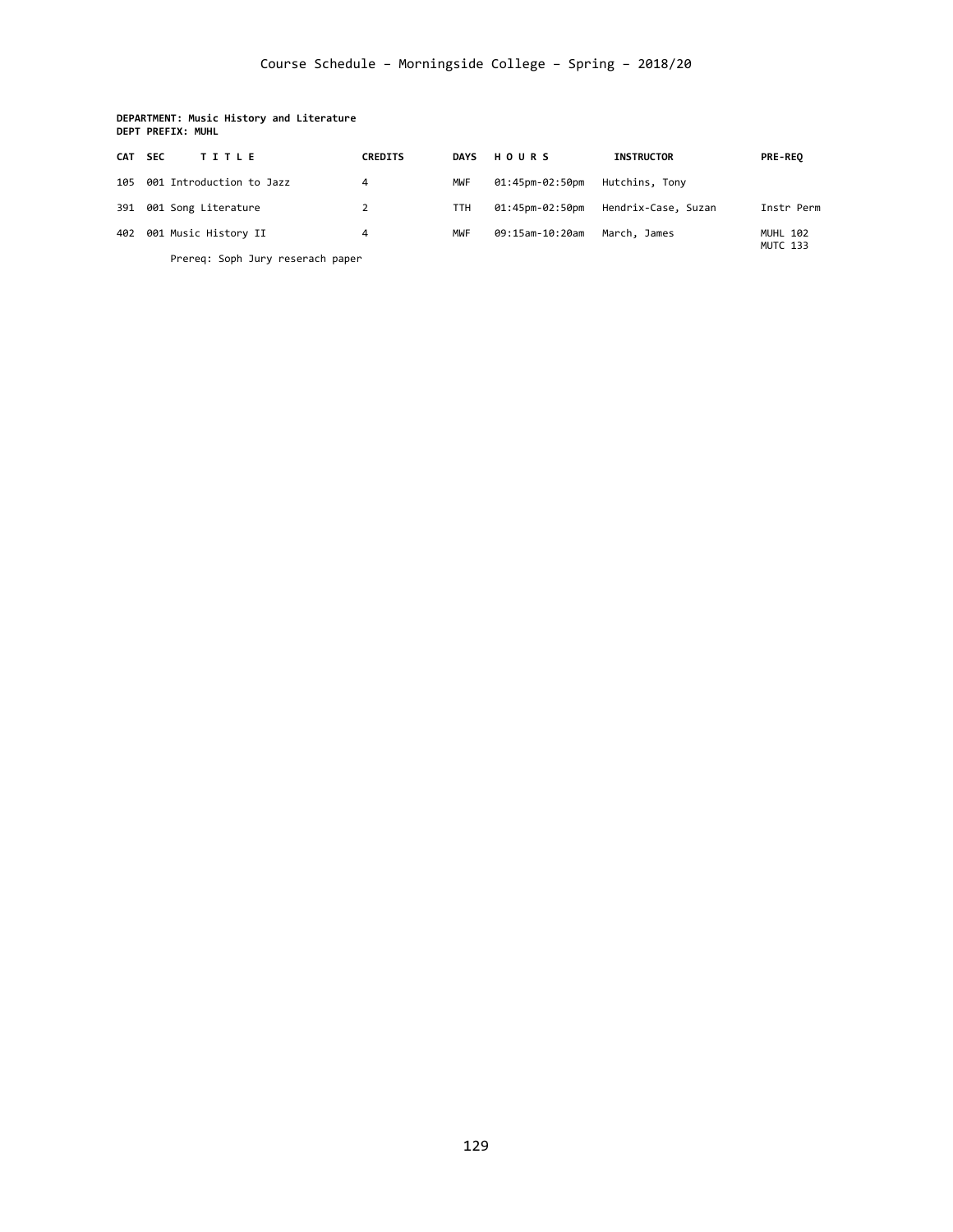### **DEPARTMENT: Music DEPT PREFIX: MUSC**

| CAT | <b>SEC</b> | TITLE                                                             | <b>CREDITS</b> | <b>DAYS</b> | HOURS           | <b>INSTRUCTOR</b>   | <b>PRE-REQ</b>  |
|-----|------------|-------------------------------------------------------------------|----------------|-------------|-----------------|---------------------|-----------------|
| 102 |            | 001 Recital Attendance                                            | 0              | TBA         |                 | To be assigned      |                 |
|     |            | 302 001 Recital Attendance                                        | 0              | <b>TBA</b>  |                 | To be assigned      |                 |
| 314 |            | 001 Diction for Singers II:<br>French                             | 2              | <b>MTH</b>  | 12:45pm-01:35pm | Hendrix-Case, Suzan | <b>MUSC 313</b> |
| 323 |            | 001 Conducting-Instrumental<br>Prereq: MUSC 222 with C- or better |                | TF          | 12:45pm-01:35pm | Macklin, Shane      | <b>MUSC 222</b> |
| 324 |            | 001 Conducting-Choral<br>Prereq: MUSC 222 with C- or better       |                | ΤF          | 12:45pm-01:35pm | To be assigned      | MUSC 222        |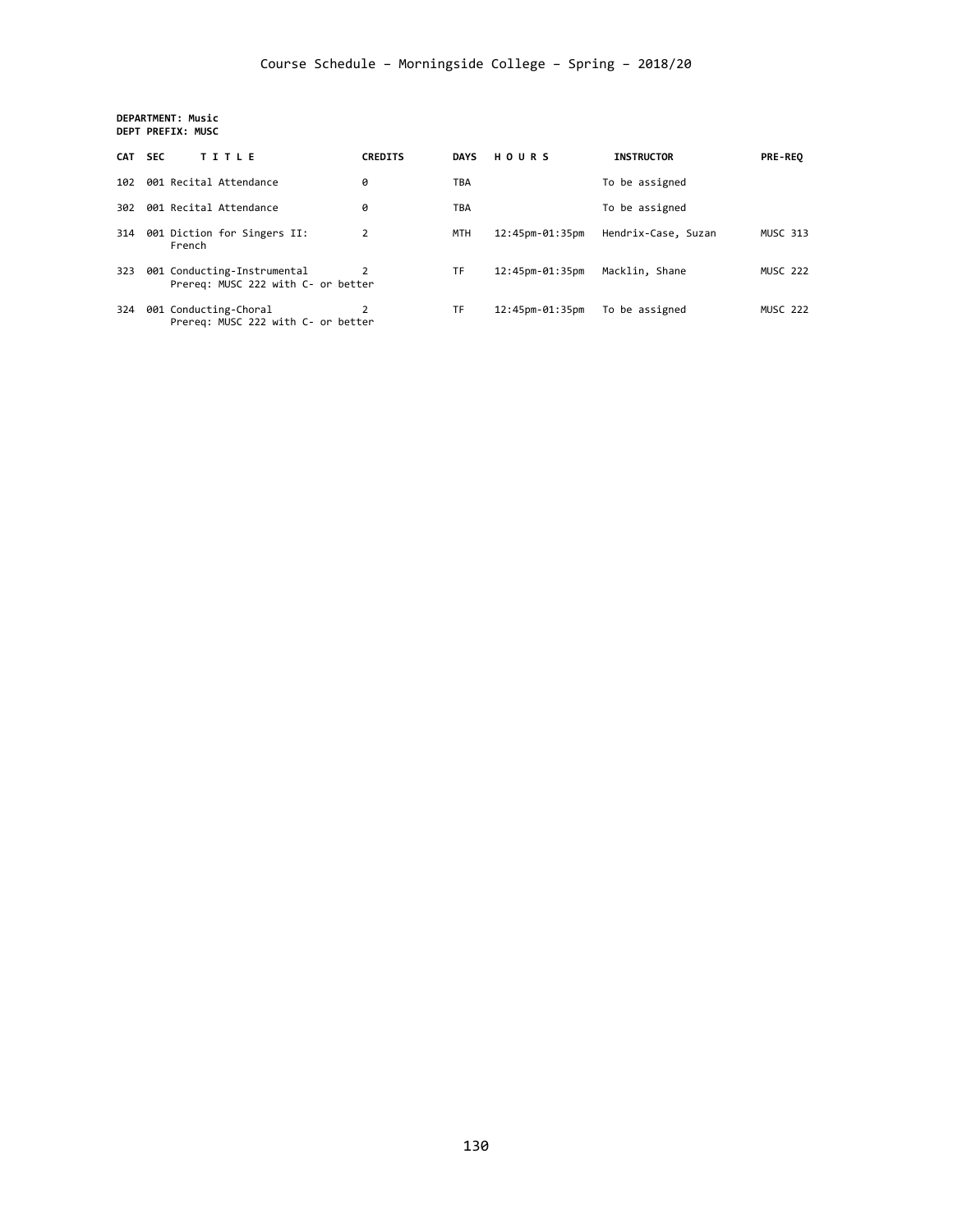|         | DEPT PREFIX: MUTC                                                                |                |             |                                    |                                       |                 |
|---------|----------------------------------------------------------------------------------|----------------|-------------|------------------------------------|---------------------------------------|-----------------|
| CAT SEC | TITLE                                                                            | <b>CREDITS</b> | DAYS        | HOURS                              | <b>INSTRUCTOR</b>                     | <b>PRE-REQ</b>  |
|         | 133 001 Music Theory & Ear Training II 4<br>Prereg: MUTC 132 with a C- or better |                | MWF<br>TTH. | 10:30am-11:20am<br>09:50am-10:40am | Jeffers, Marlin<br>Neugebauer Luebke, | MUTC 132        |
| 233     | 001 Music Theory & Ear Training IV 4<br>Prerg: MUTC 232 with C- or better        |                | MWF<br>TTH. | 10:30am-11:20am<br>10:50am-11:40am | Meyer, Kati                           | <b>MUTC 232</b> |

# **DEPARTMENT: Music Theory and Composition**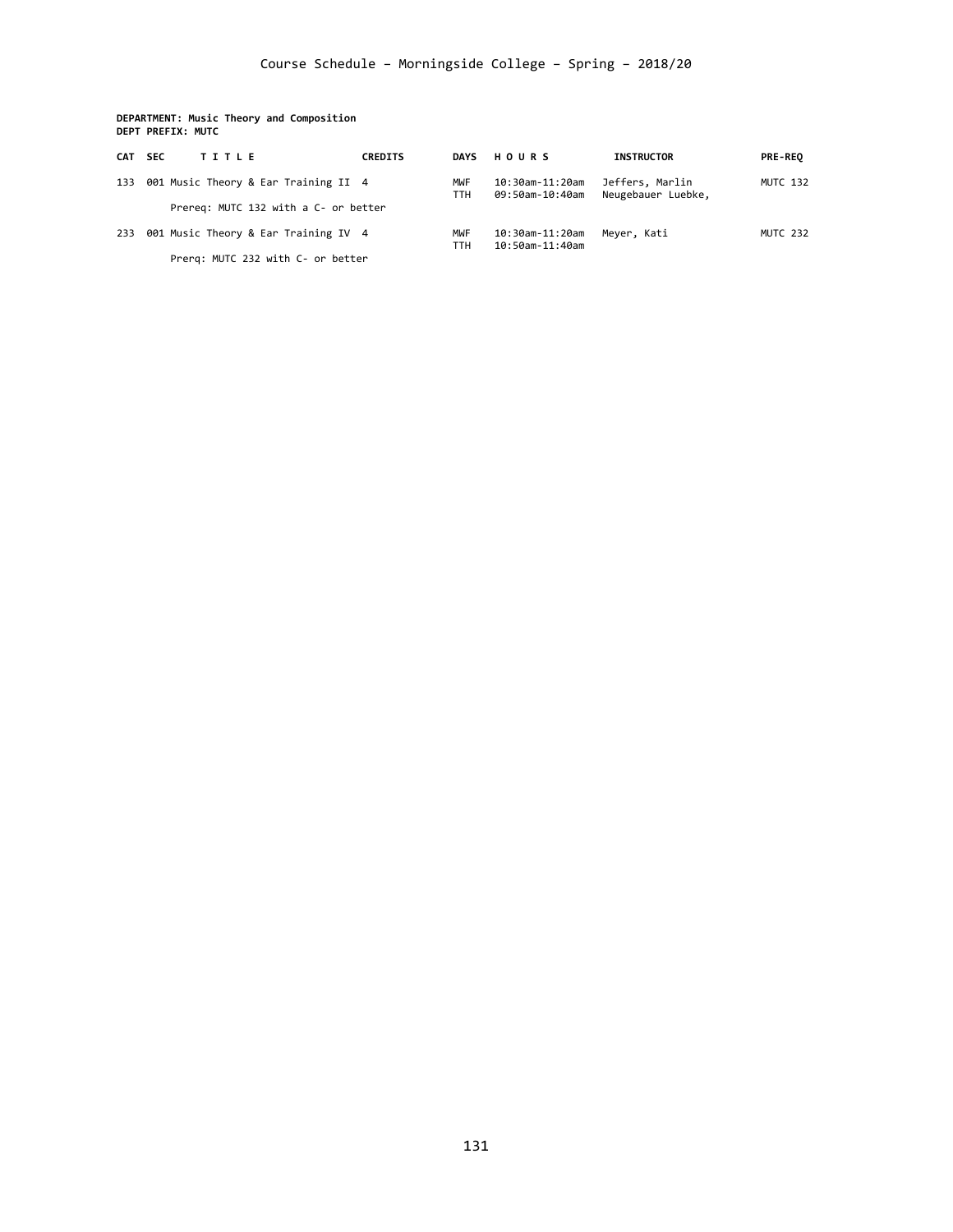### **DEPARTMENT: Nursing Education DEPT PREFIX: NURS**

|     | CAT SEC | TITLE                                              | <b>CREDITS</b> | <b>DAYS</b>       | HOURS                              | <b>INSTRUCTOR</b>                     | <b>PRE-REQ</b>                                        |
|-----|---------|----------------------------------------------------|----------------|-------------------|------------------------------------|---------------------------------------|-------------------------------------------------------|
| 212 |         | 001 Pharmacology Principles                        | 4              | МT                | 10:00am-12:00pm                    | Jadick, Mary Jayne                    | BIOL 252<br><b>NURS 201</b><br><b>NURS 204</b>        |
| 308 |         | 001 Nursing Care of the Aging<br>Population        | 4              | МT<br><b>WTHF</b> | 08:15am-09:45am<br>06:30am-12:30pm | Haverhals, Amanda                     | BIOL 252<br><b>NURS 201</b><br><b>NURS 204</b>        |
|     |         | Coreq: BIOL 205 and PSYC 260                       |                |                   |                                    |                                       |                                                       |
| 308 |         | 002 Nursing Care of the Aging<br>Population        | 4              | МT<br><b>WTHF</b> | 08:15am-09:45am<br>06:30am-12:30pm | Haverhals, Amanda<br><b>NURS 201</b>  | BIOL 252                                              |
|     |         | Coreq: BIOL 205 and PSYC 260                       |                |                   |                                    |                                       | <b>NURS 204</b>                                       |
| 308 |         | 003 Nursing Care of the Aging<br>Population        | 4              | МT<br><b>WTHF</b> | 08:15am-09:45am<br>06:30am-12:30pm | Haverhals, Amanda                     | BIOL 252<br><b>NURS 201</b><br><b>NURS 204</b>        |
|     |         | Coreq: BIOL 205 and PSYC 260                       |                |                   |                                    |                                       |                                                       |
| 308 |         | 004 Nursing Care of the Aging<br>Population        | 4              | МT<br><b>WTHF</b> | 08:15am-09:45am<br>06:30am-12:30pm | Haverhals, Amanda                     | BIOL 252<br><b>NURS 201</b><br><b>NURS 204</b>        |
|     |         | Coreq: BIOL 205 and PSYC 260                       |                |                   |                                    |                                       |                                                       |
| 308 |         | 005 Nursing Care of the Aging<br>Population        | 4              | МT<br><b>WTHF</b> | 08:15am-09:45am<br>06:30am-12:30pm | Haverhals, Amanda                     | BIOL 252<br><b>NURS 201</b><br><b>NURS 204</b>        |
|     |         | Coreq: BIOL 205 and PSYC 260                       |                |                   |                                    |                                       |                                                       |
| 313 |         | 001 Nursing Care of the Family                     | 4              | МT<br>WTHF        | 10:00am-11:45am<br>06:30am-12:30pm | Georgesen, Sharlene                   | <b>NURS 304</b><br><b>NURS 311</b><br><b>NURS 314</b> |
| 313 |         | 002 Nursing Care of the Family                     | 4              | МT<br>WTHF        | 10:00am-11:45am<br>06:30am-12:30pm | Georgesen, Sharlene                   | <b>NURS 304</b><br><b>NURS 311</b><br><b>NURS 314</b> |
| 313 |         | 003 Nursing Care of the Family                     | МT<br>4        | WTHF              | 10:00am-11:45am<br>06:30am-12:30pm | Georgesen, Sharlene                   | <b>NURS 304</b><br><b>NURS 311</b><br><b>NURS 314</b> |
| 313 |         | 004 Nursing Care of the Family                     | 4              | МT<br><b>WTHF</b> | 10:00am-11:45am<br>06:30am-12:30pm | Georgesen, Sharlene                   | <b>NURS 304</b><br><b>NURS 311</b><br><b>NURS 314</b> |
| 313 |         | 005 Nursing Care of the Family                     | 4              | МT<br><b>WTHF</b> | 10:00am-11:45am<br>06:30am-12:30pm | Georgesen, Sharlene<br>French, Sharon | <b>NURS 304</b><br><b>NURS 311</b><br><b>NURS 314</b> |
| 315 |         | 001 Acute and Chronic Nursing II                   | 4              | МT<br>THF         | 08:00am-09:50am<br>06:30am-12:30pm | Doeschot, Lori                        | <b>NURS 304</b><br><b>NURS 311</b><br><b>NURS 314</b> |
|     |         | Prereq: NURS 310 and 314; or NURS 304, 311 and 314 |                |                   |                                    |                                       |                                                       |
|     |         | 315 002 Acute and Chronic Nursing II               | 4              | МT<br>THF         | 08:00am-09:50am<br>06:30am-12:30pm | Doeschot, Lori                        | <b>NURS 304</b><br><b>NURS 311</b><br><b>NURS 314</b> |
|     |         | Prereq: NURS 310 and 314; or NURS 304, 311 and 314 |                |                   |                                    |                                       |                                                       |
|     |         | 315 003 Acute and Chronic Nursing II               | 4              | МT<br>THF         | 08:00am-09:50am<br>06:30am-12:30pm | Doeschot, Lori<br>Hobbs, Dawn         | <b>NURS 304</b><br><b>NURS 311</b><br><b>NURS 314</b> |
|     |         | Prereq: NURS 310 and 314; or NURS 304, 311 and 314 |                |                   |                                    |                                       |                                                       |
|     |         | 315 004 Acute and Chronic Nursing II               | 4              | MT<br>THF         | 08:00am-09:50am<br>06:30am-12:30pm | Doeschot, Lori<br>Hobbs, Dawn         | <b>NURS 304</b><br><b>NURS 311</b><br><b>NURS 314</b> |
|     |         | Prereq: NURS 310 and 314; or NURS 304, 311 and 314 |                |                   |                                    |                                       |                                                       |
| 315 |         | 005 Acute and Chronic Nursing II                   | 4              | MT<br>THF         | 08:00am-09:50am<br>06:30am-12:30pm | Doeschot, Lori                        | <b>NURS 304</b><br><b>NURS 311</b><br><b>NURS 314</b> |
|     |         | Prereq: NURS 310 and 314; or NURS 304, 311 and 314 |                |                   |                                    |                                       |                                                       |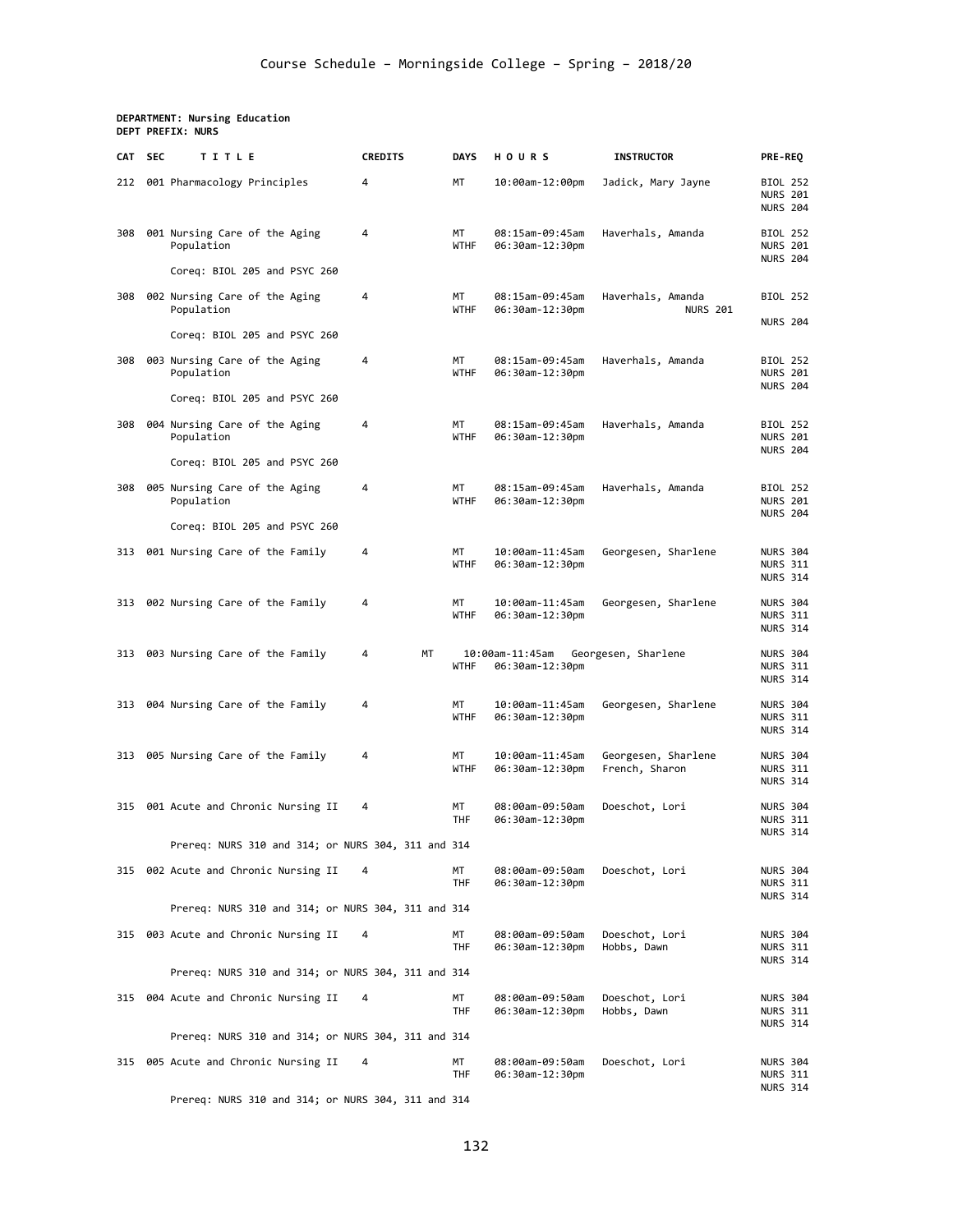| DEPARTMENT: Nursing Education |  |
|-------------------------------|--|
| DEPT PREFIX: NURS             |  |

|     | CAT SEC<br>TITLE                | <b>CREDITS</b> | <b>DAYS</b>      | <b>HOURS</b>                       | <b>INSTRUCTOR</b>   | PRE-REO                            |
|-----|---------------------------------|----------------|------------------|------------------------------------|---------------------|------------------------------------|
| 402 | 001 Community Health Nursing    | 4              | M<br><b>WTHF</b> | 08:00am-10:00am<br>08:00am-02:00pm | Barber, Jacklyn     | <b>MATH 150</b><br><b>NURS 414</b> |
|     |                                 |                |                  |                                    | <b>NURS 415</b>     |                                    |
| 402 | 002 Community Health Nursing    | 4              | M                | 08:00am-10:00am                    | Barber, Jacklyn     | <b>MATH 150</b>                    |
|     |                                 |                | <b>WTHF</b>      | 08:00am-02:00pm                    |                     | <b>NURS 414</b>                    |
|     |                                 |                |                  |                                    |                     | <b>NURS 415</b>                    |
| 402 | 003 Community Health Nursing    | 4              | M                | 08:00am-10:00am                    | Barber, Jacklyn     | <b>MATH 150</b>                    |
|     |                                 |                | <b>WTHF</b>      | 08:00am-02:00pm                    |                     | <b>NURS 414</b>                    |
|     |                                 |                |                  |                                    |                     | <b>NURS 415</b>                    |
| 402 | 004 Community Health Nursing    | 4              | M                | 08:00am-10:00am                    | Barber, Jacklyn     | <b>MATH 150</b>                    |
|     |                                 |                | <b>WTHF</b>      | 08:00am-02:00pm                    | To be assigned      | <b>NURS 414</b>                    |
|     |                                 |                |                  |                                    |                     | <b>NURS 415</b>                    |
| 402 | 005 Community Health Nursing    | 4              | M                | 08:00am-10:00am                    | Barber, Jacklyn     | <b>MATH 150</b>                    |
|     |                                 |                | <b>WTHF</b>      | 08:00am-02:00pm                    |                     | <b>NURS 414</b>                    |
|     |                                 |                |                  |                                    |                     | <b>NURS 415</b>                    |
| 410 | 001 Leadership, Management, and | 4              | MT               | 08:00am-09:50am                    | Jadick, Mary Jayne  | <b>NURS 403</b>                    |
|     | Issues in Nursing               |                |                  |                                    |                     | <b>NURS 414</b>                    |
|     |                                 |                |                  |                                    |                     | <b>NURS 415</b>                    |
| 412 | 001 Role Development and        | 2              | <b>TBA</b>       |                                    | Kovarna, Mary       | <b>NURS 403</b>                    |
|     | Professional Preparation        |                |                  |                                    |                     | <b>NURS 415</b>                    |
| 430 | 001 NCLEX Review Course         | 2              | M                | 01:00pm-03:00pm                    | Georgesen, Sharlene | <b>NURS 415</b>                    |
| 450 | 001 Internship in Nursing       | $4 - 6$        | <b>TBA</b>       |                                    | Georgesen, Sharlene | Instr Perm                         |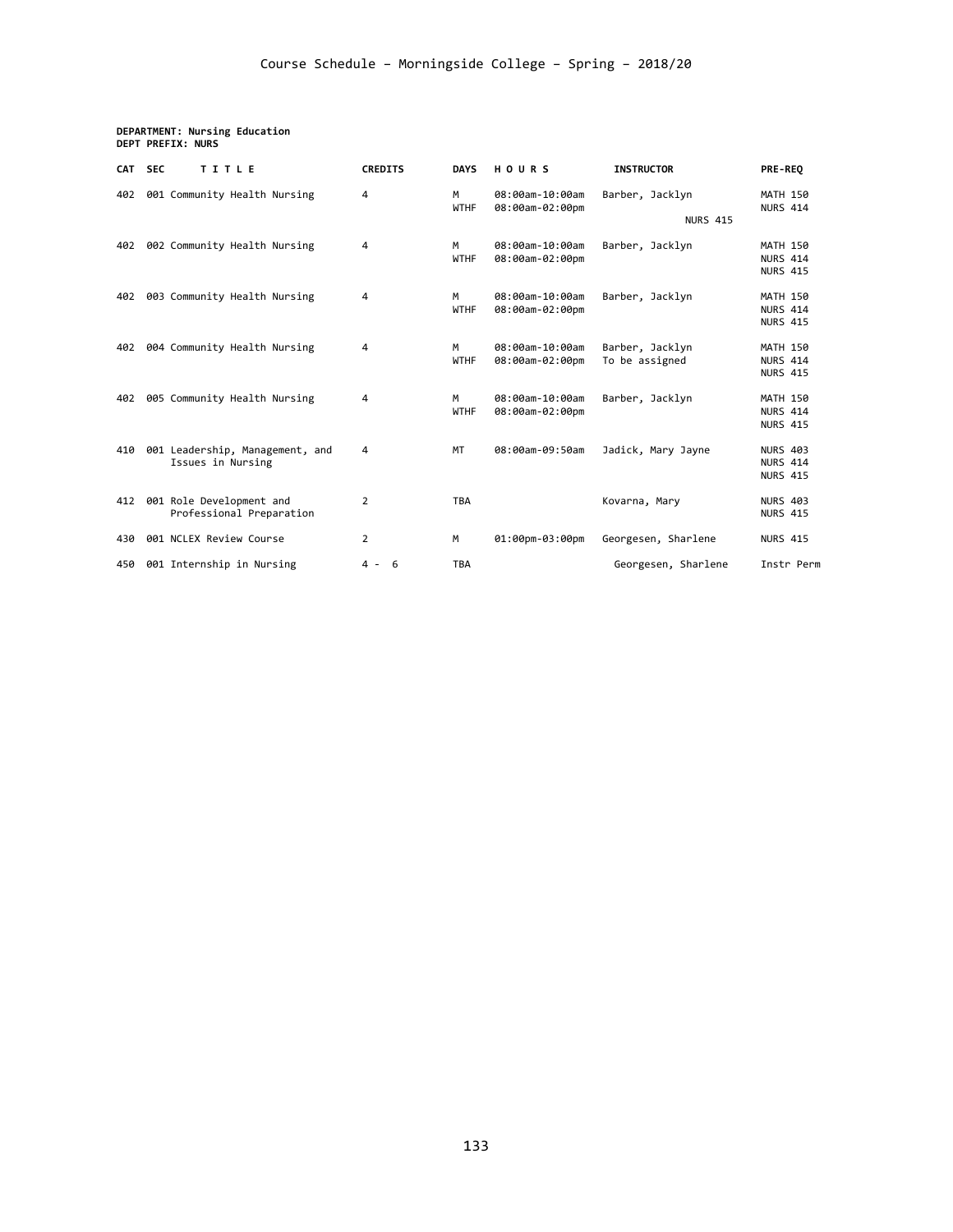# **DEPARTMENT: Philosophy DEPT PREFIX: PHIL**

| CAT SEC |                                                                                                                                                                        | TITLE                                                            | <b>CREDITS</b> | DAYS | <b>HOURS</b>    | <b>INSTRUCTOR</b> | <b>PRE-REQ</b> |
|---------|------------------------------------------------------------------------------------------------------------------------------------------------------------------------|------------------------------------------------------------------|----------------|------|-----------------|-------------------|----------------|
|         |                                                                                                                                                                        | 103 001 Introduction to Ethics                                   | 4              | TTH. | 08:00am-09:40am | Stout, John       |                |
| 217     |                                                                                                                                                                        | 001 Money and Morality                                           | 4              | MWF  | 09:15am-10:20am | Stout, John       |                |
|         |                                                                                                                                                                        | 319 001 Modern Political Theory<br>Same as HIST 319 and POLS 319 | 4              | MWF  | 10:30am-11:35am | McKinlay, Patrick |                |
|         | 332 001 Modern Philosophy<br>MWF<br>01:45pm-02:50pm<br>4<br>Stout, John<br>Same as RELG 332<br>Prereq: One philosophy course or instructor's permission<br>recommended |                                                                  |                |      |                 |                   |                |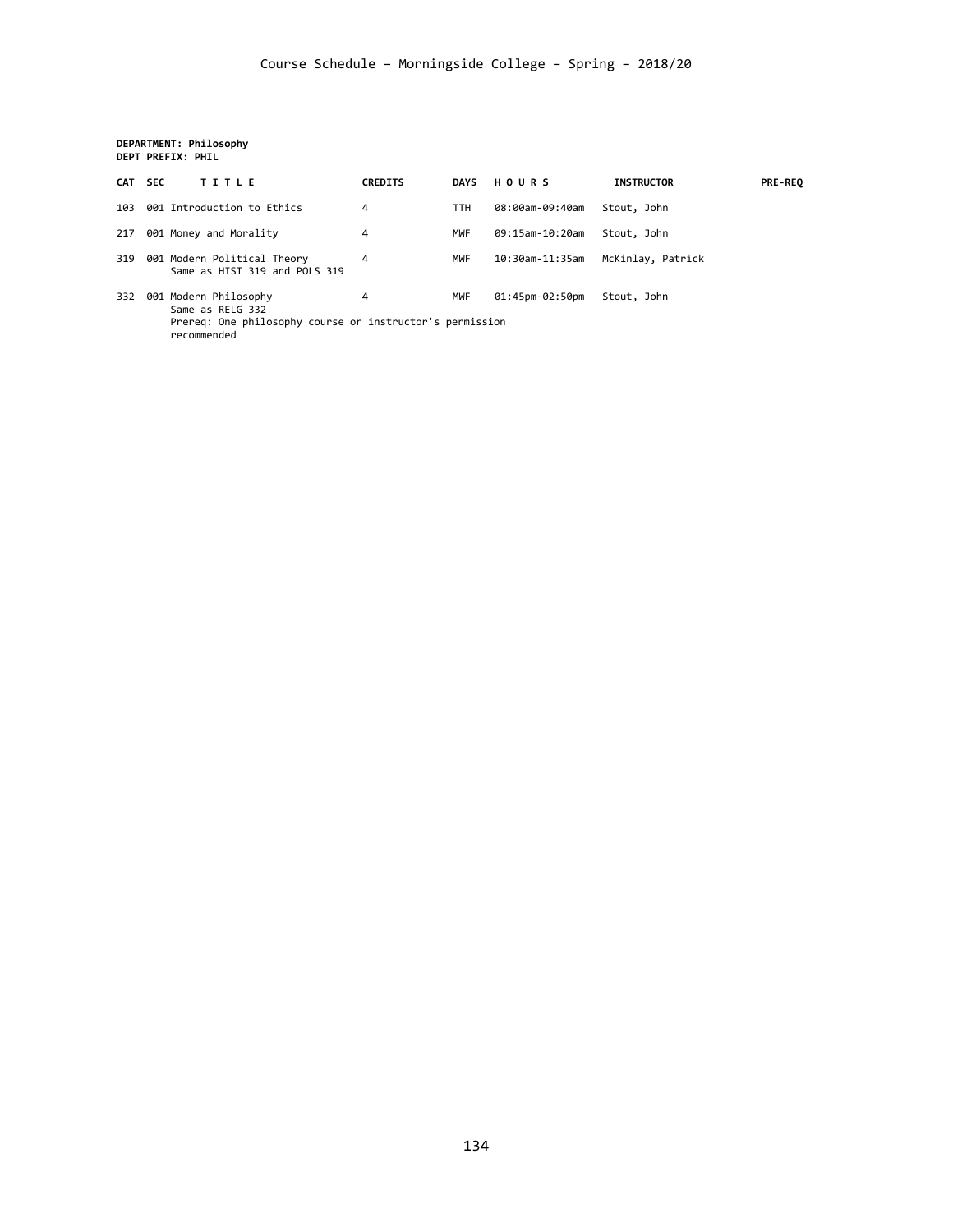**DEPARTMENT: Physics DEPT PREFIX: PHYS**

| CAT SEC | TITLE                                                                           | <b>CREDITS</b> | <b>DAYS</b>             | HOURS                              | <b>INSTRUCTOR</b> | <b>PRE-REO</b>                     |
|---------|---------------------------------------------------------------------------------|----------------|-------------------------|------------------------------------|-------------------|------------------------------------|
| 104     | SH1 Investigations in Science                                                   | 2              | <b>TTH</b><br>W         | 01:45pm-03:00pm<br>12:00pm-01:30pm | Kinnaman, Laura   |                                    |
| 104     | SH2 Investigations in Science                                                   | 2              | <b>TTH</b><br><b>TH</b> | 01:45pm-03:00pm<br>08:10am-09:40am | Kinnaman, Laura   |                                    |
| 114     | FH1 Astronomy: Stars and Galaxies                                               | -2             | TTH.<br>W               | 01:45pm-03:00pm<br>12:00pm-01:30pm | Kinnaman, Laura   |                                    |
| 114     | FH2 Astronomy: Stars and Galaxies                                               | 2              | <b>TTH</b><br>TH.       | 01:45pm-03:00pm<br>08:10am-09:40am | Kinnaman, Laura   |                                    |
| 202     | 001 General Physics II                                                          | 4              | <b>MWF</b><br>т         | 10:30am-11:20am<br>09:50am-11:40am | Slaven, David     | <b>PHYS 201</b>                    |
| 202     | 002 General Physics II                                                          | 4              | <b>MWF</b><br>W         | 10:30am-11:20am<br>11:45am-01:35pm | Slaven, David     | <b>PHYS 201</b>                    |
| 212     | 001 Calculus Applications for<br>General Physics II (CAP II)<br>Coreg: PHYS 202 | 2              | WF                      | 01:45pm-02:35pm                    | Slaven, David     | <b>PHYS 211</b><br><b>MATH 206</b> |
| 411     | 001 Electricity and Magnetism                                                   | 4              | <b>TTH</b>              | 01:45pm-03:25pm                    | Slaven, David     | <b>PHYS 212</b><br><b>MATH 307</b> |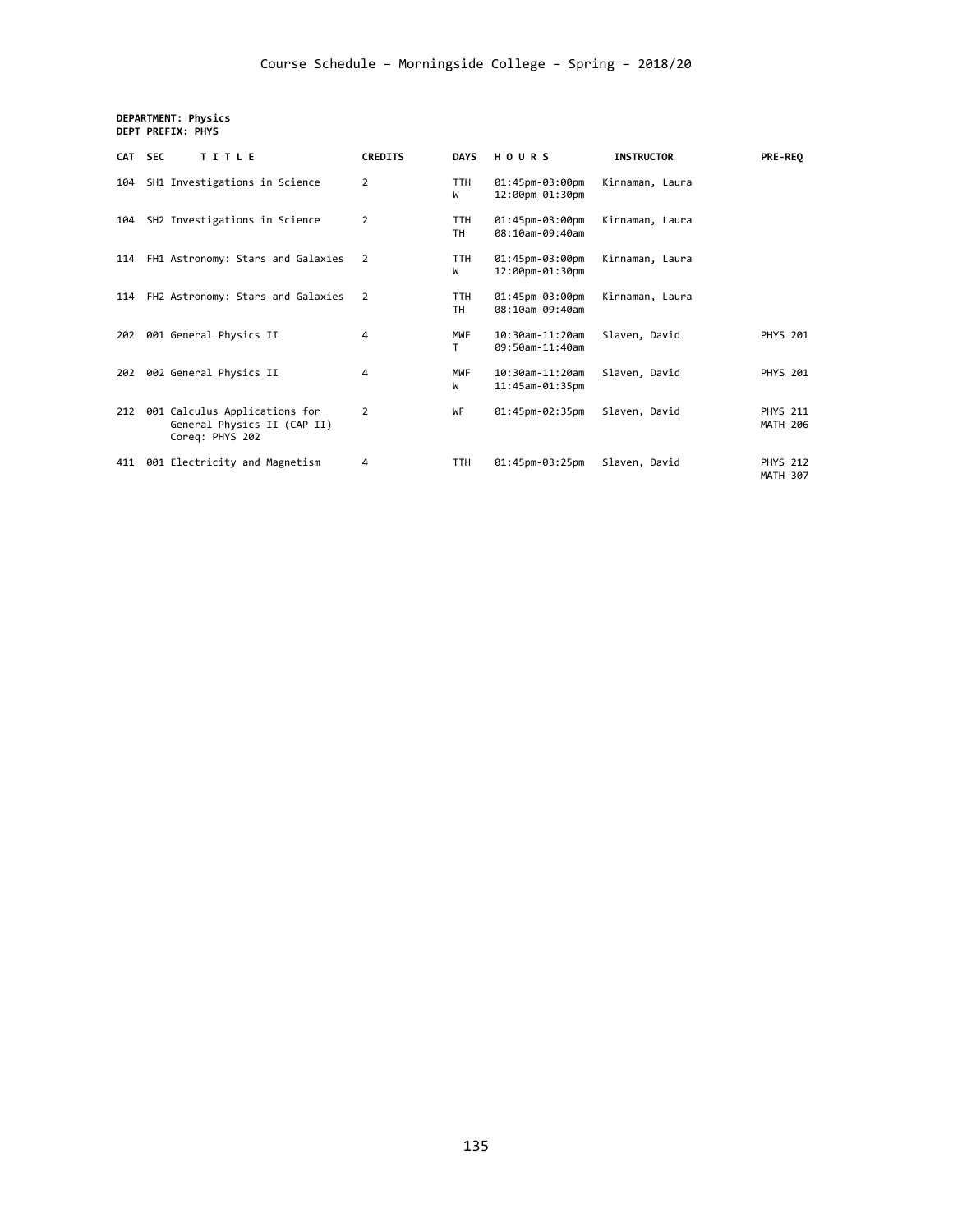|                   | DEPARTMENT: Political Science |  |
|-------------------|-------------------------------|--|
| DEPT PREFIX: POLS |                               |  |

| CAT SEC | TITLE                                                                                                                   | <b>CREDITS</b> | <b>DAYS</b> | HOURS           | <b>INSTRUCTOR</b>                   | PRE-REO         |
|---------|-------------------------------------------------------------------------------------------------------------------------|----------------|-------------|-----------------|-------------------------------------|-----------------|
|         | 160 001 World Politics                                                                                                  | 4              | MWF         | 01:45pm-02:50pm | McKinlay, Patrick                   |                 |
|         | 210 FH1 Mock Trial                                                                                                      | $\overline{2}$ | W           | 06:30pm-08:30pm | Blazey, Nicole<br>Hennings, Valerie |                 |
|         | Meets first half of the semester; January 13 - March 2                                                                  |                |             |                 |                                     |                 |
|         | 319 001 Modern Political Theory<br>Same as HIST 319 and PHIL 319                                                        | 4              | <b>MWF</b>  | 10:30am-11:35am | McKinlay, Patrick                   |                 |
|         | 320 001 United States Food Policy and 4<br>Globalization                                                                |                | MWF         | 08:00am-09:05am | Lopez, Lillian                      |                 |
|         | 338 050 History and Politics of<br>Latin America<br>Same as HIST 338                                                    | 4              | T           | 06:30pm-10:00pm | To be assigned                      |                 |
|         | 342 001 Human Rights, Women's Rights                                                                                    | $\overline{4}$ | <b>TTH</b>  | 09:50am-11:30am | Hennings, Valerie                   |                 |
|         | 410 FH1 Mock Trial                                                                                                      | 2              | W           | 06:30pm-08:30pm | Blazey, Nicole<br>Hennings, Valerie |                 |
|         | Meets first half of the semester; January 13 - March 2                                                                  |                |             |                 |                                     |                 |
|         | 448 001 United States Constitution                                                                                      | 4              | <b>TTH</b>  | 08:00am-09:40am | To be assigned                      |                 |
|         | 455 001 Research in Political Science                                                                                   | $2 - 4$        | TBA         |                 | Hennings, Valerie                   |                 |
| 459     | 001 United States Foreign<br>Relations<br>Same as HIST 459<br>Prereq: Satisfactory completion of U.S. government course | 4              | TTH         | 01:45pm-03:25pm | McKinlay, Patrick                   | <b>HIST 132</b> |
|         |                                                                                                                         |                |             |                 |                                     |                 |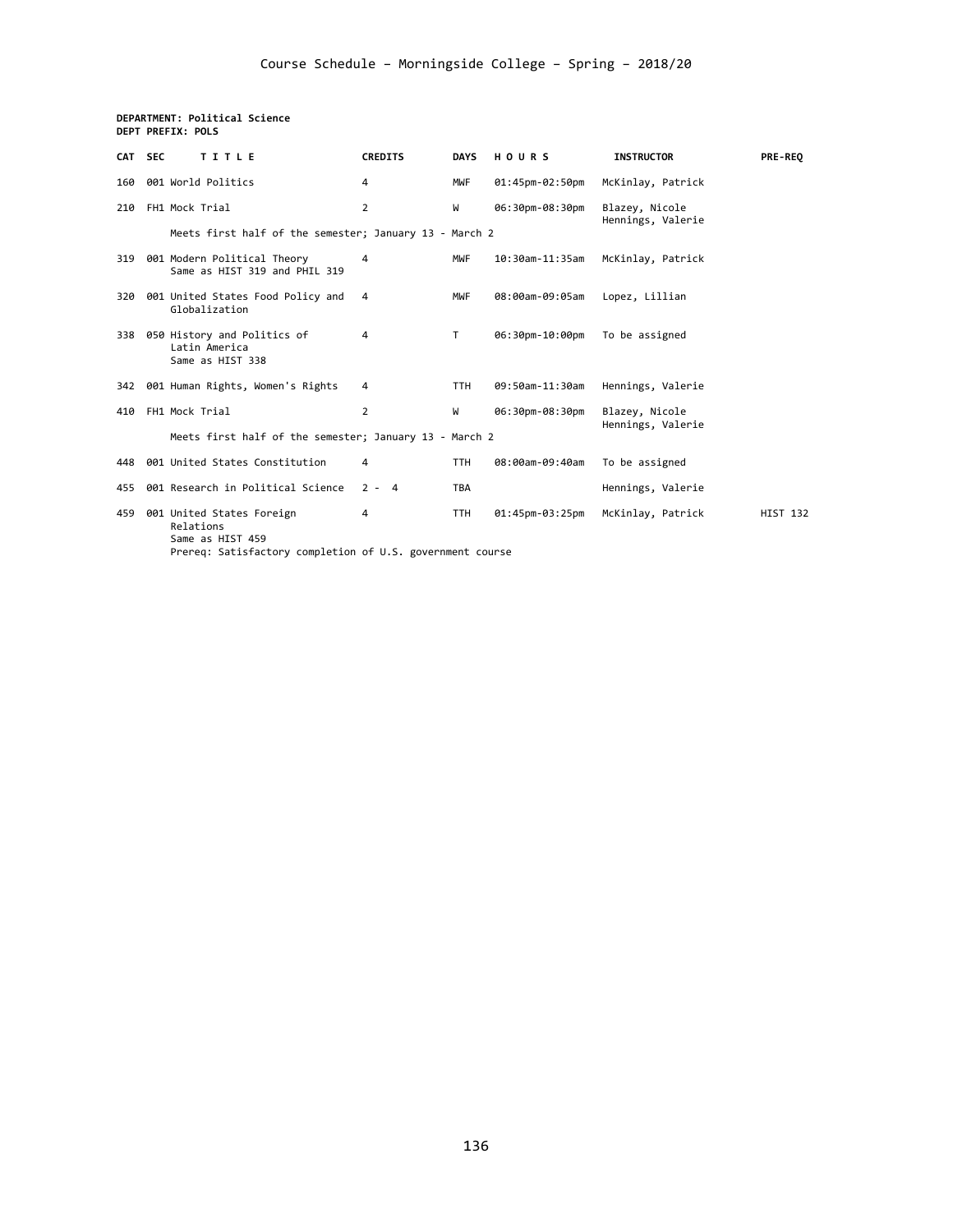### **DEPARTMENT: Psychological Sciences DEPT PREFIX: PSYC**

| CAT | <b>SEC</b><br>TITLE                                           | <b>CREDITS</b>          | <b>DAYS</b>      | HOURS                              | <b>INSTRUCTOR</b>                   | PRE-REQ                            |
|-----|---------------------------------------------------------------|-------------------------|------------------|------------------------------------|-------------------------------------|------------------------------------|
| 101 | 001 General Psychology                                        | 4                       | MWF              | 08:00am-09:05am                    | Claxton, Shannon                    |                                    |
| 101 | 002 General Psychology                                        | 4                       | MWF              | 01:45pm-02:50pm                    | Christopherson, Kim                 |                                    |
| 260 | 001 Lifespan Development                                      | 4                       | MWF              | 01:45pm-02:50pm                    | Mascarello, James                   | <b>PSYC 101</b>                    |
| 260 | 002 Lifespan Development                                      | 4                       | TTH              | 09:50am-11:30am                    | Pleuss, Jessica                     | PSYC 101                           |
| 260 | 050 Lifespan Development                                      | 4                       | М                | 06:30pm-10:00pm                    | Trunk, Barry                        | <b>PSYC 101</b>                    |
| 305 | 001 Adulthood and Aging                                       |                         | TTH              | 08:00am-09:40am                    | Pleuss, Jessica                     | <b>PSYC 101</b>                    |
| 309 | 001 Abnormal Psychology                                       | 4                       | TTH              | 08:00am-09:40am                    | De Clute, Shannon                   | <b>PSYC 101</b>                    |
| 309 | 050 Abnormal Psychology                                       | 4                       | TH               | 06:30pm-10:00pm                    | Jairam, Dharmamanan                 | <b>PSYC 101</b>                    |
| 312 | 001 Research Methods in Psychology                            | 4                       | MWF<br>MWF       | 01:45pm-02:50pm<br>03:00pm-03:25pm | Claxton, Shannon<br><b>MATH 150</b> | <b>PSYC 101</b>                    |
| 344 | 001 Introduction to Behavior<br>Modification                  | 4                       | MWF              | 10:30am-11:35am                    | LaPaglia, Jessica                   | <b>PSYC 101</b>                    |
| 355 | 001 Forensic and Legal Psychology                             | 4                       | TTH              | 01:45pm-03:25pm                    | LaPaglia, Jessica                   | <b>PSYC 101</b>                    |
| 411 | 001 Psychological Testing                                     | 4                       | MWF              | 01:45pm-02:50pm                    | Hill, Jack                          | <b>PSYC 101</b><br><b>MATH 150</b> |
| 421 | 001 Psychology of Counseling & Lab 4                          |                         | <b>MTHF</b><br>Τ | 12:45pm-01:35pm<br>12:45pm-02:25pm | Hill, Jack                          | <b>PSYC 101</b>                    |
| 422 | 001 Group Counseling                                          | 4                       | MWF              | 10:30am-11:35am                    | De Clute, Shannon                   | PSYC 101                           |
| 450 | 001 Psychology Capstone<br>Senior standing; Psych majors only | 2                       | MTH              | 11:45am-12:35pm                    | Hill, Jack                          | <b>PSYC 101</b>                    |
| 450 | 002 Psychology Capstone<br>Senior standing; Psych majors only | 2                       | ΤF               | 11:45am-12:35pm                    | Hill, Jack                          | <b>PSYC 101</b>                    |
| 462 | 001 Internship in Psychology                                  | 1 -<br>4                | TBA              |                                    | Hill, Jack                          | Instr Perm                         |
| 462 | 002 Internship in Psychology                                  | 4<br>$1 -$              | TBA              |                                    | Pleuss, Jessica                     | Instr Perm                         |
| 462 | 003 Internship in Psychology                                  | 4<br>$1 -$              | TBA              |                                    | LaPaglia, Jessica                   | Instr Perm                         |
| 462 | 004 Internship in Psychology                                  | 4<br>$1 -$              | TBA              |                                    | De Clute, Shannon                   | Instr Perm                         |
| 462 | 005 Internship in Psychology                                  | 4<br>1 -                | TBA              |                                    | Claxton, Shannon                    | Instr Perm                         |
| 463 | 001 Research in Psychology                                    | 4<br>1 -                | TBA              |                                    | Hill, Jack                          |                                    |
| 463 | 002 Research in Psychology                                    | $\overline{4}$<br>$1 -$ | <b>TBA</b>       |                                    | Pleuss, Jessica                     |                                    |
| 463 | 003 Research in Psychology                                    | -4<br>$1 -$             | TBA              |                                    | LaPaglia, Jessica                   |                                    |
| 463 | 004 Research in Psychology                                    | 4<br>$1 -$              | TBA              |                                    | De Clute, Shannon                   |                                    |
| 463 | 005 Research in Psychology                                    | 4<br>1 -                | TBA              |                                    | Claxton, Shannon                    |                                    |
| 463 | 006 Research in Psychology                                    | $1 -$<br>$\overline{a}$ | TBA              |                                    | De Clute, Shannon                   |                                    |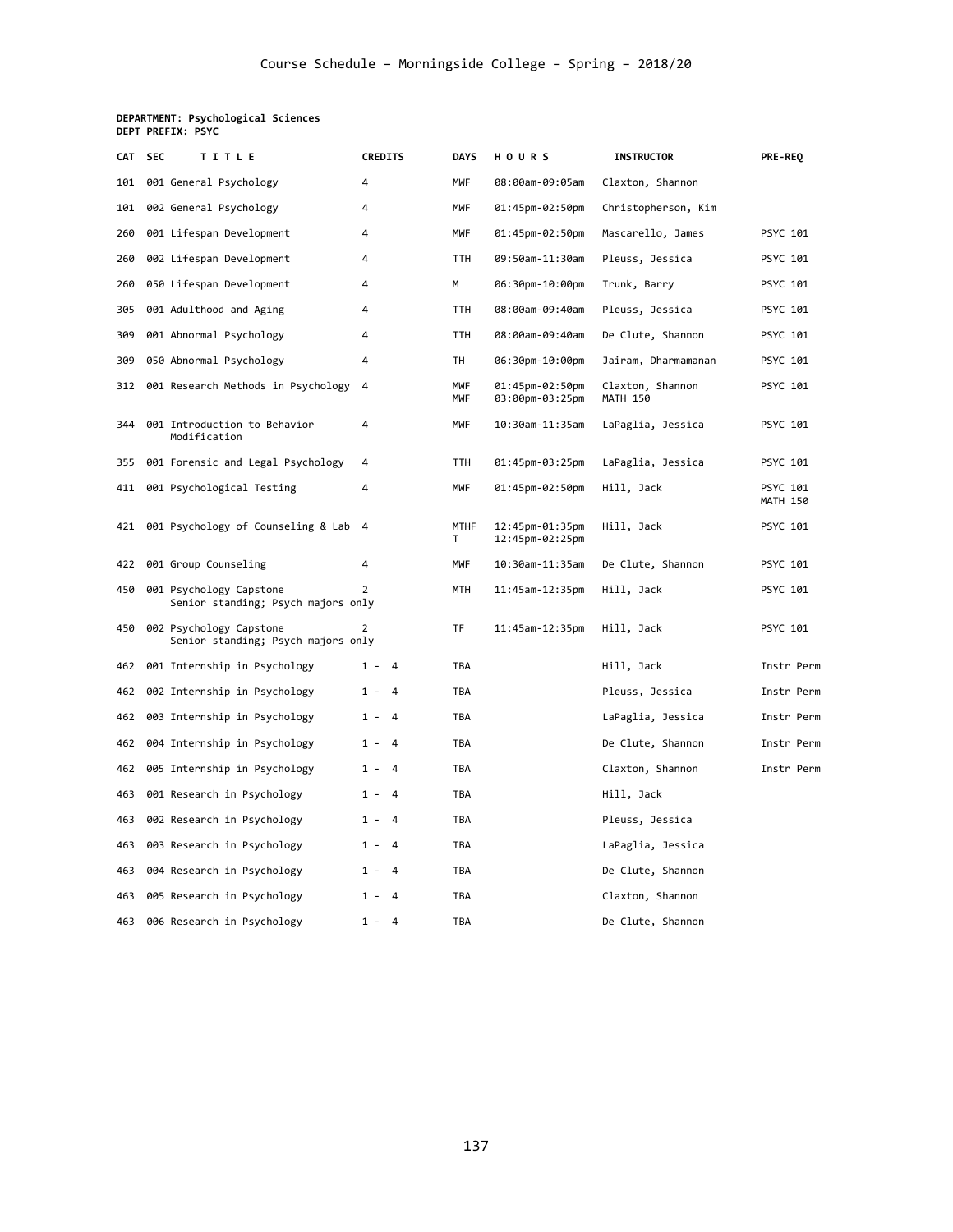|                   | DEPARTMENT: Religious Studies |  |
|-------------------|-------------------------------|--|
| DEPT PREFIX: RELG |                               |  |

| CAT SEC | TITLE                                                             | <b>CREDITS</b> | DAYS       | <b>HOURS</b>    | <b>INSTRUCTOR</b>    | <b>PRE-REQ</b> |
|---------|-------------------------------------------------------------------|----------------|------------|-----------------|----------------------|----------------|
|         | 110 001 Introduction to Religion                                  | 4              | TTH.       | 09:50am-11:30am | To be assigned       |                |
| 200     | 001 Christian Ethics                                              | 4              | TTH        | 08:00am-09:0am  | Bonney, Timothy      |                |
| 206     | 001 Holocaust: Genocides<br>in Our Time                           | 4              | TTH.       | 01:45pm-03:25pm | Greene, Guy          |                |
| 215     | 001 Introduction to the Bible                                     | 4              | MWF        | 08:00am-09:05am | Tinklenberg, Jessica |                |
|         | 307 050 Meditation and Mysticism,<br>East and West                | 2              | TH         | 06:30pm-08:30pm | Greene, Guy          |                |
|         | 328 001 Death and Immortality                                     | 4              | <b>MWF</b> | 10:30am-11:35am | Tinklenberg, Jessica |                |
| 332     | 001 Modern Philosophy<br>Same as PHIL 332; Prereg:One PHIL course | 4              | MWF        | 01:45pm-02:50pm | Stout, John          |                |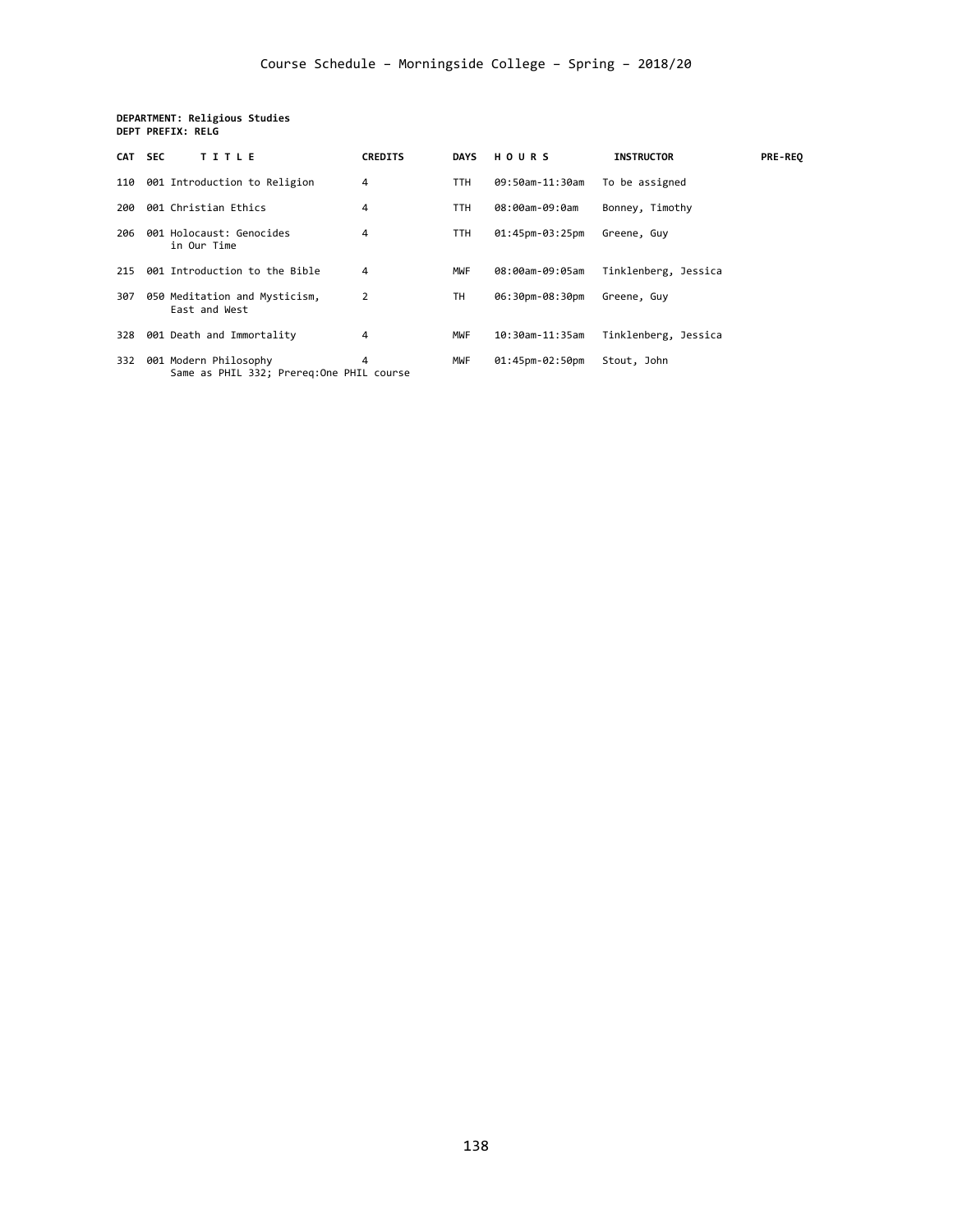## **DEPARTMENT: Writing and Rhetoric DEPT PREFIX: RHET**

| CAT SEC | TITLE                                       | <b>CREDITS</b> | <b>DAYS</b> | <b>HOURS</b>    | <b>INSTRUCTOR</b> | <b>PRE-REQ</b>                     |
|---------|---------------------------------------------|----------------|-------------|-----------------|-------------------|------------------------------------|
|         | 215 001 Writing in Professional<br>Settings | 4              | <b>MWF</b>  | 09:15am-10:20am | Werden. Leslie    | <b>MORN 101</b>                    |
|         | 301 001 Advanced Public Speaking            | 4              | <b>TTH</b>  | 01:45pm-03:25pm | Elder. David      | <b>MORN 101</b><br><b>MORN 102</b> |
|         | 320 001 Special Topics in Rhetoric          | 4              | <b>MWF</b>  | 01:45pm-02:50pm | Schnieder, Jeremy |                                    |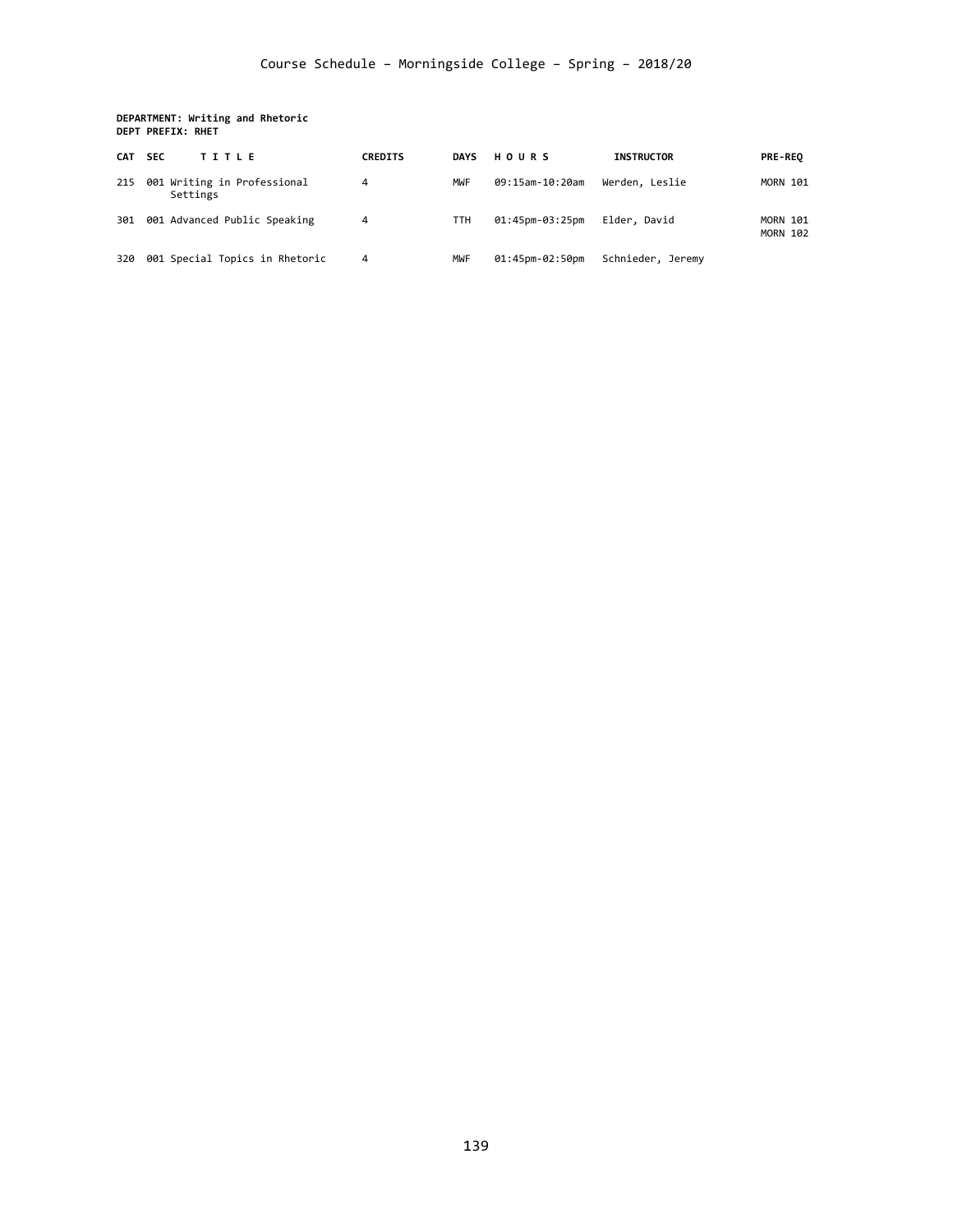### **DEPARTMENT: Sociology DEPT PREFIX: SOCI**

| CAT SEC |              | TITLE                             | <b>CREDITS</b> | DAYS       | <b>HOURS</b>    | <b>INSTRUCTOR</b> | <b>PRE-REQ</b> |
|---------|--------------|-----------------------------------|----------------|------------|-----------------|-------------------|----------------|
|         |              | 101 001 Introduction to Sociology | 4              | TTH        | 09:50am-11:30am | Harkness, Geoff   |                |
|         |              | 101 002 Introduction to Sociology | 4              | TTH        | 01:45pm-03:25pm | Harkness, Geoff   |                |
| 214     | Social Class | 001 Race, Ethnicity, and          | 4              | <b>MWF</b> | 09:15am-10:20am | Harkness, Geoff   |                |
|         |              | 323 001 Families and Society      | 4              | TTH        | 01:45pm-03:25pm | To be assigned    |                |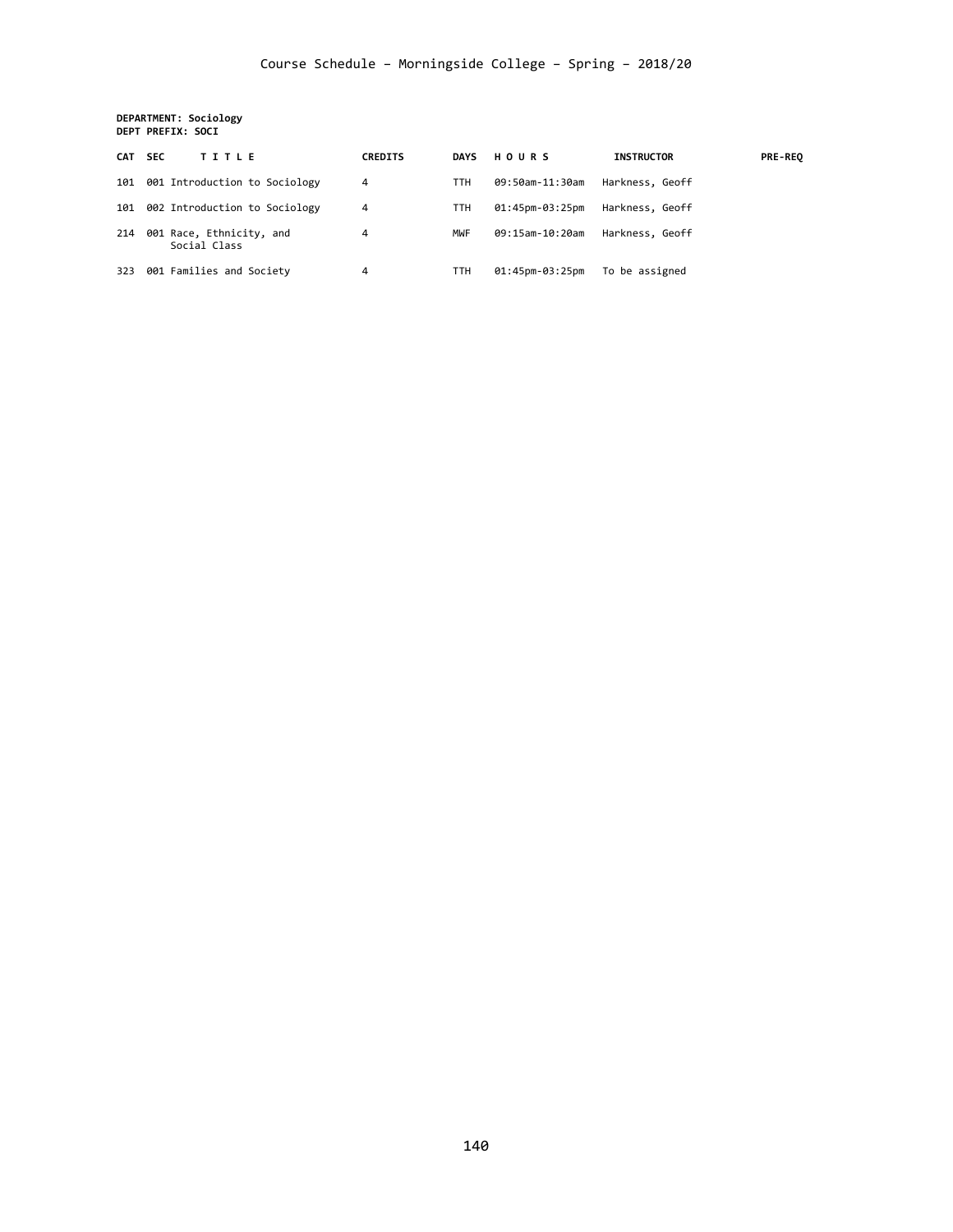### **DEPARTMENT: Spanish DEPT PREFIX: SPAN**

| CAT SEC | TITLE                                       | <b>CREDITS</b> | <b>DAYS</b> | HOURS                 | <b>INSTRUCTOR</b> | <b>PRE-REQ</b>  |
|---------|---------------------------------------------|----------------|-------------|-----------------------|-------------------|-----------------|
| 201     | 001 Intermediate Spanish I                  | 4              |             | MTTHF 11:45am-12:35pm | Ament. Gail       | <b>SPAN 155</b> |
| 201     | 002 Intermediate Spanish I                  | $\overline{4}$ | MTTHF       | 12:45pm-01:35pm       | Blaine, Patrick   | <b>SPAN 155</b> |
| 303     | 001 Spanish Composition and<br>Conversation | $\overline{4}$ | <b>MWF</b>  | 01:45pm-02:50pm       | Ament, Gail       | <b>SPAN 202</b> |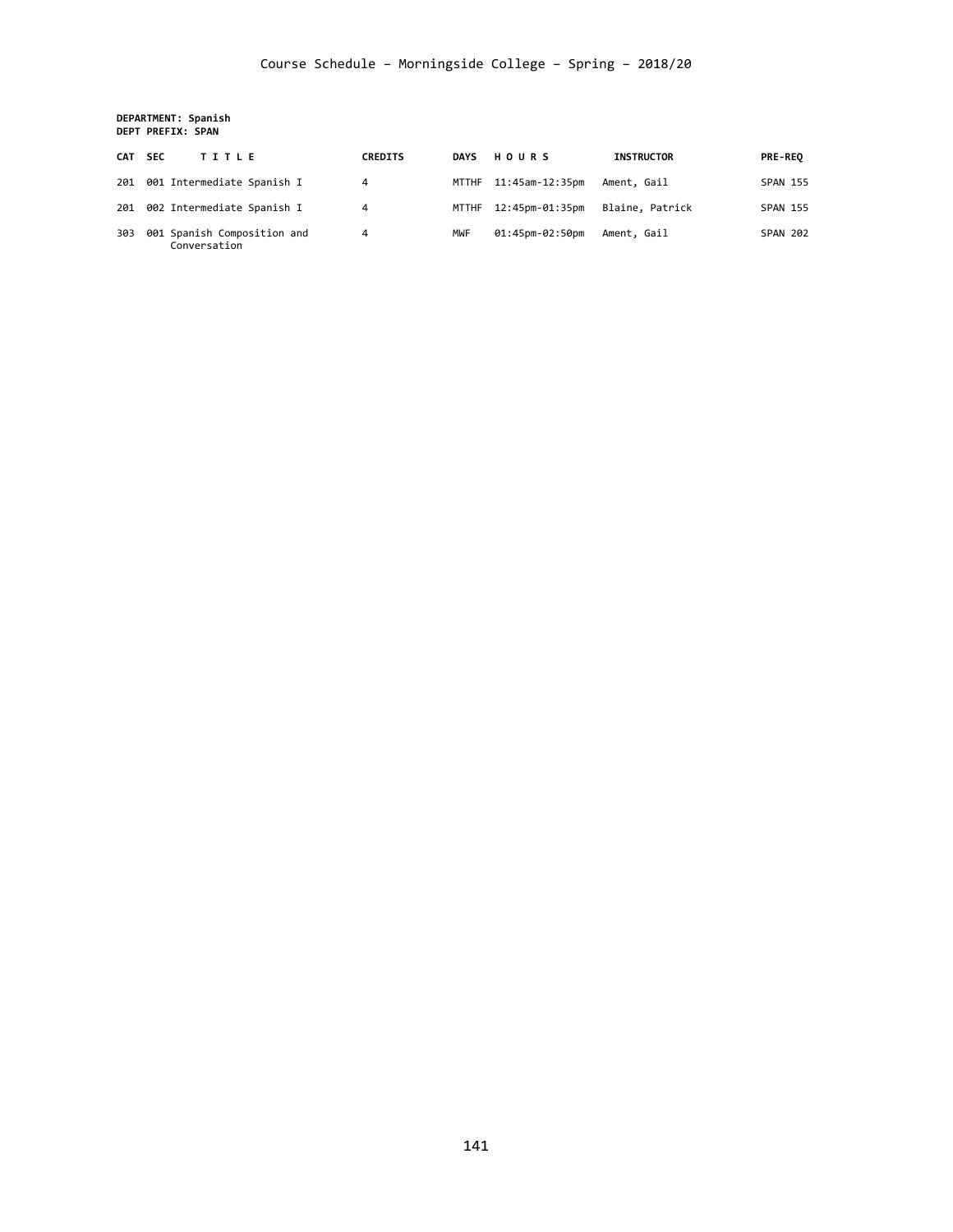## **DEPARTMENT: Special Education DEPT PREFIX: SPED**

| CAT SEC | TITLE                                                                                                                                                                                                                     | <b>CREDITS</b> | <b>DAYS</b> | <b>HOURS</b>    | <b>INSTRUCTOR</b> | <b>PRE-REQ</b> |
|---------|---------------------------------------------------------------------------------------------------------------------------------------------------------------------------------------------------------------------------|----------------|-------------|-----------------|-------------------|----------------|
|         | 208 001 Survey of Exceptionalities &<br>Practicum                                                                                                                                                                         | 4              | <b>MWF</b>  | 10:30am-11:35am | Arnett, Scott     |                |
| 208     | 002 Survey of Exceptionalities &<br>Practicum                                                                                                                                                                             | 4              | <b>MWF</b>  | 01:45pm-02:50pm | Arnett, Scott     |                |
| 364     | 001 K-6 Mild/Moderate Methods &<br>Practicum<br>Prereq: 2.50 cum gpa; 2.50 education gpa<br>Prereq: Admitted to Teacher Preparation Program; Junior<br>standing                                                           | 4              | TTH.        | 09:50am-11:30am | Leavitt, Lorna    | SPED 340       |
|         | 366 001 7-12 Mild/Moderate Methods &<br>Practicum<br>Prereq: 2.50 cum gpa; 2.50 education gpa<br>Prereq: Admitted to Teacher Preparation Program; Junior<br>standing                                                      | 4              | TBA         |                 | Leavitt, Lorna    | SPED 340       |
| 402     | 001 School-Parent Collaboration<br>Prereq: 2.50 cum gpa; 2.50 education gpa<br>Prereq: 2.50 education gpa; admitted to Teacher Preparation<br>Program; Junior standing                                                    | 2              | T.          | 08:00am-09:40am | Leavitt, Lorna    |                |
| 407     | 001 Diagnostic Teaching of Math & 2<br>Practicum<br>Prereq: 2.50 cum gpa; 2.50 education gpa<br>Prereq: Admitted to Teacher Preparation Program; Junior<br>standing                                                       |                | TTH         | 01:45pm-02:35pm | Leavitt, Lorna    | SPED 340       |
|         | 455 001 Transition<br>Prereq: 2.50 cum gpa; 2.50 education gpa<br>Prereq: Admitted to Teacher Preparation Program; Junior<br>standing                                                                                     | 2              | TH          | 08:00am-09:40am | Leavitt, Lorna    |                |
| 470     | 001 K-6 Student Teaching:<br>Instructional Strategist I<br>Coreq: EDUC 490; Prereq: 2.50 cum gpa<br>Prereq: 2.50 education gpa; Admitted to Teacher Preparation<br>Program; admitted to student teaching; Senior standing | 6              | <b>TBA</b>  |                 | Leavitt, Lorna    |                |
|         | 471 001 7-12 Student Teaching:<br>Instructional Strategist I<br>Coreq: EDUC 490; Prereq: 2.50 cum gpa<br>Prereq: 2.50 education gpa; Admitted to Teacher Preparation                                                      | 6              | <b>TBA</b>  |                 | Leavitt, Lorna    |                |

Program; admitted to student teaching; Senior standing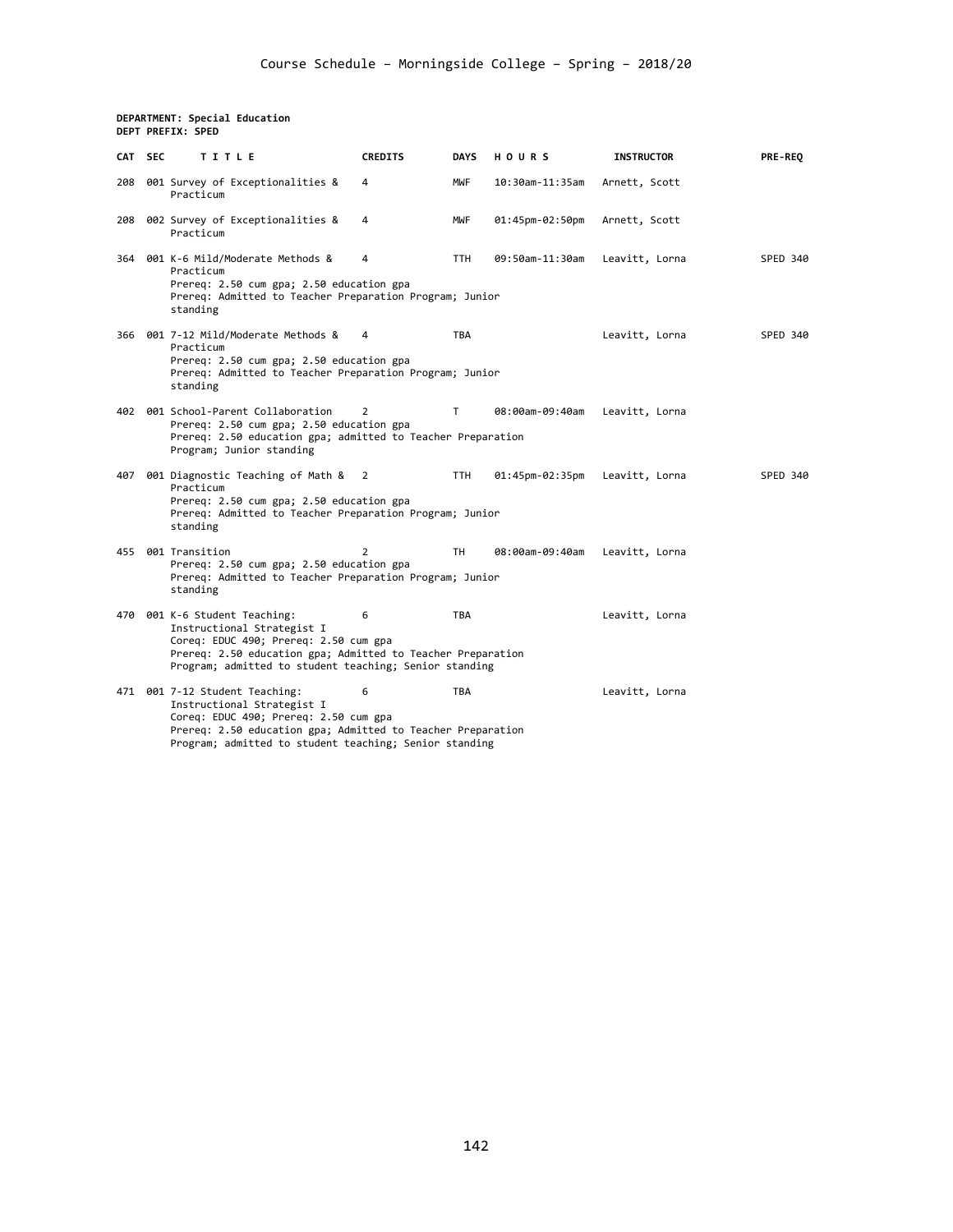| <b>DEPARTMENT: Sports</b> |  |
|---------------------------|--|
| <b>DEPT PREFIX: SPRT</b>  |  |

| CAT SEC                                             |                                                                                     | TITLE                                                                             | <b>CREDITS</b> |            | DAYS HOURS      | <b>INSTRUCTOR</b> | PRE-REO         |  |
|-----------------------------------------------------|-------------------------------------------------------------------------------------|-----------------------------------------------------------------------------------|----------------|------------|-----------------|-------------------|-----------------|--|
|                                                     |                                                                                     | 230 FH1 Theory and Ethics of Coaching 2<br>Athletes                               |                | <b>TTH</b> | 09:50am-11:30am | Nash, David       |                 |  |
|                                                     |                                                                                     | Meets first half of the semester; January 13 - March 2                            |                |            |                 |                   |                 |  |
|                                                     |                                                                                     | 230 SH1 Theory and Ethics of Coaching 2<br>Athletes                               |                | <b>TTH</b> | 09:50am-11:30am | Stevenson, Jacob  |                 |  |
|                                                     |                                                                                     | Meets second half of the semester; March 3 - May 10                               |                |            |                 |                   |                 |  |
|                                                     |                                                                                     | 230 SH2 Theory and Ethics of Coaching 2<br>Athletes                               |                | TTH        | 08:00am-09:40am | Elias, Anthony    |                 |  |
|                                                     | Meets second half of the semester; March 3 - May 10                                 |                                                                                   |                |            |                 |                   |                 |  |
|                                                     |                                                                                     | 254 FH1 Prevention and Care of<br>Athletic Injuries                               | $\overline{2}$ | <b>TTH</b> | 09:50am-11:30am | Burford, Kathryn  | <b>BIOL 207</b> |  |
|                                                     | Meets first half of the semester; January 13 - March 2                              |                                                                                   |                |            |                 |                   |                 |  |
|                                                     |                                                                                     | 254 SH1 Prevention and Care of<br>Athletic Injuries                               | $\overline{2}$ | <b>TTH</b> | 09:50am-11:30am | Burford, Kathryn  | <b>BIOL 207</b> |  |
| Meets second half of the semester; March 3 - May 10 |                                                                                     |                                                                                   |                |            |                 |                   |                 |  |
|                                                     |                                                                                     | 320 FH1 Sports Administration and<br>Organization                                 | 2              | TTH        | 08:00am-09:40am | Maxon, Thomas     |                 |  |
|                                                     | Prereg or Coreg: BUSN 231<br>Meets first half of the semester; January 13 - March 2 |                                                                                   |                |            |                 |                   |                 |  |
|                                                     |                                                                                     | 450 001 Sports Management Internship 1 - 4<br>Prereq: Completed 12 hours in minor |                | <b>TBA</b> |                 | Hinga, Bethany    | Instr Perm      |  |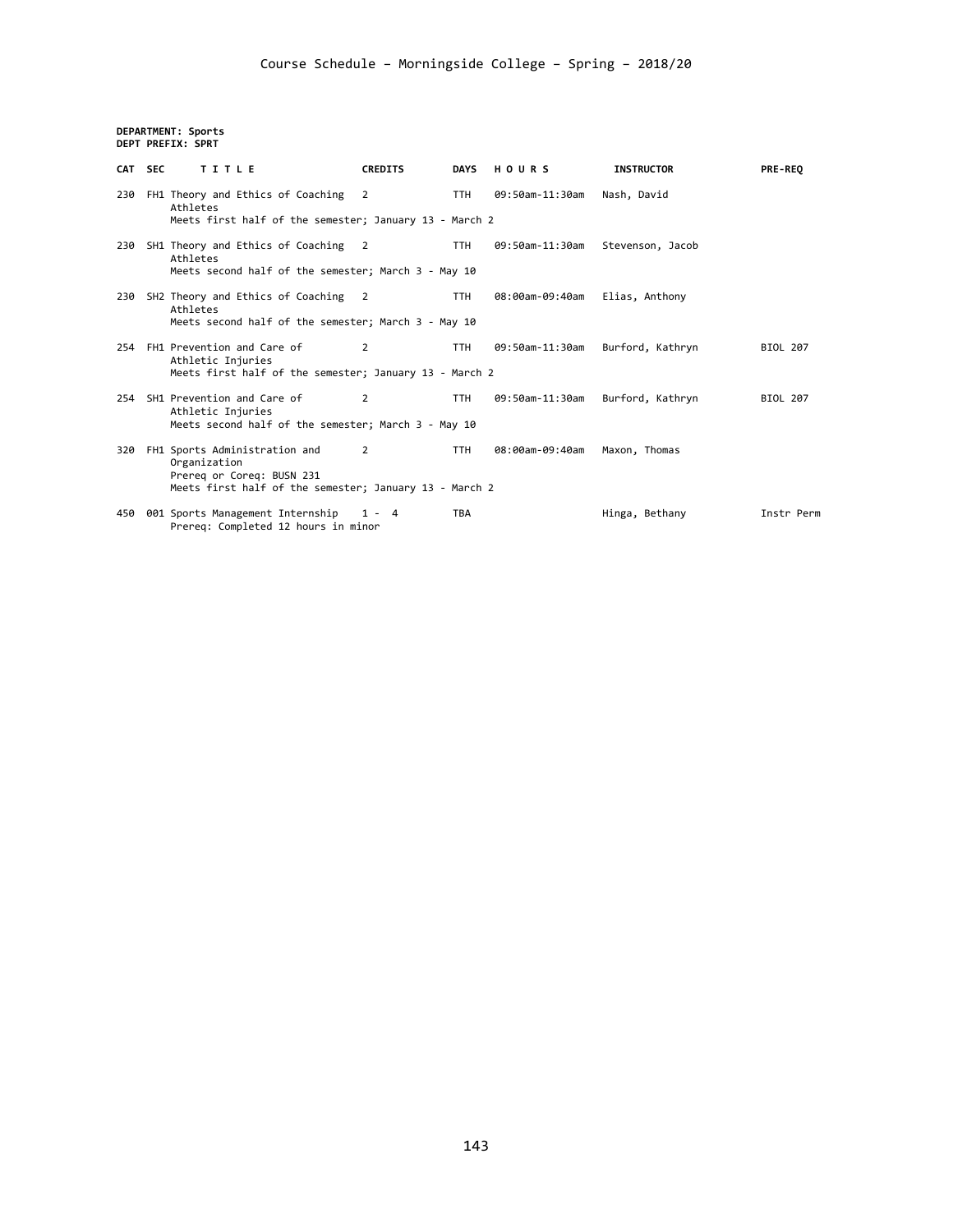**DEPARTMENT: ESL DEPT PREFIX: TESL**

| CAT SEC    | TITLE                                                               | <b>CREDITS</b> | DAYS       | HOURS           | <b>INSTRUCTOR</b>  | <b>PRE-REO</b>                 |  |  |  |
|------------|---------------------------------------------------------------------|----------------|------------|-----------------|--------------------|--------------------------------|--|--|--|
| 408<br>333 | 001 Language Arts Instruction and 4<br>Assessment for ELLs & Pract. |                | <b>MWF</b> | 09:15am-10:20am | Sylvester, Tangela | <b>EDUC 333</b><br>TESL        |  |  |  |
|            | Admission to the Teacher Prep Program; 2.5 educ/cum GPA             |                |            |                 |                    |                                |  |  |  |
| 409<br>333 | 001 Content Area Instruction<br>and Assessment for ELLs             | 4              | <b>MWF</b> | 10:30am-11:35am | Sylvester, Tangela | <b>EDUC 333</b><br><b>TESL</b> |  |  |  |

Admission to Teacher Prep Program; 2.5 educ/cum GPA